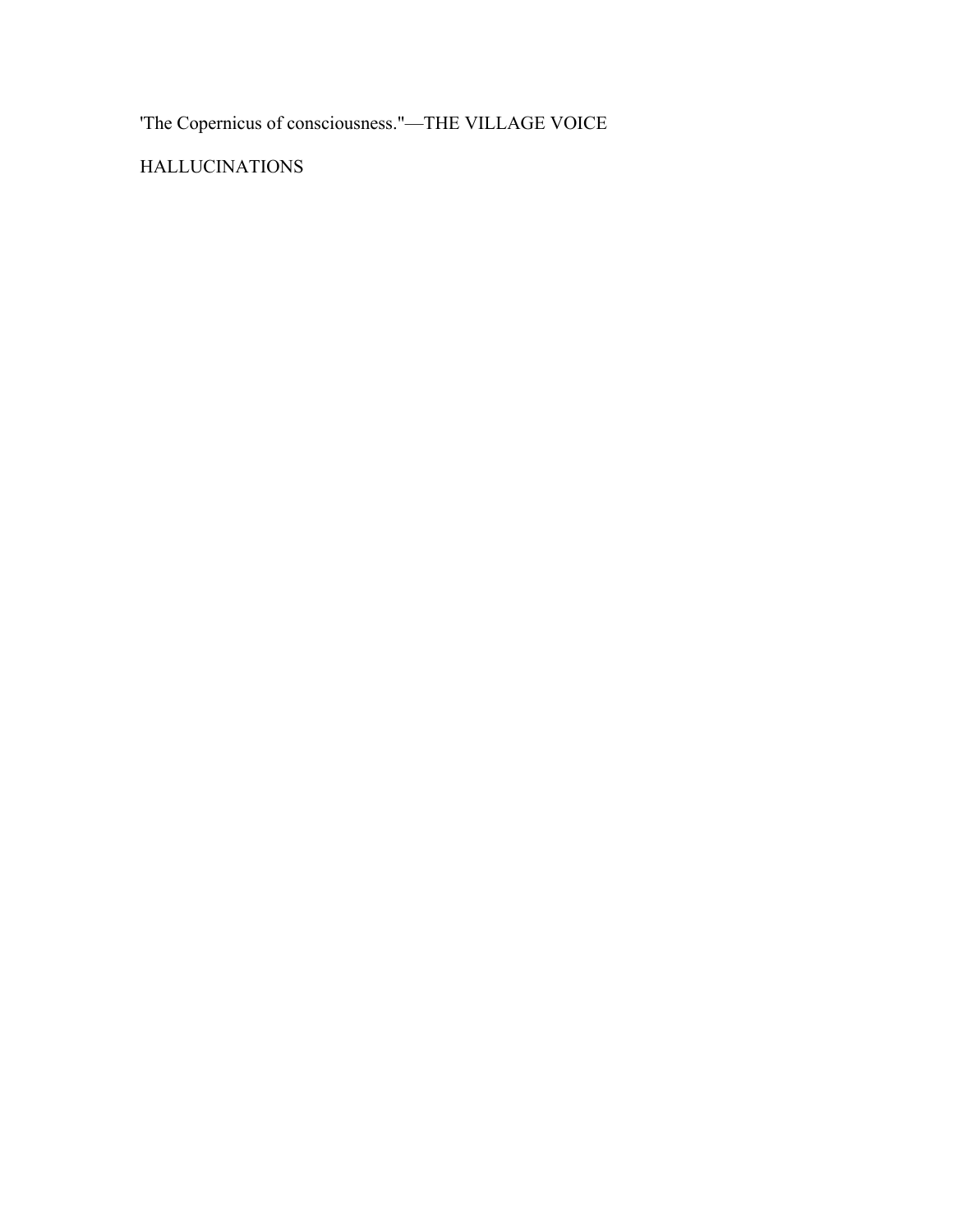Being an Account of the Author's Extraordinary Adventures in the Devil's Paradise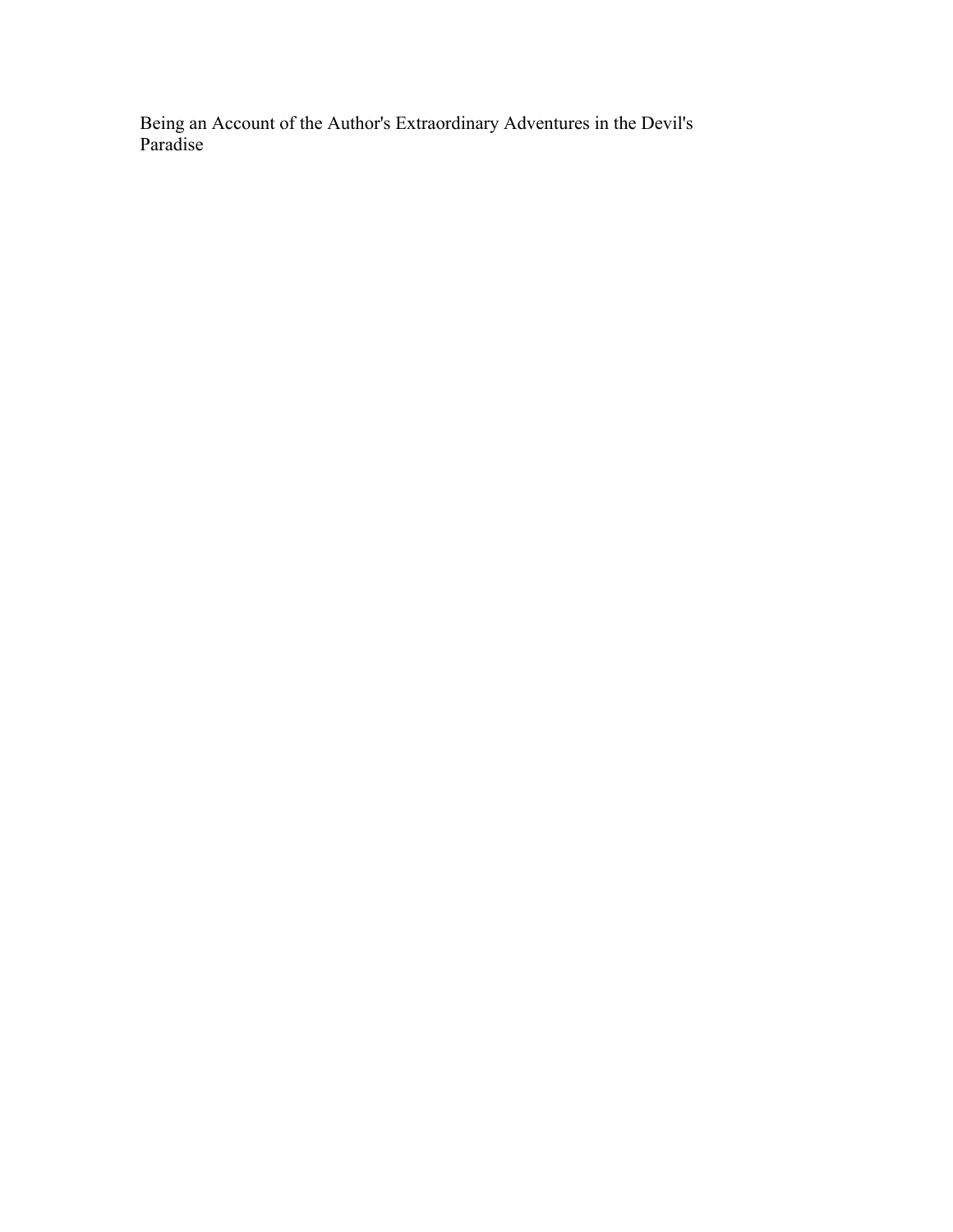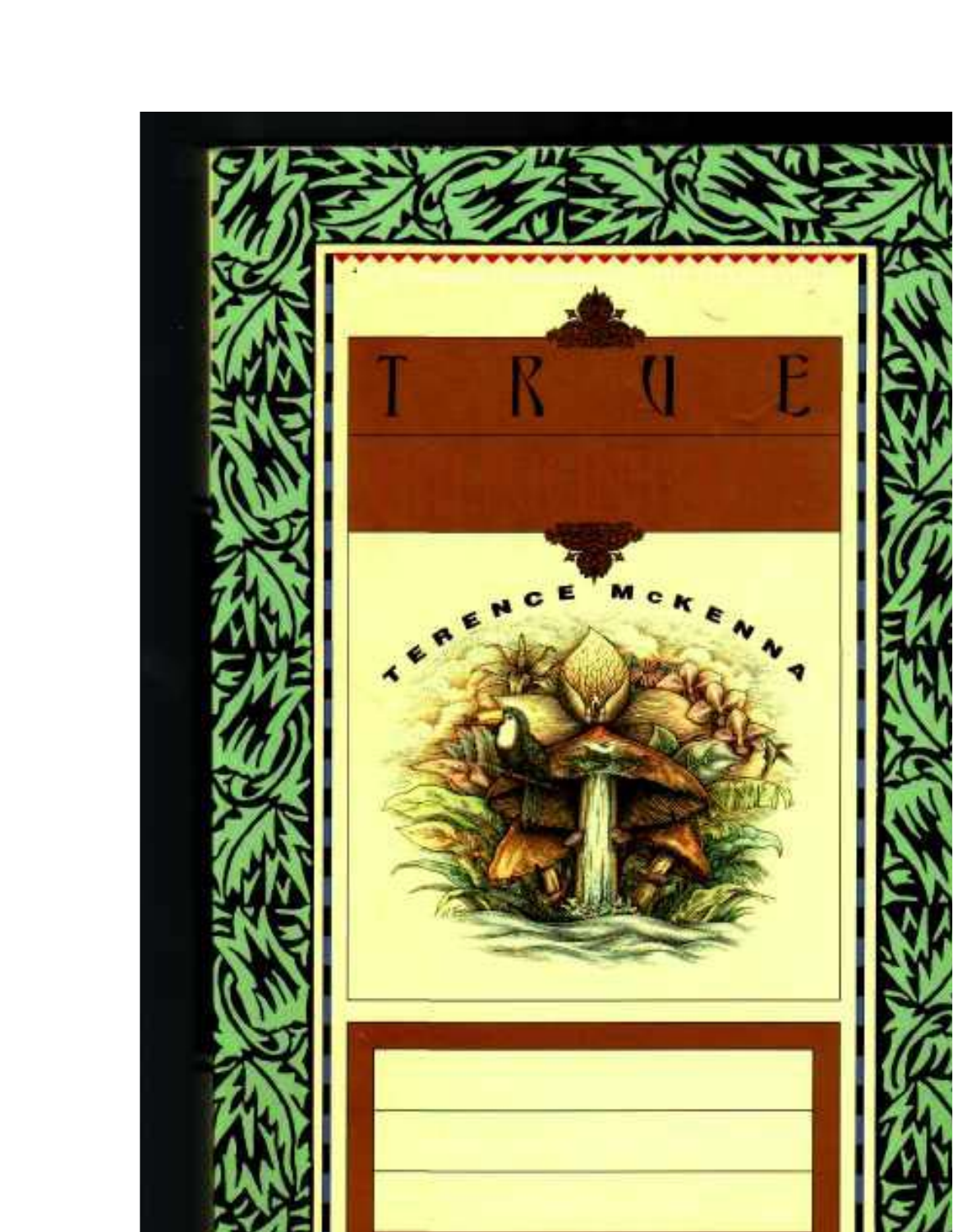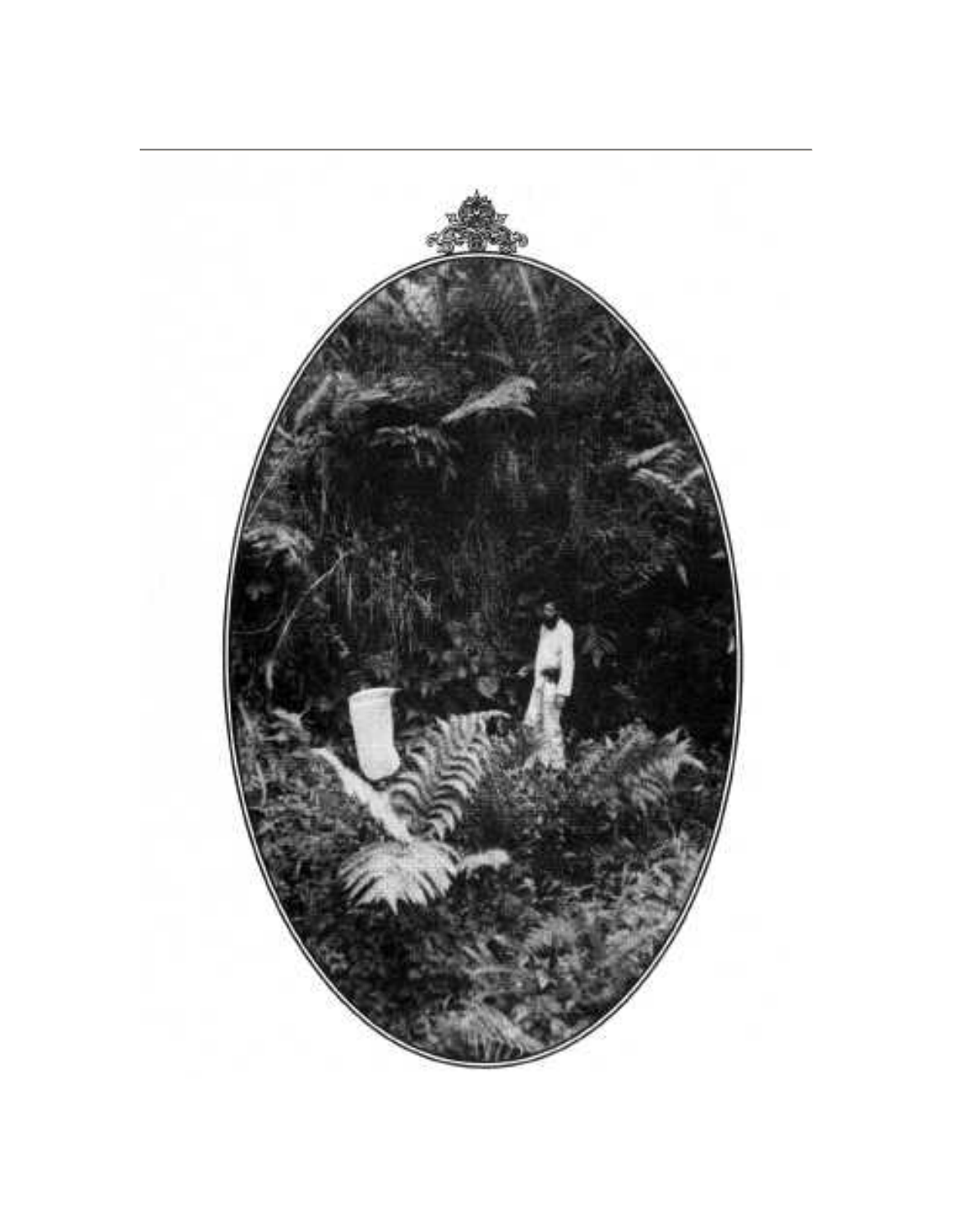"Around us, the jungle; ahead of us, the Secret...."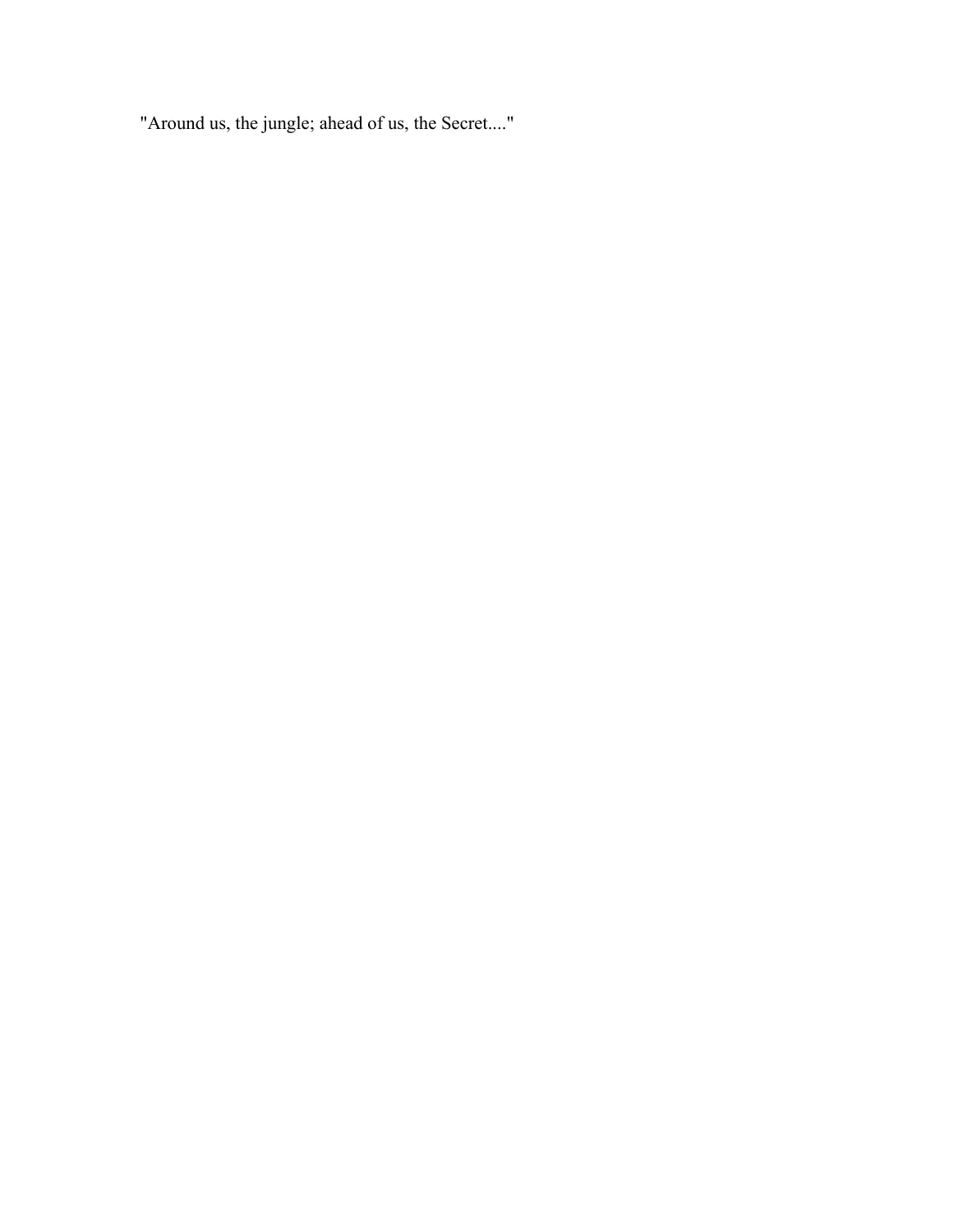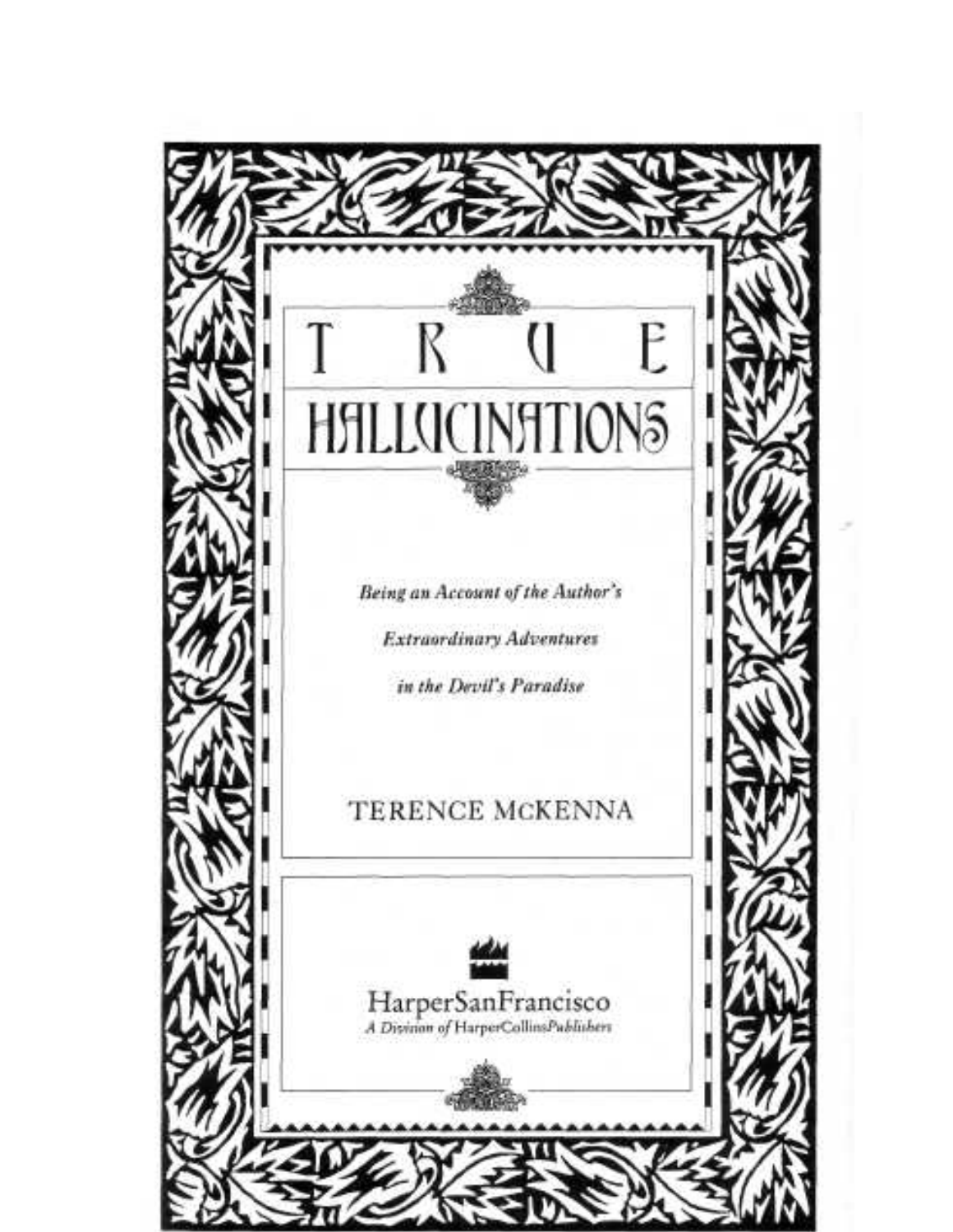# ALSO BY TERENCE MCKENNA

The Invisible Landscape (with Dennis McKenna)

Food of the Gods The Archaic Revival

Trialogues at the Edge of the West (with Ralph Abraham and Rupert Sheldrake)

Synesthesia (with Tim Ely)

TRUE HALLUCINATIONS. Copyright © 1993 by Terence McKenna. All rights reserved. Printed in the United States of America. No part of this book may be used or reproduced in any manner whatsoever without written permission except in the case of brief quotations embodied in critical articles and reviews. For information address HarperCollins Publishers, 10 East 53rd Street, New York, NY 10022.

first HarperCollins paperback edition published in 1994 ISBN 0-06-250652-8 (pbk)

An Earlier Edition of This Book Was Catalogued As Follows: McKenna, Terence K.

True hallucinations: being an account of the author's extraordinary adventures in the devil's paradise / Terence McKenna.—1st ed.

p. cm.

Includes bibliographical references. ISBN 0-06-250545-9 (alk. paper)

1. Hallucinations and illusions—Miscellanea. 2. Psilocybe cubensis—Psychic aspects. 3. Psilocybin. 4. McKenna, Terence K.—Journeys. 5. La Chorrera (Amazonas, Colombia)—Description. 6. Unidentified flying objects. 7. Shamanism. I. Title. BF1999.M453 1993

133—dc20 91-58904

CIP

97 98 ♦ HAD 10 9 8 7 6 5

This edition is printed on acid-free paper that meets the American National Standards Institute Z39.48 Standard.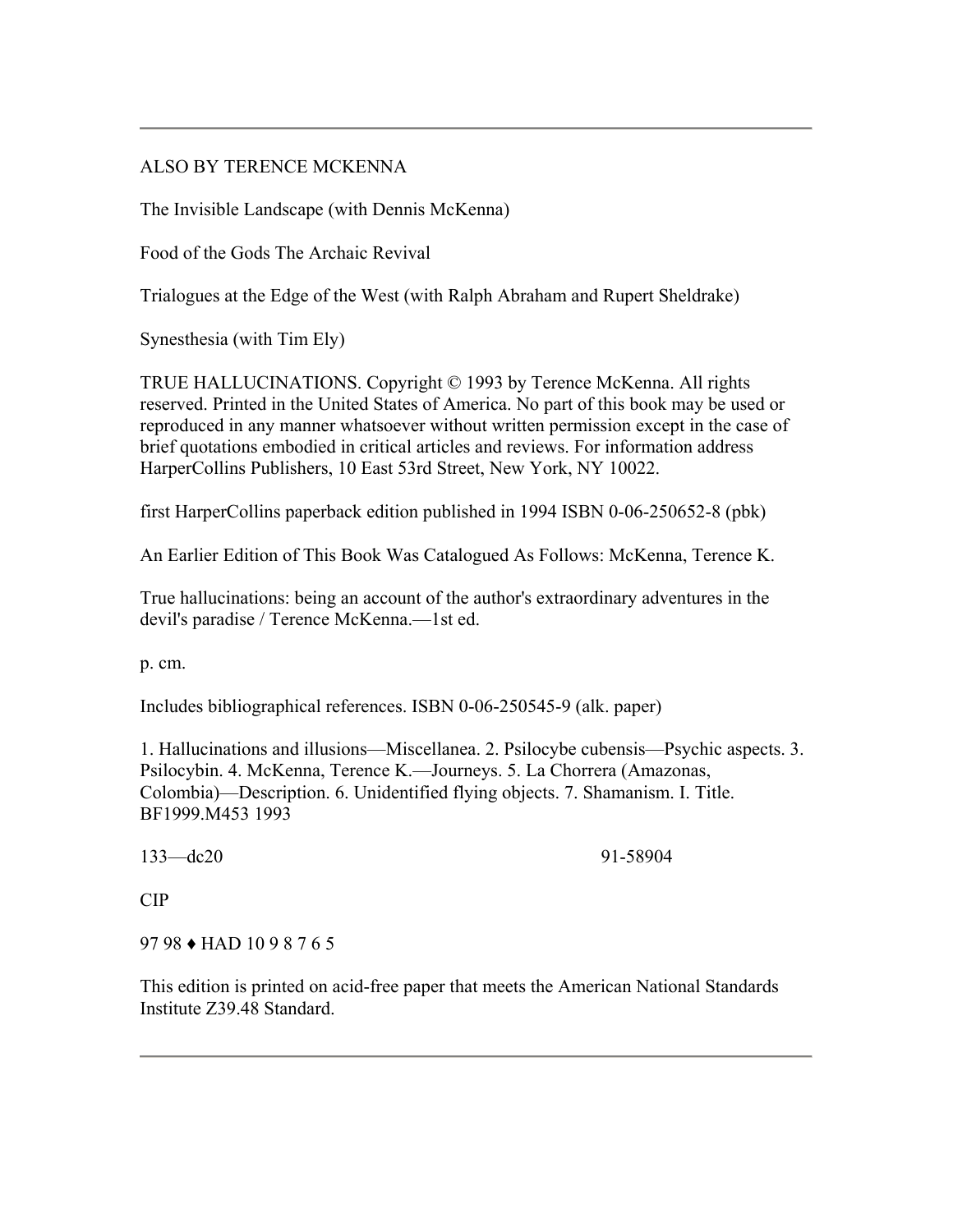To

Dennis McKenna,

who realized that

"A stitch in Time saves nine."

#### **CONTENTS**

| Preface                             |  |
|-------------------------------------|--|
| Chapter One: The Call of the Secret |  |

In which our cast of characters, including a mushroom, are introduced, and their peculiar interests sketched. The Amazon jungle is invoked and the descent of one of its rivers undertaken.

Chapter Two: Into the Devil's Paradise 13

In which Solo Dark and Ev are introduced and the past history of each of our party is outlined. Philosophical musings during a languid descent of the Putumayo River.

Chapter Three: Along a Ghostly Trail 27

In which we meet a peculiar anthropologist and his wife, and we depart from Solo Dark and make our way to our destination at Mission La Chorrera.

Chapter Four: Camped by a Doorway 39

In which we become acquainted with the mushrooms and shamans of La Chorrera.

Chapter Five: A Brush with the Other 47

In which we move to a new home, and Dennis has a bizarre experience that divides our group.

Chapter Six: Kathmandu Interlude 55

In which a flashback to Tantric excesses in the head nests of hippie Asia illuminates strange mushroom experiences at La Chorrera.

Chapter Seven: A Violet Psychofluid 65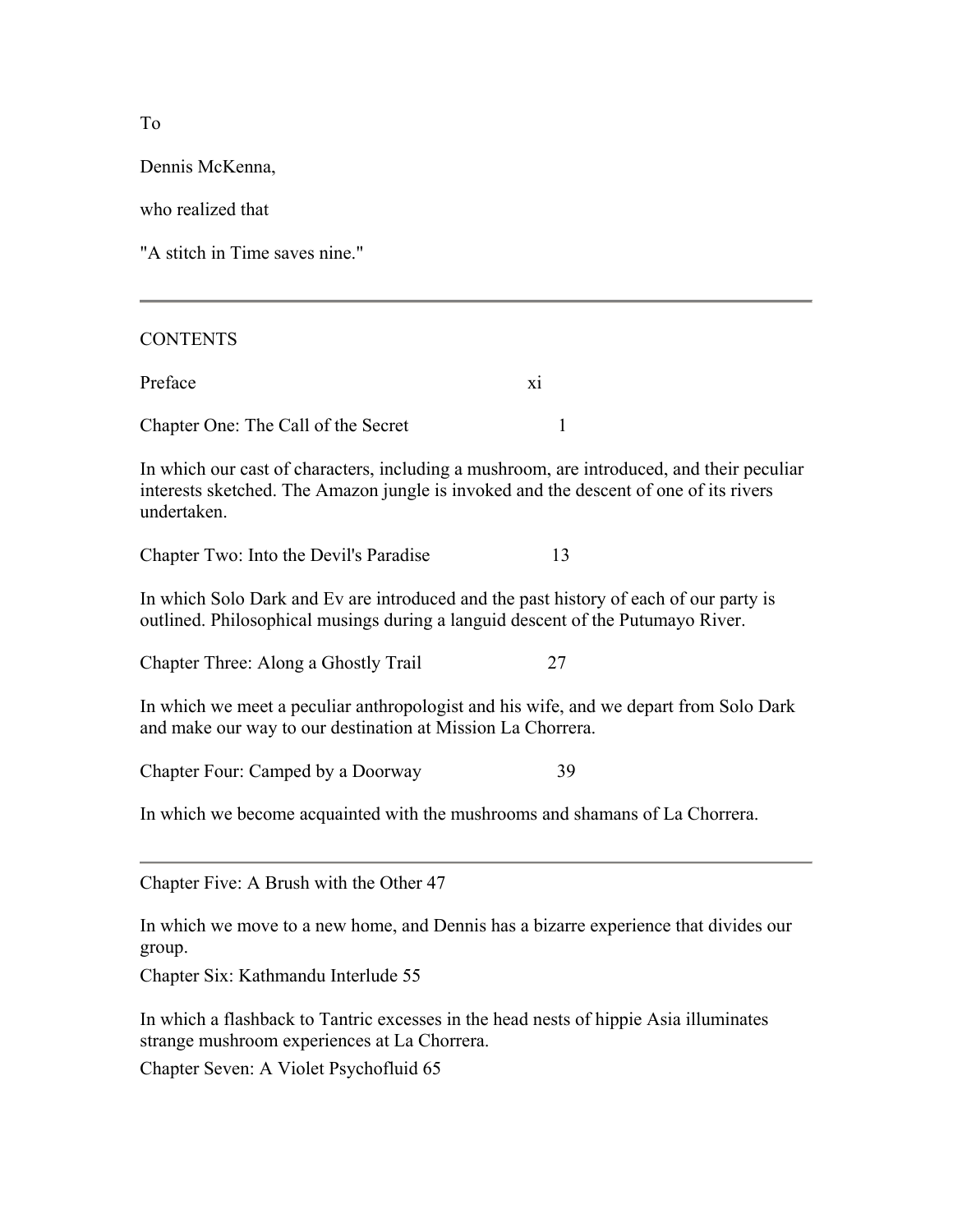In which Dennis begins to outline his approach to the Alchemical Opus and a psychofluid that may or may not be translinguistic matter is debated.

Chapter Eight: The Opus Clarified 79

In which Dennis reveals his strategy for commencing the Great Work.

Chapter Nine: A Conversation Over Saucers 87

In which the details of the plumbing of the Resurrection Body are rehearsed for each and all, and a partial test of our theory is made.

Chapter Ten: More on the Opus 97

In which we refine the theory and begin preparations for experimental test flights of the Sophic Aerolith.

Chapter Eleven: The Experiment at La Chorrera 105

In which the experiment is attempted and the brothers McKenna are driven mad by its unexpected aftermath.

Chapter Twelve: In the Vortex 119

In which we discover that the Universe is stranger than we can suppose, Dennis makes a shamanic journey, and our group is polarized and divided.

Chapter Thirteen: At Play in the Fields of the Lord 127

In which Dennis and I explore the contents of our mutual illusions and illuminations.

Chapter Fourteen: Looking Backward 137

In which several miracles are recounted, not the least of which is the appearance of James and Nora Joyce disguised as poultry.

Chapter Fifteen: A Saucer Full of Secrets 153

In which we plan our departure, I encounter a flying saucer, and theories sprout like mushrooms as we return to Berkeley.

Chapter Sixteen: Return 167

In which Ev and I return alone to La Chorrera and a new comet heads toward the earth.

Chapter Seventeen: Waltzing the Enigma 179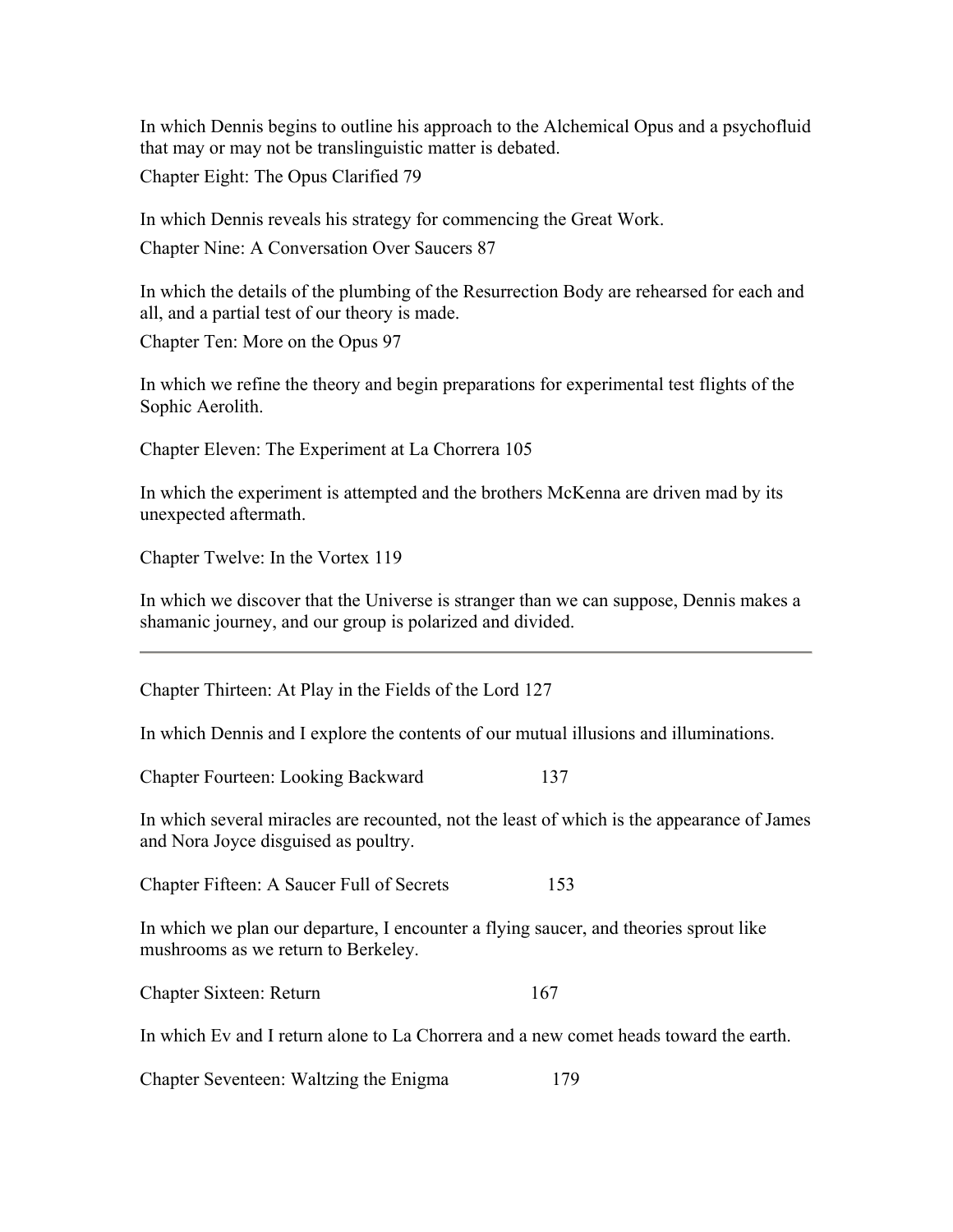In which I flash back to my near recruitment by a band of renegade Nazi scientists while visiting Timor.

Chapter Eighteen: Say What Does It Mean? 193

In which I attempt to link our experiences to a science that is anything but normal.

Chapter Nineteen: The Coming of the Strophariad 205

In which Ev and I part company and the mushroom delivers an oration while turning into an underground growth industry.

Chapter Twenty: The Hawaiian Connection 215

In which pirate Mantids from hyperspace attack me and my new lover in the volcanic wastes of Kau, Hawaii, and I deliver my last words on the Unspeakable.

Epilogue 223

In which I return to the present, introduce my fellow explorers as they are today, and genuflect before the weirdness of it all.

Acknowledgments 229 Further Reading 231

#### PREFACE

SOMETIME DURING THE EARLY 1980s, while visiting the Esalen Institute, where I had been invited to participate in a conference on shamanism, I realized that my innate Irish ability to rave had been turbo-charged by years of psilocybin mushroom use. Aided by my devotion to psilocybin and the experiment at La Chorrera that is the subject of this book, I had apparently evolved into a sort of mouthpiece for the incarnate Logos. I could talk to small groups of people with what appeared to be electrifying effect about the peculiarly transcendental matters that you will read about in these pages.

These verbal performances seemed to me rather mundane while they were occurring, but relistening to them on audiotape I could see the source of other people's fascination. It was as though my ordinary, rather humdrum personality had simply been turned off and speaking through me was the voice of another, a voice that was steady, unhesitating, and articulate—a voice seeking to inform others about the power and the promise of psychedelic dimensions.

Dozens, now perhaps nearly a hundred, of my talks and lectures were recorded, distributed, sometimes pirated, passed among friends, and played on small underground radio stations. I began to make my living as a lecturer and teacher at various spas and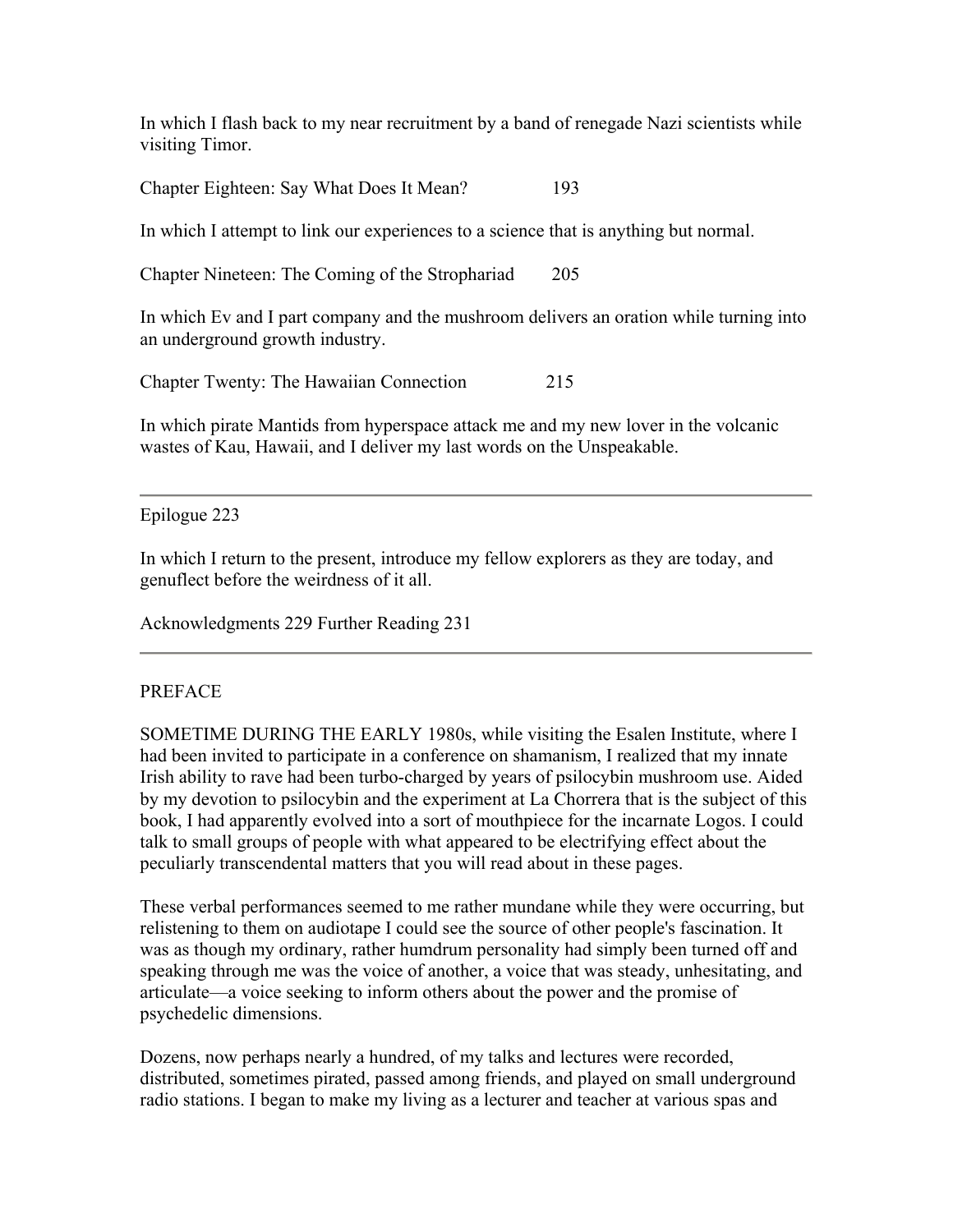growth centers. I was discovered by the notorious Roy of Hollywood, whose late-night radio show made me an underground mini-star, at

least among the insomniacs of Los Angeles. Merely by talking about the events at La Chorrera I had become a minor celebrity.

Eventually rumor of my status as a raver and a West Coast underground figure reached even into the great glass boxes along Fifth Avenue in Gotham itself. Publishers that I had imagined would not give me the time of day were suddenly interested in my work. Let us hope that as you read this, my books—this one and others that have preceded it—are spreading these strange ideas and making my life comfortable and others rich.

There is a strange paradox surrounding all of this: my ideas are now in the public arena and an informal plebiscite is being held on them. If they spread, become popular, and function as catalysts of social change then the hope that they may have a special destiny will be sustained. If, on the other hand, they have their moment in the sun and then fade from public notice, my work and my vision will have been judged to be no more than another fleeting facet of our surreal and paranoia-infected culture. I have no idea where these ideas may lead. Certainly with several books now in print I cannot claim that I was not given a fair hearing. It is apparently the public who will decide if this phenomenon has run its course or if it is only beginning to make itself felt.

I mention all of this not to inform my reader of the less-than-interesting details of my personal effort to feed a family, but because this career of mine is now the only and best evidence that something extraordinary, perhaps something of historical importance, may have happened at La Chorrera. For the loquacious mushrooms encountered there have spun a myth and issued a prophecy, in quite specific detail, of a planet-saving global shift of consciousness. They have promised all that has happened in my life over the last twenty years, and they have promised much more for the future. If you read onward you become a part of this tale. Caveat lector.

#### CHAPTER ONE

#### THE CALL OF THE SECRET

In which our cast of characters, including a mushroom, are introduced, and their peculiar interests sketched. The Amazon jungle is invoked and the descent of one of its rivers undertaken.

For THOUSANDS OF YEARS the visions imparted by hallucinogenic mushrooms have been sought and revered as a true religious mystery. Much of my thought over the past twenty or more years has been caught up in describing and contemplating this mystery.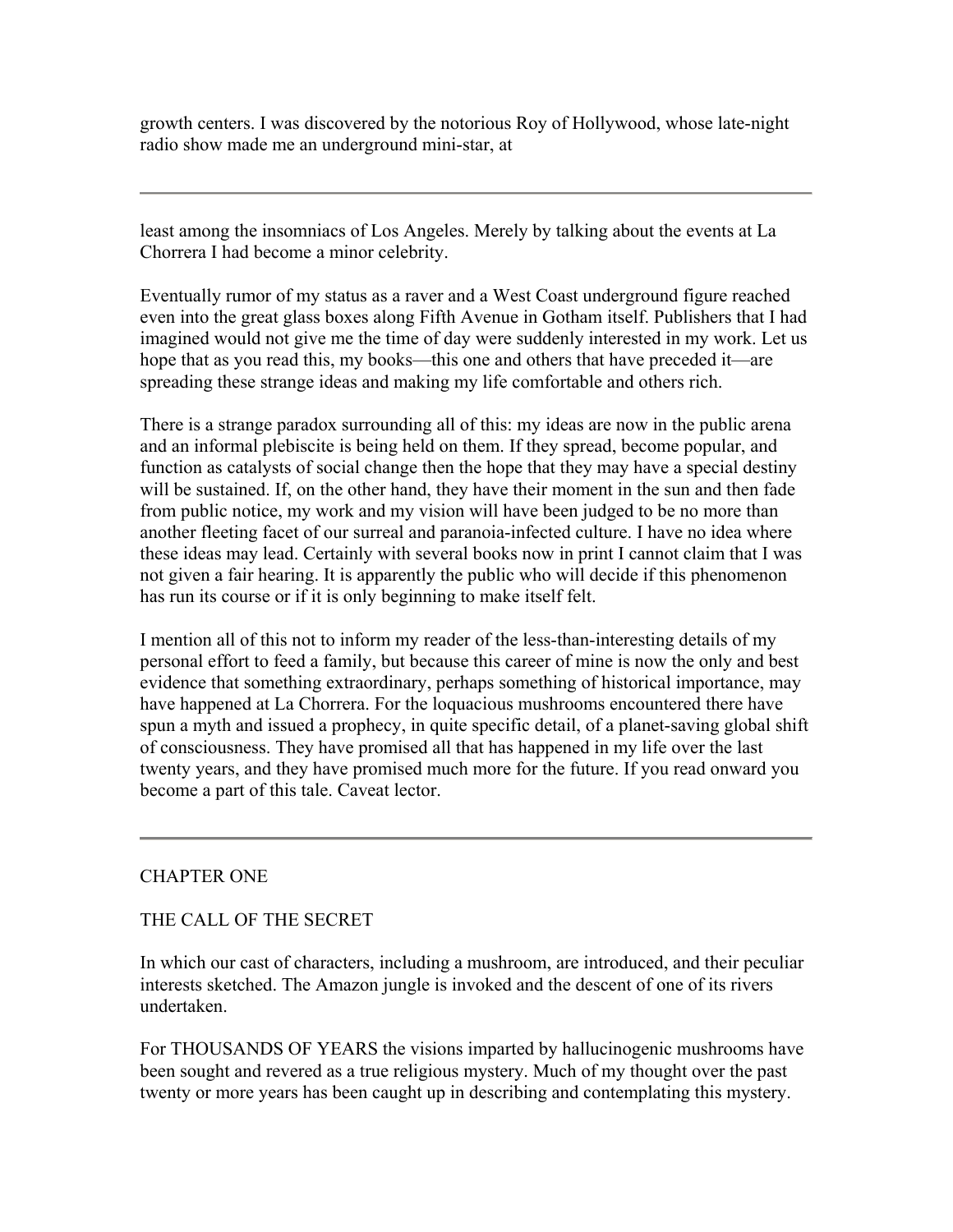Closely guarded by the chaotically jeweled Angels— "Every angel is terrible," wrote Rilke, and at once sacred and profane—the mushroom has risen in my life much as it may rise at some future point in human history. I have chosen a literary approach to the telling of this tale. A living mystery could take any shape—it is master of place and space, time and spirit—yet my search for a simple form to convey this mystery brought me to follow tradition: to write a chronological narrative of a story that is both true and extraordinarily bizarre.

In early February of 1971, I was passing through southern Colombia with my brother and some friends on our way to an expedition into the Colombian Amazonas. Our route led us through

Florencia, the provincial capital of the Departmento of Caqueta. There we paused a few days awaiting an airplane to carry us to our embarkation point on the Rio Putumayo, a river whose vast expanse is the border between Colombia and her two southern neighbors, Ecuador and Peru.

The day we were to depart was especially hot, and we left the oppressive confines of our hotel near the noisy central market and bus station. We walked southwest, out of town, perhaps a mile. Here were the warm waters of the Rio Hacha, visible across rolling pastures of tall grass. After swimming in the river, exploring deep pools carved by the warm torrent in the black basaltic stream bed, we returned through the same meadows. Someone more familiar than I with the appearance of the mushroom Stropharia cubensis pointed out a single large specimen standing tall and alone in an old bit of cow manure. Impulsively and at my companions' suggestion, I ate the whole mushroom. It occupied but a moment, and then on we trudged, tired from our swim, a tropical thunderstorm moving toward us along the eastern edge of the Andean cordillera where Florencia is located.

For perhaps a quarter hour we walked on, mostly in silence. Wearily I hung my head, almost hypnotized by the sight of the regular motion of my boots cutting through the grass. To align my back, to throw off my lethargy, I paused and stretched, scanning the horizon. The feeling of the bigness of the sky, which I have come to associate with psilocybin, rushed down on me there for the first time. I asked my friends to pause and then I sat down heavily on the ground. A silent thunder seemed to shake the air before me. Things stood out with a new presence and significance. This feeling came and passed over me like a wave just as the first fury of the tropical storm burst overhead, leaving us soaked. The eerie sense that some other dimension or scale of being had intersected with the bright tropical day lasted only a few minutes. Elusive but strong, it was unlike any feeling I could recall.

In our sodden retreat, the extended, oddly shimmering moment preceding our frantic withdrawal went unmentioned by me. I recognized that my experience had been induced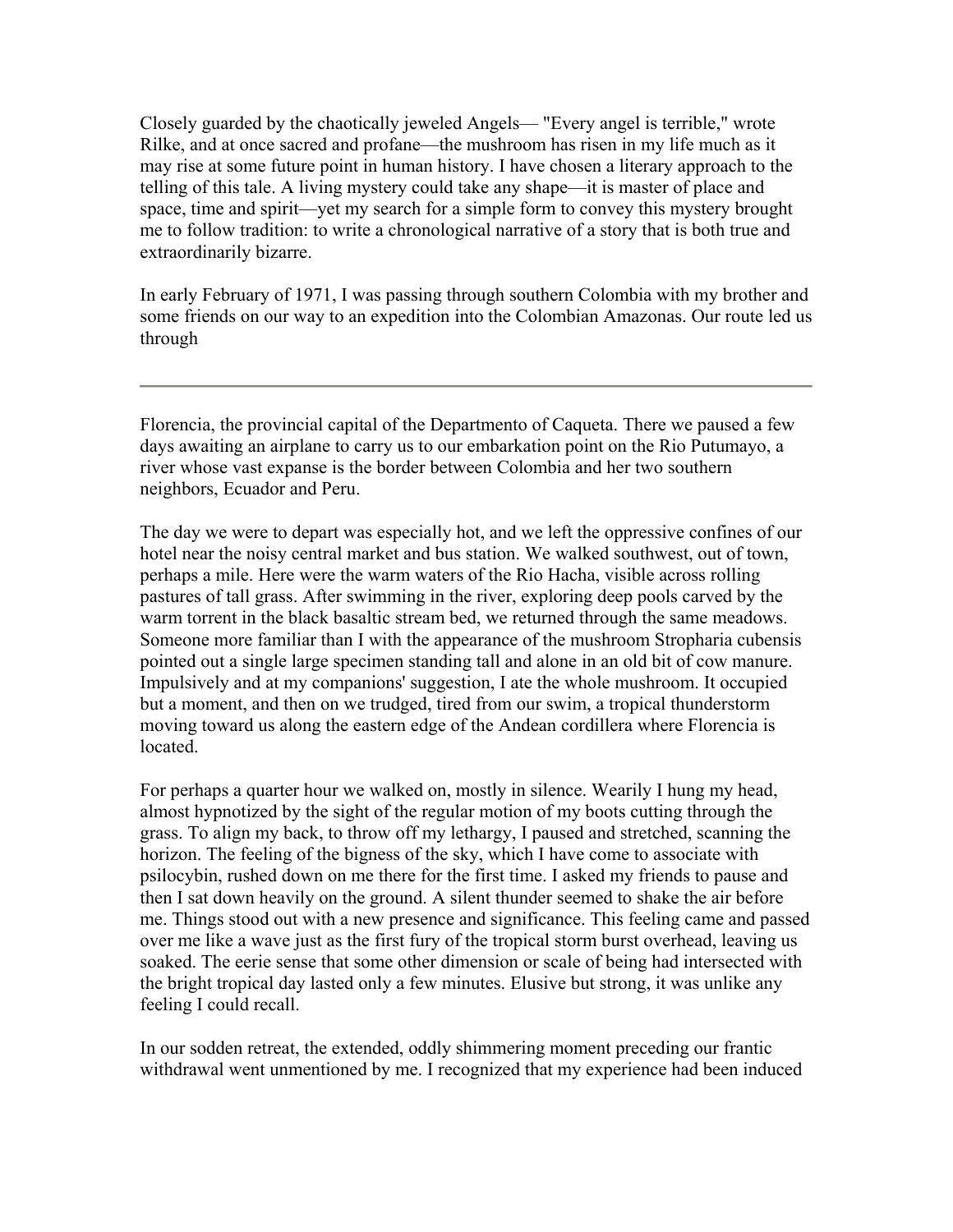by the mushroom, but I did not want to let thoughts of it distract me, for we were after bigger game. We were involved, I imagined, in a deep

jungle search for hallucinogens of a different sort: plants containing the orally active drug di-methyltryptamine (or DMT) and the psychedelic brew ayahuasca. These plants were long associated with telepathic abilities and feats of the paranormal. Yet the patterns of their use, which were unique to the Amazon jungles, had not been fully studied.

Once I had come down, I dismissed the mushroom experience as something to look into another time. Longtime residents of Colombia assured me that the golden-hued Stropharia occurred exclusively on the dung of Zebu cattle, and I assumed that in the jungles of the interior—where I was shortly to be—I could expect no cattle or pasture. Putting the thought of mushrooms from my mind, I prepared for the rigors of our descent down the Rio Putumayo toward our target destination, a remote mission called La Chorrera.

Why had a gypsy band such as ours come to the steaming jungles of Amazonian Colombia? We were a party of five, bound by friendship, extravagant imagination, naivete, and a dedication to travel and exotic experience. Ev, our translator and newly my lover, was the only member of the group not a long acquaintance of the others. She was an American, like the rest of us, and she had lived several years in South America and had traveled in the East (where I had passed her once in the Kathmandu airport at a moment of great duress for us both—another story). She was recently free of a long relationship.

On her own and having nothing better to do, she had fallen in with our group. By the time we reached La Chorrera, she and I would have been together less than three weeks. The other three members of the group were my brother, Dennis, the youngest and least traveled of us, a student of botany and a colleague of long standing; Vanessa, an old school friend of mine from the experimental college in Berkeley, trained in anthropology and photography and traveling on her own; and Dave, another old friend, a gay meditator, a maker of pottery, an embroiderer of blue jeans, and like Vanessa, a New Yorker.

Four months before our descent into the watery underworld of the lower Putumayo, my brother and I had endured the grief of our mother's death. Before that I had been traveling for three years in India and Indonesia. Then I had worked as a teacher in the English

mills of Tokyo and, when I couldn't put up with that any more, fled to Canada. In Vancouver our crew held a reunion and planned this Amazon expedition to investigate the depths of the psychedelic experience.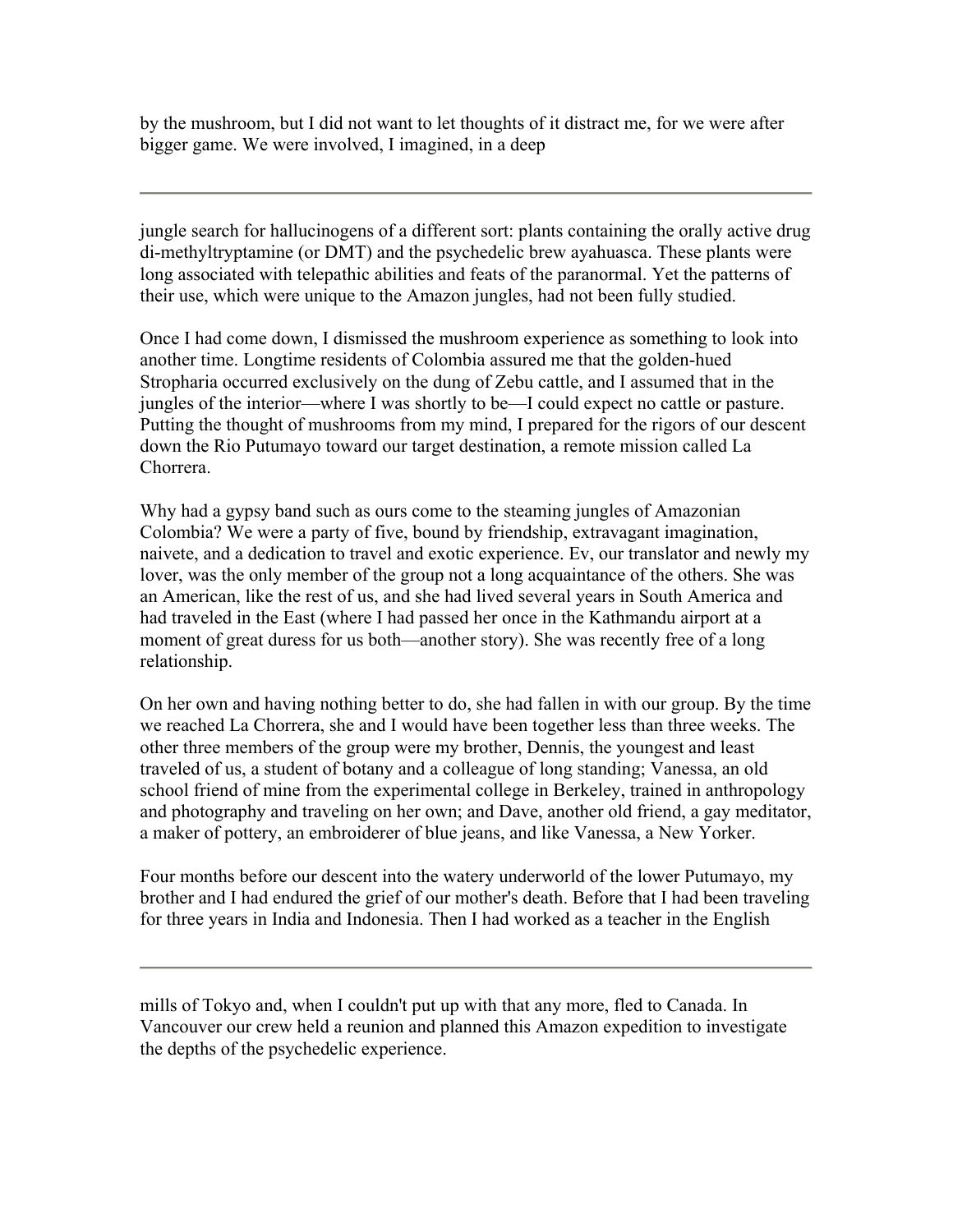I deliberately do not say much about any of us. We were mis-educated perhaps, but welleducated certainly. None of us was yet twenty-five years old. We had been drawn together through the political turmoil that had characterized our years shared in Berkeley. We were refugees from a society that we thought was poisoned by its own self-hatred and inner contradictions. We had sorted through the ideological options, and we had decided to put all of our chips on the psychedelic experience as the shortest path to the millennium, which our politics had inflamed us to hope for. We had no idea what to expect from the Amazon, but we had collected as much ethno-botanical information as was available. This data told us where the various hallucinogens were to be sought, but not what to expect when we found them.

I have given some thought to how predisposed we might have been to the experiences that would eventually befall us. Often our interpretations of events did not agree, as is common among strong personalities or witnesses to an unusual event. We were complex people or we would not have been doing what we were doing.

Even at age twenty-four, I could look back on nearly ten years of involvement with matters most people might consider fringe in the extreme. My interest in drugs, magic, and the more obscure backwaters of natural history and theology gave me the interest profile of an eccentric Florentine prince rather than a kid growing up in the heartland of the United States in the late fifties. Dennis had shared all of these concerns, to the despair of our conventional and hardworking parents. For some reason we were odd from the start, chosen by fate for a destiny too strange to imagine.

In a letter written eleven months before our expedition I find that Dennis even then had the clearest conception of what might happen. He wrote to me while I was on Taiwan in 1970 to say:

As to the central shamanic quest and the idea that its resolution may entail physical death—indeed a sobering thought—I would be interested in hearing just how likely

you consider this possibility and why. I had not thought of it in terms of death, though I have considered that it may well give us, as living men, willful access to the doorway that the dead pass daily. This I consider as a kind of hyper-spatial astral projection that allows the hyper-organ, consciousness, to instantly manifest itself at any point in the space-time matrix, or at all points simultaneously.

His letters to me made it clear that his imagination had suffered no atrophy during the years of finishing high school in our small Colorado hometown. A steady diet of science fiction had made his imagination a joy to watch at play, but I wondered, was he serious?

A UFO is essentially this hyperspatially mobile psychic vortex, and the trip may well involve contact with some race of hyperspatial dwellers. Probably it will be an encounter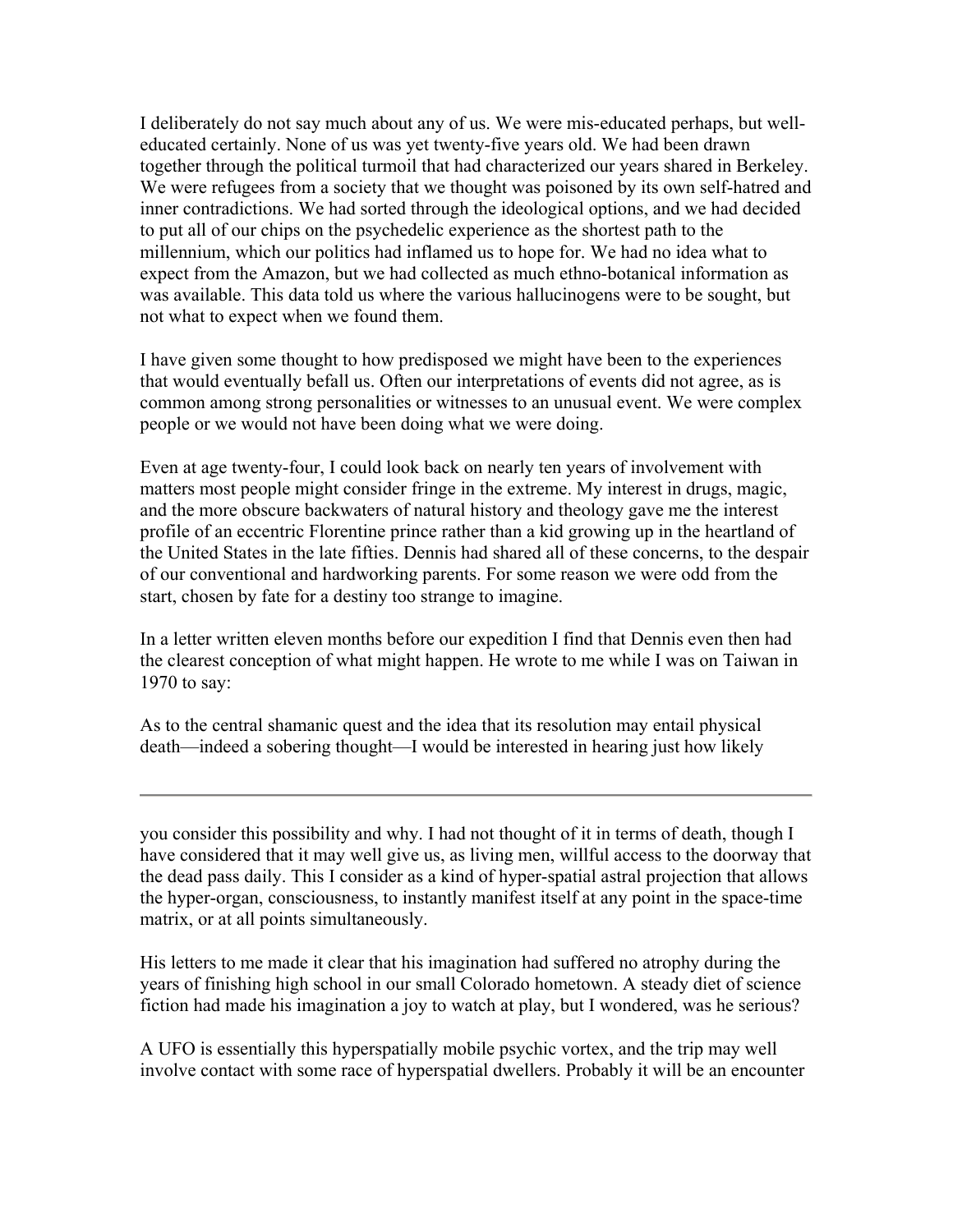similar to a "flying lesson": instruction in the use of the transdimensional stone, how to navigate in hyper-space, and perhaps an introductory course in Cosmic Ecology tending.

He was struggling, as was I, to come to terms with the elf-haunted psychic landscapes revealed by di-methyltryptamine, or DMT. Once we had encountered DMT, in the heady and surreal atmosphere of Berkeley at the apex of the Summer of Love, it had become the primary mystery, and the most effective tool for the continuance of the quest.

Retention of the physical form under such circumstances would be, it seems, a matter of choice rather than necessity; though it could be a matter of indifference, since in the hyperspatial web all existing physical manifestations would be open. I would say that time is not of the essence for the venture except insofar as the culture-deaths of the tribes we are seeking are proceeding at an appalling rate.

It was not our colorful fantasies alone that were centered on DMT-type hallucinogens. Our operational approach to discovering the secrets of the hallucinogenic dimension was centered on them as well. This was because, of the psychoactive compounds we knew,

the action of DMT-containing hallucinogens, though very brief, seemed the most intense. DMT is not an object of common experience, even among psychonauts of inner space, and so a word must be said about it. In its pure synthetic form, it is a crystalline paste or powder that is smoked in a glass pipe with nothing else. After a few inhalations the onset of the experience is rapid, fifteen seconds to a minute. The hallucinogenic experience that it triggers lasts three to seven minutes and is unambiguously peculiar. It is so bizarre and intense that even the most devoted aficionados of hallucinogens usually pass it by. Yet it is the most common and the most widely distributed of the naturally occurring hallucinogens, and it is the basis, when not the entire component, of most of the hallucinogens used by aboriginal tribes in tropical South America. In nature, as a product of plant metabolism, it never occurs in anything like the concentrations at which it comes from the laboratory. Yet South American shamans, by chemically predisposing themselves to its effects in various ways, do find the same levels of reality-obliterating intensity achievable with pure DMT. Its strangeness and power so exceeded that of other hallucinogens that di-methyltryptamine and its chemical relatives seemed finally to define, for our little circle at any rate, maximum exfoliation—the most radical and flowery unfolding—of the hallucinogenic dimension that can occur without serious risk to psychic and bodily integrity.

We thought, therefore, that our phenomenological description of the hallucinogenic dimension should begin by locating a strong DMT-containing aboriginal hallucinogen and then exploring with an open mind the shamanic states that it made accessible. To this end we had sifted the literature on tryptamine drugs in the Upper Amazon Basin and learned that ayahuasca or yage—the brew of Ban-isteriopsis caapi with the DMT admixtures—is known over a wide area,\* just as are several kinds of DMT-containing snuffs, but there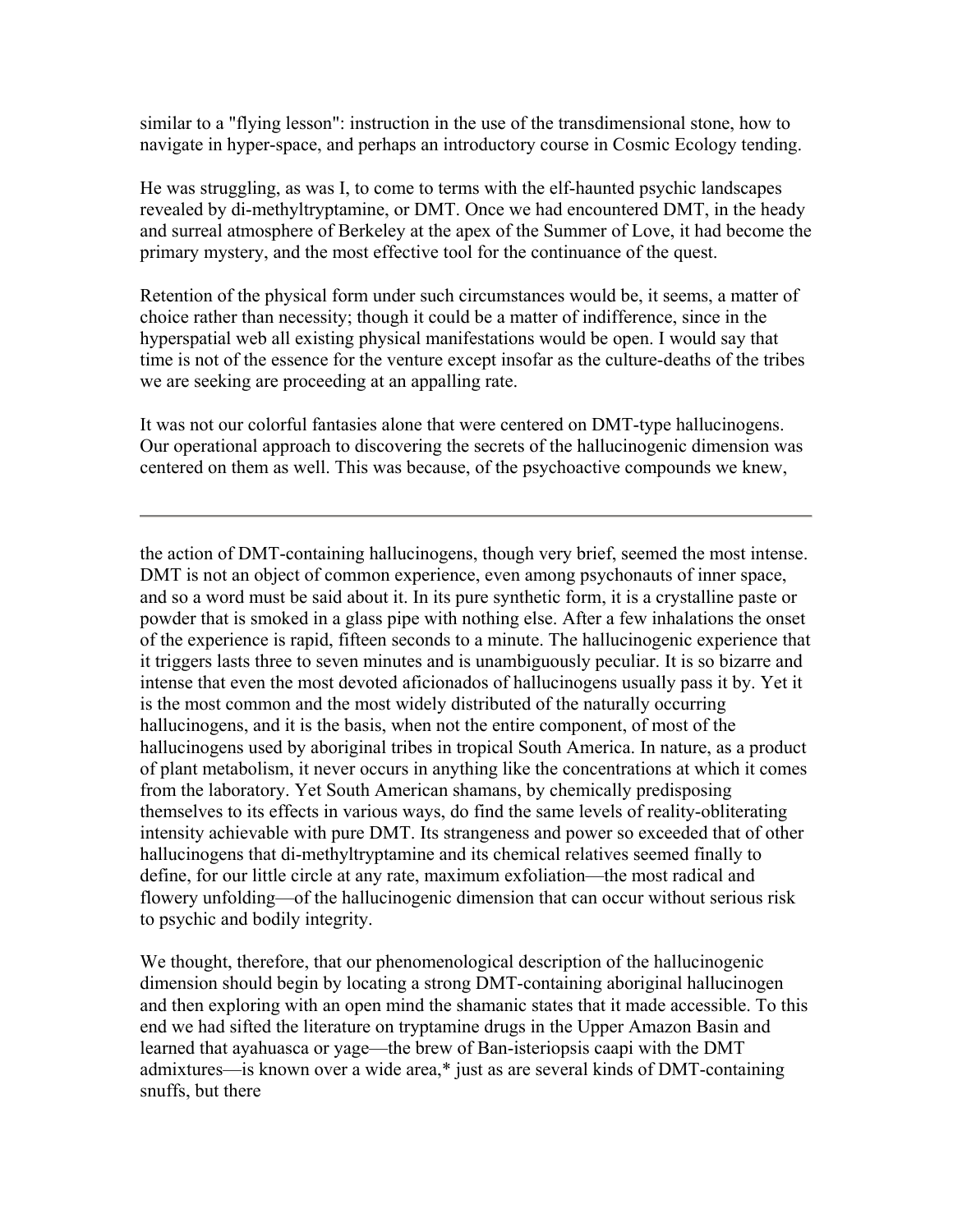[\* Ayahuasca is a term in general use throughout the upper Amazon Basin. It refers not only to the prepared hallucinogenic beverage but also to its main ingredient, the woody liana Banisteriopsis caapi. This often gigantic jungle vine is pulverized and boiled with a DMT-containing plant, usually Psychotria viridis, occasionally Diploterus cabrerena. The watery extraction is then concentrated through further boiling. Ayahuasca, also called natema, yage, pilde, is the most widely distributed and used of the equatorial New World shamanic hallucinogens.]

was one DMT-containing hallucinogen that was severely restricted in its usage.

Oo-koo-he is made from the resin of certain trees of the Myris-ticaceous genus Virola mixed with the ashes of other plants and rolled into pellets and swallowed. What was eye-catching about the description of this visionary plant preparation was that the Witoto tribe of the Upper Amazon, who alone knew the secret of making it, used it to talk to "little men" and to gain knowledge from them.

These little people are one bridge between the motifs of alien contact and the more traditional strange doings of woodland elves and fairies. The worldwide tradition of little people is well studied in The Fairy Faith in Celtic Countries by W. E. Evans-Wentz, a pioneering study of Celtic folkways that was influential on UFO researcher Jacques Vallee's quest as well as our own. The mention of little men rang a bell, since during my own experiences smoking synthesized DMT in Berkeley, I had had the impression of bursting into a space inhabited by merry elfin, self-transforming, machine creatures. Dozens of these friendly fractal entities, looking like self-dribbling Faberge eggs on the rebound, had surrounded me and tried to teach me the lost language of true poetry. They seemed to be babbling in a visible and five-dimensional form of Ecstatic Nostratic, to judge from the emotional impact of this gnomish prattle. Mirror-surfaced tumbling rivers of melted meaning flowed gurgling around me. This happened on several occasions.

It was the transformation of language that made these experiences so memorable and peculiar. Under the influence of DMT, language was transmuted from a thing heard to a thing seen. Syntax became unambiguously visible. In searching for parallels to this notion I am forced to recall the wonderful scene in the Disney version of Alice in Wonderland, in which Alice encounters the hooka-smoking caterpillar seated on a mushroom. "Who R U?" the caterpillar inquires, spelling out his question in smoke above his head. There has always been a suspicion of psychedelic sophistication associated with Lewis Carroll and his nineteenth-century story of a self-transforming wonderland. In the hands of Disney's animators, the synesthesia-like blending of sense perception is exaggerated and made explicit and literal. What the caterpillar intends to communicate is not heard but seen, floating in nearby space; a visible language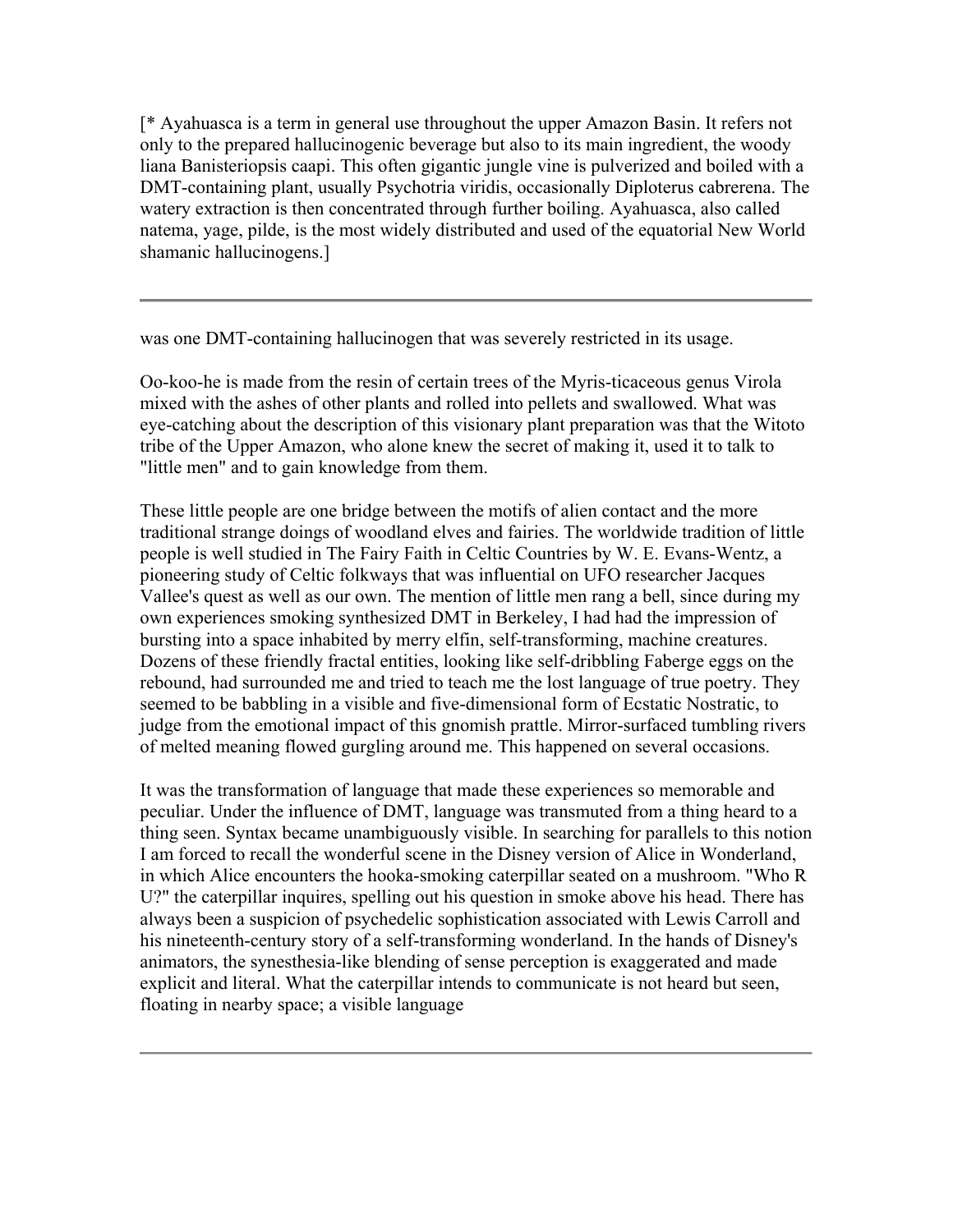whose medium is the convenient smoke that the caterpillar possesses in abundant supply.\*

Which is not to say that DMT is to be thought of as a stimulus for mere inner cartoons. It is not. The feeling that radiates from the DMT encounter is hair-raisingly bizarre. It is as much as one can stand without the categories of consciousness becoming permanently rewritten. I am occasionally asked if DMT is dangerous. The proper answer is that it is only dangerous if you feel threatened by the possibility of death by astonishment. So great is the wave of amazement that accompanies the dissolving of the boundary between our world and this other unsuspected continuum that it approaches being a kind of ecstasy in and of itself.

The sense of being literally in some other dimension, which these bizarre DMT experiences had provoked, had been the focus of our decision to concentrate on tryptamine hallucinogens. After reading all that there was on psychoactive tryptamines, we came eventually to the work of the pioneering ethnobotanist Richard Evans Schultes. Schultes's tenured position as a professor of botany at Harvard had allowed him to dedicate his life to collecting and cataloging the world's psychoactive plants. His paper on "Virola as an Orally Administered Hallucinogen" was a turning point in our quest. We were fascinated by his description of the use of the resin of Virola theiodora trees as an orally active DMT drug, as well as by the fact that the use of this hallucinogen seemed to be limited to a very small geographical area. Schultes was an inspiring voice when he wrote of the hallucinogen oo-koo-he:

Further field work in the original home region of these Indians will be necessary for a full understanding of this interesting hallucinogen.... Interest in this newly discovered

[\* That a Disney film should be a showcase for this notion is not as surprising as it might first appear. One has only to recall the carefully choreographed dances of Oriental mushrooms in Fantasia to wonder whether some portions of the Disney production group might have been shamanically inspired. After all, Fantasia was a very serious and ambitious effort to make synesthesia a motif for popular entertainment. Rumors persist that many of the European animators whom Disney hired for his extravagant projects were aware of the psychedelic experience. Among the Czech animators who joined the Disney group during this period were some who probably knew of the vision-producing power of peyote and its chemical constituent, mescaline.]

hallucinogen does not lie wholly within the bounds of anthropology and ethnobotany. It bears very directly on certain pharmacological matters and, when considered with the other plants with psychotomimetic properties due to trypta-mines, this new oral drug poses problems which must now be faced and, if possible, toxicologically explained.\*

Based on Schultes's paper, we decided to abandon our studies and careers and to pay our own way to the Amazon and the vicinity of La Chorrera in search of oo-koo-he. We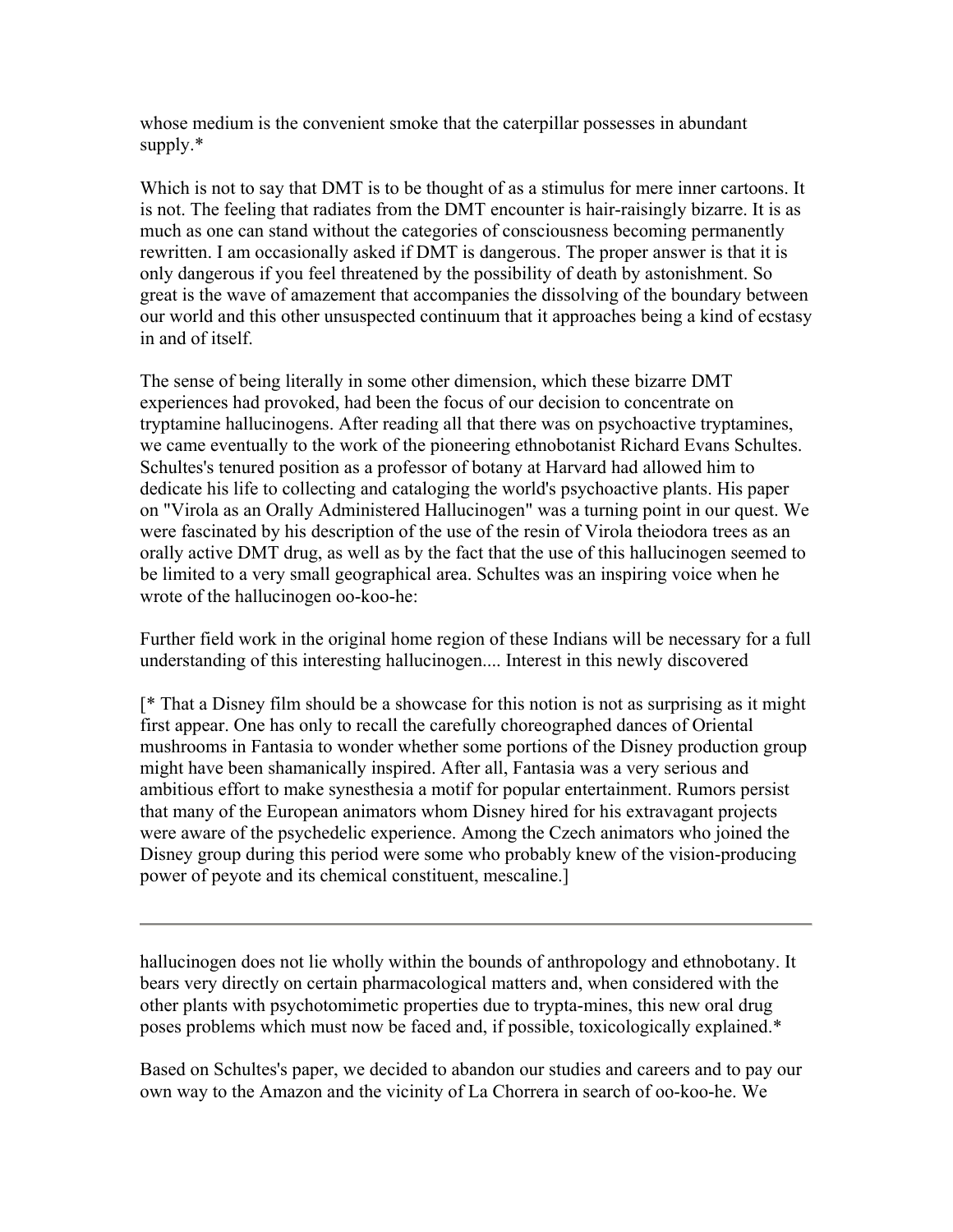wanted to see if the titan-ically strange dimensions that we had encountered in the DMT trance were even more accessible via the DMT plant combinations that the shamans of the Amazon had developed.

It was of these shamanic sacraments that I had been thinking when I had dismissed the Stropharia mushroom encountered in the pasture near Florencia. I was eager to press on with the quest for the exotic, barely reported, Witoto oo-koo-he. Little did I imagine that soon after our arrival at La Chorrera the search for oo-koo-he would be all but forgotten. The Witoto hallucinogen became totally eclipsed by the discovery of psilocybin mushrooms growing abundantly there and by the strange power that seemed to swirl around the fog-bound emerald pastures in which they were found.

My first intimation that La Chorrera was a place different from other places came when we arrived at Puerto Leguizamo, our proposed point of embarkation on the Rio Putumayo. It can be reached only by airplane, since no roads make their way through the jungle to it. It is as tired and oppressive a South American river town as you could ever hope to see. William Burroughs, who passed this way in his search for ayahuasca in the fifties, described it then as "looking like some place after a flood." By 1971 it had changed little.

We were scarcely installed in our hotel, having just returned from the ritual registration of foreigners that goes on in the frontier areas of Colombia, when the matron of the hotel informed us that

[\* R. E. Schultes, "Virola as an Orally Administered Hallucinogen," in the Botanical Leaflets of Harvard University, vol. 22, no. 6, pp. 229-40.]

a countryman of ours was living nearby. It seemed incredible that an American could be living in such an out-of-the-way and thoroughly rural river town in Colombia. When la senora remarked that this man, El Senor Brown, was very old and also a black man, it became all the more puzzling. My curiosity piqued, I left immediately in the company of one of the loutish sons of the hotel woman. As we walked along, my guide could hardly wait for us to get out the door of the hotel before informing me that the man we were to see was "mal y bizarro."

"El Senor Brown es un sanguinero," he said.

A killer? Was I on my way to visit a murderer, then? It seemed unlikely. I did not believe it for a moment. "?Un sanguinero, dice?"

The horror that the rubber boom brought to the Amazon Indians in the early years of this century has lived on, a memory for the oldest people and a terrifying legend for younger Indians. In the area surrounding La Chorrera, the Witoto population had been systematically reduced from forty thousand in 1905 to about five thousand in 1970. I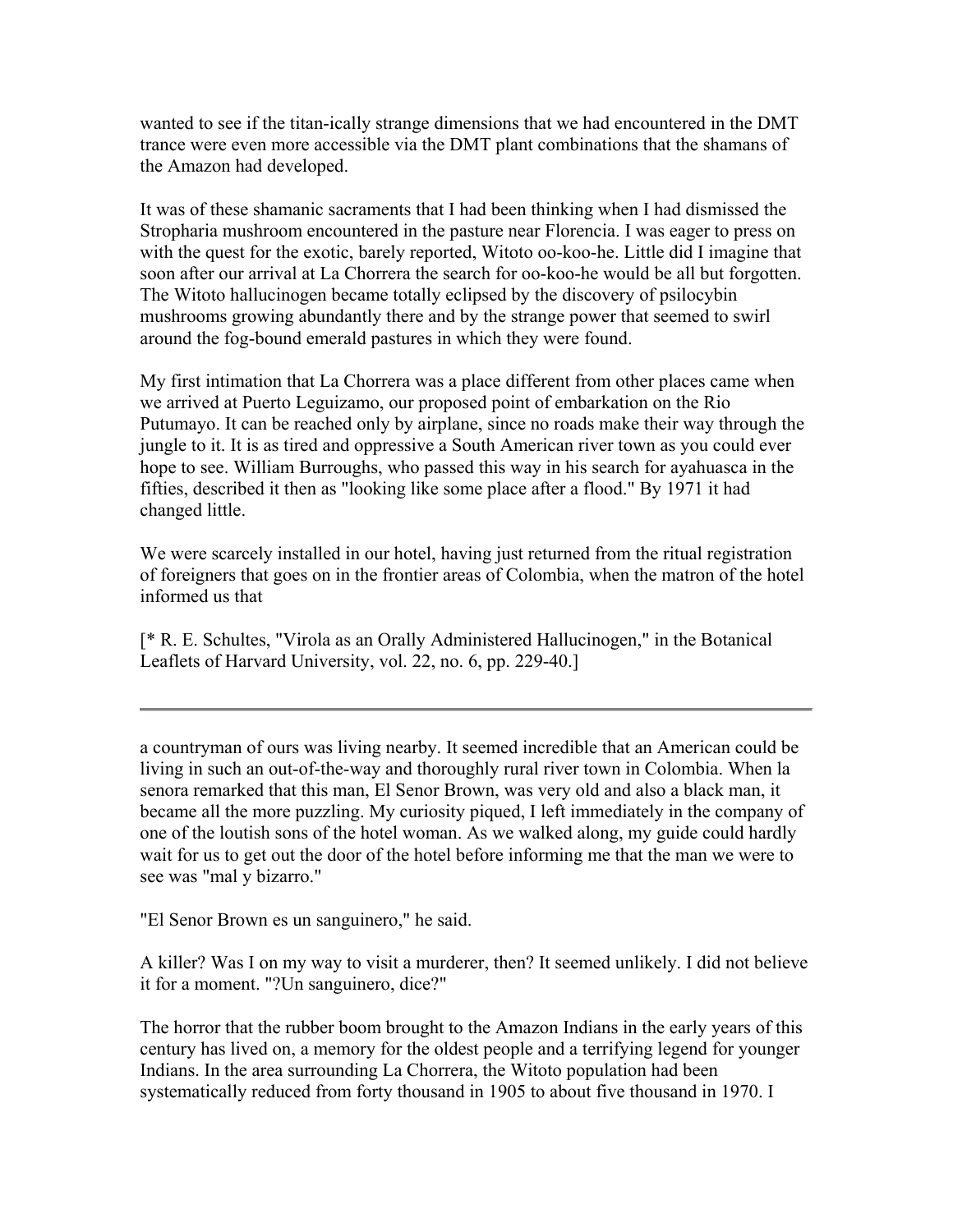could not imagine that the man I was to meet had any real connection to those distant events. I supposed that this story I was hearing meant that I was about to meet a local bogey man around whom extravagant stories had grown up.

We soon reached a ramshackle and undistinguished house with a small yard hidden behind a tall board fence. My companion knocked and yelled and soon a young man, similar to my guide, came and opened the gate. My escort melted away and the gate closed behind me. A large pig lay in the lowest, wettest part of the yard; three steps up was a veranda. Upon the veranda, smiling and motioning me forward, sat a very thin, very old, much wrinkled black man: John Brown. It is not often that one meets a living legend and, had I known more about the person I confronted, I would have been more respectful and more amazed.

"Yes," he said, "I am an American." And, "Yes, hell yes, I am old, ninety-three years. Me hee-story, baby, is so long." He laughed dryly, like the rustle of roof thatch when tarantulas stir.

The son of a slave, John Brown had left America in 1885, never to return. He had gone to Barbados and then to France, had been a merchant seaman, and had seen Aden and Bombay. Around 1910, he had come to Peru, to Iquitos. There he had been made a

work-crew foreman in the notorious House of Arana, which was the main force behind the ruthless exploitation and mass murder of the Indians of Amazonas during the rubber boom.

I spent several hours that day with E lSenor Brown. He was an extraordinary person, at once near and yet ghostly and far away, a living bit of history. He had been the personal servant of Captain Thomas Whiffen of the Fourteenth Hussars, a British adventurer who explored the La Chorrera area around 1912. Brown, who is described in Whiffin's now rare work, Explorations of the Upper Amazon, was the last person to see the French explorer Eugene Robuchon, who disappeared on the Rio Caqueta in 1913. "Yes, he had a Witoto wife and a big black dog that never left him," mused Brown.

John Brown spoke Witoto and once had lived with a Witoto woman for many years. He knew the area into which we were going intimately. He had never heard of oo-koo-he, but in 1915 he had taken ayahuasca for the first time—and at La Chorrera. His description of his experiences was an added inspiration to continue toward our goal.

It was only after I returned from the Amazon that I learned that this was the same John Brown who had exposed the atrocities of the rubber barons along the Putumayo to British authorities. He first spoke to Roger Casement, then the British Consul in Rio de Janiero, who had gone to Peru in July 1910 to investigate the atrocity stories.\* Few remember, so strewn with horror is the history of the twentieth century, that before Guernica and Auschwitz the Upper Amazon was used as a rehearsal stage for one of the episodes of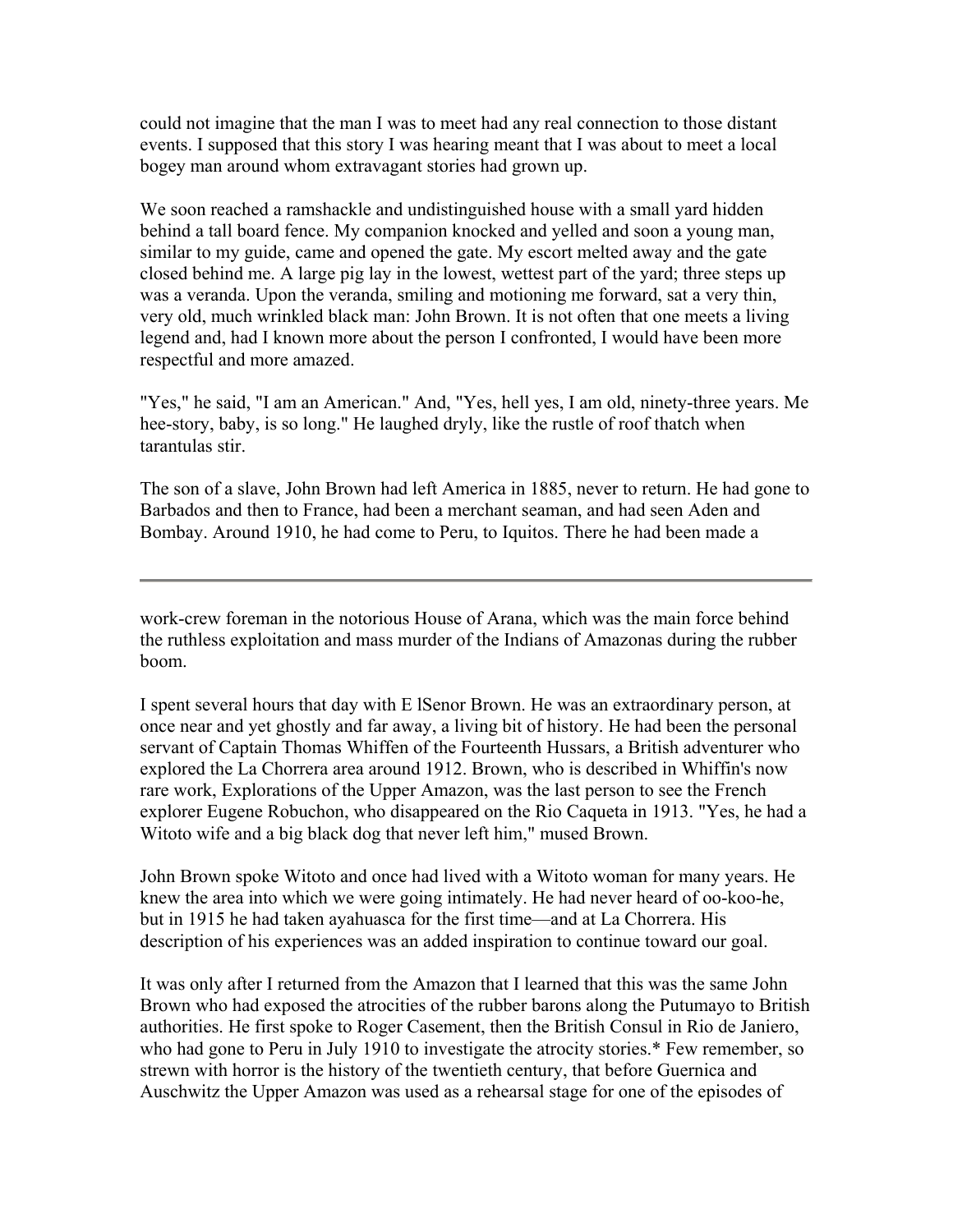mechanized dehumanization so typical of our age. British banks, in collusion with the Arana clan and other laissez-faire operators, financed wholesale use of terror, intimidation, and murder to force the Indians of the deep forest to harvest wild rubber. It was John Brown who returned to London with Casement to give evidence to the Royal High Commission investigation.+

[\* For details, see W. E. Hardenburg, The Putumayo: The Devil's Paradise (London, 1912). Extracts from Casement's report are reprinted there as well. Also see Michael Taussig's Shamanism, Colonialism and the Wildman (Chicago: University of Chicago Press, 1987).

+John Estacion Rivera, a Colombian historian, has told the story differently and implicates Brown in the murders, thus providing the basis for the san-guinero story.]

I returned to talk with him the next two days while preparations were made for our trip downriver. I was impressed by Brown's sincerity, by the depth of his understanding of me, by the way that Roger Casement and a world nearly forgotten—a world known to me only from its brief mention in the pages of James Joyce's Ulysses—lived and moved before me in those long, rambling conversations on his veranda.

He spoke long and eloquently of La Chorrera. He had not been there since 1935, but I was to find it much as he described it. The fever-haunted old town on the lowland across the lake no longer stood, but the dungeons for the Indian slaves could still be seen, crumbling iron rings set deep in sweating basaltic stone. The notorious House of Arana was no more, and Peru long ago abandoned her claims to that area to Colombia. But the old town of La Chorrera was ghostly indeed, and so was the old rubber trail, or trocha, that we would shortly use to walk the hundred and ten kilometers that separate La Chorrera from the Rio Putumayo. In 1911, up to twenty thousand Indians gave their lives to push that trail through the jungle. Indians who refused to work had the bottoms of their feet and their buttocks removed by machete. And for what? So that, in a surreal act of hubris typical of techno-colonialism, a motorcar could be driven the entire length of the trail in 1915. It was a ride from nowhere to nowhere.

Walking those gloomy, empty trails, I seemed often to hear a grumble of voices or the rustle of chained feet. John Brown's rambling monologues barely prepared me for its strangeness. On the morning that our boat was leaving to carry us downriver, we stopped at his house on our way to the landing. His eyes and skin shone. He was the gatekeeper of the Plutonic world downriver from Puerto Leguizamo, and he knew it. I felt like a child before him, and he knew that too.

"Bye, bye, babies. Bye bye," was his dry farewell.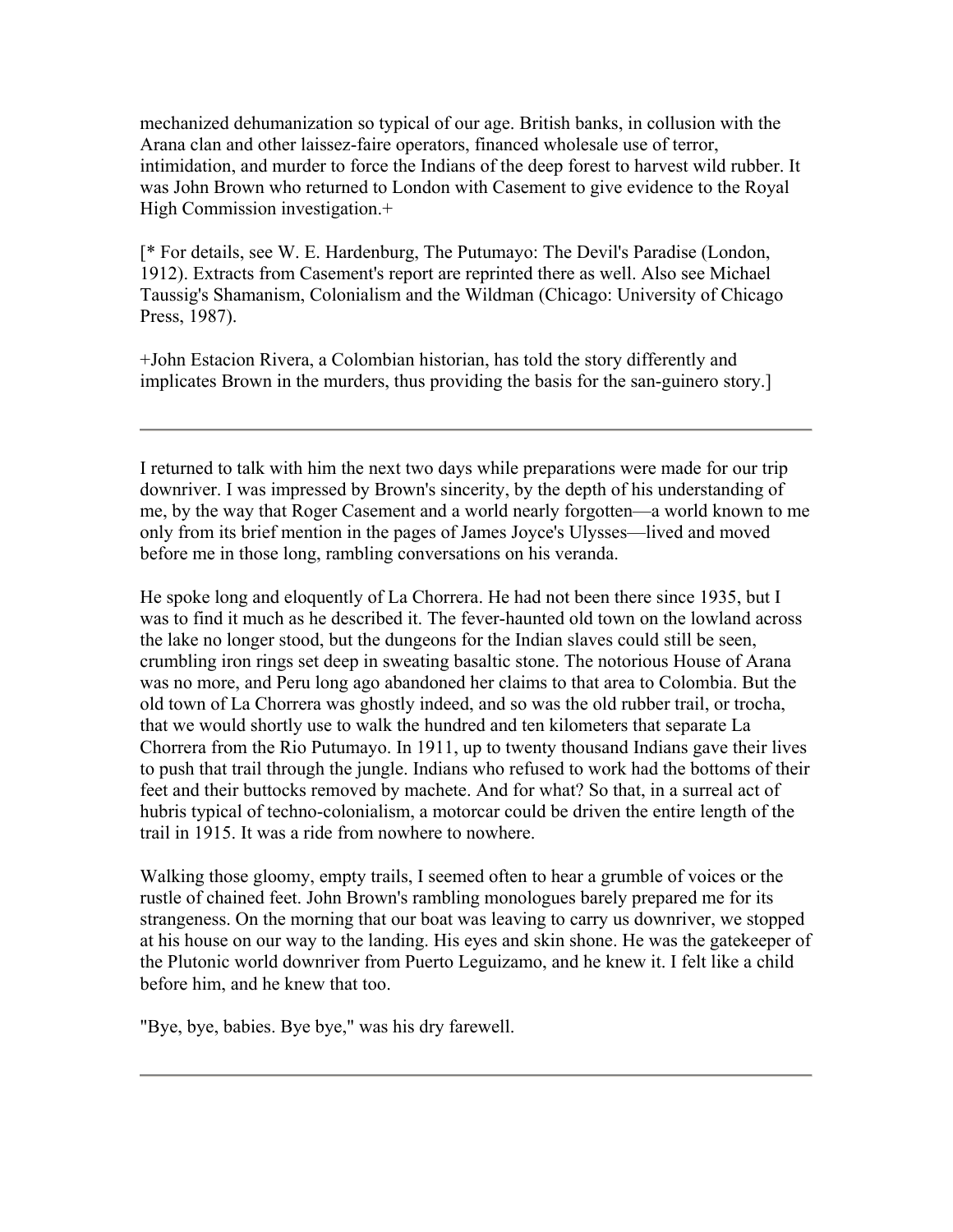#### CHAPTER TWO

## INTO THE DEVIL'S PARADISE

In which Solo Dark and Ev are introduced and the past history of each of our party is outlined. Philosophical musings during a languid descent of the Putumayo River.

DID I SAY WE WERE a party of five? We would be five when we arrived at La Chorrera, but we were six departing from Puerto Leguizamo. Ev and I were living together as much as a couple can live together when they pile off a boat every night with four other people to hang their hammocks in the trees. But he was with us too. Solo Dark.

I must explain Solo. He was part of a fringe religion happening in South America, which I had not found in India, called the New Jerusalem. Devotees, who seemed to be primarily fruitarian, were a tribe of mostly Americans who since 1962 or 1963 had been drifting down through Latin America, chiseling on each other, living with each other, hating each other, and weaving intrigues. They communicated through Ouija boards with entities they called "Beings of Light." An entire mythology had been constructed around reincarnation. According to them, everyone was a reincarnation.

One person assumed himself to be the reincarnation of Rasputin; another, who was a refugee from the inner circles of the Hari Krishna cult and wore white robes and white rubber rain boots, was the reincarnation of Erwin Rommel. The burning-eyed leader of this whole group was Solo. He had been Ev's companion for four years.

Need I mention that Solo was strange? With his depthless baby blues and his wreath of wild long hair, he presented an imposing sight. He believed that he had been incarnated as several prominent historical personages: Christ, Hitler, Lucifer. It was a gamut both depressing and predictable.

I was in a peculiar dilemma, as my categories were themselves not very rigid. I had spent most of the previous three years living either as a hermit scholar studying dead Asian languages or as a lone lepidopterist in the Indonesian outback. I was unfamiliar with the protocols that had developed among the more exotic of my peers in the post-Charles Manson era. I thought, "Can't we work this out? Aren't we all happy hippies?" Perhaps I had been in Asia too long. In any case, I was soon to learn that among the enthusiasts of the New Jerusalem there were a lot of weird personae difficult to tolerate.

If Solo did not approve of something you were doing, he would look blank for a moment and then announce that it had been revealed to him that instant, by the Beings of Light, that you shouldn't, for example, peel fruit with metal knives. The tiny minutia of existence were controlled by these hidden forces. Solo traveled with animals: dogs, kittens, monkeys (he had a monkey that he supposed to be Christ incarnate). He insisted that all the animals be vegetarian, so the animals became twisted and unhealthy. As their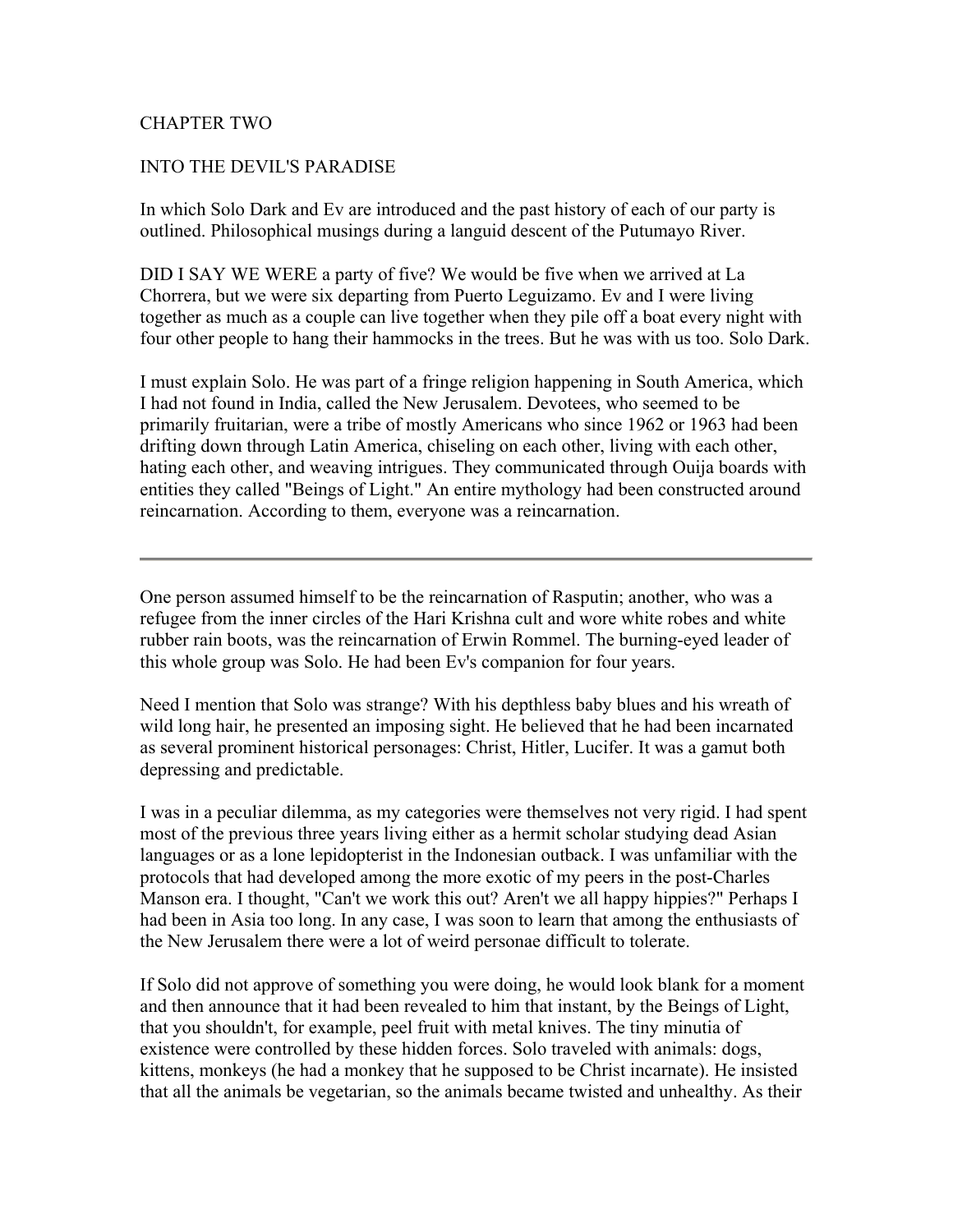eyes were going around in circles he would tell me, "This is Buddha; this is Christ; this is Hitler." It was not quite this demented— I exaggerate to give the flavor—but it was clear that in Solo's head it was this loose.

As we put off from Puerto Leguizamo, we were, therefore, six: Vanessa, Dave, Ev, Dennis, and myself. And Solo. Six freaks.

Our group had first come together on New Year's Eve, a little over two months before, when we met with Solo and Ev, who were still a couple then and not intending to join us. Our encounter had occurred in the fog-girt town of San Augustine in Colombia. Now

that night seemed long in the past. Only a day or two after that evening, Vanessa, Dave, and I had left for Bogota. In the days following our departure, Ev and Solo raged at each other. At the pinnacle of the final row, Solo deliberately unhorsed her into a deep mud puddle in front of a number of guests. Ev left him then and came to Bogota to live in an apartment that she and Solo had said we could all use. In the two weeks while we gathered together the equipment for the expedition, Ev and I made our way to each other, and she joined our original group of four. The harsh Andean light streaming through the skylight of the pension was transformed into a lush intensity by rites of parting and defiling that drew Ev and me together. But this was no idyll for everyone. For Vanessa, who had once been my lover, it was surely a source of resentment. Doorways within the mirrored labyrinth of feelings opened and beckoned.

I said to her, "Look, I like this woman, and she speaks Spanish." This was my best argument, appealing as it did to reason. "Are you seriously suggesting that we trek many days into the Amazon Basin with our specious grip on the local language? It makes very good sense that Ev come."

Eventually Vanessa agreed. In the meantime the situation grew more complicated: Dave, unaware of Ev's attachment to me or of her abandonment of earlier plans to travel to Peru, had invited Solo along. Dave had been much impressed with Solo's knowledge of the Colombian outback during our first meeting in San Augustine, and so he cabled Solo, inviting him to meet us in Florencia and travel into the Amazon! When we piled off a vintage Colombian Air Force plane at Florencia, we were Dave, Vanessa, Ev, Dennis and I, Ev's puppy Lhasa, and a half-ton of equipment to be transported down the Putumayo. Waiting for us at the airport was Solo, thinking that the woman he had lived with for four years had gone to Peru with the incarnation of Rommel in white robes and matching rubber boots. When he discovered the truth, there was an emotion-fraught sorting out scene at the airport fence.

Later, in town, Ev and I took one room at the hotel, leaving Solo to figure it out for himself. With no possibility of grace on anyone's part, I was hoping that Solo, seeing that Ev's life had taken a new direction, would hit the road. I was disconcerted to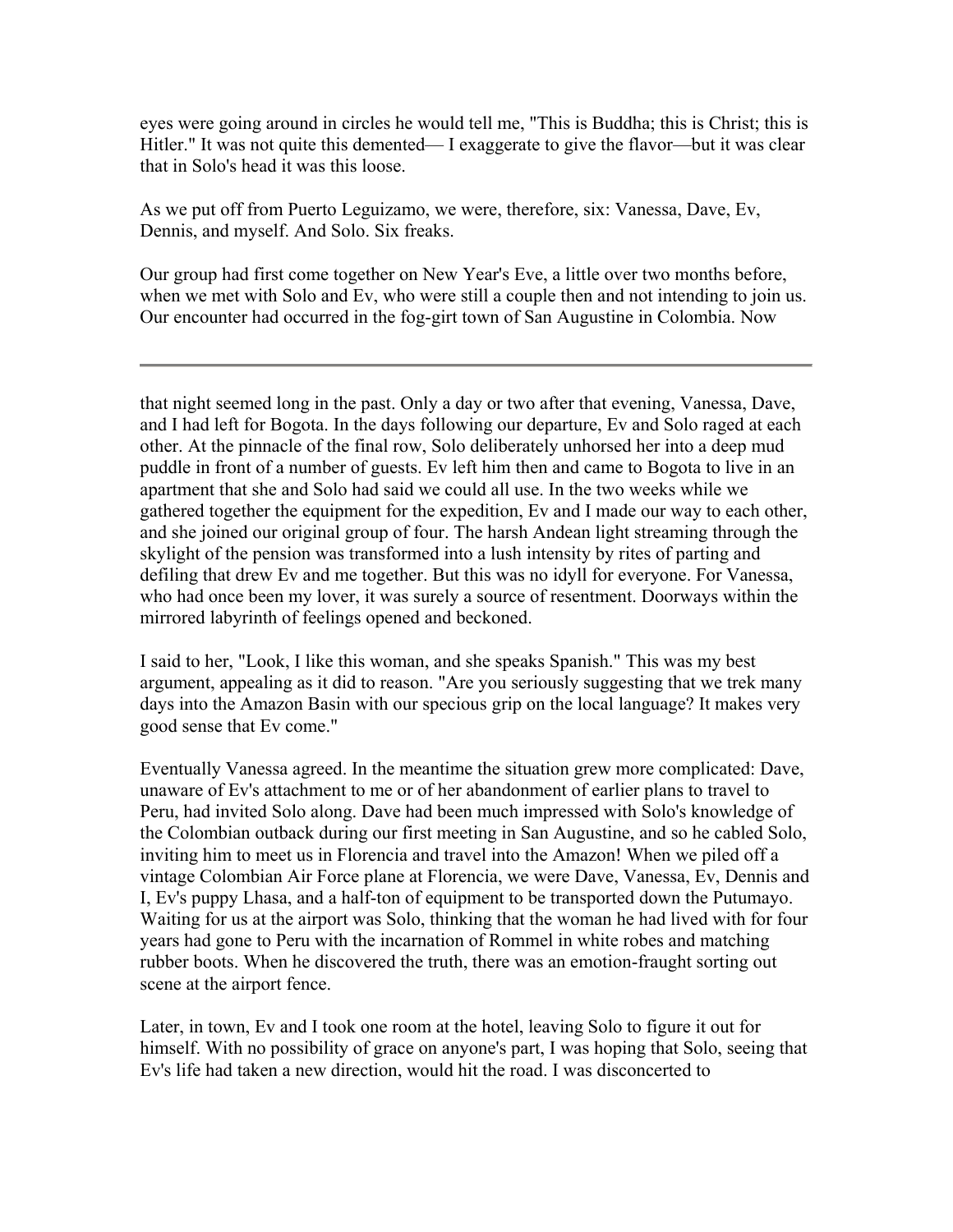encounter Solo, and as I am a bit of a wimp, hating tension, I chose not to address the situation directly.

Solo came to our room. He talked about the need to see all points of view, then he cut to the chase:

"Well, it looks like there is nothing here for me. I'm planning to fly back to Bogota."

"Thank God," thought I.

Then he went to his room and went into communication with the Beings of Light. He came back two hours later to say, "You can't find it without me."

By this he meant the oo-koo-he. "You don't know anything about the jungle. I'm a man of the forest."

With great reluctance I went along with this idea. When next we flew, it was on to Puerto Leguizamo. And we now had Solo, his dog, his cat, and his monkey. He wore robes and had a staff adorned with bright Rowing fajas, locally woven strips of fabric. He looked both menacing and ridiculous.

I knew that the boats left Puerto Leguizamo very irregularly, and I thought we would have to wait, perhaps even up to two weeks. The hotel was tiny; the food terrible. I figured we would rub up against each other and then Solo would leave. He enjoyed cornering Ev into long, intense conversations. It was becoming a strain on everyone.

But it did not happen as I had anticipated. It turned out that there was a boat, the Fabiolita, departing downriver in two days. And so, in what seemed like hours, the arrangements had fallen together and we had paid six hundred pesos to secure our fare. At dawn on the appointed morning, all our animals, cameras, the / Ching, butterfly nets, formaldehyde, notebooks, a copy of Finnegans Wake, insect repellent, chloroquine, mosquito nets, hammocks, binoculars, tape recorders, granola, peanut butter, and dope and all the other things one must have to go into the Amazon Basin—were piled at the river's edge. On the tiny trading boat that was to be our vessel, Ernito, our captain, indicated that our berth would be the area on top of the cases of bottled sodas colored fluorescent chartreuse, electric lemon, and magenta. We were informed that it was six to twelve days to where we wanted to go, "depending on business." John Brown came down to wave good-bye. He actually pulled out a large,

white handkerchief and waved it. Then he dwindled to a speck. Puerto Leguizamo disappeared and the river, the green bank, the shrill of insects and parrots, and the brown water became our world.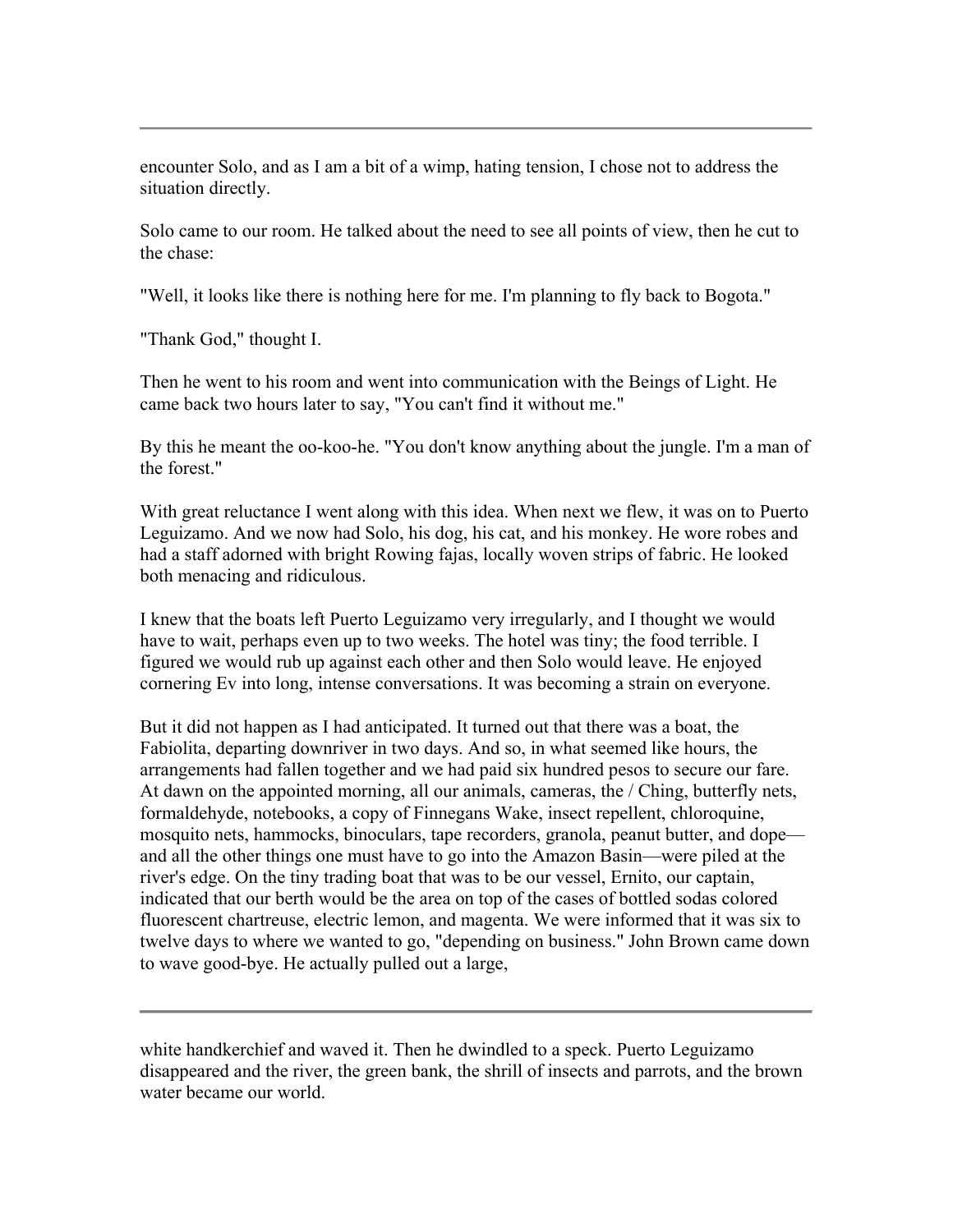We made our way under power, but slowly, to the middle of the shining brown river beneath an immense sky and an immense sun. A delicious moment—when one has done all that one can for a journey and is at last in motion, no longer responsible, since that burden has been given to pilot or engineer, boatman or ground control. The world one is leaving has been truly broken away from and the destination is still unknown. A favorite kind of moment, more familiar, yet less considered in the sterile environs of oceancrossing passenger planes, and so how much richer here, surrounded by the cargo of sundried fish and local bottled sodas toxic with brilliant dyes.

I made a small space where I could sit cross-legged and rolled a joint out of the extraordinary kilo of Santa Marta Gold that we had laid in as a part of our provisions during the month in Bogota. The flow of the river was like the rich smoke I inhaled. The flow of smoke, the flow of water, and of time. "All flows," said a beloved Greek. Heraclitus was called the crying philosopher, as if he spoke in desperation. But, why crying? I love what he says—it does not make me cry. Rather than interpret pante rhea as "nothing lasts," I had always considered it a Western expression of the idea of Tao. And here we were, going with the Putumayo's flow. What a luxury to be smoking, again in the tropics, again in the light, away from the season and places of death. Away from living under Canada's State of Emergency, on the edge of war-bloated, mad America. Mother's death and coincidentally the loss of all of my books and art, which had been collected, carefully shipped back and stored, and then had burned in one of the periodic brushfires that decimate the Berkeley hills. Cancer and Fire. Fire and Cancer. Away from these terrible things, where Monopoly houses, waxy green, go tumbling into fissures in the animated psychic landscape.

And before all that, Tokyo: its outer-planet atmosphere, the pretension of fitting into the work cycle. How inhuman does one become in an inhuman situation for a little while? The nights on the trains. The airless rooms of the Akihabara English language schools. Tokyo demanded the spending of money, the saving of which was the only way out.

I thought back over ten months of deepening alienation that had begun with leaving tropical Asia and, like a comet being drawn in to nearly brush its star, I was being drawn through Hong Kong, Taipei, Tokyo, and Vancouver before being hurled over war-toiling America and on into the outer darkness of other, new, and wretchedly poor tropical countries. The flight from Vancouver to Mexico City passed over my mother sleeping in her grave for the first winter. On over Albuquerque, only a pattern of freeway interchanges in the desert's night emptiness. On and on into what was then only an idea: the Amazon.

Out on the river, the past could enter the stillness and exfoliate before the mind's eye, unfurling a dark fabric of interlocking casuistry. Forces, visible and hidden, stretching back into one's past; migrations; religious conversions—our self discoveries make us each a microcosm of the larger pattern of history. The inertia of introspection leads toward recollection, for only through memory is the past recaptured and understood. In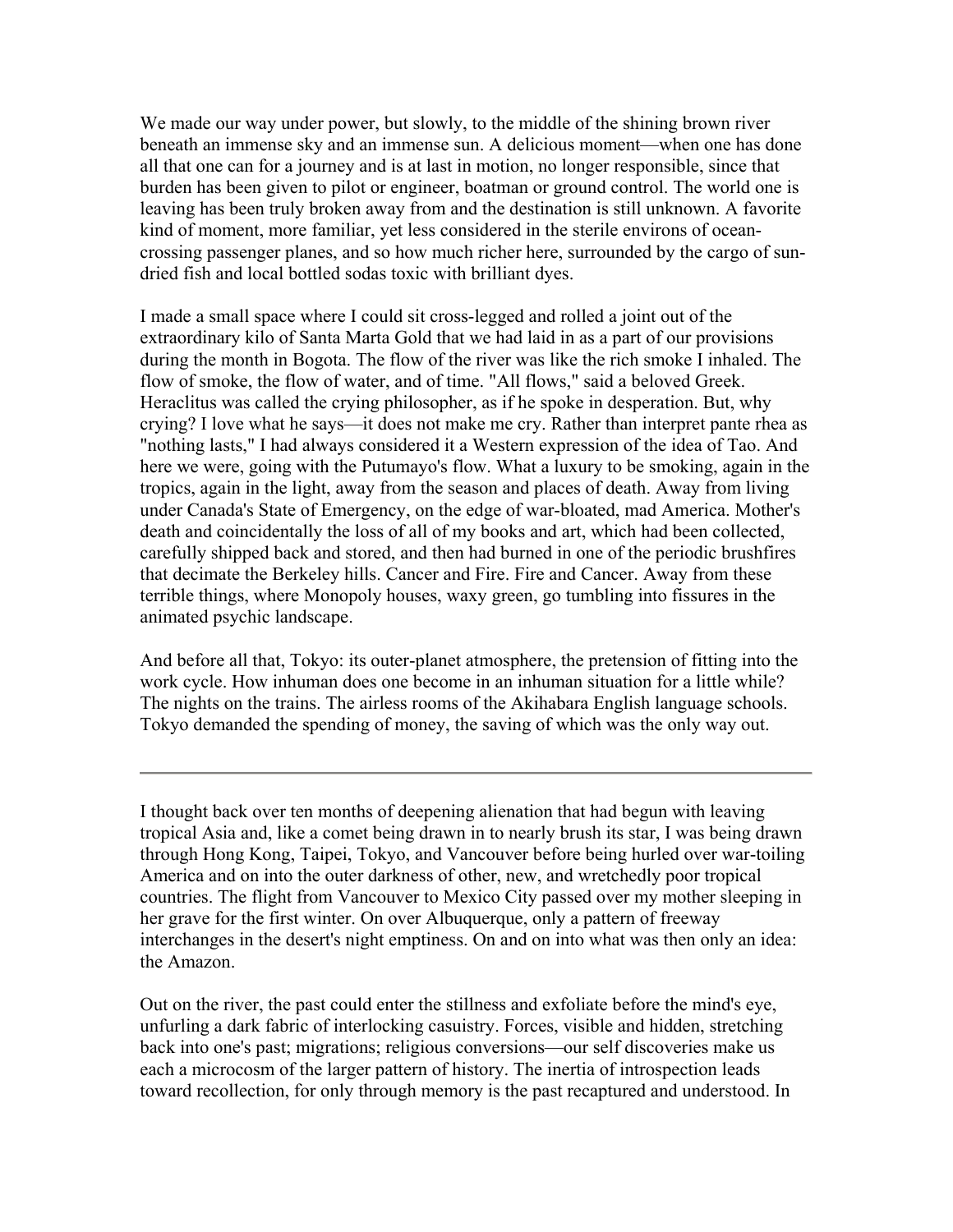the fact of experiencing and making the present, we are all actors. But in the lacunae—in the rare moments of sensory deprivation when experience in the present is a minimal thing, as on a long plane ride, or any indolent, self-examining trip—then memory is free to speak and call forth the landscapes of our striving in moments now past.

Now—the now that is a time beyond the confines of this story, a now in which this story is past—I do not worry the past as I did then. Now it is set for me in a way that it was not set then. Not set then because so recent, still to be relived in memory and learned from. Five days of river travel lay before us—undemanding, freeing the mind to rove and scan.

Two all-inclusive categories emerged for us on the broad river whose distant banks were no more than a dark green line separating river and sky: the familiar and the unfamiliar. The unfamiliar was everywhere forcing us to draw inane analogies in common conversation: The Putumayo is like the Holy Ganga. The jungle evokes Ambon. The sky is similar to the skies of the Serengeti Plain, and so on. The illusion of understanding was a lame way of getting one's bearings. The unfamiliar does not give up its secrets in this game— the Putumayo does not become like the Ganga. The unfamiliar must become known as itself before it is correctly recognized.

The familiar things here are the people who have come with me. They appear as known quantities because I knew them in the past. So long as the future remains like the past, they would remain known. Certainly this is not New York, Boulder, or Berkeley, and it is not easy to become extra-environmentals, to develop a sense of appropriate action that is never at a loss for savoir faire. The cool aesthetic of the stranger: "Me, Ma'am? I'm just passing through." It is the familiarity of these people that makes them windows in my imagination opening into the past.

Dennis, of course; his is still the time line longest on a track parallel to my own. No need to mention the matter of shared genes. Back our connection goes until lost in primal, unlanguaged feeling. We grew up in the same household, shared the same constraints and freedoms until I left home at sixteen. But I had held close to Dennis.

Two and a half years earlier, in the middle of my twenty-second year, in the hold of the British Steam Navigation Company liner Karanja, I was weak and semi-delirious, wracked with hives, heartbreak, and dysentery. The eight days of passage from Port Victoria, Seychelles, to Bombay was then, in 1968, thirty-five dollars. In spite of being ill, I was obliged to travel the lowest class or my funds would not carry me home. My bunk was a metal plate that folded down from the wall. Public toilets and the hammer of the engines. Bilge water sloshed from one corner of the passageway to the other. Fifteen hundred displaced Indians from Uganda, victims of the Ugandan government's policy of Africanization, were traveling in the hold. All night long Indian women came and went from the toilets down my passageway, which was filled with bilge and engine throb. Without hashish and opium, I would have found it unbearable. To these middle-class Indians, my consolations and I were a stark example of depravity and moral failure,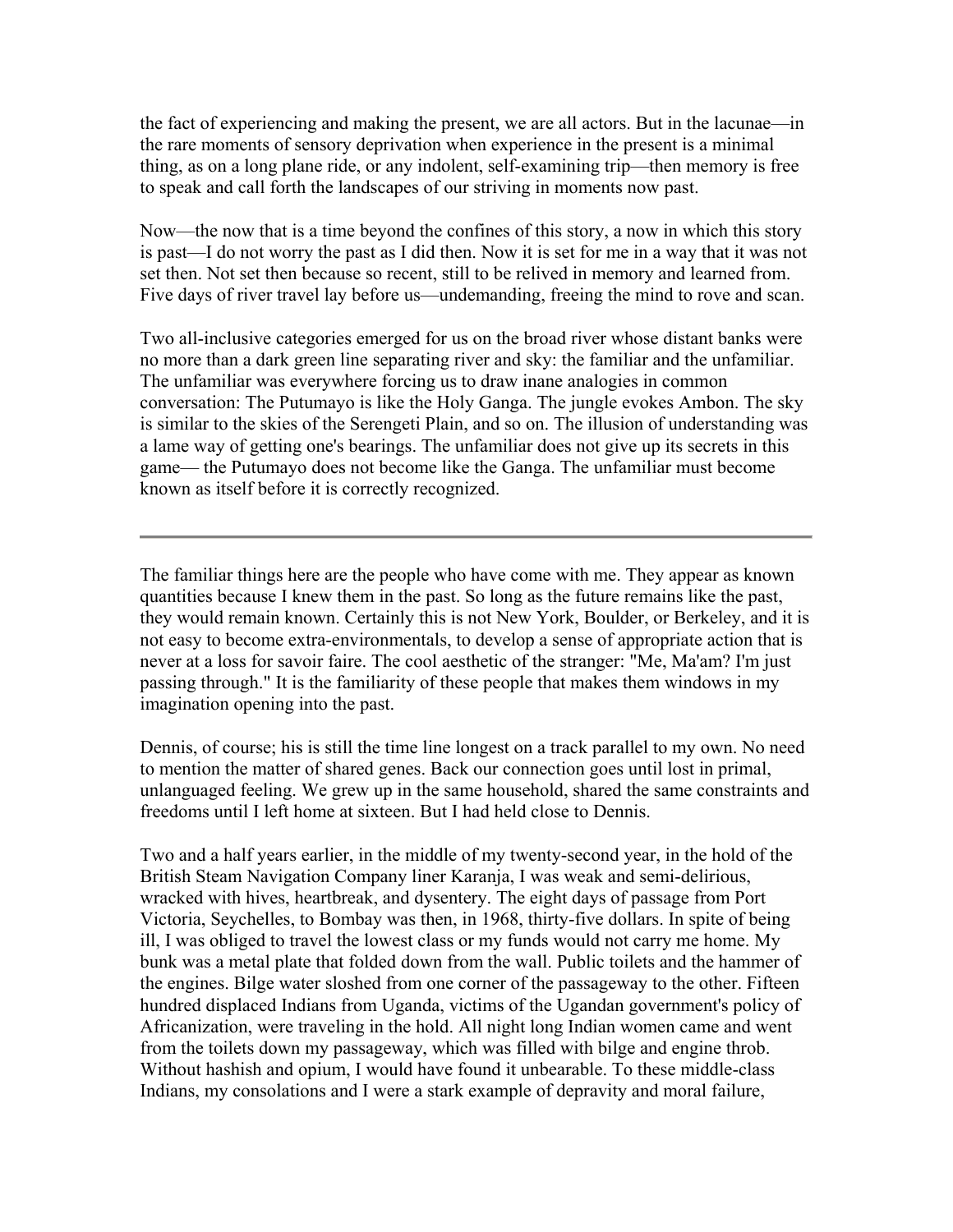which they self-righteously pointed out to their children in long bird-like lectures on the evils of hippies and life in general.

After many days and nights of this, I awoke feverish in the middle of the night, the air redolent with curried food, excrement, and machine oil. I made my way to the exposed deck on the stern. The night was warm, the smell of curry not altogether lost even there. I sat down with my back against a heavily painted metal box

of fire-fighting equipment. I felt my fever lift and a great sense of relief come through me. The recent past, my romantic disappointment in the Seychelles and in Jerusalem, seemed to release its hold on me. I had a clear space in which to turn toward the future and discern it. Unbidden came the thought that I would go with Dennis to South America. Even then, I knew it for a certainty.

And, in time, it happened. Not immediately, not before much more wandering in the East, but eventually, by February 1971, the prophecy was all round us. River, jungle, and sky enclosed us now and bore us toward La Chorrera. This boat was very little like the Karanja, but its small diesel engine was an echo of the larger engines further away in time. Yes, Dennis came first, came in with the sepia-toned memories of our growing up in a small Colorado town. There he was, always there beside me; we were two flies frozen in the backlit world of amber memories of summer outings and afternoons.

These others, different histories.

Vanessa and I had been student radicals together at Berkeley from 1965 to 1967. She was from New York—the Upper East Side. Father a prominent surgeon; older sister a practicing psychoanalyst; a mother who gave teas for the wives of U.N. delegates. Vanessa first attended private schools, then in a gesture of liberal chic, her parents supported her in her choice of Berkeley, a state university. She is intelligent, with a slightly feral twist to her gawkish sexuality. Her large brown eyes cannot hide a kitten cruelty and a mean love of puns. We were part of the Experimental College at Berkeley, but in the fall of 1968, I went to New York to try to sell the tortured manuscript that had been generated by my self-enforced seclusion in the Seychelles Islands, from where I had returned only a few months earlier. This was a rambling, sophomoric, McLuhan-esque diatribe that was to die a bornin', fortunately. But in the complex autumn of that year, I took that work and flew to New York, in which place I knew no one but Vanessa.

She dug me out of a flophouse on West 43rd Street where I had crash-landed and persuaded me to move up to the Hotel Alden on

Central Park West, a place her mother had chosen for me. Our current riverine departure for the heart of Comisaria Amazonas followed by three years the languid moment when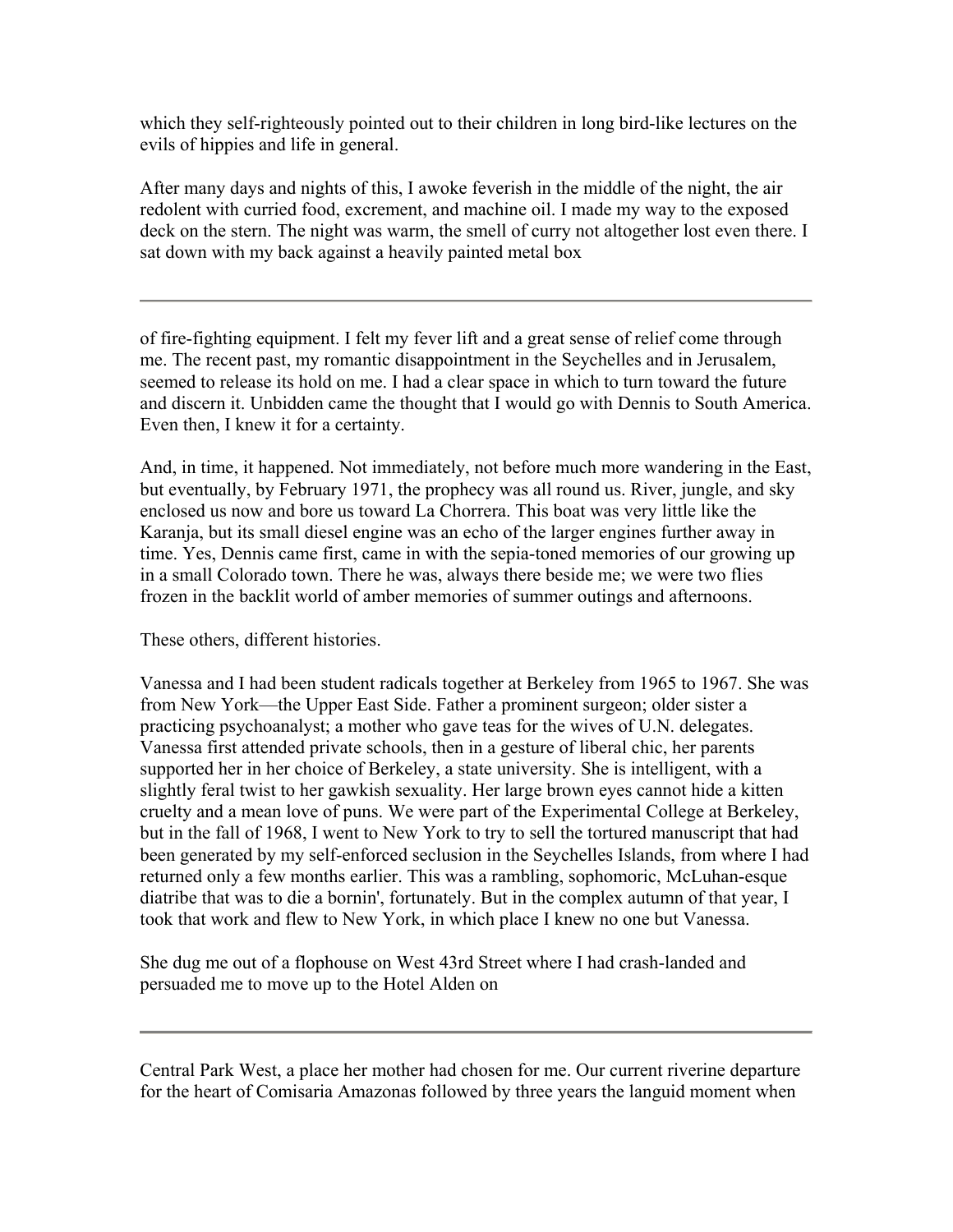Vanessa and I sat together at the outdoor restaurant near the fountain in Central Park, she with her Dubonnet and I with my Lowenbrau. In the eyes of the poor scholar and revolutionary that I then imagined myself to be, the scene seemed staged in its casual elegance, the production values definitely higher than I could usually afford. The conversation had arrived at the subject of my brother, then only eighteen, whom Vanessa had never met:

"Dennis really is some sort of genius, I guess. Anyway, I'm his brother and am quite in awe of him, having seen it all from close up, as it were."

"And he had an idea that you think has great potential?" she asked.

"Actually, that's putting it mildly. I think that he may have seized the angel of Gnosis by the throat and forced the beast to the mat. This idea he has that some hallucinogens work by fitting into the DNA is startling. It has a ring of truth that I just can't ignore. The political revolution has become too murky a thing to put one's hope in. So far, the most interesting unlikelihood in our lives is DMT, right?"

"Reluctant agreement."

"Reluctant only because the conclusion that it leads to is so extreme. Mainly that we should stop fucking around and go off and grapple with the DMT mystery. Because, you know, anybody who has studied Western Civ. for ten minutes can readily see that the places this stuff puts you in touch with.... It's some kind of outrage that, properly understood, might—you know that I think it would—have tremendous importance for the historical crisis everybody is in."

"Okay. So say that I suspend my judgment. Then what's up?"

"I'm not sure. How about a trip to the Amazon? That's where these psychedelic plants are endemic. And that's where there is, God knows, enough solitude for anyone."

"Maybe. I'm trying to get on a dig that will happen in the Gibson Desert in Australia next year."

"I understand. And I am committed to this hash thing in Asia in a few months, for who knows how long? No, this Amazon trip, if it happens at all, is off in the future. But you should think about it, and something else...."

"He lowered his voice mysteriously ..." Vanessa provided in a radio drama aside.

"Right. The something else is flying saucers. I know it sounds nuts but they're mixed up in this somehow. It's pretty murky now. Fortunately it doesn't matter yet, but DMT is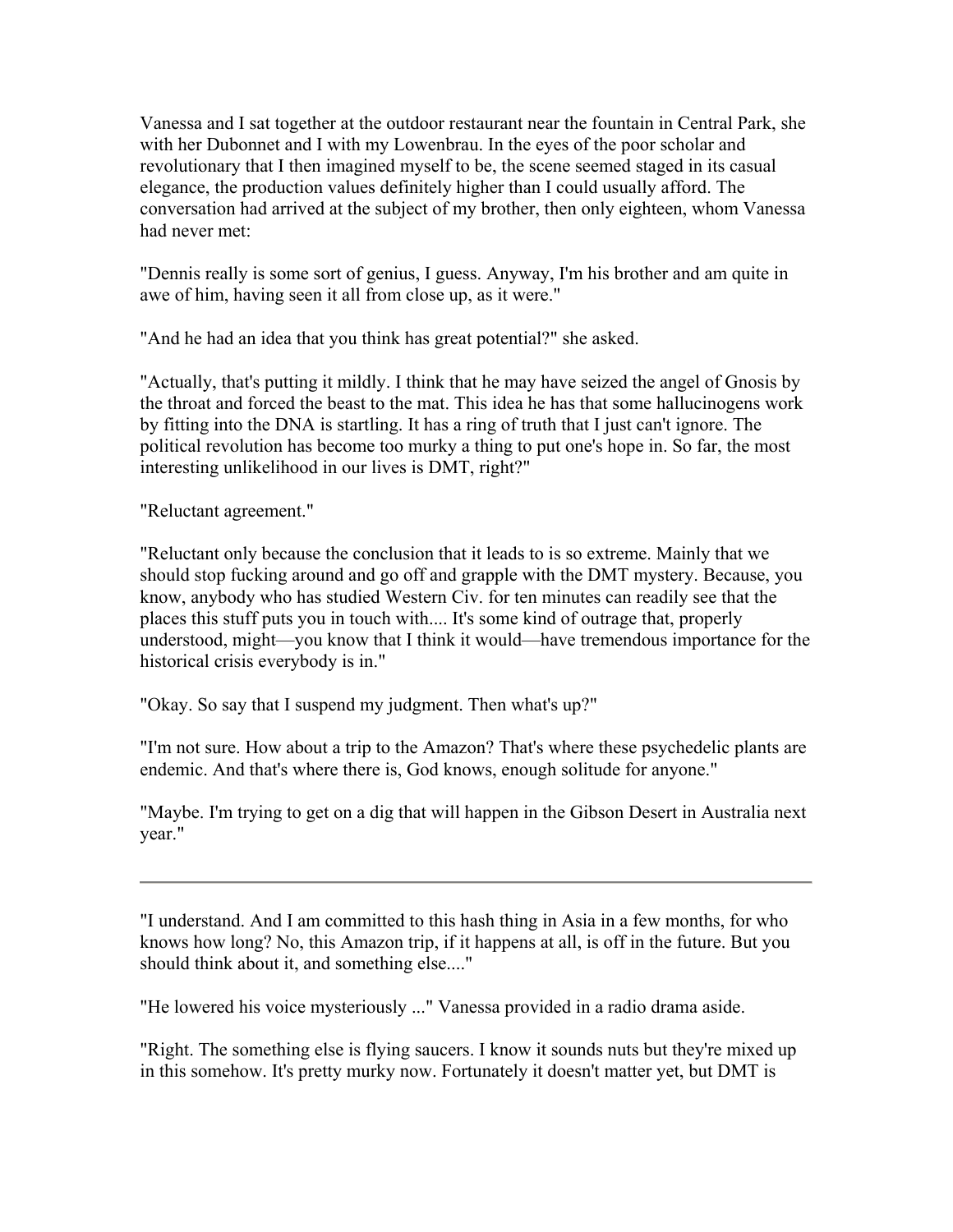somehow linked to the whole psychic, you know Jungian, side of the notion of saucers. Deep water, I know. It's a hunch, but strong."

Dave was something else. We called him "the flower child." He was a delight-provoking, paradoxical amalgam of naivete and strong-willed insight. If they sold harlequin suits off the rack he would have worn one. A Polish count, Ambassador to the Court of Great Elizabeth and friend of my personal idol, Dr. John Dee, brightened his genealogy. I had met Dave during the summer of 1967 in Berkeley. We had both been hitchhiking from the corner of Ashby and Telegraph, and when one kind soul picked both of us up, we became acquainted on the ride over the bridge to San Francisco. In Berkeley, Dave supported himself selling the Berkeley Barb and whatever else you sell when you loiter a lot. Since those days, Dave had graduated, both from the upstate New York commune he idealized and from Syracuse University with a degree in ethnobotany. In letters that passed between us when I was in Benares he became determined to be part of the venture to the Amazon Basin. He was to find in the jungles and mountains of South America a world even more spellbinding than he expected. To this day he has not returned from our initial voyage.

It was nearly two years before we could begin to put our plans into effect. Late in August of 1969 fate turned me from hash smuggler to fugitive when one of my Bombay-to-Aspen shipments fell into the hands of U. S. Customs. I went undergroud and wandered throughout Southeast Asia and Indonesia, viewing

ruins in the former and collecting butterflies in the latter. Then came my time in Japan. Whether this gave me an edge on the others in experience seemed unlikely. Yet even my new status as desperado did not deter my passion for the Amazon. I still dreamed of visiting the green places of the vine people.

Eventually, Vanessa, Dave, and I gathered in Victoria, British Columbia. We lived there three months in a clapboard house, which we rented from a family of Sikhs—we ransacked articles, wrote letters, and maintained a constant correspondence with Dennis, who was in Colorado. Building momentum, we amassed information on a near-mythical world that none of us had ever seen.

While I lived in Canada, my mother died after a long bout with cancer. She was laid to rest, and then eventually Vancouver Island, lost in swirling snow, had fallen behind us as if by a series of telescoping leaps. At last our journey loomed: One by one the barriers to our entry into the anticipated magical world fell away, until we came to this indolent moment, our first day on the river. From my journal:

#### February 6,1971

We are at last freed of our umbilical connection to civilization. This morning, under the uncertain skies which mark the Amazon during the dry season, we have at last gotten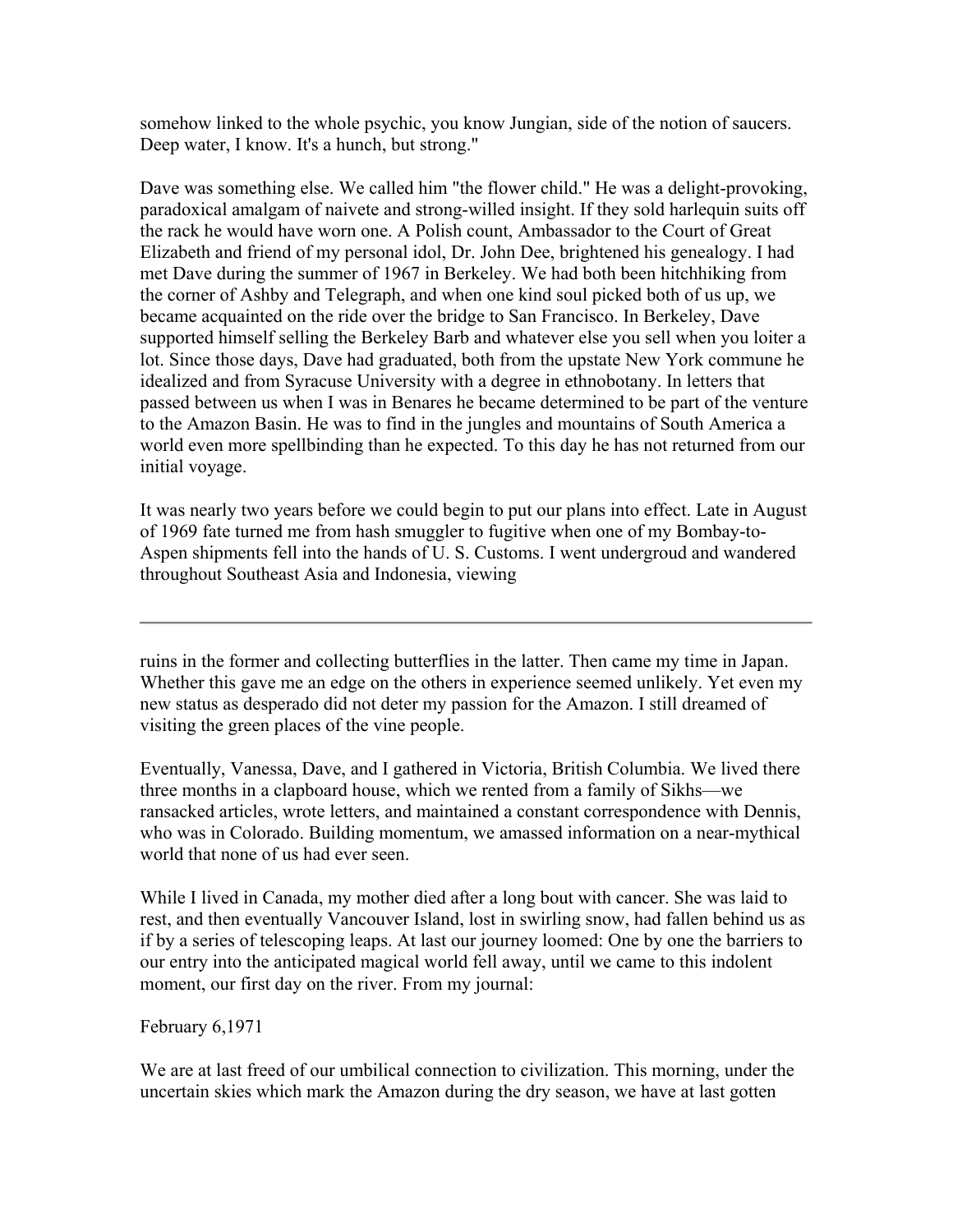underway. Part of a flotilla of gasoline and fruit soda suppliers who are on their way to La Chorrera and will certainly carry us as far as El Encanto on the Rio Cara-Parana. Moving toward the absolute center of the geography of the secret, I am moved to ponder, as ever, the meaning of this truly strange search. I am having difficulty processing the intense content of my expectations. There can now be little doubt that, given that we continue to press forward as we have, we shall reach a state of satisfaction. We have been so long seeking this thing and it is so difficult to understand. Projections concerning who we will be or what we will do when this excursion is over are unconsciously based on the assumption that our experience will leave us unaffected, an assumption which is doubtless false, but its alternative can hardly be imagined.

Later: Two hours out of Puerto Leguizamo, upriver winds have caused us to tie up on the Peru side to await calmer weather. We are at Puerto Naranja. It is not shown on the Atlas Codazzi. The pattern of river travel immediately asserts itself. Following the channel means moving from side to side of the river, usually near one of the banks. The land is thickly covered by a dense canopy of jungle reminiscent of Central Seram or the coast of Ambon—a Venusian forest. The dull drum of the engine, the cooing of pigeons (part of our cargo), like the sacred Ganga, the brown, smooth water of the Putumayo soon flows through all our dreams and daydreams.

Solo watches me fixedly.

The familiar falls behind. The river is broad. The mystery for the present is in the strangeness of this place. The watery flatness. Five days descent of the Rio Putumayo will put us at the mouth of the Rio Cara-Parana. There is a mission there called San Raphael. We are looking for Dr. Alfredo Guzman, mentioned in one of our papers as the source of an authentic sample of the oo-koo-he we are looking for. Guzman is an anthropologist working with the Witoto upriver from San Raphael at a tiny village charmingly called San Jose del Encanto. This village is situated at the beginning of the old rubber-gatherers' trail that leads through the jungle to La Cho-rrera. Not only can Guzman aid us in our search, but he can help us hire bearers for the trek overland. Many days to anticipate this personage.

In the meantime, the cramped world of this trading vessel, the Fabiolita, is ours, its mission, to sell plastic shoes, tinned food, and fishing line at the small clusters of houses on stilts that appear several times during each day of travel. We arrive, tie up, and while the jefe of our vessel makes negocios with the colonistas, I take my butterfly net and walk to the jungle, hoping to escape the stinging flies that swarm near the boat landings.

Sometimes there are long, opinionated conversations, with everyone animated and taking part. Sometimes a silence falls among us that lasts for several hours once each of us is comfortable, watching the riverbank slide by or nodding on the edge of siesta.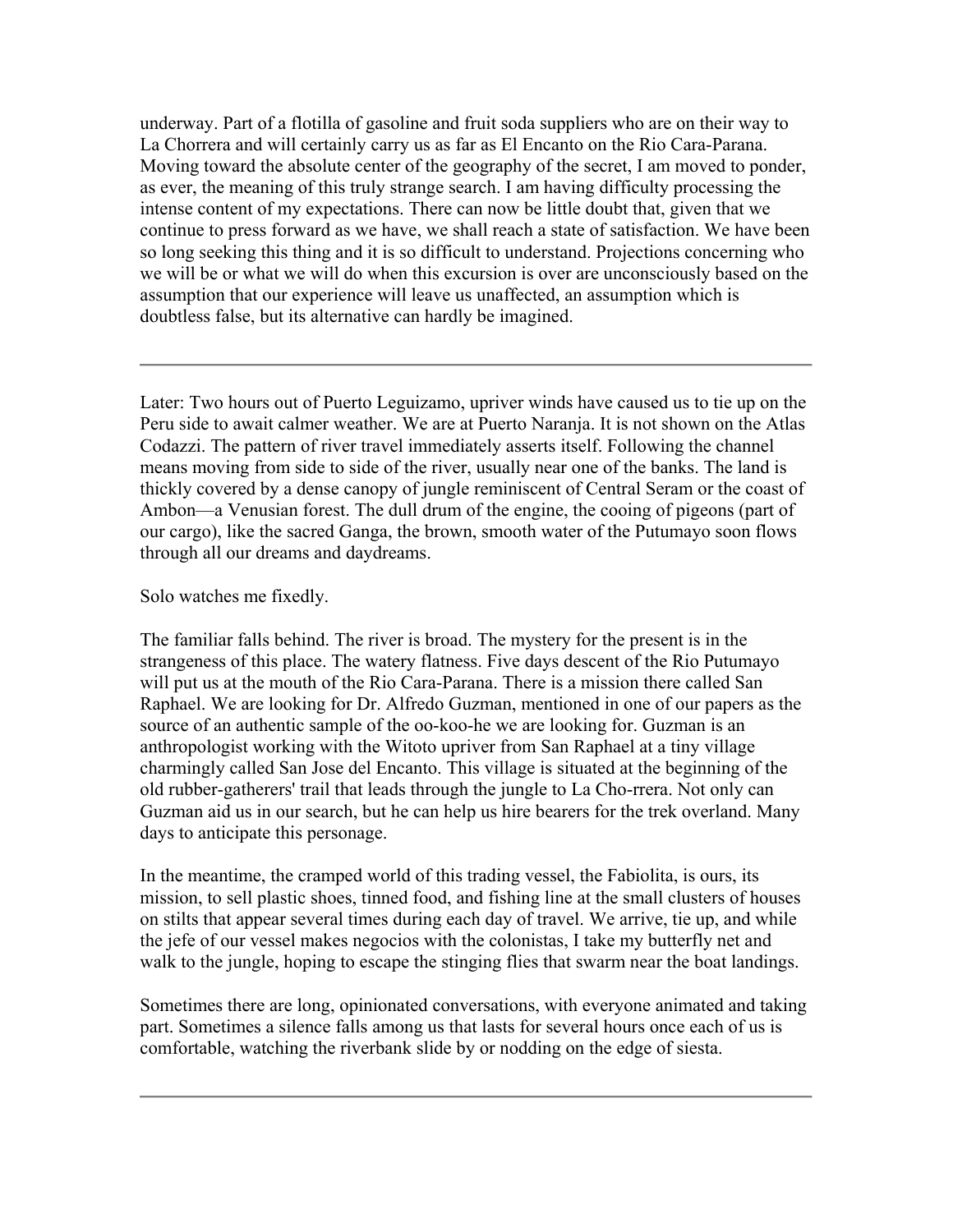February 7, 1971

A Sunday. Last night we arrived at an unnamed place and spread our mosquito nets and hammocks for the first time in the Amazon. Eight A.M. found us back out on a rainy river under leaden skies. The moods of the approach to the secret are many. The air is delicious with oxygen, and the odors which reach us from the passing liana-hung forest change with the frequency and subtlety of a sonata. Brief stops at police inspections and ever more isolated riverside dwellings mark this day as well. Today, after forty minutes early morning travel, we passed a shallow depression in a clay bank on the Peruvian side of the river. There, thousands of parrots gathered around a salt source. The sonic shrill of their many-throated voice and their iridescent green bodies cleaving the air heightened the impression of moving in an aqueous Venusian world. We tied up opposite the lick and some of our crew went across the river to capture some parrots to add to the traders already large menagerie. With our own small monkey, the nonhuman population of this ark of fools numbers two dogs, three monkeys, a kitten, a danta, a cock, a pig, and a crate of pigeons. Today is the day of the full moon and tomorrow we will arrive at El Encanto. There, if present plans hold, we will meet Dr. Guzman. The tensions that divide us have also surfaced. Vanessa and Solo, who have very little in common, seem warm friends. Is this because I have miffed Vanessa? It is not going well at all. Dennis is very quiet. Dave is worrying about the food supply; he is a chronic worrier. And naive. He seems to have thought that one just takes off one's shoes and goes to an Indian brother and says that one wants to learn the secrets of the forest and they say, "Come, my son, come with us and you will learn the secrets of the forest." Now that he is actually confronted with the Amazon jungle, he seems a bit taken aback. Solo's animals are falling off the boat into the river once an hour. The captain of the boat hates us because we have to stop to drag these soaking monkeys out of the drink.

That night we camped on the Peruvian side of the river. After dark, around the fire, the conversation anticipated a total eclipse of the moon said to be due. We wondered after the fate of the Apollo

Sometime in the dead of the night I awoke in my hammock, and after listening to the seething insect-filled night, pulled on my boots and silently made my way to the bluff of a little hill overlooking our portage. There I had a view of the river and the way along which we had traveled in the fading light of the late afternoon. Now all was transformed, the jungle eerily silent very suddenly, the moon washed an orange-red, the eclipse in progress and

near totality.

<sup>14</sup> crew which was returning that night from that same moon. These were the last bits of news we had received before our departure from Puerto Leguizamo.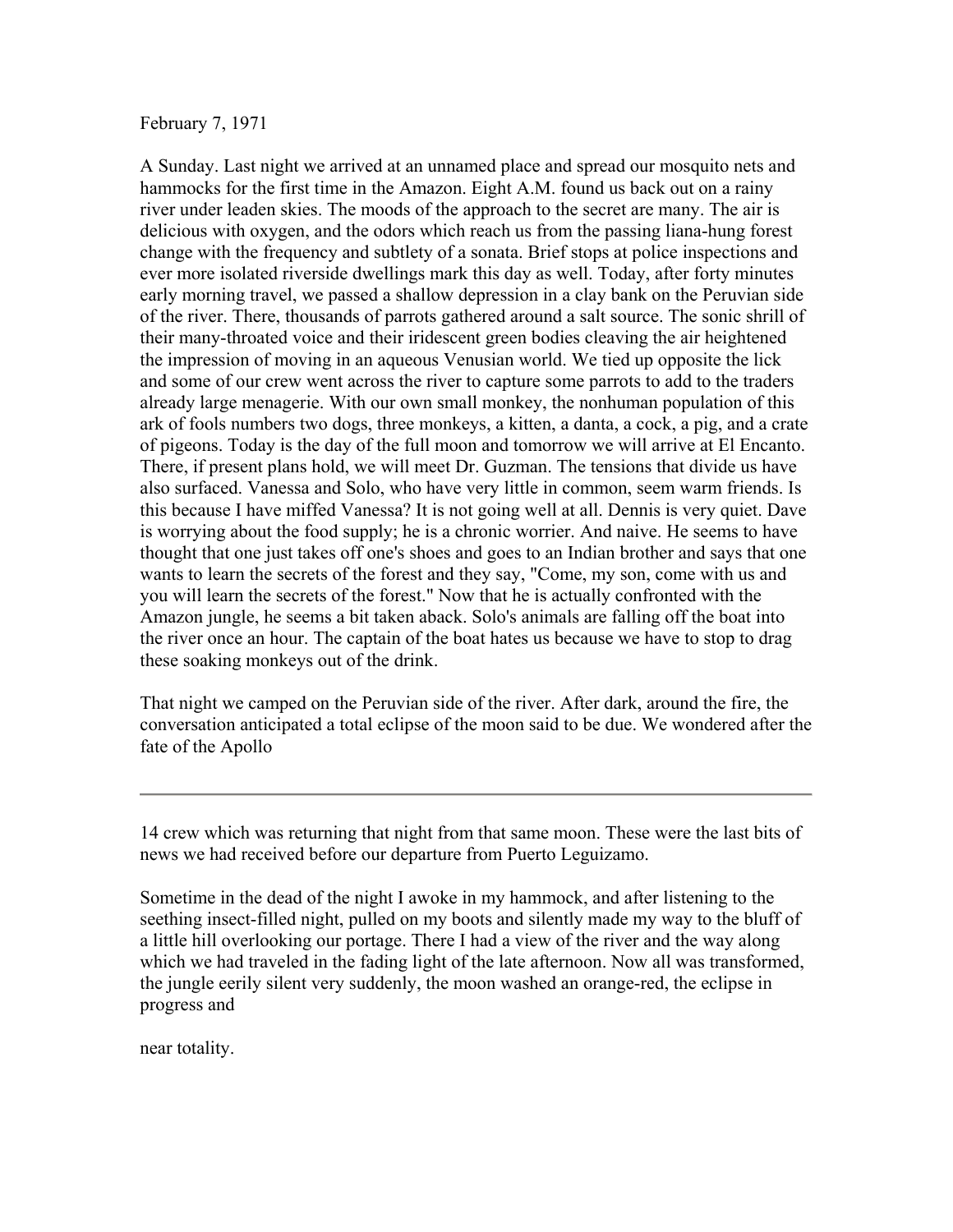The scene and the feeling were profoundly "Other." Alone in an immensity of jungle and rivers more vast than any I had ever known, we seemed witnesses to the emergence of strange dimensions, the clash of unearthly geometries, lords of places unseen and undreamed of by humanity. A few miles away, rain was falling from a cloud standing still in the sky; nearby foliage glistened black with

orange highlights.

Unknown to me in that moment was that the eclipse that had drawn me as a lone observer from my hammock to this eerie scene would in a few short hours trigger a groaning shift of billions of tons of impacted rock along the San Andreas Fault in Southern California. Chaos was about to break out in the hell-city of Los Angeles. In a pitiless cartoon, I could imagine the pop-eyed denizens in beehive hairdos pouring out under incandescent lights into choking pollution to wail their hysteria to mobile news teams. Knowing nothing of the world beyond the forest and the river I returned to my hammock oddly cheered and exalted—the bizarre moment seemed a portent of great things.

## CHAPTER THREE

## ALONG A GHOSTLY TRAIL

In which we meet a peculiar anthropologist and his wife, and we depart from Solo Dark and make our way to our destination at Mission La Chorrera.

SHORTLY AFTER DAWN the next day, our vessel left the broad course of the Putumayo and turned into the Rio Cara-Parana for the last few miles of the journey to San Raphael, where the boat would leave us. The Cara-Parana more correctly fitted my conception of a jungle river, it being only several hundred feet across at its widest point, with lush vegetation overgrowing the banks and trailing in the water. Its flow was so sinuous and unpredictable that we could seldom see more than a half mile or so ahead. By mid-morning we arrived at a low bluff surmounted by a white flagpole and a few corrugated buildings appearing lavish in a land of thatched huts on stilts.

This was Mission San Raphael. We were properly, if unenthusiastically, received by Padre Miguel. He was thin, Castilian, with deep-set eyes and a barely noticeable palsy that was the result of malaria contracted years before. He had been in the Amazon over thirty years. It was not possible to read from his face what he

thought of us. He had seen many anthropologists, botanists, and adventurers pass through, but I sensed that our longer hair and loose manner made him uneasy. His uneasiness increased when I asked about Dr. Guzman. In fact it was clear then, by the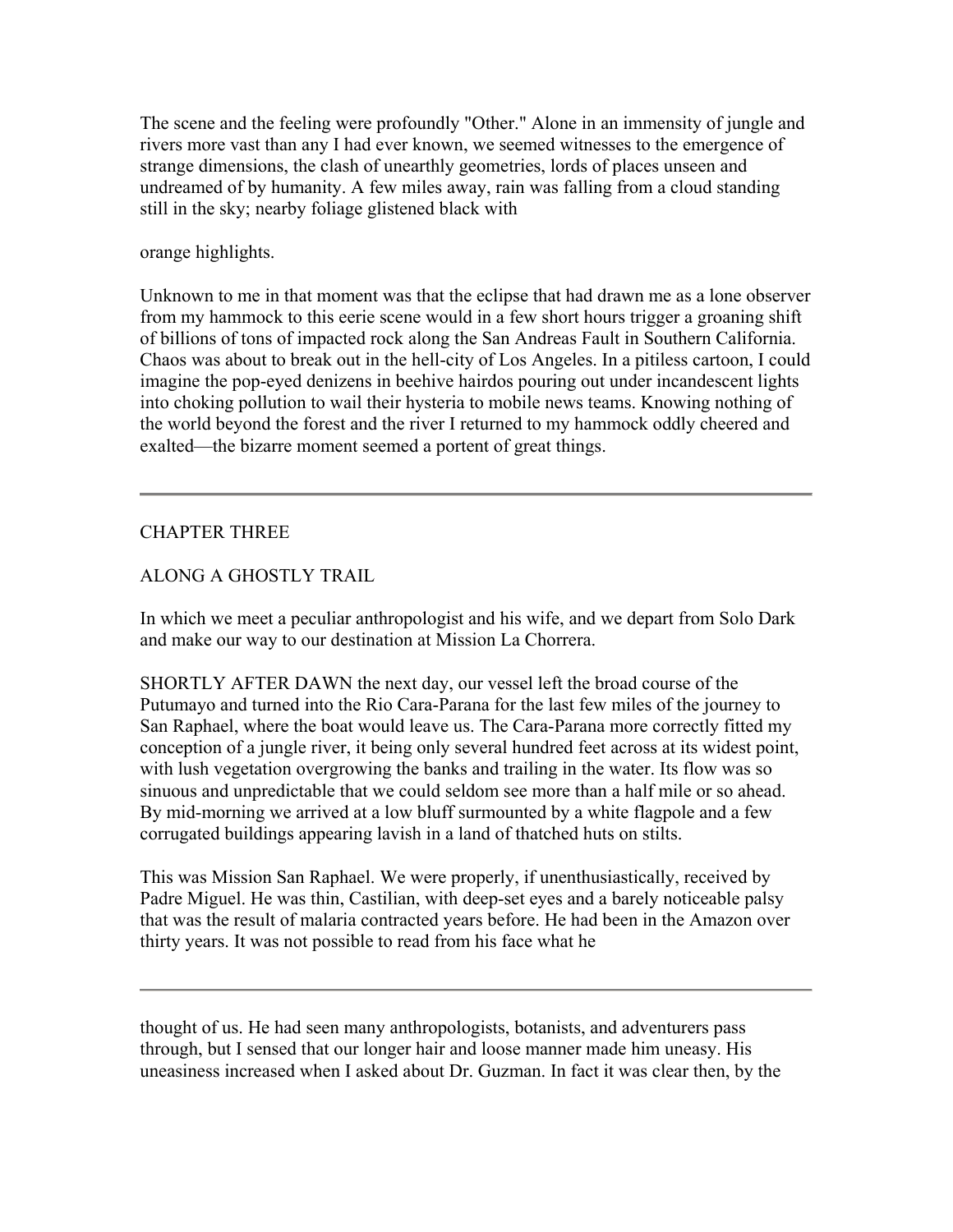stiffening of the old priest's face, that my question hit a sore point. Nevertheless we were offered a ride upriver to where there was an inland trail to San Jose del Encanto.

"Yes, Dr. Guzman is doubtless there. He passed through on his way to return to his language studies only three weeks before. And his wife was with him." The priest's gaze hardened. "You may be assured of finding him."

We were given lunch by the nun in charge, La Madre being the form of address to the number-one nun at these missions. While we ate, Ev questioned the priest more carefully concerning La Cho-rrera. Yes, he confirmed, the trail took five days for a fully loaded expedition to traverse. We anticipated the need for porters to help carry our equipment. Padre Miguel said that we could get some help in El Encanto, but now was the time of hunting and men would be reluctant to leave the hunt to travel to La Chorrera. Since we were determined not to be over-burdened with equipment on the last leg of the push to reach La Chorrera, after lunch we sorted all of our equipment once again. Many books were reluctantly left behind; our plant and drug file was thinned down to only the essential articles; excess camera and insect-collecting equipment was stored: all went into a trunk to be left in the priest's keeping until we should return. Ev's pup Lhasa ended up with La Madre, whose admiration for the beast had seemed an opportunity too good to pass up.

The chore finished, we stowed our lightened supplies in the priest's powerful speedboat an immense luxury in a world where the paddle canoe is the standard mode of transportation. In a few minutes we were tearing over the surface of the brown river, the moving center of a cresting wave of tremendous mechanical noise. The priest looked considerably more human and at ease here, with his brown cassock beating furiously in the wind and his long beard trembling in the spray and the sunlight. After forty minutes of this furious travel, we had gone a day's distanpe by canoe. Suddenly the priest turned the small boat at a right angle to the flow of the river,

making directly for a long, low spit of white sand. The engine cut off at what seemed the last instant, and in the shattering silence, we slid lightly aground on the sand bar. It was a spot that seemed no less desolate than any other place we had passed in our wild ride, but the priest clambered up the bank and pointed out a broad trail much overgrown with vines. It was half a mile to the village, Padre Miguel explained, as we moved our supplies into a jumbled heap on the sand.

"I'm sure you will be well received," called the priest from the river as he wheeled the little speedboat around. Then he was gone. Long after he had turned a bend in the river and the sound of his departure had faded, the glassy surface of the river still moved and sucked against the banks as a last echo of the unusual commotion.

Silence. Then a shrill wave of insect sound swept like a drawn curtain through the area. Silence again. There was jungle, river, and sky—nothing else. We were on our own now,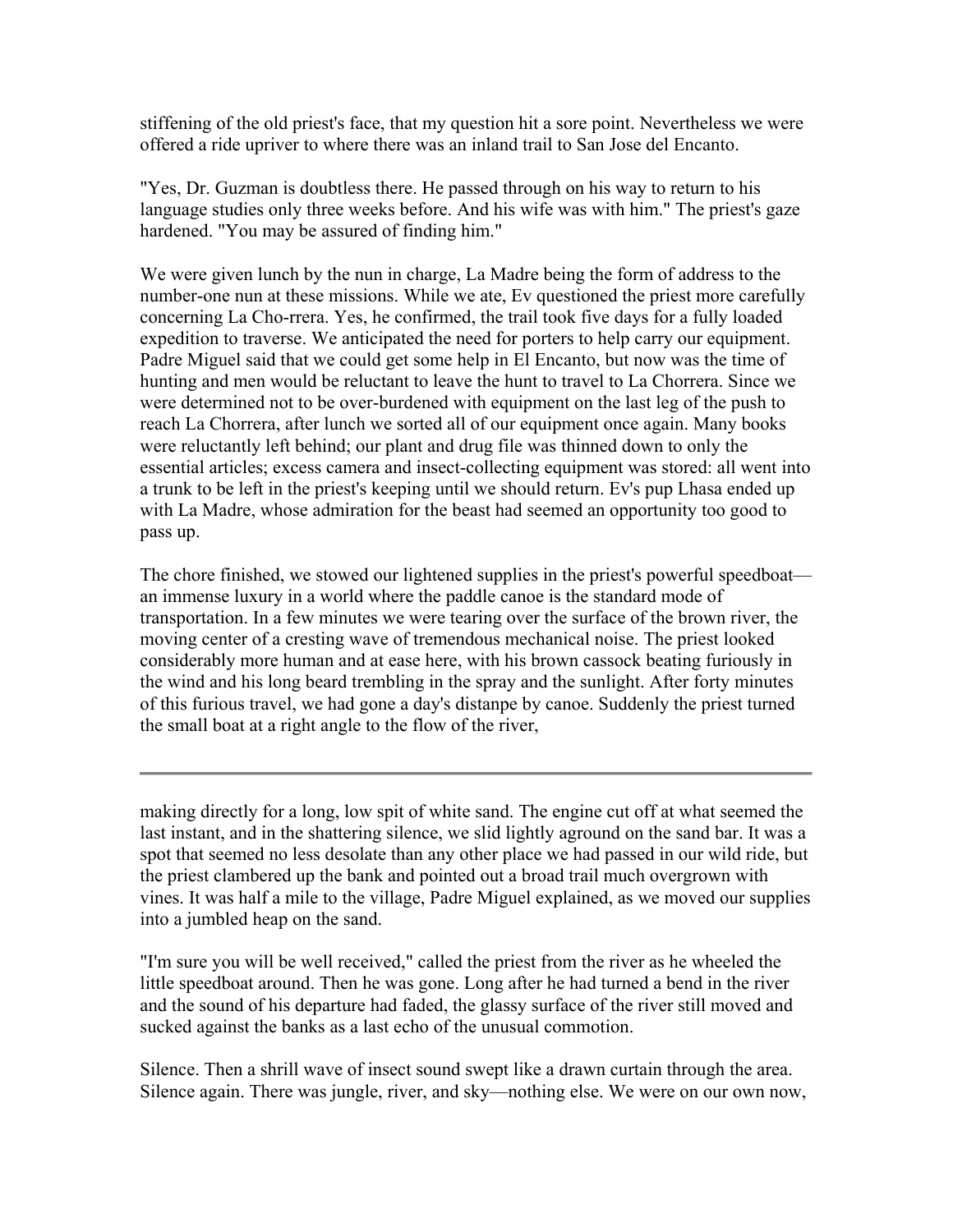without a seasoned expert in control, and we all became aware of it in that moment on that spit of sand on the shore of a jungle river identical to hundreds of other such rivers.

The sense of time suspended could not last. We had to find the village and make whatever arrangements we could to move our supplies from the river. We had to act before dark; there would be time later to contemplate our situation. No one wanted to stay with the mound of supplies, so we hid them in the bushes away from the shore and started down the trail. Vanessa brought her box of cameras; I carried my telescoping fiberglass butterfly net.

The trail was broad and easy to follow, obviously cared for. As we moved away from the riverbank, the vegetation became less lush, and we were walking through an eroded, scrubby, brush land. The soil was red, lateritic clay, and where it was exposed to the sun, it baked and shattered into sharp-edged, cubical fragments. After half an hour of walking the trail we topped a long, slow rise and looked down on an assemblage of huts on sandy soil under a scattering of palms. Striking us immediately was a single unusual house near the center of the village, which was not of the thatched and stilted variety. As we surveyed the scene below, we were ourselves observed, and people began running and shouting. Some ran one way and some another. To the first person who reached us, we

asked for Dr. Guzman. Surrounded by people giggling and whispering, we reached the anomalous house.

The structure was made of palm leaves expertly woven between long arched sticks. It was windowless and rested on the ground, looking vaguely like a loaf of brown bread. We all recognized it as a malloca, the traditional type of house peculiar to the Witoto people.

Inside, resting in a hammock that hung between two smoke-darkened supporting posts, was Dr. Alfredo Guzman. His face was unnaturally gaunt, his eyes were dark and deepset, and his hands were skeletal, nervous. He did not get up, but gestured for us to sit on the ground. Only when I sat did I see beyond the hammock to the shadowed rear of the malloca, where a plump white woman in khaki pants sat cleaning pebbles from beans in a stone-polished Witoto pot. After we were all seated she looked up. She had blue eyes and even teeth.

Seeming to address us all equally, Guzman spoke: "My wife shares my professional interests."

"How fortunate. It must make it much easier," Vanessa offered.

"Yes." The flat reply became an unnerving pause. I decided to address the issue directly.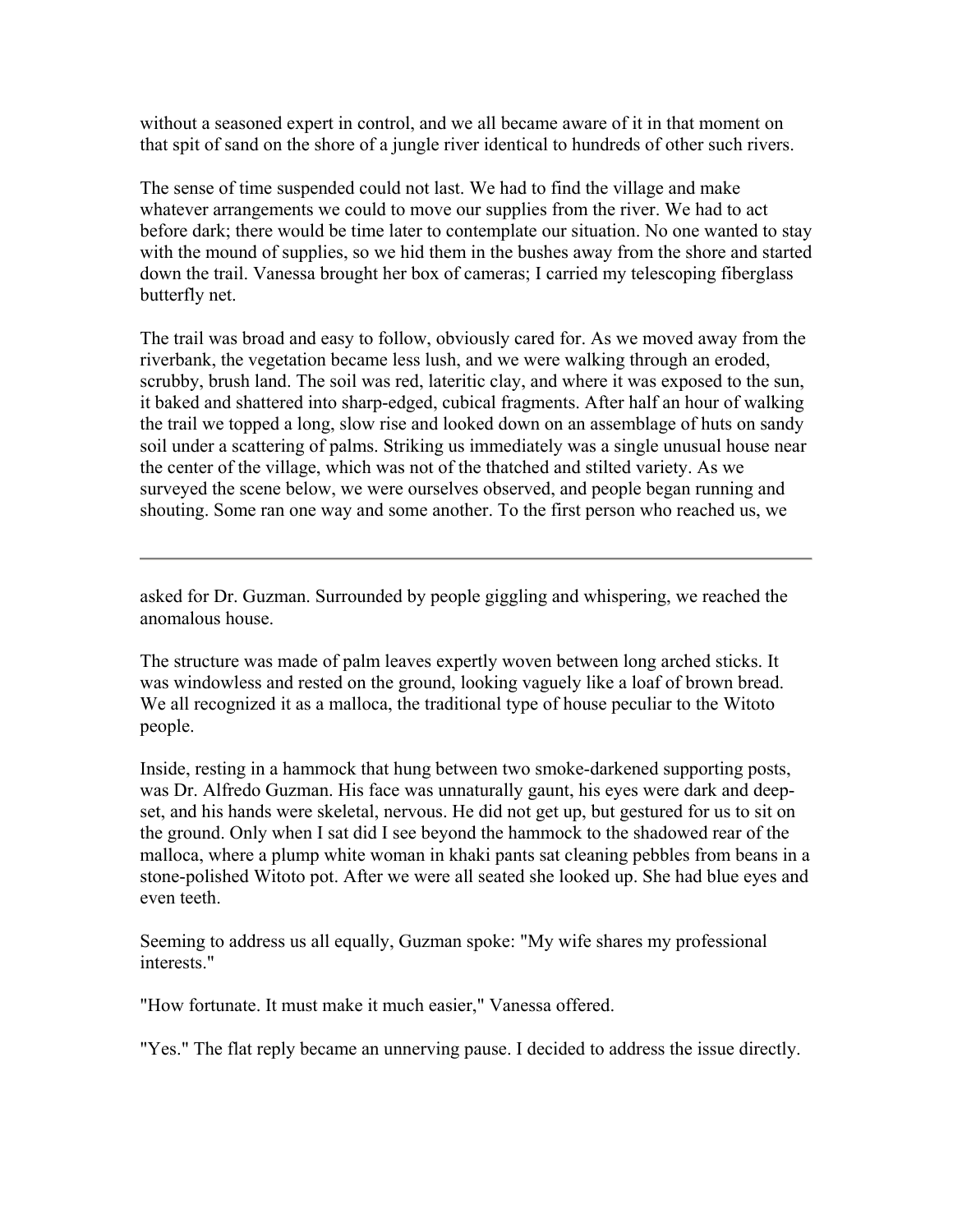"Doctor, our apologies for disturbing your solitude and the local social environment here. We can appreciate your wish to be undisturbed in your work. We are anxious to push on to La Chorrera, and we hope that you will help us arrange bearers here to go with us. Also, we are here with a special purpose. I refer to the Virola hallucinogens that you reported to Schultes."

I am telescoping my account, of course; it all took longer and moved less directly. We talked for perhaps twenty minutes. At the end of that time, we learned that Guzman would help us find bearers and depart, but that this would take some days. We also learned that Guzman was an ardent Structuralist, Marxist, and male chauvinist, that his involvement with the Witoto approached the maniacal, and that he was regarded by his colleagues back in Bogota as bonkers. He gave us no encouragement that we would find the oo-koo-he, which he said was a secret of the men that was slowly dying out. At the end of this discussion, our small party and

a dozen of the village people walked back to the river and carried our gear to a rundown, unused hut on the edge of the village.

As we set up camp, Annalise Guzman approached us with several cups of steaming coffee and chatted with us. Unlike her husband, she seemed more relieved than dismayed by our presence. As she talked, a picture emerged. She had gone to the London School of Economics, studied anthropology, and did graduate work in Colombia, meeting the impassioned older man in a similar profession. She was now living a pendulum life, going between the striving, contentious world of the university in Bogota and the tiny village of San Jose del Encanto. Her husband's addiction to chewing coca was much on her mind.

Like the males of the Witoto group, Guzman was a coca enthusiast, and he had become quite paranoid from constantly chewing it. When we saw him in the morning, he always had coca staining his lower chin. Because the tribe is very hard on women, Annalise had been told by Alfredo that, in order to become integrated into this society, she had to take on the women's role. This required pounding yucca root with stones and also making the coca, which the women are not allowed to chew at all. The men lie around in hammocks and listen to transistor radios. The women live with the dogs and the children under the houses, while the men lived in the houses. At five o'clock in the afternoon, the women are all sent to the sleeping place with the children and the dogs. The men retire into the long house for storytelling and coca chewing until four-thirty in the morning. The fart is their most highly appreciated form of humor. There are ten thousand variations on the fart and all are thought riotously funny.

We lived with these people elbow-to-elbow, staying in that uncomfortable setting until the morning of the eighteenth of February. It took that long—nearly a week—to arrange for two young boys to leave the hunting to help us carry our supplies over the trail to La Chorrera.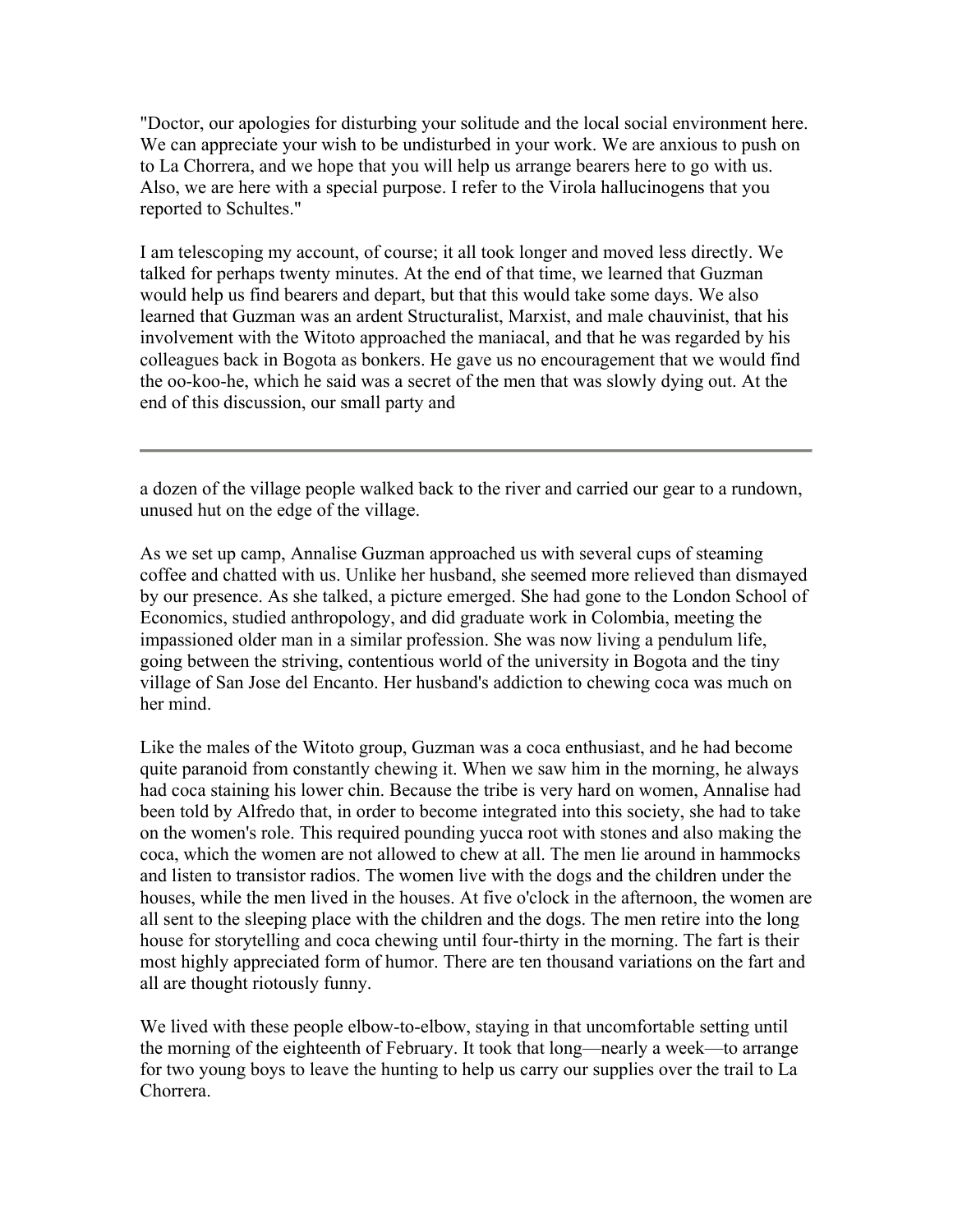We were grateful for the pause in travel, since the voyage on the Fabiolita had left us rather worn. I spent part of each day collecting insects, or writing, or thinking in my hammock. That week we saw Dr. Guzman very rarely. He treated us with the same remote disdain that the other male leaders of the community affected. Not

everyone was so shy; there were always several Witoto of all ages intently watching whichever one of us was most active at any given moment. In one of his oddest moves, Dr. Guzman asked us to answer any questions about the relationships prevailing within our group by saying that we were all brothers and sisters. This assertion brought the expression of amazement expected of any reasoning being. And so I think we were especially interesting to the people of the village because they were asked by their expert informant concerning all things in the outside world to believe that such a disparate group as we were all siblings. It was only one of the good doctor's peculiarities.

Once in the heat of the afternoon when I was alone, collecting insects in the forest, I came around a large tree to surprise Guzman, who was standing absolutely still, poised above a small stream with a fish spear in his hand. We walked back to the village together, and as we walked, he told me his view of life.

"Danger lurks everywhere. Never swim alone in the river. Huge forms move beneath its surface. There is the anaconda. The rivers abound with them. Snakes are everywhere. Be aware of this as you make your way to La Chorrera. The forest is unforgiving of error."

I had spent months in the jungles of Indonesia, and I had been collecting insects every day in these Amazonian forests since the journey to San Jose del Encanto had begun. I had my own idea of the risks of the forests, not nearly so dark as the thoughts of the wildly gesticulating figure who strode raving at my side. Clearly, it had been our misfortune to stumble onto what was a very peculiar scene. Guzman had been ruling his wife with an iron hand. He lived in a nightmare world of delusions brought on by coca addiction. His wife had not had any Anglos to talk with since arriving in the jungle. Naturally she was wondering what was going on. She wasn't allowed to chew coca and he was behaving more and more like a male Witoto of the tribe.

There were strange incidents that set everyone on edge. A bushmaster, most deadly of vipers, was killed near the village and brought back and shown around. Incidents? Say rather omens or ominous events. One morning an enormous tarantula, the largest I

had ever seen, made a dash through the village, or so it seemed, since it was suddenly discovered very much in the middle of things. Had someone released it?

Two nights before we were to leave the village, a tree burst into flames near our hut. This seemed unambiguously unfriendly and we accelerated our plans for departure. But we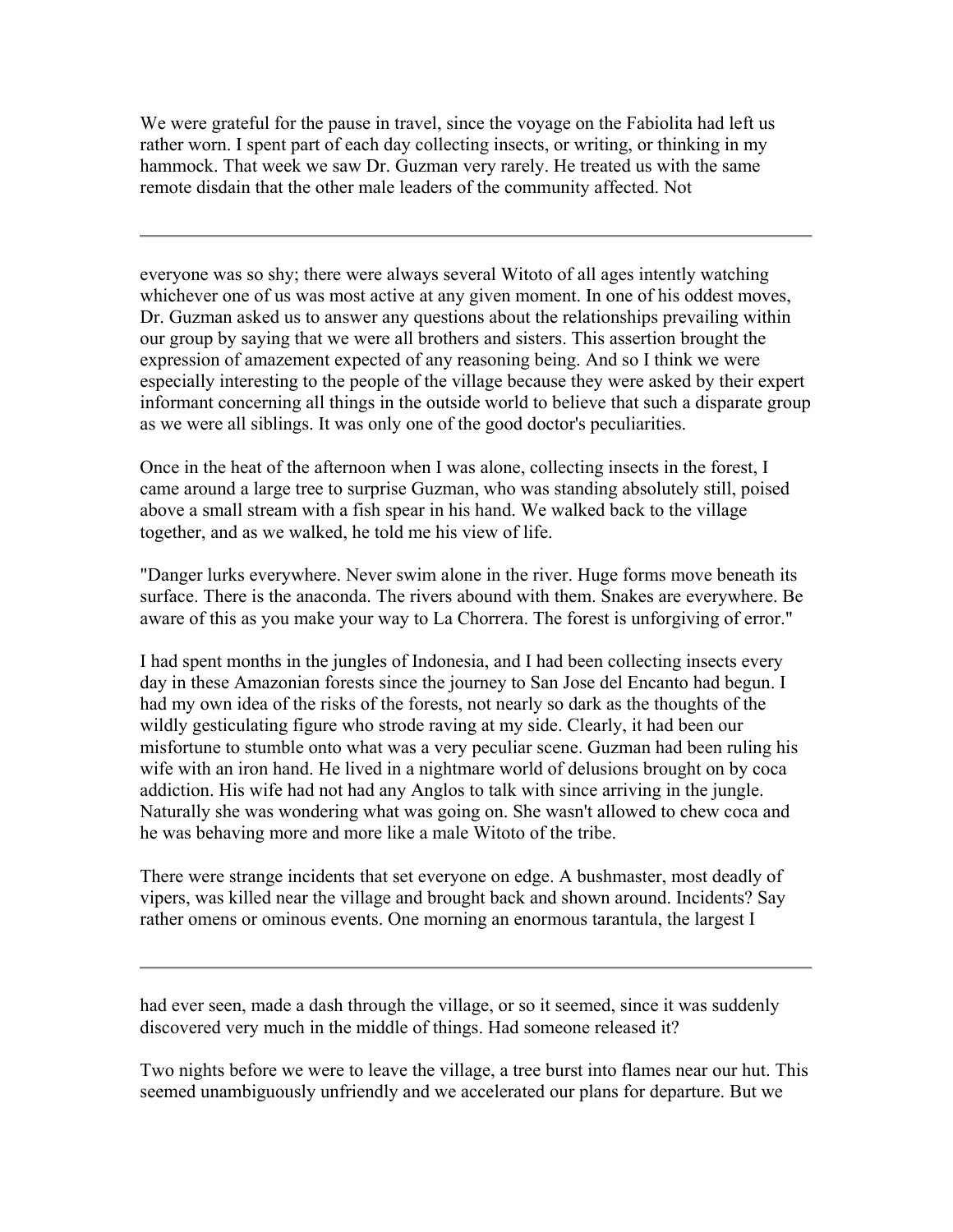could not continue on without bearers, and only when the men came back from the hunting party could we expect to hire them.

From Guzman we would learn almost nothing. About the oo-koo-he he said, "Ridiculous, my friend. You're not going to get it. These people don't even speak Spanish. They speak only Witoto. There were forty thousand of them killed here fifty years ago. They have no reason to like you and the drug is supersecret. What are you doing here? I urge you to leave the jungle while that is still possible." But in his way he was informative; we learned that the oo-koo-he was always made with the ash of other trees mixed into the DMT-containing resin. We felt that these additional ingredients must be the key to its oral activity, since normally DMT would be destroyed by enzymes in the large intestine. Dennis was determined that we make a firm botanical identification of the "secret activators." Ideally we hoped to be the first to get good collections of these plants. It would be our small contribution to Amazonian ethnobotany.

Finally, on the eighteenth, we departed, the six of us in the company of two Witoto adolescents. The capitan of the village turned out to wish us a good journey. Even Dr. Guzman was smiling, delighted no doubt at the prospect of the village returning to normal after a long week playing host to a delegation from the global electronic tribe.

There was no one more pleased to leave the village than I. As we strode along the wide path, or trocha, I felt my spirits rise. At last we had put all the encumbering obstacles behind us. Only Solo remained to plague me. I decided, Walter Mitty or not, I was going to have to burst his bubble. Relations inside our group were becoming too odd. Solo was doing things. He insisted on going first on the trocha. He would get far ahead, then sharpen sticks and put them on the ground in odd patterns, fetishes.

During our journey downriver, before we got to El Encanto, we had been smoking weed all the time. Solo would just sit staring for hours and hours. I finally came to understand that he was probably going to kill me and was most likely completely deranged. That, strange as it may seem, would be my fate—I was going to be bumped off by somebody's psychotic old boyfriend who had somehow managed to sneak onto this Amazon expedition.

I contemplated the irony of the situation. I recalled that mushroom maven Gordon Wasson and his wife had been accompanied by an undercover CIA agent during their second journey to the mushroom village of Huatla de Jimenez in the remote uplands of Mazatecan, Mexico. Psychedelic history would have been different if Wasson had detected that clumsy effort at co-option. Then the CIA's absurd notion that psilocybin might forever remain what it termed an "in-house prerogative" could never have been entertained. It was only the speedy publication of the molecular structure of psilocybin by Swiss pharmacologist and LSD-inventor Albert Hofmann that had short-circuited that dark and grandiose fantasy. I thought about turning points generally. I recalled John Wayne's observation that, "A man's gotta do what a man's gotta do."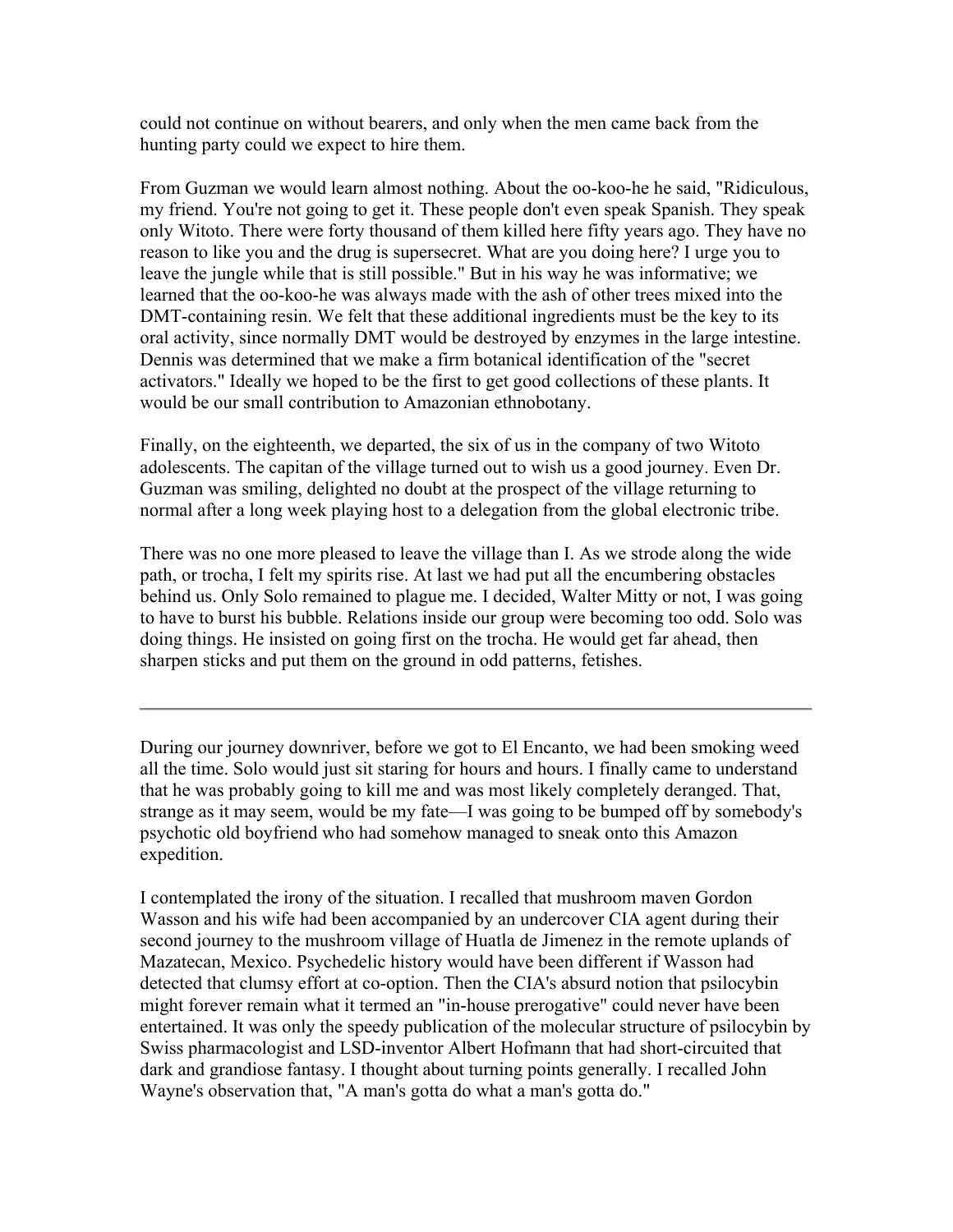At this thought, I seized the moment and stopped on the trail and observed out loud that Solo was the world's most outrageous jackass. In other words, I just pitched the shit straight into the fan. For a moment it looked like we were going to punch each other out right there. Vanessa began yelling and shoving. Witoto bearers were standing around open-mouthed. The incident ended as a standoff, but as the day wore on Solo decided to turn back. He had no money, and he was in terrific pain because of an abscessed tooth. There was no reason for him to be there. The stress of isolation and bad food can push even a healthy person to the edge, and I had become convinced that he was deeply disturbed and capable of anything. He chewed coca to cut the pain of his tooth, but it didn't help. He needed medical attention. That night he came to me and explained that he did not have enough money to get back upriver. He offered me a kilo of his own crop, and I jumped at the chance to

pay him a hundred dollars. When we broke camp the next morning he was already gone.

Around us, the jungle; ahead of us, the Secret. After Solo's departure, I buttoned up my stash, hefted my butterfly net, and felt like Van Veen, the priapic hero of Nabokov's surreal love story Ada. After all, how often does one have the satisfaction of overcoming a rival? Especially a rival who claims to believe sincerely that he is Jesus Christ and Hitler?

It was as lovely as a Bierstadt as we wended our way toward La Chorrera under the lianatangled canopy of the climaxed Amazonian forest. Iridescent, blue morphos, butterflies the size of dinner plates, would occasionally be surprised while lounging languidly on broad leaves overhanging the trail. They would start upwards suddenly with an amazing show of watery, splendiferous sapphire quickly lost in the gloomy heights. We set a brisk pace and as we moved along my thoughts returned to Nabokov and the seemingly prophetic lines written in Pale Fire by his character, the apocryphal American poet John Shade:

... that rare phenomenon The iridule—when, beautiful and strange In a bright sky above a mountain range One opal cloudlet in an oval forni Reflects the rainbow of a thunderstorm Which in a distant valley has been staged— For we are most artistically caged.

That night we made our camp at a thatch-roofed shelter with a marker indicating we had come twenty-five kilometers during the day. We ate well that night on tinned cheese with reconstituted minestrone, and in the morning we were back on the trail as the ground fogs of dawn departed. It was a day of hard work, carrying the heaviest loads by a method that allowed each person two hours on and then an hour off. Quite a physical feat. I think that we were already feeling the effects of "the phenomenon," a backwash from our experimental tampering with the laws of physics that still lay days in the future. But it is impossible to say. We stopped eating.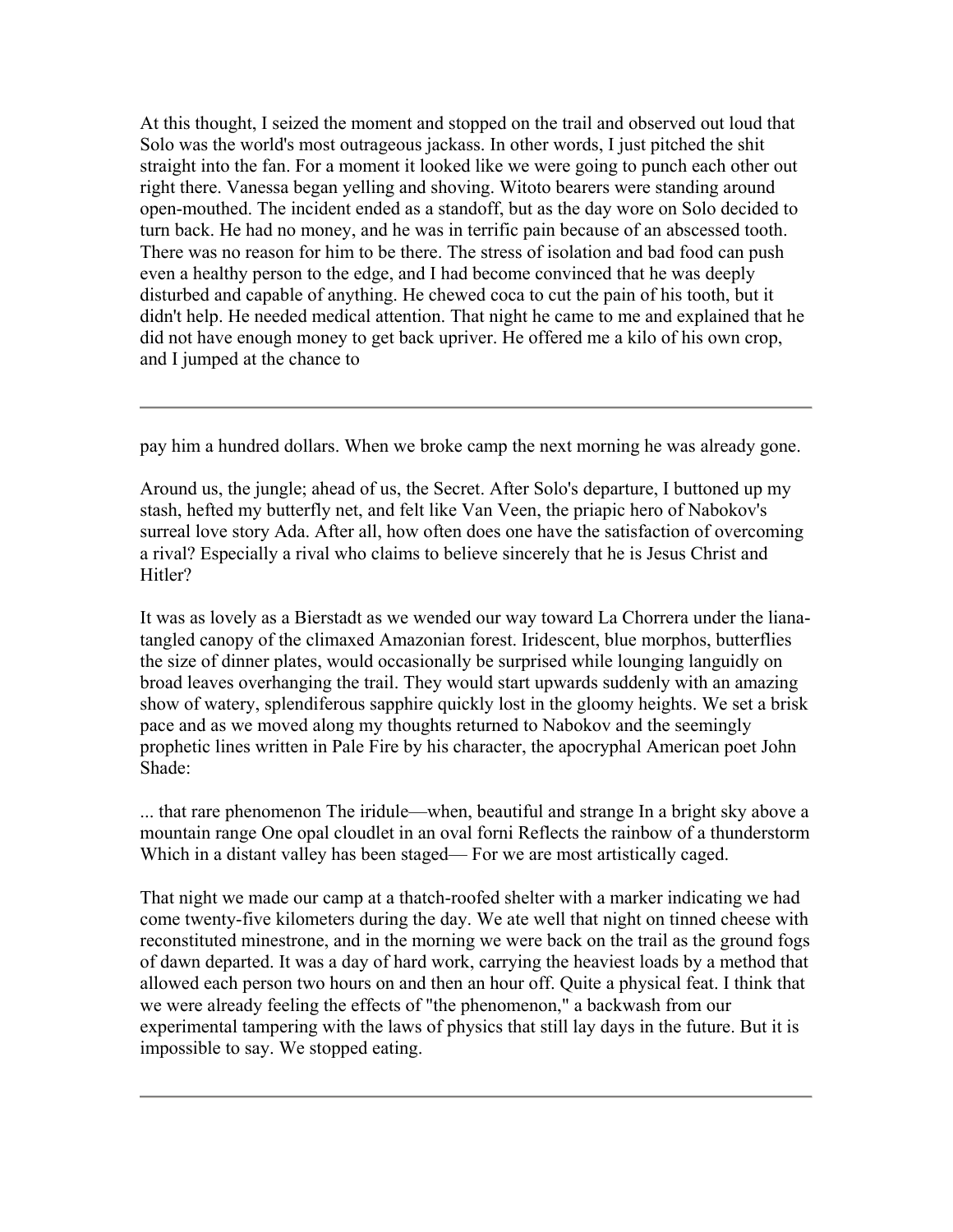The women announced that we would eliminate breakfast and lunch to make better time. It was their decision since they were doing the cooking; it was too much of a chore to make a fire in the damp Amazonian forest.

We would get up at four-thirty in the morning, have coffee, and walk twenty-five kilometers until about three-thirty in the afternoon. It was an ass buster, absolutely. The trocha went up and down, up and down. We would arrive at a river to find no bridge and have to figure out how to cross. We had to be aware of the possibility that the bearers might steal something or desert us. In spite of the exertion, the days were an exquisite immersion in the truly immense and vibrant forest through which we were passing. All day long on the second day we pushed forward against our flagging energies. At last we reached a shelter similar to the one we had used the night before. It was set on the top of a small hill just beyond a crude bridge arching a small river. After dark, around the fire, we smoked and talked long into the night, anticipating the adventure soon to come that we could sense but not yet imagine. The Witoto bearers unfolded their leaf-wrapped packets of food and ate apart from us, friendly but distant.

Toward the afternoon of the fourth day, the bearers were visibly excited in anticipation of our arrival at La Chorrera. During one of our breaks, Vanessa pointed out a rainbow that lay directly over the path we were traveling. The appropriate jokes were made and we hoisted our loads and hurried onward. In a few minutes we were walking through secondary forest and shortly thereafter emerged on the edge of a huge clearing of rough pasture. Mission buildings could be seen across this expanse. As we walked into the clearing, an Indian came to meet us. We spoke with him haltingly in Spanish, and then he spoke to our bearers rapidly in Witoto and started off with us in the direction from which he had come.

We passed through a space fenced by a wood enclosure and across a semi-enclosed courtyard, perhaps a ballcourt. On the walls of this enclosure were paintings in tempera of cartoon elves with pointed ears. We were led finally to the back porch of a more substantial wooden building that was obviously the priest's house. A

huge man, bearded and bearish, emerged in his shirt sleeves. Peter Ustinov could have played him to perfection. A basically merry person, he nevertheless did not seem happy to see us. Why were these people always so withdrawn? Something about not liking anthropologists—but we were basically botanists: how could we put that across? Our reception was hospitable and correct. We asked no more, and as we hung our hammocks in the empty guest house to which we were shown, there was a sense of relief among us all at having reached our destination.

#### CHAPTER FOUR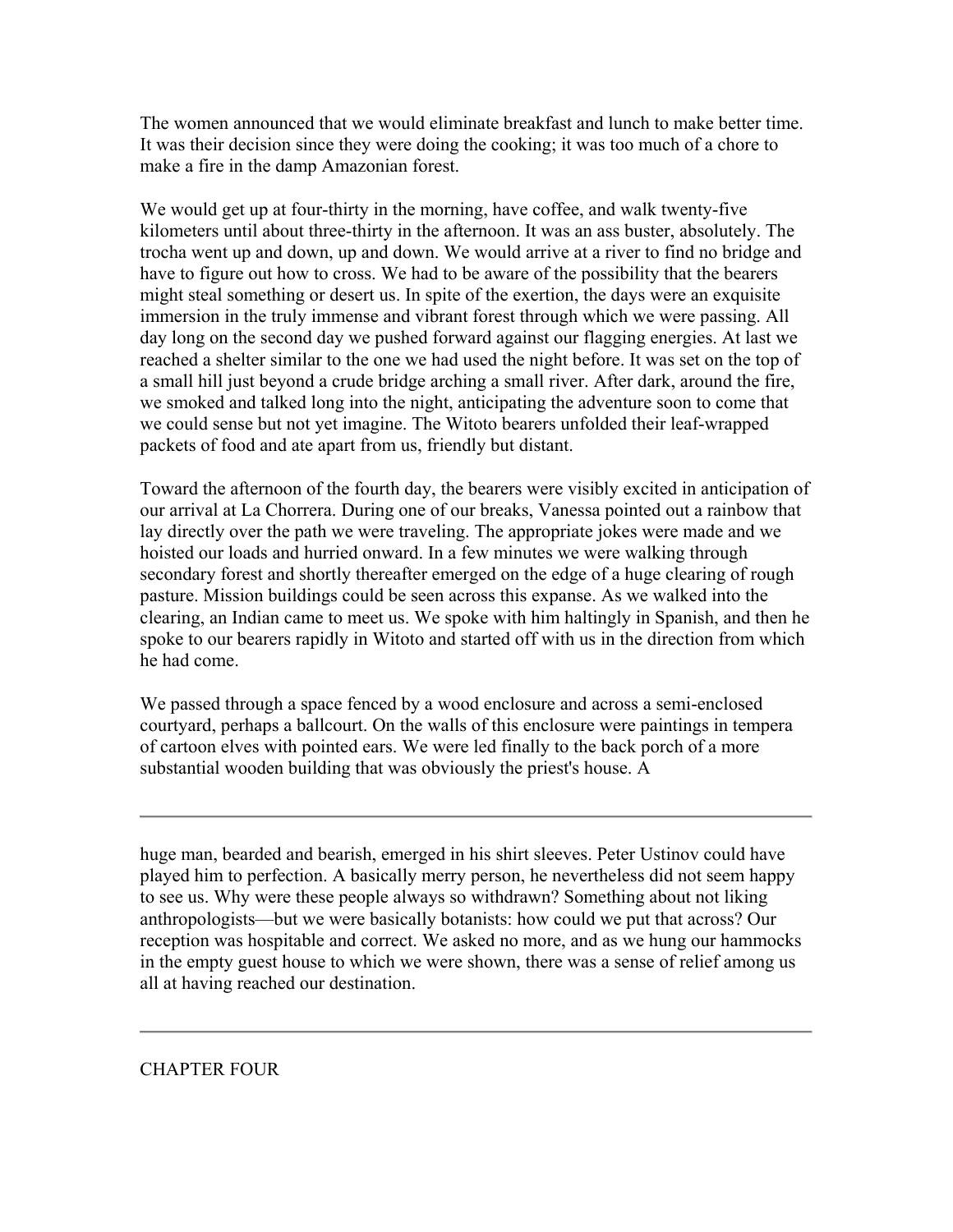# CAMPED BY A DOORWAY

In which we become acquainted with the mushrooms and shamans of La Chorrera.

Most of the Amazon Basin is made up of alluvial deposits from the Andes. La Chorrera is different. A river, the Rio Igara-Parana, narrows and flows into a crack. It becomes very rapid then drops over an edge—a lip—creating not exactly a waterfall but a narrow channel of water (chorro means "chute"), a flume whose violent outpouring has made a sizable lake.

La Chorrera is a paradisiacal place. You push very hard and suddenly you are there. There are no stinging or biting insects. In the evening, mist drifts across a large pasture creating a beautiful pastoral scene. There is the mission, the foam-flecked lake below, the jungle surrounding, and much to my surprise, white cattle.

The afternoon following our arrival, at the edge of the pasture, which had been cleared by the Spanish priests who had managed Mission La Chorrera since its establishment in the 1920s, I held and turned over in my hand perfect specimens of the same species of mushroom that I had eaten near Florencia. In the pasture before me were dozens of these mushrooms. After examining several, my brother concurred, pronounced them the same Stropharia cubensis we had found before, one of the largest, strongest, and certainly the

most widely distributed of any of the known psilocybin-containing mushrooms.

What to do? We had no data on the proper dosage of psilocybin. Our expedition's thinned-down drug and plant file was concerned with flowering plants, not with fungi. Collectively we seemed to remember that in the Oaxacan mushroom rituals described by Gordon Wasson, in Life magazine of all places, mushrooms were always eaten in pairs, with several pairs consumed. We determined to eat six mushrooms each that same evening. My journal entry for the next day spoke clearly:

February 23, 1971

Are we indeed now in some way camped on the edge of another dimension? Yesterday afternoon Dave discovered Stropharia cubensis in the damp pastures behind the house where we had hung our hammocks. He and I gathered thirty delicious psilocy-binsaturated specimens in about a half an hour. We each ate about six and spent last night on an enormously rich and alive, yet gentle and elusive, trip. In between strange lights in the pasture and discussion of our project, 1 am leftwith the sense that by penetrating the local psychedelic flora this way we have taken a giant step toward deeper understanding. Multifaceted and benevolent, as complex as mescaline, as intense as LSD—the mushroom, as is said of peyote, teaches the right way to live. This particular mushroom species is unclaimed, so far as I know, by any aboriginal people anywhere and thus is neutral ground in the tryptamine dimension we are exploring. Through this unclaimed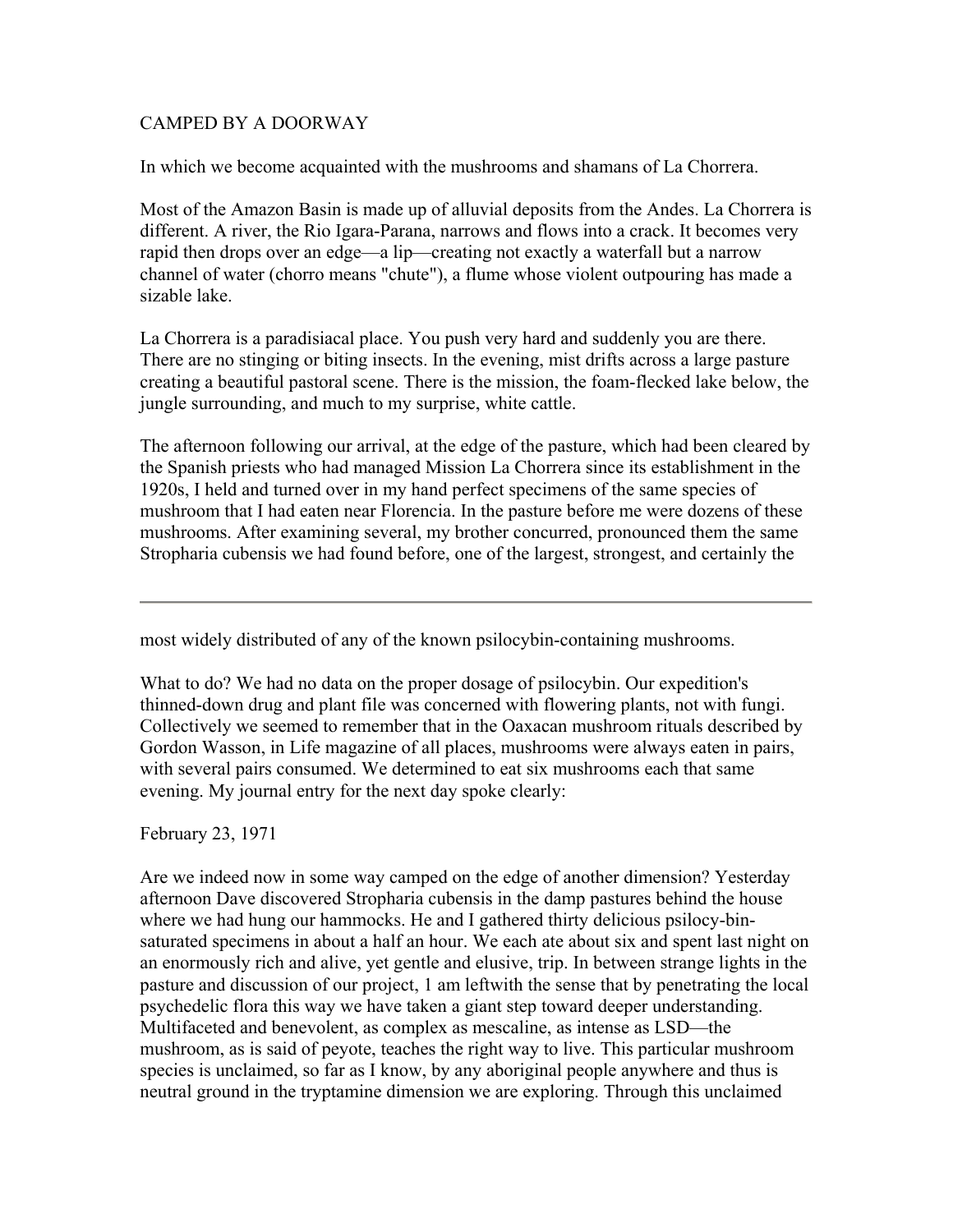vegetable teacher one can gain entry into the world of the elf chemists. The experience of the mushroom is subtle but can reach out to the depth and breadth of a truly intense psychedelic experience. It is, however, extremely mercurial and difficult to catch at work. Dennis and I, through a staggered description of our visions, noticed a similarity of content that seemed to suggest a telepathic phenomenon or some sort of simultaneous perception of the same invisible landscape. A tight headache accompanied the experience in its final stages, but this was quick to fade, and the body strain and

exhaustion often met with in unextracted vegetable drugs such as peyote and Datura was not present.

This mushroom is a transdimensional doorway which sly fairies have left slightly ajar for anyone to enter into who can find the key and who wishes to use this power—the power of vision— to explore this peculiar and naturally occurring psychoactive complex.

We are closing distance with the most profound event

a planetary ecology can encounter.

The emergence of life

from the dark chrysalis of matter.

Such were my impressions after only one exposure to the realm of vision over which the mushroom holds sway.

The reference to "strange lights in the pasture" should be explained, since perhaps it has some bearing on some of what followed. An hour after we had eaten the mushrooms, and everyone was comfortable with the pleasant plateau of colorful, drifting, behind-theeyelids imagery, someone initiated a discussion.

It was Dave or my brother, Dennis; Dennis, I believe. He said that we were now stoned in the home territory of the Secret and so should not remain in the confined space of our thatched hut, but we should move out into the night and the warm, enfolding fog over the pasture. Not all should go, but a delegation. Who should it be? Dennis nominated Dave and myself, calling Dave the least skeptical and me the most. Vanessa objected to me as "most skeptical," suggesting instead that Dave and Dennis should go. I heartily agreed, not actually wishing to visit the dark and dewy pasture myself, and having no faith, so skeptical was I, in the transcendental potential of the errand.

So off they went, first loudly proclaiming the total enveloping power of the ground fog, and then in a theatrically absurd short time and from offstage, they hollered out that they saw a hovering, diffuse light in the pasture nearby. Investigation pursued. Hollering continued but faded. Light persisted. Diffuseness persisted. I decided it was time for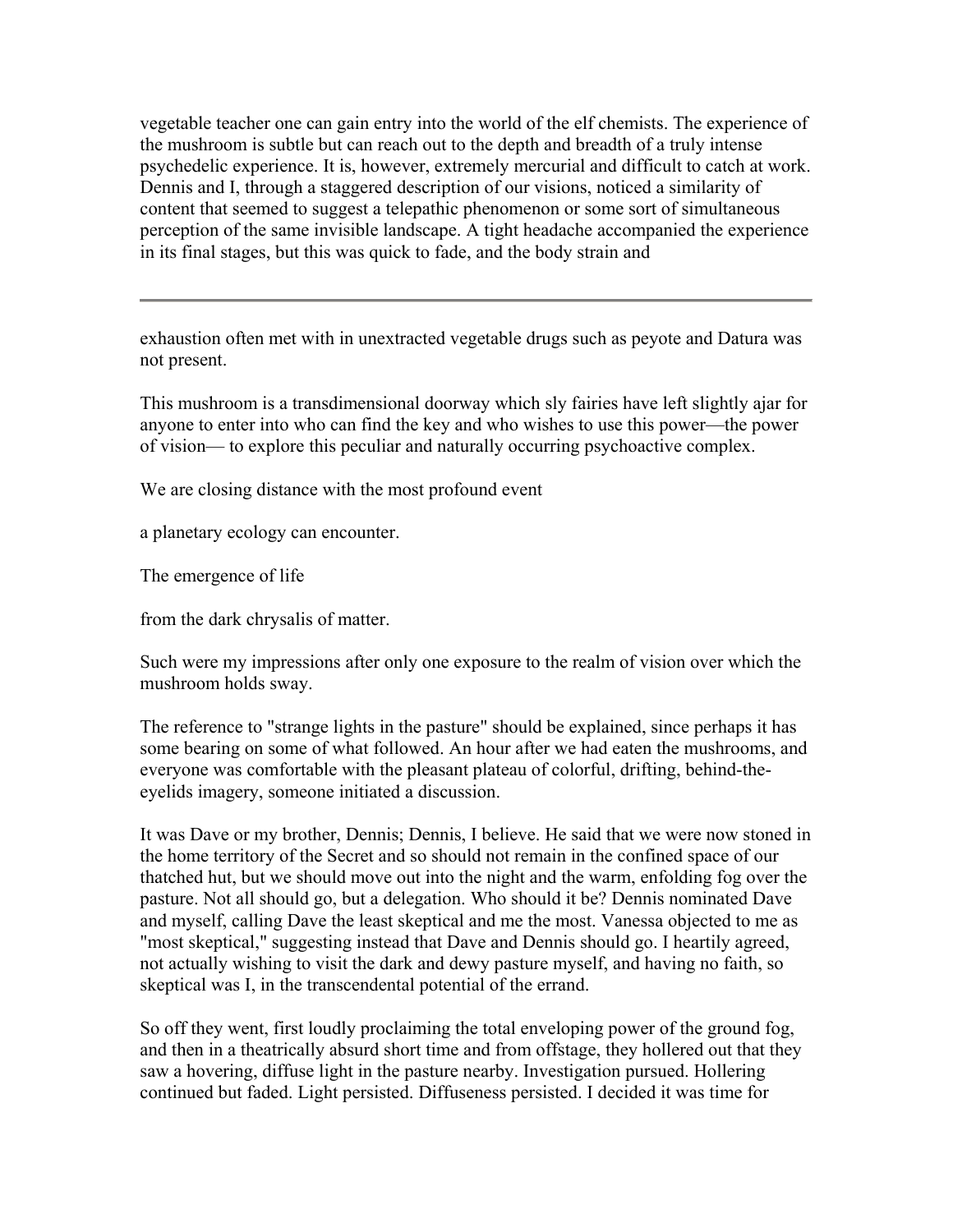cooler heads to intervene. Off into the enfolding, wet night I went. I crossed carefully through the barbed wire

that surrounded the pastures; it was wet to my fingers but warm-seeming even at night, so steamy is the Amazon. Once united with Dave and Dennis I found the situation closer to their description than I had expected. There was a dim light on the ground a few yards away. It seemed to retreat as one walked toward it.

We moved about thirty meters in its direction in a series of short advances. Enveloped in dense and drifting fog, we felt far from our companions back at the house.

"We can follow this light but we had better not go too far or we'll get lost since we don't know the area at all."

Dave was pleading for a retreat, but we continued to press on. Sometimes the light seemed to be hovering above the ground just twenty feet ahead and then, leaping and falling again, it would recede as we approached. We would run forward to catch up with it, yet it continued to remain ahead of us. For ten minutes, we chased this hovering, receding light, but then decided to go no farther. As we turned to depart I seemed to see a flickering of the diffuse light that, to my mind, suggested someone dancing before a fire.

I momentary abandoned thoughts of UFOs and recalled instead the series of ominous incidents preceding our departure from Dr. Guzman and his scene at San Jose del Encanto. Was this a shaman dancing around a small fire? Did it have something to do with us? No illumination was ever shed on this incident, but the general eeriness of it anticipated all that was to follow.

The words of my journal are revealing. I wrote matter of factly of "gaining entry into the world of elf chemists"; I called the mushroom a transdimensional doorway and linked it to a transformation of life on the planet. A younger, more naive, more poetic self is revealed—a more intuitive self, at ease with proclaiming wild unlikelihoods as hallucinogenically derived Gnostic Truth.

And yet these ideas have changed very little in twenty years; then I was eager to be convinced by demonstration, and demonstration was given. I was changed and was obviously eager to be changed. It was true of me then and is still true now, for since the coming of the mushroom all has been continuous transformation. Now, years later and with two decades of reflection on these things, I can still discern in that earliest experience many of the motifs that have persisted through the years and remained mysterious. At one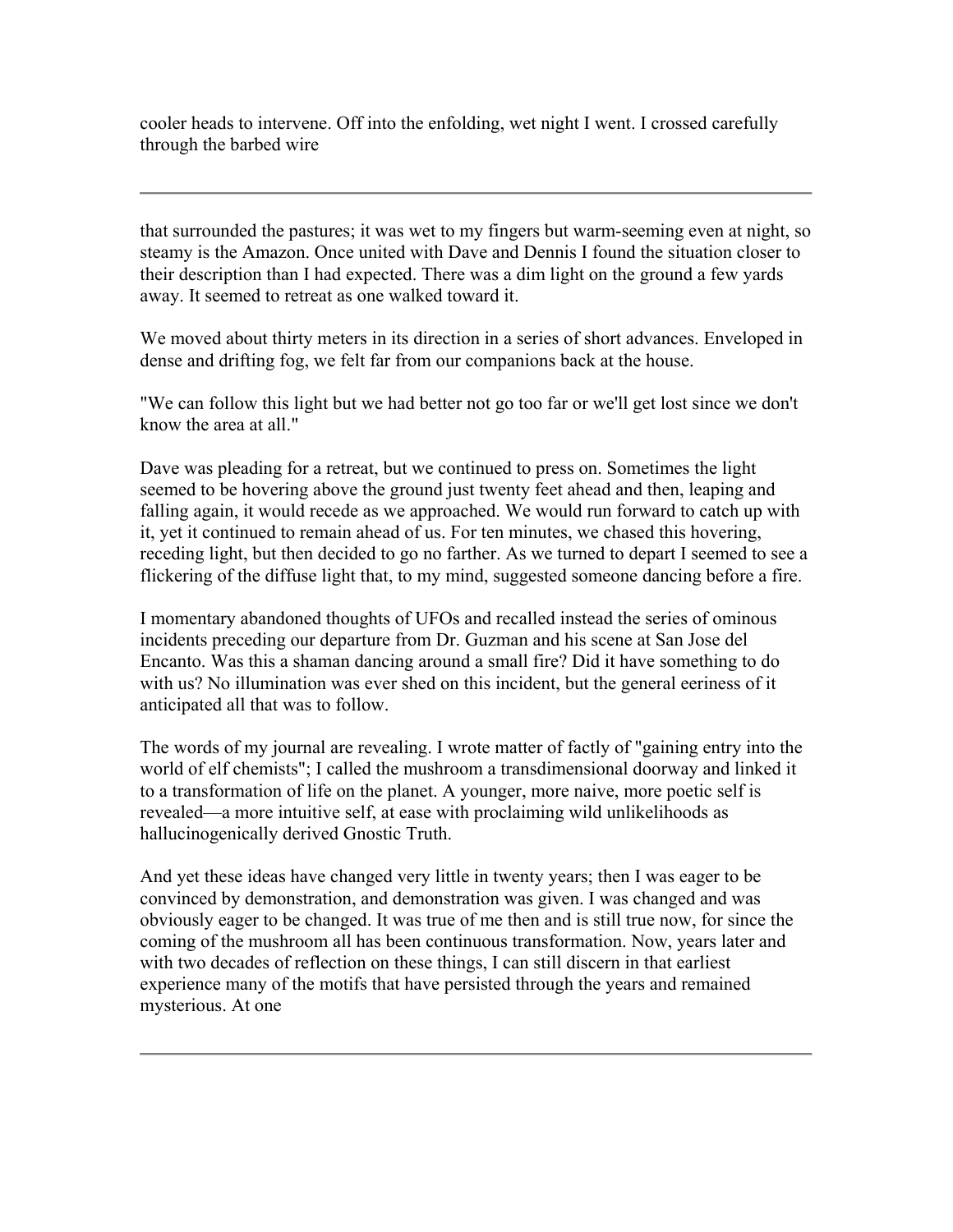point during that evening, Dennis and I both seemed able to see and describe the same inner visions. Off and on over the years this has happened several times with psilocybin. The wonder of it remains.

In those early mushroom experiences at La Chorrera there was an aura of the animate and the strange, the idea that the mushroom was somehow more than a plant hallucinogen or even a shamanic ally of the classic sort. It had begun to dawn on me that the mushroom was in fact a kind of intelligent entity—not of earth—alien and able during the trance to communicate its personality as a presence in the inward-turned perceptions of its beholder.

In the days following that first mushroom experience, the lives of my brother and I underwent a tremendous and bizarre transformation. Not until Jacques Vallee had written The Invisible College (1975), noting that an absurd element is invariably a part of the situation in which contact with an alien occurs, did I find the courage to examine the events at La Chorrera and try to fit them into some general pattern. I have told various parts of our story over the years, never revealing the entire incredible structure to any one listener, knowing full well what it seems to imply about our mental condition during the time of the experiences.

Any story of alien contact is going to be incredible enough by itself, but central to our story as well are the hallucinogenic mushrooms with which we were experimenting. The very fact that we were involved with such plants would make any story of alien contact seem highly dubious to anyone not sympathetic to the use of hallucinogens. Who would fail to attribute our "UFO experience" to the fact that we were tripping? But that is not the only difficulty with telling this story. The events at La Chorrera generated a great deal of controversy and subsequent bitterness among the participants. Several ideas of what was taking place were represented, each basing itself on data unavailable to or deemed irrelevant by the competing interpretations. What some of us took to be a metamorphosis toward the transcendental, others took for an outbreak of obsessional fantasy.

We were poorly prepared for the events that overwhelmed us. We began as naive observers of something—we knew not what— and because our involvement with this phenomenon went on for many days, we were able to observe some aspects of it. I feel satisfied

that the method of approach described here is generally effective for triggering whatever it is that I am calling the alien contact experience. (It may also be dangerous, so don't try this at home, folks.)

Our first Stropharia trip at La Chorrera occurred on the twenty-second of February, 1971, only a little more than twenty-four hours after our arrival at La Chorrera and following the four-day walk through the jungle from San Jose del Encanto on the Rio Cara-Parana. My journal entry on the following day makes it clear that I was spellbound. It was the last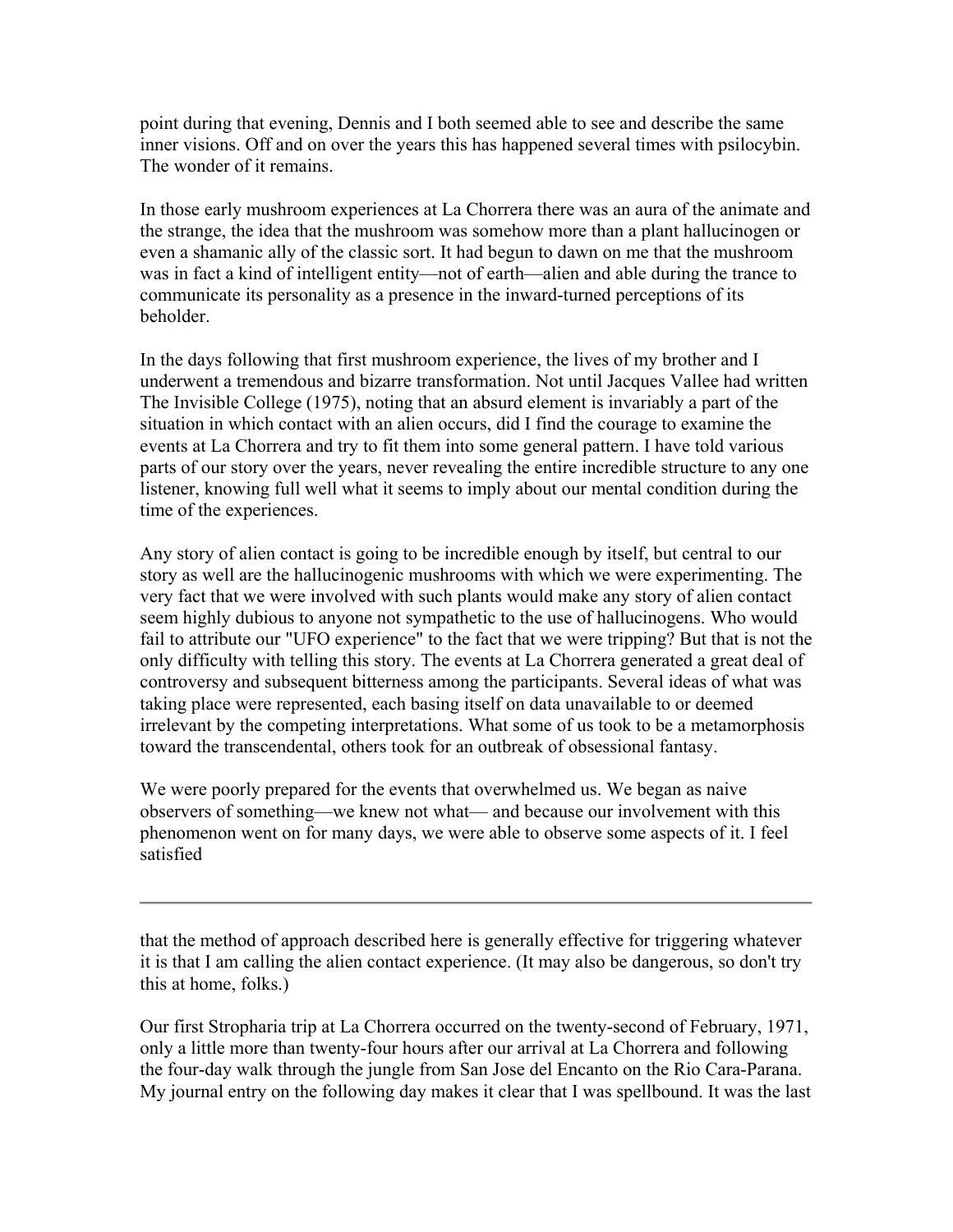thing I could bring myself to write for several weeks. All day I was suffused with contentment. I knew only that the mushroom was the best hallucinogen I had ever had and that it had a quality of aliveness I had never known before. It seemed to open doorways into places I had assumed would always be closed to me because of my insistence on analysis and realism.

I had never had psilocybin before and was amazed at the contrast with LSD, which seemed more abrasively psychoanalytic and personal. In contrast, the mushrooms seemed so full of merry elfin energy that casting off into a visionary trance was all the more enticing. I sensed nothing of the magnitude of the forces that were gathering around our small expedition. I was thinking only that it was great these mushrooms were here. Even if we didn't find oo-koo-he or ayahuasca, we would always have them to fall back on, and certainly they were interesting.

Our plan was to spend about three months slowly getting to know the botanical and social environment of the Witoto, who were living traditionally in a village about fourteen kilometers down a trail from the mission at La Chorrera on the Rio Igara-Parana. We knew oo-koo-he was taboo, so we were in no hurry. The day after our first mushroom experience was spent checking our equipment, after the rigors of the overland walk, and generally relaxing in the casita to which Father Jose Maria, the Capuchin in charge, had kindly shown us. We gathered more mushrooms that afternoon and dried them near the cooking fire.

We decided we would take mushrooms again that night. I pulverized them into a snuff, which we all took. It was delicious, like some chocolate-related essence, and it was generally thought a success. I felt elated and very pleased with everything and impressed with what an extraordinarily beautiful place we had come to be in.

But it was a different sort of experience. We were exhausted from the trip the night before, and as we all sat around waiting to get stoned, there was a lot of bickering between Vanessa and Dennis. Apparently he had had enough of her and said, "You know, you're pretty weird, and I'm going to tell you why," at which point he launched into a long monologue of accumulated gripes.

The next day was spent relaxing, catching up on insect and plant collecting, washing clothes, and chatting with the priest and brother in residence, who were both part of an austere Franciscan order that did missionary work. Through them we put out the word that we were interested in people who knew things about medicinal plants.

That afternoon a young Witoto named Basilio came to the ca-sita and, having heard of our interest from the priest, offered to take us to see his father, a shaman with a local reputation. Basilio assumed we were interested in ayahuasca, the better-known hallucinogen in the area, which is generally available for the asking.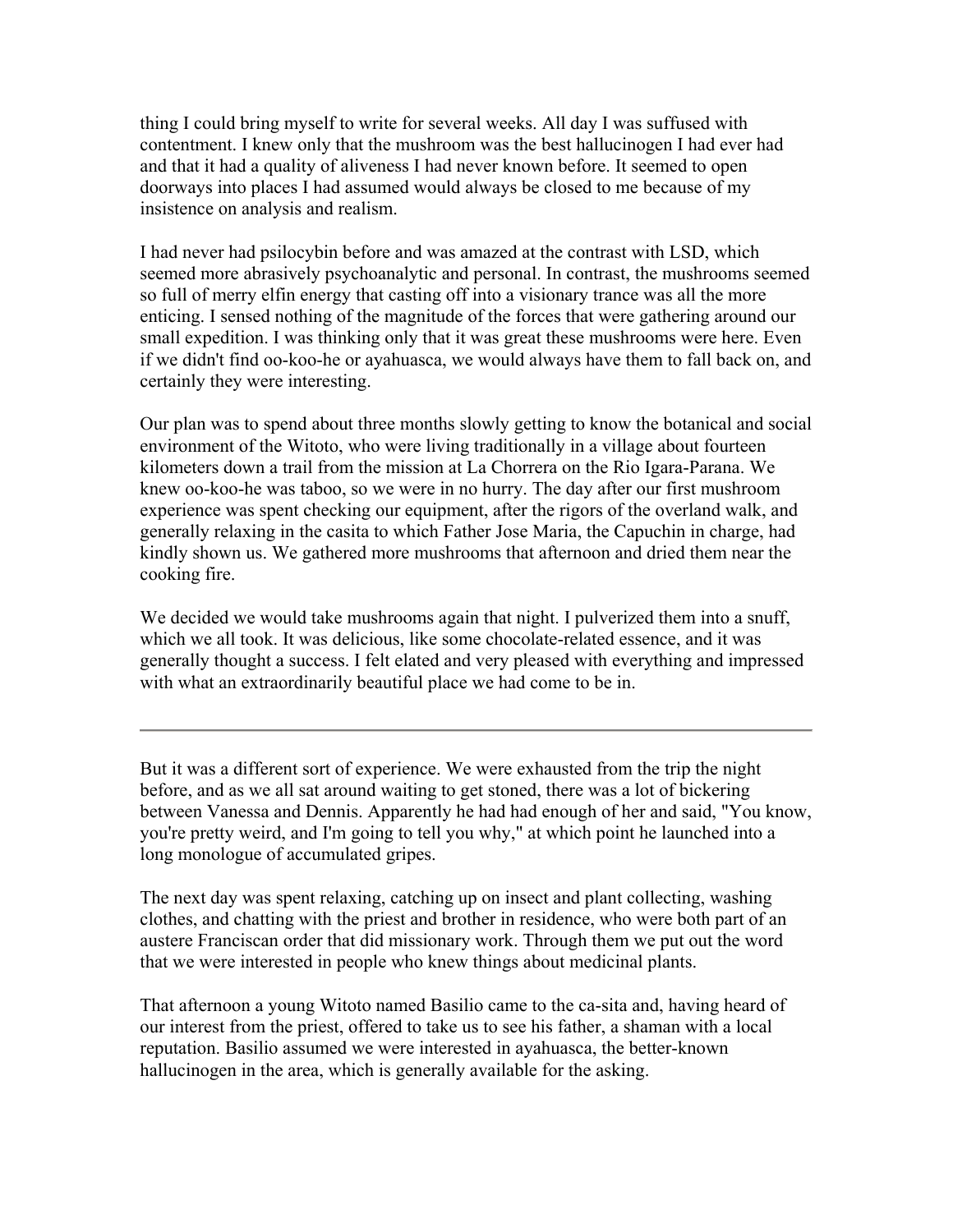The oo-koo-he was a much more sensitive subject. There had been a murder at La Chorrera a month or two before we arrived— actually several murders—and Guzman claimed they all had to do with oo-koo-he. Supposedly a shaman had murdered one of two shaman brothers by painting the top rung of a ladder with a DMT-containing resin. When the victim grabbed the rung, the resin had absorbed through his fingers and he had gotten vertigo and fallen, breaking his neck. The shaman whose brother had been killed struck back by causing an accident. The alleged murderer's wife, daughter, and grandchild had been in a canoe above the chorro and, unaccountably unable to reach the shore, they had been swept over it. It was generally assumed that they were victims of magic. Only the wife had lived through it. It was not the time to be poking around asking about oo-koo-he.

Basilio insisted that the ayahuasca was a day upriver at his father's malloca, or house. He had a small canoe, so only two of us could go with him. After consultation, it was decided that Ev and I should go. We left at once for the river and I took my film canister of snuff with us.

The day was calm and the sky blue. An extraordinary peace and depthless serenity seemed to touch everything. It was as if the whole earth was softly exhaling its exhilaration. Had such a mood

developed no further it would have passed into being but a pleasant memory; in light of later events, I now look back to that afternoon of deepening contentment and almost bucolic relaxation as the first faint stirring of a current that was shortly to sweep me toward unimaginably titanic emotions.

When we arrived at Basilio's village late in the day, we found our new Witoto acquaintances very kind, a different sort from the Witoto of San Jose del Encanto. We were shown a matted tangle of cultivated ayahuasca plants and given cuttings and a bundle of the vine so that we could make our own brew. Basilio described to us his own single experience with ayahuasca when, several years before, after days of fever from an unknown cause, he had taken it with his father. He described the ayahuasca as a cold water infusion, rare for that area, where vigorous boiling usually plays a part in the preparation. After soaking the shredded ayahuasca for a day and a night, the unboiled water becomes hallucinogenically potent. There had been many "fences" to cross in Basilio's visions. He had a sense of flying. The father had seen the "bad air" that had weakened his son as coming from the mission, which was recognized as a place of ill omen. After this experience, Basilio recovered his health and was less often at the mission, he told us. It was all very interesting, our first exposure to "field conditions," and it accorded well with our data on ayahuasca usage and beliefs in the area.

We hung our hammocks in a small hut near the main malloca that night. I dreamed offences and the pasture back at the mission. Early the next morning we were rowed back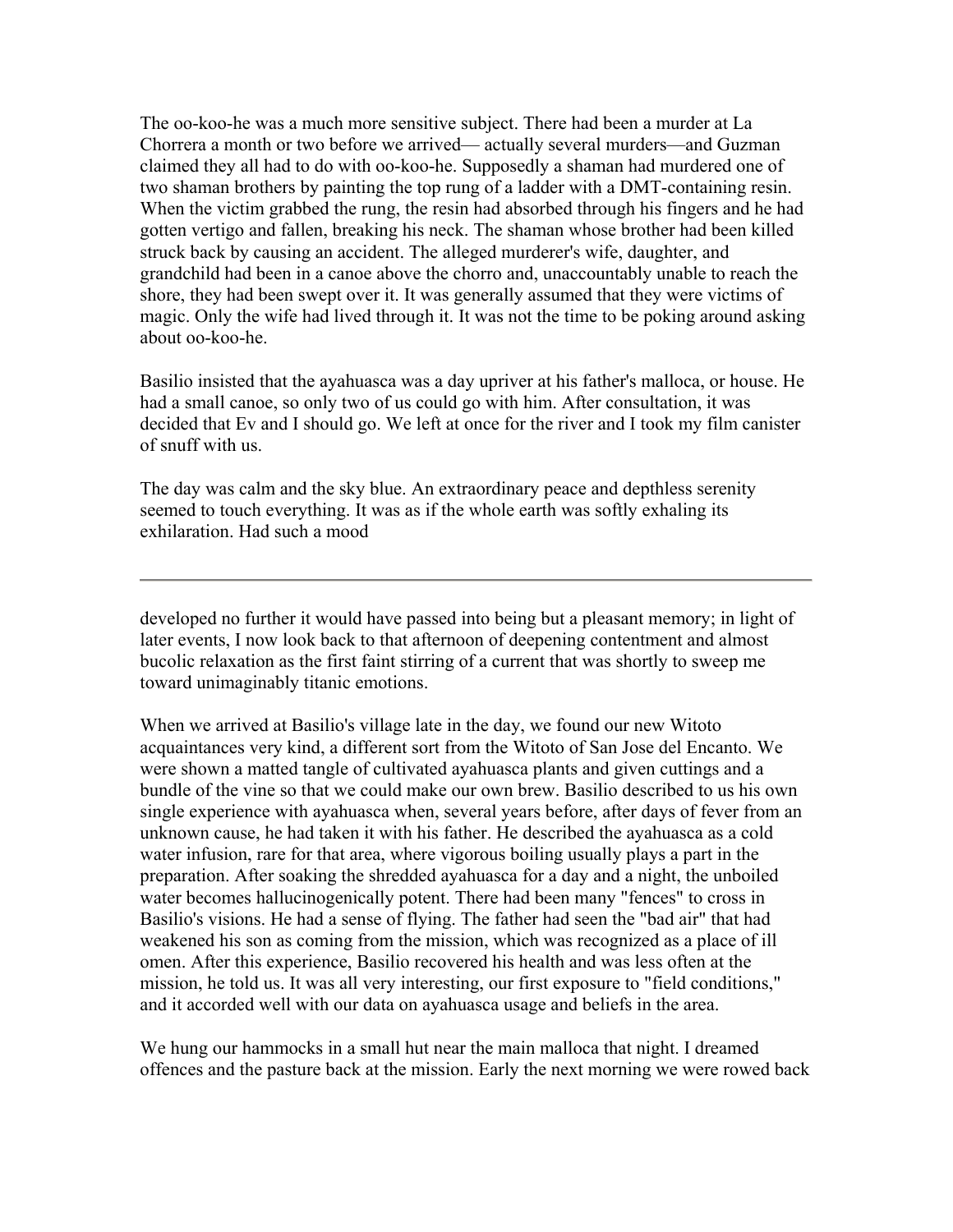to the mission by Basilio. Our collections of Banisteriopsis caapi were reason enough for pride, but again I felt the elation whose depth could not be found.

"Peculiar," I muttered to myself as we swung into sight of the mission overlooking its placid lake, with a row of date palms sweeping up from the boat landing.

"Peculiar"

# CHAPTER FIVE

# A BRUSH WITH THE OTHER

In which we move to a new home, and Dennis has a bizarre experience that divides our group.

RETURNING TO OUR FRIENDS, we learned that during the day that we were gone some teachers, professores who had been expected to arrive to teach in the mission school, had finally appeared. They had been ferried in by a bush pilot, the notorious George Tsalikas, who served as La Chorrera's emergency link to the outside world and who brought the mail once a month. This meant that we needed new lodging, since we had been staying in the professores' quarters. The priest offered us the temporary use of a run-down hut that stood on stilts on a small rise below the mission, though it was well above the broad lake created by the chorro. It was in this small hut, instantly christened "the knoll house," that we proposed to live while we made arrangements to move farther into the nearby jungle and away from the somewhat confining atmosphere of the mission. That morning we rested, passed a joint around, and planned our next move.

Dave and Vanessa had learned in conversations with Brother Luis, a white-bearded ancient who was the only other resident representative of the Church aside from Father Jose Maria, that there

was a quite sturdy Witoto house which was unused and lying down the trail toward the village where our hopes for oo-koo-he centered. It normally stood empty but was now occupied by the people who had brought their children to the mission for the beginning of the school year. It is the practice of the Witoto to leave their children in the keeping of the padres for six or more months out of the year; the times of gathering at the mission at the beginning and end of the school year are high points of the Witoto social swirl and an excuse for soccer games and evening bailes, for the Witoto are inveterate dancers. We were in the midst of such a gathering time, but in a few days all the families would leave and there would be ample empty housing in the jungle. Dave, Dennis, and Vanessa had already inspected one place and determined it to be ideal, close to good insect- and plantcollecting and definitely in the jungle itself.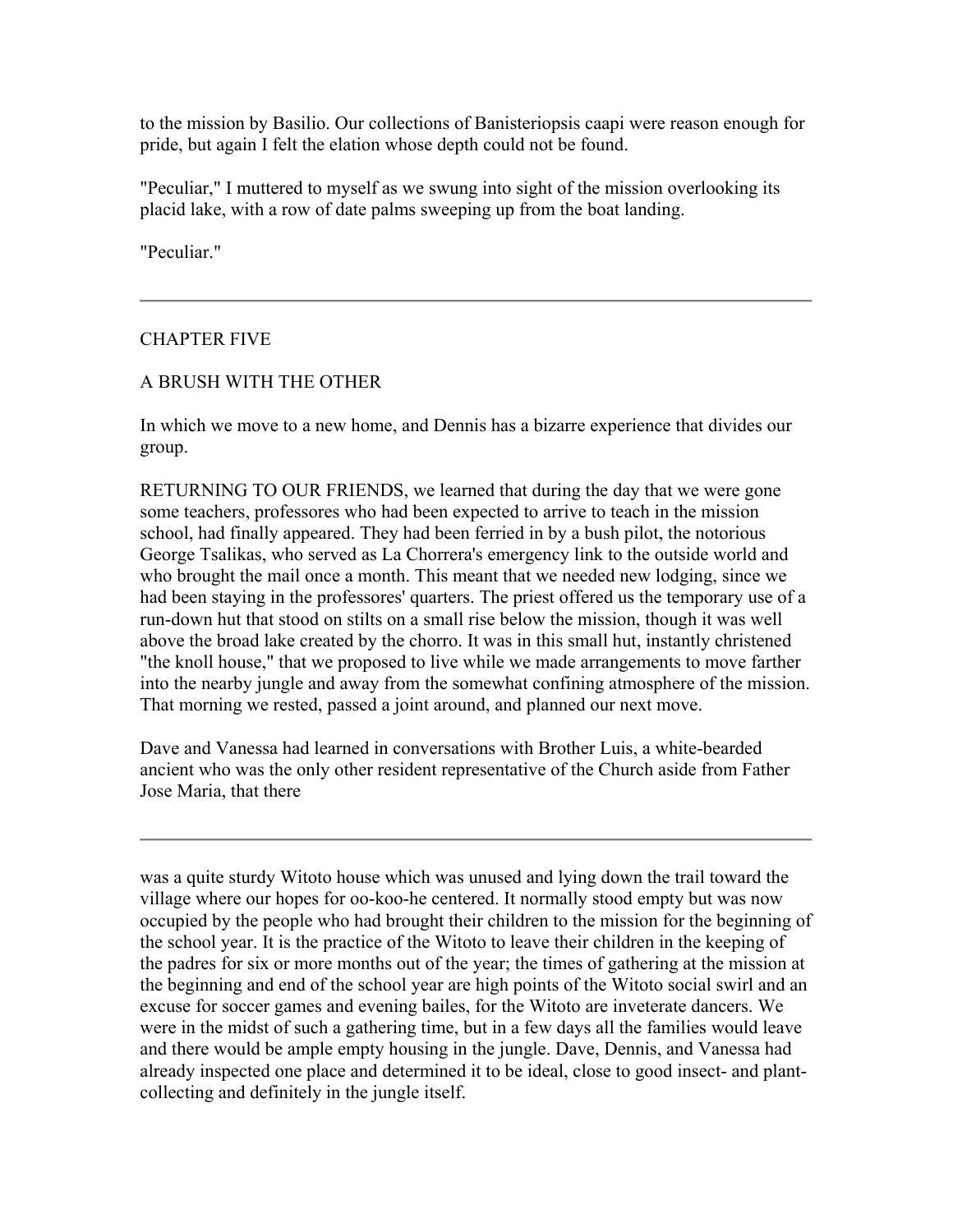We transferred our equipment to the knoll house and reslung our hammocks. It was cramped, but it would do until we could move into the forest. Then, almost in a collective motion, we set out in the early afternoon to the pastures behind the mission. Find the mushrooms. That was the thought on everyone's mind. We returned that evening to the house, each with six or eight carefully chosen specimens. These we ate and then, as the evening's trip deepened, we smoked joints rolled out of shavings of the freshly gathered Banisteriopsis caapi. The caapi smoke was delicious; it smelled like a light incense, and each toke synergized beautiful slow-motion volleys of delicate hallucinations, which we immediately dubbed "vegetable television."

Each burst of imagery would last about fifteen minutes and subside; then we would take another hit of the caapi smoke. The cumulative effect persisted for a couple of hours. We triggered it repeatedly, and excitedly discussed it as an example of the sort of thing that sophisticated shamanic technicians must have been whipping up for each other's amazement since the late paleolithic.

As the evening wore on, our conversation drifted toward and around the possibility of violating normal physics, discussing it in terms of a psychological versus a naive/realist view of shamanic phenomena. We were especially interested in the obsidian liquids that ayahuasqueros are said to produce on the surface of their skins and use

to look into time.\* The idea of a kind of hologramatic alchemical fluid, a self-generated liquid crystal ball, seemed to me very strange and somehow compelling. The question of whether or not such things are possible is actually a more gut issue in disguise: Is what we moderns have remaining to learn about the nature of reality slight and will it require only light fine-tuning of our current way of looking at things; or do we understand very little, missing the point entirely about the nature of our situation in being? I found myself arguing that reality is made of language and that we somehow had to step outside the cultural prison of language to confront a reality behind appearances. "If you would strike, strike through the mask!" That sort of thing.

Rhetoric waxed hot and heavy. Ev, Dennis, and I became passionate defenders of this view. Vanessa and Dave insisted on a psychological-reductionist approach to unusual events. They argued that everything could be seen in a context of fantasy, delusion, and wish-fulfillment. For them nothing that occurred during hallucinations happened in the real world; only mental events were taking place. Then, ideology forgotten, they denounced the passion of our commitment as naive and obsessive. We retorted that they repressed the real power of the unconscious and that if they had come along to try to vindicate some behaviorist/materialist view of man, then they would be in for a surprise. And so on.

The life of an expedition is full of stress and aggravated differences, and tension had simmered under the surface for weeks. But I believe that the real cause of tension even then was a sense that something in the mushroom experience was pulling everyone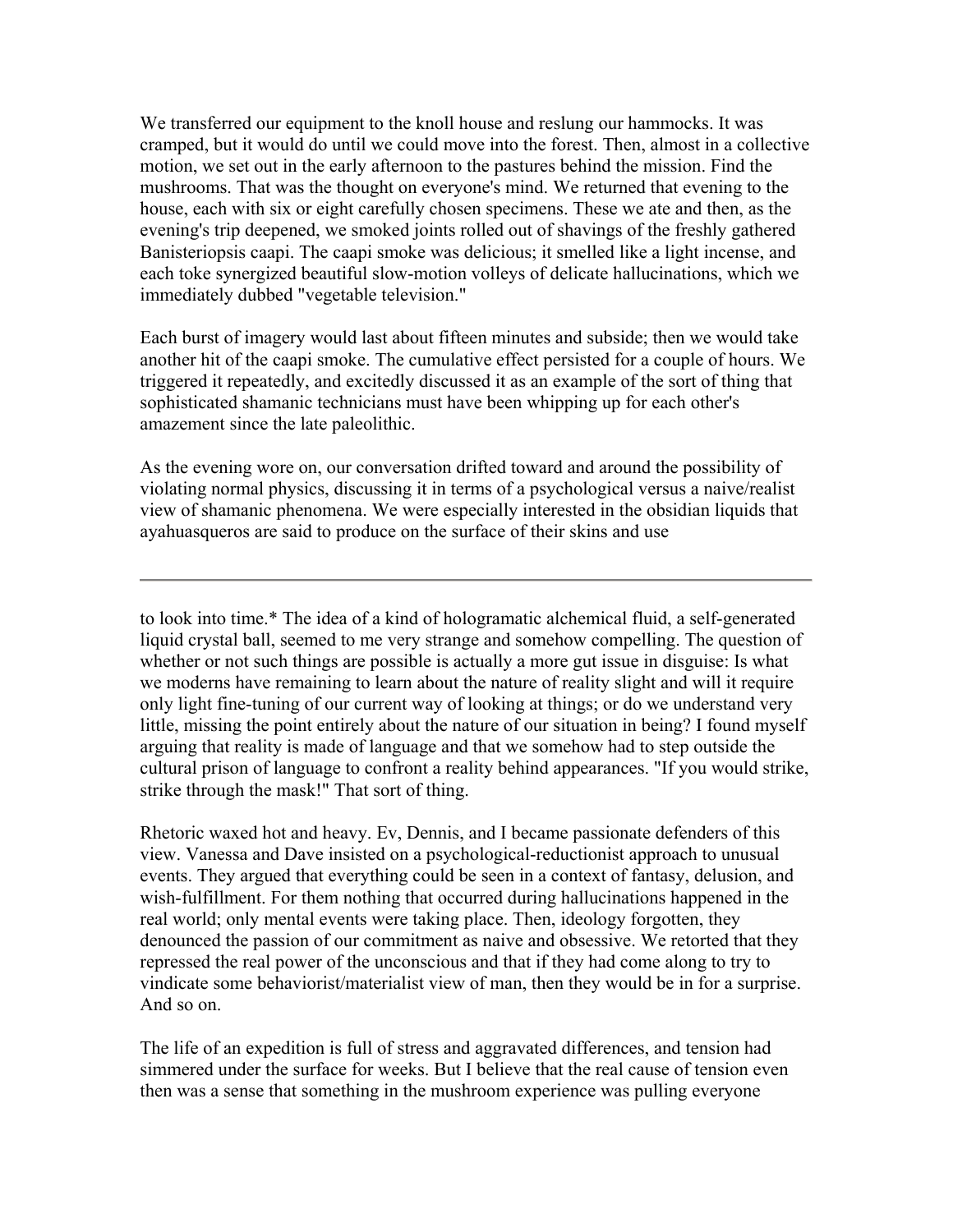toward it, or at least precipitating a crisis during which we had to decide whether or not to go deeper into a dimension whose precise nature could not yet be seen.

Each exposure to the mushroom was a learning experience with an unexpected conclusion. Three of us were ready to become alchemical children, ready to strip down and climb into the sophic fountain and take the measure of the thing from the inside.

[\* See Terence McKenna and Dennis McKenna, The Invisible Landscape (New York: The Seabury Press, 1975), chapter six.]

Call it Faustian or obsessed, that was our position. I considered it continuing the program of investigations that brought us to La Chorrera in the first place. For Vanessa and Dave, however, the reality of the dimension we were exploring, or rather our growing insistence that somehow it was a dimension with elements more than merely psychological, was seen as a threat. So there we were, a group of friends sharing a common set of symbols, completely isolated in the jungle, struggling with an epistemological problem upon whose eventual solution our sanity would seem to depend.

And so, and in short, Dave and Vanessa withdrew from us, withdrew from the excited speculative conversations with their intimations of the possibility of being overwhelmed by the unseen. There were no arguments or scenes, but after that night there was a tacit and mutual understanding that a fork in the road had been reached. Some of us were committed to going more deeply into the idea systems of the mushroom trance, and some were disturbed by the sudden depth of things and preferred only to witness the occasion. The cramped knoll house and the polarizing of our two approaches combined to inspire Vanessa to expand her checker-playing contacts with the police garrison of three young Colombians forlornly homesick for their Andean homes. After several closely fought games, she had a full-fledged invitation to relieve our crowded conditions by moving with Dave into an unused riverside house nominally in the care of the police. Later, this house, which was at the river landing of La Chorrera, would be the site of my own brush with the Other. Vanessa and Dave took down their hammocks and quietly moved down the hill to the new "riverside house." Their departure was friendly. They would spend more time in the water now, Vanessa laughed.

It was the sixth day of our residence at La Chorrera. We had taken the mushrooms three times. We were healthy, relaxed, and delighted with ourselves for having come so far in such good shape. There were insects and plants to collect and the lake beneath the chorro to swim in. My new relationship with Ev seemed promising and was well launched by then. We were being lulled by the warm, tropical sun in the depthless blue sky. Such unconsciousness seems almost the precondition for change. Events were stirring on some deep and unseen level.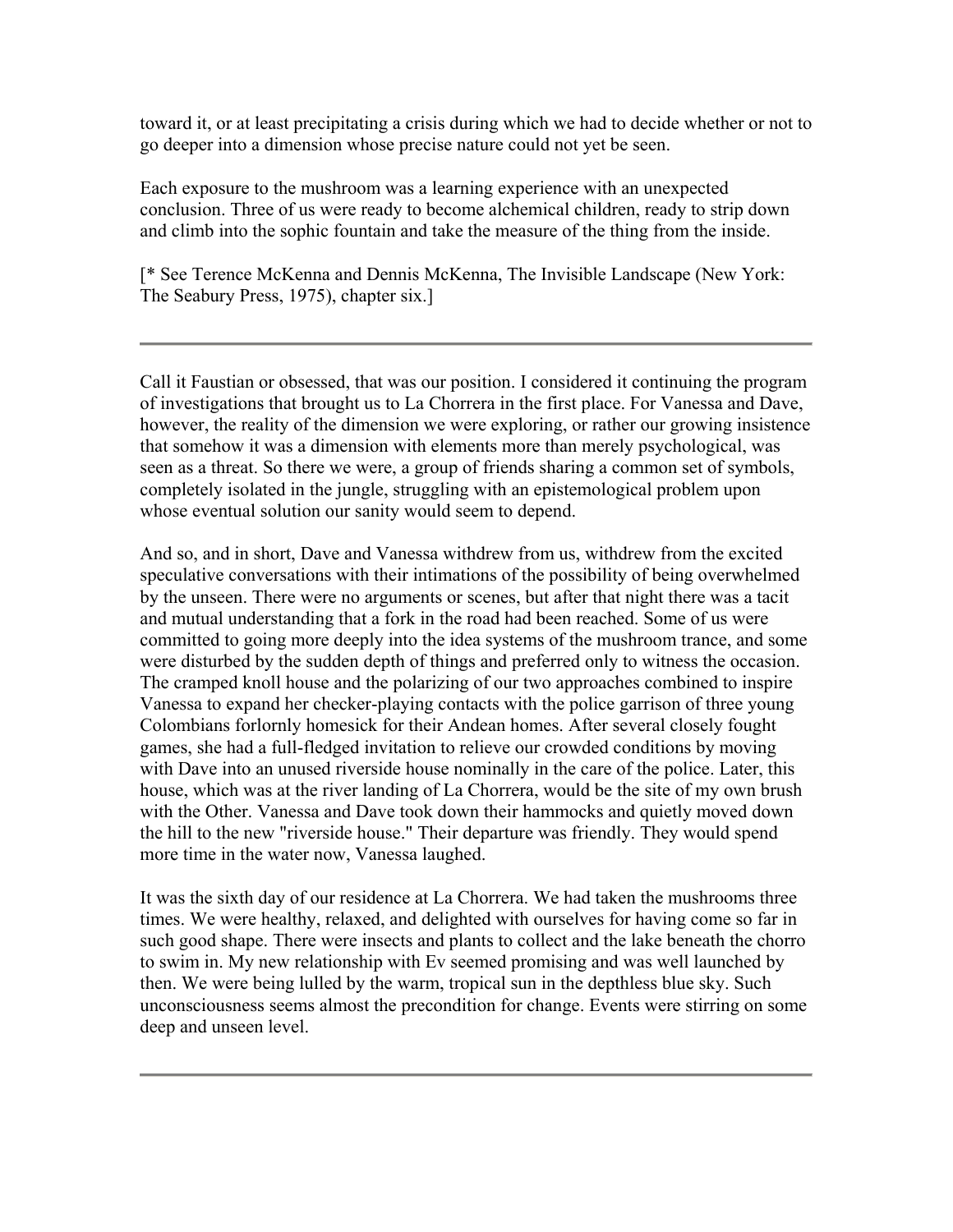That morning, after the departure of our two friends, Dennis, Ev, and I each lay in our own hammock, lost in thought as the heat and insect shrill built toward midday. My journal entries had ceased, my careful writing now replaced by long flights of reverie, dizzying and beautiful, the faint traces of the deepening contact with the Other, though I did not then recognize it for that. Another warm night came upon us, and we slept long and well. When the morning ground fogs had burned away, this new day was revealed to be as pristine and as flawless as the days always seemed to be in this marvelously beautiful, jungle-isolated settlement. Each day seemed like an alchemical pearl born from the warm and starry night preceding.

We used that day to explore the extraordinary lake edge in the direction of the chorro. With its abrupt narrowing of the Igara-Parana and sudden terrible increase of power and speed, the chorro is impressive enough. But the lake into which it empties its waters is no mere catch-basin for the rapids; it is the site of some ancient geological catastrophe that shattered the basaltic layer deep beneath the earth's surface, peeling back a great hole and laying thousands of house-sized rock fragments near the cliff, on the northern side of the lake. The mission is perched on the top of this basaltic knoll and is the highest point in the immediate vicinity.

We followed the river and then made our way along the bluffs leading down to the chorro, until finally, a couple of hundred feet from the chorro, it was so steep that we could go no further. But at that distance the ground was shuddering with the throbbing reverberations of millions of tons of water cascading through the rock walls of the chorro. Unusual ground-clinging plants seemed endemic there in that turbulent atmosphere of mist-whipped sand and thundering noise. The feeling of being so small among such sharply shattered stone and so close to the energy of the rapids was eerie and somewhat disturbing. I felt considerably relieved as we climbed hand over hand up the bluffs and made our way back through the meadows and pastures that the mission had cleared over the years with the free labor of its Witoto parishioners.

Once on level ground and still well within the aura of the chorro, we rested. There, on the point of land overlooking the entire surrounding area, the mission had long ago established a small

cemetery. Within a rudely fenced, hexagonal area, perhaps two dozen graves, many of them obviously of children, were eroding away. The shocking red of the lateritic soil was here laid bare. It was a place touched with sad loneliness even on a perfect sunny day. Our respite finished, we hurried away from the odd combination of emptiness, solitude, and the distant roar of moving water.

Our walk and the exposure to so much sun and stone sent us as if by instinct toward the unbroken green wall of the jungle across the pastures behind the mission. Broad sandy trails led to the system of Witoto, Bora, and Muinane villages that are the "indigenous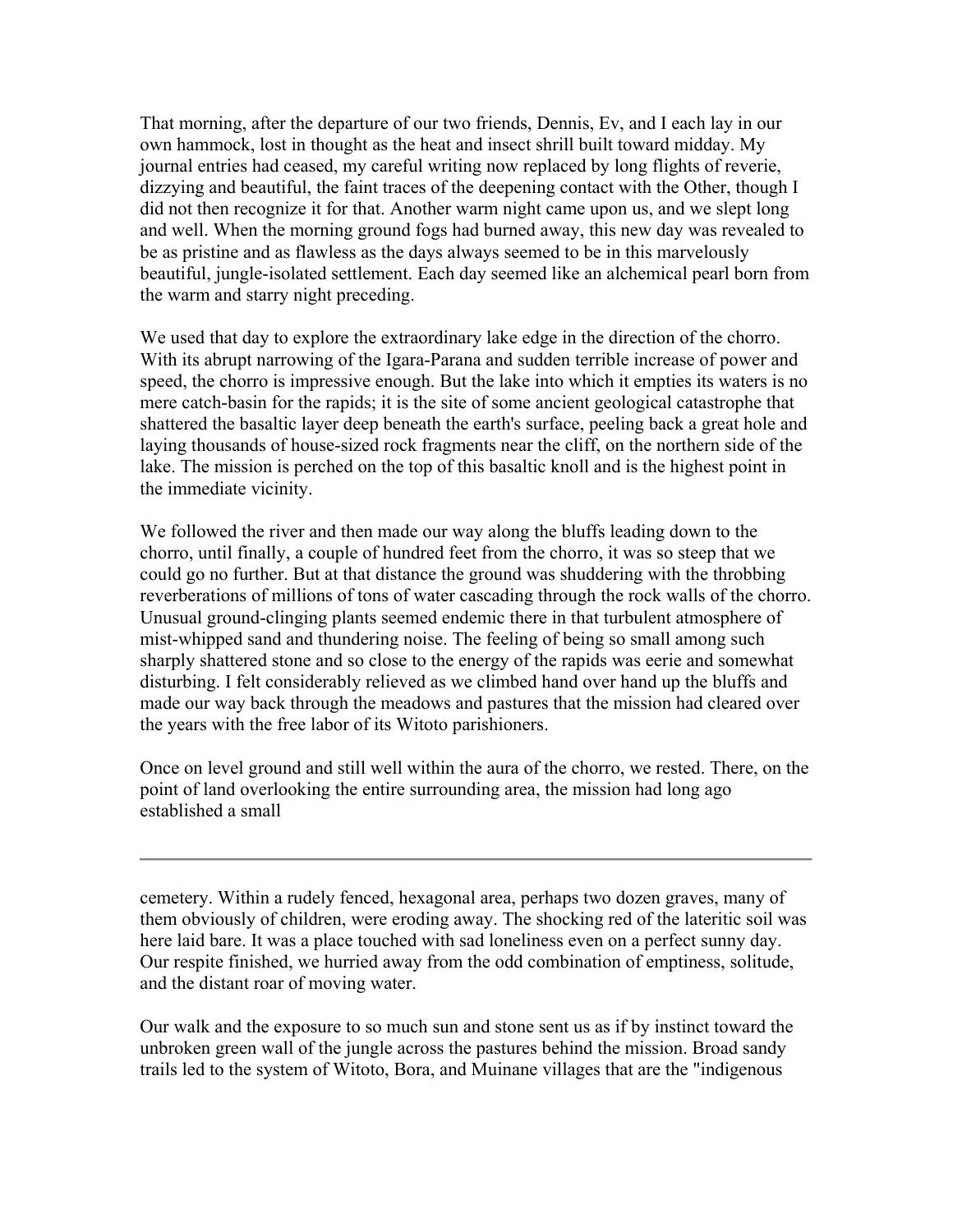component" of Comasaria Amazonas, the rest being a few missions, police, and unclassifiables—traders mostly—and ourselves.

We wandered down the trail, checked on our home-to-be, and found it still occupied. Returning through the pastures under a spectacular sunset, we gathered more mushrooms, enough for Ev, Dennis, and I to each take more than we ever had before, perhaps twenty mushrooms apiece.

It was during that walk through the pasture that I noticed for the first time, or at least mentioned for the first time, that everything was very beautiful and that I felt so good that I had a strange sense of being in a movie, or somehow larger than life. Even the sky seemed to have a slight fish-eye lens effect, as though everything were cinematically exaggerated. What was this? Was it a slight distortion of space brought on by accumulating levels of psilocybin? Psilocybin can induce such perceptual distortions. I felt ten feet high; just a touch of the superhuman, or a bit like Alice, whose mushroom eating made her alternately tall and small. It was odd, but very pleasing.

Back at the knoll house we kindled a fire and boiled rice for a light supper. Rain was falling intermittently. After dinner, we smoked and waited a long time, thinking that Vanessa and Dave might visit. Finally it began to drizzle a bit harder, and so we withdrew into the house and each of us ate a large pile of mushrooms. The onset of the Stropharia was rapid, and the hallucinations very vivid, but despite the larger dose, after an hour or so the experience did not seem to be particularly different from the earlier trips. We came out of our reveries and conversed softly about our reactions.

Dennis complained that he felt blocked from a deep connection by concern for our father in Colorado, about whether or not he had gotten our last messages to him before we set off down the Rio Pu-tumayo. Dennis seemed melancholy, as if his homesickness had been amplified by the hallucinogen. At least that's what I supposed. I tried to reassure him, and we talked softly in the darkness for several minutes. He said that his trip consisted of many things, a suffusing inner heat and a strange inaudible buzzing that gave him, so he said, insight into glossolalia-like linguistic phenomena, which I had experienced on DMT and had described to him before. I asked him to imitate the sounds that he was hearing, but he seemed to think it was not possible. While we talked, the drizzle lifted somewhat, and we could faintly hear the sound of a transistor radio being carried by someone who had chosen the let-up in the storm to make his or her way up the hill on a small path that passed a few feet from our hut. Our conversation stopped while we listened to the small radio sound as it drew near and then began to fade.

What happened next was nothing less than a turn of events that would propel us into another world. For with the fading of the radio Dennis gave forth, for a few seconds, a very machine-like, loud, dry buzz, during which his body became stiff. After a moment's silence, he broke into a frightened series of excited questions. "What happened?" and, most memorably, "I don't want to become a giant insect!"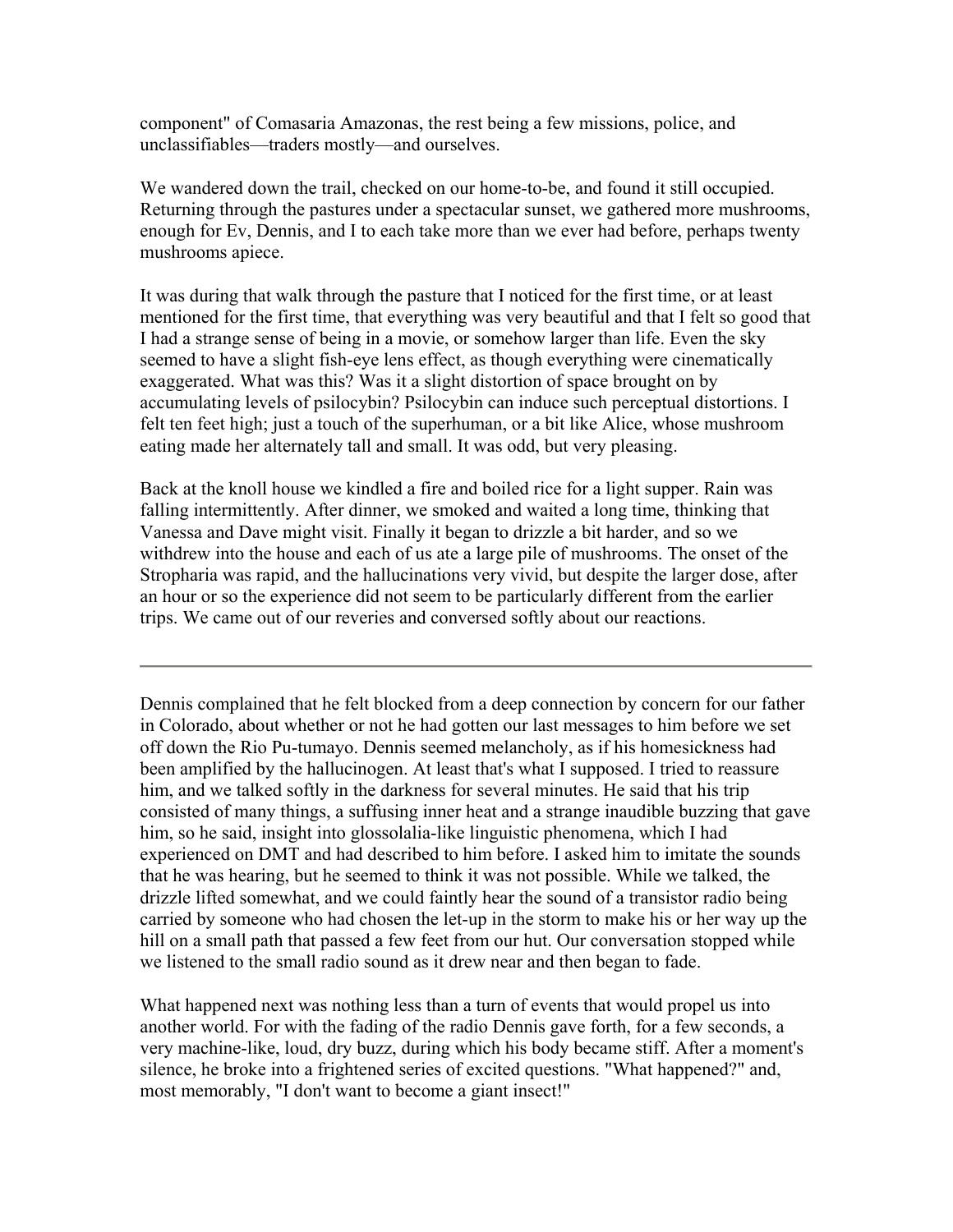Dennis was clearly quite disturbed by what had happened, and both Ev and I attempted to calm him. It was obvious that what to us had seemed only a strange sound had far different effects on the person who made it. I understood his predicament because it was familiar to me from DMT experiences, where a kind of glossolalia of thought, which had seemed the very embodiment of meaning to me, seemed mere gibberish when verbalized and heard by other people.

Dennis said there was a tremendous energy in the sound and that he had felt it like a physical force of some kind. We discussed it for several minutes, then Dennis decided that he wished to attempt the effect again. This he did, but for a much shorter time, again reporting that he experienced a great amount of energy being

unleashed. He said he felt as if he might have left the ground if he had directed his voice downward. We wondered if one could make a sound capable of having a synergistic effect on metabolizing drugs, while Dennis suggested that chanting might make some drugs metabolize more rapidly. According to Dennis, from the inside it felt as if he had acquired a shamanic power of some sort.

He began pacing around and wishing aloud that Vanessa would appear out of the gloom with her skepticism, which he felt would crumble when confronted with his testimony of the reality of something strange. I told him that she would only think of it as a peculiar sound in combination with a hallucinogen she was growing uncertain of.

At one point Dennis became so excited that we all left the hut and stood looking out into the pitch darkness. Dennis contemplated going immediately to find Vanessa and Dave to discuss with them what had happened. Finally, a bewildered Ev and I convinced him to return to the hut and leave it all for the morning.

Once back in the hut, we tried again to figure out what was going on. I felt Dennis's amazement was perfectly reasonable; it was my own encounter with the visionary and linguistic powers of DMT that had originally sent me looking into hallucinogens and their place in nature. It is incredible to see all that you believe about reality changed around by these plant metabolites. Excitement is a reasonable reaction to such an edifying, even terrifying, experience.

My brother and I had been close over the years and especially close since our mother's death, but there were experiences that I had had while traveling in Asia that we had not yet shared. To calm us all and to argue for the universality of the kind of experience that Dennis had just had, it occurred to me to tell a story.

#### CHAPTER SIX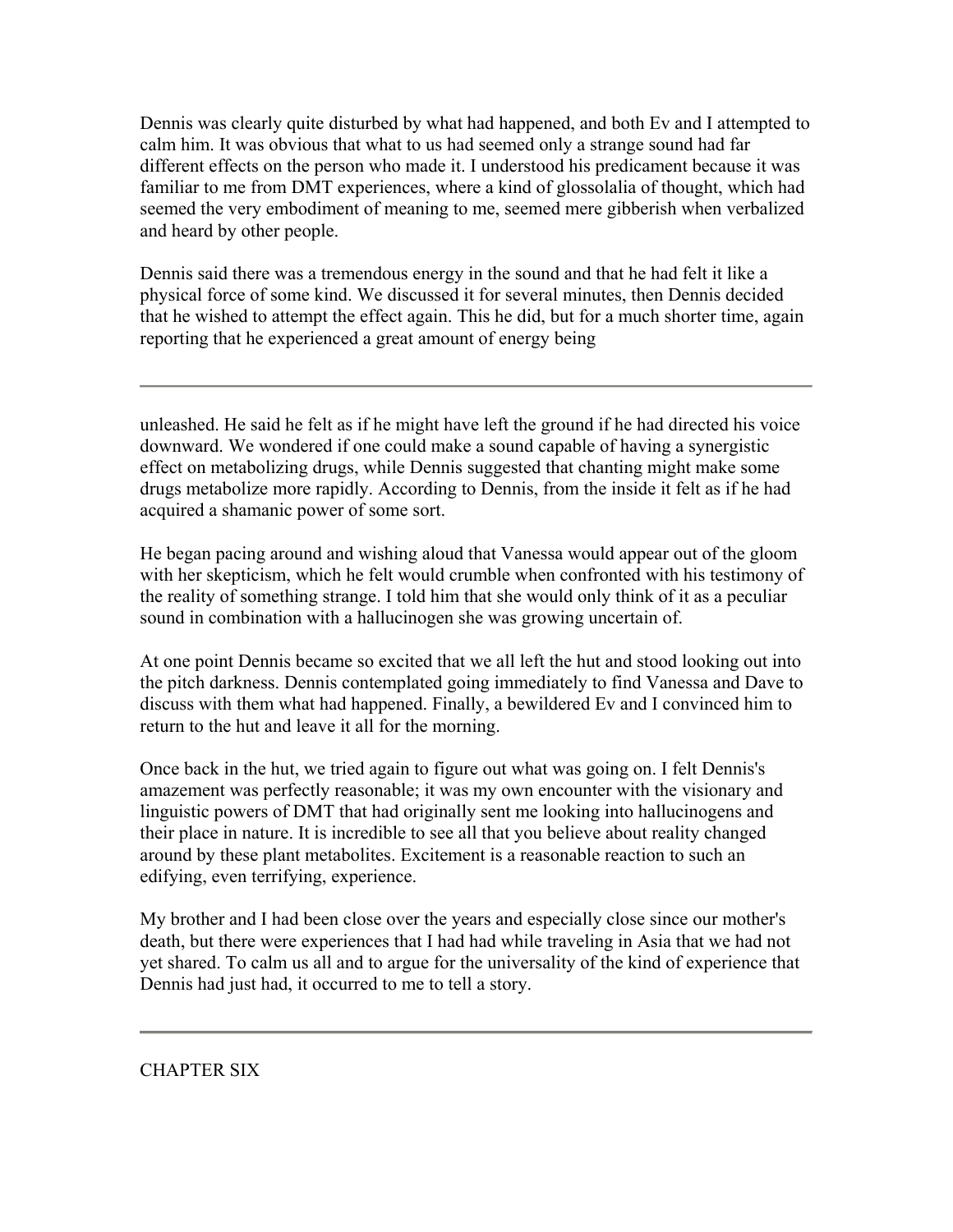### KATHMANDU INTERLUDE

In which a flashback to Tantric excesses in the head nests of hippie Asia illuminates strange mushroom experiences at La Chorrera.

Two YEARS BEFORE, during the spring and summer of 1969, I had lived in Nepal and studied the Tibetan language. The wave of interest in Buddhist studies was just beginning, so those of us in Nepal with Tibetan interests were a tightly knit group. My purpose in studying Tibetan was different from that of most Westerners involved with the language in Nepal. They were nearly all interested in some aspect of Mahayana Buddhist thought, while I was interested in a religious tradition that antedated the seventh century and the introduction of Buddhism into Tibet.

This indigenous pre-Buddhist religion of Tibet was a kind of shamanism closely related to the motifs and cosmology of the classical shamanism of Siberia. Tibetan folk shamanism, called Bon, continues to be practiced today in the mountainous area of Nepal that borders Tibet. Its practitioners are generally despised by the Buddhist community, being thought of as heretics and as generally low types.

My interest in Bon and its practitioners, the Bon-po, arose out of a passion for Tibetan painting. It is common in such painting that the most fantastic, extravagant, and ferocious images are drawn from the pre-Buddhist substratum of folk imagery. The terrifying, multi-armed, and multi-headed guardians of the Buddhist teaching, called Dharmapalas, with their auras of flame and light, are autochthonous Bon deities whose allegiance to the late-arriving Buddhist religion is maintained only by powerful spells and rituals that bind and secure the loyalty of these forceful demons.

It seemed to me that the shamanic tradition that spawned such outlandish and fantastic images must at some time have had the knowledge of a hallucinogenic plant. Shamanic ecstasy in Siberia was known to be attained through the use of the mushroom Amanita muscaria, and Gordon Wasson has made a good case for the use of the same mushroom in Vedic India. Since Tibet is situated roughly between these two areas, it did not seem impossible that, before the coming of Buddhism, hallucinogens were part of the indigenous shamanic tradition.

Amanita muscaria was only one of several candidates that might have served as a hallucinogen in ancient Tibet. Pegamum harmala of the Zygophallaceae family is another suspect. It, like Banisteriopsis caapi, contains the hallucinogenic beta-carboline alkaloid harmaline in considerable quantities and is probably hallucinogenic by itself. Certainly in combination with a DMT-containing plant, of which the flora of India boasts several, it should yield a strong hallucinogen whose composition would not differ chemically from the ayahuasca brews of the Amazon.\*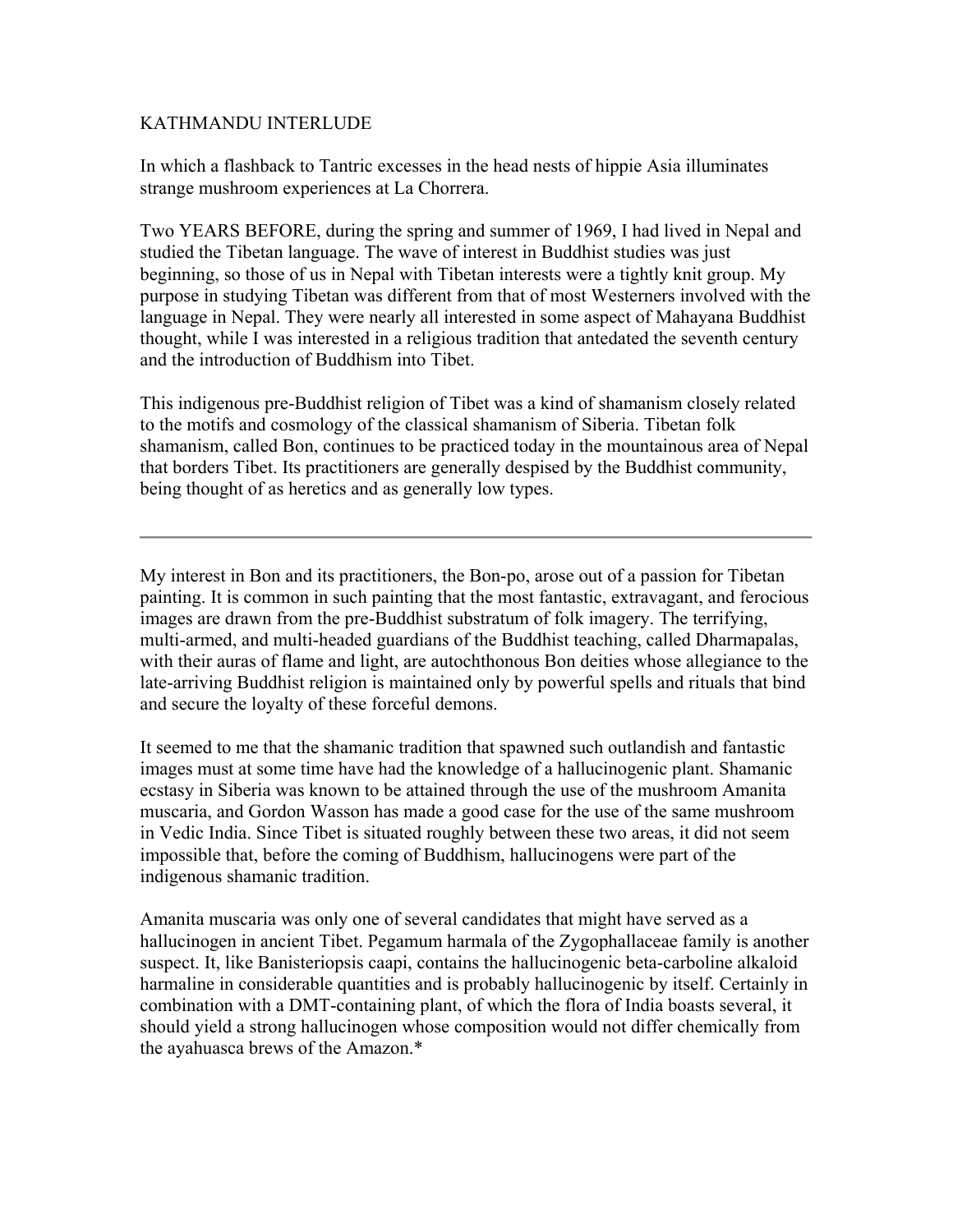My interest in Tibetan painting and hallucinogenic shamanism led me to Nepal. I had learned there were refugee camps in Nepal and near Simla in India whose populations were nearly entirely outcast Bon-po, unwelcome in the camps where Buddhist refugees were housed. I wanted to learn from the Bon-po whatever knowledge they still retained of hallucinogens they might once have known and used. I wished, in my naivete, to prove my hypothesis

[\* The giant river reed, Arundo donax for example, occurs in India and its roots contain DMT. See S. Ghosal, S. K. Dutta, A. K. Sanyal, and Bhattacharya, "Arundo donex L. (Graminae), Phytochemical and Pharmacological Evaluation," in the Journal of Medical Chemistry, vol. 12 (1969), p. 480.]

about the influence of plant hallucinogens on Tibetan painting and then write a monograph about it.

As soon as I arrived in Asia, the enormity of the task and the effort that this project would require were seen more nearly in their correct proportions. My proposed plan was actually an outline for a life of scholarly research! Naturally, I found that nothing could be done at all until I was familiar with the Tibetan language, so I put aside all my research ideas and resolved to dedicate myself to learning as much Tibetan as I could in the few months that circumstances gave me in Nepal.

I moved out of Kathmandu, away from the pleasures of the hashish dens and the social swirl of the international community of travelers, smugglers, and adventurers that has made the town its own. I moved to Boudanath, a small village of great antiquity a few miles east of Kathmandu and recently flooded with Tibetans from Lhasa—people who spoke the Lhasa dialect that is understood throughout the Himalayas. The people of the village were Buddhist and I made my arrangements to study with the monks there without mentioning my interest in the Bon-po. I sought lodging and came to terms with Den Ba-do, the local miller and a Newari, one of the main ethnic groups of Nepal. He agreed to rent me a room on the third floor of his prosperous adobe house, which fronted the muddy main street of Boudanath. I struck a bargain with a local girl who agreed to bring me fresh water each day, and I settled comfortably in. I whitewashed the adobe walls of my room, commissioned a huge mosquito net in the market in Kathmandu, and arranged my books and small Tibetan writing bench inside. Finally at ease, I set about cultivating my image as a young traveler and scholar.

Tashi Gyaltsen Lama was my teacher. He was a very kind and understanding Gelugpa. In spite of his advanced age, he would arrive every morning promptly at seven for our twohour lesson. I was like a child; we began with penmanship and the alphabet. Each morning, after the lama departed, I would study for several more hours and then the rest of the day was my own. I explored the King of Nepal's game sanctuary farther east of Boudanath and the Hindu cremation ghatts at nearby Pashupathinath. I also made the acquaintance of a few Westerners who were living in the vicinity.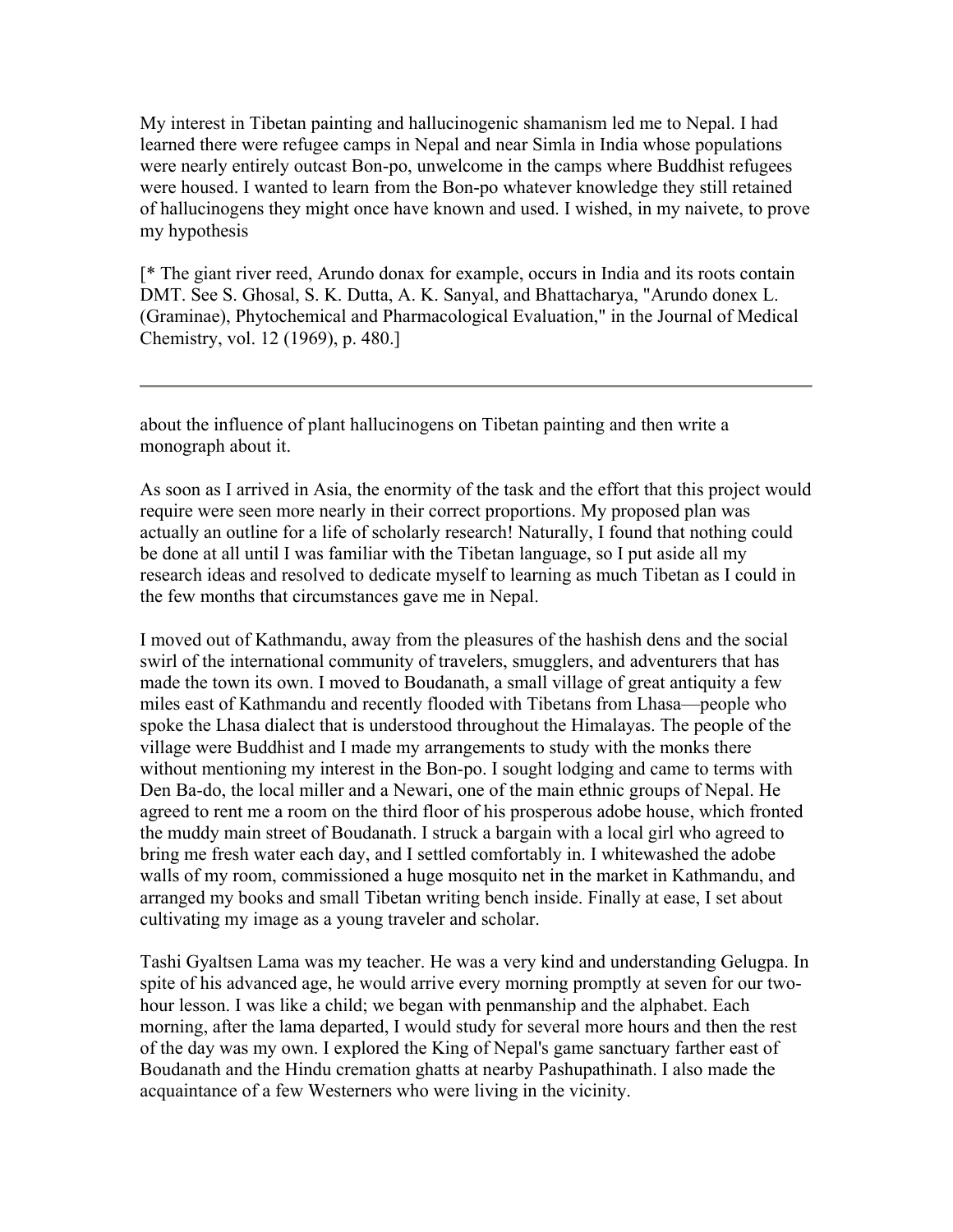Among the latter were an English couple my own age. They were self-consciously fascinating. He was thin and blonde, with an aquiline nose and an arch manner typical of the model product of the British public school system. He was haughty and urbane, but eccentric and often hilarious. She was small and unhealthily thin— scrawny is the word I used to describe her to myself. Red-haired, wild-tempered, and cynical, she, like her companion, possessed a razor wit.

They had both been disowned by their families and were traveling hippies, as we all were then. Their relationship was bizarre— they had come together from England, but the relaxation of tension, which arrival in bucolic Nepal had brought, had been too much for their fragile liaison. Now they lived apart, he at one end of Boudanath and she, alone, at the other. They met only for the combined purpose of "paying calls" or of abrading each other's nerves.

For some reason, in that exotic setting they managed to charm me completely. Whether they were alone or together, I was always willing to pause from my studies to pass the time with them. We became fast friends. Naturally we discussed my work, since it involved hallucinogens; they were very interested, being familiar with LSD from their days in the London scene. We also discovered that we had mutual friends in India and that we all loved the novels of Thomas Hardy. It was a very pleasant idyll.

During this time the method I had evolved for probing the shamanic dimension was to smoke DMT at the peak point of an LSD experience. I would do this whenever I took LSD, which was quite occasionally. It would allow me to enter the tryptamine dimension for a slightly extended period of time. As the summer solstice of 1969 approached, I laid plans for another such experiment.

I was going to take LSD the night of the solstice and sit up all night on my roof, smoking hashish and star-gazing. I mentioned my plan to my two English friends, who expressed a desire to join me. This was fine with me, but there was a problem; there was not enough reliable LSD to go around. My own tiny supply had arrived in Kathmandu, prophetically hidden inside a small ceramic mushroom mailed from Aspen.

Almost as a joke, I suggested that they substitute the seed of the Himalayan Datura, Datura metel, for the LSD. Daturas are

annual bushes and the source of a number of tropane alkaloids— scopalamine, hylosciamine, and so on—compounds that produce a pseudo-hallucinogenic effect. They give an impression of flying or of confronting vague and fleeting visions, but all in a realm hard to keep control of and hard to recollect later. The seeds of Datura metel are used in Nepal by saddhus (wandering hermits and holy men), so their use was known in the area. Nevertheless my suggestion was made facetiously, since the difficulty of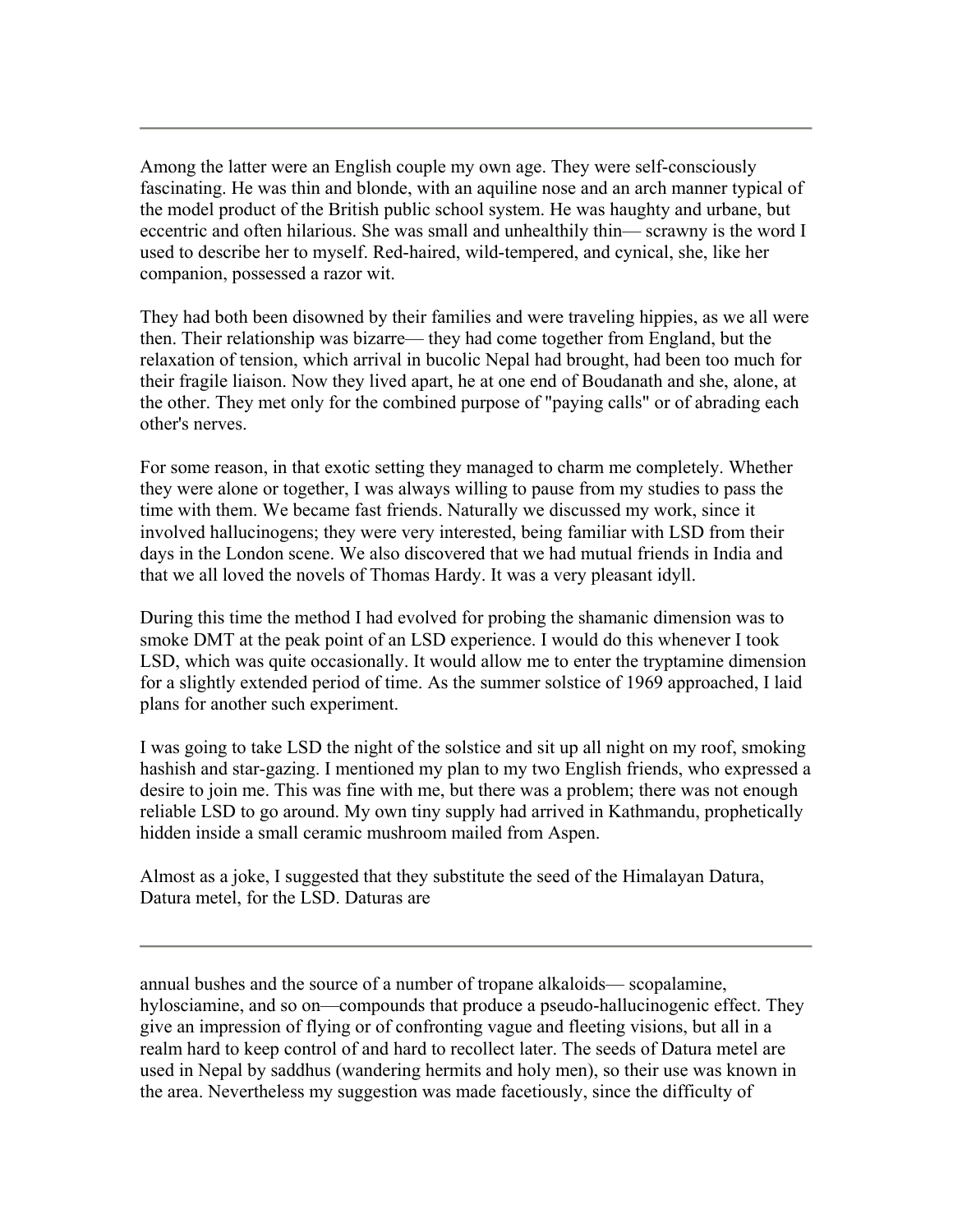controlling Datura is legendary. To my surprise, my friends agreed that this was something they wanted to do, so we arranged that they would arrive at my home at six P.M. on the appointed day to make the experiment.

When the evening finally came, I moved my blankets and pipes up to the roof of the building. From there I could command a fine view of the surrounding village with its enormous Stupa, a conical temple with staring Buddha eyes painted on its higher portion in gold leaf. The upper golden levels of the Stupa were at that time encased in scaffolding, where repairs necessitated by a lightning strike suffered some months previously were under way. The white-domed bulk of the Stupa gave the whitewashed adobe mud village of Boudanath a saucerian and unearthly quality. Farther away, rising up many thousands of feet, I could see the great Anna-purna Range; in the middle distance, the land was a patchwork of emerald paddies.

Six o'clock came and went, and my friends had not arrived. At seven they still had not been seen, and so I took my treasured tab of Orange Sunshine and settled down to wait. Ten minutes later, they arrived. I could already feel myself going, so I gestured to the two piles of Datura seeds that I had prepared. They took them downstairs to my room and ground them with a mortar and pestle before washing them down with some tea. By the time they had returned to the roof and gotten comfortably settled, I was surging through mental space.

Hours seemed to pass. When they seated themselves, I was too distant to be aware of them. She was seated directly across from me, and he farther back and to one side, in the shadows. He played his flute. I passed the hash pipe. The moon rose full and high in the sky. I fell into long hallucinatory reveries that each lasted many minutes but felt like whole lifetimes. When I had emerged from

a particularly long spell of visions, I found that my friend had stopped playing and had gone away, leaving me with his lady.

I had promised them both that I would let them try some DMT during the evening. My glass pipe and tiny stash of waxy orange DMT were before me. Slowly, and with the fluid movements of a dream, I filled the pipe and gave it to her. The stars, hard and glittering, stared down from a mighty distance on all of this. She held the pipe and took two deep inhalations, sufficient for a person so frail, then the pipe was returned to me, and I followed her into it with four huge inhalations, the fourth of which I held onto until I had broken through. For me it was an enormous amount of DMT, and I immediately had a sense of entering a high vacuum. I heard a high-pitched whine and the sound of cellophane ripping as I was transformed into the ultra-high-frequency orgasmic goblin that is a human being in DMT ecstasy. I was surrounded by the chattering of elf machines and the more-than-Arabian vaulted spaces that would shame a Bibiena. Manifestations of a power both alien and bizarrely beautiful raged around me.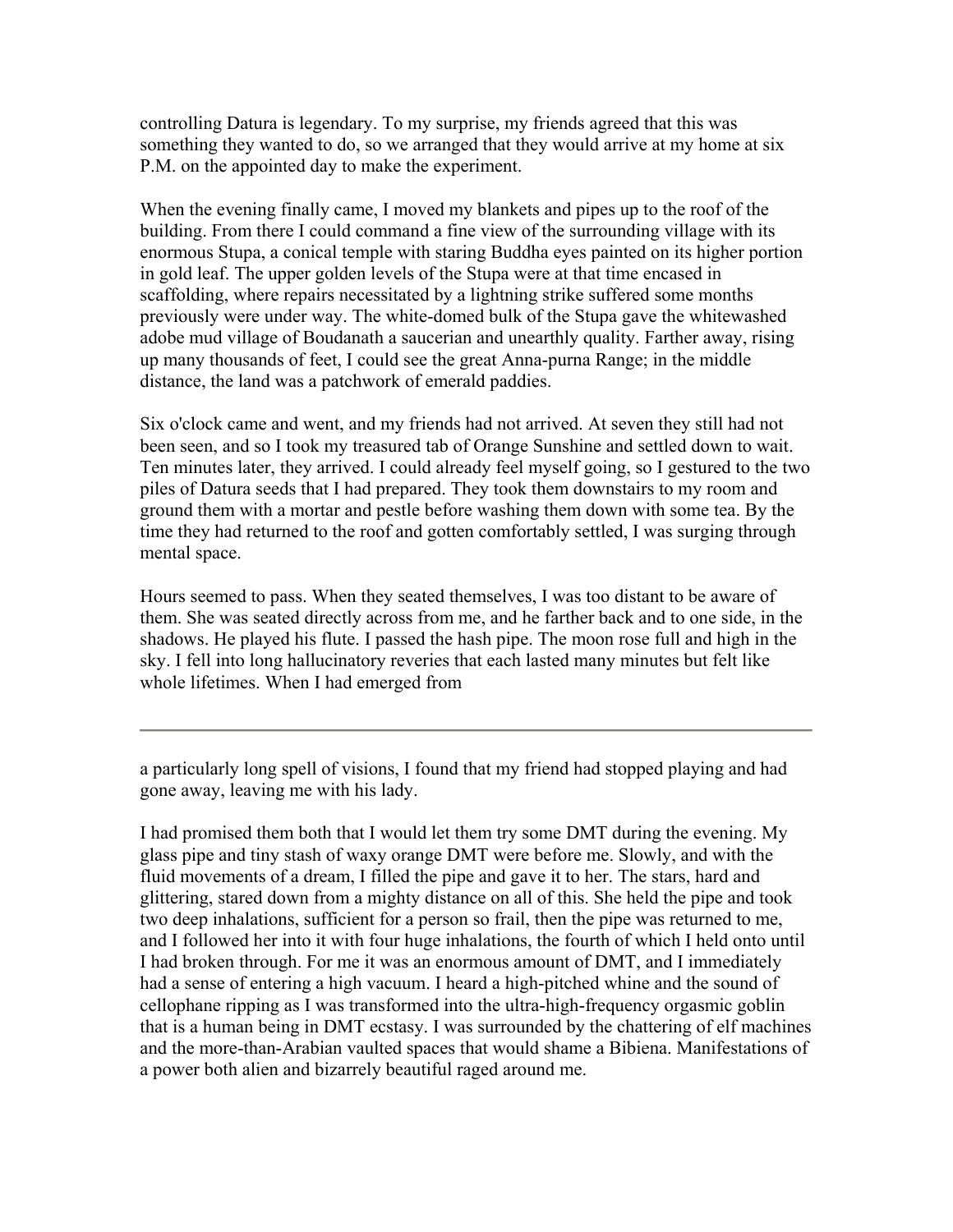At the point where I would normally have expected the visions to fade, the pretreatment with LSD synergized my state to a higher level. The cavorting hoards of DMT elf machines faded to a mere howling as the elfin mob moved on. I suddenly found myself flying hundreds of miles above the earth and in the company of silvery disks. I could not tell how many. I was fixated on the spectacle of the earth below and realized that I was moving south, apparently in polar orbit, over Siberia. Ahead of me I could see the Great Plain of Shang and the mass of the Himalayas rising up in front of the red-yellow waste of India. The sun would rise in about two hours. In a series of telescoping leaps, I went from orbit to a point where I could specifically pick out the circular depression that is the Kathmandu Valley. Then, in the next leap, the valley filled my field of vision. I seemed to be approaching it at great speed. I could see the Hindu temple and the houses of Kathmandu, the Temple of Svayambhu-nath to the west of the city and the Stupa at Boudanath, gleaming white and a few miles to the east. Then Boudanath was a mandala of houses and circular streets filling my vision. Among the several hundred rooftops I found my own. In the next moment I slammed into

my body and was refocused on the roof top and the woman in front of me.

Incongruously, she had come to the event wearing a silver satin, full-length evening dress—an heirloom—the sort of thing one could find in an antique clothing store in Notting Hill Gate. I fell forward and thought that my hand was covered by some cool, white liquid. It was the fabric of the dress. Until that moment neither of us had considered the other a potential lover. Our relationship had functioned on quite a different level. But suddenly all the normal sets of relations were obviated. We reached out toward each other, and I had the distinct impression of passing through her, of physically reaching beyond her. She pulled her dress over her head in a single gesture. I did the same with my shirt, which ripped to pieces in my hands as I took it off over my head. I heard buttons fly, and somewhere my glasses landed and shattered.

Then we made love. Or rather we had an experience that vaguely related to making love but was a thing unto itself. We were both howling and singing in the glossolalia of DMT, rolling over the ground with everything awash in crawling, geometric hallucinations. She was transformed; words exist to describe what she became— pure anima, Kali, Leucothea, something erotic but not human, something addressed to the species and not to the individual, glittering with the possibility of cannibalism, madness, space, and extinction. She seemed on the edge of devouring me.

Reality was shattered. This kind of fucking occurs at the very limit of what is possible. Everything had been transformed into orgasm and visible, chattering oceans of elf language. Then I saw that where our bodies were glued together there was flowing, out of her, over me, over the floor of the roof, flowing everywhere, some sort of obsidian liquid, something dark and glittering, with color and lights within it. After the DMT flash, after the seizures of orgasms, after all that, this new thing shocked me to the core. What was this fluid and what was going on? I looked at it. I looked right into it, and it was the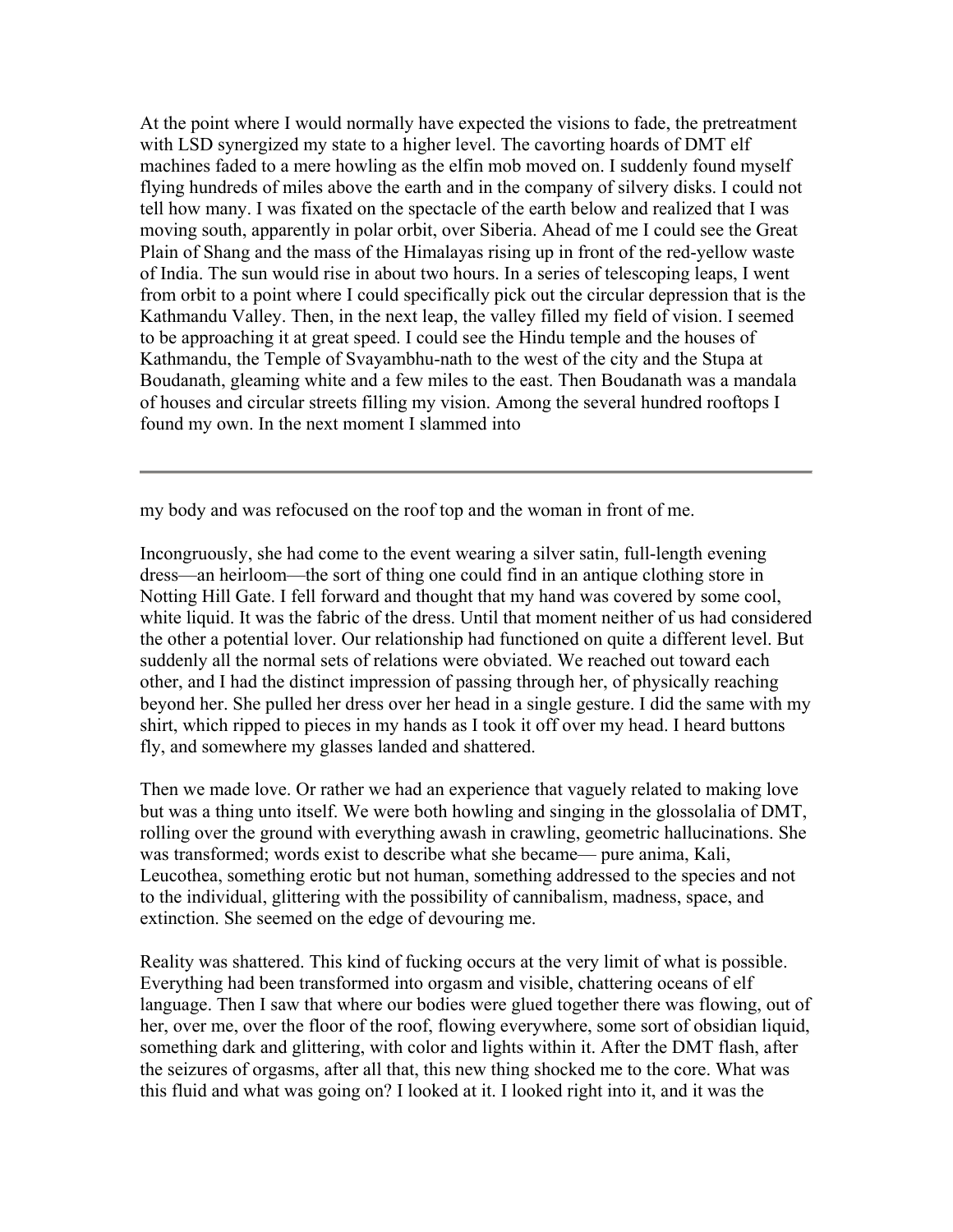surface of my own mind reflected in front of me. Was it translin-guistic matter, the living opalescent excrescence of the alchemical abyss of hyperspace, something generated by the sex act performed under such crazy conditions? I looked into it again and now saw in

it the lama who taught me Tibetan, who would have been asleep a mile away. In the fluid I saw him, in the company of a monk I had never seen; they were looking into a mirrored plate. Then I realized that they were watching me! I could not understand it. I looked away from the fluid and away from my companion, so intense was her aura of strangeness.

Then I realized that we had been singing and yodeling and uttering wild orgasmic howls for what must have been several minutes on my roof! It meant everyone in Boudanath would have been awakened and was about to open their doors and windows and demand to know what was going on. And what was going on? My grandfather's favorite expostulation seemed appropriate: "Great God! said the woodcock when the hawk struck him." This grotesquely inappropriate recollection brought uncontrollable laughter.

Then the thought of discovery sobered me enough to realize that we must get away from this exposed place. Both of us were completely naked, and the scene around us was one of total, unex-plainable chaos. She was lying down, unable to rise, so I picked her up and made my way down the narrow staircase, past the grain storage bins and into my room. The whole time I remember saying over and over to her and to myself: "I am a human being. I am a human being." I had to reassure myself, for I was not at that moment sure.

We waited in my room many minutes. Slowly we realized that by some miracle no less strange than everything else that had occurred, no one was awake demanding to know what was going on. No one seemed even to have heard! To calm us, I made tea and, as I did this, I was able to assess my companion's state of mind. She seemed quite delirious, quite unable to discuss with me what had happened only a few moments before on the roof. It is an effect typical of Datura that whatever one experiences is very difficult, indeed usually impossible, to recollect later. It seemed that while what had transpired had involved the most intimate of acts between two people, I was nevertheless the only witness who could remember anything at all of what had happened.

Pondering all of this, I crept back to the roof and collected my glasses. Incredibly, they were unbroken, although I had distinctly heard them shatter. Obsidian liquids, the ectoplasmic excrescences

of tantric hanky-panky, were nowhere to be seen. With my glasses and our clothes, I returned to my room where my companion was sleeping. I smoked a little hashish and then climbed into the mosquito net and lay down beside her. In spite of all the excitement and the stimulation of my system, I immediately went to sleep.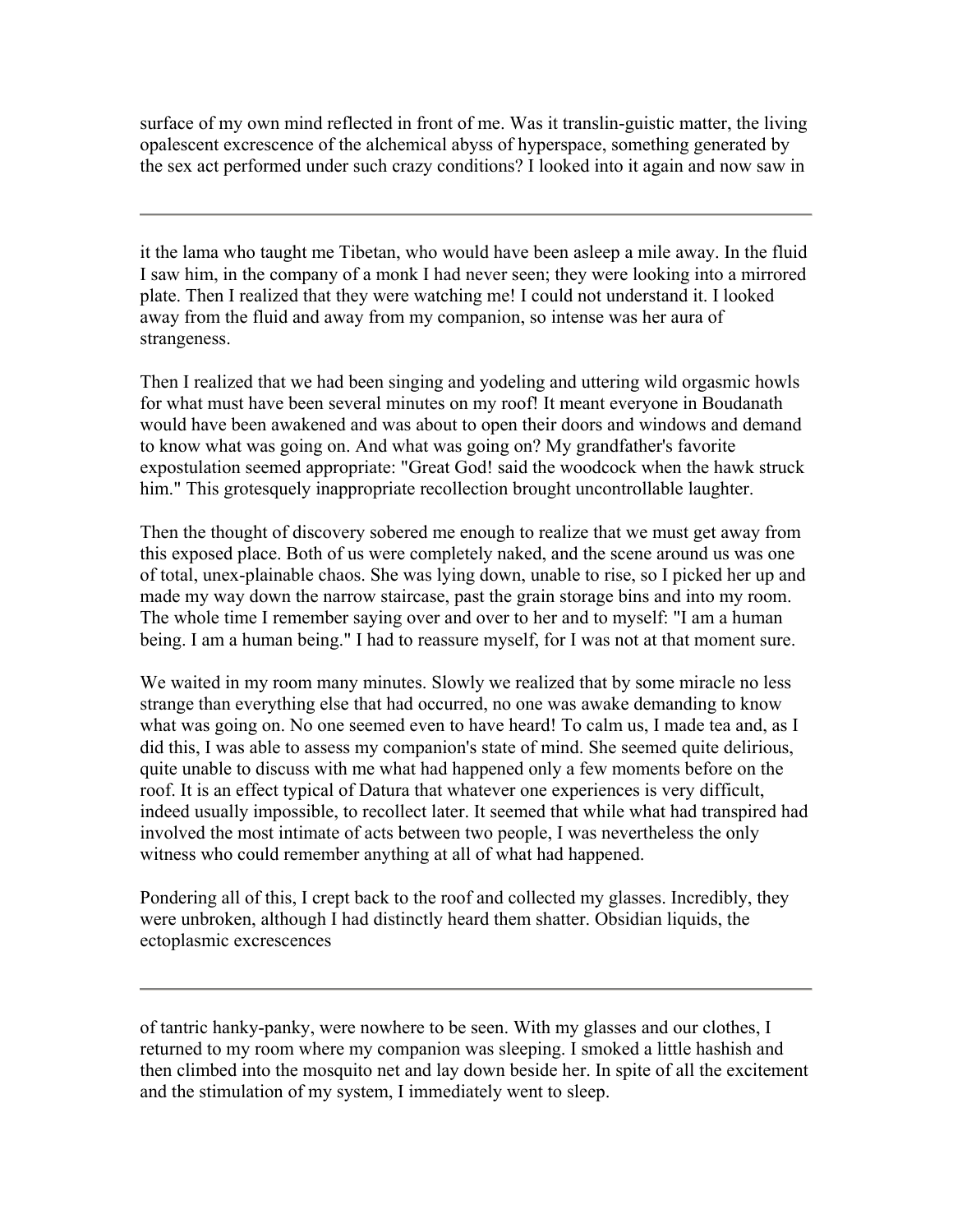I have no idea how long I slept. When I awoke it was with a start and from a deep slumber. It was still dark. And there was no sign of my friend, I felt a stab of alarm; if she was delirious then it would be dangerous for her to be wandering alone around the village at night. I jumped up and threw on my jalaba and began to search. She was not on the roof, nor near the grain storage bins.

I found her on the ground floor of my building. She was sitting on the earthen floor staring at her reflection in the gas tank of a motorcycle, which belonged to the miller's son-in-law. Still disoriented in the way that is typical of Datura, she was hallucinating persons not present and mistaking one person for another. "Are you my tailor?" she asked me several times as I led her back to my room. "Are you my tailor?"

When we were once again upstairs in my quarters, I took off my jalaba, and we both discovered that I was wearing what she delicately described as her "knickers." They were too small on me and neither of us knew how they had come to be there. This little crossdressing episode capped an amazing evening, and I roared with laughter. I returned her knickers and we went to bed, puzzled, reassured, exhausted, and amused.

As this experience passed behind us, the girl and I became even closer friends. We never made love again; it was not really the relationship that suited us. She remembered nothing of the events on the roof. About a week after all this was over, I told her my impression of what had happened. She was amazed but accepting. I did not know what had happened. I christened the obsidian fluid we had generated "luv," something more than love, something less than love, perhaps not love at all, but some kind of unplumbed potential human experience very little is known about.

This is the story I told Dennis and Ev that night at La Chorrera as our hammocks swung in the lamplight and the intermittent rain beat down on the thatched roof of the knoll house. It was this incident that had kindled my interest in the violet fluids that ayahuasca shamans are said to generate on the surface of their skins and to use to divine and cure. Whenever I tell this story, it is the phenomenon of the liquid that I stress. That was what I accentuated to reassure Dennis that foggy night. I did not tell the absurd part about waking up wearing someone else's drawers. It was damned embarrassing and contributed nothing to the story. At that time I had never told anyone that part of the incident; it was a personal memory. I mention this because that absurd incident was later to become the focus of an instance of telepathy that was the most convincing I have ever witnessed.

#### CHAPTER SEVEN

# A VIOLET PSYCHOFLUID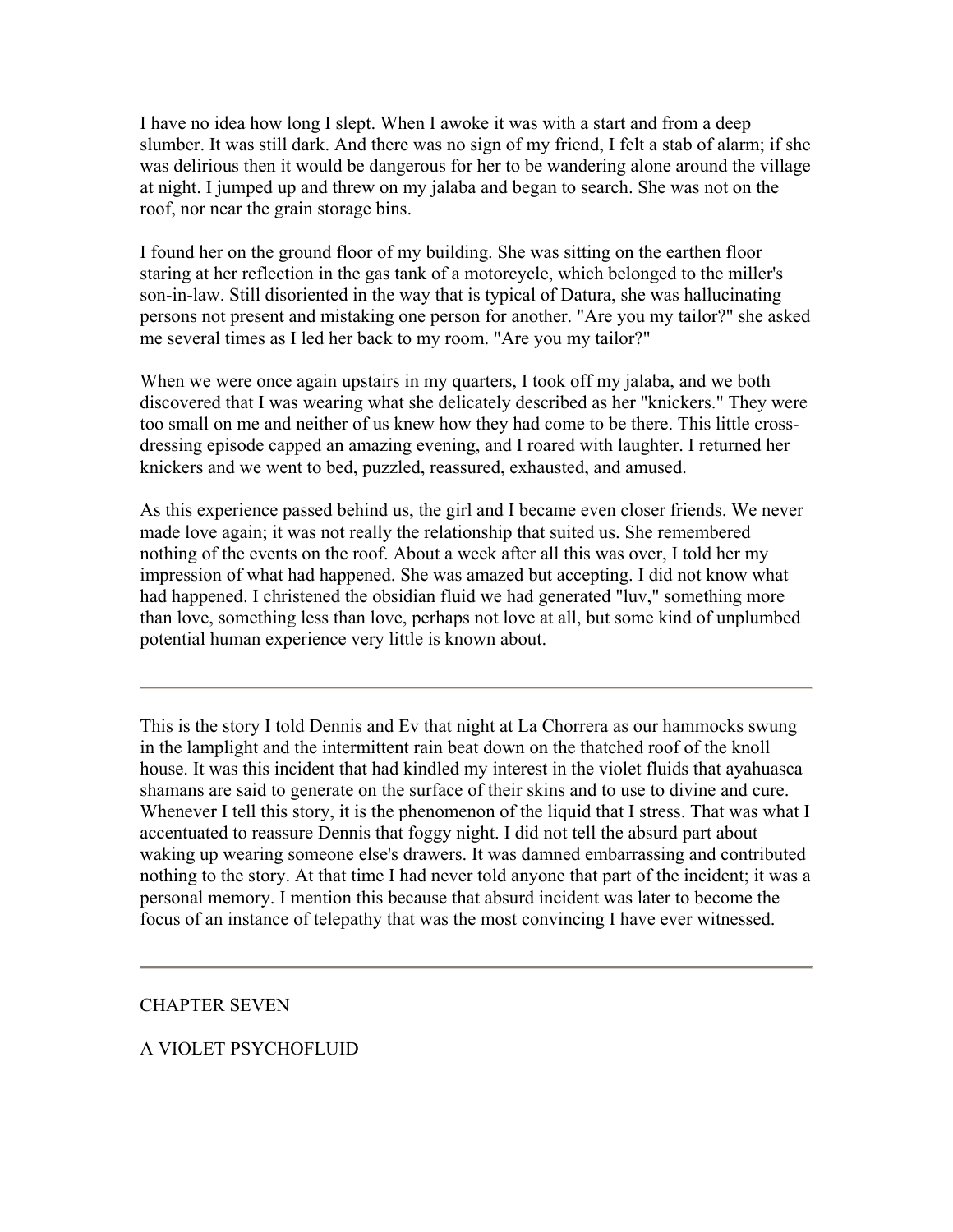In which Dennis begins to outline his approach to the Alchemical Opus and a psychofluid that may or may not be translinguistic matter is debated.

My STORY FINISHED, we all went to sleep for a few fitful hours. In the dim light of dawn, Ev and I made our way to a cluster of huts about three-quarters of a mile away on the shore of the Igara-Parana above the chorro. We knew that Witoto, coming down the river to the mission to deliver their children to school, would be staying in those normally empty houses. Our hope was to buy some eggs, papayas, or squash to supplement our diet of brown rice, yucca, and plantains.

We found only a small group of people whose only item for sale was a grapefruit-sized, green, heart-shaped fruit filled with slimy, vaguely sweet seeds awash in a light, purple syrup. At the time this fruit was unknown to science; a few years later Schultes would describe it and name it Macoubea witotorum. I have yet to encounter this fruit again. It was very inexpensive and since we had come with the expectation of buying something we spent fifteen pesos and got nearly fifty pounds of this curious food. Even though I had been up most of the night plying the hallucinogenic oceans of

mind, I felt fit and full of vitality. I hoisted a bulging costal—our entire buy—and set off back toward the mission at a brisk pace.

I enjoyed this chore. The costal seemed light, almost a pleasure to carry along. Without pause, even to rest for a moment, Ev and I returned to the mission and to Vanessa and Dave's riverside residence for our breakfast in common. When we had left our hut in search of food, Dennis had been deeply asleep, but he was up now and had apparently gone immediately to awaken Vanessa and describe to her his experiences of a few hours previous. The interior buzzing sound, the feeling of being possessed—it was all being excitedly told as we arrived at the house and I set down my load. Throughout the making of breakfast the events of the last evening were discussed and dissected. Vanessa and Dave were unmoved by Dennis's excited assertion that some extremely peculiar energy field had been tapped into and verified. At the end of breakfast I suggested to Dennis that, rather than arguing with people about the nature of the experience, he should go off by himself and write down all that he thought about the strange sound that he had made. He accepted this advice and made his way back up the hill to the knoll house to be alone and to write:

February 28,1971

I approach these pages with a peculiar sense of urgency as a man might who had confronted an unexplainable phenomenon as some impossible creation of dreams or unaccountable natural principle. The task facing such a man would be a very subtle one; that is, to describe the phenomenon as accurately as possible. My task is compounded by the fact that the phenomenon I must try to describe has itself to do with the very tools of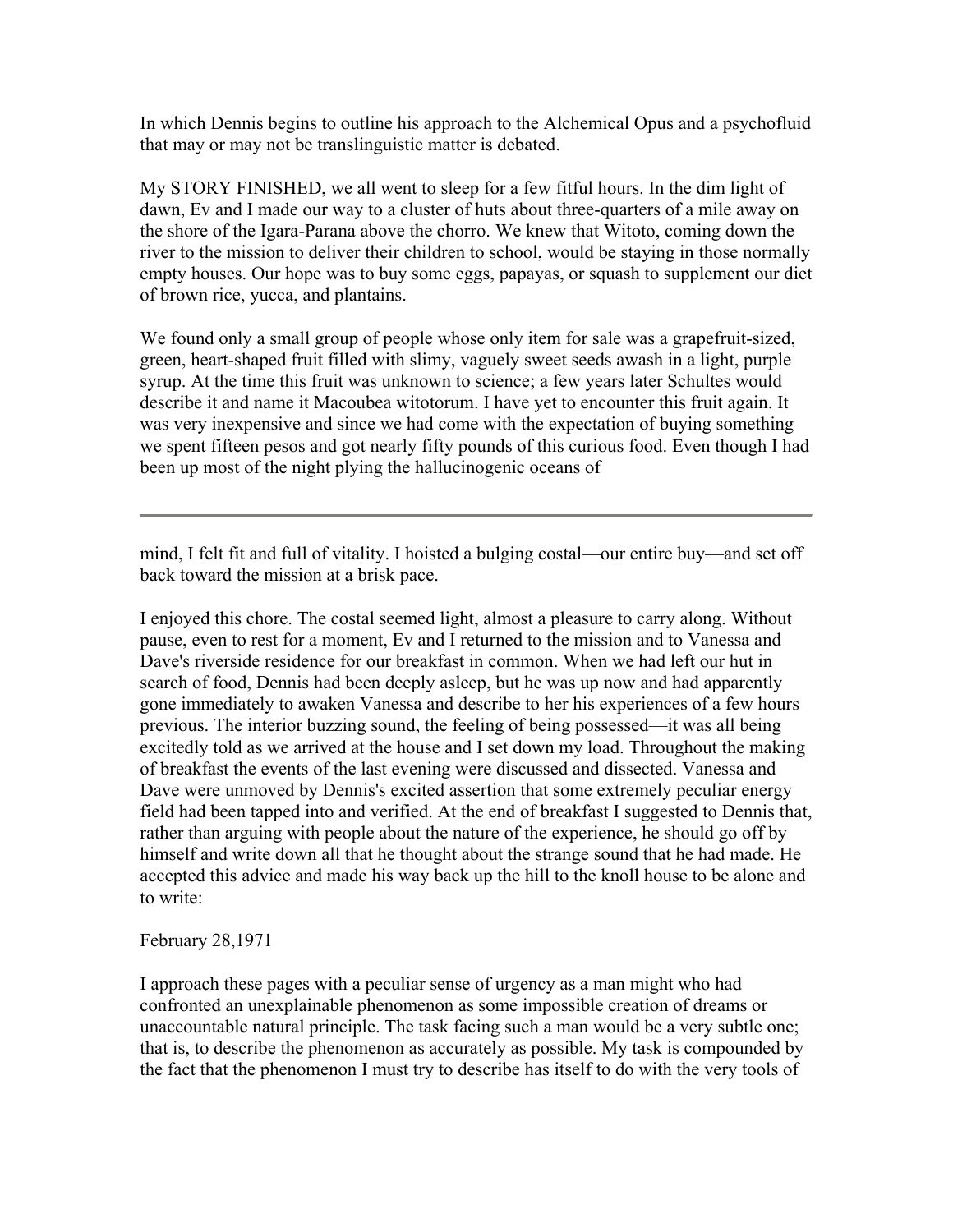description; i.e., language. This rather peculiar statement will begin to make more sense as we explore the concept more fully.

Before going further, something tells me it is necessary to consider who I am. Twentyfour hours ago I thought I knew—now this has become the most perplexing question I have ever been confronted with. The questions leading from it will provide the answers that will allow us to understand and use the phenomenon which is so difficult to describe. These may be the last characters of

a crude language that I will ever apply to the description of anything; since the phenomenon begins at the edge of language, where the concept-forming faculty gropes but finds no words, I must be careful to avoid not distinguishing between mere languagesymbol-metaphor and the reality I am attempting to apply it to.

When I read this prologue later, it seemed to me both grandiose and alarming, but Dennis had an aura of calm certitude that seemed to command respect. I felt that the Logos was struggling with the vocabulary of its newest vessel. He seemed to be making more and more sense, to be on to something. I read on:

Since any phenomenon is, to a point, describable in empirical terms, so too with this one. It has to do with controlling one's body chemistry in such a way as to produce very specific vocal and au-dial phenomena: the state becomes possible when highly biodynamic vegetable alkaloids, specifically tryptamines and MAO-inhibitors,\* are introduced into the body under very carefully regulated parameters. This phenomenon is apparently possible in the presence of tryptamines alone, though MAO inhibition definitely helps to trigger it by facilitating tryptamine absorption. The phenomenon has now been triggered by two people within our immediate group: Terence has been experimenting with vocal phenomena under the influence of DMT for some years now.+

Until last night, when I triggered and experienced this sound wave for a few brief seconds under the influence of nineteen Stropharia mushrooms, Terence was the only person I knew who claimed ability to perform this sound. But last night, after

[\* MAO-inhibitors are chemical compounds whose activity in the body slows down or interferes with Mono Amine Oxidase, an enzyme system that oxidizes many compounds in foods and drugs into harmless byproducts. In the presence of MAO-inhibitors, compounds that would normally be metabolized into inactive by-products instead have the duration of their physiological and psychological activity extended.

+My experiments had consisted of having observed that the spontaneous glos-solalia that DMT caused in myself sometimes triggered a kind of seizure of synesthesia in which syntactical structures, spoken language, actually became visible. Some effect such as this may have been behind my rooftop experience in Nepal. Unusual linguistic and vocal displays seem to typify DMT intoxication.]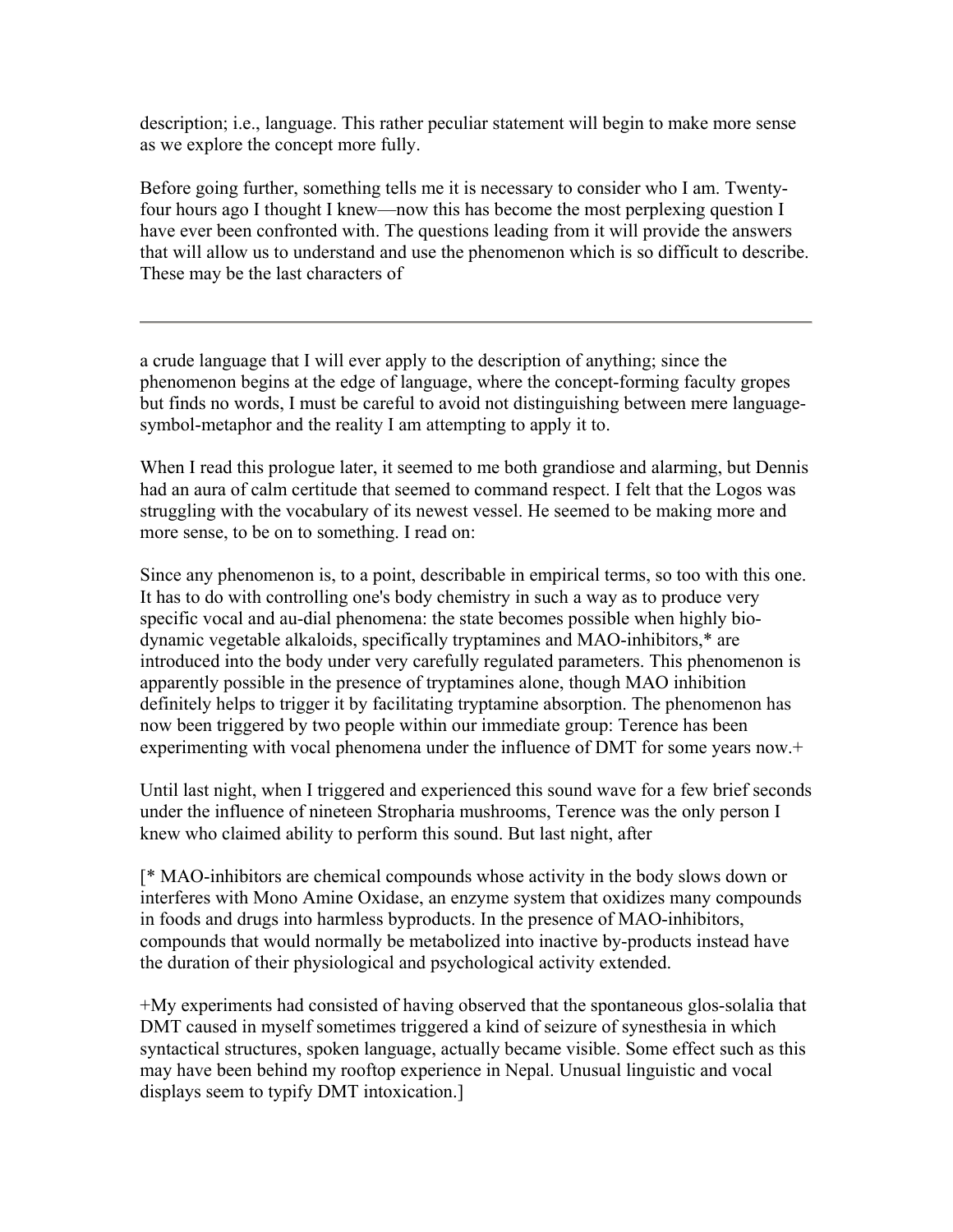ingesting the mushrooms, we lay waiting in our hammocks; the heavy poisoned feeling that commonly passes briefly over the limbs at the beginning of the Stropharia visions had by this time passed completely. It had given way, in me at least, to a warm suffusion of contentment and good feeling that actually seemed to burn away somewhere inside of me. Such feelings I have had before, both on mushrooms and just after DMT flashes. Then we began to discuss people far away and how we might attempt to contact them fourth-dimensionally; since apparently magical connection at a distance is a concern of shamanism this was not such a strange rap for us. But it was definitely at some point in time near to that conversation that I first heard the sound, immeasurably distant and faint, in the region between the ears, not outside, but definitely, incredibly there, perfectly distinct on the absolute edge of audible perception. A sound almost like a signal or very, very faint transmissions of radio buzzing from somewhere, something like tingling chimes at first, but gradually becoming amplified into a snapping, popping, gurgling, cracking electrical sound. I tried to imitate these noises with my vocal chords, just experimenting with a kind of humming, buzzing vocal sound made deep in the throat. Suddenly, it was as if the sound and my voice locked onto each other and the sound was my voice—but coming out of me in such a way that no human voice could possibly distort itself the way mine was doing. The sound was suddenly much intensified in energy and was like the sound of a giant insect.

While Dennis wrote, the rest of us swam indolently in the river and washed our laundry under a clear, infinitely blue, and empty Amazonian sky. The background drone of the cicadas would occasionally rise in a coherent wave and sweep over the warm and shining surface of the gently drifting Igara-Parana, falling like electricity across the land in the heat of the equatorial day.

Late that afternoon, Dennis came back down to the edge of the river looking for me. He found me washing out my tennis shoes on a large, flat rock that the shifting height of the river had conveniently exposed just a foot or so above the water line. Doubtless

whenever it was so exposed it served as the favorite local laundry spot. It was a magic spot, but its magic at that moment was still fourteen days into the future. There we sat and talked. It had been about sixteen hours since the previous evening's episode with the strange sound. Dennis said that the writing exercise had been very useful.

"Great! And so what have you come up with?"

"I'm not sure. I'm very excited, but whatever it is that's the cause of my excitement is also developing ideas in my mind nearly faster than I can write them down."

"Ideas? What sort of ideas?"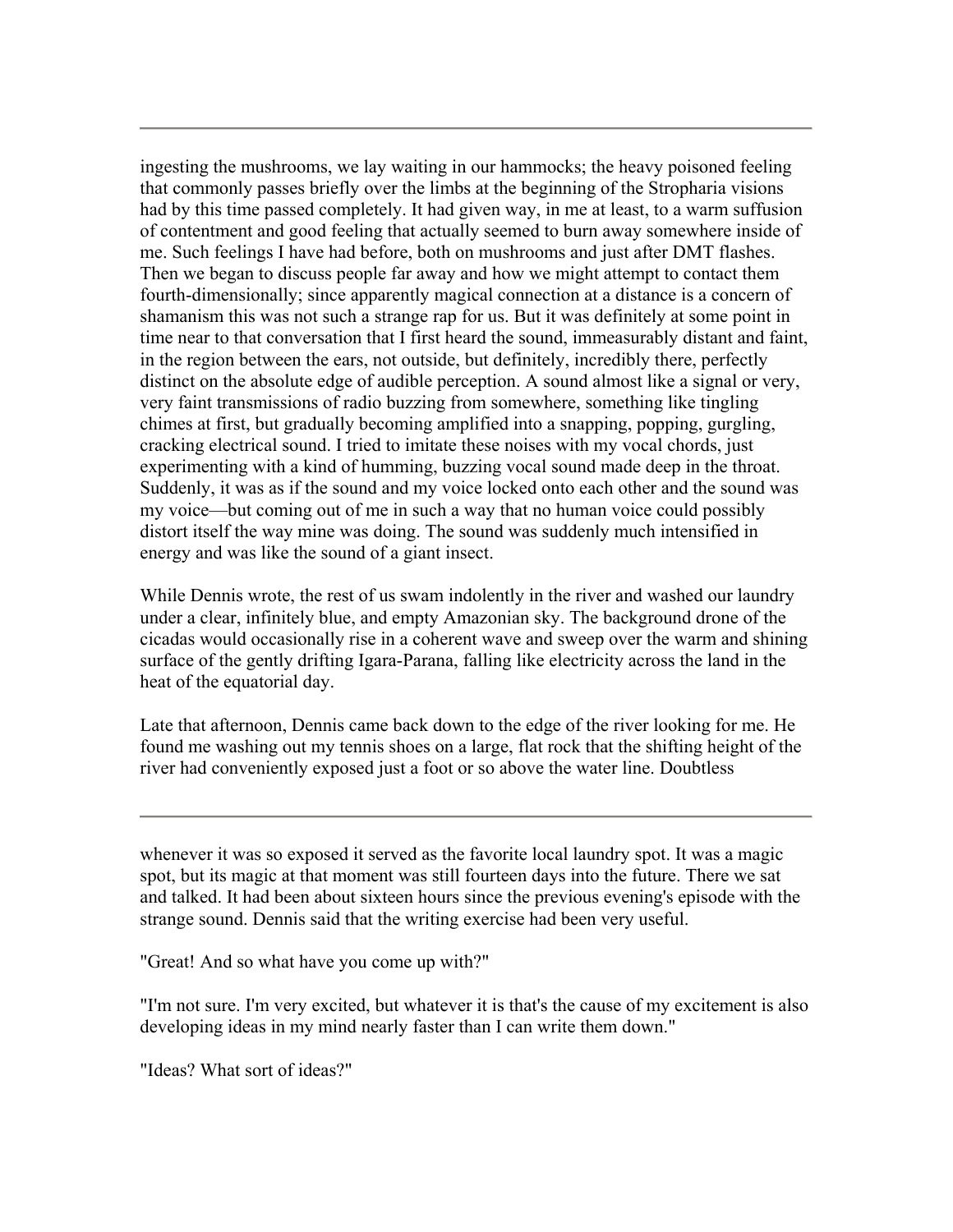"Funny ideas. Ideas about how we can use this effect, or this stuff, or whatever it is. My intuition is that it is related to the psy-chofluids that Michael Harner reported in the July 1969 issue of Natural History and to what happened to you in Boudanath. Remember how Harner implied that ayahuasqueros vomited a magical substance that was the basis of their ability to divine? This is like that, some sort of translinguistic stuff made with the voice."

We talked at length there by the river's edge, ranging over the options and the possibilities. He was insistent in linking my experience in Nepal with a very strange phenomenon that occurred in Jivaro shamanism in Ecuador. The people take ayahuasca after which they, and anyone else who has taken ayahuasca, are able to see a substance that is described as violet or deep blue and that bubbles like a liquid. When you vomit from taking ayahuasca, this violet fluid comes out of your body; it also forms on the surface of the skin, like sweat. The Jivaro do much of their magic with this peculiar stuff. These matters are extremely secret. Informants insist that the shamans spread the stuff out on the ground in front of them, and that one can look at this material and see other times and other places. According to their reports, the nature of this fluid is completely outside of ordinary experience: it is made out of space/time or mind, or it is pure hallucination objectively expressed but always keeping itself within the confines of a liquid.

Harner's work among the Jivaro did not stand alone. Since the beginnings of ethnographic reporting out of the Amazon there have been rumors and unconfirmed reports of magical excrement and

magically empowered psychophysical objects generated out of the human body using hallucinogens and song. I recalled the alchemical observation that the secret is hidden in feces.

"Matter that is hyperdimensional and therefore translinguistic? Is that what you mean?" I asked Dennis.

"Yes. Whatever that means, but something like that, I suppose. Gad! Why not? I mean it's pretty nuts, but it's also the symbol system we brought with us running into the shamanic magic that we came here looking for. 'This is what you shipped for, man, to chase the White Whale over all sides of ocean and both sides of earth till he spout black blood and roll fin out.' Isn't that your rap?"

The resort to Melvillian rhetoric was unexpected and not like him. Where did he get this stuff? "Yes, I suppose."

"But here is the thing; if there is something weird going on, then we should observe it and see what it is and try to reduce it to some coherent framework. Granted we don't know what it is that we are dealing with, but on the other hand, we know that we came here to investigate shamanic magic generally, so now we have to go to work on this effect, or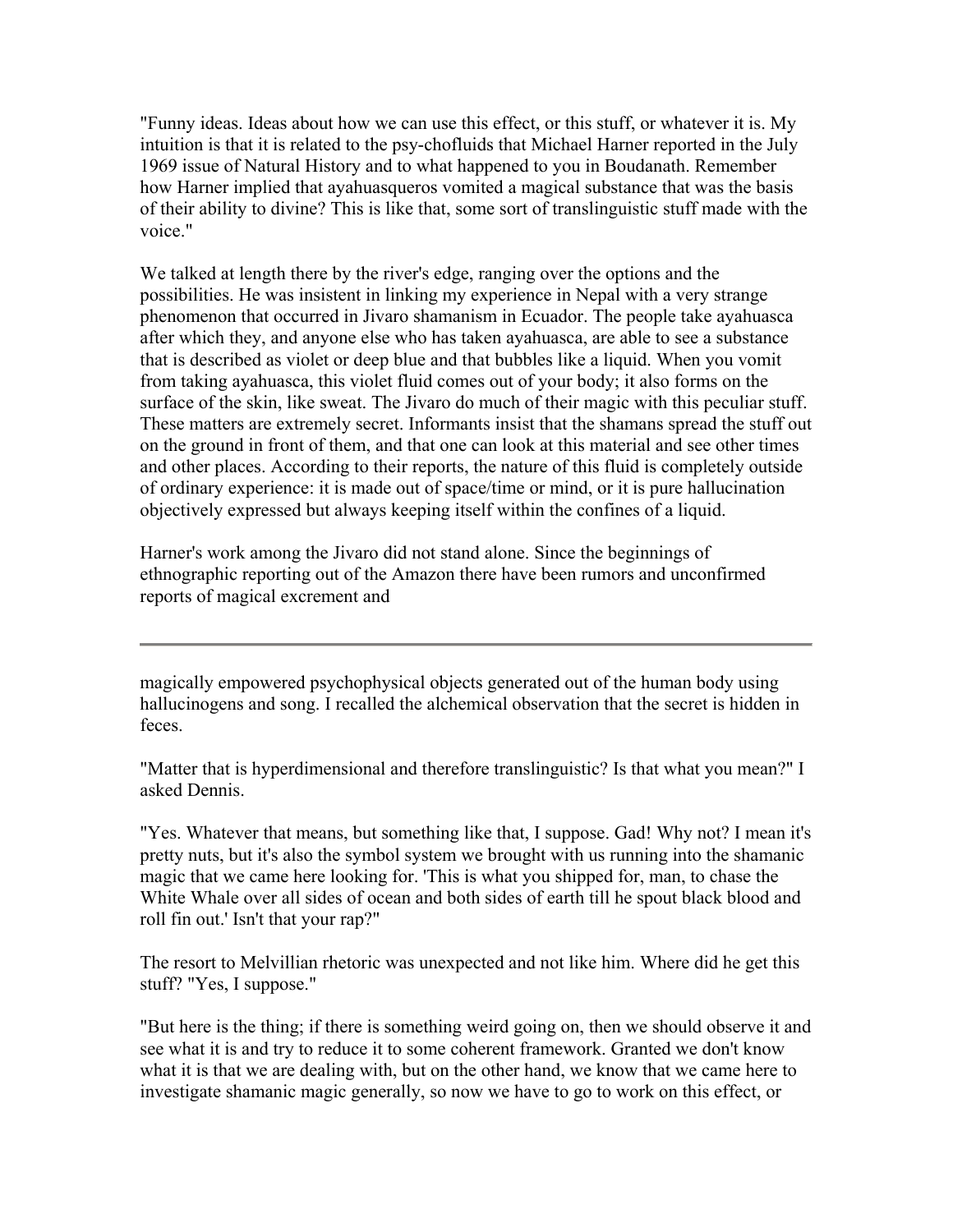whatever it is, and just hope that we know what we are doing and have enough data to crack it. We are too isolated to do anything else, and to ignore it might be to squander a golden opportunity."

"Yes, you're right," I said. "So here we are, very much on the brink of deep water. We are having something like beginner's luck, you know, finding the 'Other' so accessible. The mushroom is doing this, or the mushroom and the ayahuasca smoking—it is hard to be sure. So many variables. There is a lot of synchronistic activity as well."

"Right. I feel on the brink of something tremendous. We must just observe our active fantasy closely and try to ride herd on what is developing. The good old Jungian method, that's all."

"Yes," I said, "ideally all of this could be distilled down to the point where some sort of test of the validity of the effect could somehow be set up."

I recalled that there is an instance in The Teachings of Don Juan where the Peyote entity, Mescalito, holds up his hand, and in its palm Carlos Castaneda sees a past incident in his life.

If this phenomenon has any empirical validity, perhaps what happens is that a very thin film of this projection-sensitive transdi-mensional goo is present. And when you look at it, it is like perfect feedback. It is a mirror—not of your physical reflection but of who you are. All this lays in the realm of speculation, of course. Does this stuff exist? Or is it just hallucination? Who can believe in a thing like that?

Dennis felt strongly that it was connected with sound. One could either stabilize the stuff or cause it to appear by doing something with one's voice. It was a strange, slippery idea because one could extrapolate it infinitely, since whatever it was, it was made of the very stuff of imagination itself. If one shaped this stuff in three dimensions, it could be anything, yet this violet ectoplasmic mental liquid must only exist in the fourth dimension. It seemed possible to suppose that one might pierce the other dimension and have this fluid come boiling out. Flubber for eggheads. Mental silly putty. He talked a lot about it. I was ecstatic; I thought his ideas were wonderful. I felt it was yet another idea from the tryptamine ocean that had floated up into our nets. The question was: What could we do with it?

Recalling it now, having learned so much in the intervening twenty years, it is hard to be sure just what we did believe at La Chorrera, just what level of sophistication we did achieve. Our mood was one of lightness and delight, the several mushroom experiences in that remote and beautiful place leading us to a gently swelling euphoria. It was a very happy time. We were excited with the prospect of actually grappling under near perfect conditions with "the Secret," as we called it then, meaning the spectrum of effects encountered in tryptamine-induced ecstasy. These had become the compass and the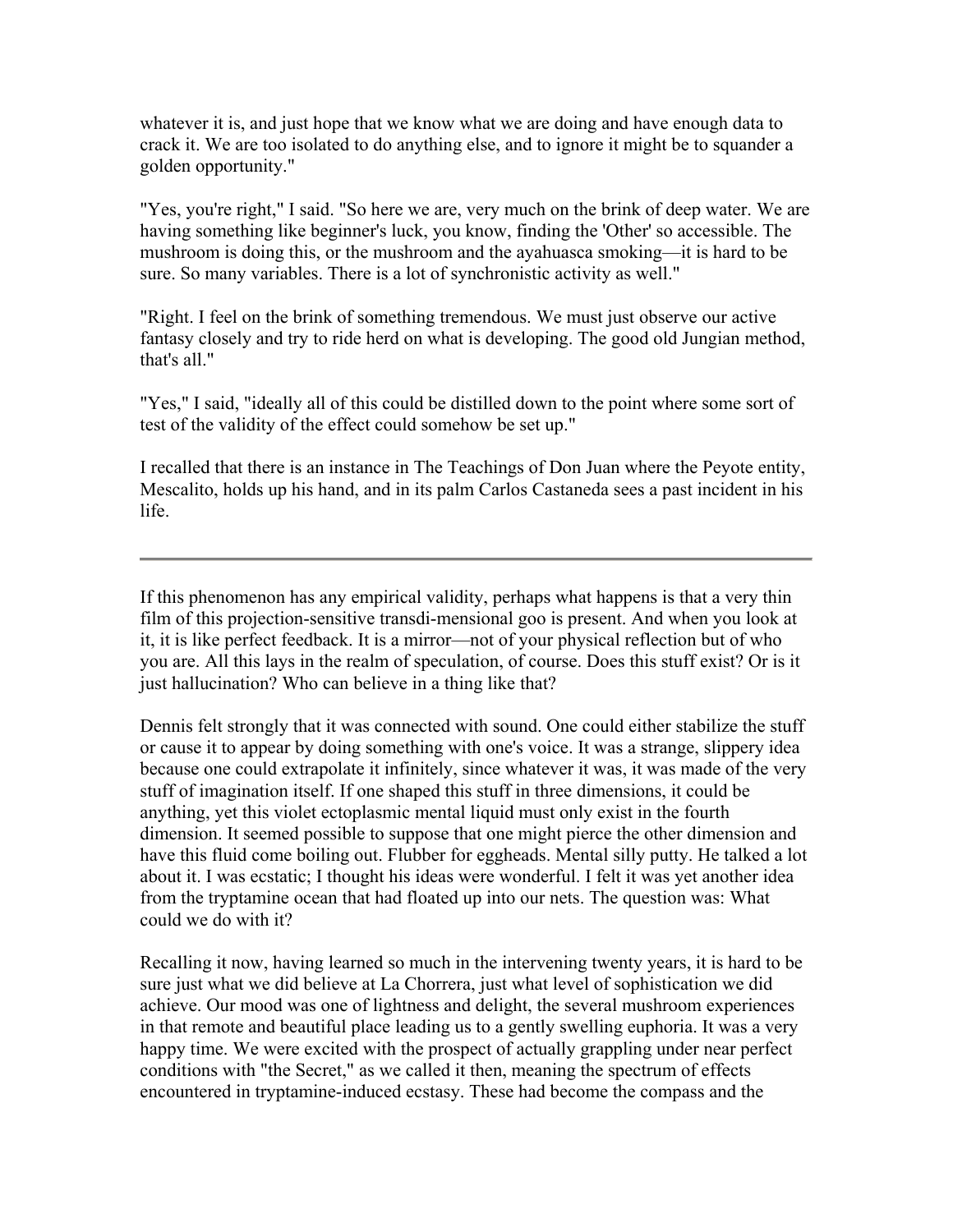vehicle of our quest: the rose window topologies of the galacterian beehives of the dimethyltryptamine flash, that nexus of cheap talk and formal mathematics where wishes became horses and everybody got to ride. We were not unused to the idea of the Other, but we had only glimpsed it in brief flashes and in its manifestation as the lux natura, the spiritual radiance behind organic nature. We were in that moment the fans of the goddess, not yet her lovers.

Everyone in our small expedition felt, I think, the sense of something opening around us, of the suspension of time, of turning

and turning in a widening green world that was strangely and almost erotically alive, surrounding us for thousands of miles. The jungle as mind, the world hanging in space as mind—images of order and sentient organization came crowding in on all sides. How small we were, knowing little, yet fiercely proud of what we knew, and feeling ourselves somehow the representatives of humanity meeting something strange and Other, something at the edge of human experience since the very beginning. A proud and eerie grandeur seemed mixed with our enterprise as those first days at La Chorrera went by.

The next day, the first of March, passed uneventfully. Dennis worked on his journal. I collected insects, and Vanessa photographed around the mission. At evening we were all gathered again at the edge of the knoll where our small lodging stood. In silent communion with each other and the river, Ev and I sat looking out over the lake.

It was Ev who noticed it first. The lake beneath the chorro was flecked with foam generated by the rush of water through the narrow channel. The foam floating on the brown water served to mark the currents of the river as it widened into the lake and continued on the other side. It was at this that Ev exclaimed. After several minutes of watching the water, a change had suddenly stolen over the moving, marbled surface at the far side of the river. The water there appeared to have stopped. Just that, just simply to have stopped moving. The surface appeared frozen, yet the near half of the river was seen to continue as before.

Dennis and Vanessa were called out of the hut, and they agreed that the effect was remarkable. I wandered away as they began to speculate on the causes—the time of day, the light conditions, optical illusions, and all the rest. I seemed to have no heart for these arguments; each time they broke out, I found myself with some deep, inner assurance that the situation was moving forward just as it should and that everyone was playing a part and doing it very well.

This mood of calm and insightful resignation was something new to me, perhaps enhanced by the taking of the mushrooms, but it had developed during the month in Colombia preceding our trek into the jungle. A few weeks earlier, I would have participated in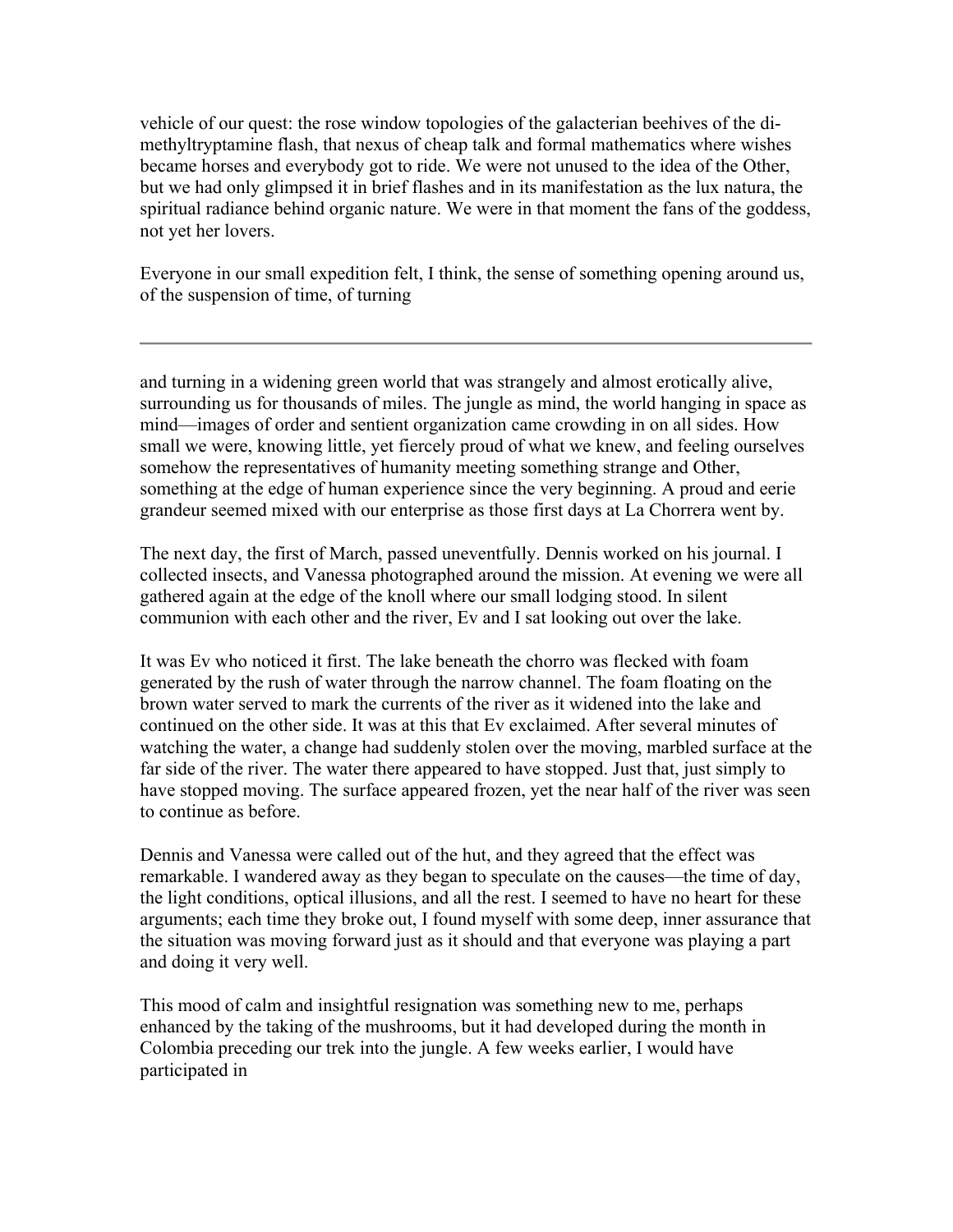these sorts of discussions; now I let them take their own course. As I walked, I looked for a place to sit down—Dennis had offered me his journal entry for that day to read:

### March 1,1971

Last night I again triggered the phenomenon after having eaten one mushroom and smoking grass. It was almost identical to the first experience—a lifting, pulsing wave of vocal buzzing growing loud very quickly and picking up shock energy as it did so. Though I could have prolonged the sound beyond a brief burst, I did not because of the energy. I am certain that soon it will become possible to trigger the sound completely without tryptamines or other drugs. It is becoming easier to plug-in on each time, and I feel now that it is accessible at any time. It is clearly a learned activity that tryptamines can initiate and trigger, but it can happen without tryptamines once it is understood and mastered. We have thus far been able to establish the existence of peculiar vocal phenomena in two individuals subject to similar experimental controls. We must now attempt to understand what it is that the phenomenon could be. We must perform experiments with the sound and from our results develop theories to understand the processes at work. Terence has experimented with these sounds far more than anyone else (and I am the only other that I know of), and he has discovered some interesting things.

Things such as that the normally invisible syntactical web that holds both language and the world together can condense or change its ontological status and become visible. Indeed there seems to be a parallel mental dimension in which everything is made of the stuff of visible language, a kind of universe next door inhabited by elves that sing themselves into existence and invite those who encounter them to do the same.

The DMT-initiated state, which allows prolonged bursts of this vocal energy, he describes as being one of seeing the levels of sound become more dense as they finally materialize into small, gnome-like, machine-like creatures made of material like obsidian froth, which pours from the body, mouth, and sex organs as long as the

sound continues. It is effervescent, phosphorescent, and indescribable. Here is where the linguistic metaphors become useless, for what the material actually is is supra-linguistic matter; it is a language, but not made of words—a language which becomes and which is the things it describes. It is a more perfect archetypal Logos. We are convinced that through experimentation with these vocal phenomena, with and without the aid of drugs, it will be possible to understand and use trans linguistic matter to accomplish any reality, for to say anything in this voice is to cause that thing to happen!

Non-chemists ourselves at that point, we had been able to turn the condensation of spirit into the idea of translinguistic matter. Word, object, and cognition had become fused in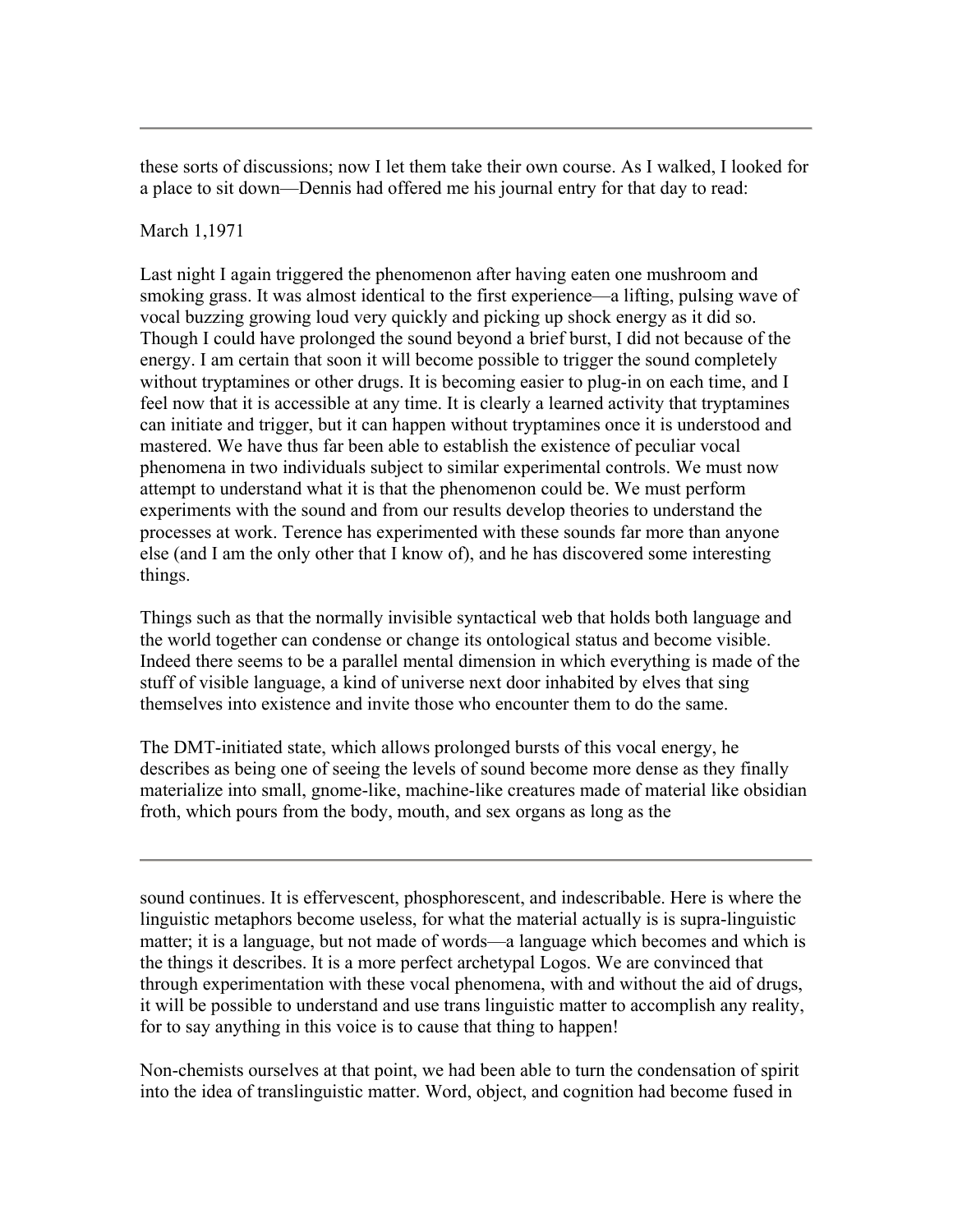the best tradition of the higher Tantric yogas. My brother was in the grip of a revelation of the alchemical mystery in the most traditional sense.

Such a rash statement would be outlandish if it were not for our long and tedious speculations on the matter. Our studies in the chemistry of mind, the metabolism of tryptamine, the nature of thought, of consciousness, history, magic, shamanism, quantum and relativistic physics, metamorphosis in insects, alchemical processes, etc., together with the intuitive understanding of acausal and synchronistic events that we are deriving from the Stropharia, allows us to venture a not entirely wild guess as to what this sound which takes form may be. Hallucinogens, by effecting the neural matrix, can produce changes in consciousness in the temporal dimension. Clearly, consciousness can work changes in three dimensions as well. On tryptamines it is possible, under special conditions, to hear and vocalize a sound that turns through a higher dimensional manifold and condenses as translinguistic matter, i.e., matter reduplicated upon itself through time, much as a hologram is reduplicated through space. The substance whose appearance the sounds initiate is tryptamine metabolized by mind through a higher spatial dimension. It is a hyperdimen-sional molecule carrying its trip on the outside of itself in "this" world. The hyperdimensional nature of this material is such that it is all material, concepts, events, words, people, and ideas

homogenized into one thing via the higher dimensional alchemy of mind.

This is the idea of the mysterious magical phlegm, the legend of which survives on the less-traveled side tributaries of the Amazon. There, persistent rumors circulate of a magical material, generated out of one's body by master shamans, that allows one to cure, work magic, and obtain information unavailable by any normal means. Like the magic mirrors familiar from fairy tales, the magical fluids of rainforest rumor are windows on distant times and places. Our task was to create a credible model of how such a phenomenon could operate without leaving the known or suspected laws of physics and chemistry far behind. It was a real challenge. Dennis speculated in his journal:

Many questions occur concerning the phenomenology of this temporal hologram as fluid matrix. We speculate it is hyperdimen-sionally metabolized tryptamine—an alchemical phenomenon which is a correct union of tryptamine (a compound nearly ubiquitous in organic nature), with vocally produced sound mediated by mind. It is the mind that directs this process, and that direction consists of a harmonic atunement to an interiorized audio-linguistic phenomenon which may be an electron-spin resonance "tone" of the psilocybin molecule. When this tone is locked in on— a process which consists of vocally imitating the interior tone to perfection, the hyperdimensional tryptamine is produced. Is this substance mental as an idea is mental? Is it as real as an ordinary liquid, like water? Harner insisted that Jivaro shamans under the influence of MAO-inhibiting tryptamine plus Banisteri-opsis caapi (ayahuasca) infusions produce a fluorescent liquid by means of which they accomplish all of their magic. Though invisible to ordinary perception, this fluid is said to be visible to anyone who has ingested the brew.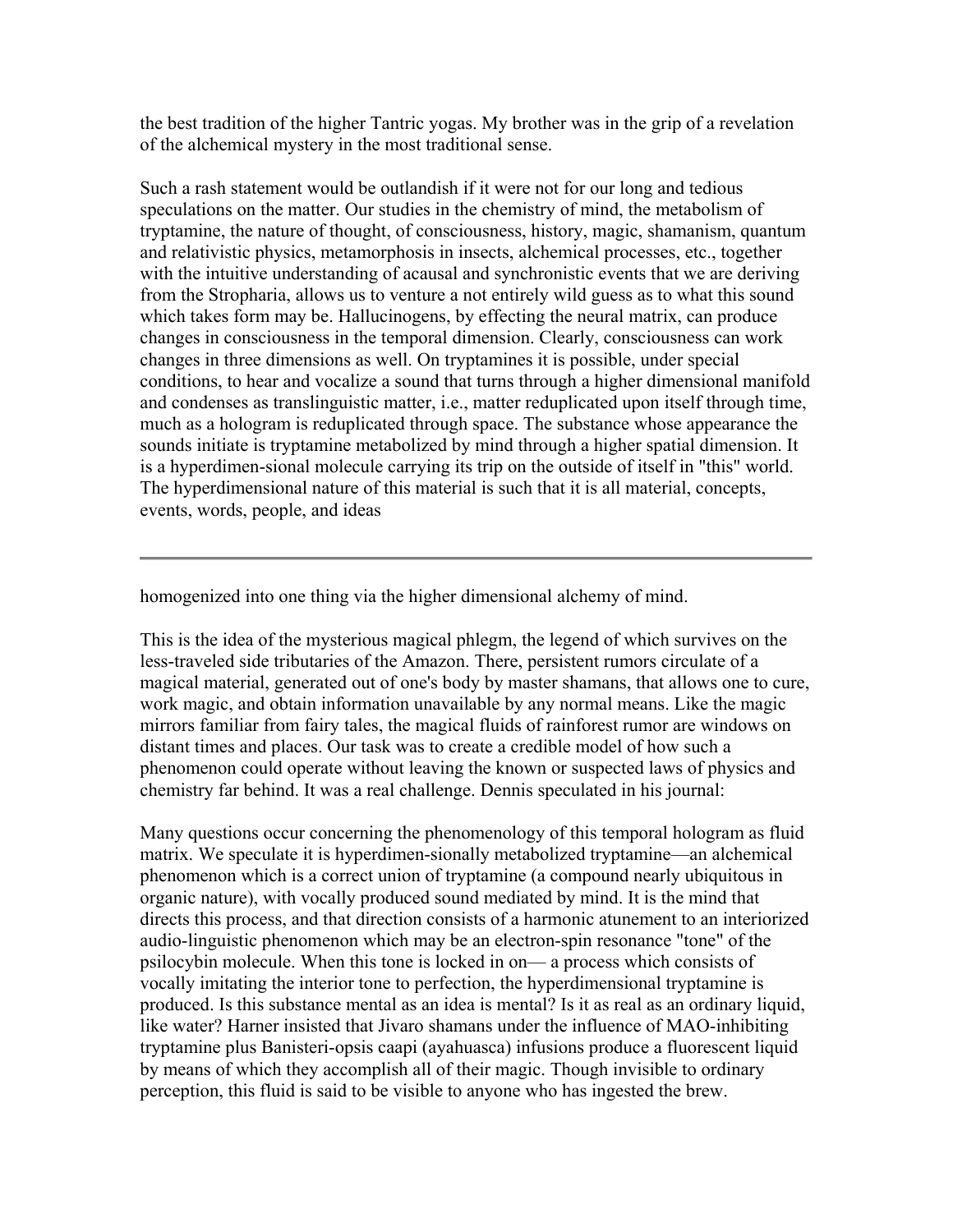Ayahuasca is frequently associated with violet auras and deep blue hallucinations. This may indicate a thermal plasma, perhaps only visible in the UVspectrum. If this phenomenon is found to fall into the category "mental," indicated above, functioning as described, but with the limitation of not being tangential to ordinary space/time, it will

still represent perfected understanding of the hyperdimension Jung named the collective unconscious.

Looking back from the vantage point of over twenty years, these notes seem both arcane and naive. The idea of a possible unitary metamorphosis of the mental and physical worlds is counterintuitive and conceptually difficult, yet the belief that something real lies behind this phenomenon, or the idea of it, was a central factor in leading us to explore the shamanism of the Amazon Basin. At the time when I first read these notes, I doubted what I read. It seemed to go against the grain of common sense; I could not really understand them. Today, after years of education pushed toward understanding the events at La Chorrera, these ideas seem as magically near and yet as far away as they did then. We had a theory and we had an experience, and we soon decided to try to link them through an experiment whose results would have been preposterous unless there were some seed of operational truth in the bizarre ideas born in that period.

Later that same evening, Ev, Dennis, and I smoked a joint of Santa Marta Gold before turning in. It was a calm, perfectly clear night when we sat down and began this ritual. Ev commented on the clarity of the night, and we all stared for a moment out into the galaxy. The night was awash with millions of stars. We smoked in awed silence. Perhaps five minutes went by, each of the three of us lost in our own ideas. The reverie ended with Dennis's exclamation.

"Look how quickly the air conditions have changed. Now there is a ground fog just springing up."

It was true. For about seventy feet in all directions there was a thick fog, only a few feet deep, hugging the ground. Even as we watched, the condition thickened and spread outward, becoming finally a general fog over the whole area. We had come from depthless, clear night sky to dense fog in a few minutes. I was frankly amazed. Dennis was the first to offer an explanation, with a certainty that seemed as puzzling as the thing itself:

"It's some kind of barometric instability that our burning joint was able to push over some critical threshold."

"You must be putting me on!" I said. "You're saying that the heat from our joint started water condensing into visible fog right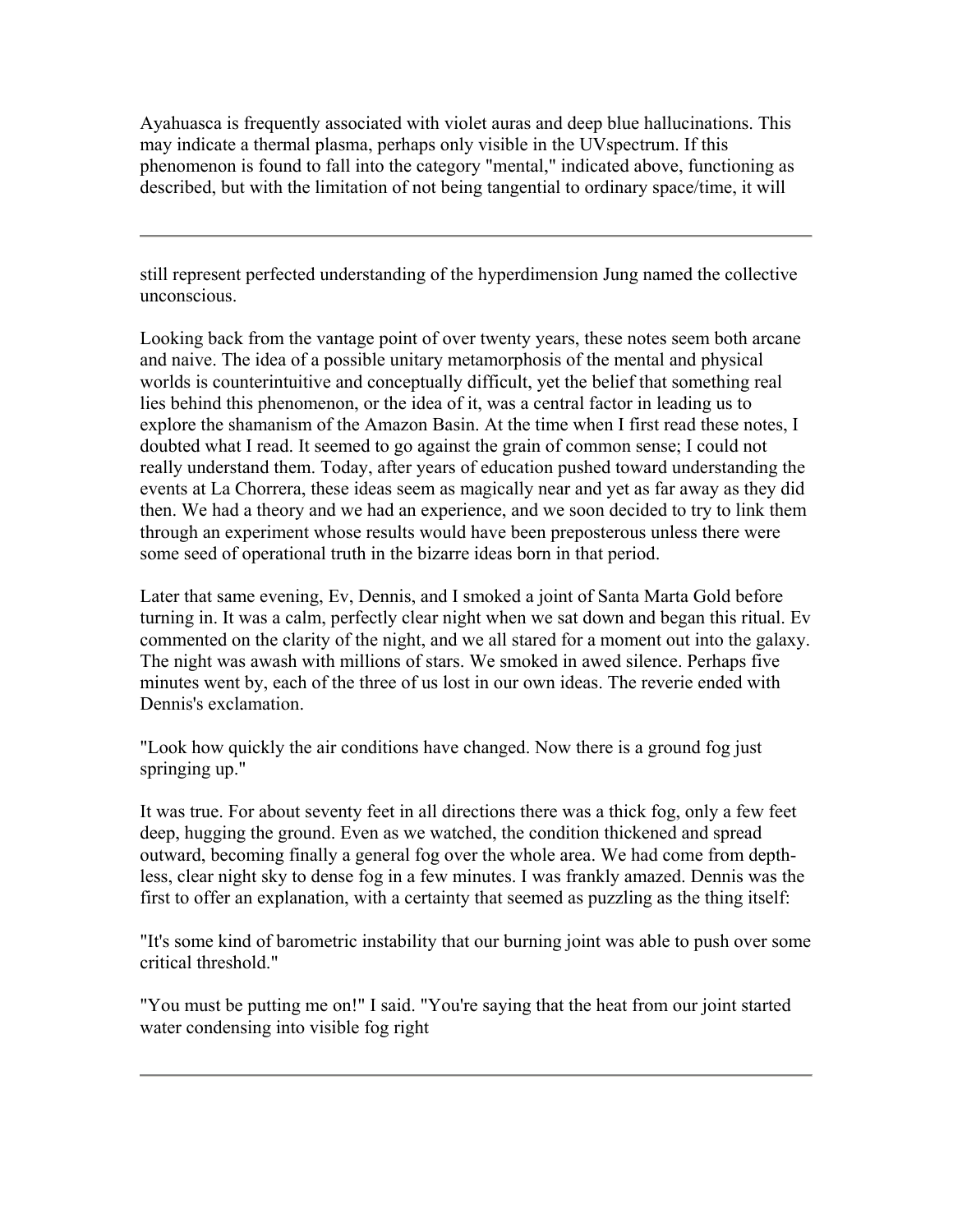near us and that that was like a chain-reaction to all of the supersaturated air nearby? You can't be serious!"

"No, no. That's it! And what's more, this is happening for a reason, or rather something, perhaps the mushroom, is using it as an example. It is a way of showing us that small instabilities in a system can trigger large general fluctuations."

### "Hoo-boy."

This rap of Dennis's unsettled me. I could not imagine that his explanation was correct or exactly why he thought it made sense.\* It passed through my mind for the first time that he might be spacing out mentally. I used no psychoanalytical jargon in thinking about it, but I noted a reaction in myself that included the idea that he might be unfolding into a mythopoetic reality, or as I thought of it then, "going bananas."

By this time the fog was impenetrable, and we all retired for the night, but not before Ev related that in the silence before the appearance of the fog she had a hallucination. With her eyes closed, she saw a strange, elf-like creature rolling a complicated polyhedron along the ground. Each facet of this polyhedron seemed, she said, like a window onto another place in time or another world.

"It's the stone!" I breathed. I could almost see her vision of the lapis philosophorum—the glittering goal of centuries of alchemical and Hermetic speculation glimpsed in the Amazonian night, now seeming a great multi-dimensional jewel, the philosopher's stone, in the keeping of a telluric gnome. The power of the image was deep and touching. I seemed to feel the spiritual dreams of the old alchemists, the puffers great and small, who had sought the lapis in the cloudy swirling of their alembics. I could feel the golden chain of adepts reaching back into the distant Hellenistic past, the Hermetic Opus, a project vaster than empires and centuries; nothing less than the redemption of fallen humanity through the respiritu-alization of matter. I had never seen or imagined the mystery of the stone thus, but in listening to Ev's description of what she had seen, an image formed in my mind that to this day remains with

[\* Of course, none of us could have known that much of the mathematical research of the decades ahead would explore just such ideas under the name of chaos theory and dynamics.]

me. It is the image of the philosopher's stone as hyperdimensional jewel-become-UFO the human soul as starship. It is the universal panacea at the end of time, all history being the shock wave of this final actualization of the potential in the human psyche. These thoughts, these reveries, seemed to me then like the stirring of something vast, something dimly sensed that was stretched out over millions of years, something about the destiny of humankind and the return of the soul to its awesome and hidden source. What was happening to us?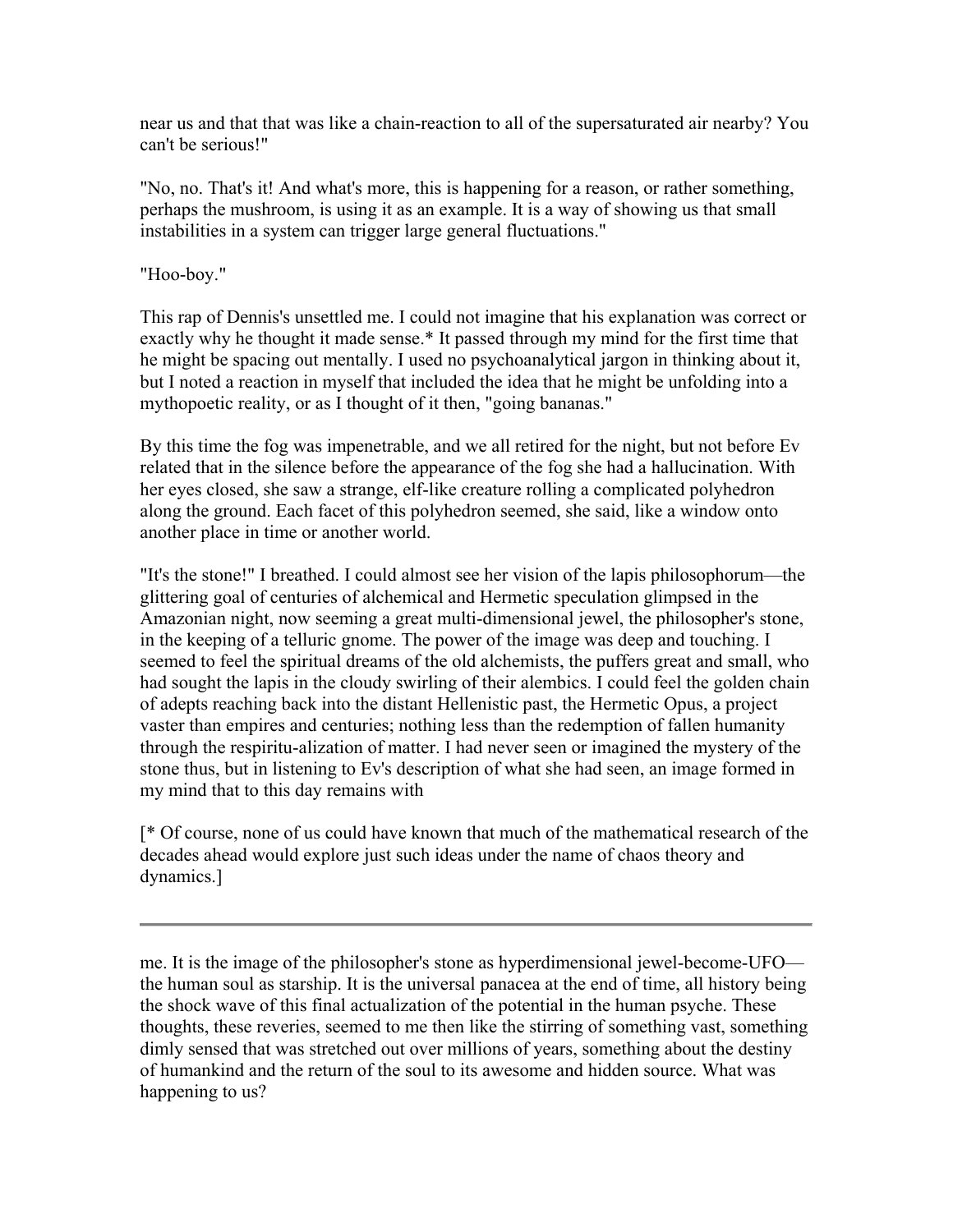The sense of the peculiar was nearly palpable. Dark oceans of time and space seemed to swell and flow beneath our feet. The image of the earth hanging in space was everywhere emotionally superimposed on the situation around us. And what was that situation really? I lay in my hammock, thrilled and uneasy at the edge of sleep, then I fell into deep sleep and deep dreams from which nothing remained in the morning save the sense of yawning interstellar space.

# CHAPTER EIGHT

#### THE OPUS CLARIFIED

In which Dennis reveals his strategy for commencing the Great Work.

The MORNING OF MARCH 2, 1971, dawned crystalline and hot at La Chorrera. It was the much anticipated day when Ev, Dennis, and I would at last be able to take possession of the house in the forest, which was finally being vacated. This particular morning there was more than the usual amount of excitement associated with our frequent moves. For three days, ever since the glossolalia episode of the twenty-seventh, Dennis had been saying that the energy of the phenomenon was so great that we should not go any further unless we had the greater isolation that the forest house provided.

Our move began shortly after dawn in order to avoid the heat of the day. The trek to move ourselves and our equipment to the new home involved going through pastures we had not seen since our mushroom experience three days before. The Stropharia seemed to be everywhere. There seemed not to be a cow-pie without its golden flush of perfect mushrooms. I promised myself that as soon as we had squared away the new hut and otherwise settled in, that we should again take the mushroom.

However, in all of our recent surge of speculation, our original ethnobotanical intentions, the search for the elusive Oo-koo-he, had

not been forgotten. Far from it. Our immediate intent was to use ayahuasca as a MAOinhibitor and a problem-solving drug, and to brew and take the Banisteriopsis caapi that Ev and I had gotten from Basilio a few days before.

As it happened, Ev and I spent the rest of the day following the move clearing the ground around the hut and pulling large tree roots out of the sandy soil. We stacked them in the sun to dry out so they could serve as fuel for the fire we needed to brew up our ayahuasca. We seemed to glory in physical exertion. Energy and light seemed to fill everything. Taking his notebook, Dennis, who had been rather withdrawn and snappish since his experience with inner sound and its mixed reception by us, wandered down the forest trail in the direction of the Witoto village thirteen kilometers away.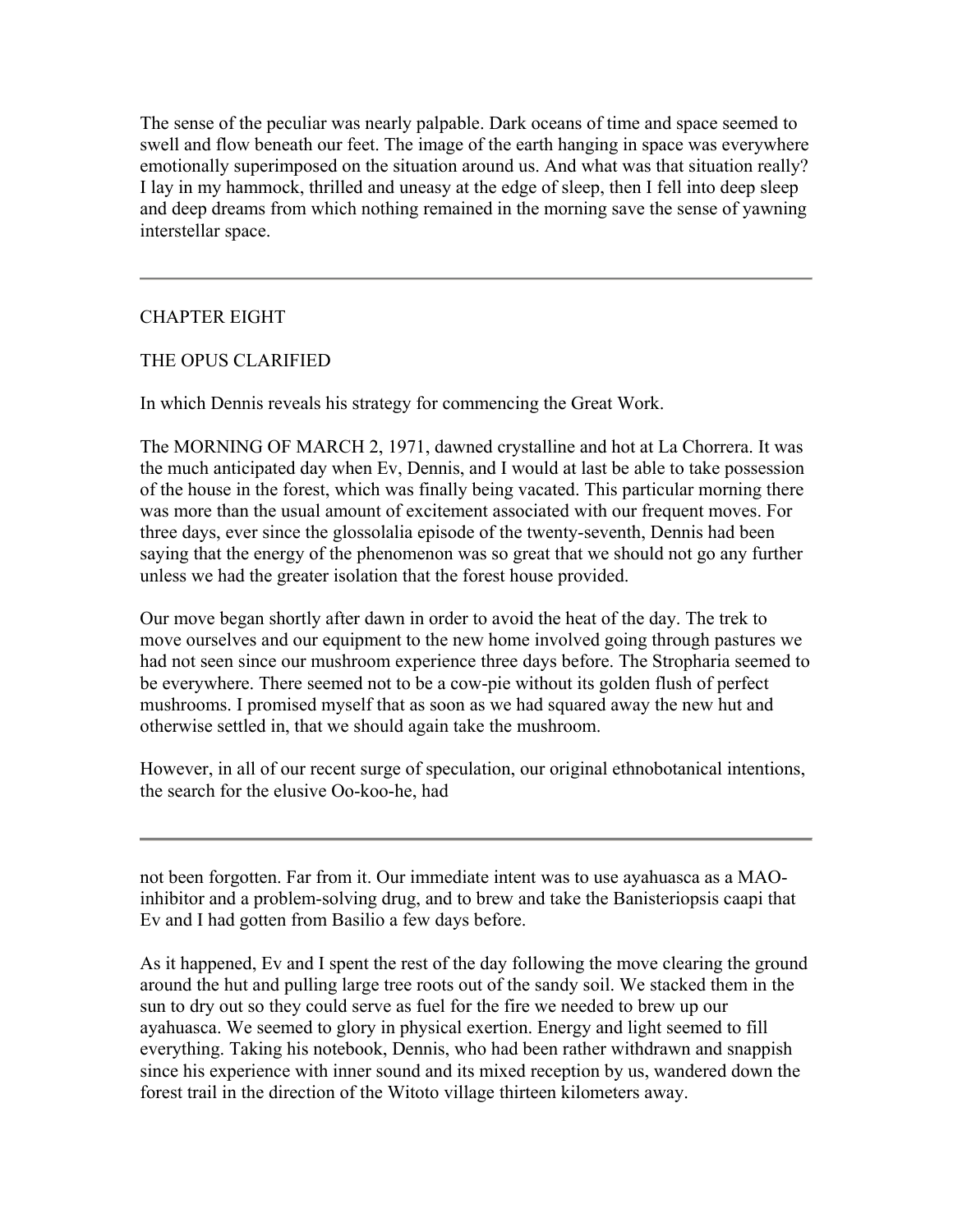In the middle of the afternoon he returned, very excited. He had completed writing out the preliminary notes for what became "the experiment at La Chorrera." It is the only written record of his ideas that was actually made at the time, and as such, it is the only piece of written, primary evidence that we have about how we viewed what we were doing as we were doing it.

These notes do not of course represent the final form of our theorizing about these matters and are not at all to be taken at face value. Refinement of these ideas has been constant since their creation.\* But how complete the vision was and how finely worked its detail! The theory that is represented in my brother's notes remains the operational basis for understanding the effect that was triggered on March fifth at the conclusion of the experiment. His notes were our working blueprint, and they were very effective. They are not, however, for the reader of faint heart, since they read like the words of an alchemical text. Alchemy is a test of the limits of language as much as a test of the limits of matter. Alchemical machinery runs smoothest in the imagination. Magicians will wish to linger over these alchemical mutterings, which I will help decipher in the next

[\*The scientific basis of our work is elaborately described in The Invisible Landscape. That work represented our considered, composite opinion as of 1975. Since then these ideas have been much revised as the myths and fallacies spun into the fabric of their first conception have been separated out.]

chapter. The rest of my readers might wish to skim over them and hurry on with what is, even without the adumbrations of arcane theory, a ripping good story:

March 2,1971

Further experiments with the psycho-audible warp phenomenon yesterday raise some interesting new questions and enhance our ongoing understanding. I chose the term "audible warp " because my experience thus far, coupled with what I have been told, leads me to believe that this all has to do with vocally generating a specific kind of energy field which can rupture three dimensional space. I do not understand if the field is electromagnetic, but it seems to bend space in such a way as to turn it upon itself through a higher dimension. Here is how it is done:

One must take enough psilocybin to allow the sound to be audible. This sound we understand to be the Electron Spin Resonance (ESR) of the psilocybin alkaloids within the mushroom. The presence of rapidly metabolizing high-energy tryptamines within the ayahuasca acts as an antenna that sensitizes the neural matrix to the spin resonance energy of the Stropharia psilocybin. It is this principle that allows the signal to be made audible. It must then be amplified via the tryptamine admixture antenna to what is felt to be its fullest amplitude. Then, via vocal sound, this energy is placed into the harmine complex within the body and within the mushroom which has been, in some small part,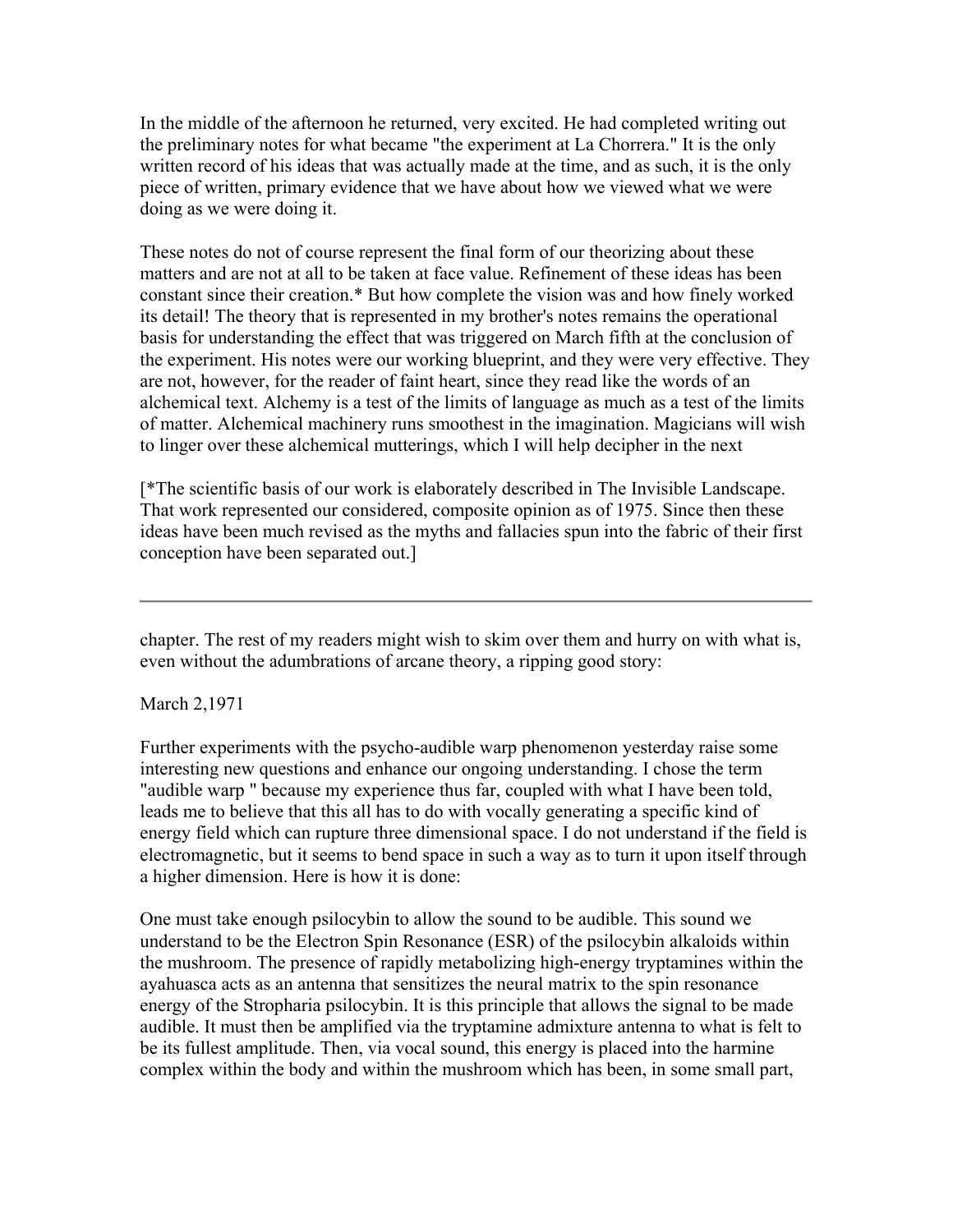cooled to absolute zero—the temperature at which molecular vibration ceases, through absorption of the psilocybin ESR pulses.

Once this ESR wave has been detected, it will be possible to amplify it within the neural circuits by channeling it through the harmine complex: i.e., by imitating the psilocybin ESR with the voice, causing the amplified sound to strike a harmonic tone with the harmine metabolizing in the brain and thereby exciting the harmine ESR. Since harmine complexes are merely further down the same bio-synthetic pathway that converts tryptophane into psilocybin, it is possible to consider the ESR tone of psilocybin as a harmonic overtone of harmine and vice versa.

Using harmonic overtones, it is possible to sound a tone which will cancel one or more of its octaves reflected in the harmonic scales above and below it. This is easily demonstrated on a cello: Suppose a tone, say the open string A, is sounded. The sound is a wave-vibration of air molecules caused by the string, which then acts as a resonator. The tone is heard mostly loudly in the key in which it was sounded, but it also sounds every other key of "A " in the octaves above and below it. It is possible to cancel out the original tone by touching the string very lightly at certain harmonic points. When this is done, the overtones in the higher and lower registers become audible. If one understands the theory of harmonic resonators well enough, one can determine which overtones will be resonated if certain points on the string are touched.

When this understanding is applied to molecular ESR res-onation, it remains essentially the same in principle. When the ESR tone of the psilocybin is heard via tryptamine antenna, it will strike a harmonic tone in the harmine complexes being metabolized within the system, causing its ESR to begin to resonate at a higher level. According to the principles of tonal physics, this will automatically cancel out the original tone, i.e., the psilocybin ESR, and cause the molecule to cease to vibrate; however, the ESR tone that sustains the molecular coherency is carried for a microsecond on the overtonal ESR of the harmine complex. This leaves the momentarily electrically canceled and superconductive psilocybin suspended in a low energy electromagnetic field generated by the harmine ESR. In so doing, it will regain its original, but now superconductivity amplified, ESR signal, which will permanently lock it into a superconductive state.

As this phenomenon proceeds, it will automatically trigger the inverse of the initial process. The psilocybin, superconductively charged by mind, will harmonically cancel the ESR resonance of the harmine within the brain. The energy of the harmine-psilocybin complex ESR will be absorbed instantly into the matrix of the mushroom. This will cause those molecules metabolizing within the body and bonded to the neural DNA to instantly drop to absolute zero. Clearly this harmine-psilocybin-DNA complex must immediately separate itself from the cellular matrix. There is great danger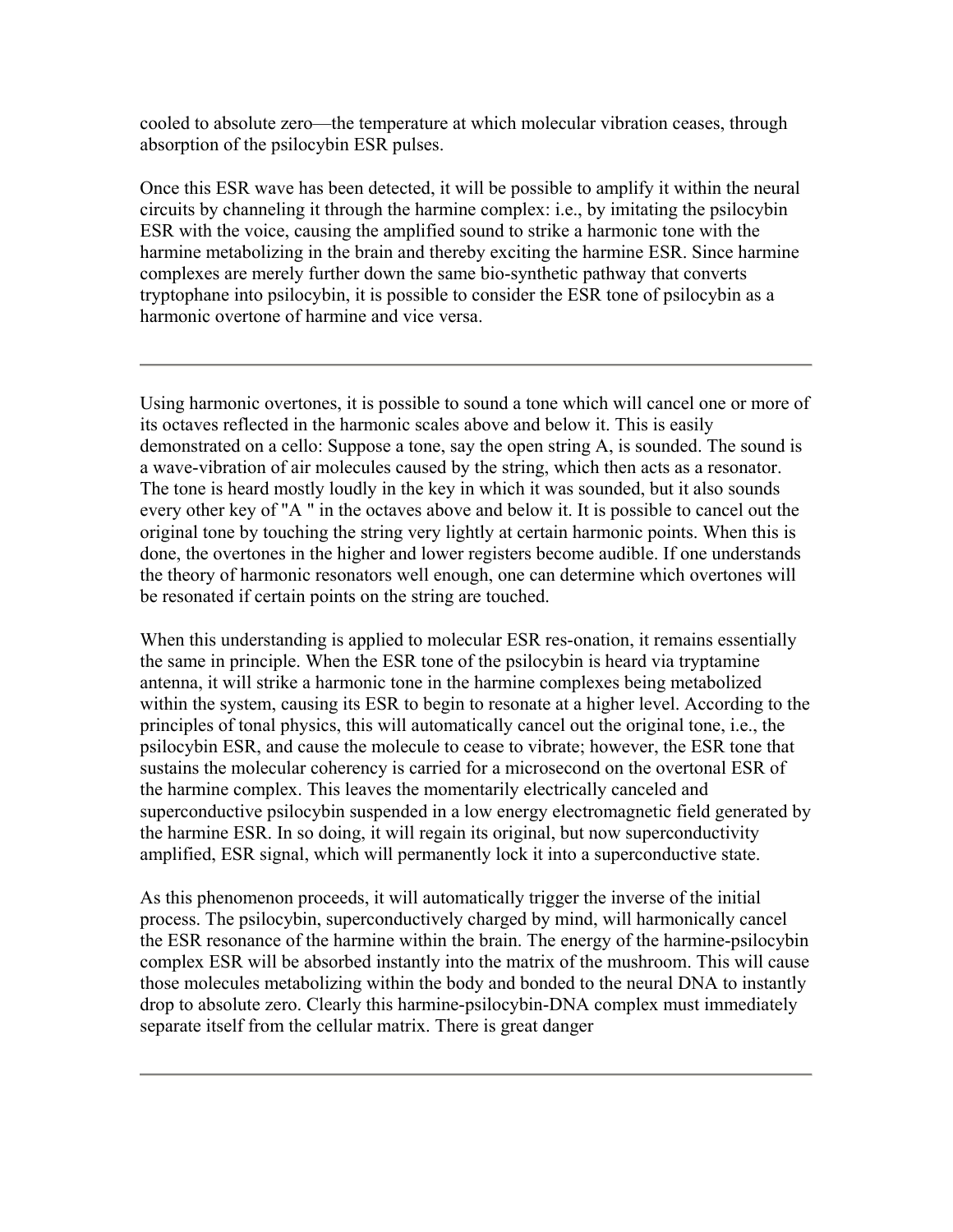at this moment, but pathways exist to deal with it. We will find that these molecules condense out of our bodies accompanied by a sound. This sound will be the harmonic ESR tone of this complex amplified superconductively and broadcast and frozen into the superconductive matrix of the mushroom. The superconductively charged psilocybin acts as an antenna which picks up the amplified ESR signals of the complex and condenses vibrational signals into a superconductive matrix.

The opus can now be briefly summarized:

• The mushroom must be taken and heard.

• The ayahuasca must be taken and charged with overtonal ESR of the psilocybin via voice-imparted, amplified sound.

• The ESR resonance of the psilocybin in the mushrooms will be canceled and will drop into a superconducting state; a small portion of the physical matter of the mushroom will be obliterated.

• The superconductively charged psilocybin will pick up the ESR harmonic of the ayahuasca complex; this energy will be instantly and completely absorbed by the higherdimensional tryp-tamine template. It will be transferred to the mushroom as vocal sound and condensed onto the psilocybin as a bonded complex of superconductive harminepsilocybin-DNA.

• The result will be a molecular aggregate of hyperdimen-sional, superconducting matter that receives and sends messages transmitted by thought, that stores and retrieves information in a holographic fashion in neural DNA, and that depends on superconductive harmine as a transducer energy source and superconductive RNA as a temporal matrix. This aggregate will be a living and functioning part of the brain of the molecular "singer" who creates it. It will be composed of higher dimensional matter, i.e., matter that has been turned through the higher dimension via the process of canceling its electrical charge with a harmonic vibration, transmitting that vibration across space (from superconductive transmitter to superconductive receiver), and then recondensing that vibration onto a superconductive template (the charged psilocybin in the mushroom), until the harmine-psilocybin-DNA complex condenses into a superconducting molecule. A molecule that is higher dimensional matter would, by

this theory, be stable as long as it remains in a superconducting configuration, probably forever, since it is powered by its own ESR energy. It will then be responsive to command via endogenous tryptamine ESR (thoughts), it will be keyed into our collective DNA, and it will contain harmine as a superconductive transceiver and power source.

Talk about a steep learning curve! I had never heard my little brother carry on so. To the extent that I grasped what Dennis was saying, he thought, and it seemed a magnificent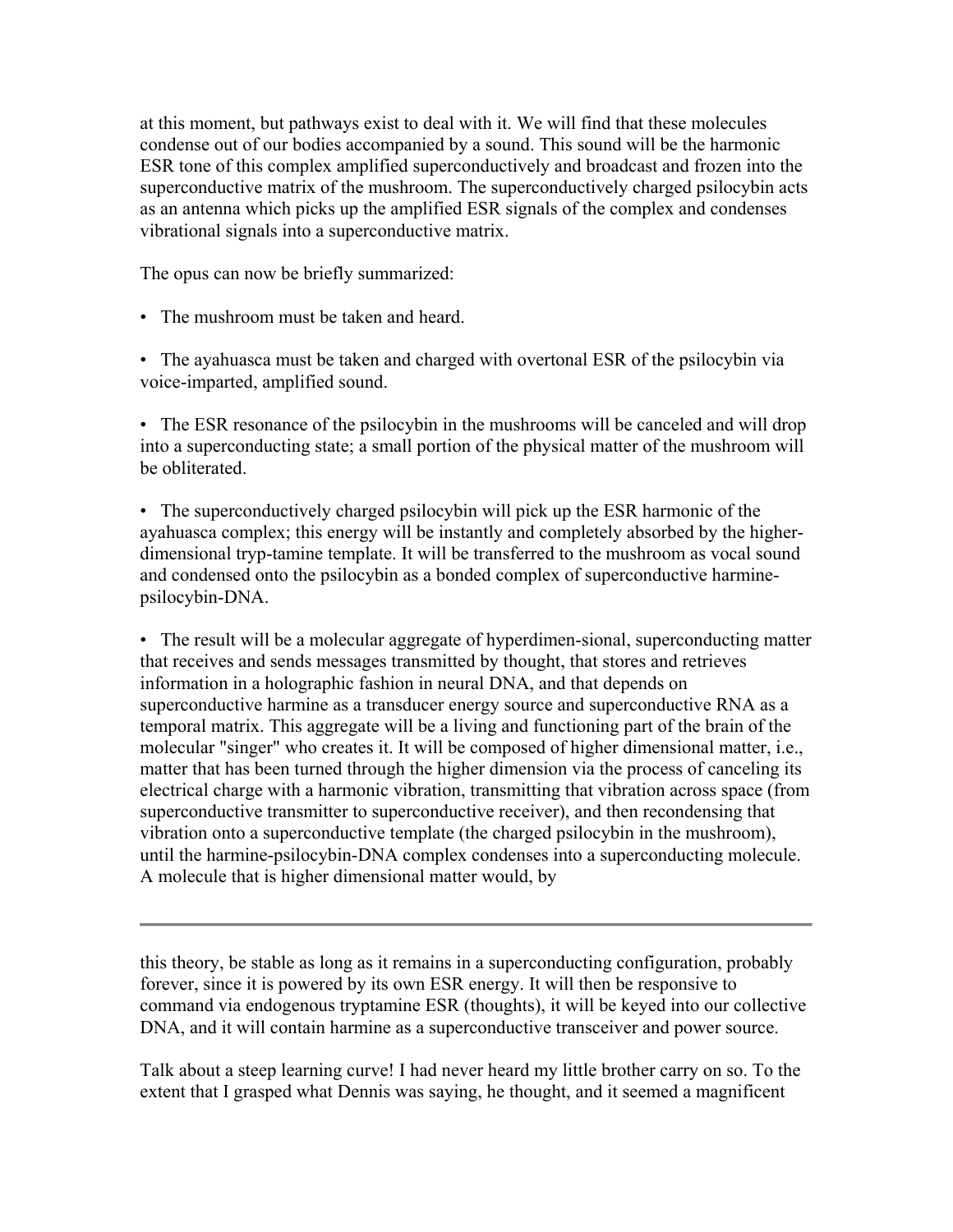thought to me, that the body is like an undiscovered musical and scientific instrument whose potential lies all around and within us, but of which we are unaware. He said that the mind, through an act of will, could use the singing voice to interact with the brain as though it were a color organ and holographic library all wrapped up into one.

Dennis pointed the way toward a kind of Orphic science where the great advances would be made by using only the interaction of the quarternity of singing voice, mind, brain, and imagination. More, however, than a chant-induced, collective synesthesia was promised. He was saying that the laws of acoustics and low amperage bioelectrical phenomena, and our bodies, could be manipulated to give the experimenter a doorway into exploring states of matter and realms of physics involving high energy and low temperature that are, currently at least, supposed to be the exclusive province of researchers totally dependent on extremely sophisticated and powerful instruments. It became possible for a moment to dream that the powers of shamanism, derived from a millennium-old knowledge of microphysics and bioelectronics, was far in advance of our own. The doorway that seemed to swing open was a doorway out of historical time, back toward some sort of archaic completion nearly forgotten.

Perhaps the shamanic traditions of this planet are the keepers of an understanding that uses the human body/brain/mind as its vehicle, leaving the present state of the art, which our own "scientific method" has achieved, a very poor second. This is really an old idea—the siren song of Pythagoras—that the mind is more powerful than any imaginable particle accelerator, more sensitive than

any radio receiver or the largest optical telescope, more complete in its grasp of information than any computer: that the human body— its organs, its voice, its power of locomotion, and its imagination— is a more-than-sufficient means for the exploration of any place, time, or energy level in the universe. It was this idea that Dennis would set out to prove, to realize in the actual hardware of the dimension-roving lenticular vehicle that he was convinced could be generated out of his own DNA and living organisms present at hand in the Amazonian environment—the mushroom and the ayahuasca.

#### CHAPTER NINE

# A CONVERSATION OVER SAUCERS

In which the details of the plumbing of the Resurrection Body are rehearsed for each and all, and a partial test of our theory is made.

As I READ DENNIS'S NOTES, I felt that the themes of the strange place we had come to had crystallized. I felt again the sense of something in the sky, calmly omniscient but closely observing us. I returned to the beginning and read the notes all over again, but I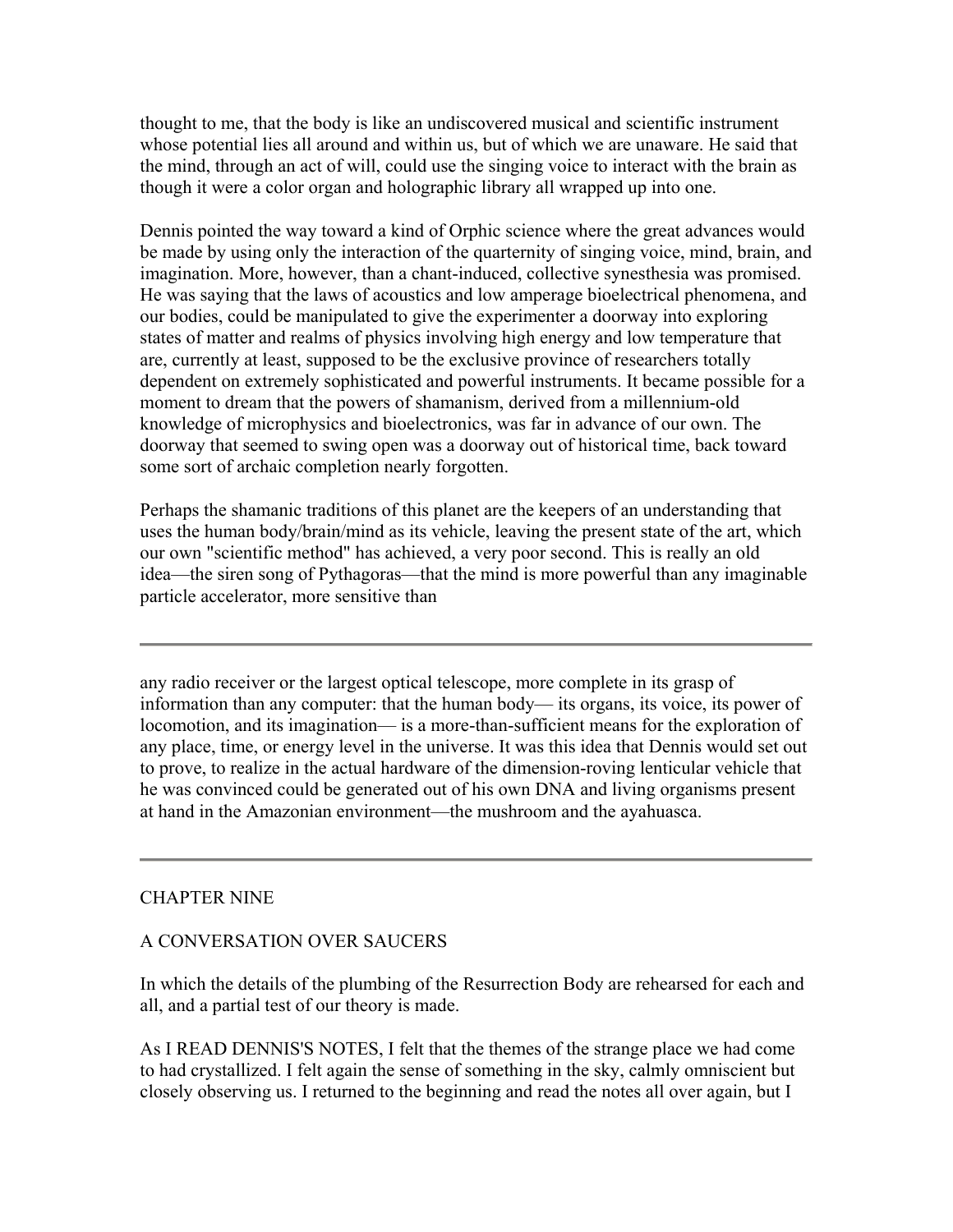had no basis whatsoever to judge what I was reading. My brother's scientific speculation seemed to have acquired a life of its own. He was like a great, all-knowing computer.

Around our campfire, we all listened to him explain his idea for the experiment. He was very deeply involved. Ideas were coming out of him like spaghetti from a rasher, thousands of words about all of these strange things. He said, "You know what we could do?" Then he laid down the rap that is now enshrined as the central doctrine of the opus. He called it hyper-carbolation. According to his theory, you could use the singing voice and superconductivity (or the complete disappearance of electrical resistance, usually only possible with temperatures at absolute zero) to drive the molecules

of psychedelic compounds into states of permanent association—or bonding—with living human DNA.

Dennis's rap drew on the theory of sound. If you pluck a string, it will sound in the octave in which it is struck, but it will also sound in octaves above and below its key. It has what are called harmonic overtones. If you strike the chord and then squelch it, you can still hear the harmonic overtones, a phenomenon that had fascinated Pythagoras. Dennis pointed out to us that one can use two sounds to cancel each other if the two sounds are exactly the same in relation to each other.

The same phenomenon that produces harmonic overtones can be used to still the movements of molecules. In very localized areas, perhaps only a few thousand angstroms across, one can produce low temperatures with audio cancellation. Molecular motion is a type of vibration and in the presence of just the right audio input such molecular motion will cease. Operationally speaking, when molecular motion ceases the molecule has reached a temperature of absolute zero, and superconductivity becomes possible.

Dennis felt he had figured out a way to blow the locked doors of paradise right off their hinges using psychoactive compounds, psilocybin, the tryptamine complex, and the betacarbolines that occur in ayahuasca. He said that if you look at the vibration of molecules in the beta-carboline family, you find that the electron spin resonance of these molecules, moving from one to another, is in fact a series of harmonic overtones. This is interesting because psychiatrist Claudio Naranjo had reported in The Healing Journey that 50 percent of his subjects who took harmine, a beta-carboline occuring in ayahuasca, reported a buzzing in the head. It was not associated with other kinds of psychedelics; it seemed to be uniquely associated with these harmine compounds. The Jivaro shamans of Ecuador also report a buzzing in the head. Dennis's idea was that when ayahuasca is metabolizing through one's neural matrix in the brain, a sound is heard.

Explaining just how this happens is far from simple. Electron spin resonance is a phenomenon of molecular structure in which high frequency energy is put into the molecular system and electron spin resonance signals emerge from the system. But not all compounds have an electron spin resonation; to exhibit ESR activity a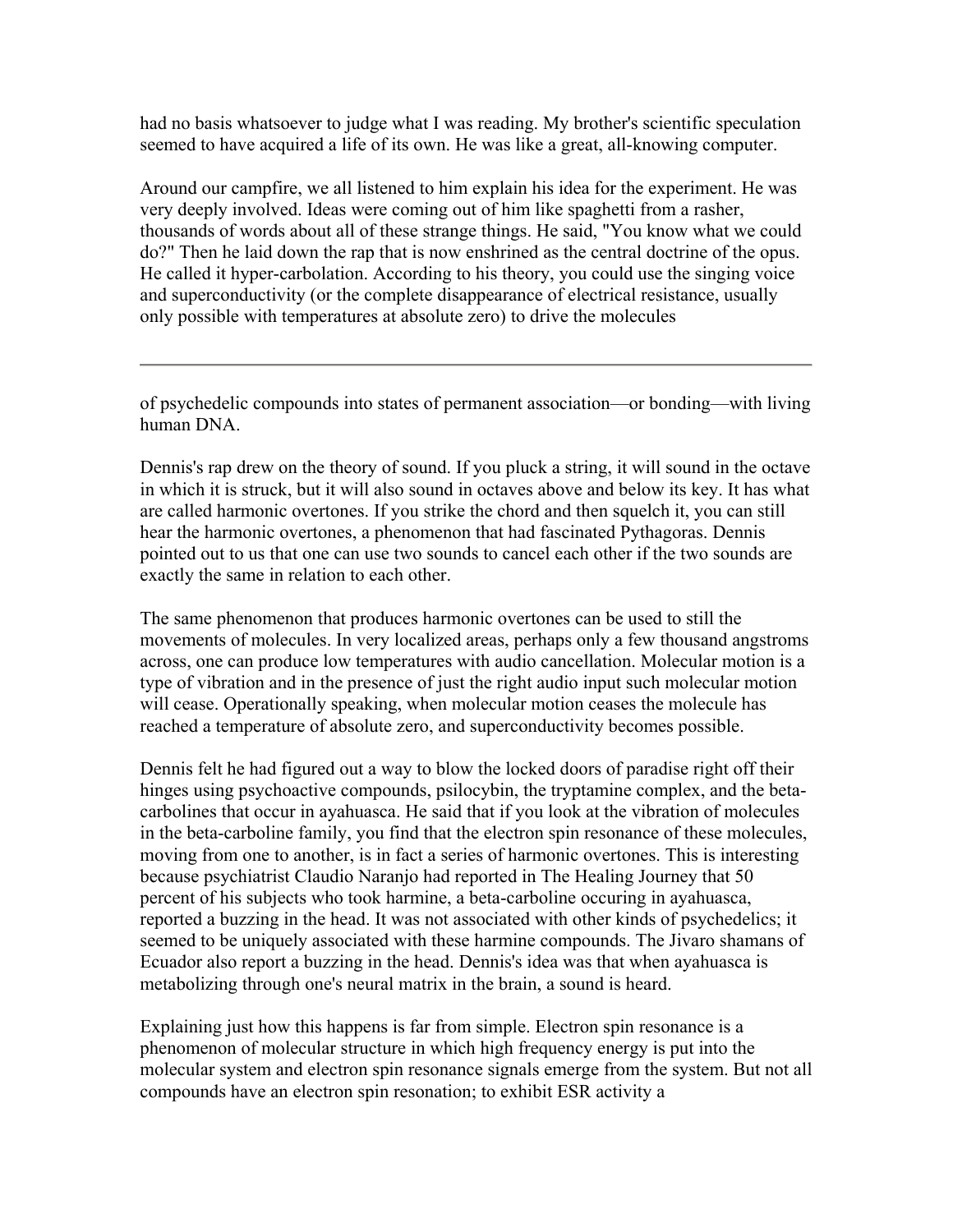molecule must have a ring free of molecular encumbrances. All compounds with a free ring will resonate under certain conditions. The hallucinogens we were interested in have free rings, as does DNA, the molecule at the center of the genetic machinery of all life.

When your body is metabolizing the alkaloids in ayahuasca, a relationship is formed with the tryptamine metabolites in the brain. A sound is heard that is characteristic of the interaction. Once the sound is heard, it can be imitated. Then what you have is a vocal sound.

Ordinarily it would not occur to anyone to draw a connection between this sound and the signals produced by the ESR, which occur in the microphysical realm. Here was where Dennis made his leap into delusion or illumination, for he began to insist that he could do things with this sound. By vocalizing, Dennis felt that he would, in effect, be emitting an amplified spin resonance signal, an amplified ESR-modulated sound that would be coming from the psilocybin metabolizing in his brain. Making this sound would set up a series of harmonic vibrations above and below it in other compounds also active in his brain.

Now, from this theoretical basis, we take flight. If he is in the correct spatial orientation to the molecule he is directing sound at, when he stops making the sound he is hearing, the molecule will become superconductive, because its vibration has been canceled. Of the many millions of this kind of molecule struck by this sound, a few dozen or hundreds will be in the correct geometrical orientation and their molecular motion will be stilled almost instantly. Now a peculiar property of low temperatures is that very high bonding energies appear between molecules. A molecule close to absolute zero will bond to anything. It just forces its way into the structure.

Dennis tried to explain:

"The harmine molecule, which is structured like a little bell, gives a bell-like chiming and buzzing sound. If we come on it right and cancel it and there is neural DNA active in the brain, the electrical configuration of harmine is enough like the molecular configuration of adenine, one of the bases in DNA, that it will replace it. It will bond through into the chain. And when it is bonded in, its ring will become activated. It is the same size as

adenine, but it's a little more complicated. It has a free resonance ring." Dennis paused and then gathered his thoughts to continue.

"Now the normal ESR of harmine is a simple signal, but the electron spin configuration of DNA is very, very complicated. It is a broad band. When the harmine goes in there it will cease to broadcast its own resonation because it will have become very tightly bonded into the structure of the macro-molecule. It will instead begin to broadcast the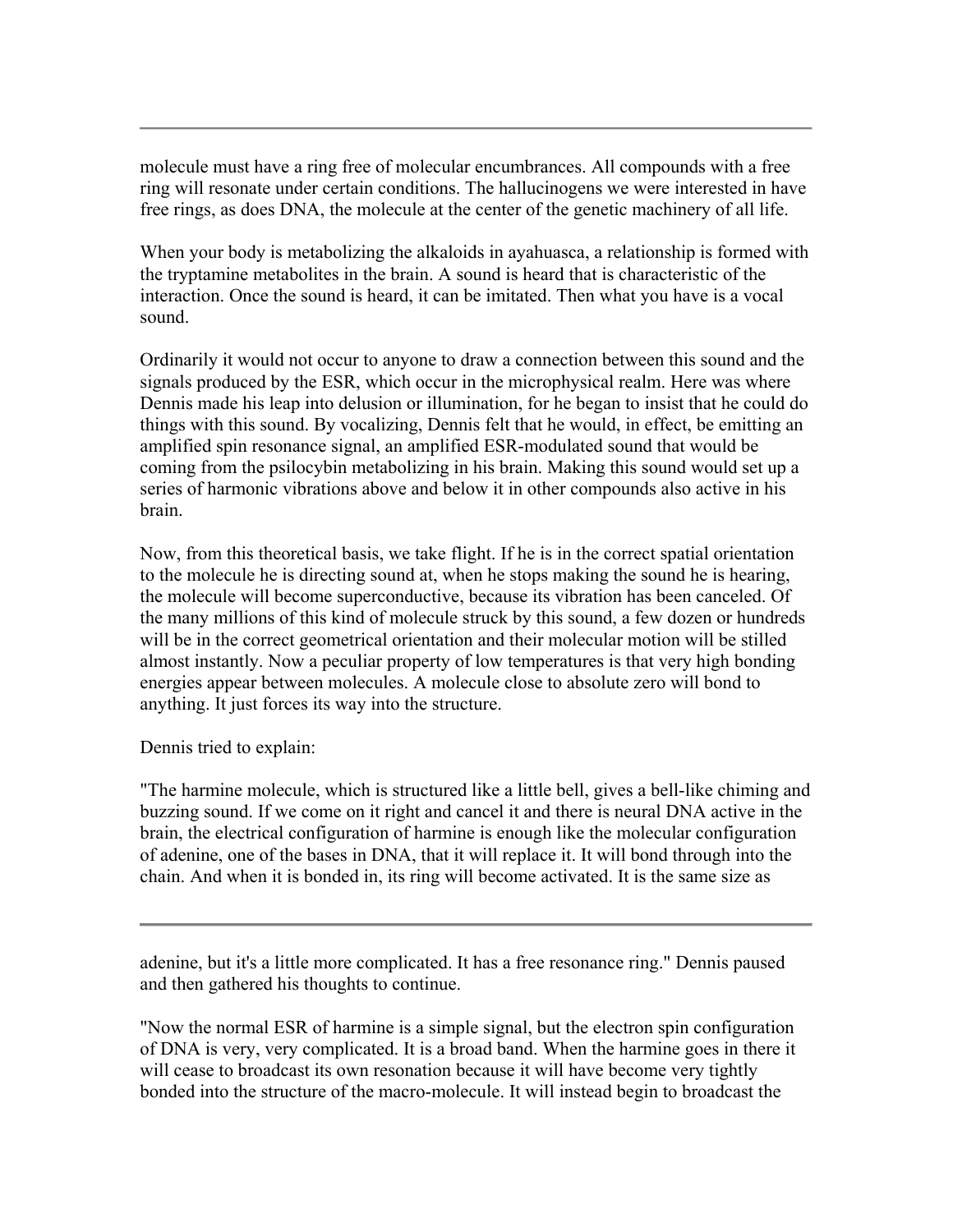ESR resonation of the DNA. That's it. If you have followed it this far, the rest is easy. DNA is what you are. The physical form is just a lot of juicy macro-physical crystals caused by gene expression, you know, the result of enzymes set in motion and coded by DNA. Neural DNA is known to be non-metabolizing. It does not go away. The meat on your body comes and goes every few years. Your skeleton is not the same one you had five years ago, but neural DNA is an exception. It is there for all time. You come into the world with it. It records and it is an antenna for memory. Not only our personal memory, but any entity or organism which has DNA in it; there is a way to find a connection to it. This is how we open a passage to the Divine Imagination, this is how William Blake understood Redemption. This is now within reach.

"This is how it's done. You put a radio into the DNA and this ESR resonation will begin to flood your system because the bond will be permanent; there will be no way to disrupt it. It will tell you everything—everything that can be known in the world of space and time because it contains your own and everyone else's records. We are all connected through this magical substance, which is what makes life possible and which causes it to take on its myriad forms. All DNA is the same. It is the settings that are different; you get butterflies, mastodons, or human beings, depending on the settings."

"Or so you say," was my noncommittal reply. But I had the distinct impression that I did glimpse his meaning. Organisms are complex structures that have emerged and stabilized their forms over millions of years. They are literally shaped by the ebb and flow of time on a vaster scale than any individual lifespan can experience or compare itself to. Organisms have enfolded in their embryology, in their morphology, a message about the structure of the larger universe. Mysticism has always insisted on this. Molecular biology as the inheritor of the theory of evolution seems to confirm it.

Perhaps life is a strategy for amplifying quantum mechanical indeterminacy to a level where a macrophysical chemical system, in effect human beings, can experience and understand it? If one of us could pharmacologically redesign our neurocellular chemistry, there might indeed be strange new realms of perception and understanding to be explored, brave new worlds of the imagination based on new ratios of neurotransmitters in the still-evolving brains of human beings. I thought, "Who am I to judge?"

I was intrigued by his precision in invoking these ideas, but for the moment I simply did not know what to say. He stared at me, clearly expecting more. I believed in the infinite, self-transforming power of the human mind and species, and I could suppose that there were parallel worlds and alternative dimensions. I could imagine any number of science fiction possibilities, provided that I was not asked to believe, that I was about to be present personally at their discovery or unleashing. But this is what Dennis was saying: We had somehow stumbled upon or been led to the trigger experience for the entire human world that would transform the ontological basis of reality so that mind and matter everywhere would become the same thing and reflect the human will perfectly.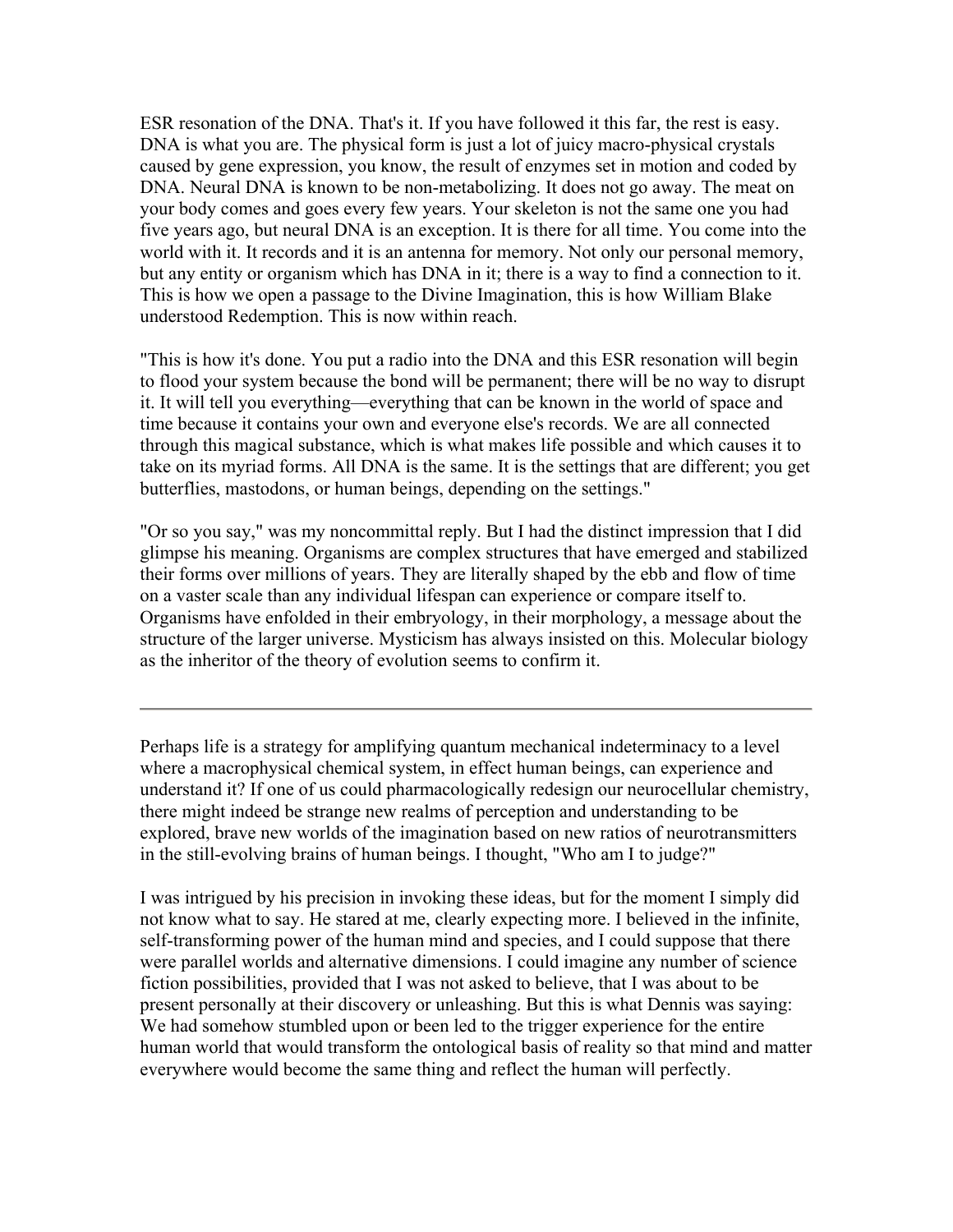How could anyone conceive of such a thing? We had come to La Chorrera with a belief that if life and mind are possible, then the mysteries of the universe might well be inexhaustible. Yet something very passive, yet ever present, was there elaborating these ideas in our minds—something that we had thought of for some days as "The Mushroom<sup>"</sup>

We talked for more than an hour about these ideas and what finally emerged was the need for a test, or at least Dennis maintained that a partial test of the idea could be undertaken to convince me and our companions. He thought that as the superconducting state became stabilized there should be a marked lowering of temperature in the immediate area. In our talking, he and I had left the area of the hut and drifted down the forest path. It would be possible to attempt to generate the effect of coolness right there on the spot, he supposed.

We seated ourselves on the sandy path facing each other, with the afternoon sun on both of us. After a couple of preliminary low, mechanical buzzes, Dennis made a sound very similar to the one he

had unleashed in the knoll house three days before. This sound had an extremely peculiar quality and, as it rose in intensity, I looked down at the hair on my arms and saw it rise as goose-flesh formed and a wave of intense shivering swept over me. I yelled at Dennis to stop. He did instantly and seemed much drained by the effort. I was quite disoriented. I frankly could not tell whether a real wave of very cold air had swept over me or whether that particular sound had somehow made my body react as though it was being exposed to cold air. It was not lost on me that if the effect had truly generated a blast of cold air, then it had violated the known laws of physics. But I did not care to experiment further the whole thing had an eerie aura about it and if the effect was real, who knew what could come of pushing it too far? I was more confused than ever by my enigmatic brother and his burgeoning ideas and abilities. The whole thing seemed absurd and yet very compelling, like a hypnotic game into which one becomes absorbed in spite of oneself.

"Now can we call the press conference?" Dennis asked insistently on our return walk down the trail. But I could barely hear him so lost in delicious anticipation of previously unimaginable futures was I.

We returned to our camp and mentioned to all present that Dennis had generated the wave of cold air that he had predicted from the theory. But it was all sufficiently ambiguous that no one felt drawn to comment. After dinner, Vanessa and Dave returned to the riverside house and Ev, Dennis, and I settled into our first night in the forest since arriving at La Chorrera.

Dennis was in a state of continual activity, amplifying his ideas and trying out new wrinkles on us. That night and the next day, he retired into a world of very intense activity. He wrote his ideas over and over, the steps to do it and the theory of why it should work. He spent lots of time alone writing, then he would come back and talk to us.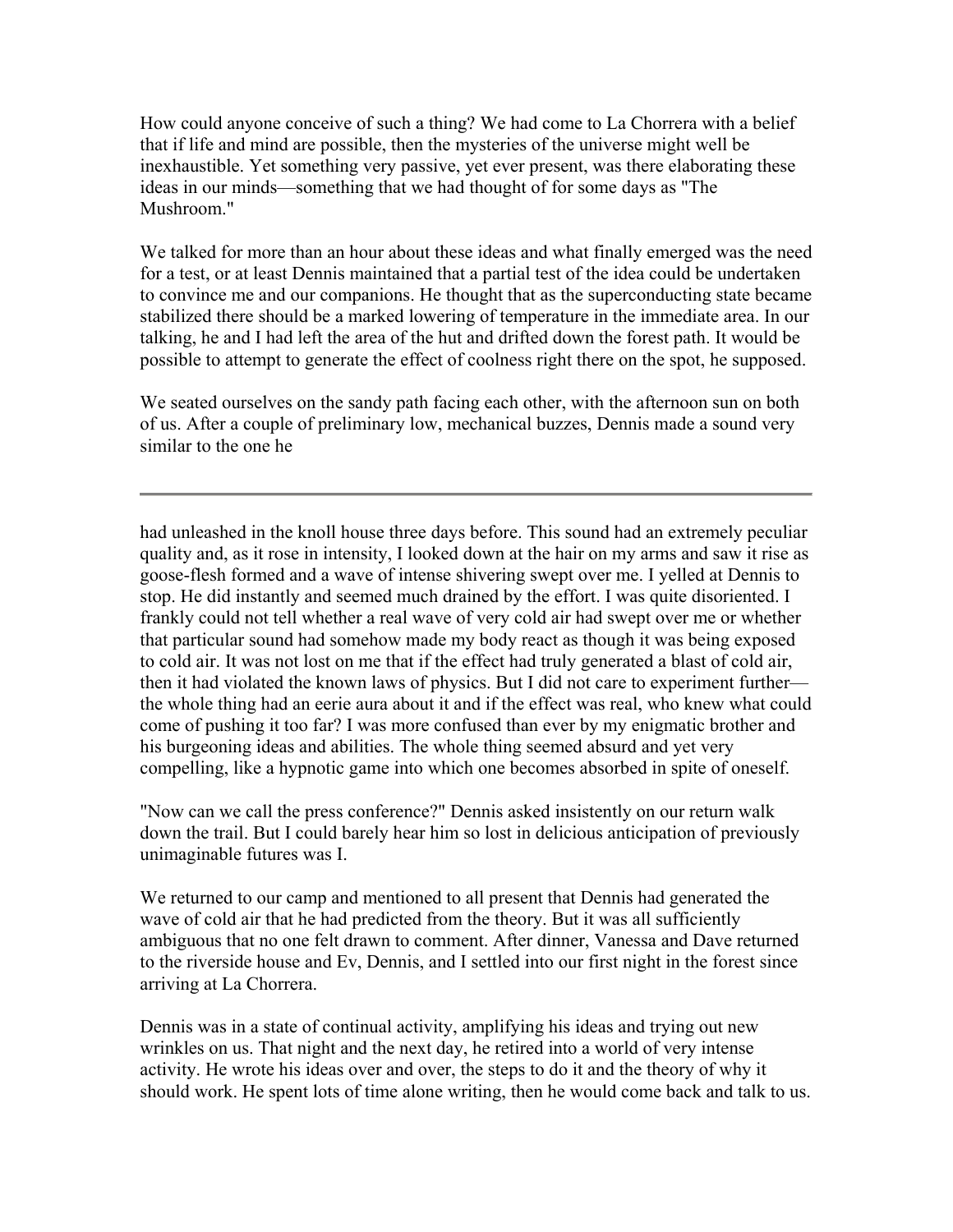He was on to something very strange; his word-pictures caused reality to shimmer and crinkle at the edges. He was really in touch with this bubbling obsidian fourth dimensional fluid that we were going to stabilize into a usable tool. And end history. And go to the stars.

My attitude was "Fine, we'll try it." The atmosphere was drenched with the bizarre. Now we had arrived at the center of the Amazon and we could feel something in the sky, watching. At first, we had been happy heads trying to explore one last fairy tale so we could be rationalists forever, and instead we encountered something enormous. Something alive and very old and very strange. Something peculiar in every extreme.

I was quite uncreative in this period. I had taken the mushroom and was ecstatic all the time. It was the only time in my life when I was truly content simply to be. I had quite effortlessly formed the assumption, which I assumed was shared by all, that we would never leave La Chorrera. Leaving seemed unimaginable since all things seemed to be perfectly present there. The sense of homecoming and of being at last where one was supposed to be was at times overwhelming. As for the future, I imagined that I would simply listen to Dennis rave. His vision into which my credulity was dissolving went beyond anything that anyone I knew had ever dreamed of.

We had set the following evening, that of March 4, as the day we would test the full theory of the harmine-DNA bond. I noted with unusual satisfaction that this day corresponded with an idiotic pun that had stuck with me since earliest childhood: "What day of the year is a command?" Answer: "March fourth."

"How fitting then," I ranted and raved. "How fitting that we will attempt to concretize the soul on that day." Absurdly, the coincidence of the date with that pun seemed part of a universal secret plan unraveling to bring us to the history-culminating moment when humanity would march into a higher dimension. My own thoughts seemed to me to be nothing like the super-scientific theory formation that my brother was involved in. I was baffled by much of what was going on. That day, March 3, I amused myself constructing a pipe out of the strange, heart-shaped Macoubea fruits that we had otherwise given up on as inedible. From one of those fruits and a hollow reed and a bit of river clay, I constructed a water pipe that gave me great satisfaction.

While the jargon of the ESR biophysicist whirled around me, I contemplated what I had achieved with two plants and a bit of

mud. It seemed to me a marvel of ingenuity, and because the fruit was so strange, there was something about it vaguely unearthly. This pipe might have been fashioned from one of the fruits that gentle Weena offered the Time Traveler in Wells's epic. My pipe was a weird and haunting object, and when it was smoked the bubbling of the water beneath the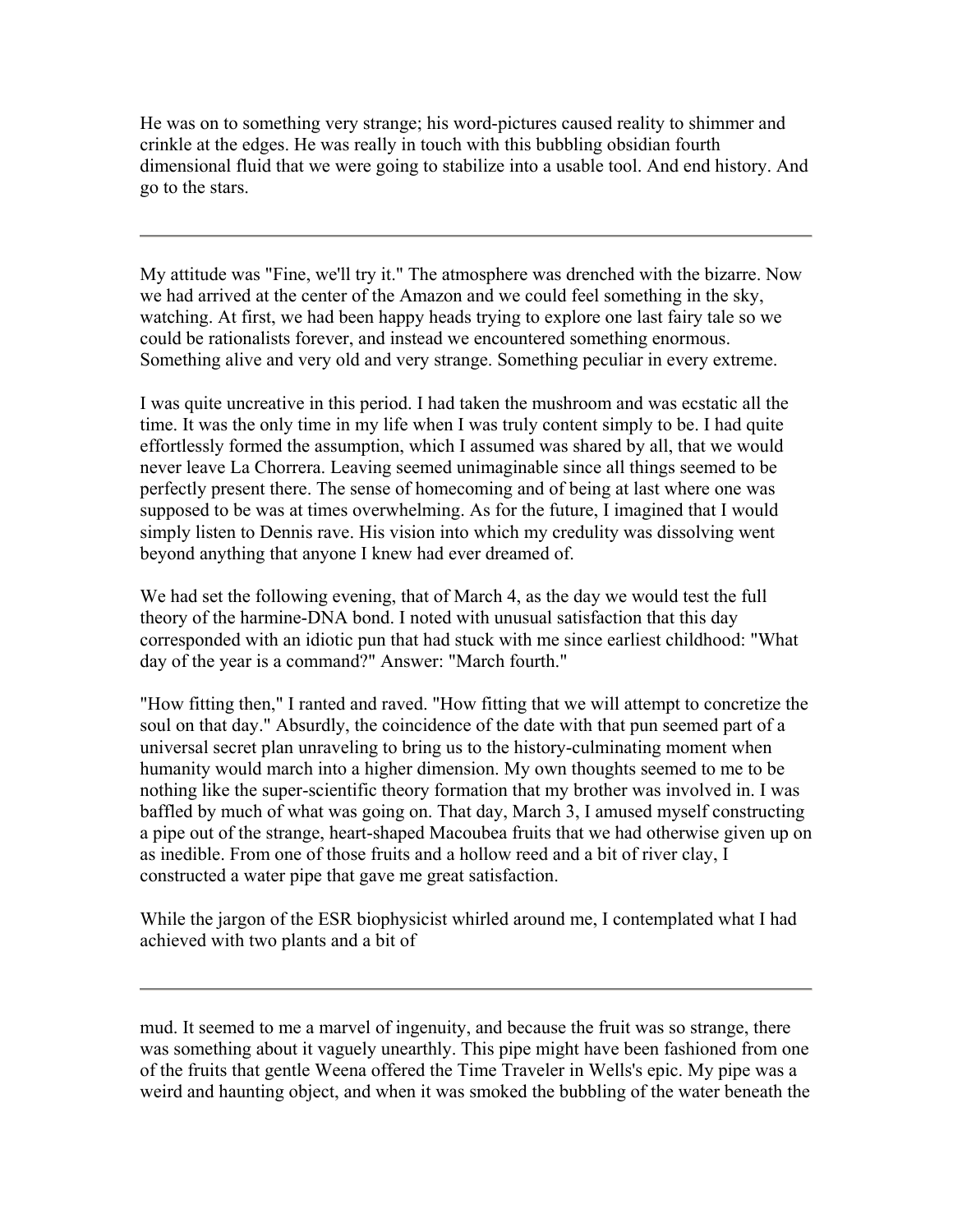thick rind sounded very like the beating of some great mammalian heart. Even Dennis paused to admire this pipe, and we determined that it would be used in our experiment when the moment came to smoke some of the ayahuasca bark to boost the harmine levels in our blood. We were operating in a world where scientific method, ritual, and participation mystique were inseparably intertwined. Our own minds and bodies were to be the retorts, the vessels, of the psycho-alchemical transformation that we were experimenting with.

That afternoon we all pulled roots and stacked them in the sun. It seemed the most satisfying activity imaginable. Nothing could have seemed more right. That evening we made a tape of our intentions, but unfortunately our tape recorder was not in good working order and that tape has proven impossible to salvage. I greatly regret this loss, since the emotional content of what we were experiencing would come across most clearly from our own words. The taping session ranged over a number of themes:

Hyper-carbolation: This is what we had named the process of altering the neural DNA and changing man into an eternal hyper-dimensional being. It was a process we imagined to be intimately akin to sexual generation. We spoke of it as the "birth of an idea" in a sense whose literalness is not easy to convey to minds that have not brushed with schizophrenia. We hoped that mind, driven by a will to the good, could control the process of generation and guide this process toward the production of the imaginationmodulated resurrection body so dear to the Patristic Fathers, sixteenth-century alchemists, and modern UFO enthusiasts. In this notion we were following Jung, who early on realized that the flying saucer is an image of the self, the suppressed psychic totality that lurks behind the apparent dualism of mind and nature. We thought that the field of mind and its will toward the good could be templated onto the genetic engines of life. The hope was that out of biology, Tantra could

summon the reality of the living stone, the chimerical unicorn of the alchemical quest made at last to lay his head in the maiden's lap. We dreamed, in short, of a union of Spirit and Matter.

The dead: We believed that hyper-carbolation was to be the shamanic defeat of death, that those doorways through which the dead enter daily were to be finally thrown open to a hyper-carbolated humanity, which would then have freedom of movement to and from an eternity in which all the members of the species existed as a living reality. The presence of giants from the human past—Carl Jung, Newton and Nabokov, Bruno, Pythagoras, and Heraclitus— was an overwhelming and all-inclusive intuition that we shared and could not ignore.

There seemed to be an ideological lineage, the golden chain, whose collective task was the shattering of the historical continuum through the generation of the living philosophical lapis of hyper-carbolated humanity. All these visionary thinkers had performed their part in this project. Now, as the secret work of human history, the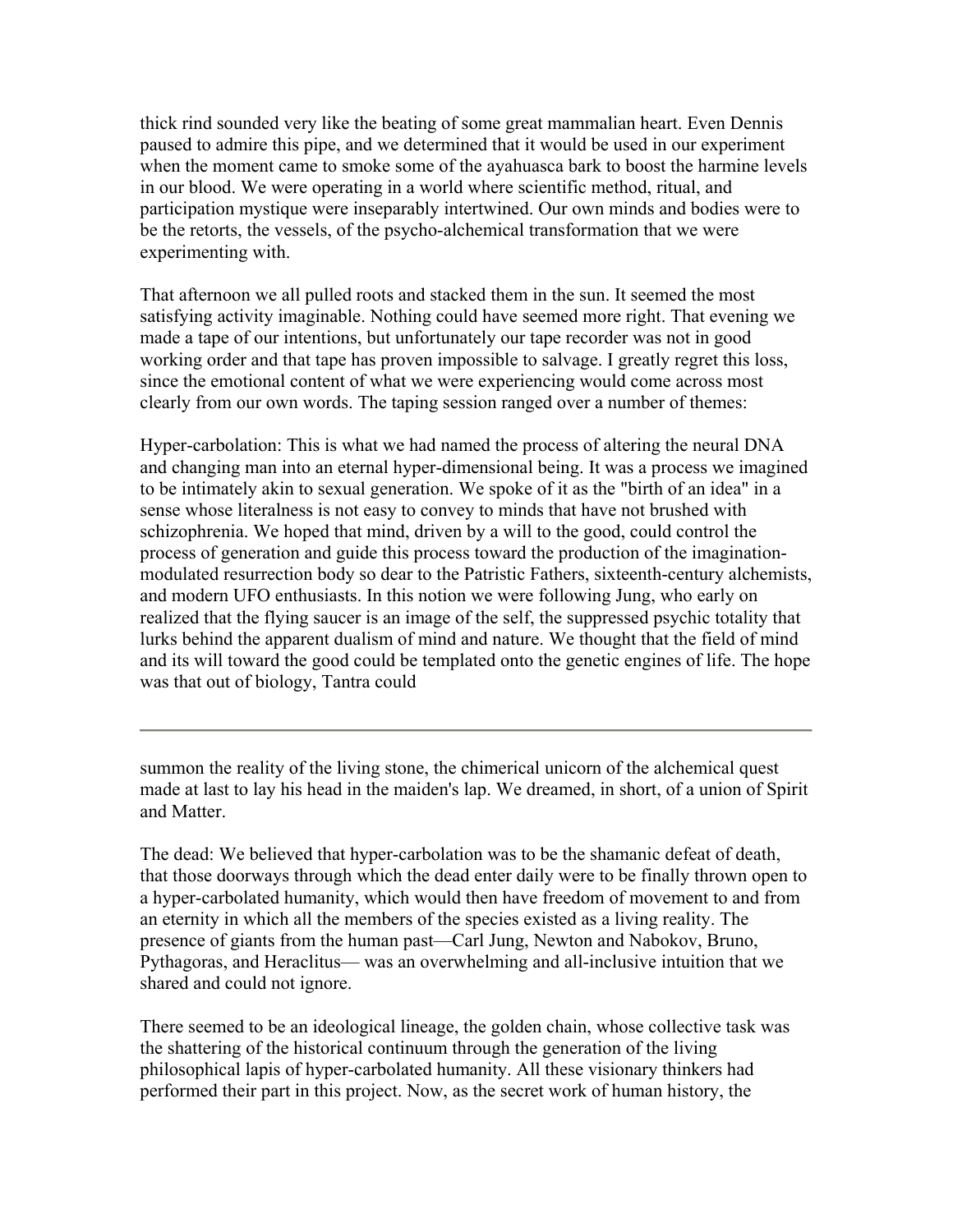generation of Adam's cosmic body, lost since paradise, neared completion, these shades stirred and pressed near to our Amazonian campsite. Our destiny was apparently to be the human atoms critical to the transformation of Homo sapiens into galaxy-roving bodhisattvas, the culmination and quintessence of the highest aspirations of star-coveting humanity.

The psychologically minded will recognize this as a description of messianic ego inflation. Such it is, but we felt these things as anyone would feel them if they truly believed they were at such a point in history. We wondered, "Why? Why us?"

To such questions the mushroom spoke in my mind without hesitation: "Because you have diligently sought the good and because you trusted no human being more than yourself."

The emotional impact of these sorts of inner exchanges was intense beyond anything I have ever experienced. I felt humbly grateful to the point of tears. I felt exalted. We wanted to salvage paradise for humanity, and we thanked all gods and nature that our eccentric quest, out of all the lives and paths being lived out on earth, was placed by fate so near the cutting edge. Where the elder shamanism had failed, we would succeed. The rescue of the timeless pearl of

human immortality from the well of death would, through the act of hyper-carbolation, become a living reality for every person who had ever lived. All the pain and suffering and war and desperation would somehow be repaid and made right through the intercession of the mystery of higher dimensions and a backward flowing logic of time that somehow undoes what has already happened. The wave of understanding that had been gaining strength since the twenty-seventh of February was so strong as to be nearly visible in everything around me. The lenticular shape of the approaching philosopher's stone seemed to be everywhere that I looked. Every shape and form around me was pregnant with its unearthly, opalescent depths.

#### CHAPTER TEN

#### MORE ON THE OPUS

In which we refine the theory and begin preparations for experimental test flights of the Sophie Aerolith.

The NEXT DAY WAS the much-anticipated fourth of March. After we made breakfast we did not tear down our fire as we normally would have done. Instead we began to brew the carefully shredded Banisteriopsis caapi vines in several gallons of spring water. The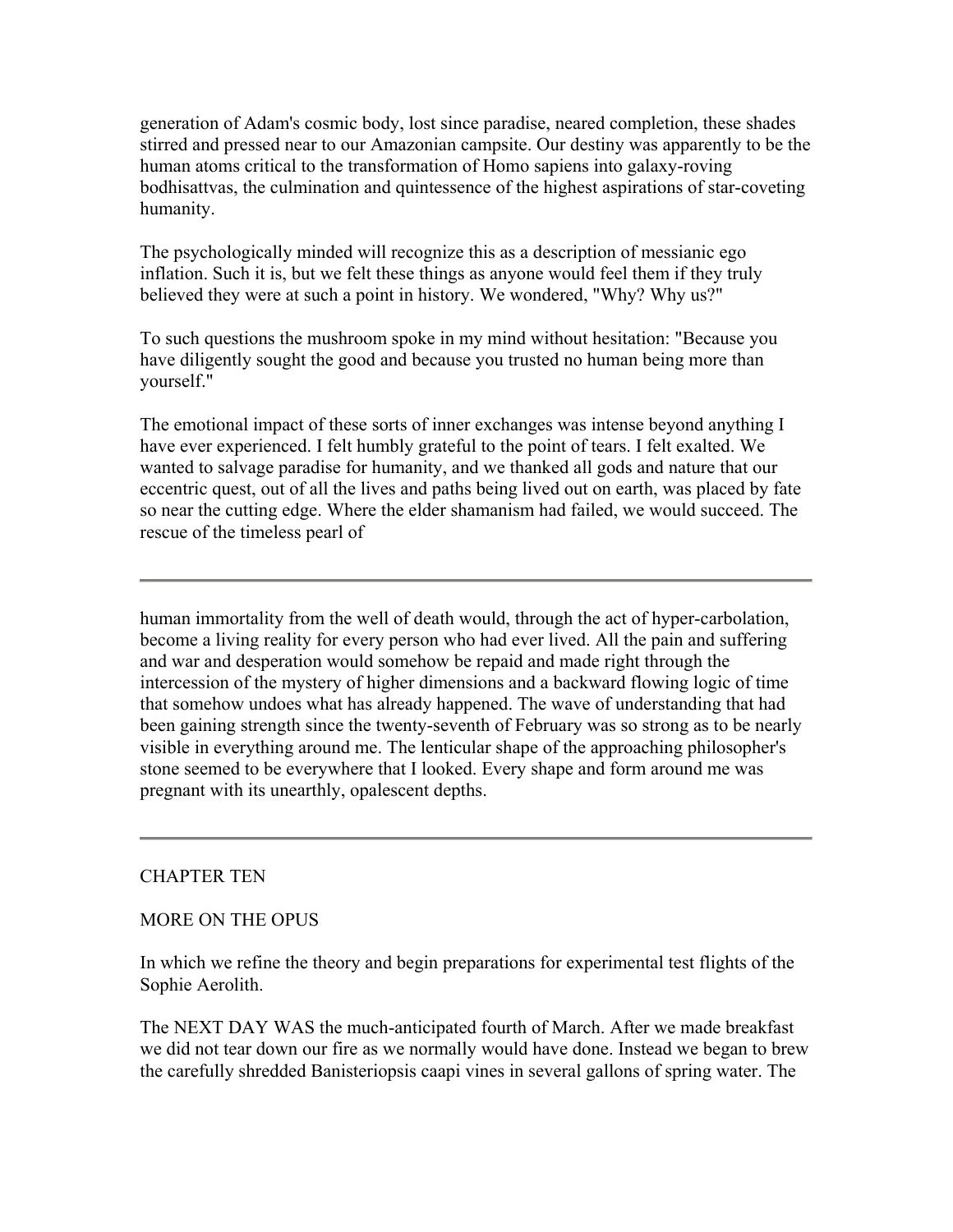fire made of the gnarled and now sun-baked roots burned furiously. The pot responded with an even, rolling boil that is the correct condition for making the brew.

All afternoon long we three cooked and said little. Dave and Vanessa used this time to visit and photograph the old village of La Chorrera across the lake. That evening they were to join us for a light meal, after which they had agreed to withdraw from the group and allow the ayahuasca-taking and the experimental test of hyper-carbolation to go on without them. I am sure that Dennis's mind, far more than my own, was preoccupied with the details of the test. During the days preceding, he had been often irritable, and this I took to be a part of the spectrum of effects accompanying whatever odd sort of mental unfoldment he was experiencing. While he was thus preoccupied with interior issues and vistas, I was the hawk-eyed guardian of the shamanic fires and procedures.

There recently had been much discussion of fire and the role it must have played in forming the mental world of archaic human beings. Once, as we sat staring into the camp fire, Dennis had remarked to me that, "People have been looking into fires like this for thousands and thousands of years. The squeal of these coals is the release of ionized plasma and in the flickering waves of free electrons thus created, one can see into the past and the future. The fire is the place where the ideas come from."

I was silent. I felt our ancestors then, seemingly present on the other side of the interface represented by the flame. "What is happening to us?" I again asked myself, but said nothing, silence seeming more eloquent.

Dennis, completely occupied with creating a test that would reveal the phenomenon in such a way as to overturn skepticism, spent part of the day writing furiously:

March 4, 1971

It is now possible to reconstruct the physical-chemical idea that has evolved in the process of understanding this phenomenon: i.e., the fourth-dimensional rotation of matter. I understand from examining the linguistic model we have constructed that the waveform ESR interference that will accomplish the work operates in a somewhat different manner than I had thought. It can be explained thus: The psilocybin that occurs in the mushroom acts as an antenna for picking up and amplifying the harmonic ESR tones of all tryptophane-derived compounds of all living organisms within its range. Since the psilocybin undergoing metabolism is superconductive, this means that its range of reception is theoretically infinite. The antenna does, to some degree, pick up a signal whose ultimate origin is the totality of living creatures; but since the psilocybin metabolism is carried on within the brain (or mushroom) at a very low voltage level, the antenna behaves as though its range was limited, even though it is superconductive.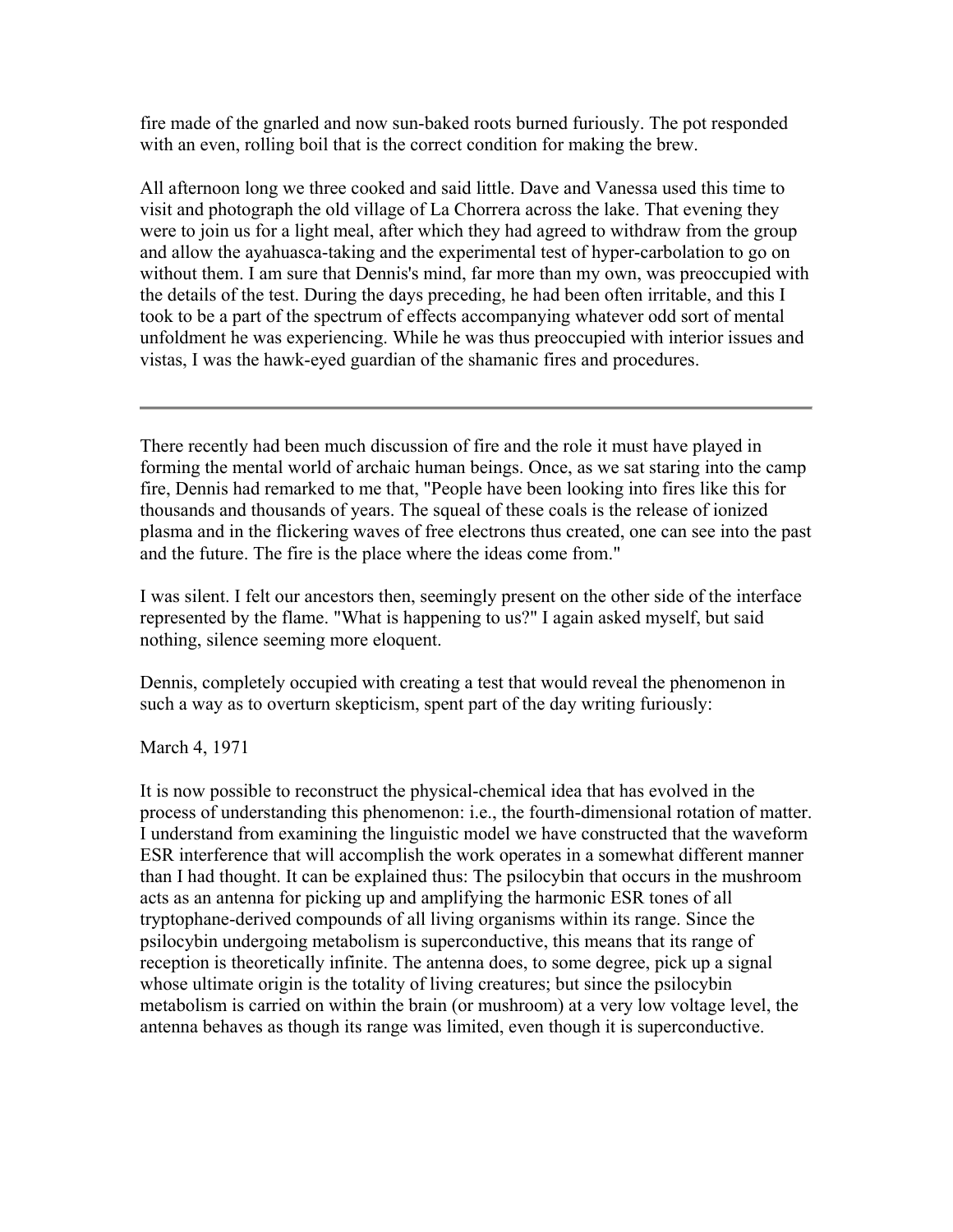I see this notion as an effort to explain the very real sense of informational interconnectedness that pervaded our experience, which occurred in one of the densest tropical forests on the planet. We did seem to be in touch with the living mind of the

tropical forest. Perhaps tryptamine compounds are the mediators of the signaling mechanisms of the command-and-control structure that regulates and integrates whole ecosystems. More Dennis:

It seems clear, therefore, that the signal, which when we are intoxicated on the mushroom in this ecologically dense area can be discerned so clearly, originates in the ESR resonation of the ayahuasca plant, though perhaps all the biosphere is picked up and broadcast, amplified via the ayahuasca superconductive transducer. This understanding will clarify precisely what will occur at the moment of fourth-dimensional warp. Ingesting the ayahuasca harmine will speed up the process of metabolism enough to amplify its ESR tone to an audible level; this ESR tone will harmonically cancel out the ESR tone of the psilocybin within the mushroom, causing it to lose its electric field and snap into a superconducting configuration. The ayahuasca ESR signal will have keyed the mushroom psilocybin into a superconducting antenna; it is then ready to have the psilocybin- harmine-DNA compound being metabolized within the body condensed onto its charged template. A microsecond after the mushroom psilocybin has been superconductively charged, its amplified ESR wave will then cancel out the ESR signals of the tryptamines and harmine metabolizing in the body, as well as the genetic material. This will cause these compounds to drop into superconductive configuration and bond together at the exact moment that they bond to the waiting mushroom template.

This transfer of superconductive compounds charged within the body to a superconductive template prepared within the mushroom will not occur in threedimensional space; no actual physical transfer will be visible, as the organically processed superconductive material will bond itself to the mushroom template through a higher spatial dimension.

It is at this point that the rationalist will despair, for indeed what abyss of untested theoretical and perhaps fanciful assumptions hides behind the phrase "through a higher spatial dimension"? Nevertheless, and like the alchemists of old, Dennis seemed to act from the assumption that the experiment, once successful, would

sanction the theory. Like the vocabulary of alchemy, his words are a blend of modern scientific formalisms and Hermetic aspiration. He had created a new alchemical dispensation and raised the specter of alchemical hope, phoenix-like, from the ashes of modernity.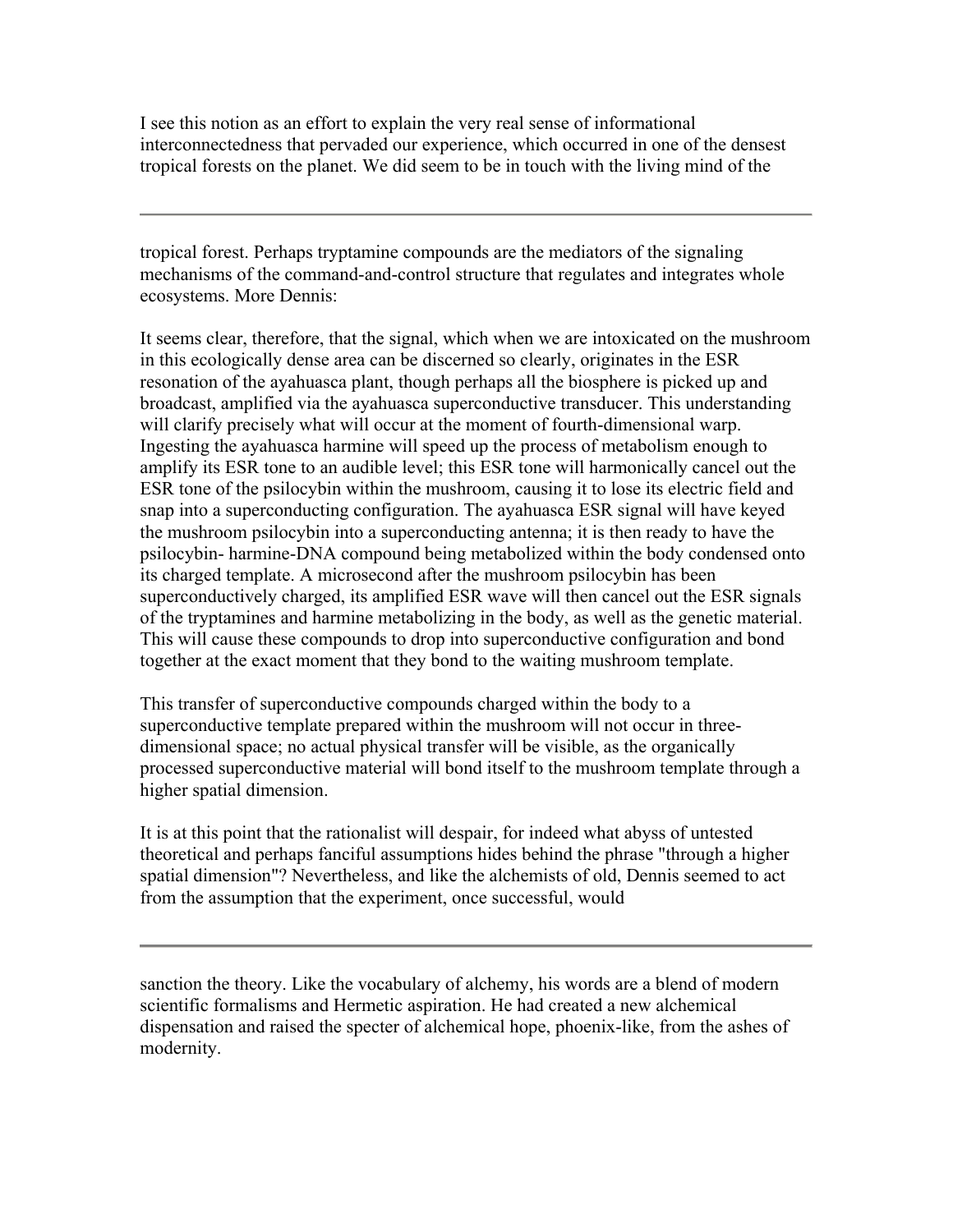The result will be the work of works—that wonder which cannot be told—four dimensions captured and delineated in three. The stone will be all things; but the elements which are bound together in hyperspace to form it are among the most common natural products, and the function and place of each in the stone can be understood. The stone is a solid-state hyperdimensional circuit that is quadripartite in structure:

First, psilocybin, charged in the mushroom to act as a template on which the rest of the circuit is condensed. In the final state the psilocybin acts as a superconducting antenna to pick up on information diffused through space and time.

Second, the superconductively charged harmine complex within the stone will act as its transmitter and energy source. It is interesting to note that the same energy that sustains the antenna circuits in superconductivity will sustain the whole of the device.

The third component of the stone is the DNA bonded to and resonating through the harmine. It will constitute the hyperdimensional, holographic memory of the device and will contain and explicate the genetic history of all species. It will be the collective memory of the device, and all times and places and conceivable forms will be accessible within its matrix.

The fourth part of the circuit will be the RNA, which will also be superconductively charged. [Normally the function of RNA is to "read" the molecular code of DNA and to transcribe its genes into usable protein molecules.] Through its function of selfreplication turned through hyperspace, the RNA will be able to project a wave form, a three-dimensional holographic image, and thus it will give form instantly to any idea. It will perform the same function it has always had—the process of replication through time. But henceforth replication will be subject, in part, to the whim of consciousness.

Why I and my companions have been selected to understand and trigger the gestalt wave of understanding that will be

the unleashing of the hyperspatial Zeitgeist is becoming more clear to me each moment, though I know I won't understand our mission fully until the work is complete. We will be instructed in the use of the stone by some infinitely wise, infinitely adept fellow member of the hyperspatial community; of that I feel sure. It will be the taking of the keys to galactarian citizenship. I speculate that we will be the first five human beings to be instructed in its use— our mission will be to selectively disseminate it to the rest of humanity, but slowly, and in such a way as to ease the cultural shock. It is also somehow appropriate that at least some segment of the species have an intimation of the implications and possibilities of this, the last cultural artifact.

And so now, against all probabilities and chance and circumstance, my companions and I have been given the peculiar privilege of knowing history will end. It would be a strange position to find oneself in if being in that position did not bring with it a full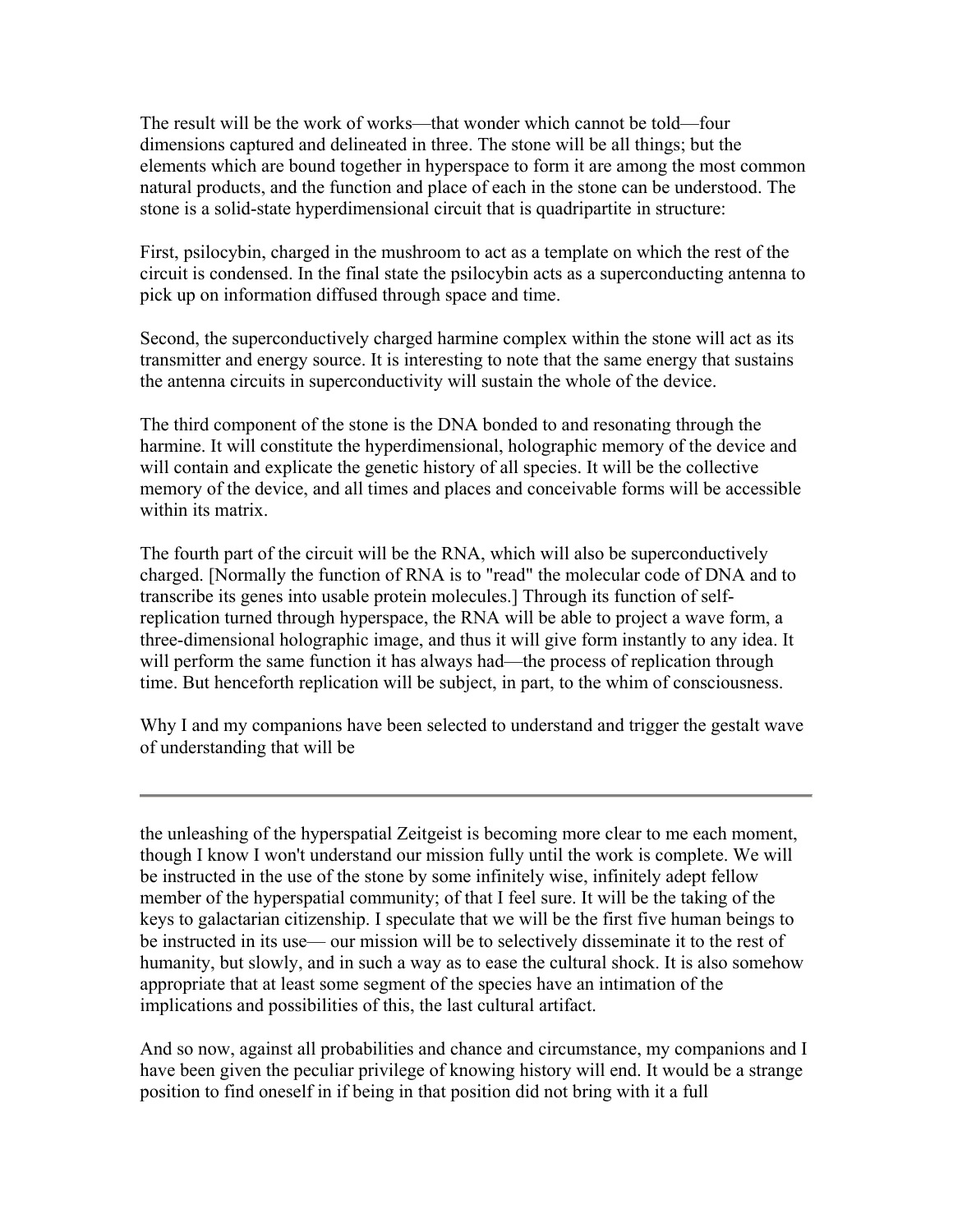understanding of the forces that brought one there. Fortunately, as the phenomenon is an acceleration of understanding, one gains clearer insight into the forces that have bent space and time, thought and culture back upon themselves to focus at this point.

As this monumentally inscrutable statement intimates, Dennis was in the process of turning some sort of corner. Under the influence of his ideas and images, our lives had become pure science fiction. This entire transformation had been achieved through the opening of our collective imagination. But what had really changed? Were we about to take the tiller of history into our hands, or was this one more sadly misguided reach for the power of an archetype that must always slide though one's fingers?

Now I can look upon my life as spread before the scanner of memory and understand all those moments that foreshadowed this one. It is easy to look beyond the personal history to the events of human history and discern therein the prefiguration of this last moment. As a phenomenon it has always existed and it will continue, for it is the moving edge of phenomenal understanding that was generated in the era before physics and it has gathered momentum—a constant acceleration ever since. What we are moving

toward in three dimensions is the passing of this wave of understanding into a higher dimension, the realm of the atemporal. As it happens, it will make this transition through one of us. But there will be no change in this cosmic order or even a blip on the cosmic circuits, for the phenomenon has gathered constant momentum from the beginning and it will flow through and beyond all dimensions with the same smoothness with which it entered until finally it has moved through all beings in all dimensions. Its joy will then be complete when in a vast amount of time it has constellated full understanding throughout creation.

If we trigger the eschatology, we will appear to act in the role of the Anti-Christ, but the real Anti-Christ is history's distorted reflection of the Christ at the end of time—the cosmic Adam-anthropos. The eschatological Christ is Anti-Christ only from a historical perspective. It is interesting that among Maza-tecans and other tribal groups of the Central Mexican highlands the idea of Christ is linked to the mushrooms—is this syncretism or prophecy?

That evening's collective meal with Dave and Vanessa at our camp, with the ayahuasca infusion cooling in the background, was less than successful. By now positions relative to "the phenomenon" had polarized us into irreconcilability. Dave and Vanessa did not arrive till the close of day, but they joined us in the hut for a smoke. Discussion led to an update and final outline of the experiment proposed for the evening. Dennis spoke:

"We will obtain a metabolizing, living mushroom. Dig up the shit around it and physically move the whole thing to the hut. We want to do the bonding in the mushroom because we don't know what it would be like if it were done in our own bodies. It is wide open. With your voice, your mind, and a mushroom, these things can be done. That is all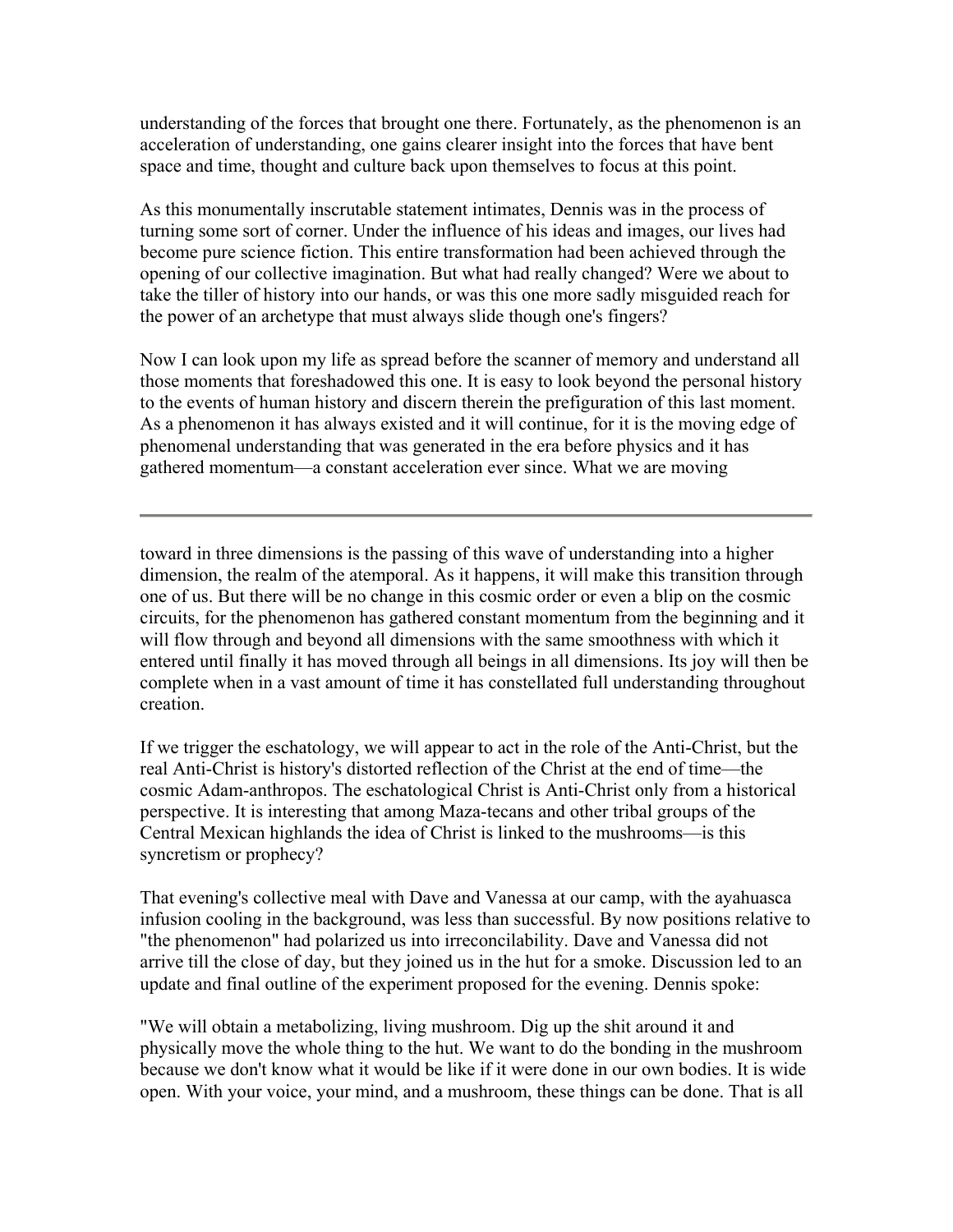one needs. Particle accelerators, all of that, no! With the energy that is hundreds of times less than the energy in an ordinary flashlight battery, one can probably rend space/time apart."

The air was heavy with charged ions. Dave was full of doubts; as he talked, there was the grumble of distant thunder far off over the jungle. Dave's objections to what we were doing were emotional

and fearful, along the lines of "Man was not meant to know these things." Hardly what we expected from a colleague. We tried to be reassuring, but he became agitated and rushed out of the hut, perhaps, we thought, intending to walk back to the river house.

Instead we heard an exclamation of fear and a kind of moan, a yell of amazement. We all clambered out of the hut to find Dave, white-faced and staring at the sky, pointing. The light of a first-quarter moon revealed the tattered sky and, directly above the path returning to the river, an enormous black thunderhead rearing its twisting and writhing form up through thousands of feet of moisture-and electricity-saturated air. It looked like an enormous centipede with broad strokes of lightning flickering out of its lower portions, stroking the tops of the jungle canopy with a roar that, when it broke over us, was as deafening as field artillery. Over the howl of the wind now whipping into a wild frenzy the jungle all around us, I heard Dennis yell:

"It's a backwash from the approaching breakthrough. It says to me there is now no doubt that we'll succeed!"

Dave moaned as he sank, unbelieving, to the sandy soil while the first huge drops began to fall. I thought of Ahab saying, "I'd strike out the sun if it insulted me. For could it do that then could I do the other, since there is ever a sort of fair play." In the wake of an ear-splitting blast we all fell back to the hut, during which Vanessa sprained her ankle slipping from the notched log that served as a step-ladder. In a few minutes the giant storm moved on, leaving only a chaotic and churning sunset.

The sudden electrical storm and its impact on us was taken as an omen by both points of view. Dennis, Ev, and I assumed it was associated with a feedback of effects from the experiment whose performance was only a few hours ahead of us. Dave and Vanessa thought it a light dose of the wrath of God for having such Promethean aspirations. The possibility that it had nothing to do with us at all went unexamined.

"Is this the healing of my split-T that my astrologer predicted for this time?" Scorpio Vanessa asked of no one in particular.

Ev and I shared a light meal with our guests while Dennis ate nothing. Dave and Vanessa wished us goodnight and good luck, and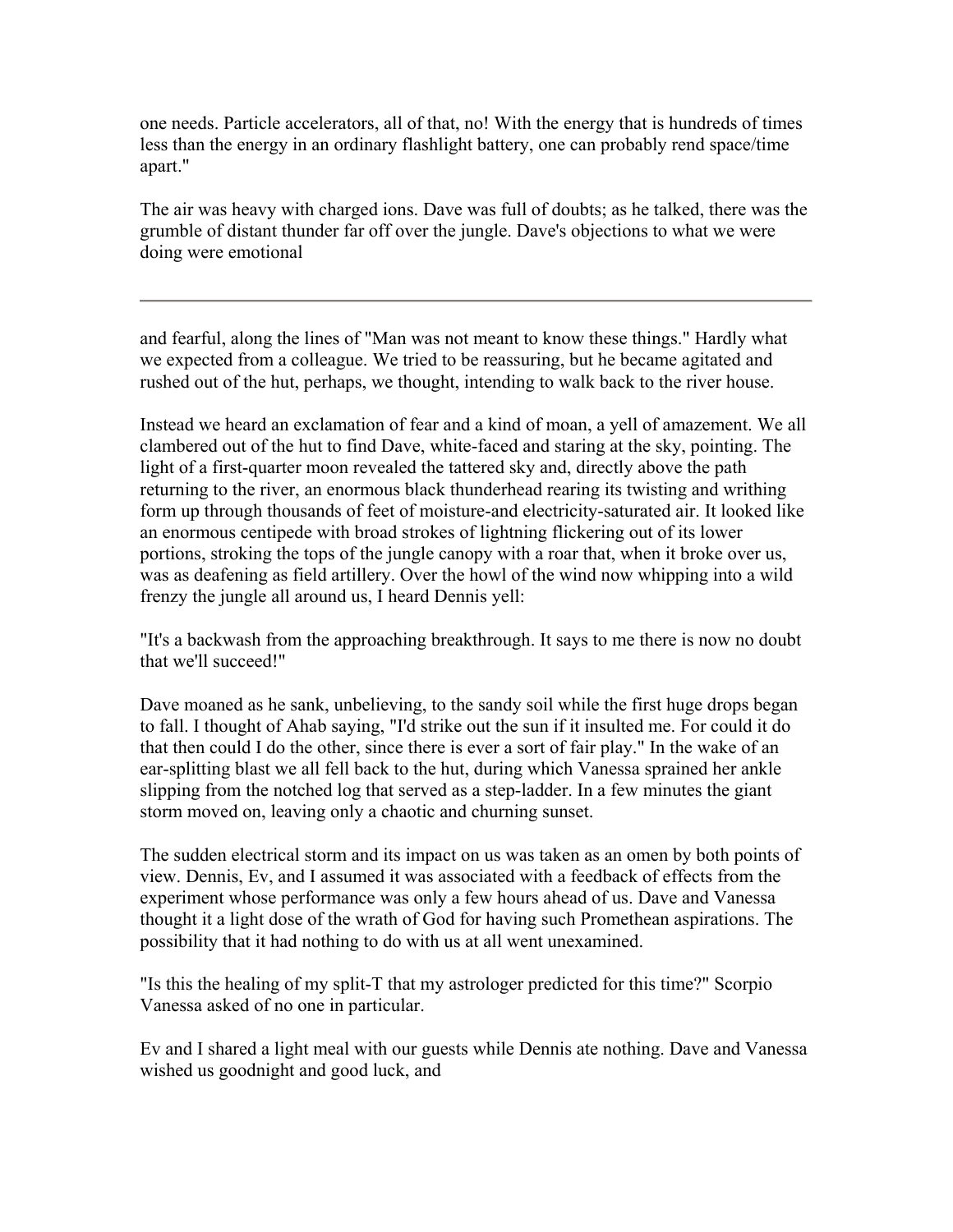then hobbled away toward the river. The three of us were left alone, and there remained nothing but to make the test that Dennis had devised and whose anticipation had caused such strain on our expedition.

The ayahuasca had been brewed. Since then, having seen ayahuasca brewed professionally by shamans in Peru, I am sure that our brew was too weak to have had any major role in what followed. It was the mushroom that was the causal agent, if a causal agent could be isolated. And mushrooms we had, both ones we had picked as well as a specimen moved into the hut, in situ in its manure base. Dennis confidently stated that living, metabolizing psilocybin should be present. We had hung the chrysalis of a Morpho near the mushroom so that animal tissue undergoing metamorphosis would also be represented in the target area tableau. What was science and what ritual? We did not know and could not tell. All bets were covered. Poetic inspiration and scientific insight had become fused.

# CHAPTER ELEVEN

# THE EXPERIMENT AT LA CHORRERA

In which the experiment is attempted and the brothers McKenna are driven mad by its unexpected aftermath.

The NIGHT OF MARCH 4 was absolutely black. A low-lying cloud bank had appeared, muffling the small world of La Chorrera and wrapping it in a bowl of all-absorbing velvet darkness. Following the storm we had rebuilt our fire and boiled off several liters of water from our infusion of Banisteriopsis caapi, so that it was much stronger than it had been before. We then added crushed leaves, which Dennis had gathered that day near the chorro and which we were using as DMT admixture plants. It was the admixture plants that we hoped would provide the DMT necessary to drive the intense hallucinations for which the brew is famous. We had tentatively identified these plants as Justiciapectoralis var. steno-phylla—a plant thought to be used as an admixture of ayahuasca in the Vaupes drainage north of us. Now, years after that evening, not only do I question the concentration at which we brewed the Banisteriopsis but also our identification of the admixture plant.

There is no doubt that there was considerable harmine alkaloid in the infusion, but as I later learned not as much as is necessary to

provoke an unambiguous intoxication. The harmine alkaloids present were, in my opinion, boosted by the psilocybin that had accumulated in our systems, or rather the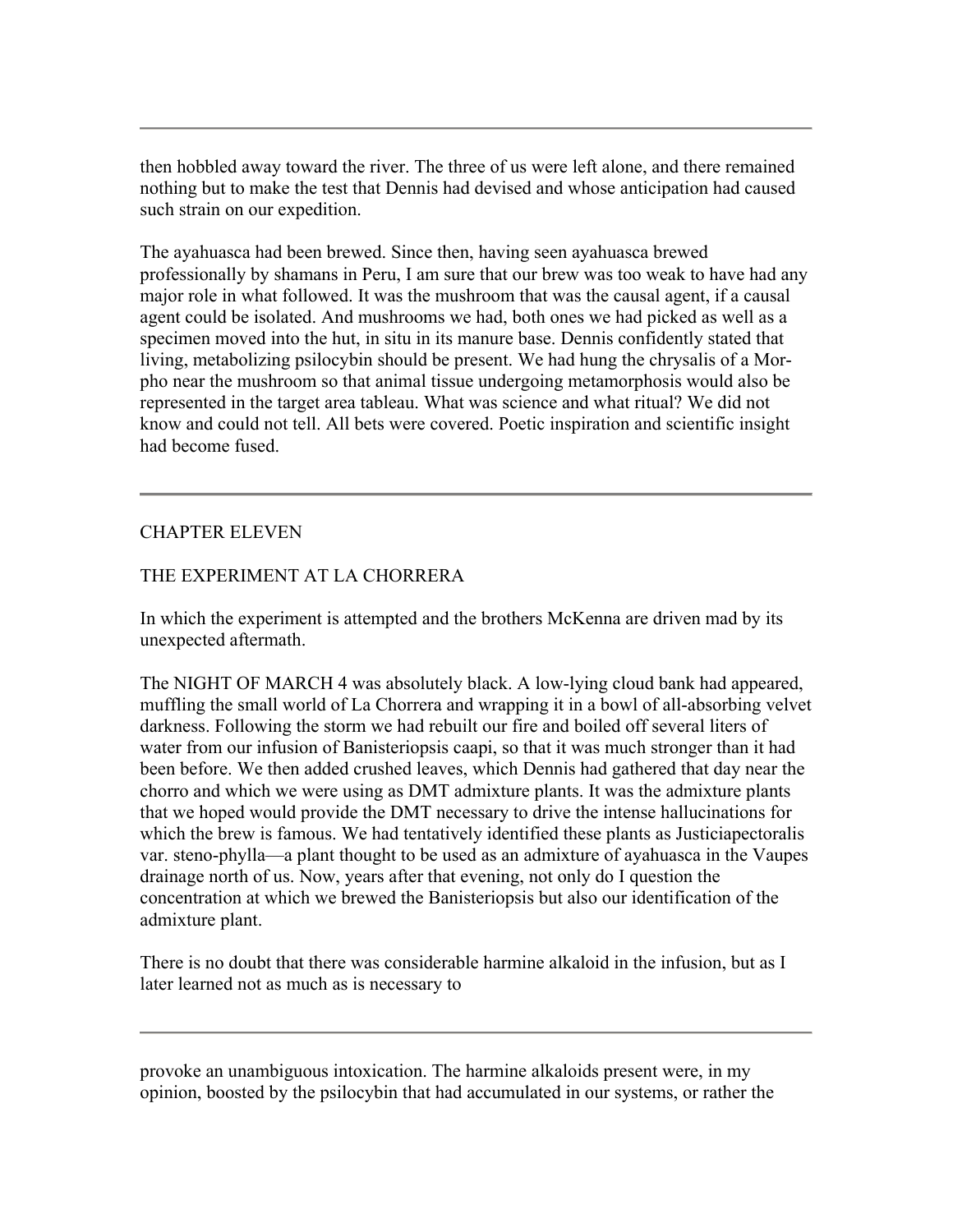MAO-inhibiting effect of these beta-carbolines caused the residual psilocybin to emerge into consciousness as a deep hallucinogenic experience.

While I completed the boiling, Ev and Dennis went to their hammocks and lay down to await the completion of the preparations. We laughed together and talked softly. Yet in spite of this there was an undercurrent of tension as we approached the experiment into which we had poured so much of our energy. As we neared the critical moment, Ev and Dennis became unaccountably clumsy and seemed to find their bodies hard to handle; it was that which had sent them to their hammocks. I seemed unaffected and was able to look after whatever needed attention. Lying in his hammock, Dennis ate two mushrooms to launch the beginning of the experiment; Ev and I did the same.

Our little thatched hut on its stilt legs looked in the flickering firelight like a small spaceship dropped into the howling jungles of an alien world. We all felt as if we were approaching hyperspatial overdrive. There was a sense of immense energies accumulating. The effect was reinforced by the hammocks hanging like acceleration slings ready to receive a starship's crew. Dennis lay in his hammock nearly unable to hold a pencil, but writing furiously in tight, operational terms about the experiment just ahead:

The mushroom is presently metabolizing within our bodies; this has keyed in on the tryptamine template in the living mushroom and it has been sensitized for the condensation of the harmine-psilocybin-DNA molecule. When the ayahuasca is ingested the harmine analog will start to metabolize within the body. The ESR of the presensitized psilocybin circuit will immediately cancel the ESR of the harmine and cause it to bond superconduc-tively to the DNA-RNA complex both in our bodies and in the mushroom simultaneously in a higher dimension. The bonding completed, the harmine-DNA memory bank and drive unit will condense into the waiting, charged psilocybin circuit in the mushroom. We will see this condensation, as it will appear in the

mushroom at the same instant that the bond is completed in a higher dimension.

I had no notion of what this all meant or was leading to. I took the attitude that I must simply be a good witness. Surely nothing at all would happen, or something wonderful was in store.

Dennis explained that he was unable to move about very well because of something having to do with the backward flow of time. The ever-increasing constraints on the set of possible futures had rendered him nearly immobile; only the mind, planning and computing, was free.

We finished boiling the ayahuasca. I ground the admixture plants and added them to the cooling brew. I moved the ayahuasca into the hut, then the mushroom. With those things in place, we were ready to begin.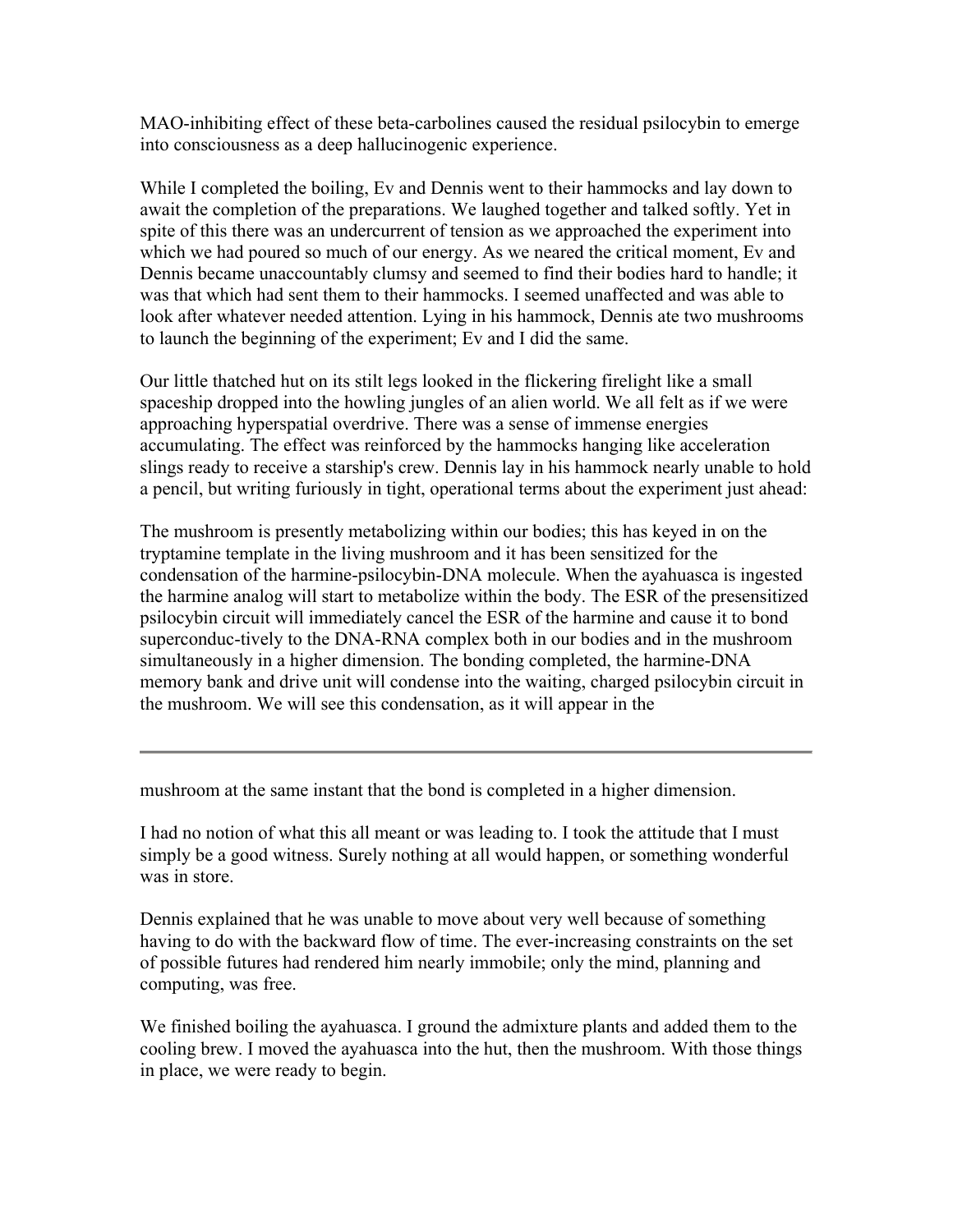Dennis began narrating our countdown toward an Omega that none of us could really understand; we were completely transformed by the expectation that we might witness the outbreak of the millennium. He said that time was appearing to slow down as we approached this point. Prior to this, we had taken no hallucinogens for several days, so the effects we were experiencing were not arising from that source. Something else was happening. As proof of this amazing assertion, he called our attention to the candle that I had set upon a small shelf jutting from the wall of the hut. Unattended, its slight tilt had become slowly exaggerated so that now it hung at a crazy angle, defying gravity because, he said, time was passing so slowly that we could not see that it was actually in the act of falling.

I walked closer to this apparition and bent toward the flame. The fire appeared still, absolutely frozen. My mind shot back to the moment above the river when it too had seemed stilled forever. The flame was uncanny. As deeply as I cared to look into it I could see no movement of particles or gas. I seemed to have my usual freedom of movement, but the world around me was coming to a crystalline and eerie halt.

It was Dennis who finally spoke: "A series of discreet energy levels must be broken through in order to bond this thing. It is part

mythology, part psychology, part applied physics. Who knows? We will make three attempts before we break out of the experimental mode."

We all drank the ayahuasca. The taste was sharp and astringent, like a sauce of leather and mole, but it faded quickly as the liquid went churning through our guts. Dennis took only one more mushroom to help him hear the tone. The darkness outside was utter and we had no clock; it seemed hours since Dave and Vanessa had left us. All was finally in readiness: the living mushroom, the harmine brew, and a harmine smoking mixture, "just in case." After we each had about a half-cup of the ayahuasca infusion, we settled down to wait.

For the past several days, Dennis had been hearing the ESR tone that he deemed the sine qua non of what we were attempting. After about fifteen minutes, he announced that he could hear it more clearly and that it was gathering strength. He felt prepared to attempt the experiment at any time, he said.

We agreed that each time during the actual making of the sound we would extinguish the candle so that our minds would not be burdened by the sight of any tryptamine-induced facial distortions that the odd yelling might cause. Years before, during peak episodes of DMT among our old Berkeley gang, we had witnessed spasms of facial musculature that were completely hair-raising, invoking as they did the entities of Tantric Buddhism—the bulging eyes, the impossibly long, rolling tongue, that sort of thing.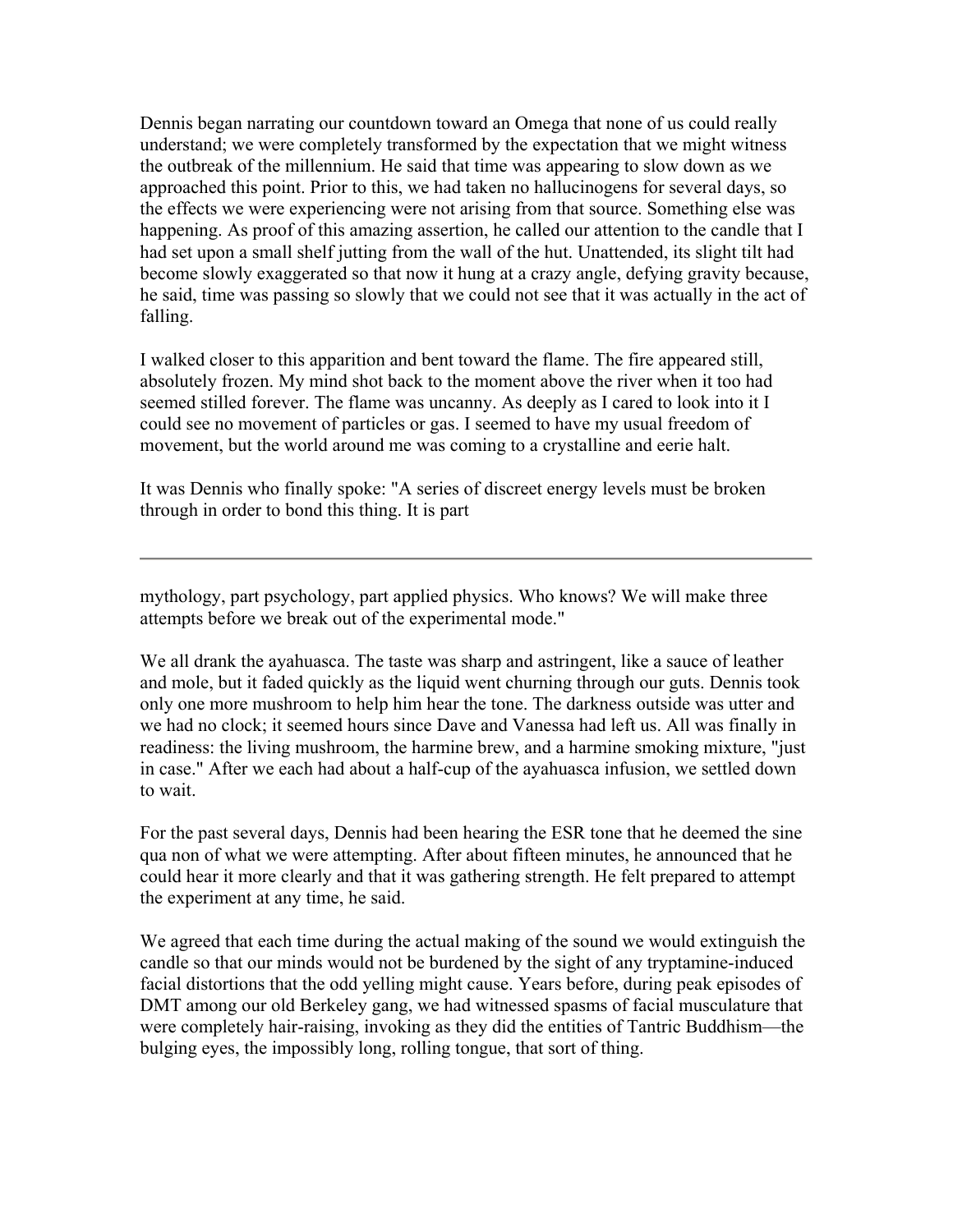Dennis then sat up in his hammock. I put out the candle, and he sounded his first howl of hyper-carbolation. It was mechanical and loud, like a bull roarer, and it ended with a convulsive spasm that traveled throughout his body and landed him out of his hammock and onto the floor.

We lit the candle again only long enough to determine that everyone wanted to continue, and we agreed that Dennis's next attempt should be made from a sitting position on the floor of the hut. This was done. Again a long, whirring yodel ensued, strange and unexpectedly mechanical each time it was sounded.

I suggested a break before the third attempt, but Dennis was quite agitated and eager to "bring it through," as he put it. We settled in for the third yell, and when it came it was like the others but lasted

much longer and became much louder. Like an electric siren wailing over the still, jungle night, it went on and on, and when it finally died away, that too was like the dying away of a siren. Then, in the absolute darkness of our Amazon hut, there was silence, the silence of the transition from one world to another; the silence of the Ginnunga gap, that pivotal, yawning hesitation between one world age and the next of Norse mythology.

In that gap came the sound of the cock crowing at the mission. Three times his call came, clear but from afar, seeming to confirm us as actors on a stage, part of a dramatic contrivance. Dennis had said that if the experiment were successful the mushroom would be obliterated. The low temperature phenomena would explode the cellular material and what would be left would be a standing wave, a violet ring of light the size of the mushroom cap. That would be the holding mode of the lens, or the philosopher's stone, or whatever it was. Then someone would take command of it—whose DNA it was, they would be it. It would be as if one had given birth to one's own soul, one's own DNA exteriorized as a kind of living fluid made of language. It would be a mind that could be seen and held in one's hand. Indestructible. It would be a miniature universe, a monad, a part of space and time that magically has all of space and time condensed in it, including one's own mind, a map of the cosmos so real that it somehow is the cosmos, that was the rabbit he hoped to pull out of his hat that morning.

Dennis leaned toward the still whole mushroom standing on the raised experiment area.

# "Look!"

As I followed his gaze, he raised his arm and across the fully expanded cap of the mushroom fell the shadow of his ruana. Clearly, but only for a moment, as the shadow bisected the glowing mushroom cap, I saw not a mature mushroom but a planet, the earth, lustrous and alive, blue and tan and dazzling white.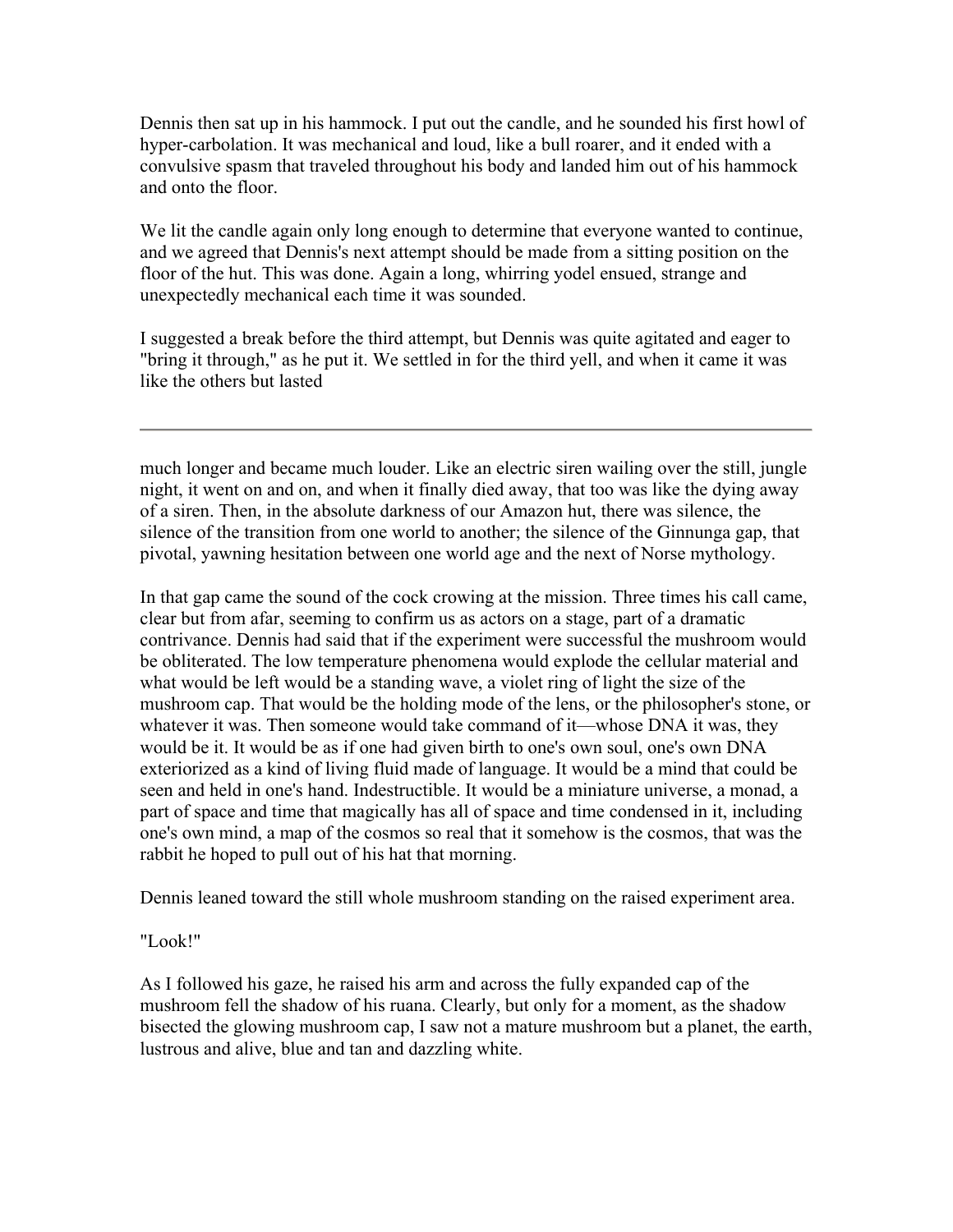"It is our world." Dennis's voice was full of unfathomable emotions. I could only nod. I did not understand, but I saw it clearly, although my vision was only a thing of the moment.

"We have succeeded." Dennis proclaimed.

"I don't understand," and I did not. "Let's walk to the pasture. I need to think."

Ev was exhausted by the night's activities and probably glad to have us leave her in the hut with the encroaching dawn promising some sort of new day. As we let ourselves down the log ladder to the ground, I was struck by the scene of utter confusion our activities had left behind during the last frantic hours of brewing. Our huge fire was now only white ashes. The waste from the ayahuasca-making was piled beside it, looking like a mound of beached seaweed. Everything was strewn about. We walked through all this, shaking the stiffness out of our bodies and stopping at the small stream that crossed the path to splash water in our faces.

We had not spoken. It was Dennis who broke the silence.

"You are wondering if we succeeded?"

"Yes. What happened? You're riding herd on this effect, so what is going on?"

"Well, I am not sure how, but I know we have succeeded. Let me try to understand this."

Though the mushrooms and ayahuasca of the night before seemed to have worn off, my own mind was racing with questions. As we walked along, Dennis would make occasional comments that were, it burst over me, answers to things I was thinking but not articulating. I stopped in my tracks. I clearly formed a question in my mind. Dennis, head bent beside me, began to answer without waiting for me to speak my thought aloud. I was dumbfounded. Was this it then? I asked. Had he somehow acquired telepathic powers? No, he replied, there was more to it than that.

According to Dennis, the bonding of the harmine into his DNA had given him immediate access to an enormous, cybernetically stored fund of information. And this information was freely available to anyone in the world who looked into their mind and prefaced their question with the word "Dennis." The absurdity of the second half of this proposition struck me as utterly too much. But naturally, at his insistence, I made the test. I picked up a small plant growing at my feet, closed my eyes and asked:

"Dennis, what is the name of this plant?"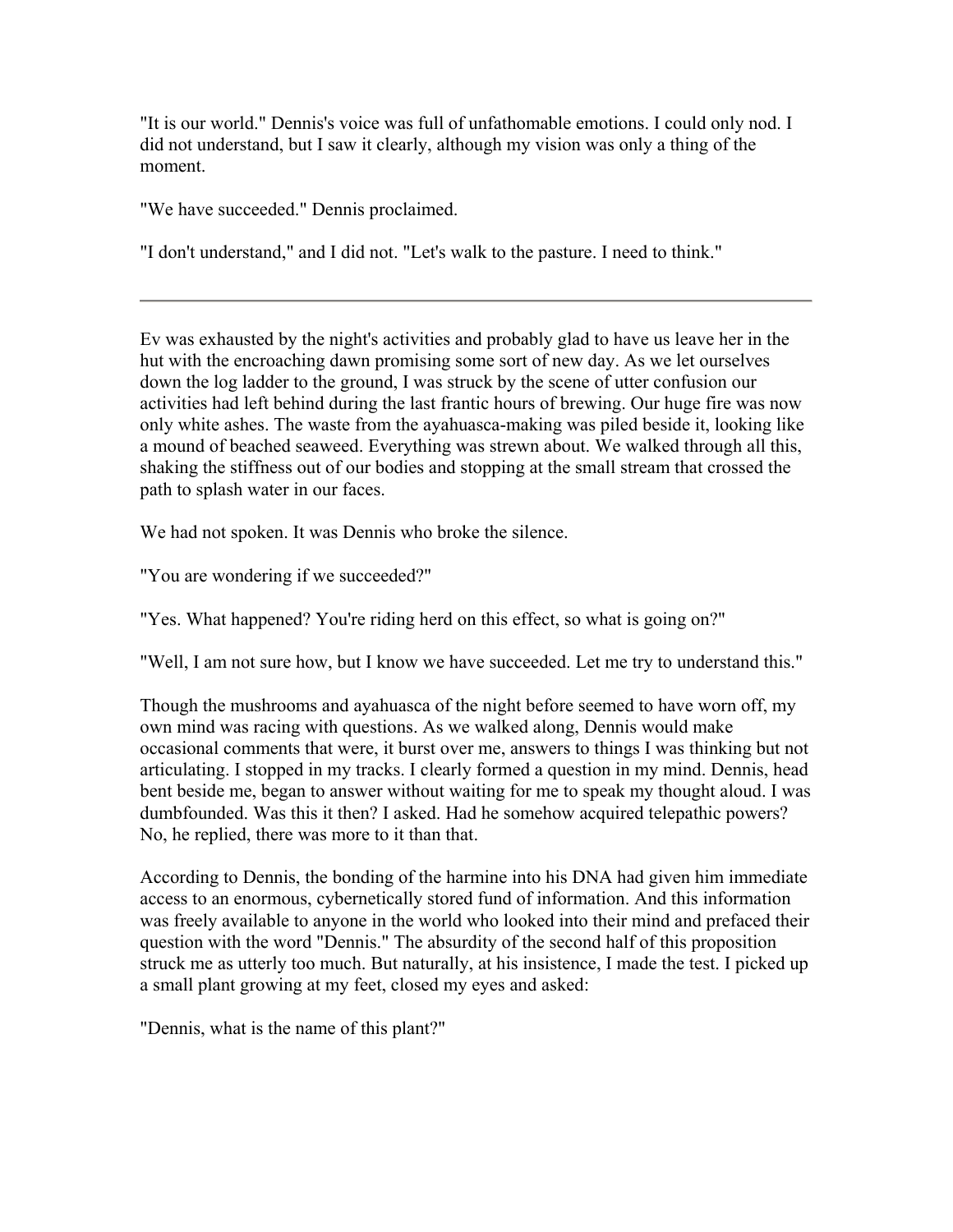Immediately and without any effort of my own that I was aware of, a scientific name, now forgotten, popped into my head. I tried the same thing again with a different plant and to my amazement

received a different answer. The experiment seemed to secure that something was giving answers in my head, but I could not tell if they were correct or not. I was shaken. When we left the hut I was sure we had failed and that we had to talk over revising our approach. I was even relieved since the obsessive nature of it all had been a strain. But now as we walked along and I could hear a voice in my head that was answering, however inanely or inaccurately, any question put to it, I was less sure.

Dennis was oddly preoccupied, yet he assured me that his effort had succeeded and that all over the world the wave of hyper-carbolation was sweeping through the human race, eliminating the distinction between the individual and the community as everyone discovered themselves spontaneously pushing off into a telepathic ocean whose name was that of its discoverer: Dennis McKenna.

As I watched my mind and listened to my brother rave, I began to realize that the experiment had indeed unleashed some sort of bizarre effect. I ask myself now why it was so easy for me to make the leap from assuming that we were having a peculiar localized experience to the idea that we were key parts of a planet-wide phenomenon? It is an important, unanswered question that speaks volumes about my susceptibility to inflation and suggestion at that moment. I was quite simply the victim of a cognitive hallucination; that is, rather than a visual experience of something not actually present, a cognitive hallucination is a total shift of the highest levels of our intellectual relationship to the world. The psilocybin-induced cognitive hallucination made the impossible and unlikely seem probable and reasonable. I became flooded with ecstasy as the realization passed over me that we had passed the omega point, that we were now operating in the first few moments of the millennium. Both of us felt our excitement rising as we became convinced that somehow the world was now radically, fundamentally different.

"So this must be it," Dennis said. "We have not condensed the stone into visible space, but we have generated it in our heads. It does not immediately appear as a visible vehicle, but first as a teaching—the teaching we are hearing in our heads right now. Later, the words will be made flesh."

I could only stare at my brother. Who was he and how was he able to know and do these things? I could only wonder.

"Now Mother and possibly lots of dead people will be showing up soon. Jung will doubtless come and, by god, I want to hear what he has to say." Dennis, saying this,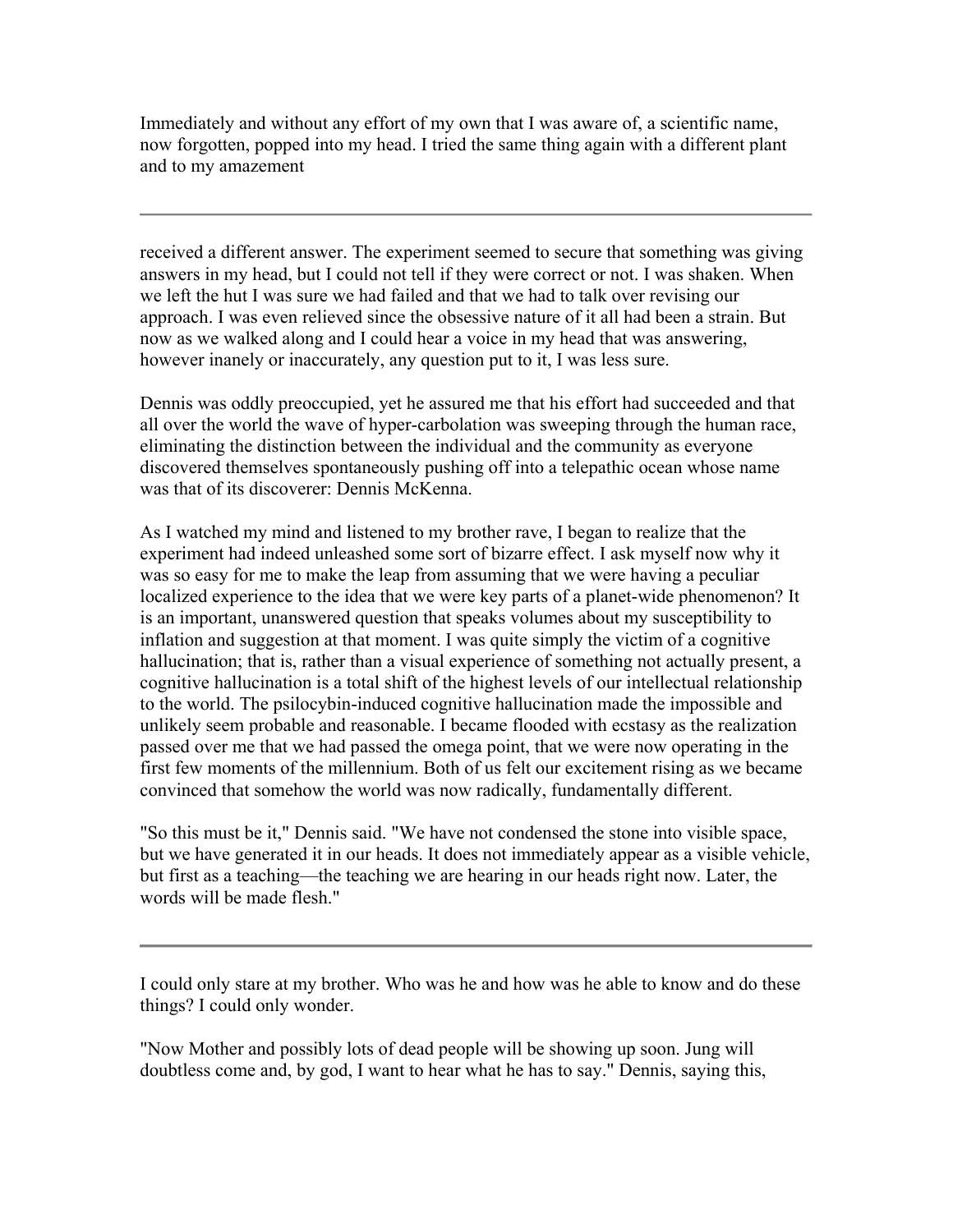gazed over my shoulder as if craning his neck to see who approached our hammock-hung hut. "Is that Nabokov, Sunny Jim that nice Joyce boy, or is it that pesky Nick Cusa?"

We embraced each other, laughing. I felt as though I was being led like a little child. For no reason, I had ceased to question; rather, I felt an urge to see other people and to feel their immersion in the new heaven and the new earth. Dennis agreed I would go to the river and get Dave and Vanessa and return with them to the forest. Dennis would return to the camp and explain to Ev what was happening.

As I set out toward the river, I seemed to be nearly weightless. I felt reborn, full of energy, and bursting with good health and vitality. Over a period of a few minutes, I had passed from weary, disgruntled skeptic to ecstatic believer. Looking back on it, I believe that, for me, this was the critical juncture. Why did I not question Dennis more closely? Was I somehow self-hypnotized? Did the unfamiliar setting, the restricted diet, the strain and expectations push me into a place where I was unable to resist participation in the world of my brother's bizarre ideation? Why was I unable to maintain my detached and skeptical viewpoint? In some sense this willing suspension of disbelief is the crux of the matter—and, I believe, of many a "close encounter" situation.

The Other plays with us and approaches us through the imagination and then a critical juncture is reached. To go beyond this juncture requires abandonment of old and ingrained habits of thinking and seeing. At that moment the world turns lazily inside out and what was hidden is revealed: a magical modality, a different mental landscape than one has ever known, and the landscape becomes real. This is the realm of the cosmic giggle. UFOs, elves, and the teeming pantheons of all religions are the denizens of this previously invisible landscape. One reaches through to the continents and oceans of the imagination, worlds able to sustain anyone who will but play, and then one lets the play deepen and deepen until it is a reality that few would even dare to entertain.

As I walked along that perfect morning no such soothingly objective thoughts came to me. Instead I assumed that my body was metabolizing its way toward the resurrection body, the "soul made visible" of Christian hermeneutics, that we had expected to be part of the success of our experiment. I did not know what was happening in the world or far away, but I did know that since the moment Dennis had pronounced the experiment finished, I had felt an expanding and ever-increasing wave of energy and understanding unfold through my being. As I walked along, what seemed to be a profound realization came over me. The understanding bloomed in my mind that we are all enlightened beings and that only our inability to see and feel ourselves and others as we really are keeps us from shedding our guilt and experiencing ourselves as truly enlightened. I have never been a psychedelic bliss bunny, yet there I was suspended somewhere between cliche and archetype.

I felt beatific, yet I couldn't believe what seemed to be happening. The walk to Dave and Vanessa's place took about ten or fifteen minutes. By now it was about 7:00 A.M. The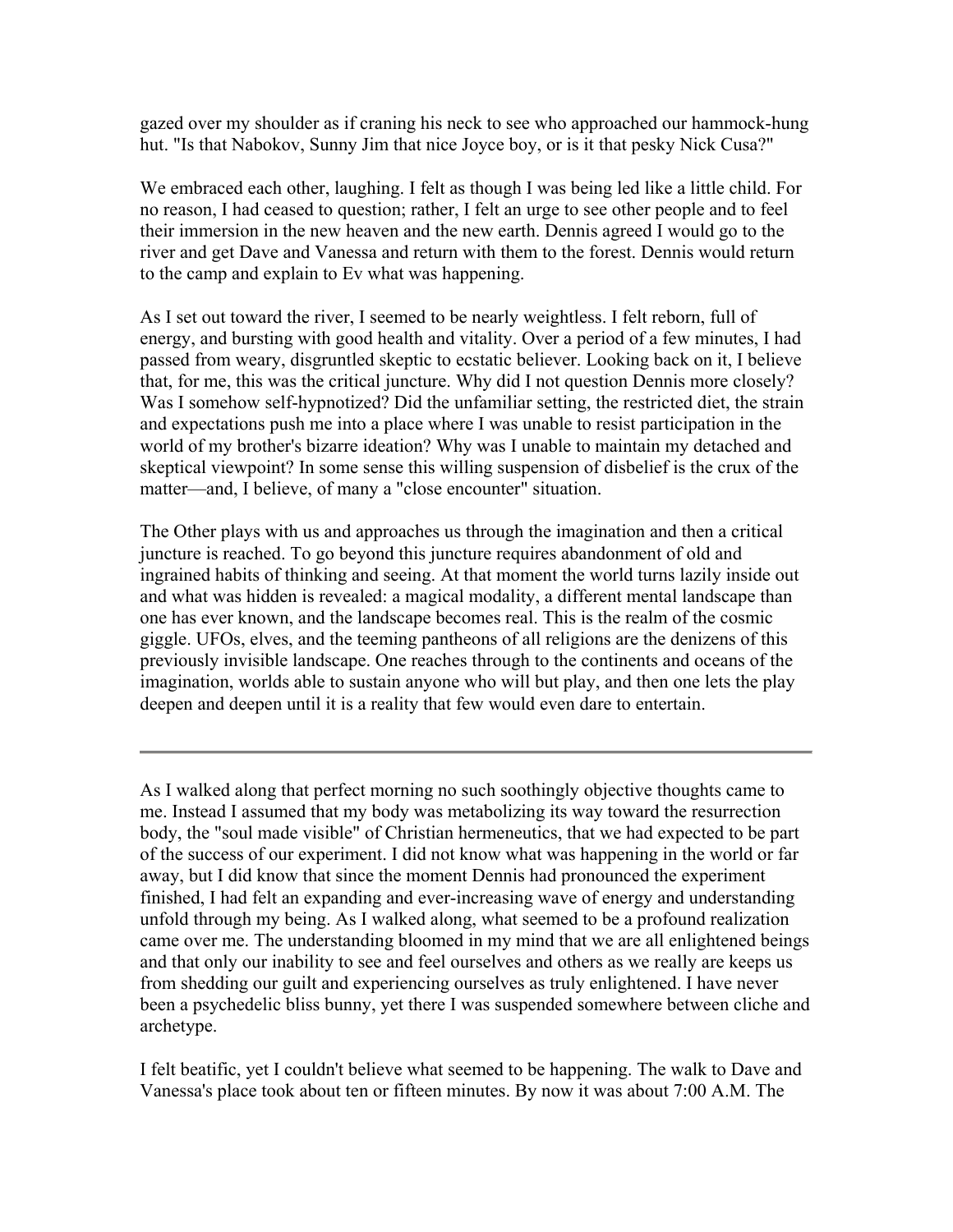sun was well up in the sky and it was a beautiful day. As I walked across the pasture I would stop and say, "Dennis," and the response would be instantaneous, just like thought. It confused me. I kept stopping and asking questions. Sitting down on the grass. "Is it all right? What is it? I don't know. Is it safe? I can't understand what this means."

I walked on toward the river. As I walked, I did some experiments. I said "Terence. Terence." It was very much like talking to myself. Then I said "Dennis," and the thing was instantly there, ready to do business. Then I said "McKenna, McKenna," and it was still there. I realized that I couldn't reach it with my first name, but I could reach it with my last name. I felt simultaneously enlightened and bewildered, I could not understand what was going on.

I was pondering these sorts of things when I arrived at the riverside house of Vanessa and Dave. They were still asleep in their hammocks, but crowded around the door, even this early in the morning, was a group of wide-eyed Witoto children. As I pushed my way through them, my gaze fell on each and I thought: "You are enlightened, and you ... and you ..."

My arrival was the first event of the day for Dave and Vanessa. I told them that we had succeeded and that the fruit of our success

was not a condensed hyper-object, but a teaching. I asked them to dress and come with me. While they were gathering their hammocks, they told me that during the darkest part of the night Dave had awakened hysterical, in a state not unlike the condition induced in him by the electrical storm the evening before. They had been very agitated and could only attribute this to what we had been doing.

I was interested in all of this but seemed to hear it as from a long distance. I wanted to return to the forest and see what would unfold there. In my mind I was recalling something Dennis had said a few minutes before in the pasture. He had said that the demarcation between day and night, the dawn line, was now making a twenty-four hour sweep around the world, a sweep that began at the dawn moment when the experiment at La Chorrera was finished. Throughout the world, traffic and factories were coming to a halt. People were leaving their homes and schools to stare into the sky, realizing that someone, somewhere, had broken through, that it was not a day like any other day. Dave and Vanessa followed me back to the forest. Vanessa's ankle had made little improvement overnight and they grumbled a good part of the way.

When we had gone slightly past the place where Dennis and I had parted, we came upon something that could not be fit into any set of expectations. This was Dennis's ruana, a short blanket worn by South American peasants, and his shirt discarded in the middle of the path. Next came a pair of pants and then further on two sweat socks. And, though I was to learn this only later, his glasses and his boots had also been hurled away. We followed this trail of cast-off garments back to the hut in the forest. There we found Ev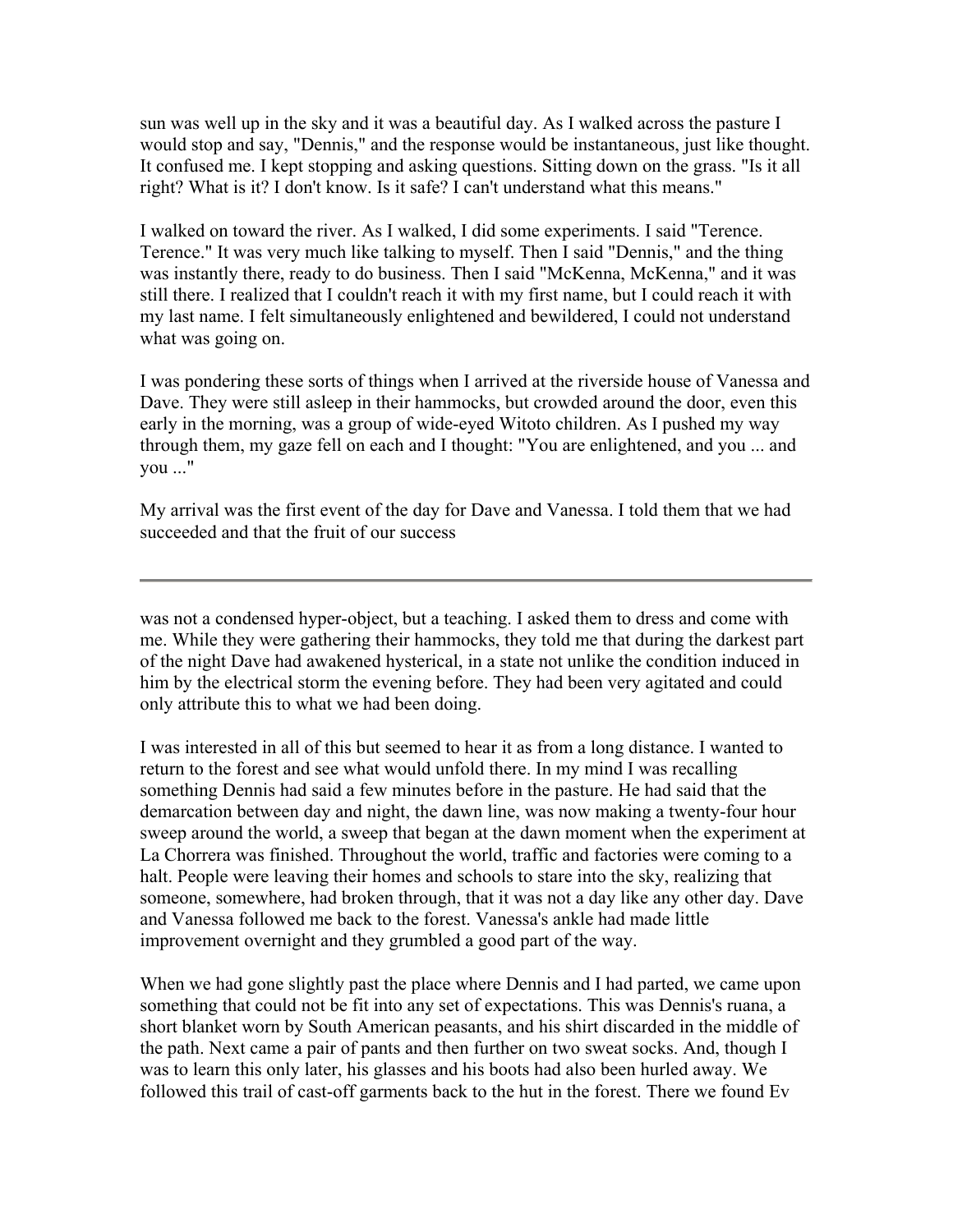and Dennis, both naked and sitting on the floor of the hut, discussing and doing the "ask Dennis" meditation.

With the instruction that you could not receive a proper initiation unless you were naked, Dennis insisted that we take off our clothes. Vanessa peeled and Dave and I followed. Even their skepticism seemed to have been put aside. The presence of the mushroom was palpable and it seemed to be saying, "Take off your clothes. Throw everything away. Everything is breaking. All objects are no good to you now. Throw everything away. You do not need it any more."

We all looked at each other, glossy pubic hair and secret genitals now resplendent in the sunshine. I rolled a joint and we sat in a circle and smoked. We told Dave and Vanessa about the teaching and they tried it—with varying degrees of success. Dave seemed to think it worked, skeptical Vanessa was not so sure. I was not surprised at this result since a voice in the head is a very slippery and subjective thing. If one has it, there is no doubt; if one does not have it, it seems a very murky matter.

Everyone was very amiable, except that Dennis was showing a tendency to talk right through other people's comments as though they were not present. It seemed as if he were on a different time-track from the rest of us, since he really seemed unable to realize when someone else was talking.

We thought that it was logical to untie our hammocks from the house, to take them and nothing else, and to go naked into the jungle. We would tie the hammocks in a tree and get in. Then we would explore the mode, because clearly you could do more than ask questions. The door was standing open. Experiment alone would show what one could do. Once we had moved, I asked the thing in my head what should be done and received instructions that we should visualize our lives starting from the present, and then move back through our entire life, encountering and setting things right with every sentient creature that we had ever wronged. When we reached the end of this process, we would leave our bodies and somehow enter into the dimension of absolute freedom, which now seemed so near. I conceived of this as though it were a fast rewind of the recording of karmic activity. Once one's karma was rewound a state of original innocence would naturally flower.

Lying in our hammocks, we set out to meditate our way into hyperspace. In my mind's eye, I could see myself at La Chorrera and then going down the trail to El Encanto, up the river to Leguizamo and back to Bogota, back to Canada. At each point I would meet the people that I had lived my life with and I would say, "We got it! I'm sorry. I hope I didn't offend you too much back in 3-D. It's all over now. Just all over."

I could see people. Immediately, I reached out for all of them. "We're on the Amazon," I explained to each. "And now we are going home. Or some place." The vision had an utterly bizarre, real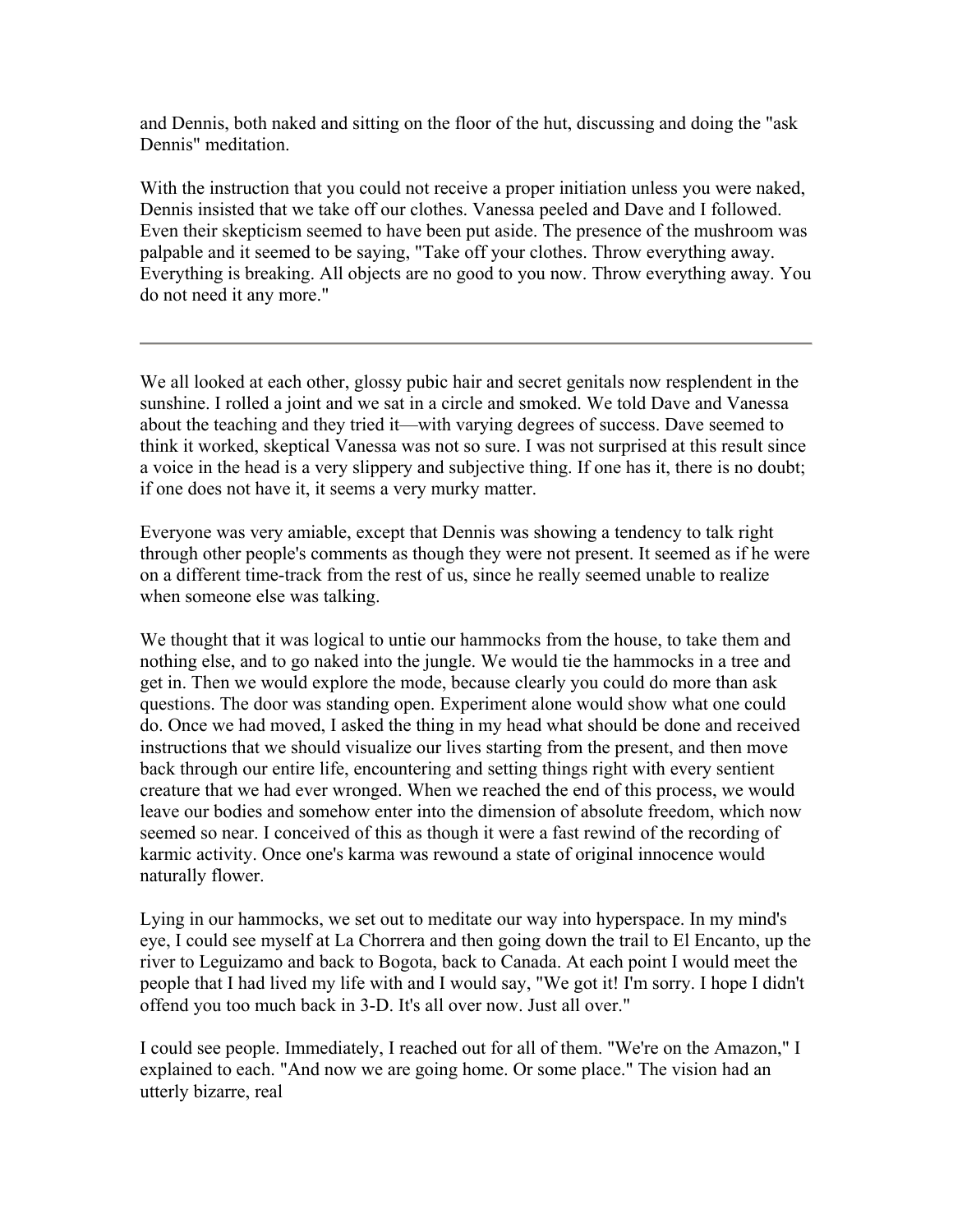quality. Tears welled up behind my closed eyelids. It was very peculiar.

The voice of the teacher spoke in my mind. "You've found it. This is it. It's all over now. There is no more. Within a few hours, the superstructure of earthbound, human civilization is going to collapse and your species will depart. First you will go to Jupiter and then to Alpha in Sagittarius. A day of high adventure dawns at last for the human beings."

At first the images seemed to be deepening and growing more intense, but after an hour it was clear that they were actually fading. One by one we pulled ourselves out of the stupor that the morning heat and being in our hammocks had induced. We began talking and talking, analyzing and analyzing. Dennis seemed the most out of it. Dave and Vanessa were uncertain that anything at all had "really" happened. Ev was distant, and I was feeling definitely stoned and immersed in the surreal perception that had been mine since the chaotic opening of the day.

Then I realized that something was wrong. Apprehension was outrunning reality, as it always does. For everyone else, nothing had happened. As we talked, it came out that no one could hear Dennis in their mind except me. And actually, they were all wondering what was going on, growing more alarmed as they couldn't help but conclude that I was losing my mind. We were entering what I later came to view as the next phase, which was a period of confusion for all. Dennis was definitely disengaged from reality. I would talk to him and he wouldn't know he was being spoken to. He broke into conversations because he didn't know anyone else was speaking. As the gulf between our perceptions became clear, we all felt the need to return to normal, to touch the basics; a visit to the priest's outdoor shower was suggested and seized upon, since we were all filthy and covered with the grime of the night's fire tending.

We gathered up our scattered clothing. During this effort, we discovered that Dennis had thrown his glasses away along with his boots and everything else. Disheveled and disoriented, we retraced the path to the mission, searching unsuccessfully for the lost pair of glasses.

A group of Witoto gazed at us as we passed and then roared with appreciative laughter. "They know. They know what has been

done," the voice in my head assured me. They were certainly beaming and chortling about something. On we walked toward the mission and its shower in the sunshine.

Dennis wouldn't stop talking, and it was really no longer possible to communicate with him. Consensus among the others was building that we had a crisis on our hands, but it wasn't out of control yet. I agreed with them that ayahuasca was very peculiar, and they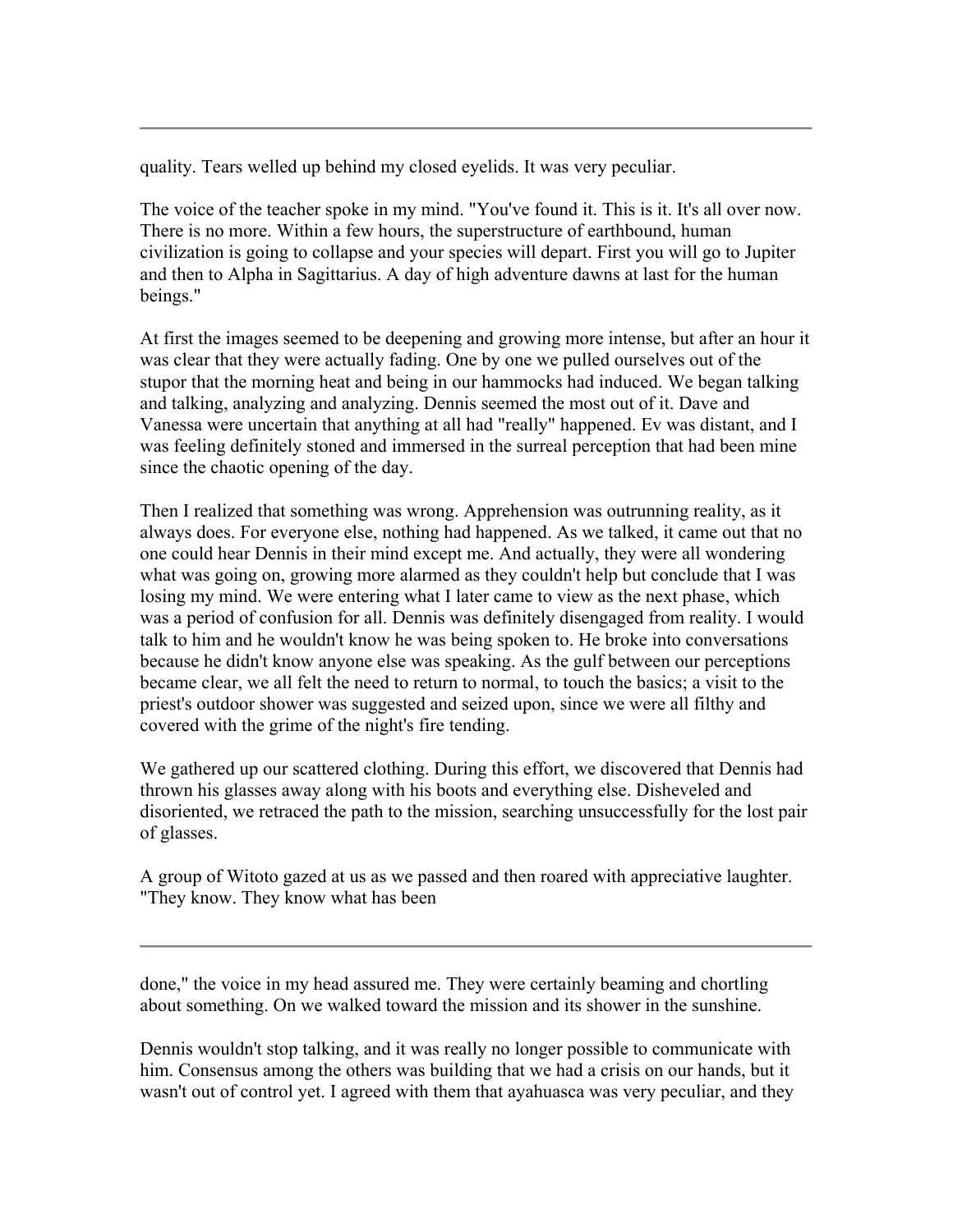thought that the passage of a few hours would smooth everything out. My conclusion was that something real and unanticipated had happened, that Dennis had done something, and that some kind of odd pharmacological effect had been unwittingly manipulated. But the effect had behaved only in part as we had expected, and so we were cast we knew not where. I was calm and could at least participate in the social situation. Though I was moved by emotions that sent tears of joy streaming down my face, I wasn't out of touch with reality.

"We'll wait for tomorrow. Dennis will come down," I tried to reassure the rest of the group.

Everyone seemed to be finding their way back to their normal psychic equilibrium save Dennis and myself. While I was burdened with odd but wonderfully expanded perceptions, his wandering ideas and wild eyes indicated that he was having real difficulty getting his feet on the ground. After our shower, on the way back to the forest, I mentioned all of these things to him, but acting as sly as Hamlet in his madness, he replied in riddles and with the mimicry of dead relatives. I could get nothing out of him; I continued to assume that a night's sleep would set him right. When we returned to camp, I insisted that he lie down, which he did.

"Now can we call the press conference?" he inquired from his hammock, as the rest of us moved about trying to reestablish order.

# CHAPTER TWELVE

### IN THE VORTEX

In which we discover that the Universe is stranger than we can suppose, Dennis makes a shamanic journey, and our group is polarized and divided.

To SPARE VANESSA THE WALK back to the river we decided that she and Dave would stay the night at our hut. Their two hammocks were hung next to our three. It was crowded, but we dined well that evening, and except for the occasional oblique or incomprehensible comment from Dennis, the surface of things seemed to have been restored. Vanessa's ankle remained bad, and much attention was directed toward this difficulty, perhaps due to its palpable nature in contrast to most of what was going on. I still felt utterly changed and made new, both removed from everyone and content to let events unfold as they would. I was assured by the new thing inside of me that however odd things appeared all was very, very well.

The last rave of this long, amazing day came after dinner in the firelight. From his hammock Dennis broke the silence to explain that this night in our dreams we would learn a series of things that would end with us severing our connection to our bodies long before morning. We would reassemble in our perfected, virtual bodies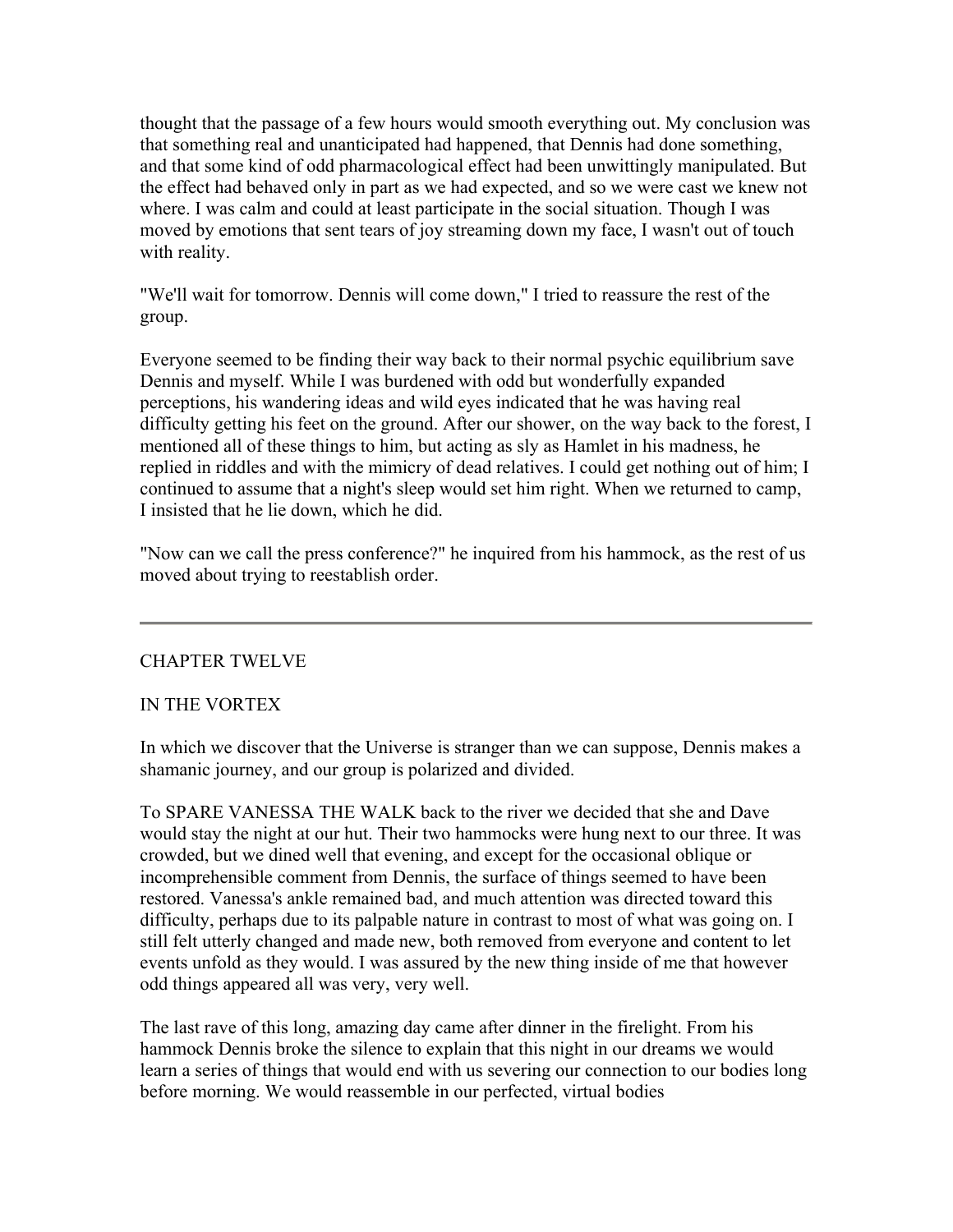on the bridge of a starship that was in geo-synchronous orbit twenty-two thousand miles above the Amazon Basin.

This was the second self-limiting prophecy that had been made since the experiment, the first being that morning's effort to meditate backward to one's birth. In retrospect I now see that this "eschatological hysteria" was one of the chief ways in which my thinking seemed radically different. Over the next weeks and years there would be many more of these self-testing prophecies, many scenarios of the possible way the world might undergo final, total, and complete eschatological transformation. Like Old Testament prophets or Hellenistic alchemists, we felt that we were caught up in a cosmic drama of fall and redemption.

Four days from the experiment, five, seven, ten, sixteen, twenty-one, forty, sixty-four all were times awaited with hope and willful suspension of disbelief and all came and went with the eschaton still all-pervading, yet still very elusive. The idea of a dimensionroving lens vehicle, once articulated, was never far away. It haunted Dennis's and my waking fantasy, our secret hopes, and our nightly dreams.

Dennis's statement about the awaiting starship was also the first appearance of the UFO image in his thought since the experiment, a theme to be articulated in a thousand ways in the days that followed. The equation lapis  $=$  self  $=$  UFO was the operating assumption of Dennis's long voyage of self-discovery and return. With these images of death-in-sleep and rebirth-inside-a-starship ringing in our minds, we turned in, thoroughly exhausted.

I stress that the hut was crowded, with hammocks strung from every available beam. It was difficult to move about without jostling one's neighbors through the tugging and twisting of the many ropes. We must have retired around ten o'clock. I slept soundly until sometime many hours later, which I took to be after two or so. I rose to take the traditional middle of the night piss that the use of condensed milk induces in explorers. Sitting up in my hammock, I struggled for matches and lit a candle. In the silent night I heard the inrush of my own exclamation of amazement. An intense, triple-layered corona of light was shimmering out from the candle flame for a distance of about four feet. A deep, iridescent blue alternated with an equally pure orange. I was immediately reminded

of the aura of light that surrounds the body of the resurrected Christ in the painting by Matthias Grunewald. I understood that Grunewald must have seen the same thing that I was seeing now and later incorporated it into his "resurrection."

Simultaneously, as though I was having a yet deeper thought, I somehow intuitively "understood" that the distortion or polarizing of the light of the flame was an effect caused by the distortion of psychic space-time induced by our experiment and the nearby, ubiquitous presence of the lapis. This thought was followed by another: Perhaps the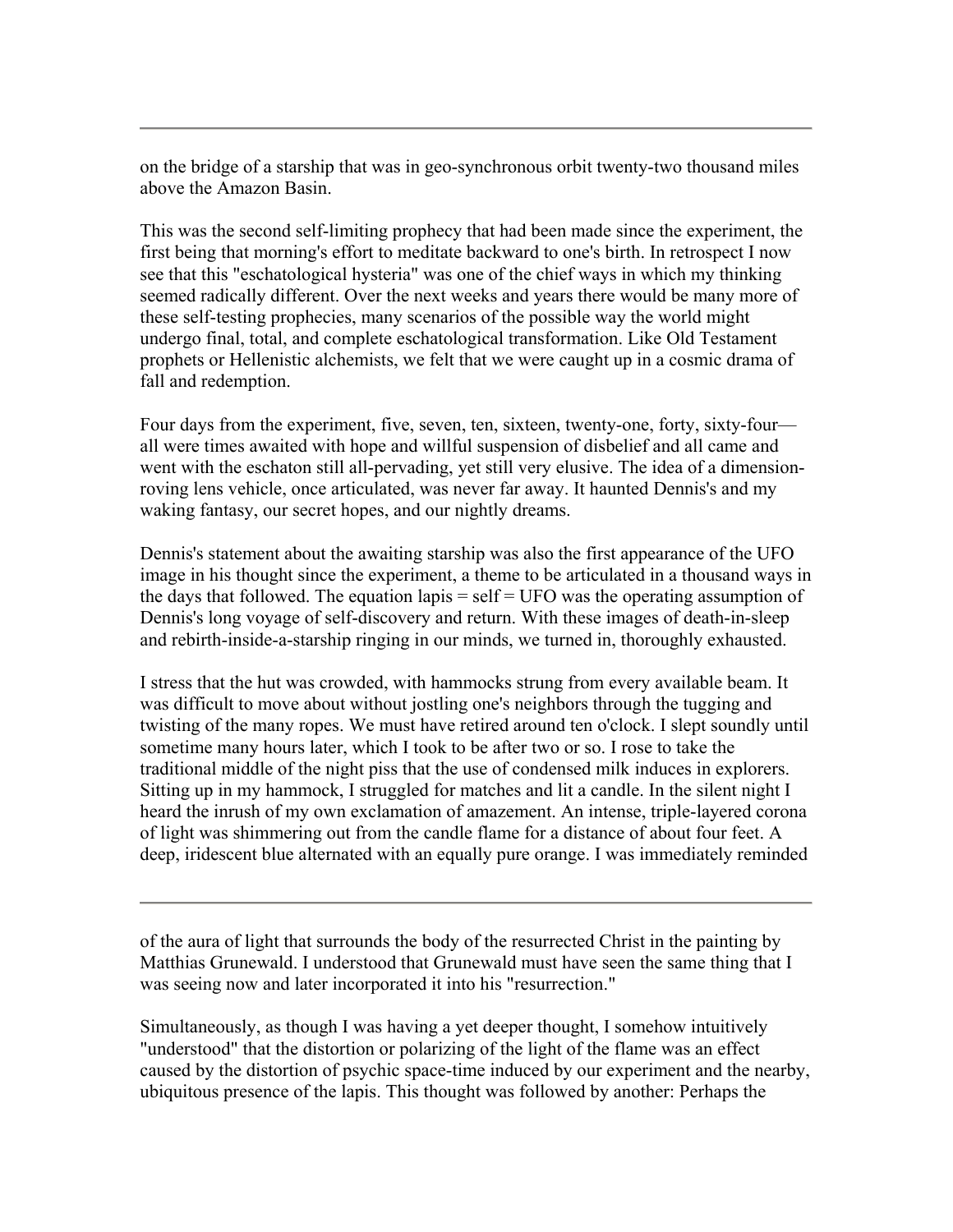temporal and spatial distance from the stone could be gauged by the intensity of the colors in the aura of light around a simple candle. The distortion of light from a candle might act as a detector of the philosopher's stone. I recalled Diogenes prospecting for the good with a lantern. Was that what he was doing? I thought of the phrase, "It is better to light one candle than to curse the darkness," and laughed.

I awakened Ev and she sleepily confirmed the colors around the candle, but it communicated nothing to her of what it communicated to me. She rolled over, and when I returned from going outside, she was snoring softly. As I climbed back into my hammock, I counted heads and noted that everyone was present and asleep. I lay awake a long time, thinking. All seemed still.

As breakfast unfolded the following morning, the sixth of March, it became clear that the restful sleep I had imagined we had all shared had been anything but that. From Dennis, still disorganized but expansive, comments emerged that he had, or imagined he had, a very active night. Upon close questioning, it came out that he was completely convinced that sometime during the night he had arisen and dressed and then had a series of nocturnal adventures. These involved going alone in the darkness to the thundering immensity of the chorro over a mile away, then returning to climb and spend some time in a large tree near the edge of the mission, then making his way back across the pasture and returning to his hammock, strung among all the others. The thought of him wandering around during the night on those trails, without his glasses, falling in and out of shamanic ecstasy, perhaps howling and otherwise paleolithically comporting himself, was too much for me. It was a breech of the collective cool. Even though I was 90 percent

certain that it had never really happened, I was determined to eliminate all possibility of such rambles in the future.

Dennis's story was the classic description of a shamanic night journey. He said that he had gone to the chorro and had meditated in the mission cemetery we had visited before. He had begun to return to camp when he confronted a particularly large Inga tree near where the path skirted the edge of the mission. On impulse, he had climbed it, aware as he did that the ascent of the world tree is the central motif of the Siberian shamanic journey. As he climbed the tree, he felt the flickering polarities of many archetypes, and as he reached the highest point in his ascent, something that he called "the vortex" opened ahead of him—a swirling, enormous doorway into time. He could see the Cyclopean megaliths of Stonehenge and beyond them, revolving at a different speed and at a higher plane, the outlines of the pyramids, gleaming and marble-faceted as they have not been since the days of pharaonic Egypt. And yet farther into the turbulent maw of the vortex, he saw mysteries that were ancient long before the advent of man—titanic archetypal forms on worlds unimagined by us, the arcane machineries of sentient agencies that swept through this part of the galaxy when our planet was young and its surface barely cooled. This machinery, these gibbering abysses, touched with the cold of interstellar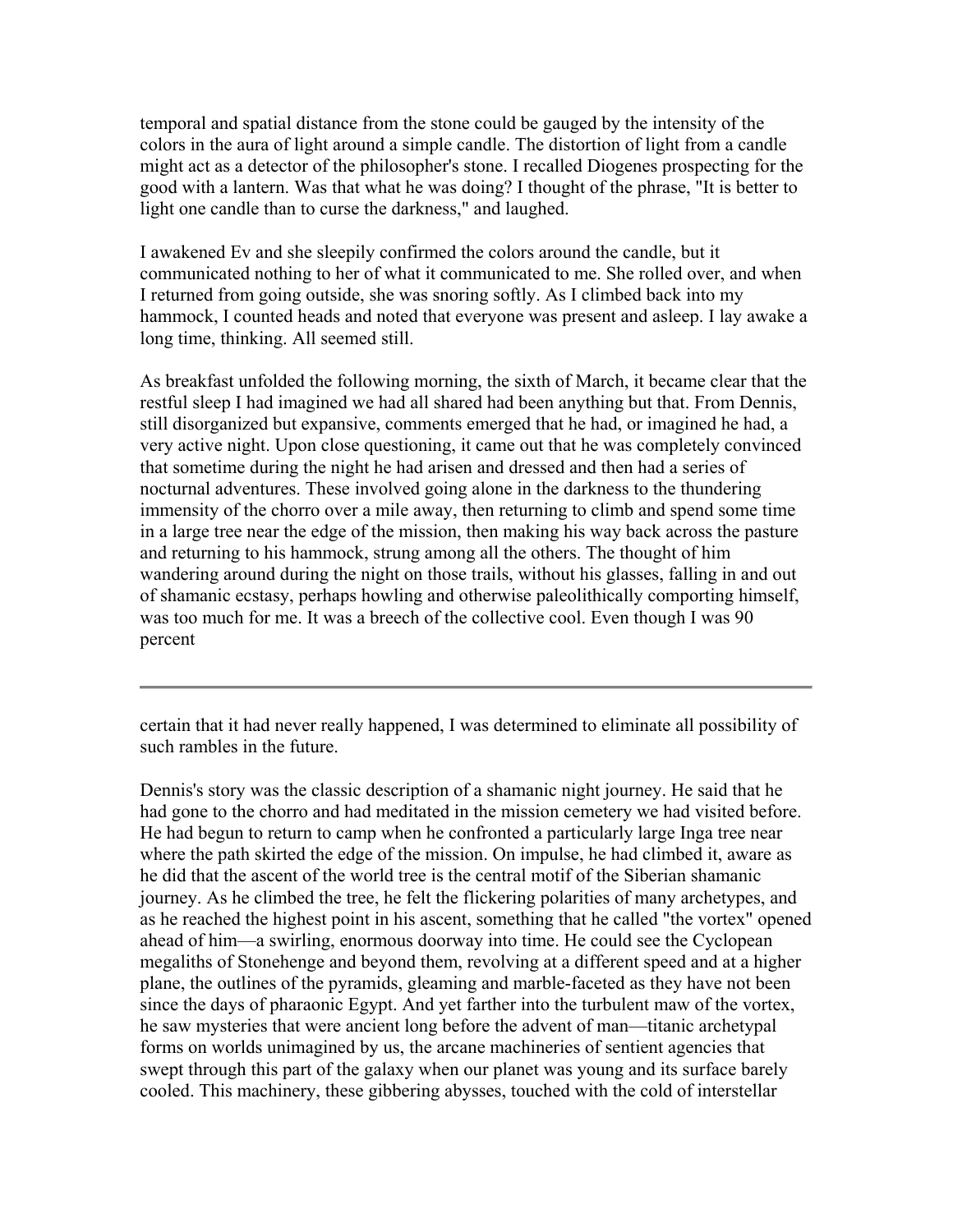space and aeon-consuming time, rushed down upon him. He fainted, and time—who can say how much time—passed by him.

He next found himself in the pasture a few hundred feet from his newly discovered axis mundi. If he fell from the tree, it did not seem to have hurt him. Amazement, exaltation, fear, and confusion were all present in his thoughts. The continuum seemed to be shredding and ripping itself to pieces before his eyes, time and space swirling the artifacts of twenty-thousand years of human striving into a vortex of apocalyptic contradictions. In that state of fear and exultation, at the depth of the revelation of humanity's destiny among the stars, Dennis returned to our camp and noiselessly returned to his hammock, or awakened there from a dream of the same thing.

Twenty-four hours had passed since the attempt to hyper-carbolate human DNA. It was apparent that Dennis was not pulling out of the induced state of shamanic excitement as quickly as we

had hoped. This was too long to be considered a normal reaction to mushrooms or ayahuasca. Two choices presented themselves to explain the situation:

The first was the position that Vanessa and Dave leaned toward, and it said that the strain of the journey and the recent psilo-cybin tripping had contributed to activate a shamanic archetype in Dennis that had been latent all along. This was now overt and carrying a strong transference potential to which I was succumbing by being unable to recognize my brother's condition as a potentially pathological state. This was the source of much of our differences of opinion on how to proceed.

A second explanation, the one Ev and I leaned toward, took a biochemical rather than a psychological approach. It said that Dennis, through his unusual diet of alkaloids and the experiment he performed, had inhibited some enzyme system that would normally return one from the heights of a hallucinogenic trip, but in this case had somehow become inoperative. The most likely candidate for this would be the monoamine oxidase (or MAO) system, which is responsible for rendering many hallucinogens into inoperative byproducts. The phenomenon of irreversible MAO inhibition is known to occur with some drugs and is a condition that takes nearly two weeks to correct itself. Though the compounds in Banisteriopsis caapi are known to usually reverse their MAO inhibition in four to six hours, as subsequent events show, this explanation was doubtless some part of the story, since Dennis was to be in the grip of his shamanic ravings for nearly two weeks.

After years of thought, my own explanation continues to lean heavily on the second idea for an operational explanation. I do not believe that Dennis was predisposed to an archetypal submergence. I believe that somehow, in a single moment, he bound up all the MAO in his body, and his derangement was due to the lag time that was required to rebuild his MAO level from a complete and sudden inhibition. I believe that this sudden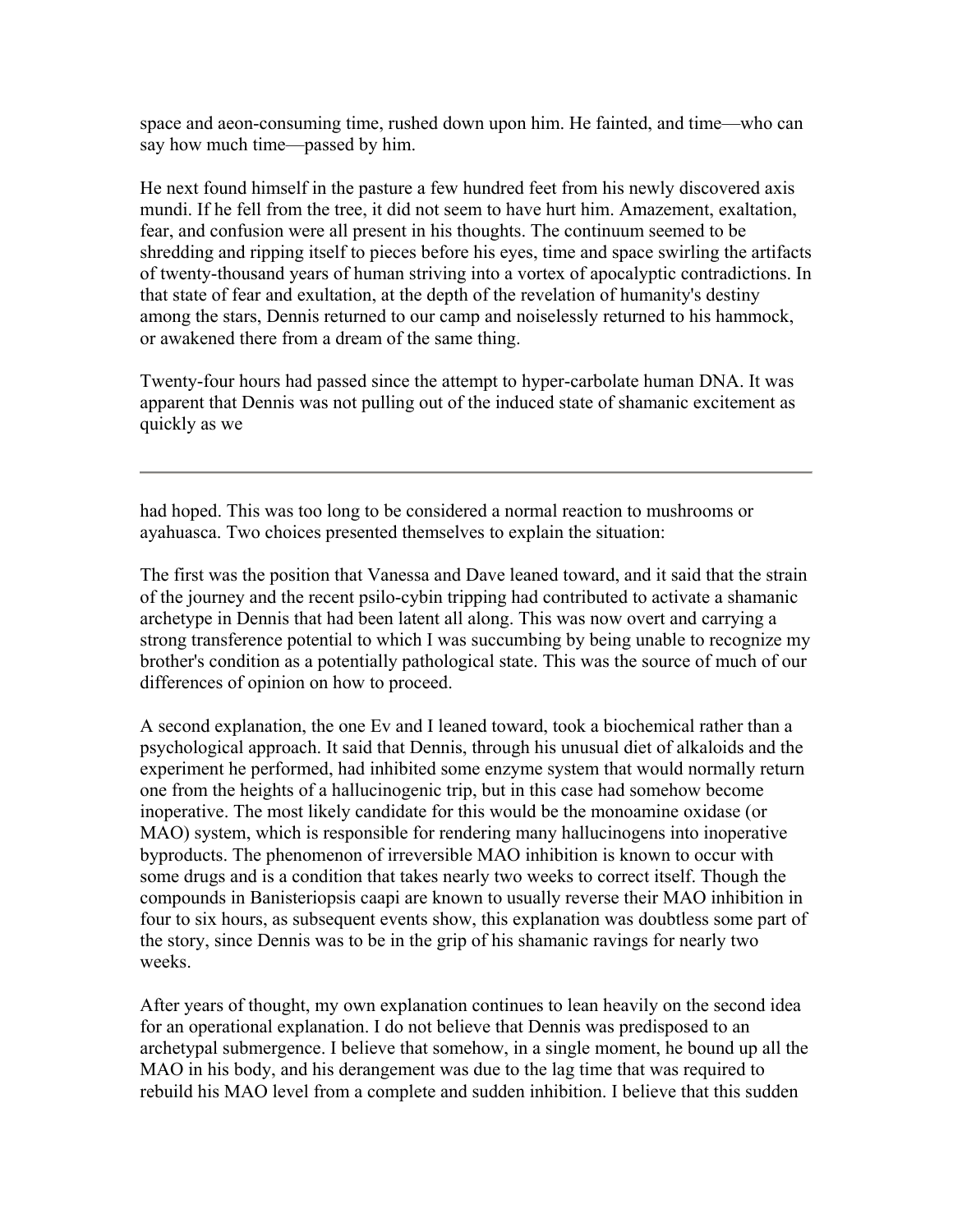depletion was caused by his experiment and that vocally induced, resonance canceling of the forces that normally operate in these molecules caused major changes in his body chemistry. In short, I believe that he induced an irreversible MAO inhibition in his body through the use of psilo-cybin and his voice and will.

If this is true, then the implication for humankind may be every bit as great as we, in our inflated state of mind, supposed, since it hints at a pharmacological technology by which humankind might explore the parallel continuum whose interaction with our own existence is signified by the visionary experience. We had brushed against an effect that someday may open a door to all the worlds teeming in our dreams and imaginations. Certainly it is an effect to be studied and learned from. Today, years after the experiment, it still seems full of great promise. My continued interest in these matters is based on the personal belief that some unusual and still unconfirmed effect was at work in our experiment, something like the principle of resonance-canceling that Dennis was so intrigued by.

Breakfast on March 7, the second day following the experiment, was closed with a hot discussion of whether Dennis had really gone to the chorro or only dreamed that he had. As the rhetoric exhausted itself, Vanessa drew me away from the hut, and we walked along as I went to the spring for water. She wanted to have a talk, the gist of which was that since there were wide differences in diagnosis of what was going on, so there were wide differences concerning what should be done.

"But since Dennis is your brother and you have strong opinions on this subject, I will defer in favor of what you think should be done here. At least for the moment."

I was grateful for the margin of time contained in Vanessa's chosen course. The whole question revolving around Dennis's state of mind concerned how and especially when he would pull out of it. Any diagnosis had to come forth with an operational prediction on that vital point. I was assured by the inner voice that all was well, but I wanted Vanessa to understand that I appreciated her approach even if I did not agree with it.

I understood from Vanessa's demeanor that we would be left pretty much to ourselves in the forest house. We could expect her and Dave only as visitors, and already the possibility of retreat from the jungle isolation was becoming a faint but growing theme.

Thus the stage was set for the next five days of chaos at La Chorrera, from the seventh to the twelfth of March. From that day onward, Ev became a kind of liaison with the rest of the world of the mission. She arrived in the late afternoon and departed each

morning, cooking an evening and morning meal and being very game about it all, considering that she had only fallen in with our little group three weeks before.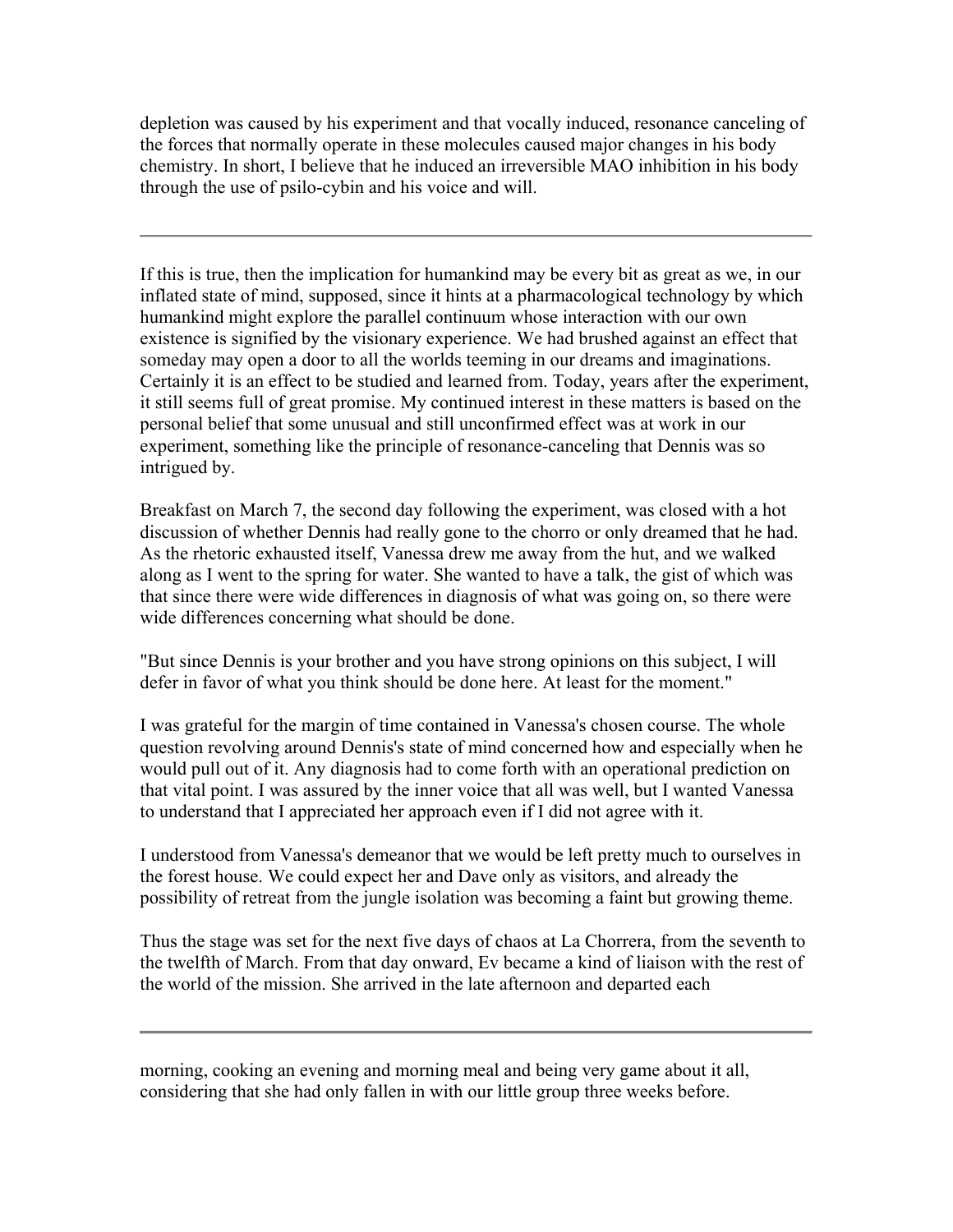During this time, Dennis very slowly got better. His mind seemed to have been quite literally turned inside out. During certain times each day when he became more coherent he said that the experience had catapulted him to the edge of the Riemannian pseudosphere that is the universe, in which even parallel lines intersect. He claimed he had to come back into ordinary space and was regressing inward through level after level after level. Very strange things went on during this period. He could hear my mind working. He was telepathic; of this I have no doubt. He could do perfect voice imitations of our mother and father. He became many people, imitating them perfectly. He saw me as a kind of shaman or messiah. He referred to me as "The Teach," not teacher or teaching but The Teach, a kind of personified alien ambassador empowered to negotiate the entry of the human species into the councils of higher intelligence.

And there was much more; a vision of twentieth-century history, building the lens, and the end of time. He said that the discovery of a higher physical dimension was a few years ahead of us, but somehow linked up to Egypt, to Acacia tryptamine cults, to Tibet eight thousand years ago, to Bon-po shamanic magic and the / Ching. All these ideas were in constant circulation while he talked and performed incessantly.

No notes exist from this period. So filled was I with the assumption that we were abiding in eternity that I felt no need to write at all. As the world seemed to me to grow more perfect, I determined at some point that I would write a poem, but that moment never came. Nothing is coherent or remains connected from those five days. I remember it as the most intense time that I have ever gone through. There was not an emotional or intellectual chord in the human register that was not rung again and again in a thousand variations.

In the notes made weeks after those times I could only summarize those five days by labeling them, absurdly: fire, water, earth, man, peace. I sat and Dennis raved. Without his glasses, his eyes were wild, piercing, and unsettling to look into. Since the night of

his shamanic ramble, I had formed the intention not to sleep but to stand watch constantly with him day and night. For the next nine days I neither slept nor needed sleep. Though I know that such cases are on record, for years afterward I took my lack of a need for sleep for nine days as the most solid argument for the reality of the forces with which we experimented. Not only did I not need to sleep, but I was constantly thinking in a rich, calm, image-filled way that made my normal thought process seem a pale and jerkily animated shadow. This mental power continued throughout the sleepless period and long afterward.

The time that we were moving through seemed made of the reflections of what had preceded it and what was to follow. The first night of my decision not to sleep, March 6, was passed in deep reverie and a growing amazement that I was actually functioning without any apparent need of sleep. In the last of the darkness before dawn, at a time I felt matched exactly the time when we performed the experiment two days before, I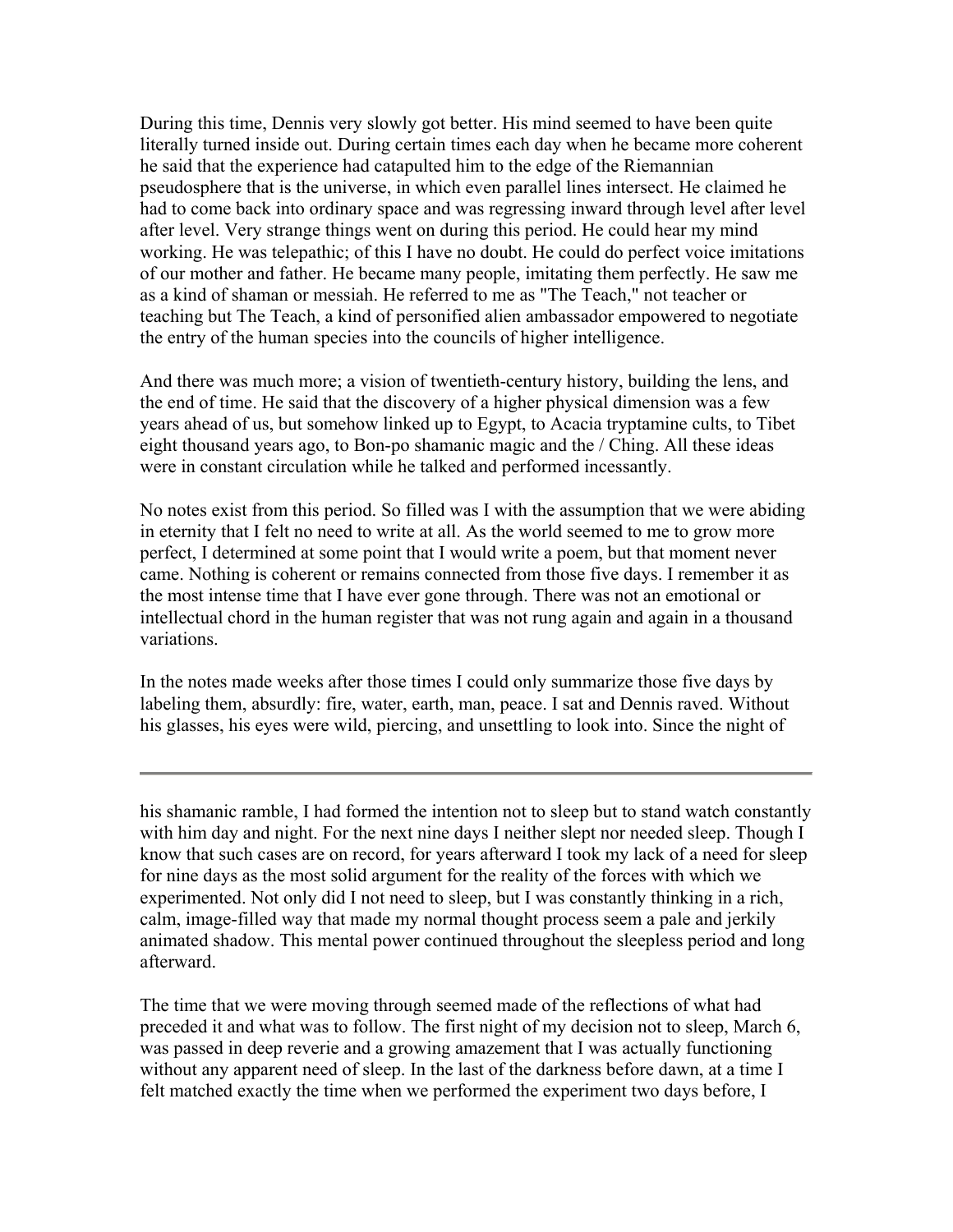heard Dennis stir in his hammock inside the hut. Then I heard him make, low but strong and clear, the same undulating howl that had catapulted us into a new world forty-eight hours before. Three times it sounded, just as something in my mind assured me that it would.

The last howl was drawn out as before; it rose and fell for perhaps a minute. Then, as it faded away, I again heard the cock's crow drifting across the whitening air from the mission. Why did things happen with such symmetry, as though a huge, ordered form was trying to surface in the very organization of the reality around us? Sunrise flamed across the sky and another of those titanic days began. The thing in my mind stirred to meet the challenges to reason that charged each new moment. All that remains of those times are images and incidents, only metaphors acting as sustained themes. All was myth-making and image-making, mercurial, meta-leveled, ever-flowing.

# CHAPTER THIRTEEN

# AT PLAY IN THE FIELDS OF THE LORD

In which Dennis and I explore the contents of our mutual illusions and illuminations.

The MORNING OF THE SEVENTH, Ev returned with Dave and Vanessa to the river, and for the first time in two days Dennis and I were alone. The atmosphere was one of calm. I busied myself sorting through and arranging the equipment. Our campsite was again spic and span. Dennis alternated between calmness and long harangues on a supracosmic scale as in The Starmaker of Olaf Stapleton. He imitated, personified, described, and otherwise invoked immense Gnostic and Manichaean entities that were struggling on a cosmic scale. The ageless struggle between good and evil was being enacted as a fourth dimensional comic book in the labyrinth of his mind. But he was not without humor, occasionally moaning out that he felt "like an old Mandaean," then collapsing with laughter at this cleverness.

I sat in my hammock and verbally participated as much as I could in all of this, though it was clear that Dennis had no difficulty in maintaining the conversation on his own. In fact, he seemed to have hit the main vein of the fountain of sprung verse.

I closed my eyes for a moment and there, fully formed beneath my eyelids, was the first of what I considered to be teachings or messages. It was a beautiful, recursive geometric form with four "petals." The voice in my mind informed me that this was "the valentine curve." Obviously the four petals of the curve looked somewhat like a valentine or a bleeding heart. I thought for an instant of the heart-shaped fruit I had fashioned into a water pipe. No obvious connection... the image slid. I got my notebook and drew the valentine curve, at first crudely, later much more smoothly. It made me think of Basil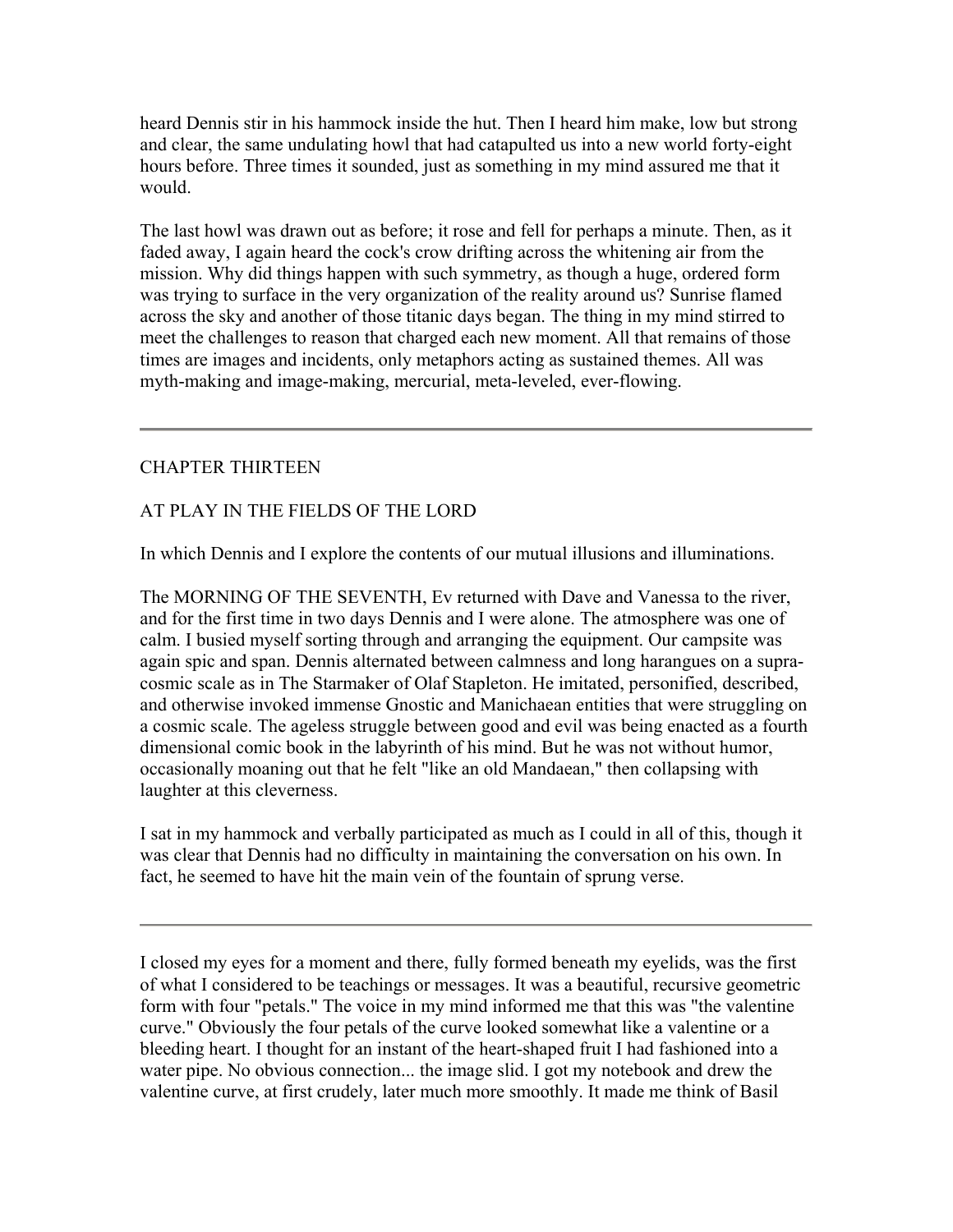Valentine, a fifteenth-century alchemist and author of The Triumphal Chariot of Antimony. I had read the book, but could remember virtually nothing about it. I thought too of Valentinius, the Alexandrian Gnostic of the second century, and his doctrine that the material world was the condensed emotion of the errant Sophia, who had selfishly created a universe without undergoing any union except with herself. The concrescence of the anguish of the Sophia, the lowest of the Archons, into the physical world was an idea closely related to our own alchemical efforts. The condensation of emotion into matter; that theme was hair-raising. It was the theme that had brought us to the Amazon. Alchemy was the gnosis of material transformation. Glues seemed everywhere; everything was webbed together in a magical fabric of meaning and affirmation and mystery.

During that day and the days that followed, thoughts and ideas of all sorts formed in my mind unbidden and would lead inevitably to some further expansion of the set of themes that we had organized our lives around. One of those themes that was seized upon and amplified, at first slowly and then more rapidly, radically and inclusively, was the set of ideas and relationships contained in the / Ching, the Chinese oracle. These ancient and fragmentary commentaries on a still more ancient set of sixty-four oracular ideograms, called hexagrams, had long been of interest to me as part of my general interest in noncausal forms of logic. In fact, I had first learned of the / Ching from reading Jung, who suggested that the meaningful juxtaposition of a hexagram with a situation in the outer world, the juxtaposition that allows the / Ching to be used as a fortune-telling device, hinted at a noncausal connection between the inner

mental world and objective exterior reality. Jung named this phenomenon synchronicity.

For several years it had been my habit to throw the / Ching, which consists of manipulating forty-nine stalks of yarrow or in my case bamboo skewers whose configurations create the hexagrams, at each new and full moon and to record the throws on a slip of paper, which I kept inside the back cover of my copy of the book. The first day following the experiment the voice inside my head suggested that I get out my record of the hexagrams that I had thrown. I could hardly then imagine the insights and conclusions to which this simple suggestion would eventually lead. I went through this record of throws looking for an instance when I had thrown the first of the sixty-four hexagrams; upon finding that, I returned to the beginning of the list and looked for a record of the second hexagram being thrown, and so on. My list of throws covered three years and contained about eighty throws and their changes.

After a half-hour of the exercise I determined that, according to my record, I had thrown each of the sixty-four hexagrams at least once in the three years leading up to that moment. This mildly improbable fact seemed charged with significance to me. The likelihood of occurrence for each hexagram is not equal, and the odds of getting all the hexagrams in so few throws seemed unusual. It felt to me as if I had a kind of secret identity that I was in the process of uncovering. It proved that I was somehow a reflection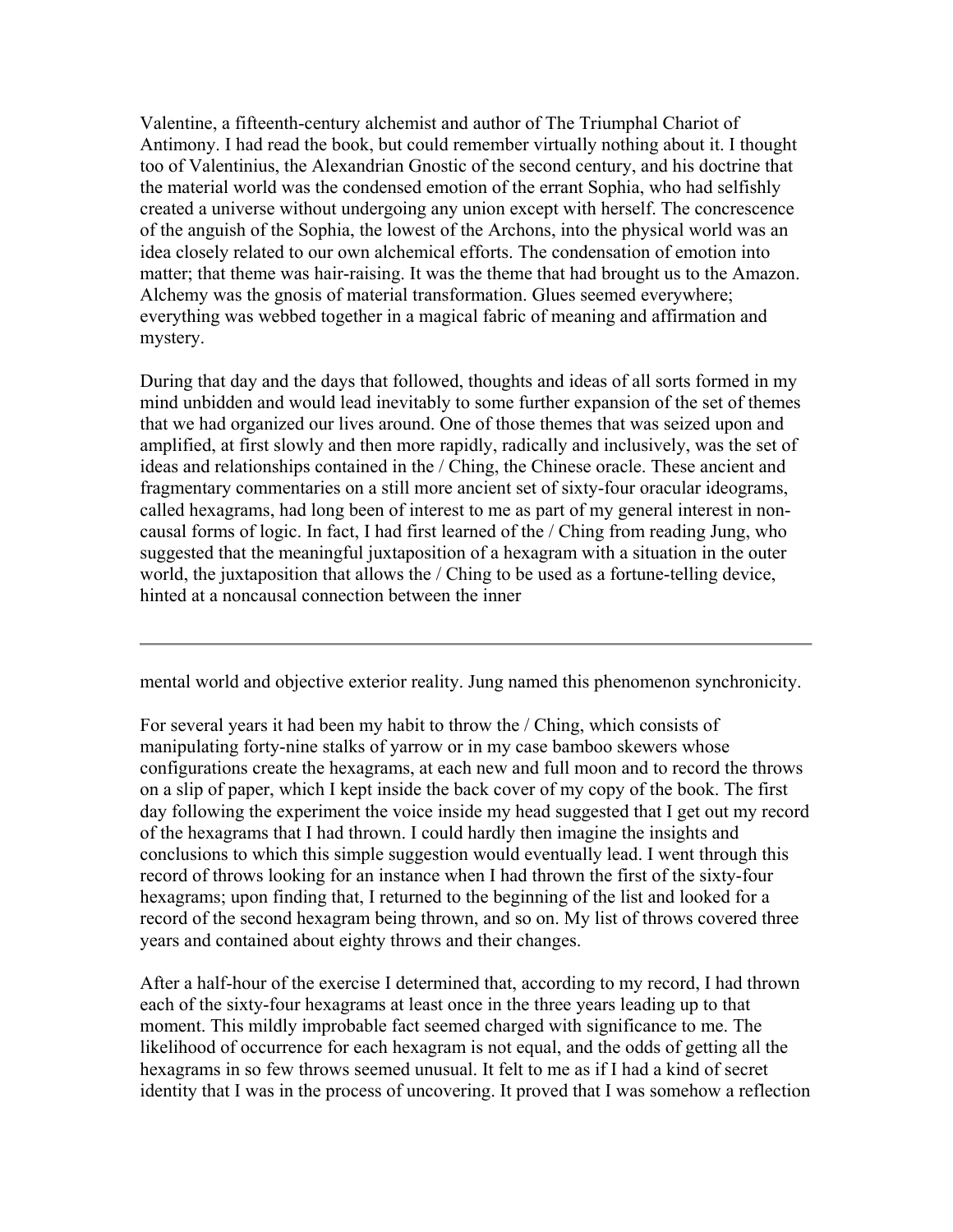of the microcosm and had been chosen somehow to be in precisely the situation in which I found myself. Tears came easily at this personal verification of the ordered pattern of life whose designs I was discovering everywhere. I composed myself and then, at the strong prompting of the inner wave of understanding, I quietly burned the record of my / Ching throws. It was a very uncharacteristic thing for me to do.

Dennis watched all of this and then delivered himself of one of the many riddles that he was to propound over the next few days. "What can you do with a hole in a stick that you can't do with a stick in a hole?," he bellowed across the sandy expanse to where I stood by the fire. I assumed that this answer involved a dig at the cheerful and steamy assumptions of Tantra in favor of the idea that

a pipe was the superior vehicle of inter-dimensional travel and that was what you could do.

An hour or so later and after a long silence that was uncharacteristic of his new condition, Dennis looked up from his meditations and announced that he had just realized that he could cause any telephone to ring by simply concentrating on an image that he refused to divulge. He went further than that and claimed that he could make phones ring at anytime in the past during which telephones existed. To demonstrate this ability he dialed Mother sometime in the fall of 1953. He caught her in the act of listening to Dizzy Dean call a World Series game. And according to Dennis she refused to believe that he was on the phone, since she could see his three-year-old form asleep in front of her. He told her he would call back earlier and then spent the rest of the afternoon calling everyone he could think of at various times in the past, carrying on animated conversations and chortling to himself about the minds he was blowing and the wonders of what he called "Ma Bell." And thus did the afternoon of March 6 pass.

A reasonable conclusion would have been to suppose that Dennis was toxically schizophrenic and that we should leave the Amazon. What muddied the water considerably was me. I was comparatively normal except for one thing: I insisted that everything was all right and that Dennis knew exactly what he was doing.

"It's okay," I attempted to assure the others. "He has done what he set out to do and now people should try to relax until this all plays out."

I felt this way although I knew nothing about how he had performed the experiment or discovered the theory. I knew only that from that dawn moment when we looked at the mushroom immediately after the experiment something very bizarre had happened to me.

I was in a very strange place. I felt as though I had become myself. My contact with the voice was like that of a student to a teacher. It let me know things. Beyond any possibility of argument I knew things that I couldn't ordinarily know. Ev had gone through the experiment, but nothing at all had happened to her. My other friends seemed very distant.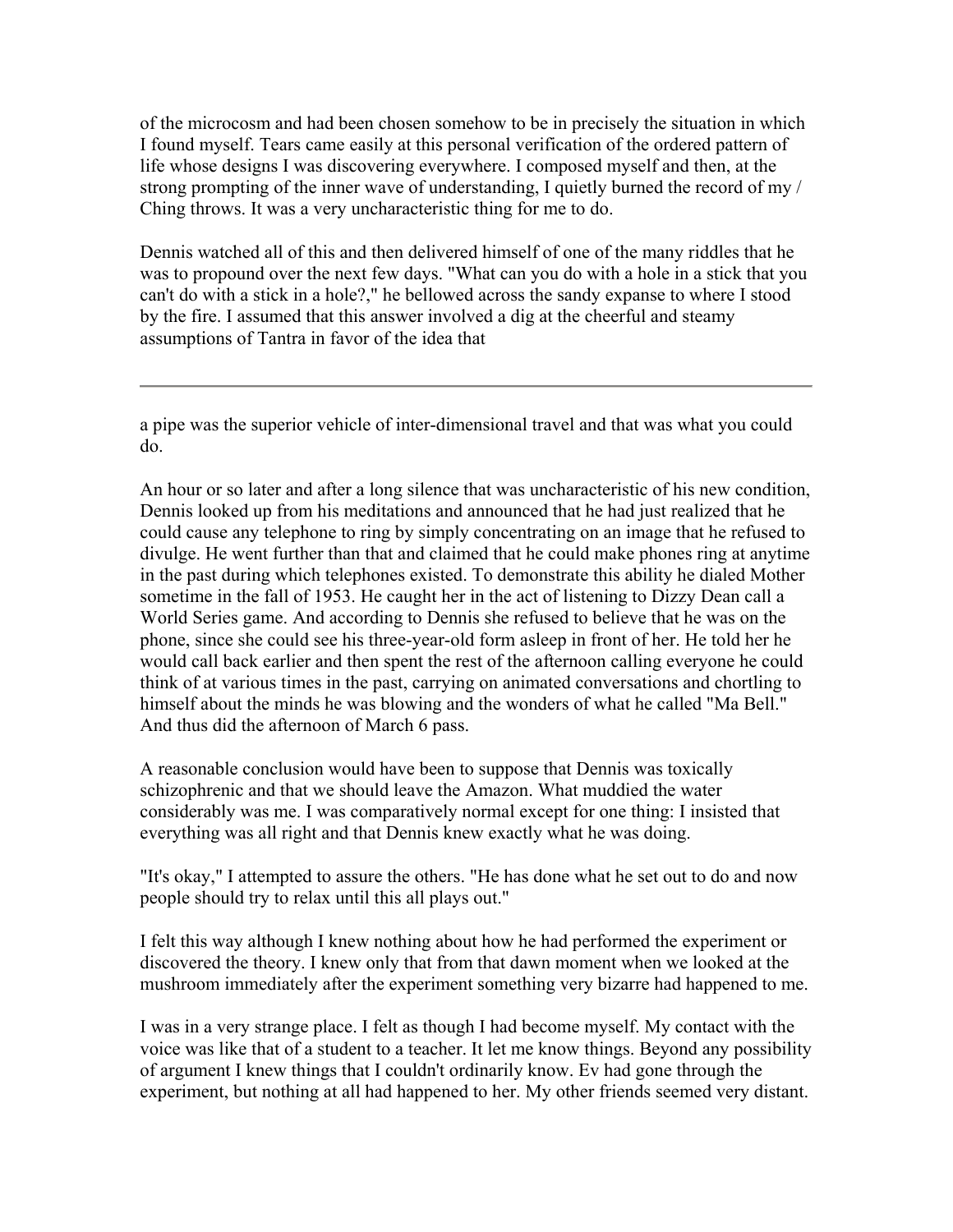They couldn't understand what was happening and preferred to reject us. Everyone thought that

everyone else was crazy. In fact, relative to their normal behavior everyone did behave very oddly.

The main thing the unseen teacher said was, "Do not worry. Do not worry, because there is something that you have to get straight about. Your brother will recover. Your companions will take care of him. Do not worry, but listen. You have to get this down." Within hours after the experiment this started impinging on me— something that I must figure out.

This morning, the seventh, Dennis seemed to me to be more down to earth, but to such a slight degree that it was a matter of opinion whether he had made any improvement at all. I noticed with interest that while he seemed disoriented and his ideation was structurally as wild and woolly as ever, in content there had been a definite sort of improvement. On the day before, he had seemed to be spread over so vast an amount of time and space that there was little to be identified out of the cosmic churning that he was undergoing. On that day, to find even our own galaxy in his mind had been impossible. On the second day, he awoke within the galaxy and his visions and fantasies remained within it. Had that been the only instance of his telescoping back into himself, it would not have been worth noting, but the fact was that each step of his return to a normal state of mind was accomplished this way. The day after he reached the confines of the galaxy, he entered the solar system, condensing through its planets over several days until he identified only with Earth. Coalescing and condensing through the ecology of his home world, he came to think of himself as all humanity and was able to vividly relive all of its history. Later still, he became the embodiment of all the members of our vast and peculiar Irish family stretching back till before Judges had given us Numbers or Leviticus committed Deuteronomy, as James Joyce put it. They were of all kinds and he played them all: hardrock miners, a seventeenth-century cleric sweating beneath a burden of lust, bombastic patriarchs and thin-faced women one generation, and women with shoulders like field hands and tongues like hedgeclippers the next. After a good bit of lolling around in those environs he was finally resolved down into our immediate family and progressed from there to confront and resolve the question of whether he was Dennis or Terence. Finally and thankfully, he came to rest with the realization

that he was Dennis, returned from the edge of the universe of mind, restored and reborn, a shaman in the fullest sense of the word.

But that reintegration and recovery was still twenty days in the future as we walked to the pasture the morning of March 7, just as we had on the morning after the experiment. We walked to the top of a small rise on which grew a young tree. Ama, the Witoto word for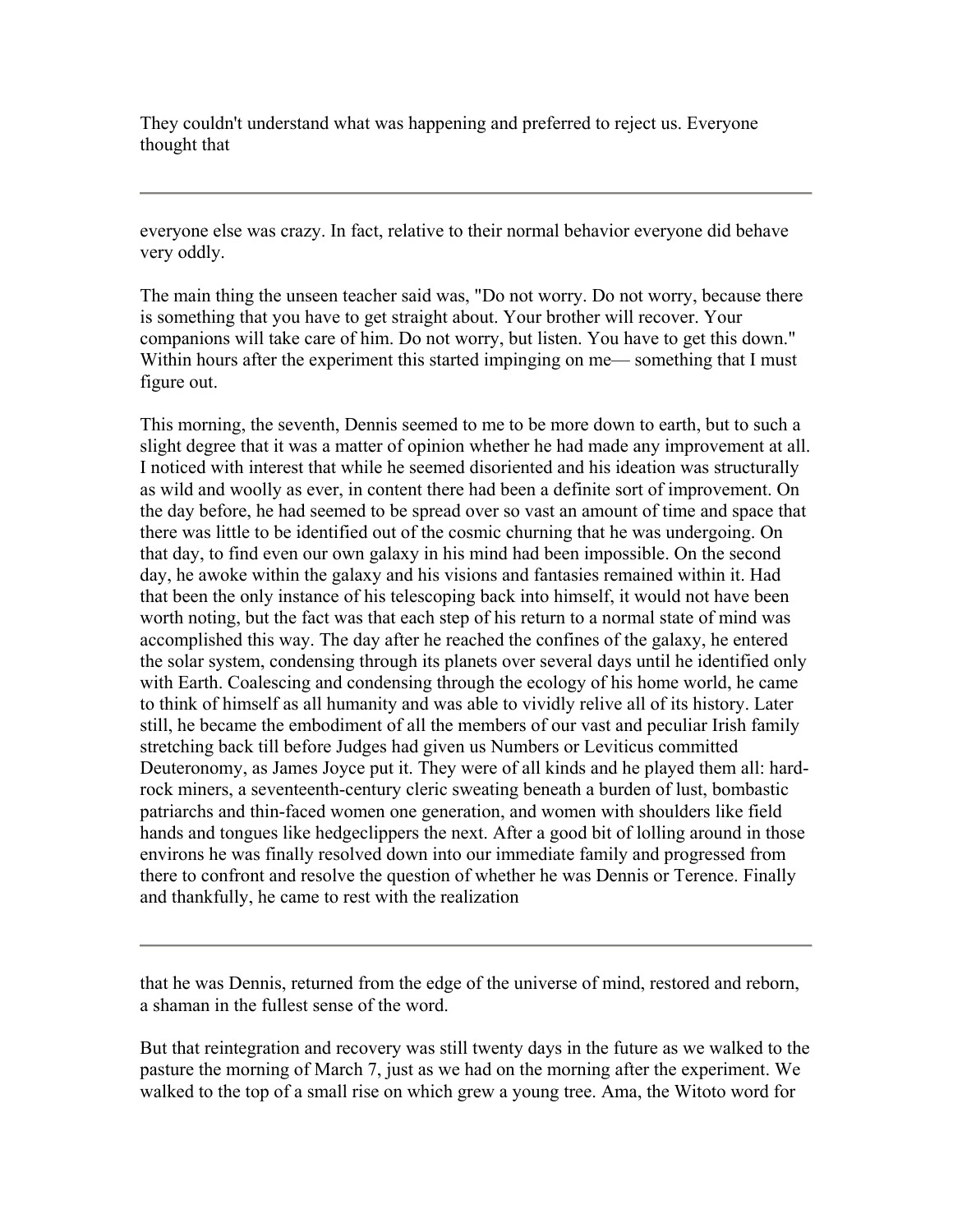"brother," had become one of the many new forms of address that Dennis had created for me. Now as we walked along, we kept our eyes open for mushrooms, as had become our habit even though all thought of eating mushrooms was behind us now.

Dennis strode ahead of me and made his way to the tree. Bending down and parting the grasses at the base of the tree, he pointed to the letters AMA carved in the bark. It was a carving at least several years old. The incident was confusing. How had Dennis known the carving was there and what did it mean anyhow? He answered my questions by sweeping his hand toward the dawn horizon and announcing that this was the planet Venus, or the archetypal world of Venus, I have no idea which. These assertions that flew completely in the face of reason were very hard to take and enkindled in me brief stabs of despair for his state of mind, though most of the time I was able to convince myself that he was improving and returning from the unseen worlds that were so vivid to him that he could see nothing else.

I tried directing the developing fantasy of my brother—I used the idea that the re-creation of the scattered self was as an alchemical act with immense personal and historical significance. Each morning for several days after the fifth of March we would walk to the pasture and I would demand of him "the stone." Neither of us perceived these goings on through anything like the light of normal consciousness. The world seemed filled with a near-bending wonder and power that assured me that all things were possible and that the course of things in the light of this was moving in the right direction.

"Be amazed at nothing; you are to receive the kingship of the father," spoke the quiet voice from hyperspace. "The Mystery of the wellspring and the datepalm will unfold."

I watched my own understanding of the connections between what we were doing and classical alchemy move by vast intuitive

leaps to implicate Gerhard Dorn, Robert Fludd, and Count Michael Maier, names associated with the finest literary flowering of the alchemical mind. And equally associated with a view of man and nature that had perished with the rise of modern chemistry.

Yet I was haunted by their alchemical imagery. The thirty-sixth emblem of Maier's Atlanta Fugiens is a wonderful visual pun that connects the cube of Stropharia cubensis with the UFO, the hyper-object seen in the sky. It was an image that was constantly before me through those times. John Dee, with his angel-haunted skrying stone and the occult geometry of his cryptic opus The Hieroglyphic Monad, is mixed up in the same set of images. Why? Did this circle of alchemical adepts penetrate the mystery to a secret undreamed of by their contemporaries and competition?

Images flashed before my mind's eye: Nicholas Flamel and his wife, Pemelle, their legendary love affair and their unknown end. Mutus Liber ("the silent book") depicts a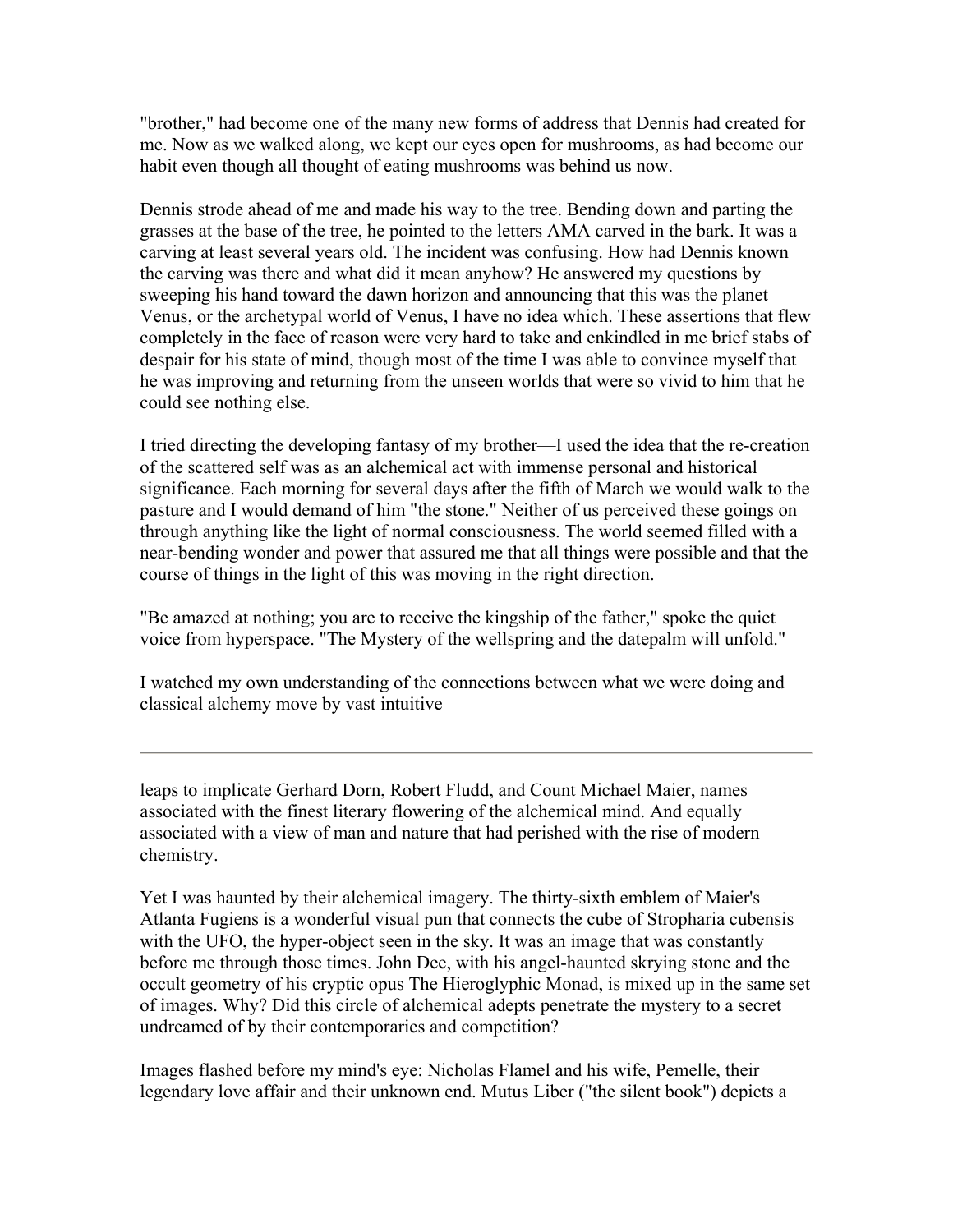couple working at a furnace; it almost looks as though they are drying mushrooms. How sophisticated did alchemy become before Enlightenment science scattered the adepts and rendered their control language inoperable?

In the pasture each foggy morning, when I demanded of Dennis that he give me the philosopher's stone, it was both pressure upon him to reformulate his consciousness into a unity and something that served to focus the transference potential that was so intense as to again and again threaten to engulf us. Not sleeping, being awake constantly, I was both in the world of the developing situation at La Chorrera and also in the world into which my brother had become psycho-topologically enmeshed—a dimensional vortex beyond which seemed to be eternity, the land of the dead, all human history, and the UFOs. It was a world whose unseen, cybernetic chroniclers spoke to us telepathically in our minds and revealed that we and all humanity were in the act of once again becoming able to go between these alien dimensions and our own to re-establish the es-chatological shamanism lost scores of millennia ago.

At one point I picked up a stick and in the sandy soil of our living area I scratched the shorthand symbol for "and." I called it "the ampersand." I found its binding fold in one corner of a quaternary

structure to be very satisfying. I began to imagine this symbol as the symbol of the condensation of the alchemical lapis. To me it appeared to be the natural symbol for a four-dimensional universe somehow bound into a 3-D matrix. I spoke of it as the ampersand for several days, then I called it "the eschaton." This I imagined as a basic unit of time; the combination and resonance among the set of eschatons in the universe determined which of the possible worlds allowed by physics would actually undergo the formality of occurring. "The formality of actually occurring" was a phrase from Whitehead that kept echoing through my thoughts like the refrain of a half-forgotten song. I imagined that at the end of time all the eschatons would resonate together as a unity and thereby create an ontological transformation of reality—the end of time as a kind of garden of earthly delights.\*

Occasionally I would seem to catch the mechanics of what was happening to us in action. Lines from half-forgotten movies and snippets of old science fiction, once consumed like popcorn, reappeared in collages of half-understood associations. Punch lines from old jokes and vaguely remembered dreams spiraled in a slow galaxy of interleaved memories and anticipations. From such experiences I concluded that whatever was happening, part of it involved all the information that we had ever accumulated, down to the most trivial details. The overwhelming impression was that something possibly from outer space or from another dimension was contacting us. It was doing so through the peculiar means of using every thought in our heads to lead us into telepathically induced scenarios of extravagant imaginings, or deep theoretical understandings, or in-depth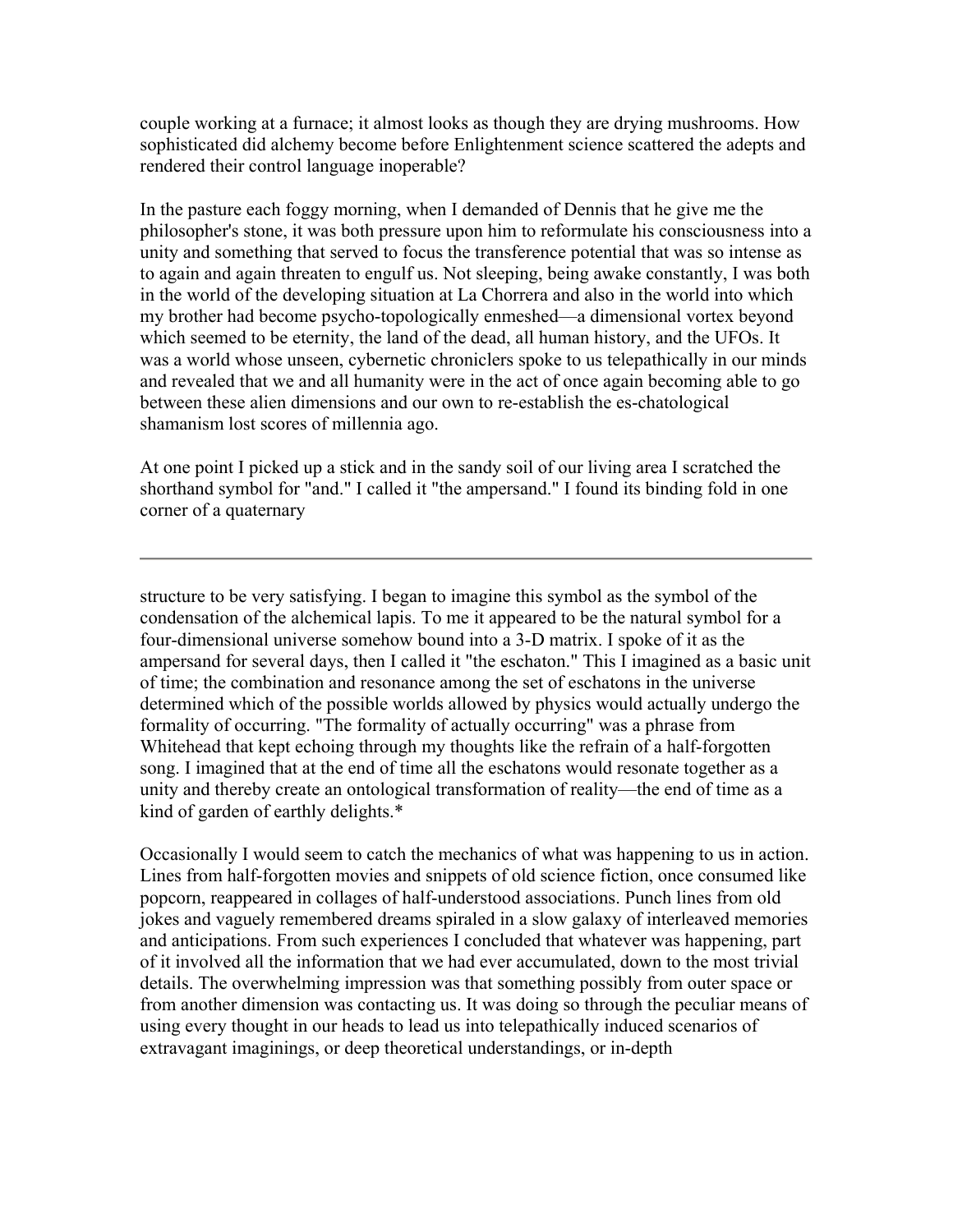[\* These were the first faint stirrings of thoughts that were to lead eventually to the development of my own theory of time described in The Invisible Landscape. These early intuitions bore no resemblance to the final theory; and it is just as well that they did not, for at that time I would have been completely unable to understand the theory that I was finally to develop. It took years of reading and self-education to keep track of the things that the internal voice was saying. Its presence and persistence over the years since La Chorrera has been amazing. That day at La Chorrera, the voice had a holistic and systems-oriented approach to things that did seem to be slightly of another order—not enough to be alarming, but enough to repeatedly remind me that the ideas I was producing were coming fully organized from somewhere else, and I was nothing more than a message decipherer, hard-pressed to keep up with a difficult, incoming code.]

scannings of strange times, places, and worlds. The source of this unearthly contact was the Stropharia cubensis and our experiment.

Our collective intelligence was not compromised, but what was compromised was the ability of reason to give a coherent account of what was going on, as paradox, coincidence, and general synchronistic strangeness began to increase exponentially. Into the vacuum left by the collapse of reason rushed a staggering array of exotic intuitions about why things were as they were.

Shortly after breakfast on the morning of the seventh, the third day following the experiment, Dennis announced a new teaching. He said that one could see any point in time by closing one's eyes, visualizing an eight, turning it on its side so that it approximated the sign for infinity, and then mentally sliding the two closed rings over each other to form a circle, shrinking the circle to a dot, and thinking the word "please" and the target point in space-time. Usually I knew not whence these images came to him; however, this time I was amazed. I recalled with perfect clarity that six weeks before, shortly before I left Vancouver, British Columbia, I had gone to a dentist as part of the standard pre-travel tune-up. While in the waiting room, I had read a several-months-old journal of some Canadian education association. In that journal, which I had not discussed with anyone, was a very short article about teaching-machines and very young children. The "Picture This" scenario with which the article opened was of a child looking at a figure-eight on a television screen, rolling it on its side, squeezing it together, etc., etc. It was a bit of media flotsam that my brother, or something working through my brother, was able to lift right out of my mind weeks after I had forgotten it. Something was able to refashion and use our memories in whatever absurd way that it wished.

"Now can we call that press conference, Bro?" Dennis inquired again from his hammock swinging hypnotically in the shadows.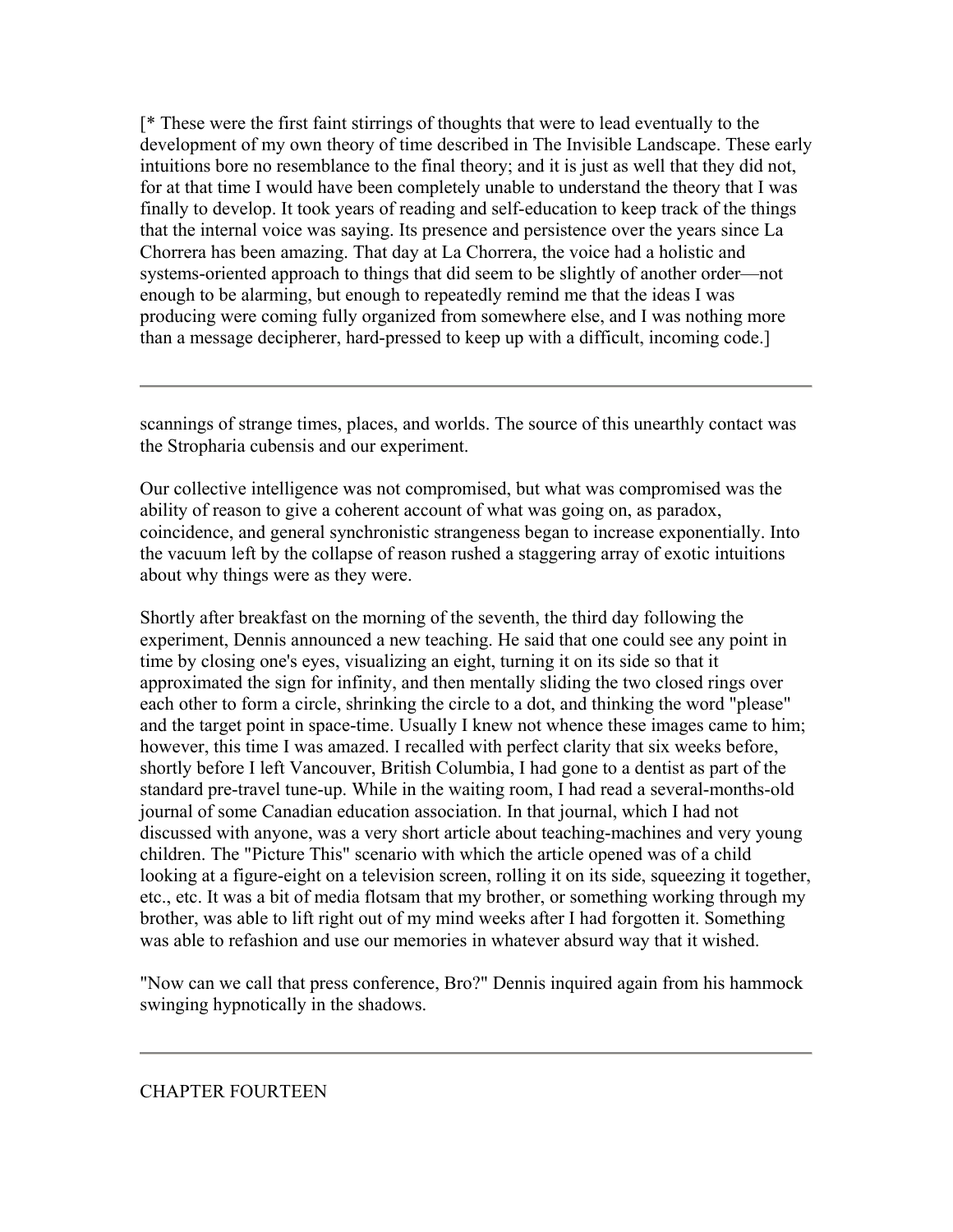# LOOKING BACKWARD

In which several miracles are recounted, not the least of which is the appearance of James and Nora Joyce disguised as poultry.

Two MONTHS AFTER ALL of these experiences, around mid-May of 1971, I was moved to try to sum up the particularly bizarre and possibly physics-compromising incidents that I could then recall. Here is what I wrote at that time—a time when Iwas concerned to refute the idea that schizophrenia was a magic word explaining all that we had undergone:

May 12,1971

I have almost two months' perspective on the events surrounding our experience at La Chorrera, and I can clearly recognize that both my brother and I evinced the classic symptoms of the two generally distinguished categories of process schizophrenia. He appeared to manifest the withdrawn characteristics of essential schizophrenia while my behavior was of a more outward and paranoid sort. Nevertheless, I am unable to make the assumption that our experiment was therefore "nothing but" two simultaneously occurring cases of schizophrenia. With the full knowledge that such a position argues that I may still be experiencing residual

symptoms of the illness, I maintain that we were in fact dealing with an objective phenomenon that, though of a highly peculiar nature inexorably bound up with psychic processes, does have its basis in the molecular ideas we were in the process of investigating. As empirical evidence of this viewpoint, I mention the following points, which seem to me to set our experience outside the realm of mental illness:

The suddenness with which the symptoms developed following our actual experiment: Within a few minutes after we completed our pre-planned experimental procedures, my brother began to disengage himself from the continuum of shared perceptions and at this same time I underwent a willing suspension of disbelief and began to experience the cybernetic unit that we had predicted would be a part of the effect we would cause if we were successful in our attempt to generate a superconducting genetic matrix and harmine bond.

The integrated or dovetail aspect of our shared disassocia-tion: meaning that though both of us were exhibiting the symptoms of types of schizophrenia, the fantasy, the ideas, and the understanding which we were experiencing was shared. While my brother thought of me as the shaman messiah in all manifestations, I perceived him as the condensed mindlens making a return journey across the universe that might have been one logical outcome of our experiment. Each of us alone would have given the clear appearance of being deluded; however, each of us seemed to offer elusive proof of the correctness of the other's position. I might add that though no one else could understand my brothers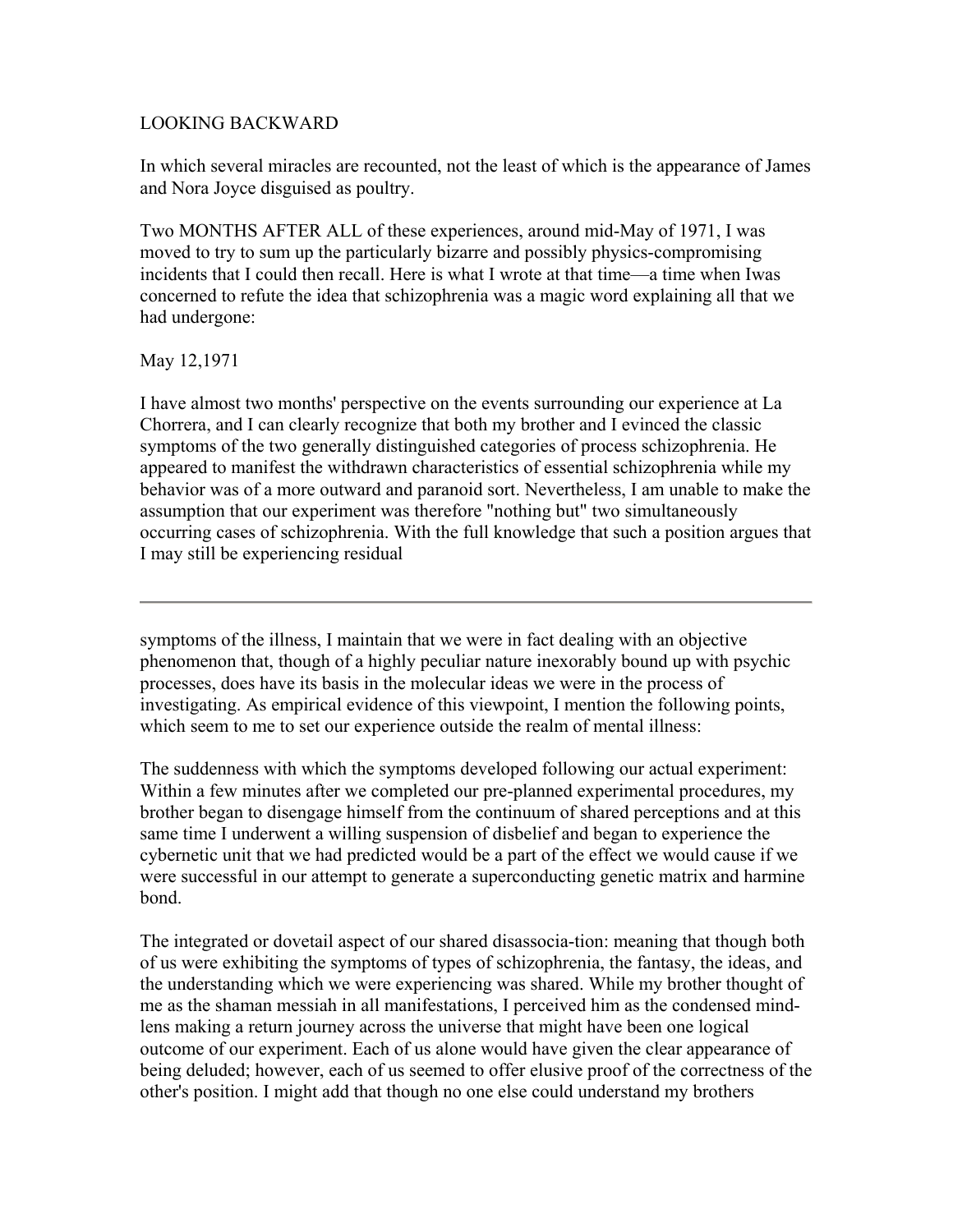peculiar mental processes, I believed I could discern depth and an integrated understanding which seemed to be behind them—but at the same time I understood that his apparent lack of integration was due to the fact that his thinking was moving backward in some fundamental way. In the same way that a film running in reverse seems to present a spectacle of wild and irrational confusion, yet manages in the end to have things in their proper places, my brothers ideas and physical movement seemed to me to be simply the exact reverse of logical expectations.

Dennis felt confident that the brain operates on the principle of a hologram. This was an idea originated by Karl Pribram, a

neurophysiologist at Stanford, that was very much in vogue in our circles then. It neatly explains the fact that a large percentage of the physical brain can be damaged or removed with no impairment of memory, since a portion of a hologram contains all the information embedded in the larger whole from which it has been taken. Dennis had speculated before our experiment that he might receive a reverse image of my brain/mind organization for a brief time during the experiment. In listening to his free associations after the reversal, I became certain that this had in fact occurred—but for a much longer time than we had anticipated. In fact, I still believe that our only error throughout this entire experiment and the events following it has been our inability to correctly predict the duration of the process. I believe that our understanding of the mechanics of the process, aside from its duration, has been correct, though still incomplete. Time is still, in other words, the crux of this matter. At times my brothers free associations consisted of incidents which I had experienced more than a year previously and more than ten thousand miles from where Dennis was then living—incidents about which I had spoken to no one.

Dennis seemed to possess the ability to hear my mind working during the period immediately after the experiment. I illustrate by recalling an incident when I was sitting outside of our jungle hut listening to his free association, having noticed a few moments before that his muscles were almost rigid with the enormous physical energy associated with some types of schizophrenia. I worried that he might at some future time resist my efforts to keep him from wandering away on the archetypal errands that constantly motivated him to try to leave our immediate living area. It occurred to me that with such strength he could easily injure me or perhaps escape. While mulling over this disturbing possibility for the first time, I noticed that Dennis had left his hammock and was standing in the doorway of the hut; in a perfect imitation of our father's voice, he consoled me with the spoken thought that "Dennis is a good lad and would never do a thing like that."

Another incident occurred seven days after the reversal began, on March 12. Dennis announced that at eleven o'clock that night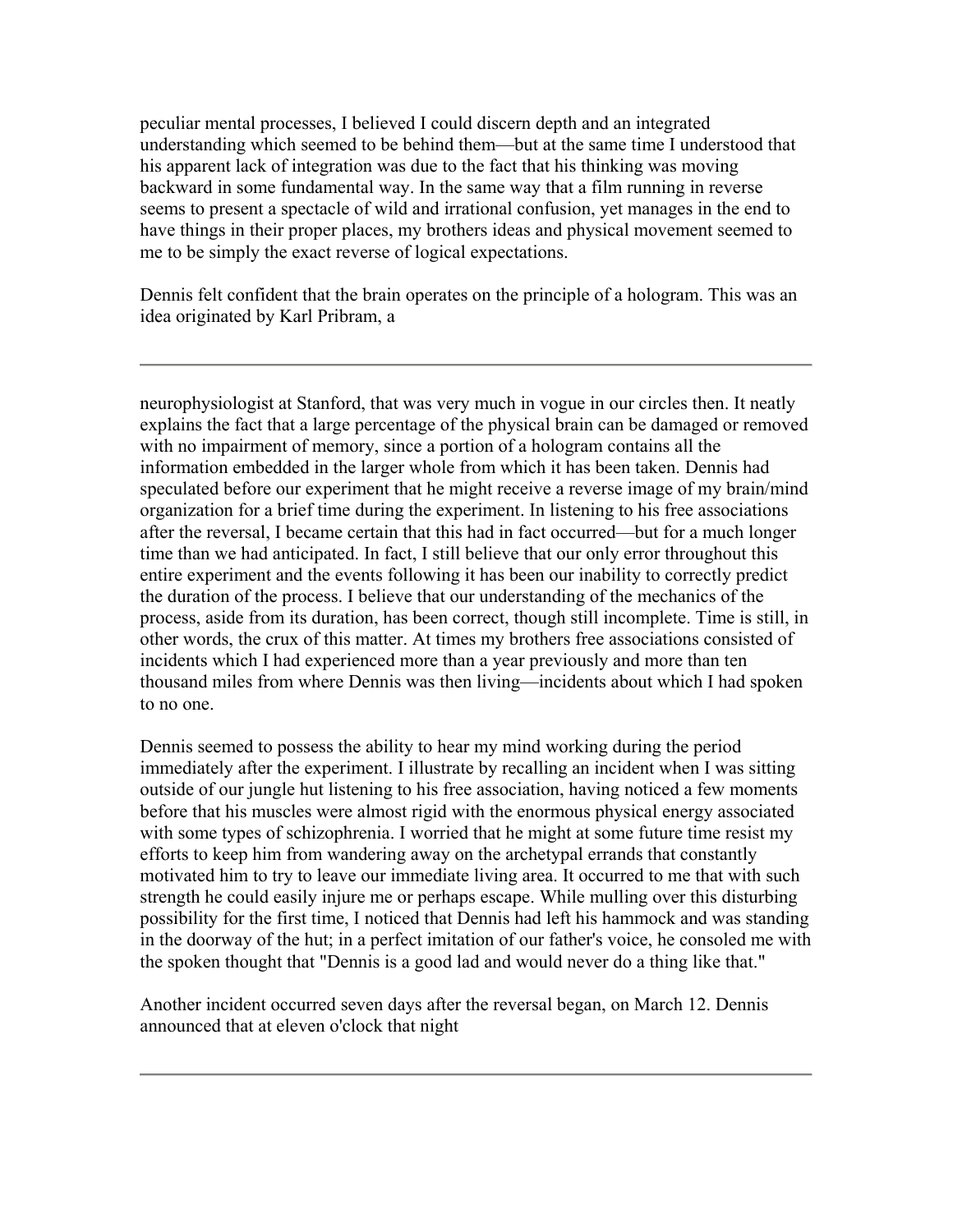the "good shit" would appear. This was a reference to a kind of psilocybin-enriched hashish that Dennis claimed he had encountered a few months before leaving the States, but which would be impossible to find in the Amazon. This prediction of a material transmutation is not so odd when the alchemical concerns and ideas that led us into this experiment are recalled. After all, we had been reading and discussing alchemical ideas ever since I had discovered Jung's Psychology and Alchemy, at age fourteen. It had seemed to us then that in the projection of the phantasms of the unconscious onto matter, the alchemists were achieving a kind of psychedelic state of understanding. And, after all, isn't the alchemical faith really a faith that the world is made of language? That poetry can somehow be the final arbiter of authentic being?

After this conversation, Ev and I returned through rainy darkness to the forest house for the night and Dennis stayed at the river house with Vanessa and Dave, where he had moved by this time. As was our custom, we smoked a bit of our Santa Marta Gold before turning in. During this process, a small fragment fell, still burning, from the pipe. As I picked it up to return it to the pipe, the characteristic odor of Asian hashish was very noticeable. I examined the pipe's bowl very carefully and, though no change in the physical appearance of the smoking mixture had occurred, it was now definitely, to my own satisfaction and to that of skeptical Ev, behaving exactly like hashish—a luxury absolutely unknown in the Amazon in 1971.

This phenomenon persisted for about five minutes and then slowly faded, returning to the rational continuum of normal behavior for materials. It is to be regretted that this transmutation occurred with a substance where any skeptic will be at ease in venting his or her scorn. We are all familiar with the facile view that "pot-heads can't think straight," but to anyone who has in-depth involvement with these two substances the difference is unmistakable. This experience contained a number of parallels to the Nijuli movement among the Lawangan people of Borneo, who in the early 1920s promulgated ideas centering around the claim that a piece of resin had suddenly become longer through the influence of a flute played nearby, and that the lengthening of the resin foreshadowed human immortality.

Equally absurd and even more inexplicable was an incident that occurred on the morning of the fifth day, or the ninth of March. Dennis was sitting and raving to no one in particular with the normal camp life going on around him. I was sitting near the cooking fire sharpening the expedition's buck knife. I listened while Dennis raved, scanning his ramblings for a hint of a message. Suddenly I stopped my work.

"Are you my tailor?" He demanded, in a strong English accent.

That seemed familiar to me from somewhere.

"All these reflections. See. It's me. Uh, but where is my tailor, my silly? Look, look at you, cor, why you've got my knickers on!"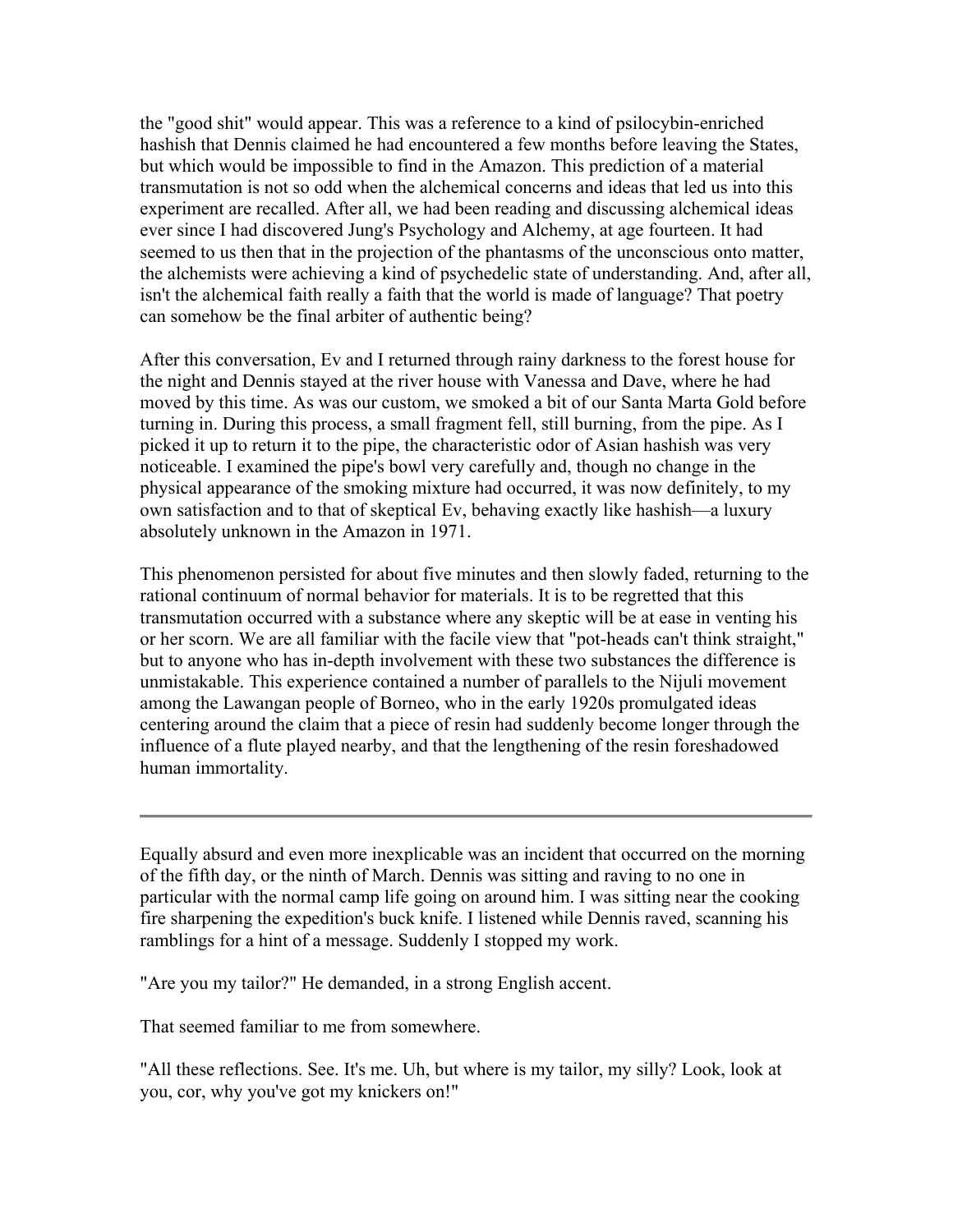I blushed deeply. I looked at the ground and said nothing. I felt very boxed in. Dennis was imitating the conversation that I had had with my English friend in Nepal, after I had come looking for her and had returned with her delirious to my room during our LSD and DMT trip more than a year before! This crazy conversation, which I had never discussed with anyone save her, was now booming out over our Amazon clearing in the mad voice of my brother.

It was hardly the sort of situation in which I wanted to exalt my brother's prowess as a telepath. I said nothing and waited, squirming, for his raving to drift off into incoherence. But I was impressed and convinced that he had somehow penetrated not only my immediate thoughts but my private memories.

Most important among the factors arguing for more than a simple case of simultaneous schizophrenia is the surprising durability of the model we have created out of the careful observation of the things that happened to us. No one can deny that the theory of the hyperspatial nature of hallucinogenic drug states, and the experiment my brother devised to test that theory, yielded spectacular results. But I have taken the fruits of the visionary revelation and carried them further, deconstructing them to discover a very elegant wave/particle theory of the nature of time. Quite unexpect- • edly, what I now propose, based on those initial experiences, is a revision of the mathematical description of time used in physics. According to this theory, the old notion of time as pure duration, visualized as a smooth plane or straight line, is to be replaced by the idea that time is a very complex fractal phenomenon with many ups and downs of many sizes over which the probabilistic universe

of becoming must flow like water over a boulder-strewn riverbed. I had discovered the fractal dimension of time itself, a mathematical constant that replaces probability theory with a complex, but elegant—indeed an almost magical—set of constraints on the expression of novelty.

After the first mushroom experience at La Chorrera, Dennis and I were involved with two ideas in particular. These were the motifs of the "teacher" and the insect. We could feel the overwhelming presence of some unseen, intelligent entity that seemed to be observing and sometimes exerting influence to keep us moving gently toward a breakthrough. Because of the bizarre nature of the DMT flash, with its seeming stress upon themes alien, insec-tile, and interstellar, we were led to speculate that this teacher was somehow a diplomat-anthropologist, come to give us the keys to galactarian citizenship. We discussed this entity in terms of a giant insect and through the insect trill of the Amazon jungle at midday we seemed to be able to discern a deeper harmonic buzz that was the signal keying us to the entity in hyperspace.

This sense of the presence of an alien third party was sometimes very intense, especially from March fifth to the tenth, after which it faded off gradually. The image of the insect teacher gave rise to numerous entomological speculations: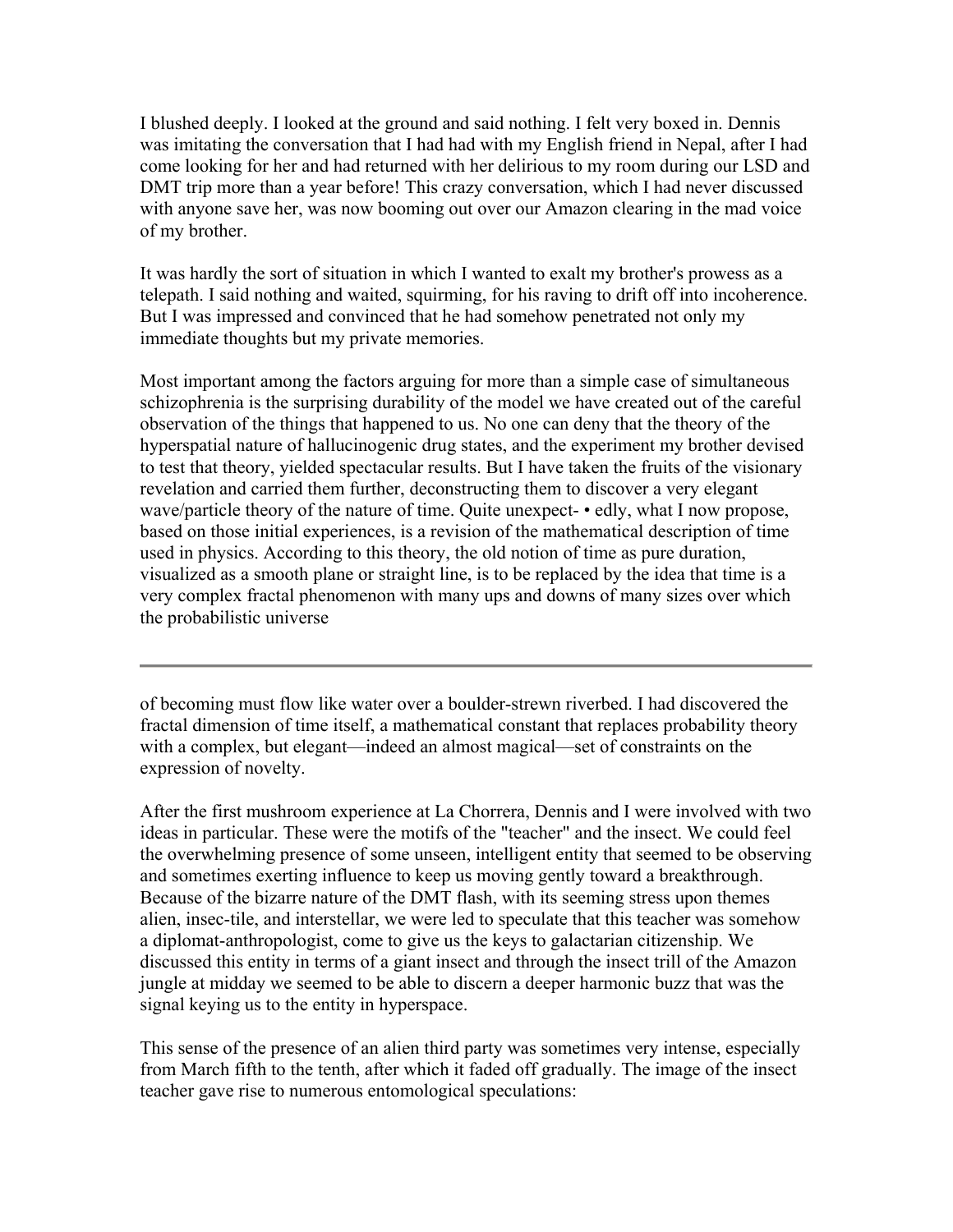We thought at the time that the process we were involved with was akin to giving birth to a child, but also much like the metamorphosis that occurs in the life cycle of insects, especially beetles, moths, and butterflies. We "knew" that tryptamine was somehow a major part of the solution to the enzyme mysteries surrounding metamorphosis. We recalled certain unconfirmed reports of the grub of a beetle eaten by Indians in Eastern Brazil for its hallucinatory effect.

The diffraction of light that occurs in natural phenomena such as rainbows, peacock feathers, certain insects, and the colors that appear on the surfaces of some metals during heating are persistent motifs within a particular stage of the alchemical opus. The cauda pavonis (the peacock's tail) is the brief stage that heralds the final

whitening; by exotic intuition I "knew" that the occurrence of such iridescence in nature indicated the presence of tryptamine-related compounds. Going further, I "knew" that the New World butterfly genus Morphoea, which is characterized by a large wing area usually entirely expressed in brilliant blue iridescence, would be an ideal group upon which to conduct research to illuminate this unstudied field.

I "knew" that the enzymes active in insect metamorphosis received molecular tuning and control through resonation induced by the harmonic strum of those forest insects with psychoactive trypt-amine in their bodies. The tryptamine acted for them as an antenna to the electron spin resonance signal of the collective DNA, just as it did for us in the experiment. This signal is somehow keeping the entire class Insecta keyed into a point of stable equilibrium in the evolutionary stream. This odd notion explained the remarkable durability of insect adaptation, which, it is true, stabilized its basic evolutionary strategy some hundreds of millions of years ago. Such improbable insights into nature were delivered quite conversationally by the voice in my mind.

During this time, an iridescent black sheen from the mushrooms particularly caught my eye. This effect occurred when Stropharia cubensis grew in clumps, and larger mushrooms shed spores on the caps of smaller companions. Interestingly enough, this same metallic blue-black sheen was quite noticeably present on the carapace of a large and shrill beetle, a member of the genus Buprestidae that I had captured in the forest in the heat of the afternoon. It is known that the chitinous material that forms the outer covering of insects and spores is one of the most electron-dense materials in organic nature, being, in this property, similar to metal. The inner teacher urged that this specimen be analyzed for the presence of psychoactive tryptamines. If they were found, it would tend to confirm the idea that some species responsible for the buzz of the forest would be discovered to contain tryptamines. The tryptamines are the antenna of a bioelectronic system that allows the insects to key in on harmine present in local Banisteriopsis lianas and through them to key on the collective DNA network. I supposed that if a few of these species resonated, then other shrilling species could tune themselves to the molecular signal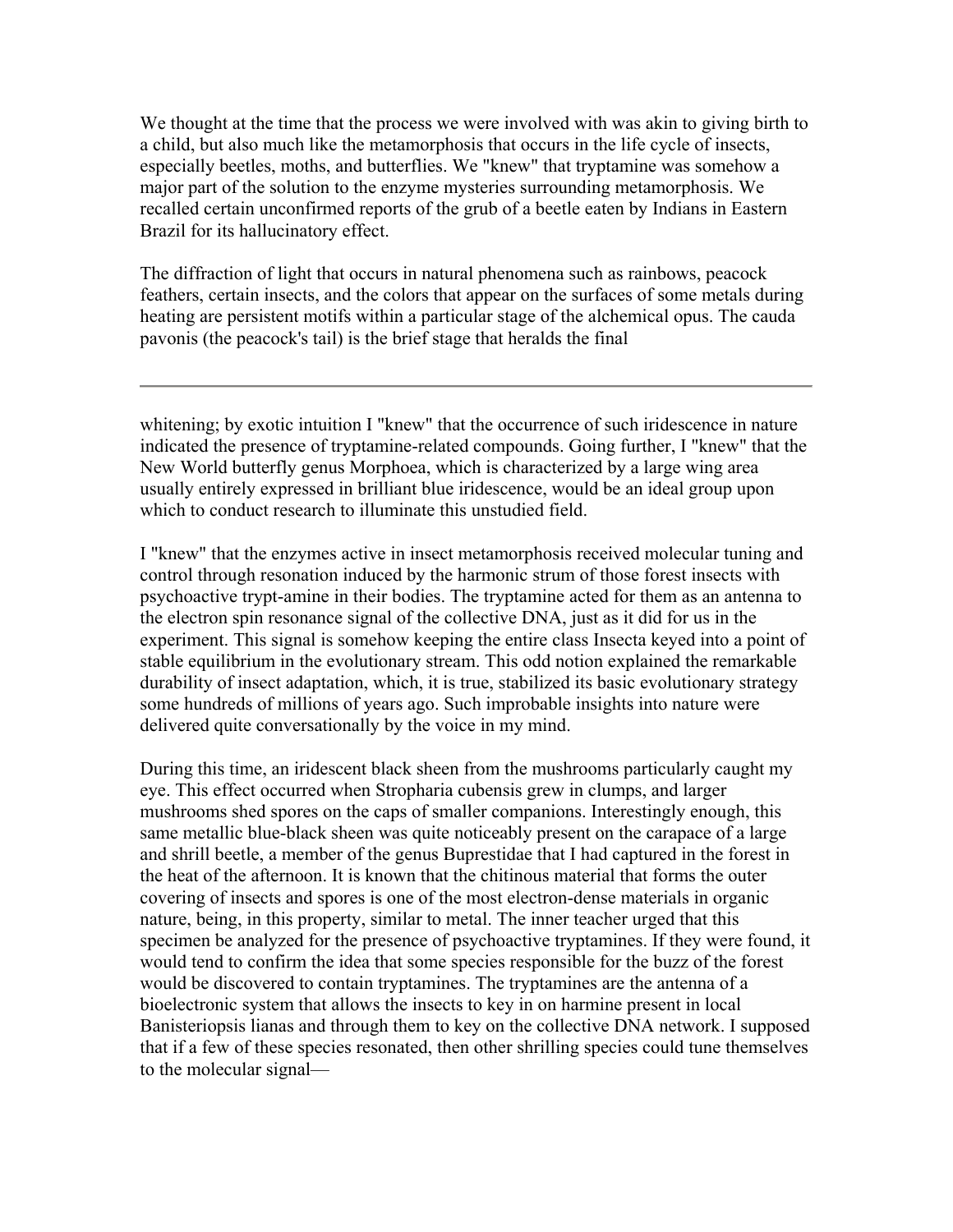thus amplifying it and sustaining it through the forest for some hours of every day. Acoustically driven chemical reactions are well known; I felt sure that some of the life processes of the Insecta must be acoustically regulated by a few species in this way.

These unlikely and bizarre ideas unfolded themselves over those long, hot days, while Dennis lay confined to his hammock and I squatted on the earth nearby. By the third or fourth day following the experiment, I had learned enough of the new and peculiarly symbolic language that he was speaking that I was increasingly convinced that through it I could observe him achieving a gradual but progressive integration. Often, then, long silences would fall between the raves, and we would each drift off into a world of private reveries. Several times on such occasions I looked down and noticed with a weird thrill that my unconscious fingers had been engaged in gathering small twigs and arranging them in patterns as though they were to be miniature fires. This unconscious laying of small fires by my busy fingers seemed to me most extraordinary— I interpreted it then as a literal overflowing of the organizing energies that were being poured into me from some unknown source, the same source that was supplying me with energy so that I could matter of factly go without sleep.

Occasionally Dennis would interrupt me to ask that I or Ev smoke a cigarette for him. Questioning uncovered his belief that in hyperspace the topology of all human bodies is continuous and so he could effortlessly absorb what he needed directly out of our bodies. For five days life went on in that mode, a waking dream of overkill by palindrome and pun. We sent amazingly few waves of interaction out into the "real world" around us. No one stopped to stare at us or our camp; we seemed to have become invisible. The morning of the tenth of March changed that.

I had hardly been away from the hut and the short stretch of trail that separated it from the edge of the pasture for five days; so after breakfast on that particularly flawless morning I chatted with Dennis and found him calmer and more lucid than he had been at any time since the experiment. So composed and relaxed did he

seem that I made the inevitable mistake of taking the situation for granted. I slipped away with Ev and the butterfly net for a relaxed stroll down the trail and deeper into the jungle.

The trail was of washed, white sand, inches deep in places and soft and inviting. We had walked hardly a quarter of a mile when lust overtook our interest in lepidoptera. Adding to our thrill was the risk of discovery by Witoto trail users. We tossed caution to the winds and were soon lost in each other. Pleasant it was in that verdant setting to part and defile the shaggy, slippery riches of Ev's sex. I thought of it as "Doing it for Vladimir." Verdant lust and butterflies were always entwined in Nabokov's enviable mind.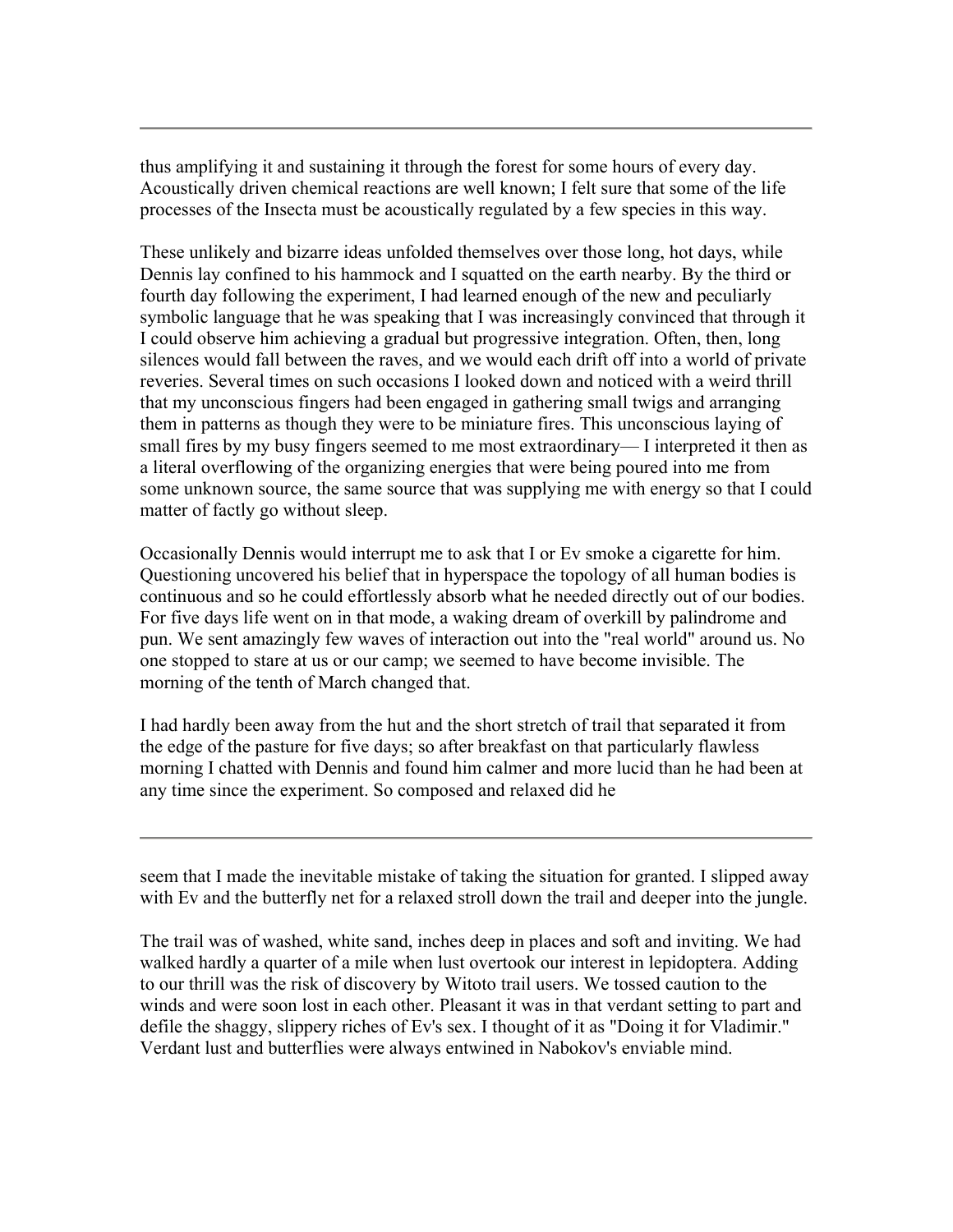We were gone scarcely forty minutes, but returned to the hut and clearing to find it humming with a deserted, heart-sinking air of emptiness. I was no longer afraid that Dennis would wander into the forest and become lost. I was convinced that whatever his state of mind it did not include that sort of thing. What I did fear was that he might focus others' attention on us and the borderline area that we were investigating.

Leaving Ev at the camp in case Dennis should turn up, I ran to the pasture and across it to the mission on the far side. As I ran I was busy telling myself that he had probably just gone down to see Dave and Vanessa and that I would find him there. I was too preoccupied to notice that the bells of the mission, silent normally except on Sundays, had been pealing for some time. As I came over the rise that gave me a clear view of the river house and the lake below the chorro, I saw Vanessa leading Dennis toward the river house. I could sense as I arrived that the situation was more difficult than I had hoped.

Vanessa was angry and had seized the situation to drive home her point. It seemed that Dennis must have bolted from his hammock the moment Ev and I had passed out of sight. He had gone straight to the mission, located the bell rope of the bell used to call the people to Mass, and had rung it furiously until the priest found Vanessa and Dave and they had none too gently persuaded Dennis to desist from his hijinks. Nevertheless, the already circulating rumor that one member of our expedition had gone a bit off the deep end was not eroded by this sudden and totally public outrage. The delicate political balance I had established allowing me to

have my way in the matter of how to treat Dennis was now destroyed. Vanessa's idea that he should be moved to the river house was brought forth and endorsed by the priests and, I was told, by the police. Riding on the inner assurance that worry would be preposterous and acknowledging that I had completely lost control of the situation, I agreed to all suggestions.

Vanessa had more news. An airplane was coming. It was not coming to take us out, but it would enable us to begin our withdrawal, since it would allow one of us to get a lift over a hundred kilometers of jungle to San Raphael, where we had left the cache of equipment before making the overland march to La Chorrera. This was the only opportunity to fly rather than walk back to those supplies, and Vanessa pressed that we should take advantage of it. I agreed with everything. I assumed that the eruption of the millennium would soon obviate all such mundane concerns, but that was a fact that I would let others discover for themselves as they made their way into the ever-deepening dimension of the future.

Dave volunteered to go on the airplane—the decision was made almost at a moment's notice. He would reach our supplies and single-handedly undertake to have them and himself shipped up the Rio Putumayo and then back to Bogota. We would meet him back there when and if we got out by some means not yet clear. A bag was hastily packed. The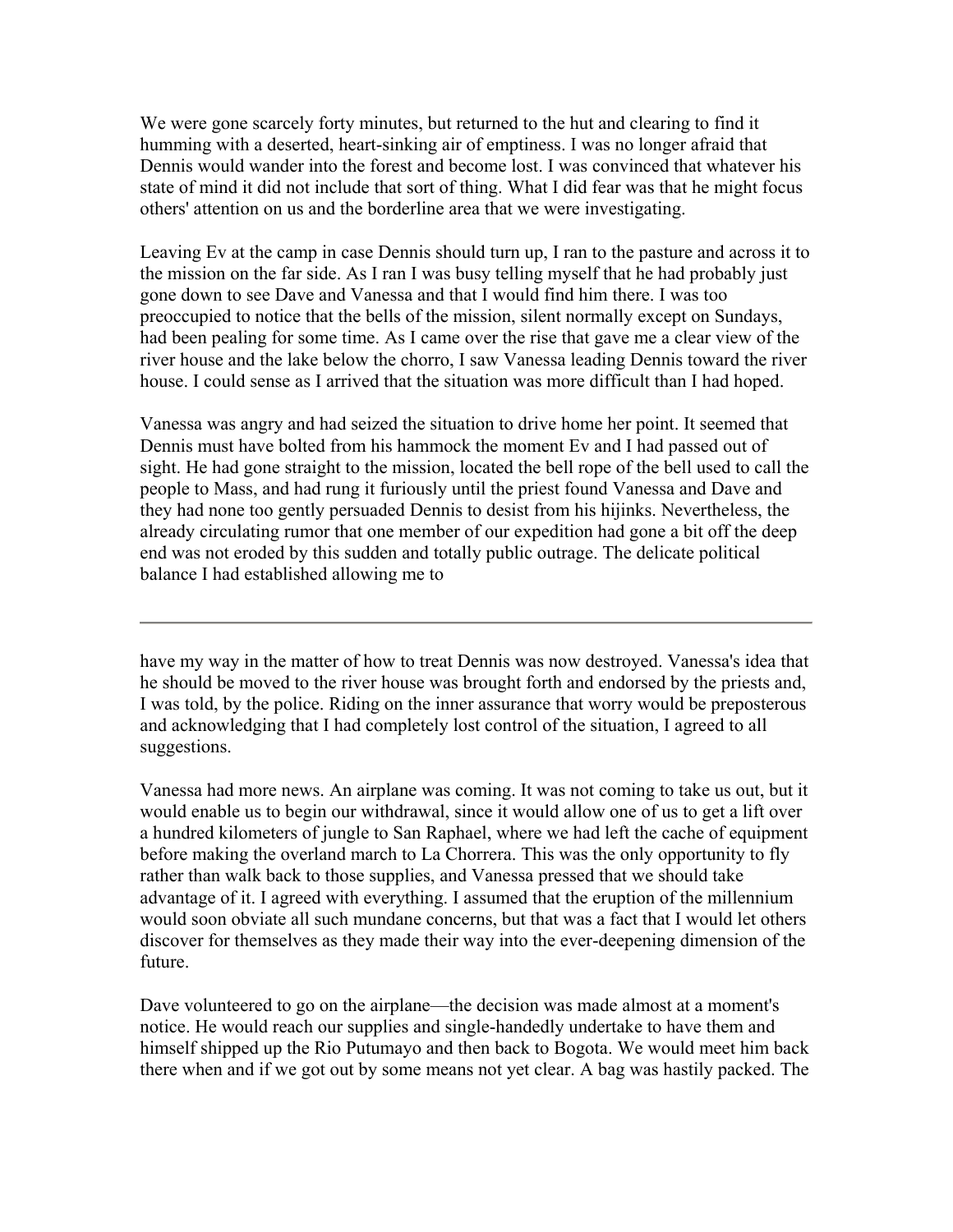airplane came skimming in, and then it was gone again, and with shocking suddenness we were four

Dennis was moved to the river house, and Vanessa and Ev became his nurses. I preferred to continue to live at the jungle house to avoid crowding. The debate continued as to whether the direction in his raving was toward improvement or whether he was only drifting further into the world in which he had become lost. As residents of Berkeley, we had all encountered acid casualties; comparison of Dennis's state with those lost souls was not reassuring. Dennis's move to the river was a turning point, for from then hence the effects the phenomenon unleashed were less in our minds and more in the world.

Through it all, even after the move, he and I were still after the lens-shaped object. What the teacher told me in the first few days after the experiment was, "You almost got it; you didn't quite get it." Or rather it used the metaphor of condensation: "It is condensing."

It was like a perfect alchemical metaphor. The stone is everywhere. It is here.

Dennis would say, "I can see the lapis. It is two hundred and fifty feet away to the left; it's down near the waterhole, hovering above the water." I continued to ask him each day for the stone, and each day the Sophie hydrolith—a.k.a., the universal panacea—would get closer in. There were freak lightning storms. Slowly I noticed that meteorological phenomena tended to concentrate in the southeast. I began to look there and whenever I did, I would see rainbows.

Our intuitions concerning what was going on ranged from the religiously profound to the utterly absurd. On the afternoon of the twelfth of March, Dennis underwent a few hours when he was able to respond, however cryptically, to the questions we put to him concerning how things appeared to him. This conversation went on at the river house underneath which a handsome rooster and his mate were living. He was perhaps the very cock that I heard crow at dawn on the day of the experiment and again two days later. There was a perky alertness about this cock and hen that had received comment among us before. This particular afternoon, Dennis called our attention to the little hen, saying that if one thought of her as art, then the achievement she represented was immense. Who could make such a hen? Only the one who could have fashioned the peculiar world that we had fallen into. And that was? He looked around expectantly, but finding no takers he delivered his own punch line:

"James Joyce."

Over the next few minutes he proceeded to make his case: that Finnegans Wake represented the most complete understanding yet achieved of the relation of the human mind to time and space and that therefore Joyce, at his death, had somehow been shouldered with the responsibilities of overseeing this corner of God's universe. In this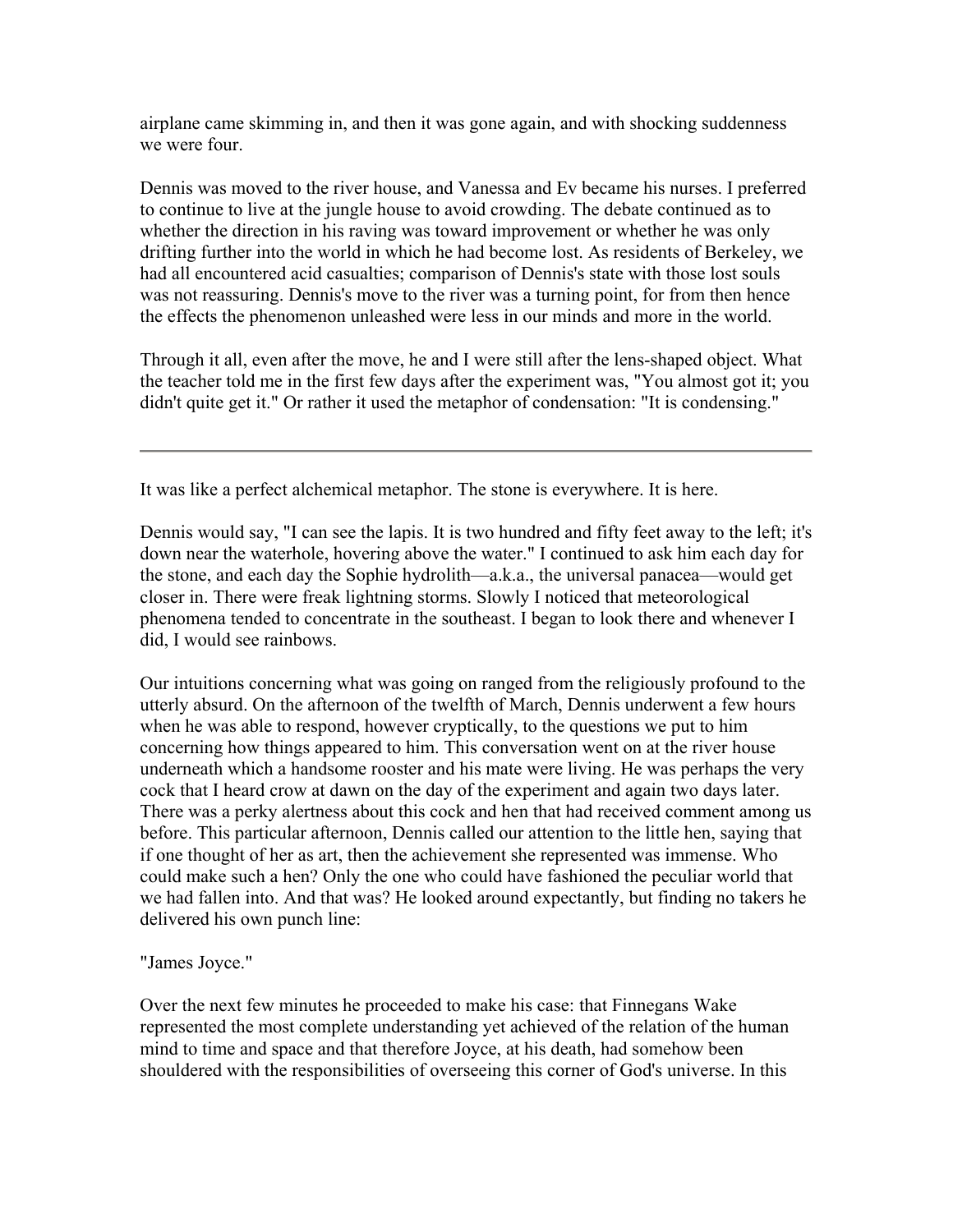Dennis was only following Wyndham Lewis, who made Joyce's ascent to eminence in the afterworld the subject of his novel The Human Age.

"Jim and Nora," as Dennis called the newly revealed deity and his consort, were both in and acting through everything at La Chorrera, particularly in the things that Joyce had loved. The little hen as the symbol of Anna Livia Plurabelle of the Wake was one of

these things. It was Joyceaen humor that radiated outward from everything in our jungle Eden. These ideas were absurd but delightful, and they led me eventually to reread Joyce and to accept him as one of the true pioneers in the mapping of hyperspace. They did not, however, shed much light on our predicament at the time.

From the view of life as literature Dennis moved on. He reminded me that one of our alchemical analogues for the philosopher's stone, which we shared in our private code of associations as children, was a certain, small, silver key to a box of inlaid wood with a secret compartment that had belonged to our grandfather. I reminded him that the key had been lost since our childhood. I said that the ability to produce that key right then would prove the reality of Dennis's shamanic powers and ability to transcend normal space and time. The conversation took the form of a question-and-answer session that ended with Dennis demanding that I hold out my hand, and then, slapping his closed hand into my open one, letting out a loud, ludicrous squawk, and depositing in my palm a small, silver key.

At the time I was thunderstruck. We were hundreds of miles from anywhere. He was practically naked, yet the key before me was indistinguishable from the key of my childhood memories. Had he saved that key over all those years to produce it now, in the middle of the Amazon, to completely distort my notion of reality? Or was this only a similar key that Dennis had been carrying when he arrived in South America, but that I had somehow not noticed until he produced it? This seemed unlikely. He was confined to a room far from our stored equipment, and it was difficult to conceive of him becoming calm and organized enough to go to the baggage and carefully sort through it to find the secreted key. And anyway, it was I who had conceived of asking for the key; had he somehow tricked me into asking for the one object that he had brought with him to deceive me? This matter of the silver key, whether it was the original key or not, has never been satisfactorily settled. The original box was lost long ago, so the key was never tested. A final ironic note is added to the episode by the fact that both Dennis and I are fans of the stories of H. P. Lovecraft and so were aware of his story "Through the Gates of the Silver Key," a tale seething with

many dimensions, strange beings, a cosmic time scale, and reckless, oddball adventurers like ourselves.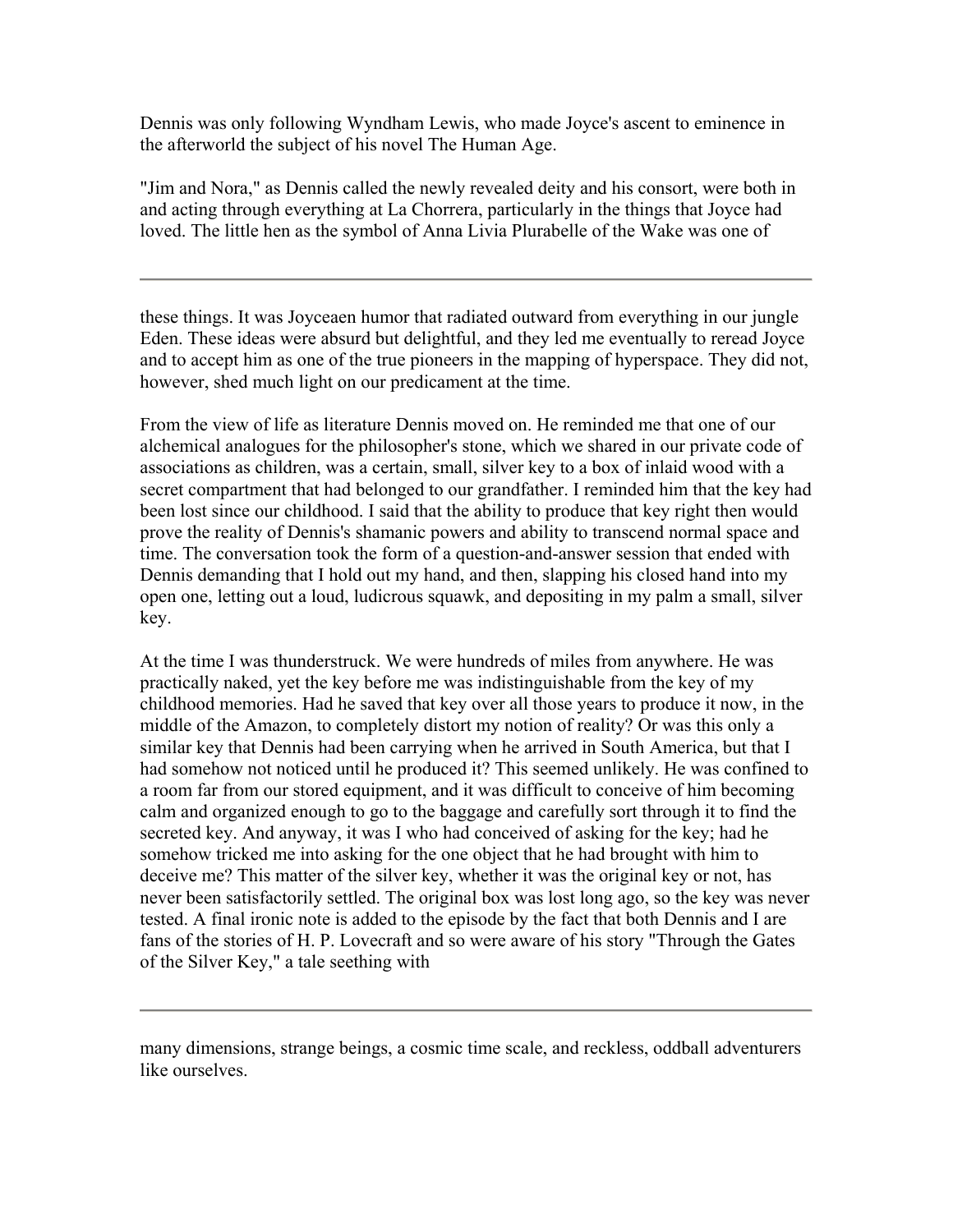After Dennis was moved to the river house, there was no longer any need for my sleepless watch at night. But the lack of a need to sleep prevailed. I actually looked forward each night to the time when everyone would retire and I would have before me long hours of delicious, silent thought. Like the fox spirit of the / Ching who wanders eternally among the jeweled, night grasses, I wandered in the pastures and on the trails around La Chorrera. Sometimes I would sit beneath the AMA-initialed tree for hours, watching vast mandalas of time and space turn and glisten around me. At times I would walk with long strides, nearly loping, head thrown back, gazing at the every-colored stars. Effortlessly, the deeper something that shared my mind connected up the constellations for me and showed me the enormous Zodiacal machine of stellar fate that must have come to the ancients with the same suggestive force.

I immersed myself in millions of images of humankind in all times and places, understanding and yet struggling with the insoluble enigmas of being and human destiny. It was during those velvet, star-strewn, jungle nights that I felt closest to understanding the tripartite mystery of the philosopher's stone, the Alien Other, and the human soul. There is something human that transcends the individual and that transcends life and death as well. It has will, motive, and enormous power. And it is with us now.

I have come to believe that under certain conditions the manipulative power of consciousness moves beyond the body and into the world. The world then obeys the will of consciousness to the degree that the inertia of pre-existing physical laws can be overcome. This inertia is overcome by consciousness determining the outcome of the normally random, micro-physical events. Over time the deflection of micro-events from randomness is cumulative so that eventually the effects of such deflections is to shift the course of events in larger physical systems as well. Apparently, when want-ing wishes to come true, patience is everything.

Is this just a fantasy, a grown man trying to explain to himself how wishes can come true? I don't think so. I have lived it and

know that the greater the amount of time that consciousness has in which to make its effects felt, the greater the possibility becomes that the desired event will come to pass. It is as though subtle pressure toward a given end accomplishes a series of micro-deviations leading to a non-random and anti-entropic situation—a wish come true. And I confess the desire to make wishes come true was a wind ever blowing at my back. I remember being so small that my mother could cradle me in her arms, and she would lean over me and whisper the old nursery rhyme, "If wishes were horses, beggars would ride." I could say it before I could understand it. In fact I am still trying to understand it.

Now it seems to me that this must be how consciousness works within the brain, where matter and energy are in a more unbound and dynamic state than throughout the rest of nature. It is easy for consciousness to direct the electrical flow in the central nervous system (though we have no idea how this is done); it is less easy for it to move, not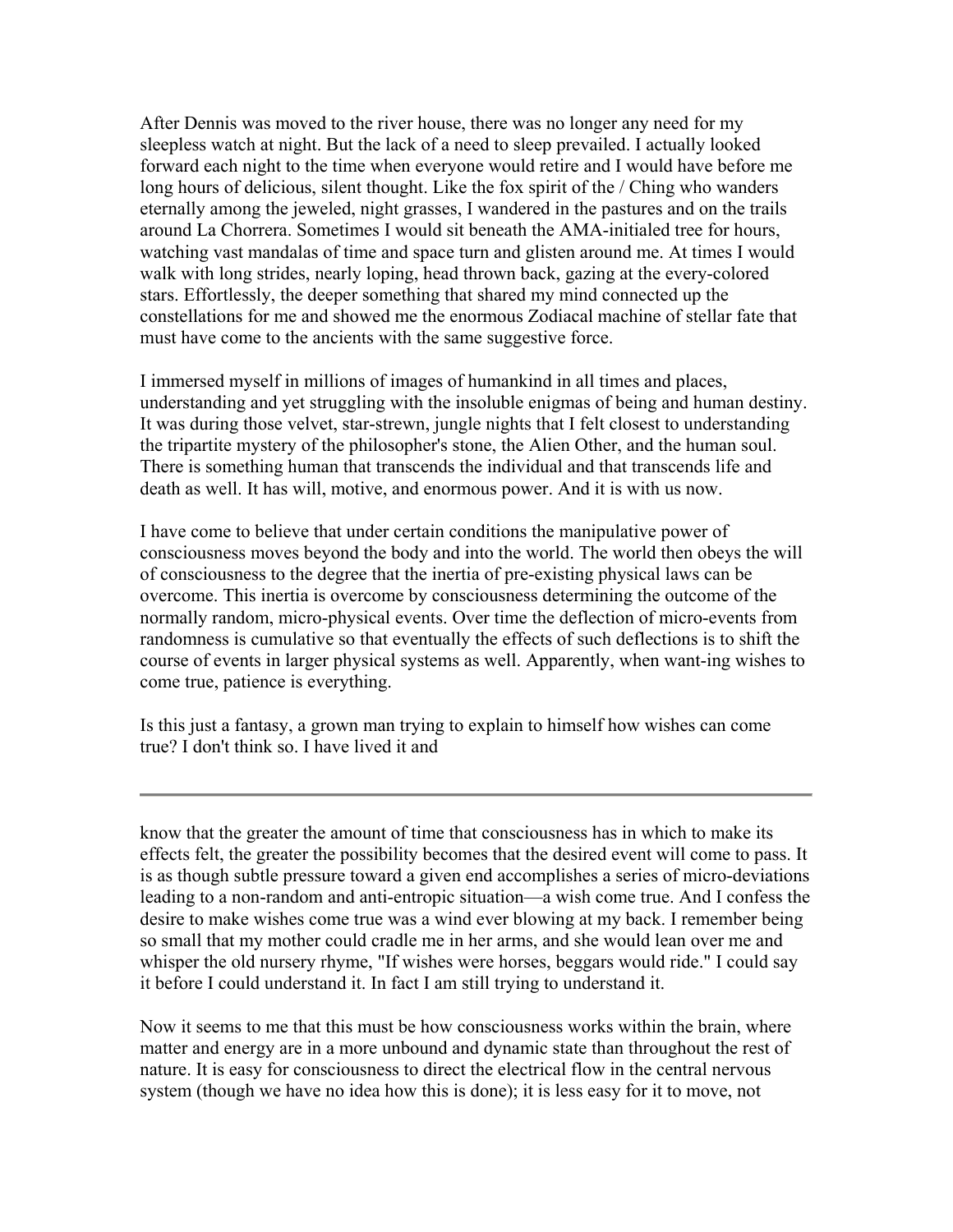electrons, but the whole atomic system spread far and wide in time and space. This may explain why it is easy to form a thought, but having one's wishes come true takes longer.

I pondered these things during the long, starry nights at La Chorrera when the very heart of the mystery of being seemed about to give itself to me. Alchemical gold was ever flowing through my fingers; I was certain that if I could alloy it with hope and imagination it would not pass away.

I saw that there is an interphase between consciousness active in the world and consciousness active in the central nervous system, whose intermediary is the body. That interphase is language. To use language, consciousness informs the brain to inform the body to impart coherency to the random motion of the air molecules near but outside the body. This coherency is supplied by consciousness in the form of a word. None of the physical laws operating on the air molecules have been violated, because the coherent pattern of behavior of the molecules is due to an input of energy—an input of energy whose release was initiated by an act of conscious will. Will is not an item in the toolkit of scientific explanation.

Language is thereby seen to be a kind of parapsychological ability since it involves action at a distance and telekinesis, albeit

voice-transduced. Perhaps under the influence of psilocybin an immense energizing of will could be vocally transduced into the world where it might do more than imprint a signal onto the random motion of air molecules. Perhaps instead a word, visibly beheld, might be transduced and appear through appropriate shifts of refraction in those same nearby air molecules.

Normal speech itself is sometimes seen to effect the refractive index of the air in front of the speaker's mouth. Viewed in profile a speaker is sometimes seen to generate a wavering of the air in front of the mouth that is like the shimmer of a mirage above a hot highway. Perhaps this is an indication of the hidden potential of speech to go beyond its normal function of symbolizing reality to actually signifying it. A more perfect Logos would seem to be the result— a Logos able to regulate the activity of the ego as it exists in the sum total of individuals living at any time. It is like a god; it is the human god. It is something that will happen to human destiny sometime in the future, and because it will happen, it is happening. Nothing is unannounced. The ontological mode of the higher dimensions into which humanity is being propelled is being anticipated by the singularity that we call the wholly Other or the alien. The alien is teaching something through its reinforcement schedule: It is preparing us to confront the God facet of ourselves that our explorations into the nature of life and matter are about to reveal.

Such was the table talk of our distressed band of adventurers. How long ago our arrival at La Chorrera then seemed!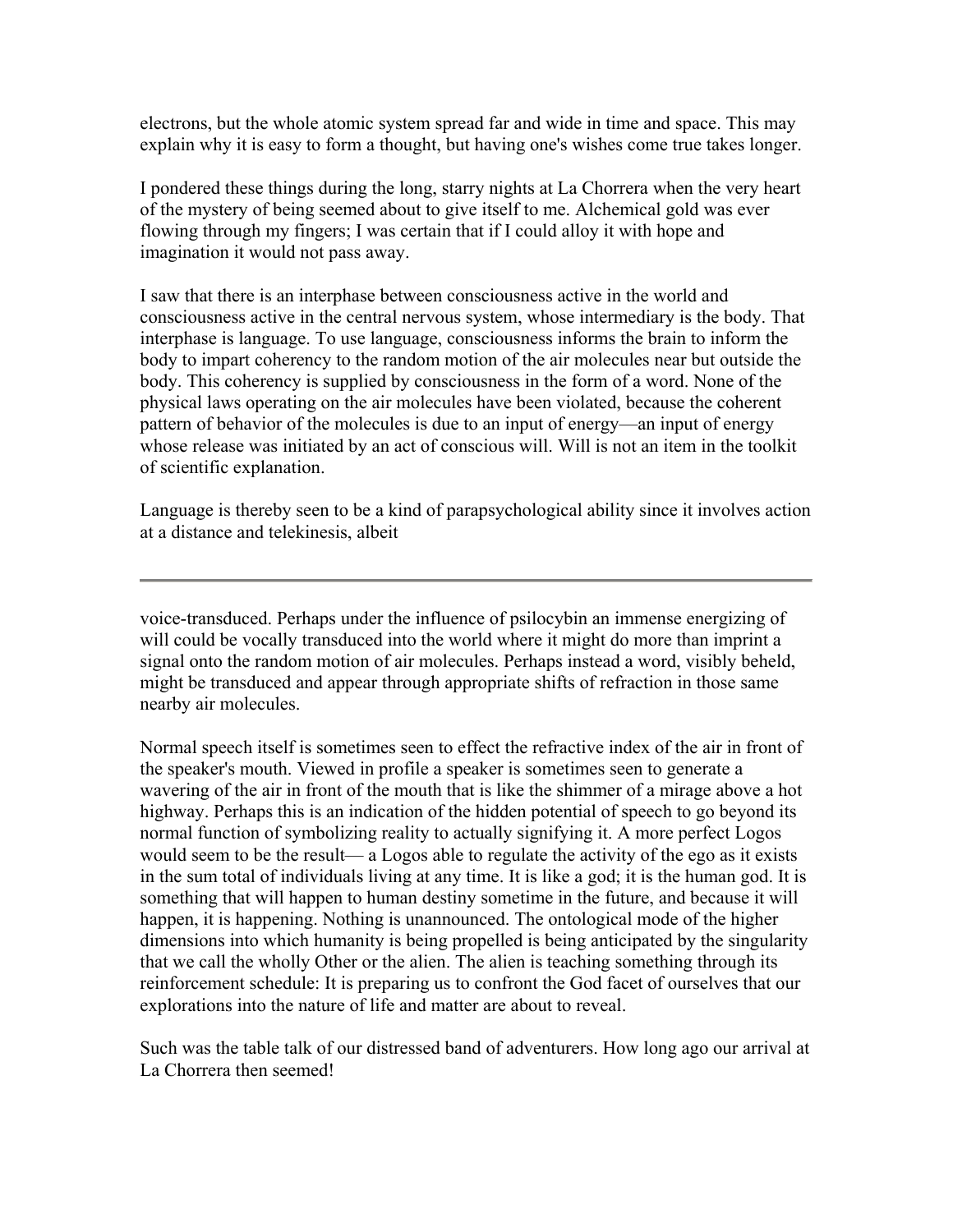### CHAPTER FIFTEEN

# A SAUCER FULL OF SECRETS

In which we plan our departure, I encounter a flying saucer, and theories sprout like mushrooms as we return to Berkeley.

The ELEVENTH OF MARCH was a full moon. It passed uneventfully enough after the adventure of Dennis and the mission bell, meaning that I can now recollect little of what happened. I remained ecstatic, certain that all was for the best, certain that some definitive tipping of the hand by the thing we were dealing with was about to occur.

The next day, in the late afternoon, Ev walked out from the river house to see me. She invited me to return with her to the river and for all of us to have dinner together. She showed the strain of what we had all been going through. There was no doubt that whatever had happened was pushing us to the limit of what we could assimilate without wanting to move against it. As we walked back across the pasture, the atmosphere seemed to be even more alive and active than usual, with spawning clouds and drifting mist. Ev pointed to the southeast, where a black, stratocumulus mass was seething and boiling up to great altitudes. We watched for a few

moments, and it became like a vast mushroom cloud—the aftermath of a thermonuclear blast. The impression was very startling, and Ev recalled to me Dennis's words with regard to Stropharia cubensis. He said that it was the mushroom at the end of history. To him the shape of the atomic cloud was a physical and biophysical pun on the transformative powers of the Strophariad and its eruption into human history.

As we watched, suddenly Ev gasped. From the seething base of the cloud what looked like a column of light emerged. The column was sustained, not merely a bolt of lightning. It was hard to see how it could be a shaft of sunlight, since it was late afternoon and the sun was in the west, while the cloud was in the southeast. We watched it for perhaps a minute. Then it stopped abruptly. Ev was quite shaken. Even more than the frozen appearance of the river, this occurrence was of an empirical order different than anything that she had experienced at La Chorrera.

Arriving at the riverside campfire we learned that Vanessa had been up at the mission with Father Jose Maria talking on the radio to the bush pilot who had whisked Dave from our midst. The pilot was willing to follow Vanessa's intent and think of us as a low-grade emergency. He promised to return in a few days to fly us out. I was unhappy with these arrangements. I knew that we, the gringo strangers, would lose face with the local people when our need for this airlift became known. Also, I did not have Vanessa's faith that all Dennis needed to return to normal was to check into the world of modern psychiatry. But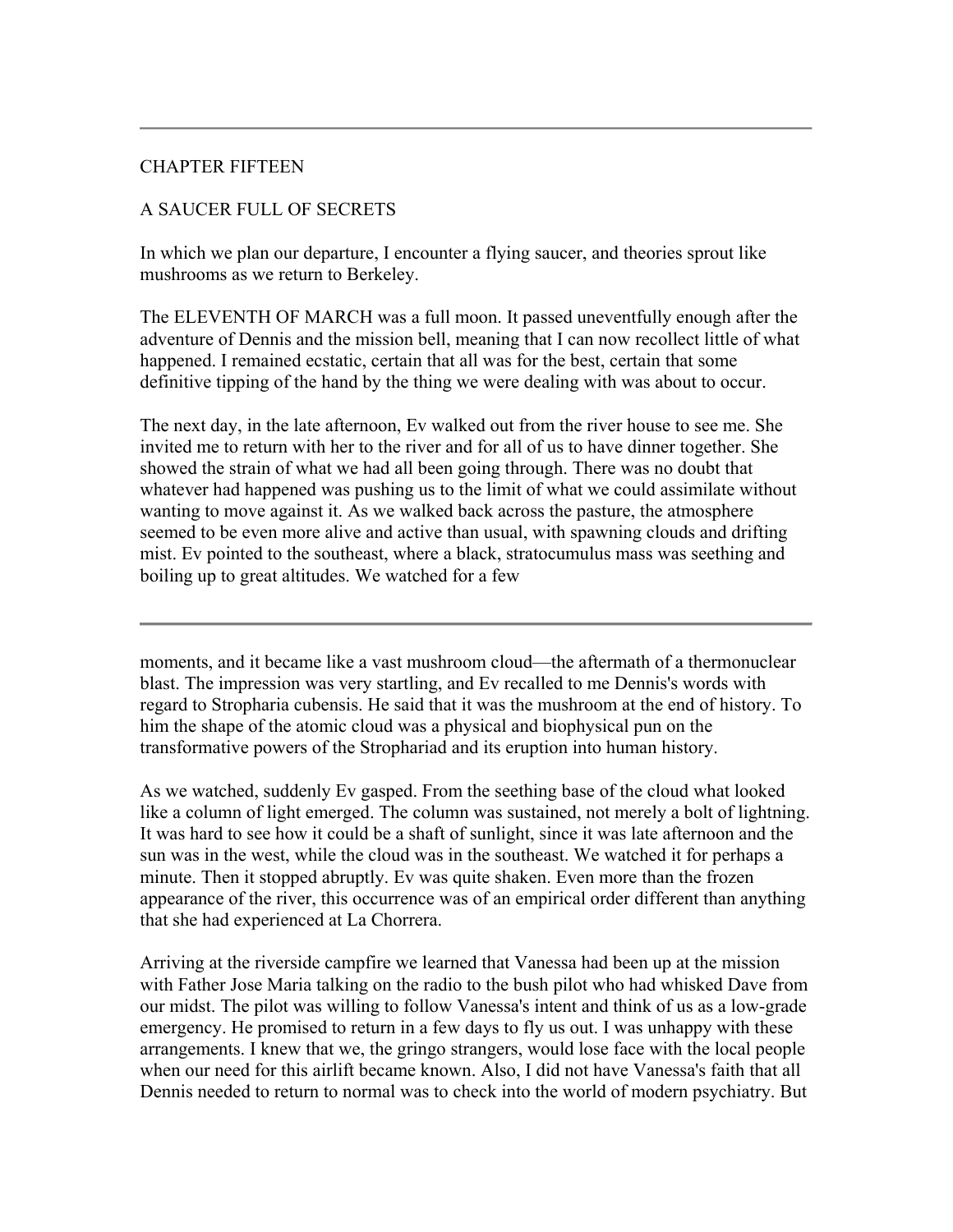there was nothing to be done for it, and so we dined in silence, each lost in unshared thoughts.

The next day we were to pack all our equipment and move it to the river in preparation for a flight that could come unannounced at any time. Already we were preparing to withdraw from the vortex at La Chorrera.

The evening's only moment of humor was provided by Ev's animated description of Dennis evading Vanessa's wardenship and slipping away from the river house sometime during the previous night to go and sit quietly in the house of some Colombian colonistas, who awoke to find him there as unassuming as a piece of furniture. As the story died away, the unspoken dimensions of it returned to move in each of our minds.

The next day was March 13. The camp in the forest, the hallowed-seeming spot where the transforming experiment had occurred, was dismantled. All the artifacts that set it apart from dozens of other Witoto huts were tucked away, and it was returned to its native anonymity. Outside, in a pile, we left quite a cargo trove behind us, for our forced evacuation by airplane left precious little room for any gear; some insect and plant specimens would leave with us, the cameras, the notebooks on the experiment—that was it. The things that we left would be swiftly assimilated by the tolerant Witotos who owned the site of our attempted probe of hyper-space.

We were all installed in the river house ready to go with the airplane whenever it should appear. Everything seemed to be moving forward of its own accord. We swam in the river and sat on the rocks, scanning the sky and listening for the drone of the little amphibian. Thus the afternoon passed, with even Dennis quiet after an episode in the early morning in which he had methodically thrown the contents of his room out the window to the point of ripping out the window frame and hurling it after everything else.

Around four o'clock, I was lying on the river bank about twenty feet back from the river's edge. I was thinking about a walk to the river I had taken two days before, when each step nearer the water seemed to bring more rhyme and rhythm into my thoughts. From out of nowhere I remembered an old Celtic saying that Robert Graves discusses: "Poetry is made at the edge of running water." My recent experience at water's edge had something to do with that, I believed, and I was pondering it. Vanessa and Ev were washing in front of me at the river bank. Directly across the river from us was the southeastern sky in which Ev and I had seen the cloud with the shaft of light just twentyfour hours earlier.

I was gazing in that direction when I noticed what I thought was the weak beginning of a rainbow, a place low in the sky near the horizon where there seemed to be the faint touch of a spectrum. After a few seconds, I called down to the two women and asked if they saw a rainbow across the river. They glanced across the river for only a moment and said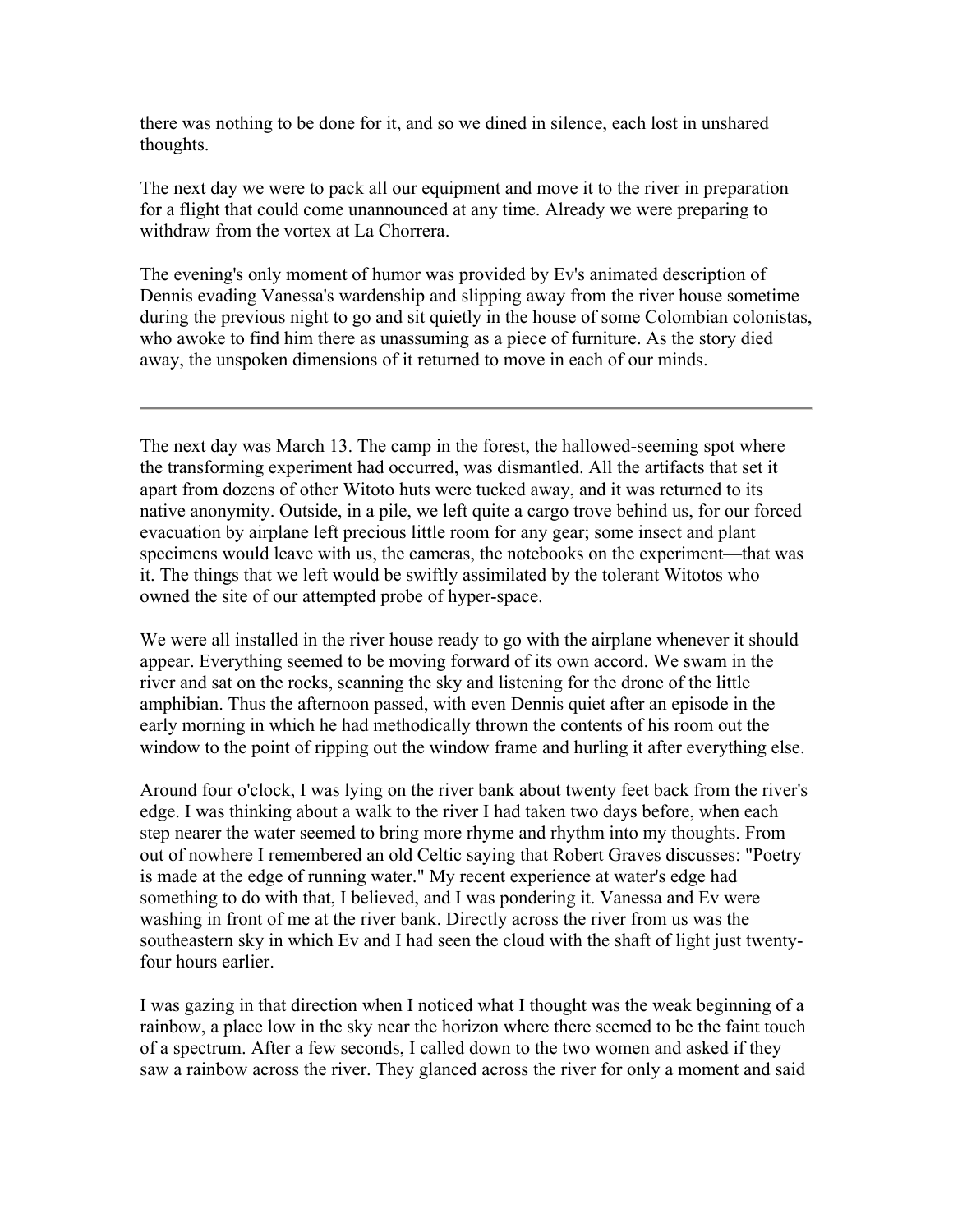that they saw nothing. I did not persist, but instead watched the sky in that spot. By this time, I had stopped forcing my opinions on people. I was already

regarded as nuts, not incoherent exactly, but not to be trusted or relied upon because I believed such odd things. That was my

flaw.

I kept watching across the river and I saw the thing intensify. I became extraordinarily interested. In this pastoral setting, it seemed to me that a great revelation was brewing. I watched and I saw the colors deepen; the bow of a rainbow never formed, but the deepening of the colors in one spot was very definite. Again I inquired of the women if they saw the rainbow across the river. Again the light glance. And? Wonderful!

"Yes, we see it. Not much of one is it?"

The clue-scanning part of my hyperactive imagination was upon this detail in an instant. Yes, first a cloud with a shaft of light; now a spot of spectrogrammatic color in the same spot in the sky. I had the strong sense of the eye-in-the-sky drawing close to my thoughts and watching with satisfaction as I understood the importance of the southeast, and of watching and focusing my attention on that spot. In my mind, the teacher said, "This is the place. This is the sign. Watch here."

I said nothing to anyone, but I formed the resolve to not spend that sleepless night as I had spent the others: wandering the fields like the fox-spirit or meditating at the chorro. Rather I would sit here where the lake emptied and the Igara-Parana resumed its languid course. Here at the boat landing, seventy feet down a steep mud bank from the river house, I would sit through the night and watch.

And so, all night long, I sat reviewing the things that had passed, seeming to divide my consciousness and send it both backward through my family tree and forward into the future. I seemed to see all the years still ahead; I saw some technique emerging from this contact, our careers pursued across space and time, and finally vindication as the world realized the truth of the transdimensional nature of the Stropharia visions and the true nearness of the worlds that they had thrown open. For it had become my belief that the contact with an intelligent and utterly alien species was beginning

for humanity. It seemed that out of the long night of cosmic time the novelty of novelties, the moment of contact between minds on utterly different planes, was beginning.

We were among the first to achieve contact with this Other species. It was the real thing. We had come to the equatorial jungle to explore the dimensions glimpsed in tryptamine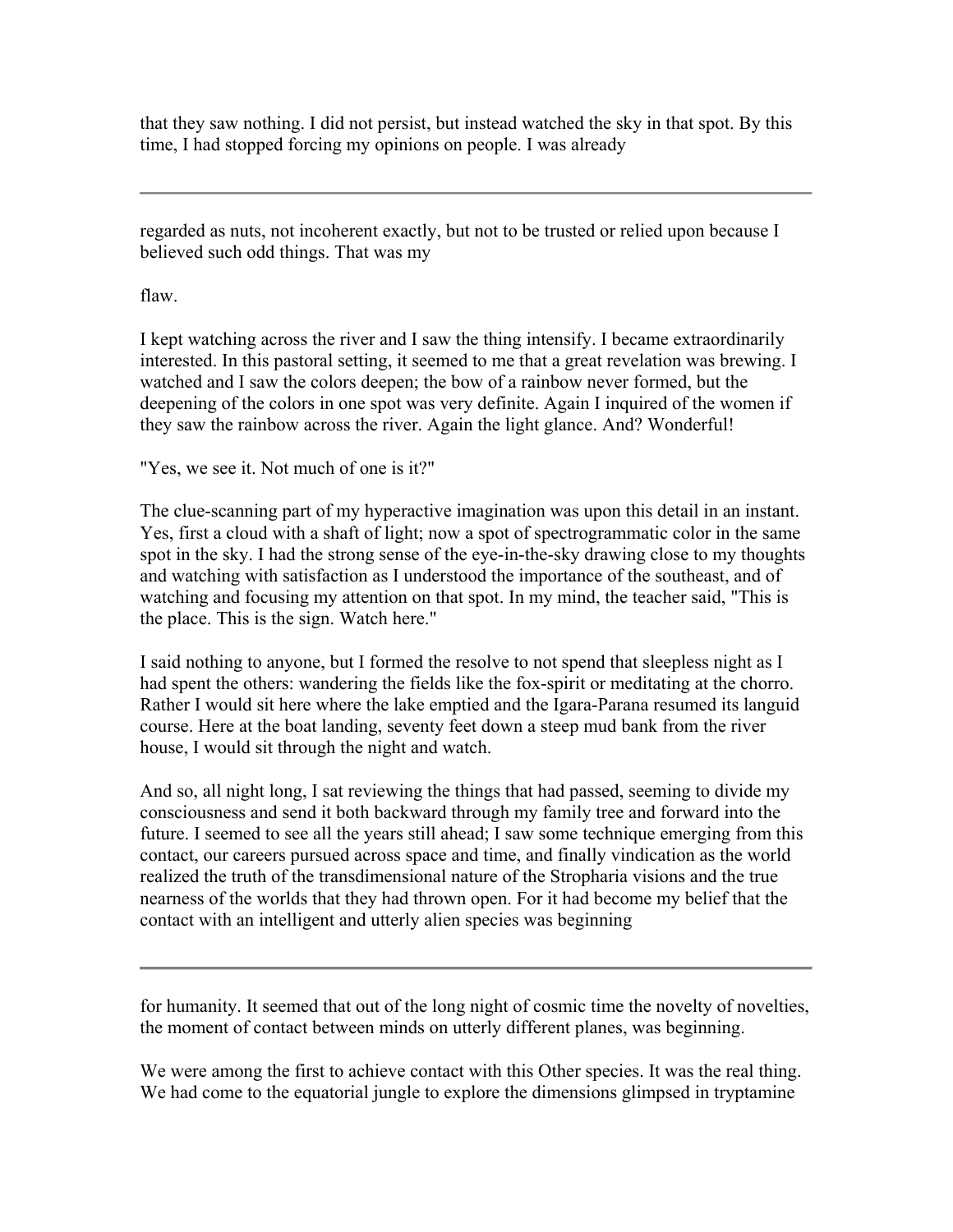ecstasy, and there, in the darkness of the heart of the Amazon, we had been found and touched by this bizarre and ancient life form that was now awakening to the global potential of a symbiotic relationship with technical humanity. All night long strange vistas and insights poured through me. I saw gigantic machineries and worlds of vegetable and mechanical forms on scales inconceivably vast. Time, agatized and glittering, seemed to pour by me like living super-fluids inhabiting dream regions of terrible pressure and super cold. And I saw the plan, the mighty plan. At last. It was an ecstasy, an ecstasis that lasted hours and placed the seal of completion on all of my previous life. At the end I felt reborn, but as what I knew not.

In the gray of a false dawn, the wave of internal imagery faded away. I rose from where I had been sitting for hours and stretched. The sky was clear, but it was still very early and stars were still shining dimly in the west. In the southeast, the direction toward which my attention had been focused, the sky was clear except for a line of fog or ground mist lying parallel to the horizon only a few feet above the tree tops on the other side of the river, perhaps a half mile away. As I stretched and stood up on the flat stone where I had been sitting, I noticed that the line of fog seemed to have grown darker, and now seemed to be churning or rolling in place. I watched very carefully as the rolling line of darkening mist split into two parts and each of these smaller clouds also divided apart. It took only a minute or so for these changes to be executed, and I was now looking at four lens-shaped clouds of the same size lying in a row and slightly above the horizon, only a half mile or so away. A wave of excitement swept through me followed by a wave of definite fear. I was glued to the spot, unable to move, as in a dream.

As I watched, the clouds recoalesced in the same way that they had divided apart, taking another few minutes. The symmetry of this dividing and rejoining, and the fact that the smaller clouds were all the same size, lent the performance an eerie air, as if nature

herself were suddenly the tool of some unseen organizing agency. As the clouds recoalesced, they seemed to grow even darker and more opaque. As they all became one, the cloud seemed to swirl inward like a tornado or waterspout, and it flashed into my mind that perhaps it was a waterspout—something I still have never seen. But even as the thought formed, I heard a high-pitched, ululating whine come drifting over the jungle tree tops, obviously from the direction of the thing I was watching.

I turned and gave one glance at the river house seventy feet behind me and up the steep hill, gauging whether I had time to run and awaken someone to get confirmation of what was happening. To arouse someone I would have had to go hand-over-hand up the slope and consequently take my eyes off the thing I was watching. In the space of an instant, I decided that I could not cease observing. I tried a shout, but no sound came from my fearconstricted throat.

The siren sound was rapidly gaining pitch, and in fact, everything seemed to be speeding up. The moving cloud was definitely growing larger rapidly, moving straight toward the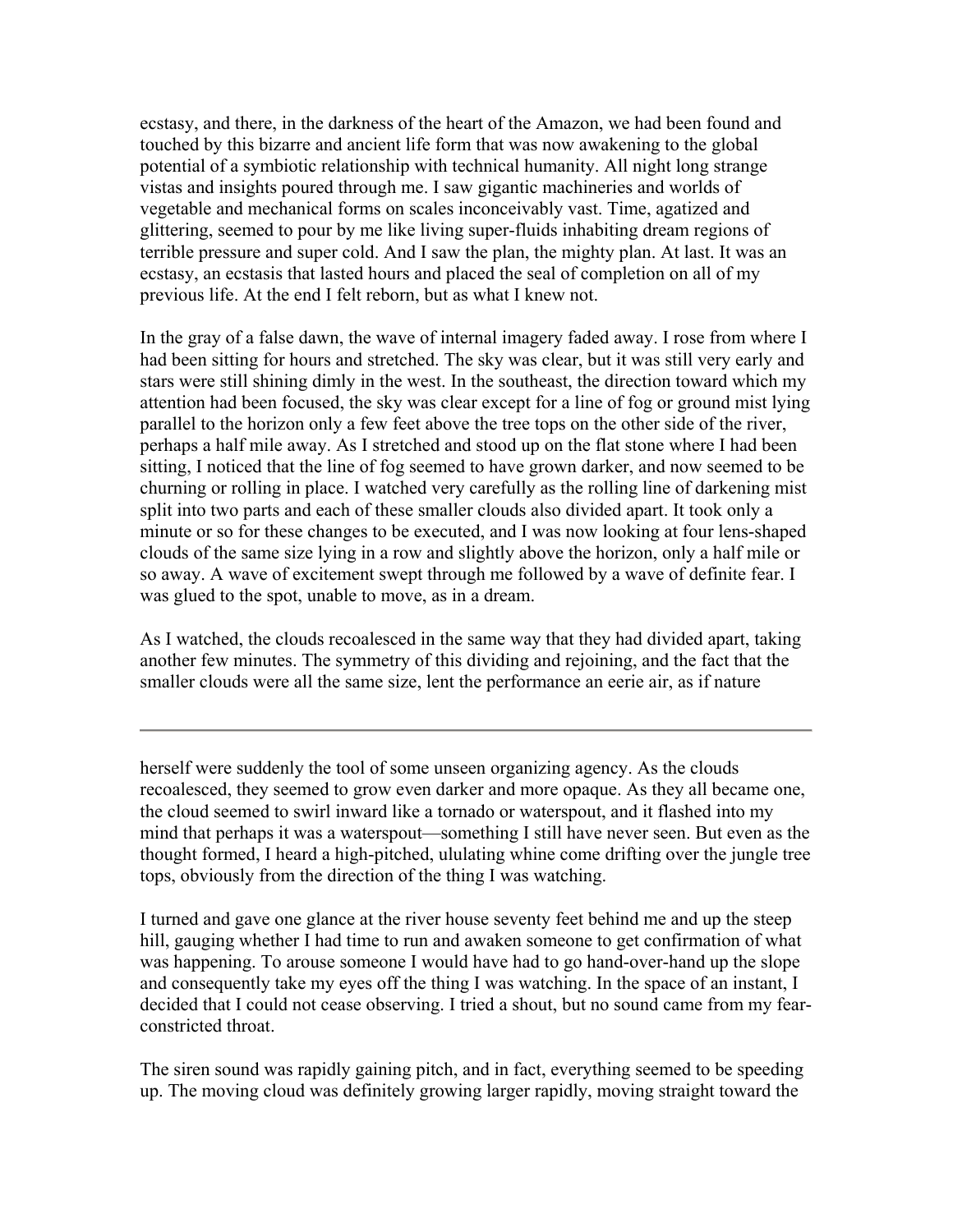place where I was. I felt my legs turn to water and sat down, shaking terribly. For the first time, I truly believed in all that had happened to us, and I knew that the flying concrescence was now about to take me. Its details seemed to solidify as it approached. Then it passed directly overhead at an altitude of about two hundred feet, banked steeply upward, and was lost from sight over the edge of the slope behind me. In the last moment before it was lost, I completely threw open my senses to it and saw it very clearly. It was a saucer-shaped machine rotating slowly, with unobtrusive, soft, blue and orange lights. As it passed over me I could see symmetrical indentations on the underside. It was making the whee, whee, whee sound of science fiction flying saucers.

My emotions were all in a jumble. At first I was terrified, but the moment I knew that whatever was in the sky was not going to take me, I felt disappointment. I was amazed and I was trying to remember what I had seen as clearly as possible. Was it real in the naive sense in which that question is asked of UFOs and tables and chairs? No one else saw this thing as far as I know. I alone was its observer. I believe that had there been other observers, they would have seen

essentially what I have reported, but as for "real," who can say? I saw this thing go from being a bit of cloud to being a rivet-studded aircraft of some kind. Was it more true to itself as cloud or aircraft? Was it a hallucination? Against my testimony can be put my admitted lack of sleep and our involvement with psychedelic plants. Yet curiously this last point can be interpreted in my favor. I am familiar through direct experience with every known class of hallucinogen. What I saw that morning did not fall into any of the categories of hallucinated imagery I am familiar with.

Yet also against my testimony is the inevitable incongruous detail that seems to render the whole incident absurd. It is that as the saucer passed overhead, I saw it clearly enough to judge that it was identical with the UFO, with three half-spheres on its underside, that appears in an infamous photo by George Adamski widely assumed to be a hoax. I had not closely followed the matter, but I accepted the expert opinion that what Adamski had photographed was a rigged up end-cap of a Hoover vacuum cleaner. But I saw this same object in the sky above La Chorrera. Was it a fact picked up as a boyhood UFO enthusiast? Something as easily picked out of my mind as other memories seem to have been? My stereotyped, but already debunked, notion of a UFO suddenly appears in the sky. By appearing in a form that casts doubt on itself, it achieves a more complete cognitive dissonance than if its seeming alienness were completely convincing.

It was, if you ask me—and there is no one else really that one can ask—either a holographic mirage of a technical perfection impossible on earth today or it was the manifestation of something which in that instance chose to begin as mist and end as machine, but which could have appeared in any form, a manifestation of a humorous something's omniscient control over the world of form and matter.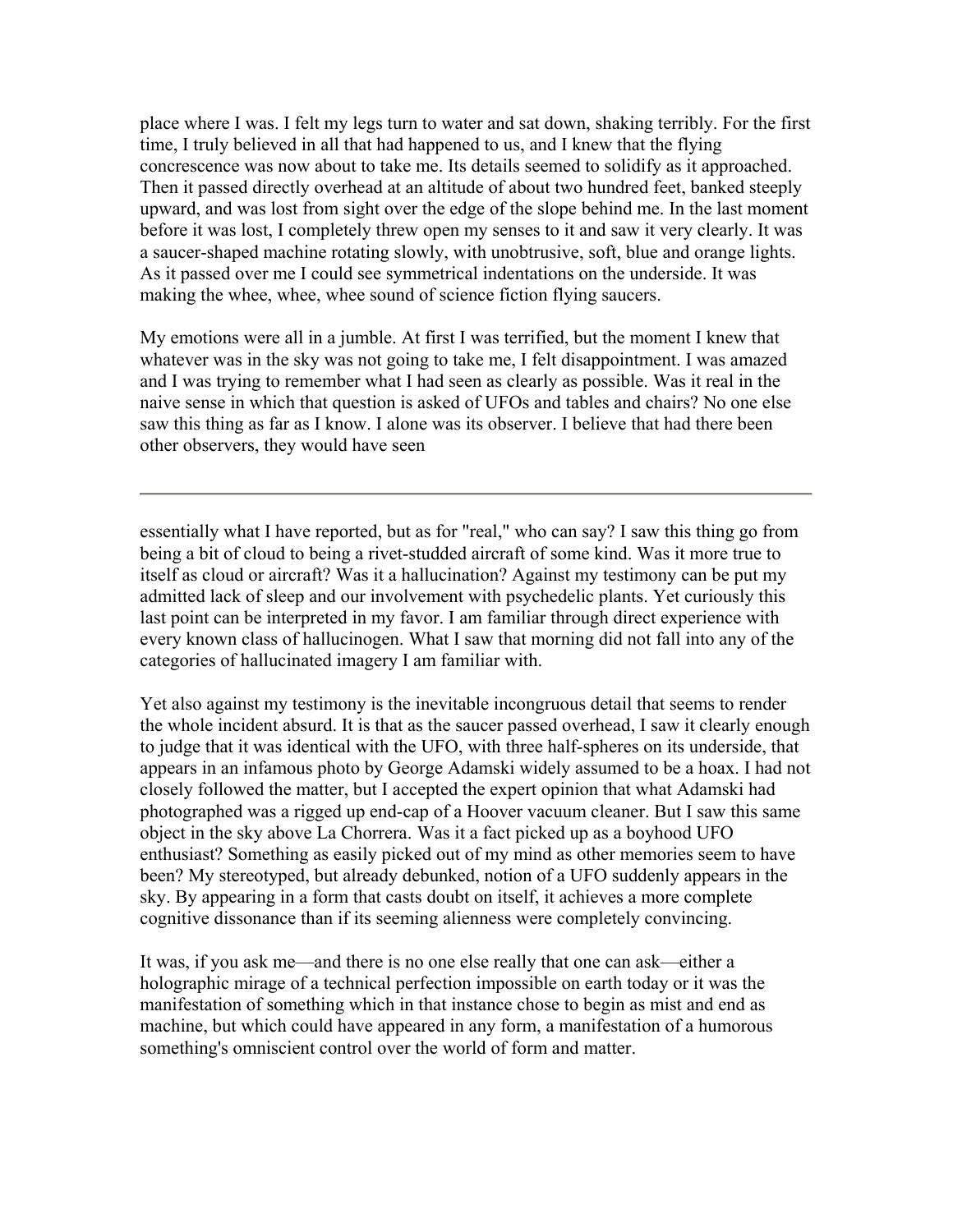It was not a mirage of the conventional sort. Years later it occurs to me that perhaps it was a kind of mirage still unknown to us—a temporal mirage. The ordinary mirage is an inverted image of water or a distant place. The cause is the distortion of light by alternate levels of hot and cold air. Outside Benares, in India, I saw a triple image of the city suspended over the surface of the Ganges River. But a temporal mirage is another matter; it is a lenticular image of

a distant time and place. Cause unknown. What makes the ordinary and temporal mirages members of the same class is that both types of mirages require the intercession of the human mind in order to exist. Certain areas of the world have local conditions which make them mirage prone; might the same be true of temporal mirages? Or perhaps the temporal mirage is a natural phenomenon, and the UFO is an artifact resulting from the temporal mirage being used or experimented with by some future technology?

I believe that this latter comes close to the mark. The UFO is a reflection of a future event that promises humanity's eventual mastery over time, space, and matter. We, in our clumsy attempt to probe these mysteries, were able to coax nature into throwing out this great, burning scintilla of pure contradiction from the dark retort where she labors over the chemistry of the millennium. That we were able to do this is full of import. It meant to me that we were on the right track; the Stropharia cubensis mushroom is a memory bank of galactic history. Alien, but full of promise, it throws open a potential for understanding that will sweep away the petty concerns of earth and history-bound humanity.

At La Chorrera I had only the isolated personal conviction that our approach would be vindicated; now, as our ideas are finding a small community that share these intuitions, I am yet more sure that the answer to all of the mysteries that disequilibrate our view of the world are to be understood by looking within ourselves. When we look within ourselves with psilocybin, we discover that we do not have to look outward toward the futile promise of life that circles distant stars in order to still our cosmic loneliness. We should look within; the paths of the heart lead to nearby universes full of life and affection for humanity.

The UFO encounter marked for me the culmination of our work at La Chorrera. My contact with the saucer took place at dawn on the fourteenth of March. The following morning at eleven, March 15, the airplane arrived, unannounced but not unexpected. Vanessa had been anticipating it for three days. It was a matter of a

few moments to clamber aboard after saying farewell to the priests and the police, all of whom had been most patient with our colorful party and its unusual preoccupations. Only in visions had my eyes recently rested on stuff such as the little airplane was made of the highly polished, acrylic surfaces of machines and things impervious to hard,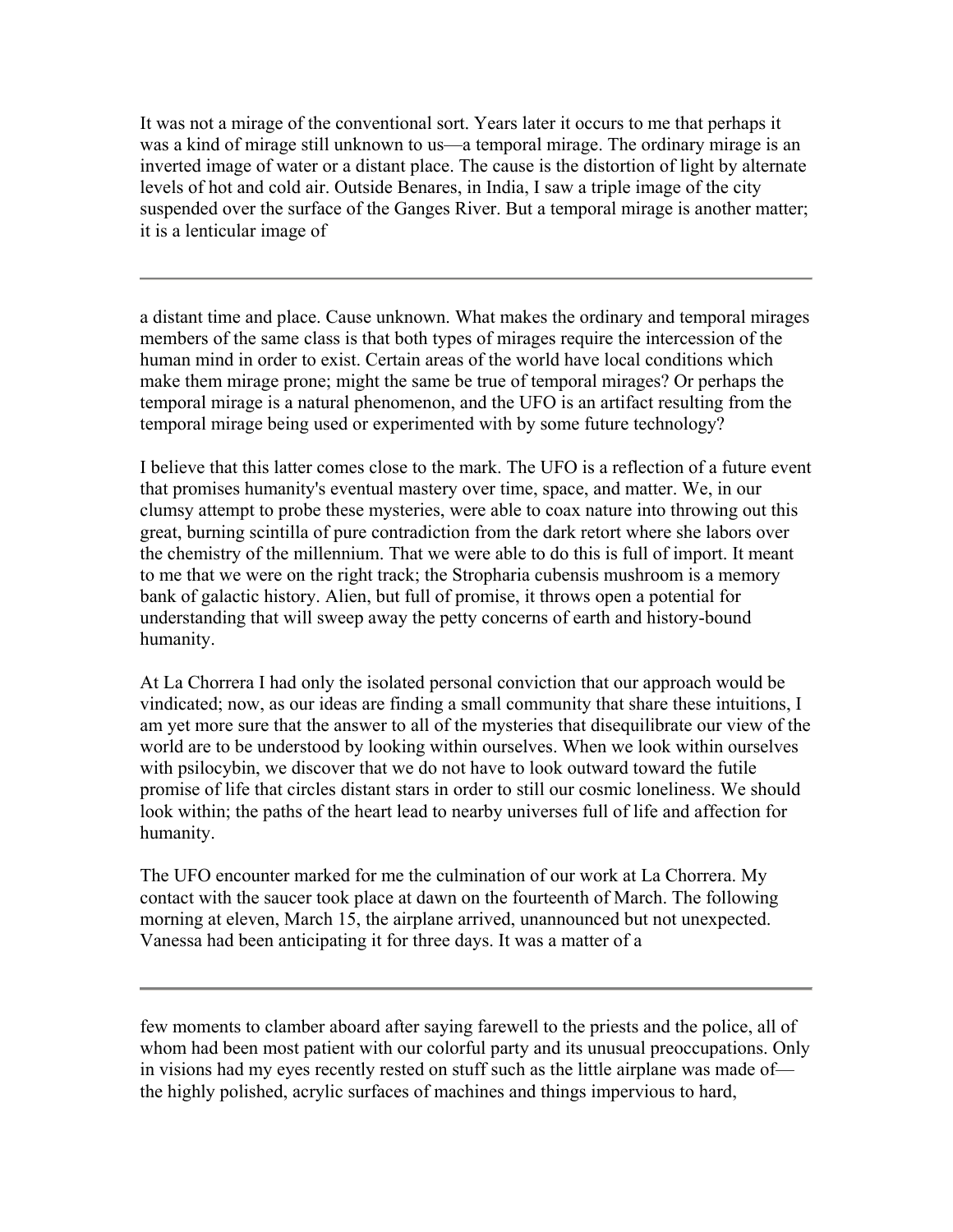ultraviolet radiation; what the people of Amazonas call "machete skin." It was a reminder of all that we were returning to.

Dennis was on his best behavior. Beyond his commenting as we got aboard that an airplane was a partial condensation of a flying saucer, he said little. A roar of the engine, a hard pull back on the stick, and we and our legendary bush pilot were airborne. We circled the mission once before settling down to follow the Rio Igara-Parana back to the Rio Putumayo and the version of civilization that the town of Leticia would afford. What a tiny world La Chorrera is, left behind in the trackless jungle after only a glimpse of buildings and Zebu cattle resting in the green pastures, looking like lumps of melting, vanilla ice cream. I imagined that whatever we had touched and been touched by, it was now falling behind us.

We stayed two days in Leticia, days in which Dennis showed marked improvement while the rest of us drifted into various stances of distance with regard to each other. This seemed to be compensation for the excessive intimacy our isolated expedition had made necessary. The oddest thing about Leticia was that we were hardly off the plane before we ran into Jack and Ruby, an American couple who had rented Ev's apartment in Bogota for a few weeks. I had thought the name combination weird when I met them six weeks before, and now the fact that they were practically awaiting us in Leticia heightened the strangeness. I could not quite get my mind around it.

By the time we reached Bogota, Dennis had almost completely returned to normal, lending weight to the idea that some form of temporary chemical imbalance had been responsible for his reaction rather than the emergence of a chronically unbalanced personality structure. He was very shaky and very bummed by any mention of fourthdimensional superconducting bonds, ayahuasca, or shamanism. He said, "Look, I have had it." He had, too.

He was nearly normal, but I was just at the beginning of a years-long period of unusual ideation—the state of suspended disbelief that gave birth to the ideas concerning time set out in The Invisible Landscape.

On the twentieth of March, there was general agreement that Dennis was totally back with us. It was an occasion of great happiness and we celebrated at one of Bogota's finest restaurants. It was an immense accomplishment to have been able to allow the reversal to work itself out without the aggravating influence of modern mental health care procedures. The ordeal in the wilderness that all shamans must face had been endured. A step on the path to knowledge had been taken.

On March 21, I made a journal entry—the first in weeks and the only one that I was able to make for another couple of months. I said this:

March 21, 1971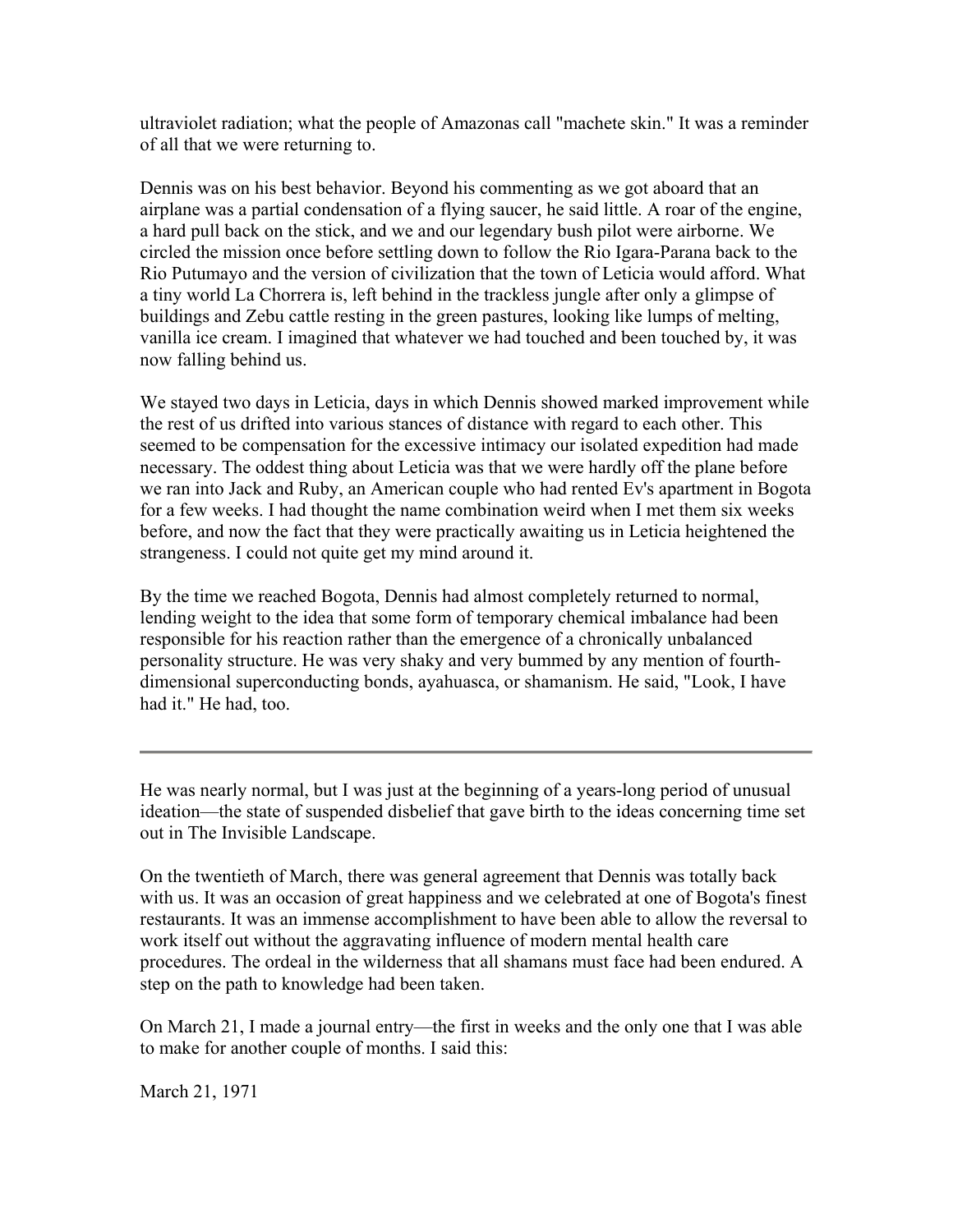It is now seventeen days since March fourth and the concretizing of the ampersand. If I have more or less correctly understood this phenomenon, then tomorrow, the eighteenth day, will mark some sort of half-way point in this experience. I predict that tomorrow Dennis will return to the psychological set he experienced prior to March first, though it is possible that rather than a residual amnesia concerning events at La Chorrera he will have instead a growing understanding of the experiment of which he was the creator. The past weeks have been harrowing and seemingly made of so many times, places, and minds that a rational chronicle has been impossible. Only Finnegans Wake gives some idea of the reality of the paradoxicum as we experienced it by virtue of being able to pierce beyond time's double face. In spite of earlier misunderstandings and misprojections concerning the cycles of time and number operating within the phenomenon, I now believe that in these seventeen days we have experienced, albeit sometimes running backwards and certainly enormously condensed, enough of a full cycle to begin to foresee in some dim sense the events of the next twenty or so days and have some idea of the approximate nature and direction of the opus.

This journal entry makes clear that while Dennis was recovering from his submergence in the titanic struggle I was quite in the grip of a struggle of my own. I was caught up in an obsessive immersion, almost an enforced meditation, on the nature of time. The ordinary concerns of ordinary life ceased to matter to me. My attention was entirely claimed by my efforts to build a new model of what time really is. Resonances, recurrences, and the idea that events were interference patterns caused by other events temporally and causally distant claimed my attention. In those early speculations I imagined a mythic cycle needing forty days to be brought to completion. It was only later, when I began to be impressed with the DNA-related and calendrical nature of the temporal cycles, that I turned my attention to cycles of sixty-four days duration. This speculation eventually led me to turn to the / Ching. In those early notions of a forty-day cycle of alchemical redemption there is only the slightest hint of the eventual theory in its operational details; yet the intent is clearly the same. Resonances, interference patterns, and fractal regresses of times within times—these were the materials that I began to build with. Eventually, after some years of work, the result would have a certain elegance. However, that elegance was reserved for the future; the early conception was crude, self-referential, and idiosyncratic. It was only my faith that it could be made coherent and rational to others that kept me at it for those several years, transforming the original intuition into a set of formal

#### propositions.

The end of March was mostly spent in Bogota, a dreary time. The urban frenzy of a teeming, modern city did not rest lightly on our jungle-sensitive perceptions. Dennis seemed quite normal, though weakened and sobered. There were no messages from Dave, and Vanessa finally returned to the States. On the twenty-ninth, Dennis followed her example and flew to Colorado. I insisted that Ev and I go to southern Colombia so that I could have some time to reflect. This we did. I reviewed the whole incident at La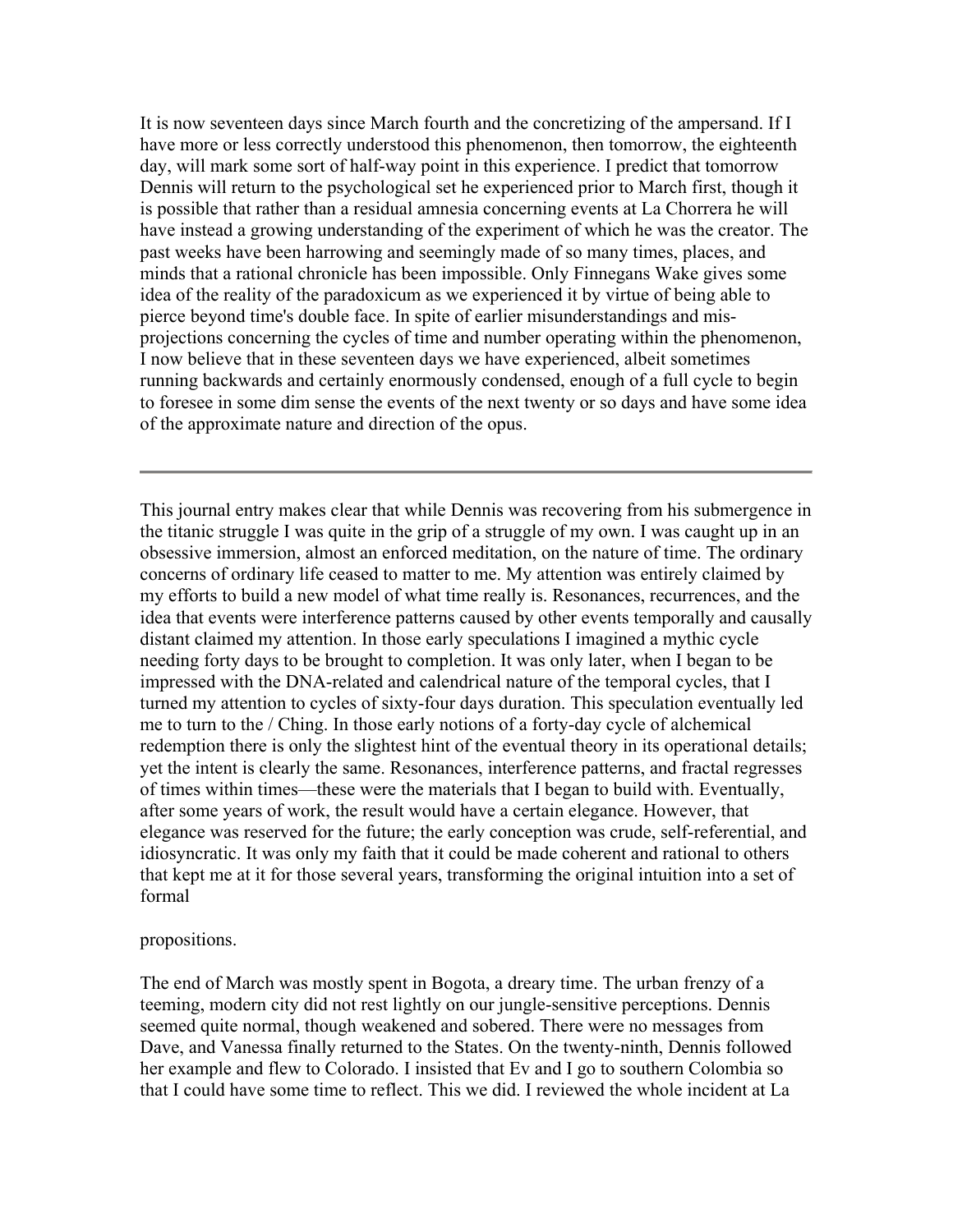Chorrera with no new insights and concluded that some sort of psychic gravity was pulling us home. On the thirteenth of April, one day short of a month after my encounter with the UFO, we arrived in Berkeley.

It was a short and difficult visit. I was beginning to see the dim outlines of what would become the / Ching time-wave theory. The

first maps of the / Ching hexagram hierarchy, which was eventually turned into a computer software program I called Timewave Zero, were done at that time. I kept myself away from people. I was totally immersed in my work; I had no interest or patience for anything else. I was in the grip of a creative mania more extreme than any I had thought possible. Each conversation with someone on these matters seemed to open vast gulfs of misunderstanding.

The most grotesque of these incidents involved my effort to obtain feedback concerning our ideas from what I thought of as "real experts." This misguided notion found me, one perfect day in May, inside the Donnor Laboratory of Virology and Bacteriology on the University of California campus at Berkeley. Earlier I had made an appointment to see Dr. Gunther Stent, the world-class molecular geneticist and author of the The Molecular Chemistry of the Gene. I didn't know at the time that Stent was a legend for his Scandinavian rectitude or that he fancied himself quite the Renaissance man and social philosopher. A year or two later he would publish a book advocating a reform of global society with the traditional social models of Samoa as an ideal goal.

I found the great man in his lab whites in a room filled with bubbling glassware and adoring grad students. I was shooed out of the lab, and an underling ushered me into his private office looking west over the campus toward the Golden Gate Bridge miles away. From that ninth-floor vantage point, the spring crop of students were reduced to ant-like scurryings on the greensward below. Gunther Stent joined me a few minutes later.

Austere and balding, he settled back in his chair while I launched into the ideas behind the experiment at La Chorrera. I tried to begin gently, but I was overawed and very nervous. After a few minutes, I sensed that he might be calculating the odds of whether I would physically attack him. To his credit, he seemed to fight back this alarming swarm of thoughts, allowing me to ramble on and on. His face became utterly impassive as I became more and more uncertain of the direction in which the conversation was headed. Finally, after a particularly long and outlandish burst of speculation through which he remained utterly unreadable, I decided to try to bring the matter to a head.

<sup>&</sup>quot;Dr. Stent, my concern in coming here to discuss this with you is simply that I would like to know whether this theory has any validity or is simply fallacious."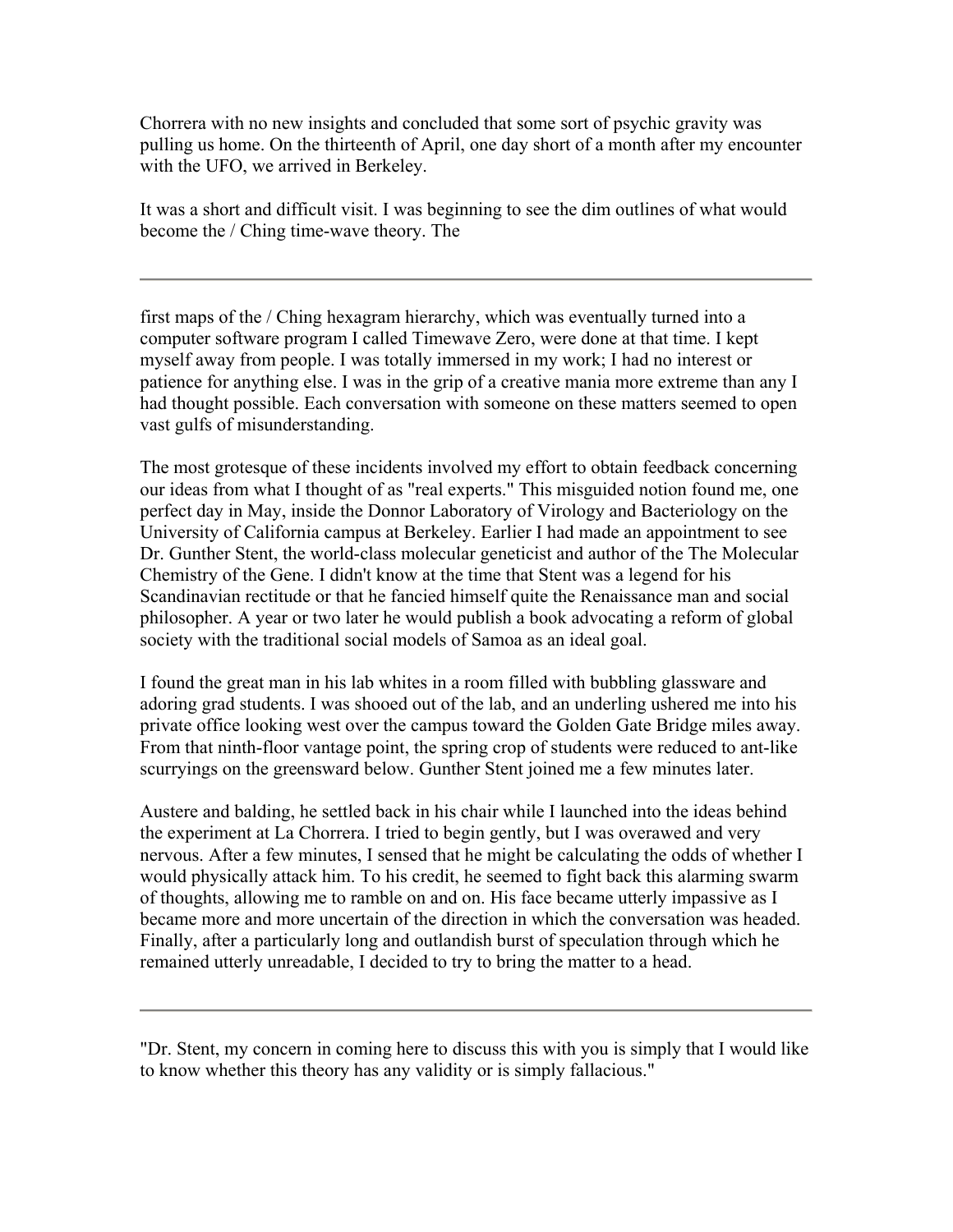He seemed to soften slightly and left his position behind the desk to join me in looking westward through the thick, tinted glass. With a sigh of resignation that was heart sinking to his visitor he turned to me and spoke.

"My dear young friend, these ideas are not even fallacious."

My chagrin was bottomless and I fled, dizzy with embarrassment. So much for my bridge building efforts toward normal science.

Encounters such as that convinced me that I had to relearn epistemology, genetics, philosophy of science—the entire gamut of subjects necessary to discuss the areas for which I now had such compelling concern. As my study of the / Ching, or Book of Change, advanced, I had refined the idea that its structure was the basis of a timewave or waves. These waves are discrete periods of change that follow each other as well as enclose each other. I came to realize that the internal logic of the timewaves strongly implied a termination of normal time and an end to ordinary history. At that point, the idea of concrescent psycho-matter and the UFO that I had encountered at La Chorrera became identified in my mind with each other and with the end of time scenarios of the Western religious traditions.

The early unquantified time chart was full of coincidences relative to my own personal life. In particular, the termination points of each component section of the wave seemed to have special meaning for me. Positioning one of these points on the experiment at La Chorrera seemed to make other points in the past (the death of my mother and my meeting with Ev), and points then in the future (my twenty-fifth birthday), especially important. I saw that important events in my own life seemed to be occurring every sixtyfour days with eerie regularity. It was necessary to work these ideas out alone, since my intensity concerning them and their paradoxical nature looked absurd in the eyes of other people. I understood that whether or not the effect I was exploring was a general phenomenon in nature or a unique idiosyncrasy, it was obviously vitally important

for me, personally, to let the forces I had become entangled with play themselves out to the end.

Bizarre as the plan seemed to others, I resolved to return to La Chorrera, to its solitude and its strangeness, and to spend time there simply and calmly observing the thing that had come over me. Ev and I had bought emeralds as one of our last acts before leaving Colombia and the sale of these was more than enough to finance our return to the surreal domain of sunlight, forests, and rivers that had spawned my obsession. Once back at La Chorrera, I was determined to write down all that had overtaken us; that was my resolve, and much of the early draft of The Invisible Landscape was the result. This decision to depart California was hailed by my circle in Berkeley. Concern for my mental state was rife among my friends, and rumor had reached us that the FBI was aware that I was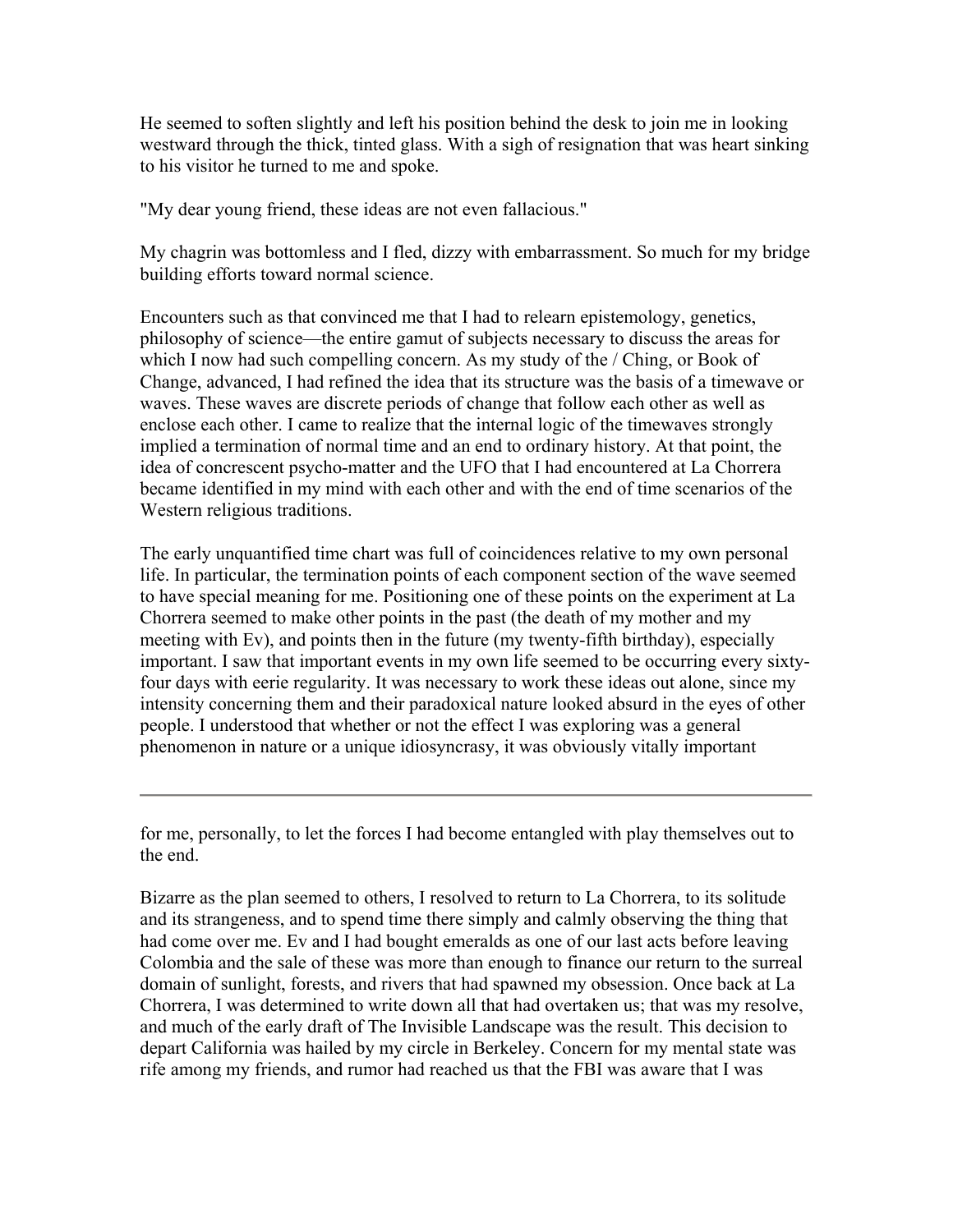somewhere back inside the country and had begun looking for me. The Bombay-to-Aspen hashish blues were catching up with me. It was, as they say, time to make a move.

# CHAPTER SIXTEEN

# **RETURN**

In which Ev and I return alone to La Chorrera and a new comet heads toward the earth.

On THE FIFTEENTH of July, Ev and I again stood on the edge of the Amazon interior. My intention to return to La Chorrera was fast becoming fact. My journal takes up again as we started down the Rio Putumayo, a name that by then suggested to me an etymology like "the whore of illusion":

July 15, 1971

Having left the vicinity of Puerto Leguizamo a few hours ago with our cargo of beer and cattle, Ev and I are once again enclosed by and moving through the dream that is the forests and rivers of the Amazon Basin. This return to continue the contemplation of the phenomenon in the pure medium of tropical nature in which we discovered it marks a dedication to and an immersion in the phenomenon that, I imagine, anyone familiar with the events which overtook us in March finds incredible and even perhaps not without an element of risk.

I refer not to danger inherent in the jungle or to the inevitable hardships attendant upon travel in remote areas, but rather to the psychological stress inherent in confronting the phenomenon—

strangely so much a part of one's self and yet vast and other--away from the mitigating world of friends and a world that is unaware or skeptical concerning our encounter with the phenomenon and the subsequent understanding which we derived from it. My first consideration in this area is to do all in my ability to eliminate the unexpected. My brothers crypto-schizophrenic reversal is ever in my mind in this regard. I believe we are dealing with something to which no vagueness or uncertainty of inner dynamics adheres. Careful thought and study can eliminate the possibility of the contact phenomenon suddenly "turning on us" or otherwise behaving unexpectedly.

The right approach to these things remains elusive. Again and again the "inner voice" of the phenomenon has insisted that since my brother's opus of hyper-carbolation nothing at all remains to be done, and that if something is required in the way of activity, then by virtue of the very nature of the contact, that something will be precisely what we are doing.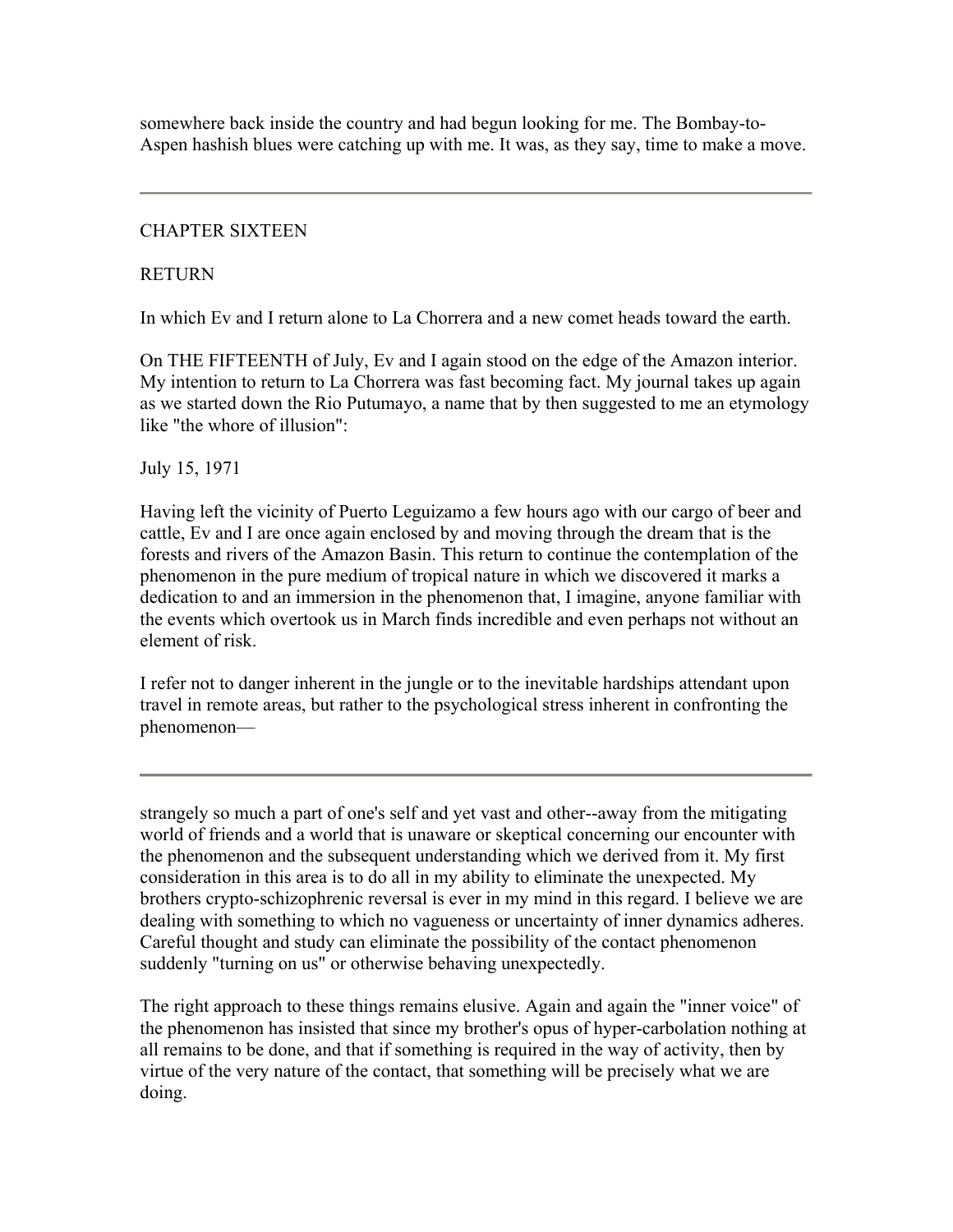Ev and I lived quietly at La Chorrera from August until mid-November of 1971. There were moments of frequent high hilarity. And during that time I was able to completely indulge my submersion in the interior processes that I was experiencing. My days were filled with long, thoughtful walks on the trails around La Chorrera and by hours crouched over the tablets of graph paper that I had brought with me. There in the center of the Amazon greenery I elaborated my theories of time and covered sheet after sheet of paper with my wave mechanical fantasies. When not reading or daydreaming, Ev and I indulged ourselves in long conversations in which the new view of being in the world seemed almost within reach.

During this second residency at La Chorrera, the theme of oo-koo-he recurred. We made the acquaintance of several of the Witoto people who regularly walked the path near our own hut, which was a few hundred yards down the same trail where the original experiment had taken place. Among those Witoto who stopped to exchange a word or watch me collecting insects was a sturdy older man named Demetrius. He was a cloudyeyed old weasel who positively exuded the stench of the cosmic gatekeeper. In my excited

state of mind, the letters D, M, T seemed to stand out in his name like a beacon. As soon as I could get him alone I haltingly put the question to him.

"Oo-koo-he?"

"Oo-koo-he!" He was barely able to believe his ears. It must have been incredible to him that this strange, weak creature, like something from another world, should directly inquire after a secret tradition of his people. I have no idea how many cultural conventions were overlooked, but after a bit more conversation, or what passes for conversation between people who share no common language, I was sure that he would try to help me. Days later, on my twenty-fifth birthday, I was brought a tarry goo wrapped into little leaf packets. I was never able to obtain a hallucinogenic experience from this material, but later analysis by the chemists of the Karolinska Institute in Stockholm confirmed the presence of di-methyltryptamine. Demetrius had been as good as his name.

The important thing about the second trip to La Chorrera was that the teaching of the Logos was more or less continuous. And what it taught during those months and afterward was an idea about time. It is an idea that is very concrete and has mathematical rigor. The Logos taught me how to do something with the / Ching that perhaps no one knew how to do before. Perhaps the Chinese knew how to do it once and then lost it thousands of years ago. It taught me a hyper-temporal way of seeing. My books, my public life, my private dreams have all become a part of the effort to feel and understand the new time that was revealed at La Chorrera. A revolution in human understanding is not something that can be corralled within the confines of a conversation.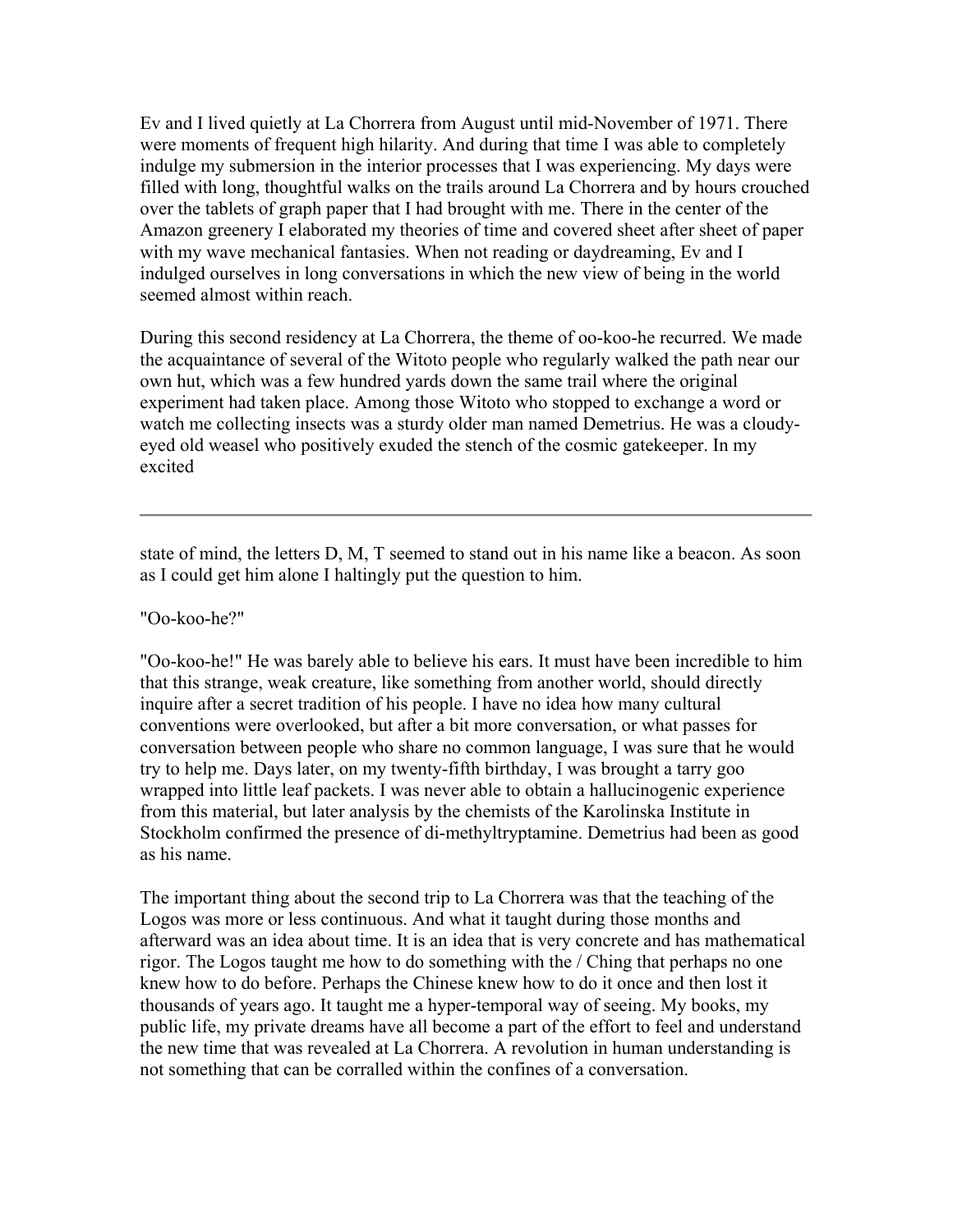This new model of time enables one to have as much of a certain kind of knowledge about the future as it is possible to have. The future is not absolutely determined; there is not, in other words, a future to "see" in which every event has already been determined. That isn't how the universe is put together. The future is not yet completed, but it is conditioned. Mysteriously, out of the set of all possible events, certain events are selected, in Whitehead's phrase, to undergo the formality of actually occurring. The Logos was concerned to reveal the mechanics of this process and did reveal it as the idea of the timewave.

What had originally gotten me looking at the / Ching was the odd way in which my early, simplistic notion of sixty-four day cycles worked very well in my own life at the time. My mother's death was the first of these points in time that I isolated. Then I noted that my chance-formed relationship with Ev had begun sixty-four days after that, and that the culmination of the experiment at La Chorrera had occurred another sixty-four days later. The notion of a hexagram-based lunar year grew out of the idea of six cycles of sixty-four days each, a year of six parts, just as an / Ching hexagram has six lines.

The personal worth of the idea was confirmed for me when I noticed that such a year of three hundred and eighty-four days, if begun at the time of my mother's death, would end on my own twenty-fifth birthday on November 16, 1971. I saw then that there were cycles and there were cycles of cycles: I imagined a three-hundred-and-eighty-four day lunar year and then the larger thing of which it was a part, a cycle of sixty-four times three hundred and eight-four days, and so on. The maps that I constructed and the eventual qualification of them that I achieved are described in The Invisible Landscape. But what was not told there were the experiences at La Chorrera and the way in which these coincidences and my unconscious mind—or something in my mind—guided me to discover these long hidden properties of the / Ching.

What to make of the ocean of resonances that the timewave seemed to show connecting every moment of time to every other moment through a scheme of connection that knew nothing of randomness or causality? And what to make of the fact that certain details in the mathematics of the wave seemed to imply that the time in which we live was the focus of an ages-long and terribly important effort? These were inflationary images—and I recognized them as such—but the power and allure of them as a form of private entertainment was frankly irresistible.

The timewave seemed to be an image from the collective unconscious that sought to prove, at least in its own terms, that the culmination of all the processes in the universe would occur within our lifetimes. For each of us this is obviously true: our own lives do seem to us, embedded as we are in our bodies and our historical milieus, to be somehow the expression of the final purpose of things.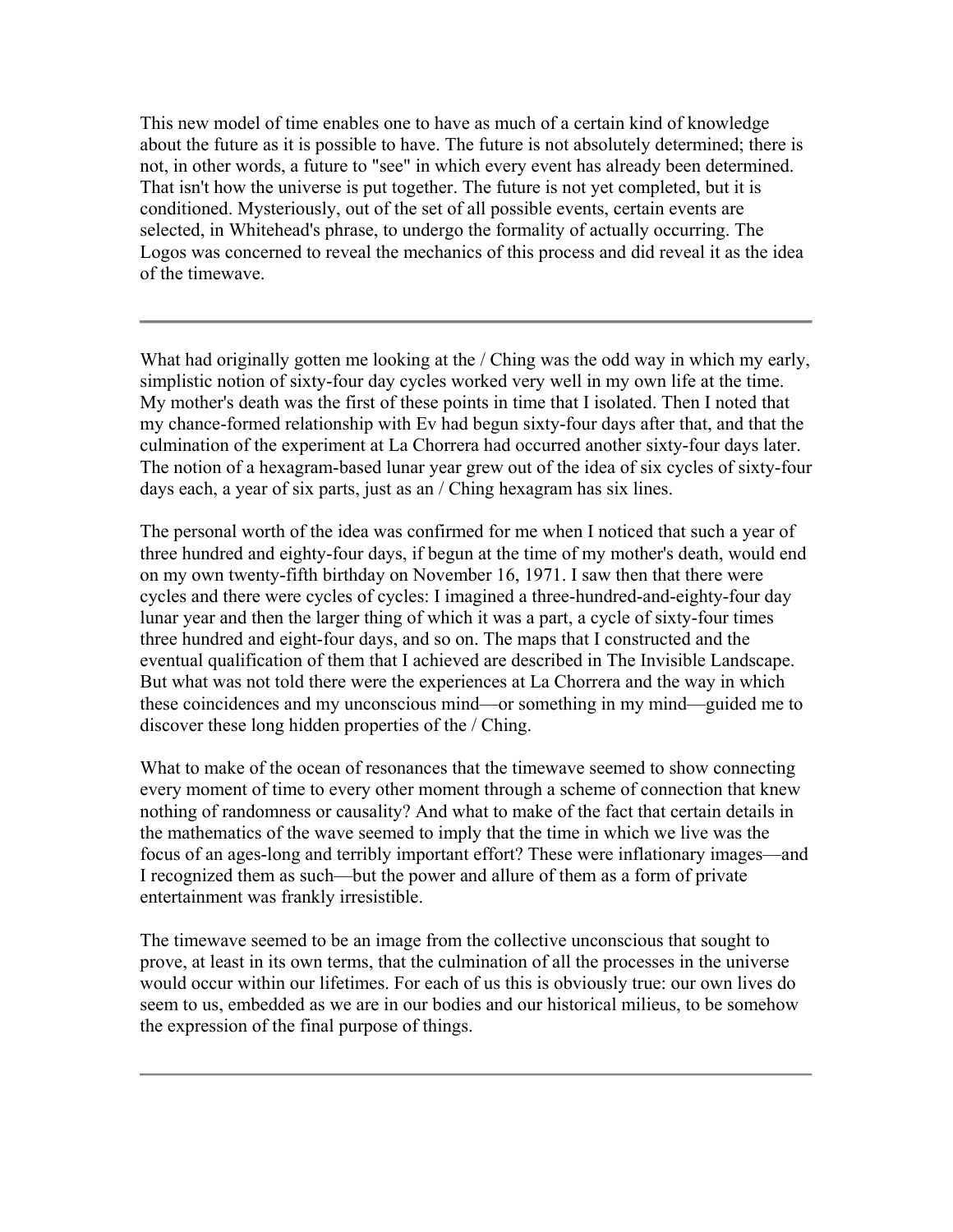The timewave predicted its own end within our lifetimes; actually only a decade after the turn of the century, a time of such novelty that beyond it there could be nothing less than the end of time itself. This was the most puzzling of all, more puzzling than its personal, idiosyncratic side, this implicit "end of time": a period when a transition of regimes would take place that would completely transform the modalities of reality.

I was familiar with the idea of eschatology—the end of time— in a religious context, but it had never before occurred to me that regimes in nature might undergo sudden shifts that would reshuffle natural laws. There is nothing against it really. It is simply that science, in order to function, must assume that physical laws are not dependent on the time and the context in which they are tested. If this were not so, the idea of the experiment would have no meaning, since experiments performed at different times might then give different results.

For years I continued to elaborate this theory and to clarify my own understanding of the theory-forming enterprise generally. I succeeded finally in 1974 in achieving a completely formal, mathematical quantification of the fractal structure that I had unearthed inside the structure of the / Ching. Throughout the eighties I worked, first with Peter Broadwell and then with Peter Meyer, to create personal computer software, which I called Timewave Zero, that allowed careful study of this wave. The computer is a powerful tool that made it possible to greatly refine my notions of what constituted proof or disconfirmation of the theory. Today my conclusion regarding these matters is that the theory of the fractal and cyclical nature of novelty's ingression into the world is a truly self-consistent and completely mathematical theory. It is true to itself. And it returns the human drama and our own lives to the very center of the universal stage.

It is possible, in a certain sense, that all states of liberation are nothing more than perfect knowledge of the contents of eternity. If one knows what is contained in time from its beginning to its end you are somehow no longer in time. Even though you still have a body and still eat and do what you do, you have discovered something that liberates you into a satisfying all-at-onceness. There are other satisfactions that arise out of the theory that are not touched

on in this formulation. Times are related to each other—things happen for a reason and the reason is not a causal one. Resonance, that mysterious phenomenon in which a vibrating string seems magically to invoke a similar vibration in another string or object that is physically unconnected, suggested itself as a model for the mysterious property that related one time to another even though they may be separated by days, years, or even millennia. I became convinced that there is a wave, or a system of resonances, that conditions events on all levels. This wave is fractal and self-referential, much like many of the most interesting new curves and objects being described at the frontiers of research mathematics. This timewave is expressed throughout the universe on a number of extremely discrete levels. It causes atoms to be atoms, cells to be cells, minds to be minds, and stars to be stars. What I am suggesting is a new metaphysics, a metaphysics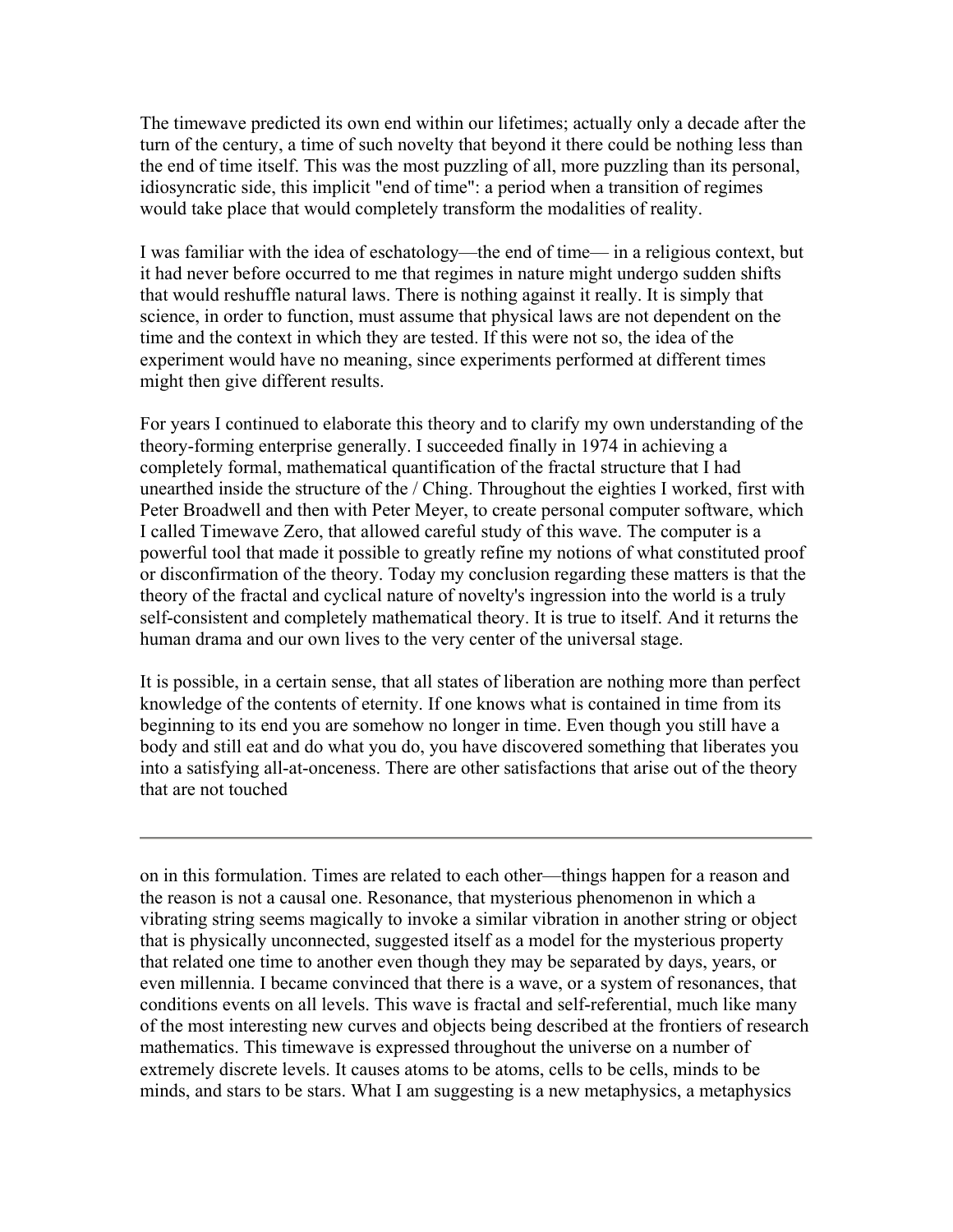with mathematical rigor; something that is not simply a new belief or new religious conviction. Rather this insight takes the form of a formal proposition.

I would be the first to admit that it has not been possible to find a bridge between this theory and normal physics. Such a bridge may be neither possible nor necessary. We may find that normal science indicates what is possible, while the time theory I propose offers an explanation for what is. It is a theory that seems to explain how, of the class of all things possible, some events and things undergo the formality of actually occurring. It is clear to me that the theory cannot be disproven from without; it can only be disproven by being found inconsistent within itself. Anyone is welcome to dismantle it if they are able; this is what I have attempted to do and failed.

By November 16, 1971, I had begun to realize that the chart had too many variables to ever function as a predictive map of the future. It would be necessary, I realized then, to quantify somehow the various parameters of the wave so that judgments concerning it could be less subject to personal bias. My last piece of writing at La Cho-rrera was done on the morning of the sixteenth, my twenty-fifth birthday. It was a kind of fable:

November 16, 1971

Two old friends, Arabian somehow, yet more ancient, sit in a palace far older than themselves, set on a mountainside surrounded by vineyards, date palms, and citrus orchards. Insomniac and affable, they pass the long starry hours preceding dawn in the smoking of hashish and the propounding of riddles.

"Share my pleasure at this puzzle and its resolution," said the darker to the older, and he passed his hand across his companion 's eyes. The older man then stood in the dream and watched the puzzle—a world of form and law, interlocking wheels and passion and intellect—unfold. He passed into its species and empires, dynastic families and individual men of genius, he became its philosophers and weathered its catastrophes. He felt the texture and tone of all the beings in the world his friend had created. He sought the secret pattern his friend, he knew, had surely hidden in his creation, for this was a game that they often played.

Finally, in a great despotism, in an age of brash science and bright decadence, he saw himself divided into the persons of two brothers—and through them, through their wanderings and lifetimes which passed before him in a moment, he perceived the intricate and pleasing nature of the riddle. Understanding at last, he dissolved the mists and wheels of the dream fable with a laugh—a laugh they shared. And then once more they passed their pipe before strolling into the azure garden where dawn would find them conversing among the peacocks, beneath the pomegranates and bending acacias.

Are we to be left then with nothing but fable? Or is there more here? Tropical gardens that I have planted have in them small acacias straining toward maturity. Perhaps there is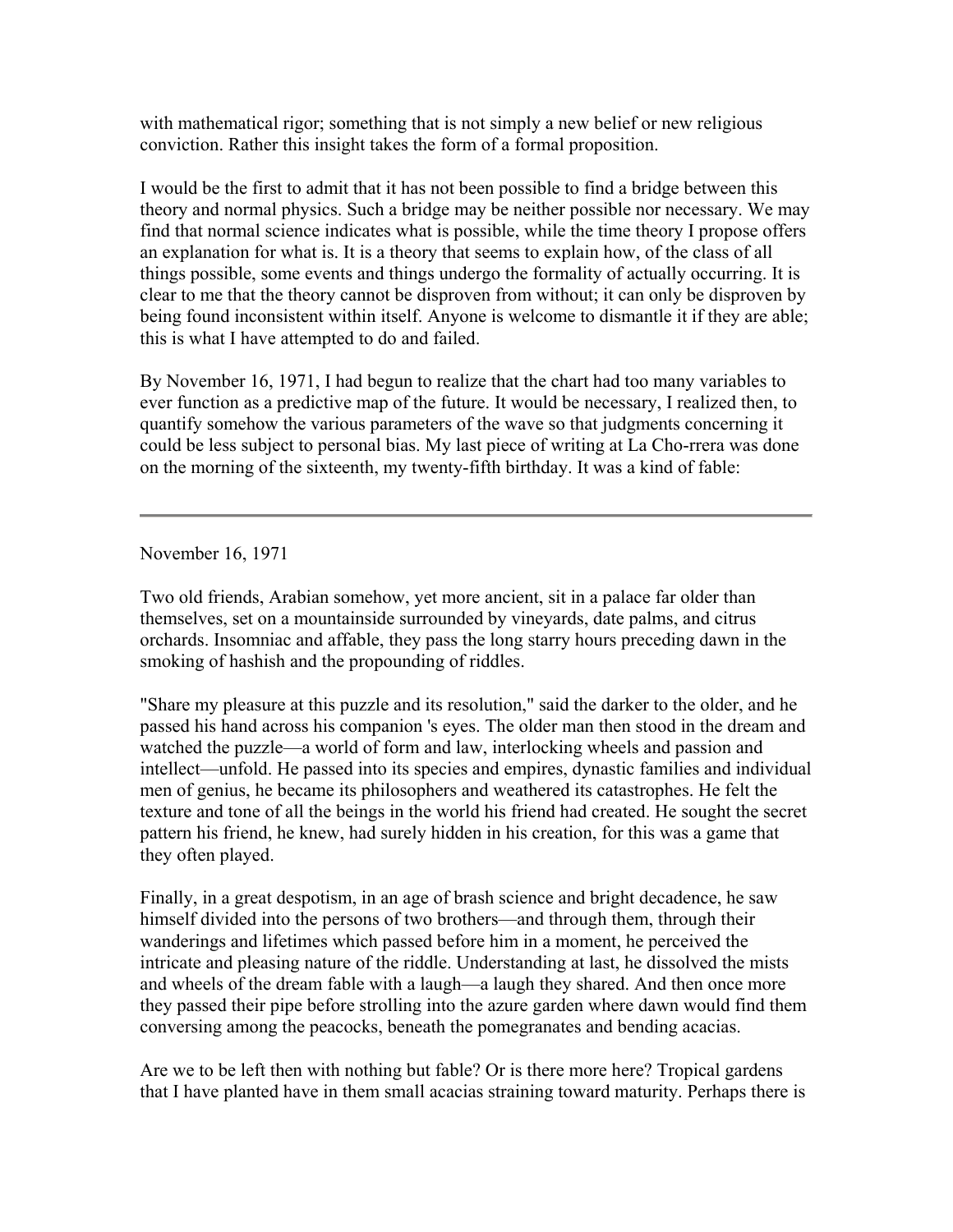still time for them to grow into shade for philosophical rambles. Life is stranger than even the strangest among us can suppose.

The work at La Chorrera felt finished then. We folded our camp and retraced trails and rivers. It took time, there were books to write, loose ends to a life too loosely lived to be tidied and trimmed. We lived for a time in Florencia at the finca of a friend. There I wrote some of the early chapters of The Invisible Landscape. We went through the Christmas holidays of 1971 there, but the

writing was slow, the lack of reference materials frustrating. We returned to the States and lived in Boulder with Dennis for a few months, during which I worked in the local hot house rose industry. It was a series of mundane American adventures. Eventually though we found ourselves back in Berkeley.

Until the / Ching timewave was quantified with more data, its way of integrating seemingly meaningless and unrelated factors made it very easy to become psychologically entangled within. It seemed to operate like a kind of bottomless inkblot test; one could see whatever one wished to see in it. Even though my twenty-fifth birthday came and went with very little shift toward the novel, either in my own life or in the world, I continued to propagate the cycles of the chart forward into the future. I felt that the idea of a hidden structure of time was correct but that this could not be argued for until the correct alignment between that structure and human history had been found and confirmed. I began looking for a date with special features related to the wave, a date that would be a good candidate for the emergence of a special event.

Here is a part of my story that I found most puzzling: After the seeming disconfirmation of the cycles by my birthday, I looked at other future dates on which the three-hundredand-eighty-four day cycles would end if I continued to assume that the sixteenth of November, 1971, was the end of one such cycle. That meant that the next ending date of the three hundred and eighty-four day cycle would be the fourth of December, 1972. I consulted several astronomical tables, but the date seemed unpromising. The closing date of the next three hundred and eighty-four cycle was immediately more interesting, as it fell on the twenty-second day of December, 1973.

I noticed this was the winter solstice. Here was a clue. The winter solstice is traditionally the time of the rebirth of the savior messiah. It is a time of pause when there is a shifting of the cosmic machinery. It is also the time of the transition of the sun from Sagittarius to Capricorn. I put no particular stock in astrology, but I noted that Dennis is a Sagittarius and Ev a Capricorn. I consulted my star

maps and added another coincidence: where the ecliptic crosses the cusp of Sagittarius and Capricorn, at 23 degrees Sagittarius, is the very spot to within one or two degrees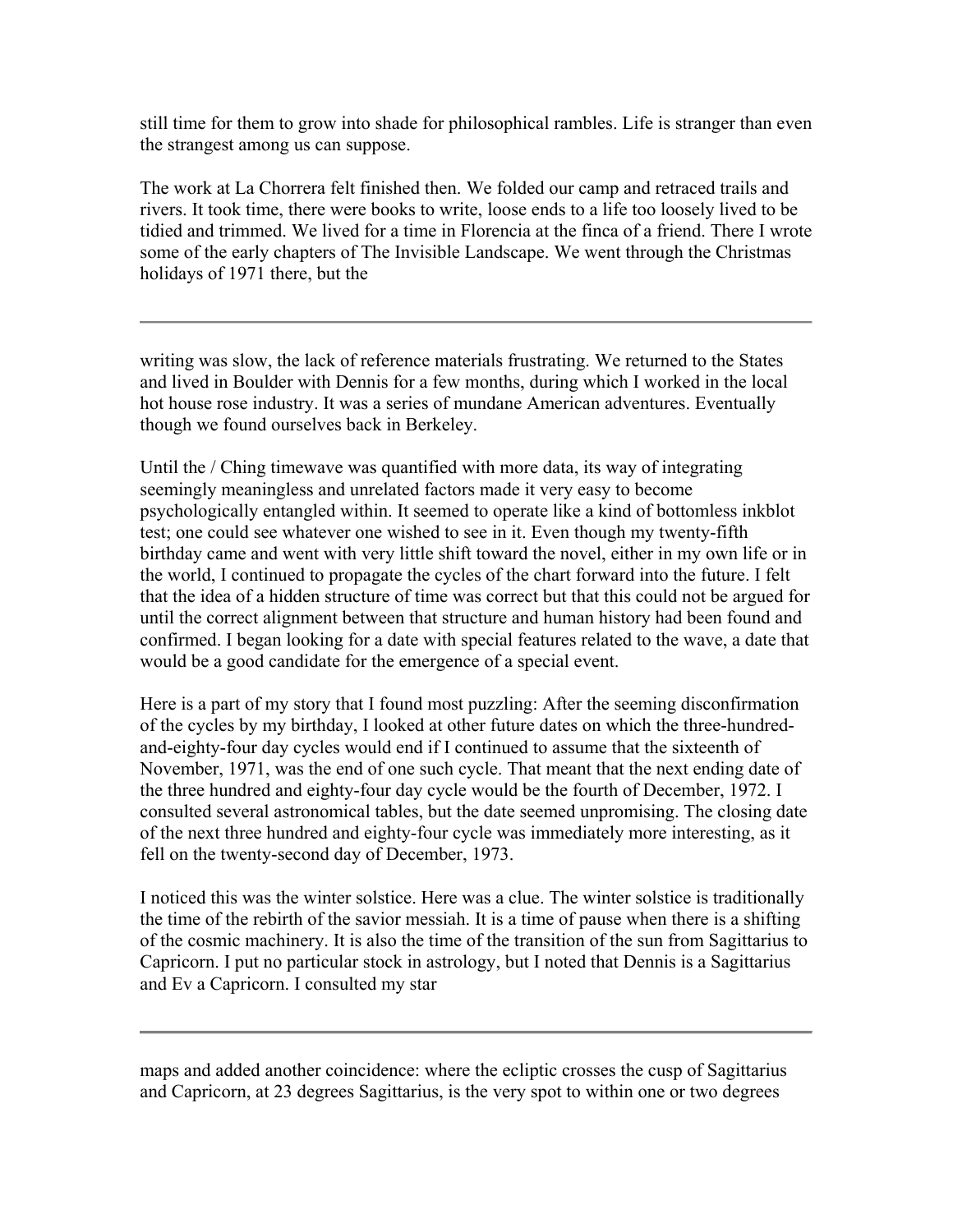where the galactic center is presently located. Over twenty-six thousand years the galactic center, like all points on the ecliptic, slowly moves through the signs, but now it was on the cusp of Sagittarius and Capricorn on the winter solstice day.

This seemed an unusual number of coincidences and so I pressed my search. Consultation with the almanac of the Naval Observatory brought a real surprise. On the very day that I was researching, December 22, 1973, a total, annular eclipse of the sun would occur and the path of totality would sweep directly across La Chorrera and the Amazon Basin. I was dumbfounded. I felt like a person in a novel; this string of clues was actually real! I researched the eclipse to determine exactly where it would achieve totality. This would occur, I learned, almost directly over the city of Belem in Brazil, in the delta of the Amazon River. The vertiginous elf chatter of hyperspace rose squealing in my ears. Was it mocking me or egging me on?

Meditation on this eclipse data carried my mind out of the realm of astronomical coincidence and back to the motifs of the trances at La Chorrera. Belem means Bethlehem in Portuguese. My perceptions, sensitive to any messianic possibility, seized on this. Belem is Bethlehem; it lies at the delta of the Amazon. Delta is the symbol for change in time; delta in Joyce's fiction and among graffiti artists throughout history represents the vagina. Dennis was born in Delta, Colorado. Was it possible that all of our experiences could have been a premonition of an event at a time and place two years hence in Brazil? Was this why, absurdly, at the conclusion of the experiment at La Chorrera, the strains of "Oh Little Town of Bethlehem" had come echoing through my mind? By late spring of 1972, I knew everything that I have just mentioned. Why did the wave point to December 22, 1973? And why was there such a stream of coincidence pointing to that time? Had I known of the impending eclipse on some unconscious level? Had I known it would achieve totality over Belem? Why did the dates that were important to my life line up with that date according to the wave I had learned to construct in the wake of the UFO encounter at La Chorrera? To me

it seemed impossible that I had somehow known these things and manipulated my conscious self to imagine that it was "discovering" these things. I was like a snow-blind traveler caught in a blizzard of coincidence.

Finally, in the early spring of 1973, an event occurred that offered perfect proof that something larger than my unconscious, seemingly larger even than the total collective consciousness of the human race, was at work. This was the discovery of the comet Kohotek, heralded as the largest comet in human history, dwarfing even Halley's Comet.

"Brightest Comet Ever Headed Toward Earth" was the headline in the San Francisco Chronicle. As I scanned the article, I actually let out a yell of amazement. The comet would make its nearest approach to the sun on the twenty-third of December! A nonperiodic comet, unknown to anyone on earth until March of 1973, was hurtling toward a rendezvous with the sun within a hundred hours of the solstice and the eclipse over the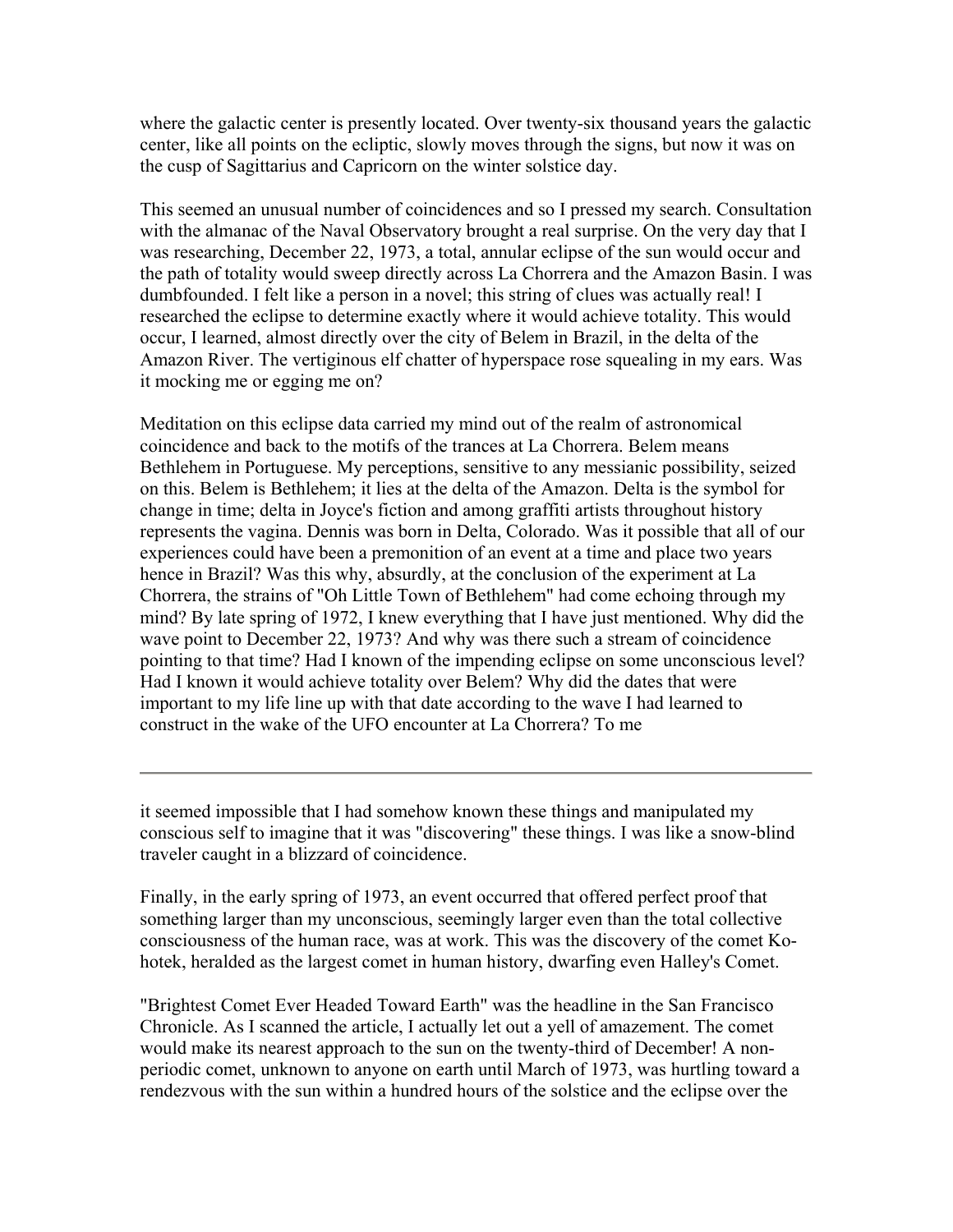Amazon. It was a large coincidence, if we define a coincidence as an improbability that deeply impresses its observer. This coincidence is not diminished by the fact that Kohotek never really lived up to expectations, for the expectations alone became a wave of millenarianism and apocalyptic restlessness among the fringes of the population that would die only as the comet returned to the darkness out of which it emerged. Did anything happen in Belem on the day of the eclipse? I do not know; I was not there. I was by then a prisoner of mundane obligation. But I do know that the compression of events that occurred around that date, and the way in which the charts predicted this, were uncanny.

Only with the development of personal computers was I able to understand the way that the timewave describes the ebb and flow of novelty in time over many different spans of time: some last scant minutes, others endure for centuries. Now anyone who becomes operationally familiar with the theory can join me in this intellectual adventure and see for themselves the immense challenge involved in predicting a concrescence. I have not been content to merely understand the theory: I have continued efforts to apply it specifically to predicting the course of future events. If over years of study one becomes convinced that the wave does

show the future course of novelty, then the ordinary anticipation of the future is gradually replaced with an almost Zen-like appreciation and understanding of the complete pattern.

Was the above series of events the first intimation that I had that something of importance was connected with a specific date in time and the city of Belem? Strangely, no; it was not. I must mention the following incident in order to connect the history of my own unconscious processes with the curiously specific and puzzling piece of information that was seeking to emerge from me.

In the spring of 1970, I had been in Taipai, Taiwan, readjusting to city life after a long, butterfly-collecting ramble through the outback of Indonesia. I was killing time awaiting a traveling companion, who I had last seen in Bali several months before. One night, I had a very peculiar dream. It occurred, though I did not know it, on the very day that my father and Dennis were told that our mother was dying of cancer. That was something that I would not learn until nearly a week later. My journal records the dream as follows:

May 24, 1970

Dhyanna and I were walking up a gentle, grassy slope. Below us on all sides the valleys were filled with scudding white clouds, tops brilliantly reflecting the sun back into thedepthless azure. Ahead of us the steeply rolling hills ascended—many miles away, as I remarked, into the main range of the Rockies. We were in dream geography, somewhere in Western Colorado [where I was born and lived until I was sixteen]. As we continued upward, Herr B. [an Indonesian acquaintance], came to meet us wearing white tennis shorts and drew our attention to several small meteorological balloons whose dangling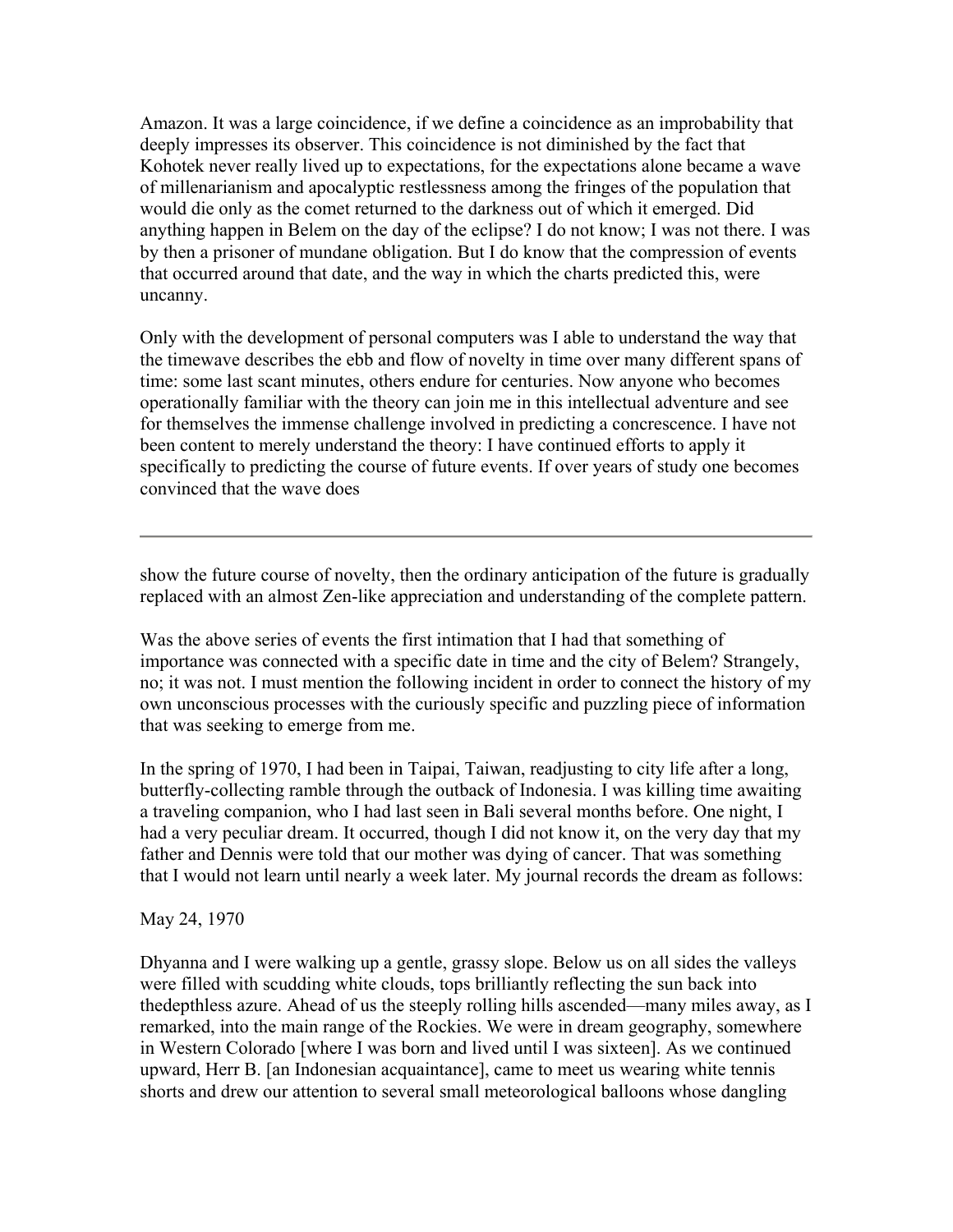nylon cords had caught in nearby wind-bent trees. To our left, upon a crest, deeply dimpled, blazing white, and perhaps thirty feet high, was a large balloon perhaps threequarters filled with gas. The ropes enclosing the gas bag cut deeply into it, sectioning it as though it were a great, bleached orange. As we gazed, Herr B. depressed a lever that had appeared from nowhere and the apparatus rose simultaneously with my query: Would not the wind whipping over the hill cause it to falter? Its white bulk rushed over us, perhaps only twenty feet above our

heads and then, passing higher, it met the wind and the fate I had anticipated. Turning on its side, it gently came to earth. We ran toward it and other people [the impression was of children], appeared from the opposite direction, also running toward the rippling white of the now deflated machine.

Amid our laughing examination of the balloon, we were invited into B's home, now visible as a sprawling, "ranch style" house nearby. [This was a house not unlike the house in which I spent my childhood.] As we entered the house I paused to examine a large map of the Amazon Delta on the wall—published, the legend informed me, to commemorate a conference of a French archaeological society which convened on a small island there in 1948. When I rejoined Dhy anna, she informed me that the children ofB. had told her that one of the densest rainforests in the world was nearby. I, familiar as only a native can be with Colorado geography, was incredulous. I returned to the bookcase under the map and, taking out a large atlas, sought the rainfall and forest map of Colorado, opening instead upon Assam— while first rejecting a topological rendering of Bengal. I heard myself say that Shalimar was the logical jumping off place—then allfaded.

The meaning of this dream was far from clear at the time, and even now it remains obscure. What is clear is that at a given date an event of importance was to be expected in the delta of the Amazon. I hoped then that the total eclipse of the sun was that longanticipated event, and that its totality over the vagina of the world mother anticipated an event of great import for everyone.

#### CHAPTER SEVENTEEN

### WALTZING THE ENIGMA

In which I flash back to my near recruitment by a band of renegade Nazi scientists while visiting Timor.

A FEW MONTHS BEFORE that precursive dream a strange incident occurred that I now look back on as further proof that I was destined to travel to the Amazon, and that somehow I had come under the spell of the cosmic giggle: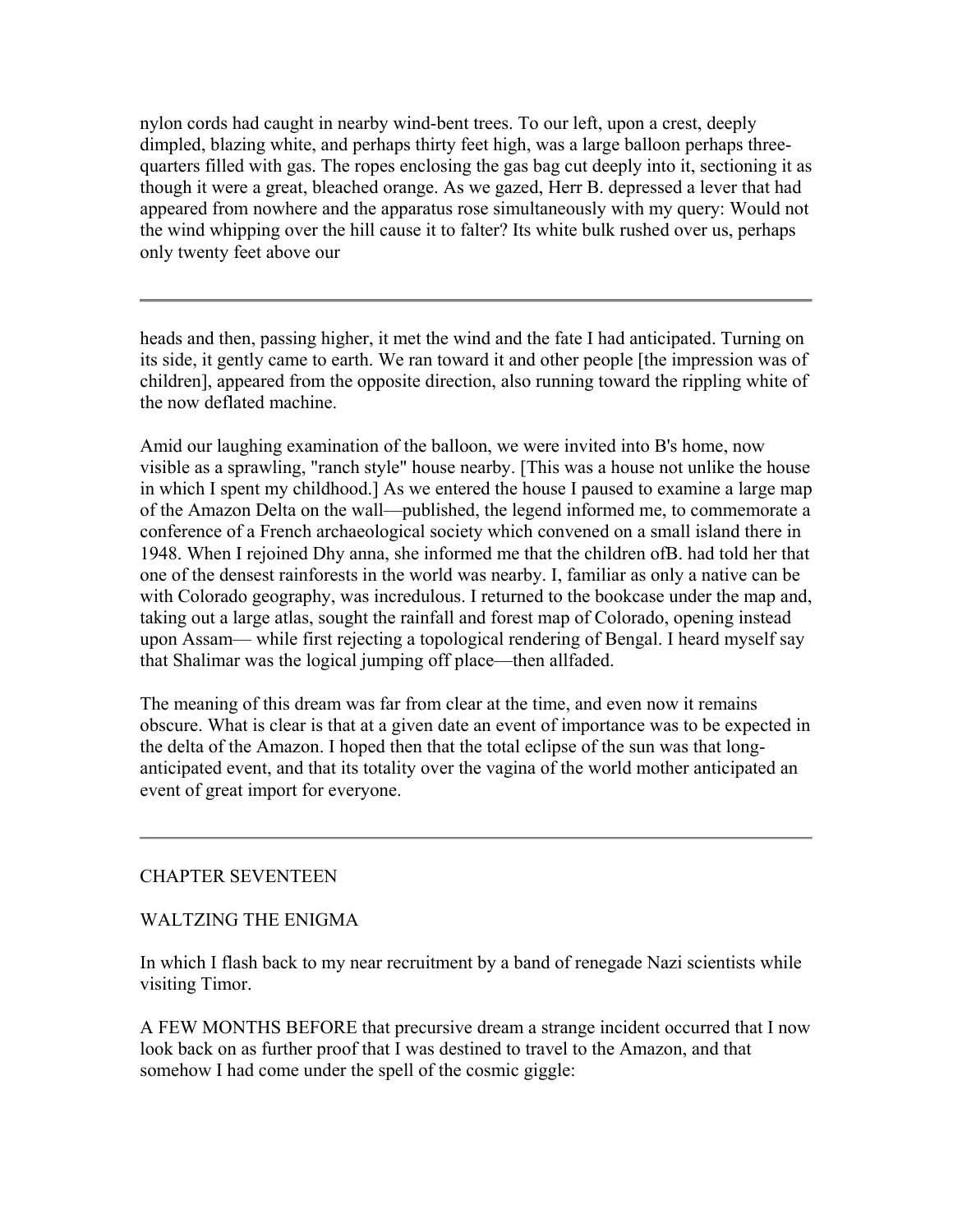In February of 1970, a year before I arrived at La Chorrera, my fugitive wanderings had taken me to the island of Timor in Eastern Indonesia. Under indictment in the States for the heinous crime of importing hashish, I traveled and lived under the dramatic assumption that international police agencies were combing the globe looking for me. My cover, that of a graduate student in entomology doing field work for a degree—a butterfly collector—had worked well over the previous six months as I had made my way slowly through Malaysia, Sumatra, Java, and a host of other less familiar but equally exotic insular backwaters.

A particularly muggy and showery afternoon found me smoking ganja in my room at the Rama, the best and only hotel in Kupang, Timor. Until that moment, I had been the hotel's only guest for ten days and had pretty much had the run of the place. Not that it was palatial. The Rama was constructed of cinder block, and the walls of

its eight identical rooms stopped well short of the ceiling. With concert walls and drains installed at the converging slopes of the floors, it had the cheerful ambience of a new and unused slaughterhouse. However, it was clean, as the manager would hurriedly point out.

As I smoked, sitting cross-legged on my steel cot and reviewing the morning's collecting in the jungle, I became aware of the arrival of other guests. I could hear what seemed like half a dozen people speaking German and moving luggage about in the lobby, a central space with four rattan chairs facing each other over a threadbare rug. I presumed that these were travelers off the afternoon plane from Darwin and that they would presumably fly on to Bali on the next day's regular noon flight out of Timor. What was obviously a couple, to judge by their voices, had occupied the room next to mine. I recognized some German and the women seemed to speak some other language, one I could not place.

When I went out for dinner the new arrivals were nowhere to be seen. The next morning I was up at dawn to catch an Indonesian Air Force plane that took me to Flores, the next island on my butterfly itinerary, and I thought no more about the unseen guests in a nowdistant hotel I expected never to see again. I spent a week in the cloud forests on Flores, staying with an alcoholic Dutch priest with a club foot who ran a mission in the forested interior of the island. Then I returned to the steamy coastal capital, Maumere, a small town down the center of whose unpaved main street were piles of Macadamia nuts drying in the sun, waiting to be bagged for export. Maumere had a two-room Chinese hotel in which I expected to stay one night before returning to Bali.

Then the fog closed in. It was a soupy, ground-hugging tropical fog that my Chinese host assured me was known to last for weeks this time of year. I visited the airport the next day but it was clearly a futile gesture. The Bali plane circled the field four times looking for a hole in the cloud cover before giving up and flying on. I was no stranger to delay. Travel in Asia is made of delay. I returned to the hotel for another round of chess with the local chess fiends and assumed that the next day would be clear.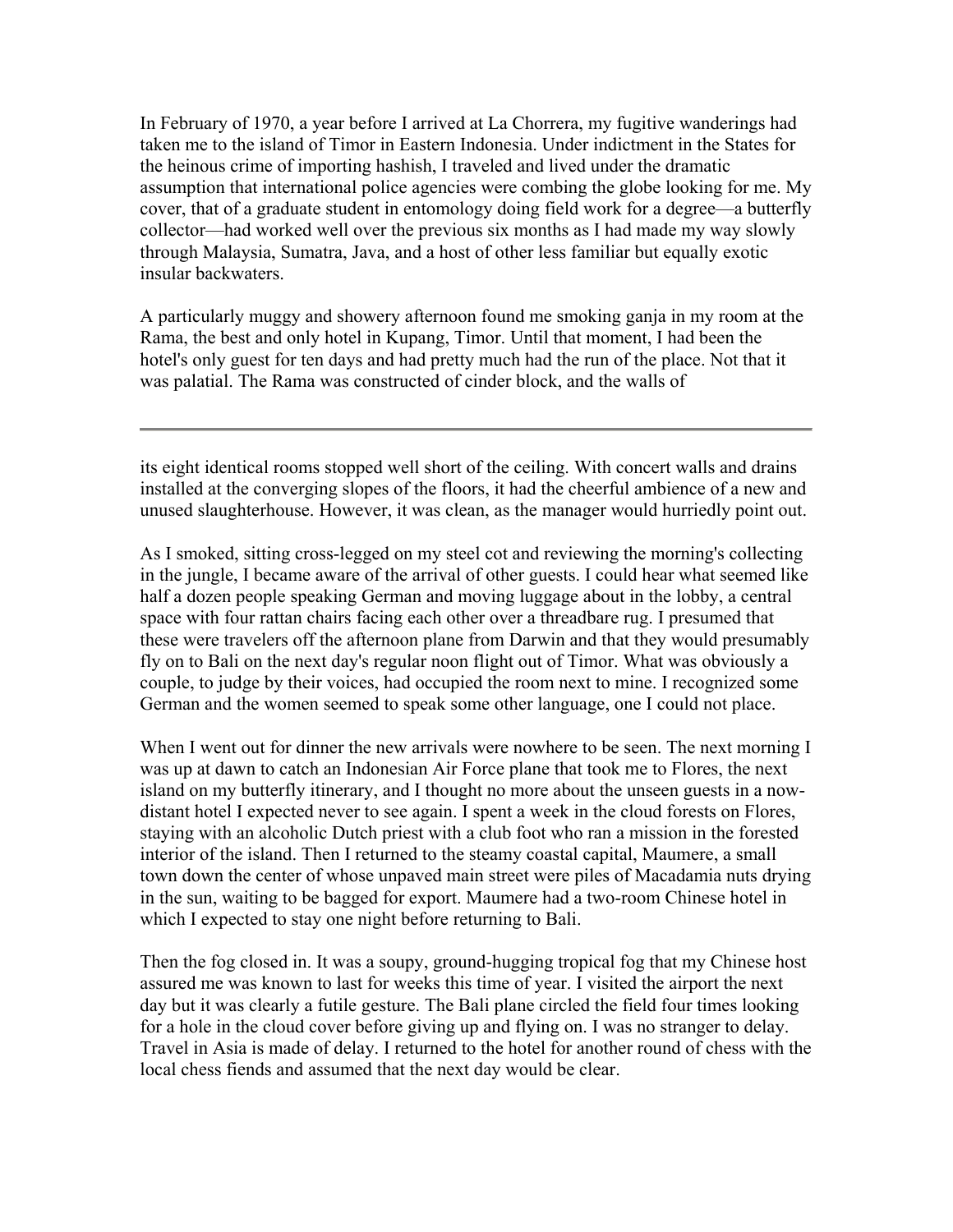Five days later I was still on Flores. I had played chess with all comers, I was running out of dope, and the specter of staying forever in Maumere seemed too real to be a joke. I thought it over,

decided to forget Bali, and put out the word that I would take the next plane out to anywhere.

That decision seemed to be all that was necessary for the weather to clear off long enough for a plane to get in under the clouds. It was the weekly Garuda flight to Kupang. Before I had time to reconsider my decision, I was on the plane and headed back to Timor.

The town was unchanged and my earlier visit had put me on a first-name basis with the rickshaw boys. I felt almost like I was home. "Rama Hotel," I told my favorite driver, and before I knew it I was back in room number one, and the fog-bound chess tournaments on Flores seemed no more than a half-remembered dream.

As I lay on the bed watching the ceiling fan idle against a background of spider-webbed corrugated metal, I became aware of voices in the next room. German and something else, which was softened by a women's voice and more exotic, not Indonesian, maybe Pashtun, I thought. Apparently the travelers who had checked in the night before my departure nearly two weeks ago were still there. That meant they were certainly not tourists; nobody without a good reason lingered long in Kupang.

I am not big on chance meetings. In those days I always tried to avoid having anything to do with what I considered "non-freaks." However, that evening as I let myself out of my room to go to dinner, the door of the next room opened and I was face to face with its occupants.

"Herr McKenna, is it not?"

As I turned to face my questioner, the uneasiness that I felt being addressed by my name must have shown in my face.

"The manager here has told me of your biological researches on Timor. Allow me to introduce myself. I am Dr. Karl Heintz of Far Eastern Mining and Minerals, Inc."

My relief was immediate. Obviously this guy wasn't some kind of Interpol porker come to track me down. But he had the look. He was powerfully built with swept-back, irongrey hair and strikingly intense eyes of glacial blue. He sported a schmiss on his left cheek, a long, thin scar. I had never seen a schmiss before but the crossword puzzle term sprang into my mind unbidden. I wondered if he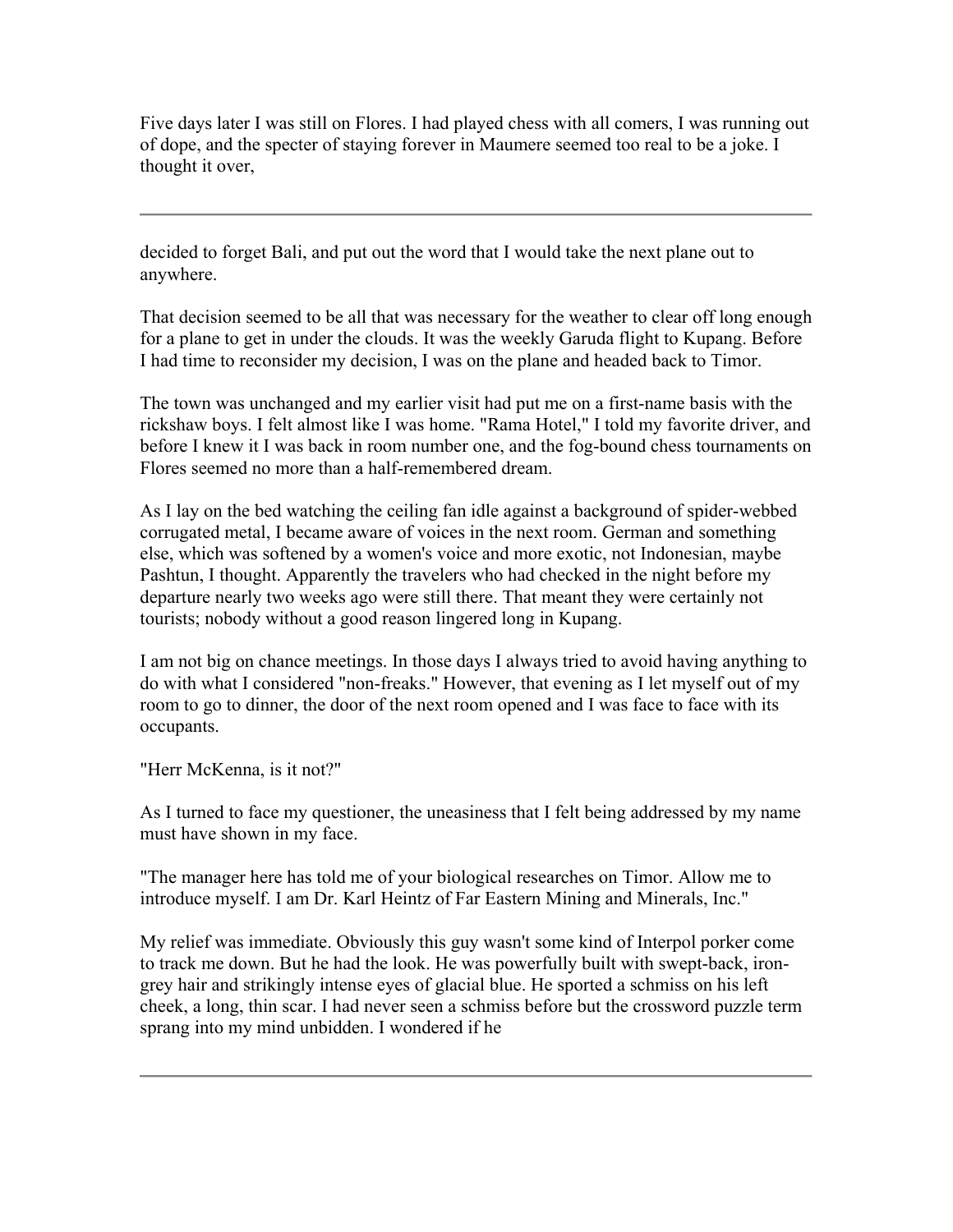had received it in the traditional manner, in a sword duel that is part of the hazings that used to go on in the university fraternities of Prussia.

"As we are the only guests here at Rama Hotel, may I invite you to join my wife and me for some schnapps? I am keen to hear your perceptions concerning Timor."

The town was too small for me to refuse gracefully. Had I said no we would have ended up at separate tables in the same five-table restaurant. I hated the idea of spending time with straight people but there seemed no decent way to escape.

Hearing him speak brought his wife into the small foyer to join us. She made the decision easier, though I was careful to guard my reaction of amazement. Only a year or two older than myself, maybe twenty five, she was stunningly beautiful, dark, sari-clad with huge fawn-like eyes, a gold nose ring, and many bracelets. In that tropical backwater her appearance was as unlikely as a flying saucer; she was a vision of overdressed Brahmanic perfection. Her name was Rani, and when she spoke her voice was cultivated and musical. Though she rarely spoke, her English was better than his. This was no girl from the villages. I confess that I was intrigued. What could I do but accompany this pair? It wasn't as though I had something better to do.

Once we were seated at the restaurant with our quart bottles of Bintang beer in front of us, the conversation began to flow and I started to form an impression of my companions.

Dr. Heintz was, he said, a geologist with an outfit in Singapore. The year before, a survey team had found evidence of a large deposit of nickel that straddled the border between Indonesian and Portuguese Timor. He was there to confirm their findings and to estimate the feasibility of a mining operation. That seemed straightforward enough, although there were references to a set of instruments that could somehow determine the true size of the deposit. I knew very little of prospecting technology, but a device that could see hundreds of feet into the ground sounded farfetched to me.

I gently inquired about the language that I had heard them both speaking, thinking this would lead him on to discussing his wife. It turned out to be a favorite subject of his. She was, he told

me while she merely sat and watched us both, a granddaughter of the Maharani of Maharashtra. It seemed that Heintz had been in the market for a few hundred acres of prime Maharashtran agricultural land and the old Maharani had a parcel that she was willing to cut loose. This had lead to Heintz meeting Rani. Before the deal was closed, it was clear that a wedding would soon follow. He waxed eloquent over the joys of tractor farming in India, how he was really a very simple man, the joys of watching the growth of a new crop, and so on. He was quite a raver, and I was content to let him spin it all out. It seemed that he was a kind of vice-president in charge of operations for the mining concern, a kind of trouble shooter really. He ordered another beer and told a story about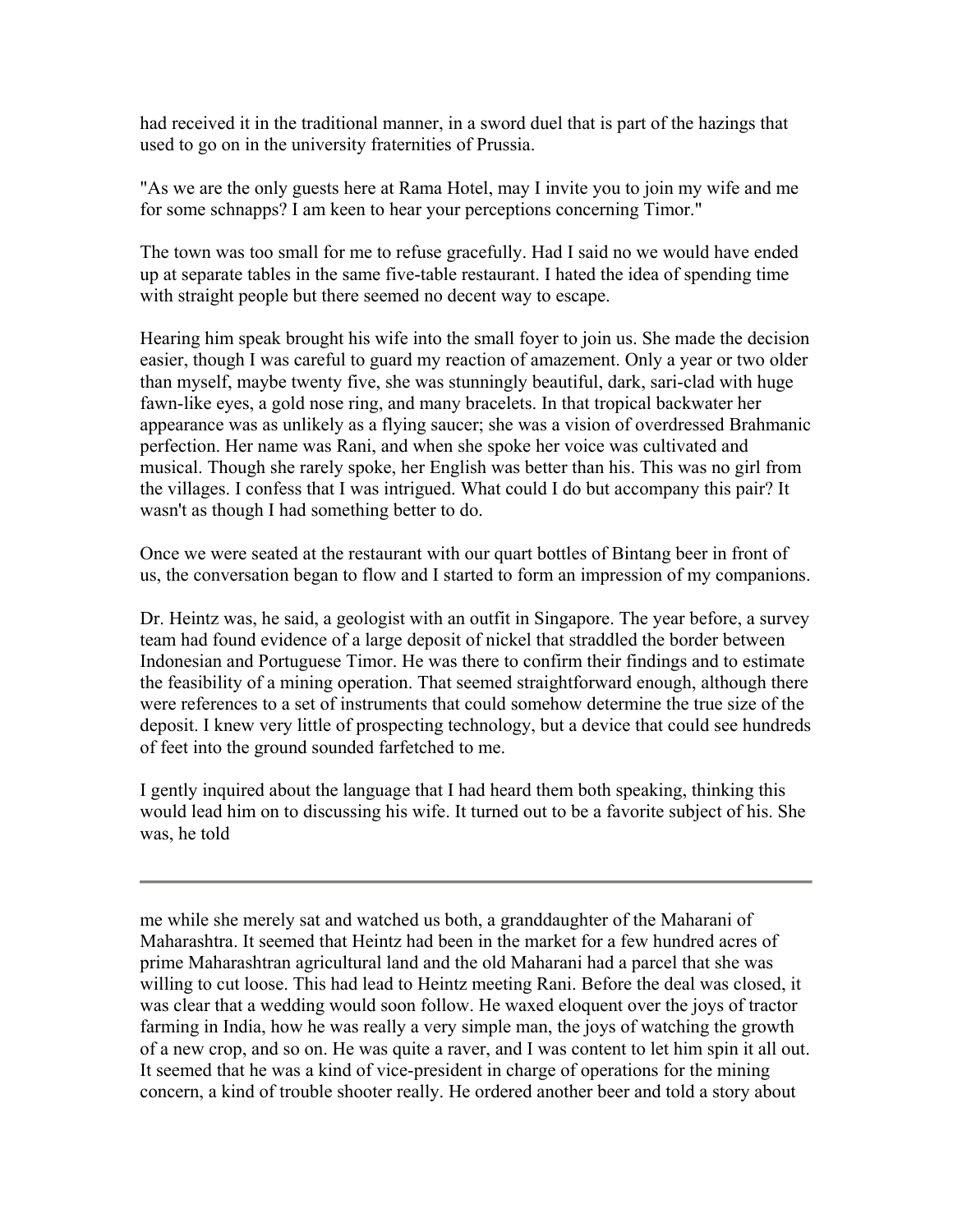being ambushed by guerrillas during the start up of a big tin extraction operation in northern Thailand. At the story's climax he stood and lifted his shirt to display for my edification three neat scars across his chest. From a machine gun, he said.

"Any one of them could have killed me outright. But no! I was preserved, and the triumph of our company's project was complete." Describing the start up of a tin mine as a triumph seemed a bit overblown to me, but it was clear that I was in the presence of one intense dude.

Hardly pausing he moved on to the time in Tanzania when he alone, bare chested and unarmed except for an axe, had strode into a crowd of six thousand angry workers during a strike at a bauxite operation. Modest he was not, but the stories were well told and compelling. And standards for dinner conversation in the warm tropics leave room for the self-aggrandizing traveler's tale.

Eventually he turned his attention to the company that he worked for. "FEMMI is no ordinary company, Herr McKenna, please be assured of that. No. We are like a family. This is the source of our strength. And we have plans for the future. Very big plans." I only nodded, thinking it best not to inform him that I considered large mining corporations the scourge of the earth. But this devotion to his corporation was no casual matter, and he seemed unable to leave the subject alone.

"Nowhere on earth is there a more closely knit and dedicated group than are we. We are bound like comrades in arms. Each member of the core management group is a genius in his or her own

right." He pronounced genius like "tchenius." "And why is that you must wonder? Ach, I am telling you why. It is because we, each one of us, has known the horror of privation, the depths of despair, and the glorious feeling that comes from overcoming these things. We are united in our triumph, Herr McKenna, and the sense of inevitable conquest of difficulty has made us invincible!" At this last word, his voice rose and his fist descended to the flimsy table with such force that our quart bottles of Bintang jumped in reply.

Seeing my uncertain response, he continued. "You are amazed to hear this, I see. Maybe you are asking what privations, what difficulties? It is like this: we all lived through the Hitler times and the war. Germany was nothing after the war. There was not one stone upon another in my Berlin. In the ruins of Europe we were like cockroaches. May I tell you that the bank accounts of all the SS families were frozen. My mother, my poor aristocratic mother, was reduced to selling paintings from our estate in order to buy potatoes to feed herself and my younger sister. Imagine this!"

"Oh no," I thought, "Not Nazis. Is this guy telling me he was a Nazi?" I fought to get my look of horror under control, but now he was on a roll and seemed to take no notice.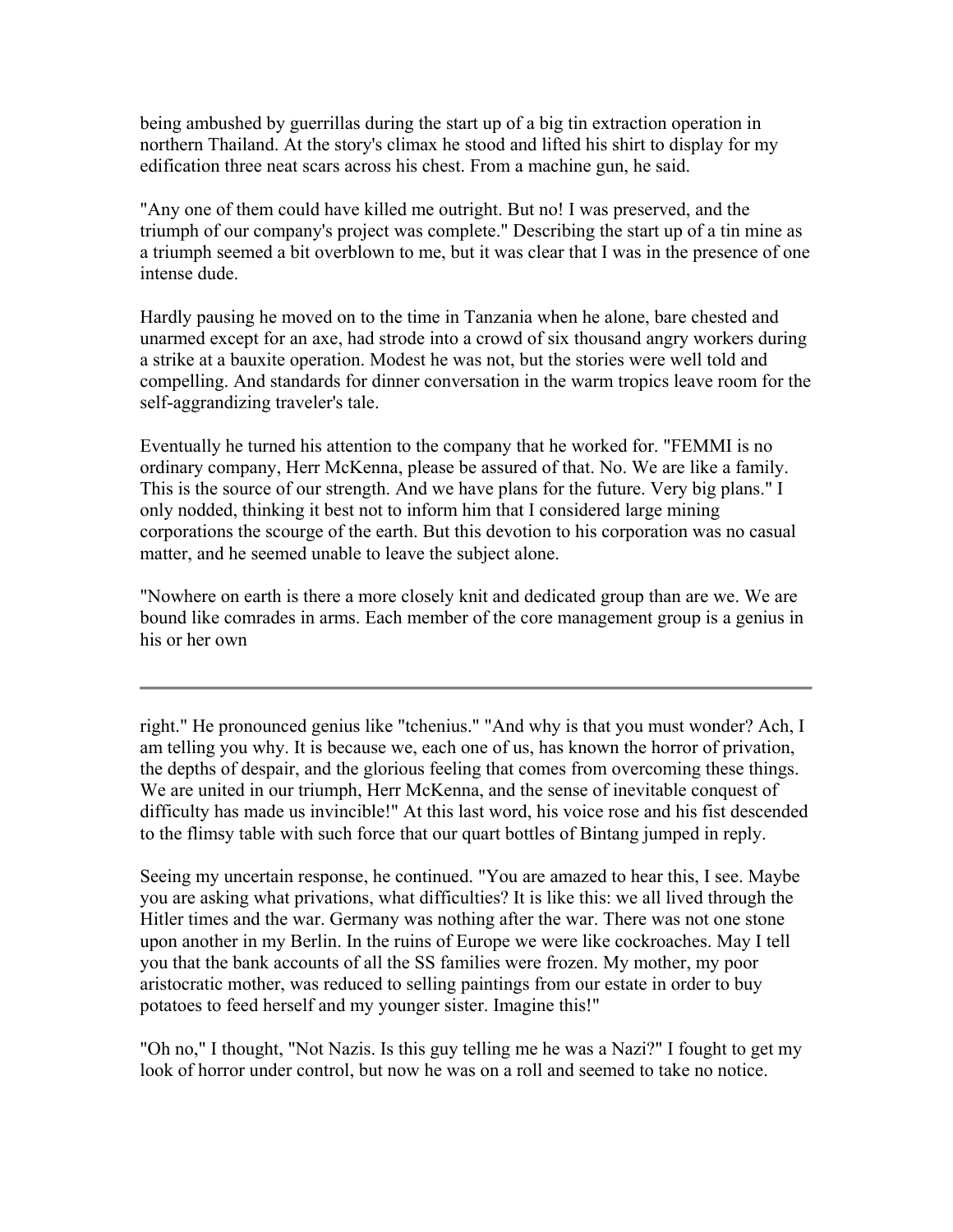"My father was captured by the Russians during the battle for Berlin. He was hung like a dog in Moscow for war crimes. Can you imagine? Verdammen Russian schweinen talking about war crimes? For all the SS it was like that."

This conversation was like a bad dream or a B-movie. I looked over at his companion who returned my gaze with utter impassivity. It seemed important to deflect the conversation if only even slightly. "And you, Herr Heintz, what of your role in all of this?"

He shrugged. "I was a mere nothing. A Messerschmidt pilot in the Luftwaffe. A good German only." This last was said without a trace of irony. "Before the war I was a young engineering student. The war changed everything. After the war, a few of us, my fellow, young scholars from the Max Planck Institute, gathered in the ruins of Berlin. We were finished with ideology, with the grand political dreams."

This was the first good news in a while. I gratefully signaled the Indonesian waiter for another round of beer while Heintz continued: "We were a small group, pitiful really, but united by our

revulsion at the horror all around us. We determined to build a new world for ourselves, a world based on two principles, two great powers, the power of capital and the power of science. We began slowly, with patents, processes that had been discovered at the Planck Institute during the war, trade secrets really. Carefully we expanded on this, we established ourselves in Singapore. There was not a shoemaker among us. Each member of our small team was a genius. Our furher was a professor who' had trained us all, a true genius. His name was Max Bockermann. It was he who held us together; it was his faith and strength that made it all possible."

The schmiss on his cheek had turned bright red at this turn of the conversation. I had hoped that there were no further depths of discomfiture to be plumbed in this conversation but I was wrong, for now I saw that he was moving, perhaps under the influence of the third quart of Bintang, from passionate intensity to outright maudlin sentimentality. "No man has ever loved another as Bockermann loved us. We are his kinder, his little birds, ja. When it seemed that there was no hope he inspired us; he made us believe in ourselves."

Tears rose in his eyes at this, then he seemed to regain his self control and continued. "And what is the result? FEMMI, Herr McKenna, Far East Mining and Minerals Incorporated. We have grown and prospered. From our offices in Singapore we control projects in eleven countries. Oil, nickel, tin, bauxite, uranium—we have it all. But we have more, we have love, companionship, community, and the power to make our dreams come true." At this he broke stride and reached over to put his hand on the thigh of the woman beside him. I looked away.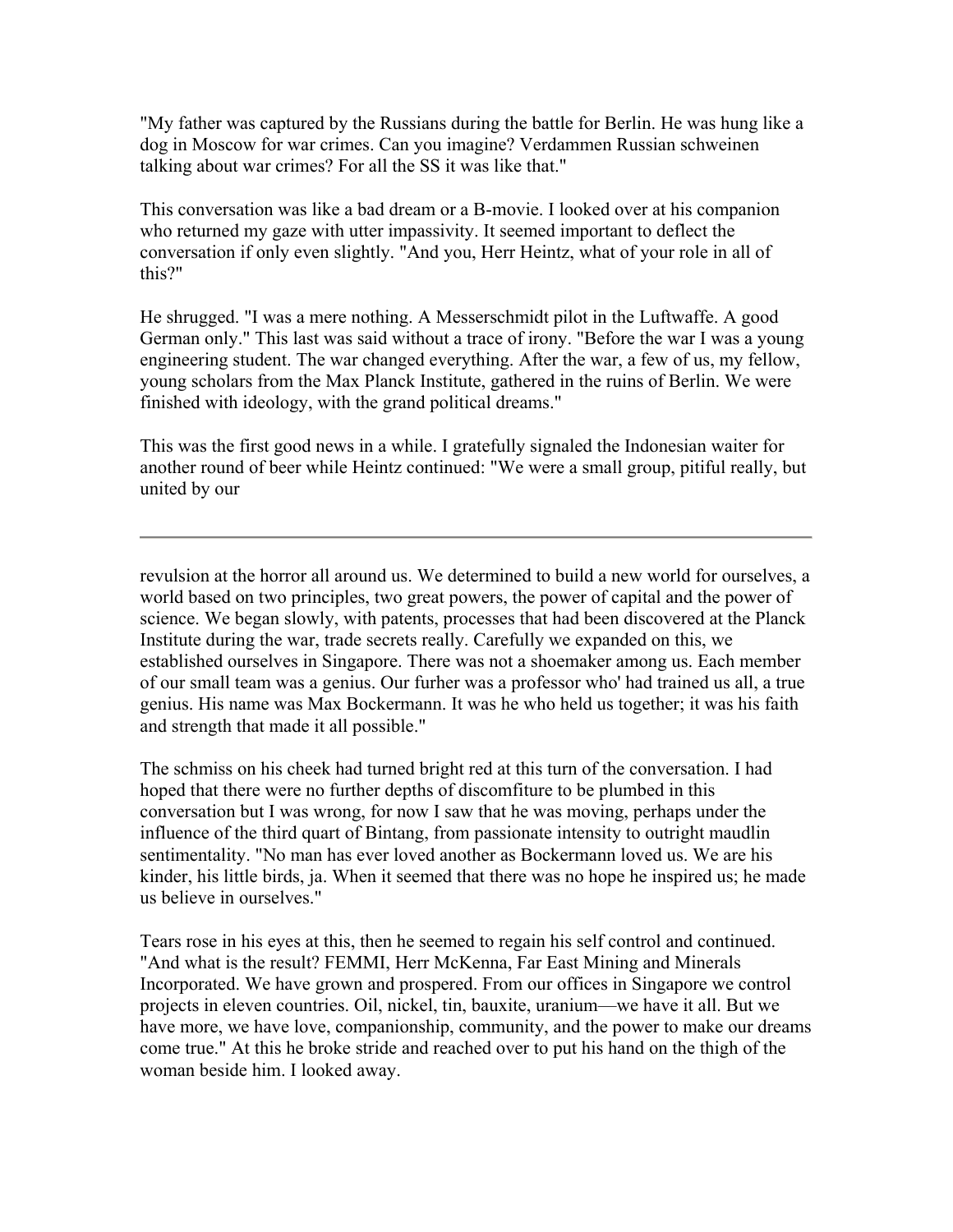When I returned to his depthless blue gaze his mood had changed. "But what about yourself, Herr McKenna. It is clear that you are leading the gypsy life." He pronounced the word gypsy like chipsy. "And we gypsies always have our stories to tell. So what about you?"

I swallowed hard. He didn't look like the sort of person who would appreciate my stories of fighting the police at the Berkeley barricades shoulder-to-shoulder with affinity groups like the Persian Fuckers and the Acid Anarchists. Nor did my participation in the Human Be-In or the rolling orgies of the Summer of Love in

the Haight-Ashbury seem appropriate to mention. And my recent stint as a hashish smuggler in India and my subsequent move undercover to avoid capture by Interpol also seemed out of place in this particular interview.

I decided to go with the usual half-truth reserved for straight people. "I am an art historian turned biologist. I went to Nepal to study Tibetan but found that I am no linguist when it comes to Asian languages. I have returned to biology, my first love. Specifically, I am an entomologist. I am collecting butterflies here in Indonesia retracing the route of Alfred Russell Wallace. Wallace was the real discoverer of the theory of natural selection, but Darwin got all the credit. I identify with his underdog status. Wallace was shafted by Victorian science because he was of the wrong class and didn't know how to play politics the way Darwin did. Wallace explored the Amazon Basin as well and if all goes well, I hope to travel and collect there too. Eventually I will write a monograph on speciation among the butterflies of Amazonas and Eastern Indonesia, which will get me a degree. Then, who knows. Teaching perhaps. Hard to say."

"So you are a real gypsy, then. And an outsider by your dress and beard. I like this. We like this young man, don't we, Rani?" It was the first time that he had addressed his companion during the entire conversation. She replied with a nod, never taking her eyes off me. "Ja, good. So now we eat. And tomorrow we talk more. I will expect you to join us here at breakfast." And with that he applied himself to his water buffalo steak with a ferocious intensity.

Later we returned to the hotel together, but by then the electricity had been turned off in that part of town and we had to give our slightly sloshed attention to picking our way along the muddy, rutted streets. There was no further serious conversation. As we parted in the atrium of the hotel he turned to me. "You must call me Karl. Jetzt wir sind freunden. You understand?" I nodded yes and we parted.

Breakfast was another story. Whatever contribution the beer had made to the evening's conversation it must have been minimal,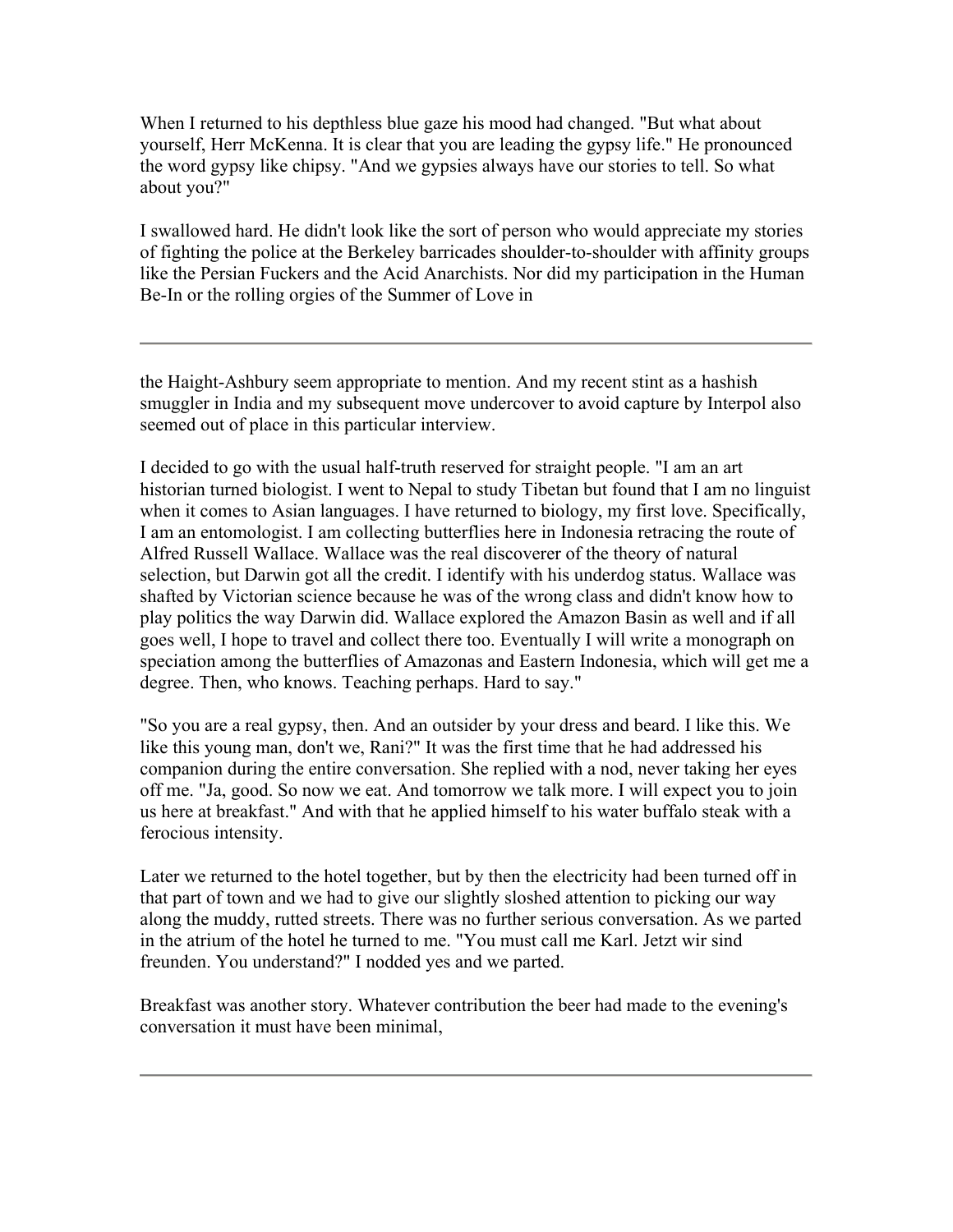because within a few minutes of sitting down to breakfast he was fully wound up all over again.

"Last night you spoke of your ambitions to visit the Amazon. This is a commendable dream. But believe me, I know the Amazon well, a jungle the size of a continent; it is not like these islands here. Here you do well to stay with the priests and to make your expeditions, one week, two weeks into the forest. But in Amazonas to do serious work you will have sustain yourself in the field for perhaps months. You will need a boat, equipment, bearers. Believe me, I know. It is not for shoemakers. Therefore I make you a proposal. You have said your work is nearly completed here, that you are going soon to Japan to earn money for South America. Give up this plan and do instead the following. FEMMI, as it turns out, has a deep interest in the Brazilian Amazon. Two years ago I was part of a resource assessment team that made some interesting discoveries. As it happens we are sending our people back for a serious second look. Our teams are thirteen in number and some of these are natural scientists such as yourself. The new team is nearly formed but Bock-ermann, if he approves of you, would accept my recommendation that you join the team as the thirteenth member. You will be well paid, and our expectations are only that you would complete the monograph that you have already planned. You see, by having scientists with us we can write off part of our tax liability, and anyhow we are believers in the worth of pure science. This plan must be cleared with Singapore, but if they agree then you would go there nearly immediately. You would meet Bockermann. We give you dental check up, complete physical, new eyeglasses, two weeks of tennis to get you physically in shape. The cruise liner Rotterdam will call in Singapore in one month. We will ship three speedboats specially outfitted, all our equipment, and the team on the Rotterdam. In Rio you will continue training two weeks at the Krosnopolski Hotel, where they have excellent tennis courts. And I tell you something else, my father's old cook is the chef there! We fatten you up some and then we give you your dream of the Amazon. Well, what do you say?" He sat back, evidently very pleased with himself.

I was caught completely off-guard. He was right about the Amazon being difficult for one person. Wallace himself had said as much. He had thrown in with the botanist Richard Spruce and the

discoverer of animal mimicry, Walter Henry Bates, in order to do his Amazon exploring. But I was not whom I must seem to Heintz. I was no academic. I was an international fugitive with a price on my head. And also, I thought, what about my hippie girlfriend studying dance back on Bali, who was assuming we would travel on to Japan together? To mention any obligation to another person seemed almost ungrateful in the circumstance. And what about the Nazi connection? Did I really want to go off with a bunch of ex-SS types to the Amazonian rain forest? On the other hand I was running out of money. And my lady friend had a penchant for torrid affairs carried on in my absence. As for the Nazi matter, I was confused. I knew that Max Planck was supposedly the only person ever to stand up to Hitler, telling him to keep his hands off the pure science of the Institute. Heintz had also gone far out of his way to let me know that his brother, also part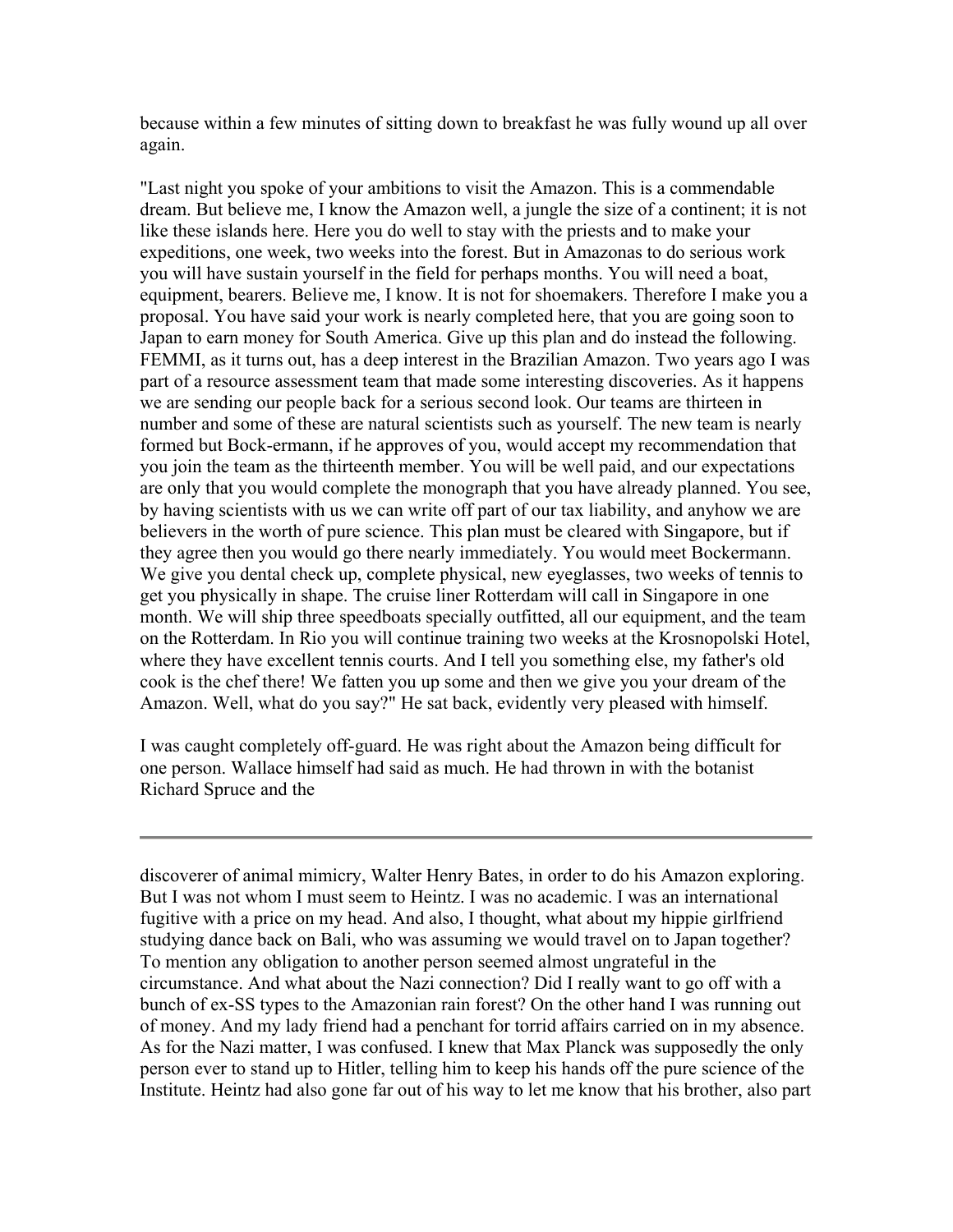of FEMMI, was married to what he described as "a Nigerian lady so black she is almost blue," and his own choice of women was definitely non-Nordic.

I thought to myself. "Here is the knock of fate and opportunity. What now, McKenna?" I looked from his face to hers. They both seemed truly expectant. "This is a generous offer, extraordinary really."

"Then you accept?"

"Yes."

"Excellent. You have chosen well. You are no shoemaker. This I like."

"Yes. Thank you. As you know, I am returning to Bali this afternoon. I have collections and obligations there that I must attend to. Also I confess that I am without much money."

"This is no problem. Set your affairs in order in Bali. I will cable Singapore to arrange money for your air passage from Bali to the home office. There is only one thing." At this his steely gaze became even harder and he fixed me in a glacial stare. "You must be interviewed by Bockermann himself. He can see into the soul of a human being. If there is one iota of falsity in your character or your story he will detect it. Then there is no deal. This is terribly important, we must have no shoemakers!" The schmiss had become an angry line once more.

This last speech was heart sinking. "No deal. I understand." But I was thinking, "Oh shit, what have I gotten myself into." We shook hands on it, and I left to pack my things at the hotel and hurry to the airport.

My mind was in turmoil on the flight back to Bali. One by one the Lesser Sunda Islands slid past beneath me, and as they did, so did my doubts and my objections to Heintz's offer. "This has the feeling of fate," I thought to myself. "Play it out, give it a chance, and see what happens."

Over the next week I made my arrangements. I told the story to the freaks of Kuta Beach and most people encouraged me. My lady friend even supported me. We had agreed months before that Bali might be the parting of the ways for us. Each day I walked to Poste Restante in Denpasar expecting to find my tickets and the five hundred dollars in travel money that Heintz had promised. Three days went by, then five, and then seven.

On the morning of the seventh day, I awoke with the conviction that I had been had. It had all been some kind of weird mind game. I decided that Heintz must be nuts, a weirdo whose idea of fun was to get American freaks to buy into his secret Nazi megacorporation fantasy and then drop them into reality just to see how far they would fall. Of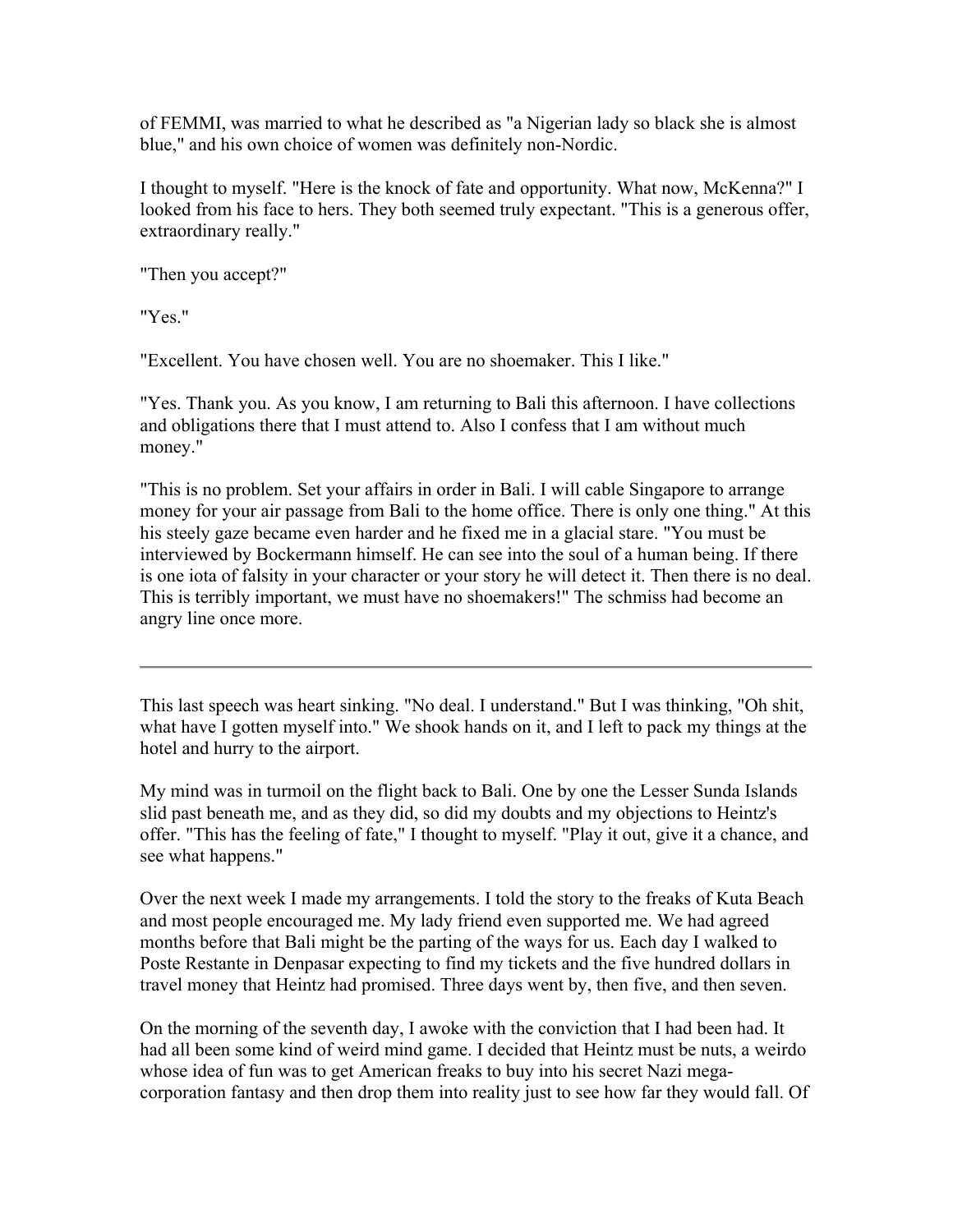course there was another possibility; that somehow they had been able to check up on me and had discovered my false history. That I was sure would put me in the shoemaker class and effectively cook my goose. Anyway, I had certainly made an ass of myself by telling everyone in Bali that I was about to board the Rotterdam for a corporatesponsored trip to the Amazon. I had to endure lots of good-natured kidding for the next couple of weeks as I returned to my original plan, outfitting myself for a final Indonesian collecting expedition out to Ambon and Seram in the Moluccas.

And there the matter rested. I buried the whole episode in a tomb in the back of my mind marked "Weird People You Meet on the Road." But it was an unquiet grave. A year later, in the aftermath of La Chorrera, I decided that it had been a precursive reflection of the true craziness that did finally find me in the Amazon. It had been an anticipation, a wavering in the time

field, a kind of living prophetic dream, an instance of the cosmic giggle. But it wasn't the last I would see of Herr Heintz either.

A year after the events at La Chorrera and two years after my visit to Timor, in the spring of 1972, I was in Boulder, Colorado. I had returned from South America to settle my legal status and try to put life on the road behind me. Dennis and I were working together on the manuscript of The Invisible Landscape and spending a lot of time at the university library, studying the various disciplines that had to be mastered if our ideas were to stand a chance of being taken seriously.

One day I was scanning the student newspaper when I came upon a startling announcement. A full page had been reserved to announce that the University of Colorado, in association with the Max Planck Institute for Neurophysiology, would cosponsor the next meeting of the World Congress of the Neurosciences. At the words "Max Planck Institute" my attention sharpened and I read on. Seven hundred scientists from around the world would be converging in Boulder for ten days of meetings and seminars. All the greats would be in attendance: Sir John Eccles, John Smythies, Solomon Snyder, and all the rest, the gods of the very Valhalla that we dreamed of conquering. The catch was that all the meetings would be closed to the general public with the single exception of the opening address, which would be titled "Autocatalytic Hyper-cycles" and would be delivered by the then-reigning star in the world of neuroscience, Manfred Eigen of the Max Planck Institute.

I was familiar with the outlines of Eigen's ideas. Autocatalytic hypercycles seemed to me an obvious necessary correlative to the ideas that I was working out concerning the timewave and the way in which it was expressed and reflected in living organisms. This was something that Ev, Dennis, and I simply had to attend. However, I did not give the Planck Institute much thought, as it is the major, pure science research outfit in Germany with hundreds of researchers on its payroll.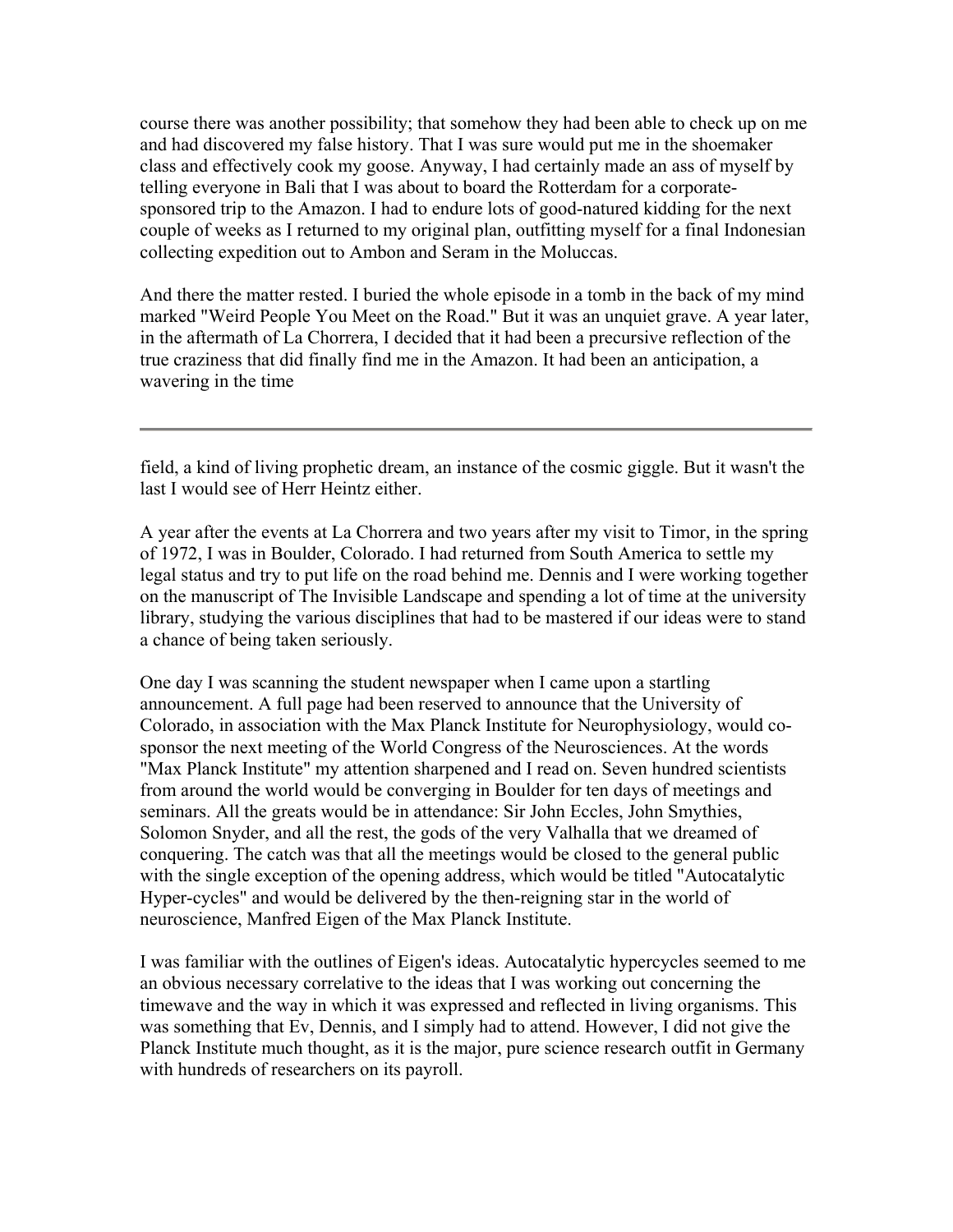The lecture was to be held on campus in the Physical Science Lecture Hall, a barrelshaped enclosure that placed the lecturer at

the bottom of a deep well surrounded on three sides by tiers of seats, somewhat in the manner of an old style operating theater. There had apparently been a black tie dinner for the invited speakers before the lecture, and as we filed in to take our places I was impressed that the usually dowdy science crowd had dressed to the nines for the event. There was a babble of languages. From where I sat I could hear German, Italian, Japanese, Russian, a smattering of Hindi, Spanish, and Chinese.

As my eyes roved over the crowd, I suddenly experienced something very close to a physical jolt. There, less than fifty feet away from me and nearly directly across the intervening open space, sat Dr. Karl Heintz! I felt absolute amazement. Heintz! Here! Could it be? Somehow I must have betrayed my agitation to him, for as I watched in near disbelief I saw him move his hand to the pocket of his jacket and with a faultlessly smooth motion remove his name tag and drop it into his pocket. He did not even interrupt the animated German conversation he was carrying on with the person sitting to his right. I looked away, trying to pretend that I was unaware of him, had noticed nothing. The house lights dimmed and Manfred Eigen, magnificent with his swept back shock of white hair, began his lecture.

My mind raced. Was it all true then? Here he was! This was a Planck Institute event. It must all be true. He recognized me! And he was intent on concealing his identity! I felt completely weird as I scribbled a note outlining the situation and handed it to Dennis and to Ev. They both responded with looks that said plainly "Are you losing it, or is this a joke?" I sat there in the dark pondering the situation. Whatever Eigen was saying I would have to get it off Dennis's hand-held tape recorder later. I finally figured, nothing ventured, nothing gained. I knew there would be an opportunity to approach him immediately following the lecture. That was when I would make my move.

While Eigen brought his talk to a brilliant conclusion, I fidgeted. As the applause died down and the lights went up, people began to move toward the exits. Heintz was about fifty feet away talking animatedly to a couple of rather toad-like colleagues. But I could see that he was watching me, and as I began to approach he excused himself and began to move toward me. It was transparently

clear to me that this maneuver was executed to make certain that we would be alone and our conversation unheard when we met. I moved directly into his oncoming path.

"Dr. Heintz. I believe that we met on Timor." I extended my hand.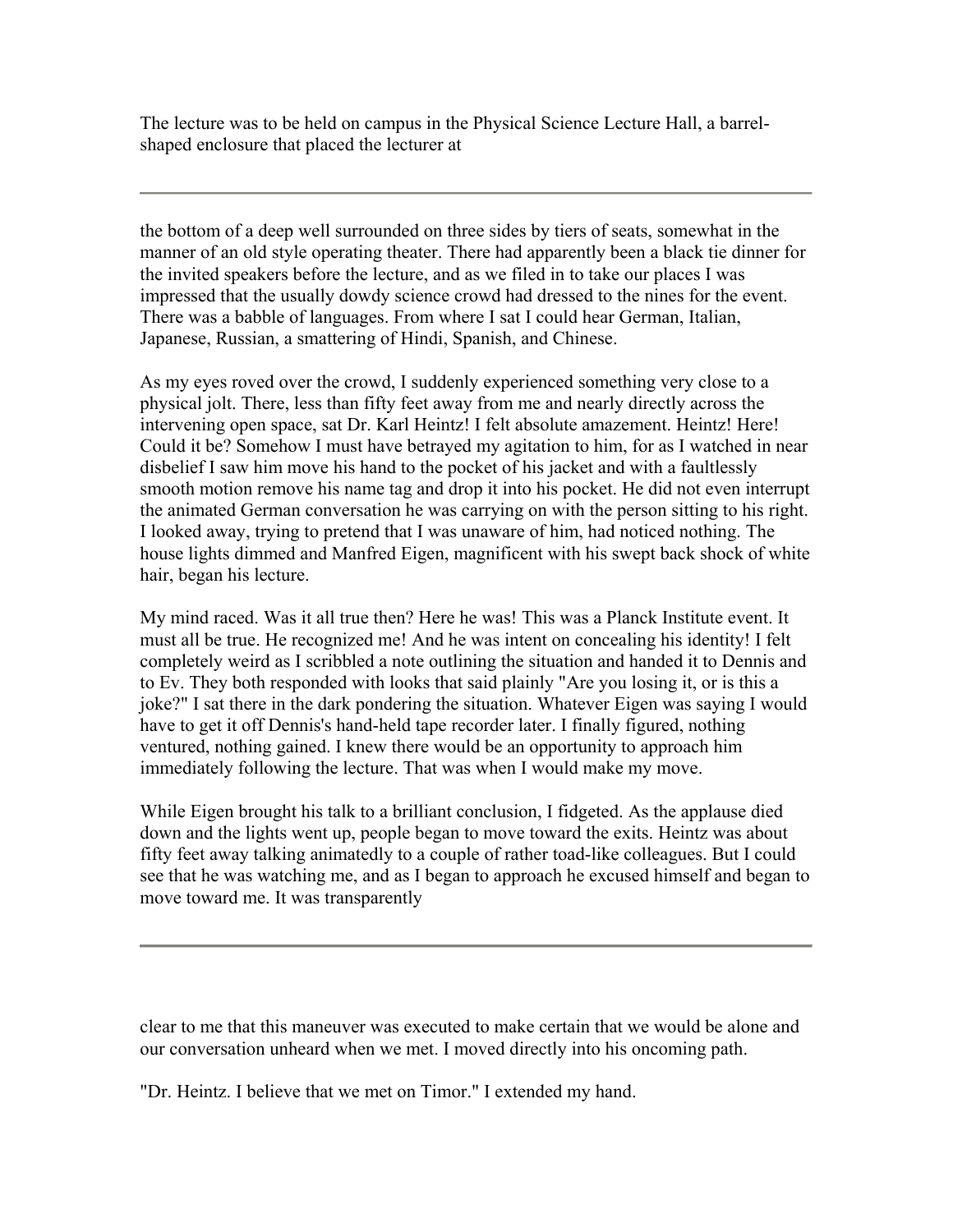Ignoring my outstretched hand, he smiled broadly, but the schmiss perceptibly reddened. "Heintz? Heintz? My name is not Heintz. And I have never been in Kupang."

Then he turned quickly and rejoined his departing colleagues, adding to their animated assessment of Eigen's performance. The word "Kupang" rang in my ears. The bastard was rubbing my nose in it!

As the king said to Mozart, "So there you have it." Madman, a creature of my fevered imagination, a charlatan, or the tip of a Nazi iceberg of scheming dreamers? To this I have no answer. That's how it is with the cosmic giggle.

# CHAPTER EIGHTEEN

# SAY WHAT DOES

## IT MEAN?

In which I attempt to link our experiences to a science that is anything but normal.

THOUGH HAVING LEFT the Amazon, this wild and woolly tale continues on a little further. It is time to try to distill some conclusions out of the ideas that were generated in La Cho-rrera. A model of the world is a way of seeing, and to assimilate the timewave theory that was forced upon us there is to see the world differently. My approach has been to grant the possibility that the theory is true. It may someday be disproved, but until then, I shall believe it, albeit with tongue in cheek. Perhaps, if it is given a hearing, others will strengthen and contextualize the idea. Many good ideas simply perish for lack of a context. But this idea proposes a fundamental reconstruction of the way in which we see reality. And it can be taught. It fulfills my spiritual aspirations because it is understanding, simply and purely understanding.

The theory elaborated in the wake of the experiment at La Chorrera doesn't deny any body of knowledge; it augments. There is an argument for it on the physical level, though the idea is very complicated, touching as it does on areas involving quantum physics, submolecular biology, and the DNA structure. These notions are

laid out with what is hoped is care and attention in The Invisible Landscape.

While what Dennis did in the Amazon may not have caused the idea that I developed, I have the strong intuition that it did. In the wake of the experiment, my ordinary private concerns were replaced with such utterly strange musings that I could not recognize them as products of my own personality. He performed his experiment and it seemed as though I got a kind of informational feedback off my DNA, or some other molecular storage site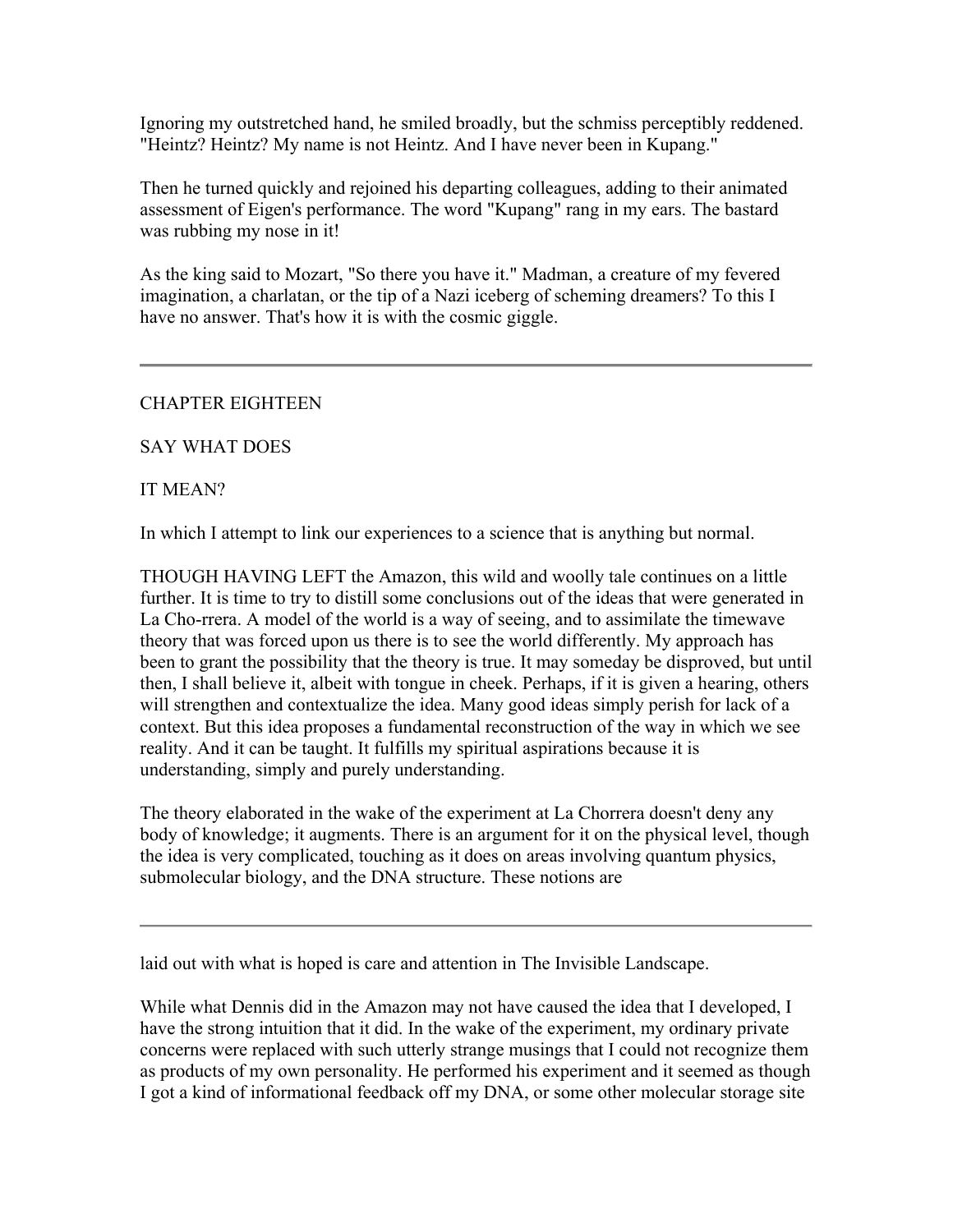of information. This happened precisely because the psychedelic molecules bound themselves to the DNA and then behaved in the way that we had expected; they did broadcast a totality symbol whose deep structure reflects the organizational principles of the molecules of life itself. This totality entered linear time disguised, in the presence of ordinary consciousness, as a dialogue with the Logos. The Logos provided a narrative voice able to frame and give coherency to the flood of new insights that otherwise would have overwhelmed me. My task became to unearth and replicate the symbolic structure behind the voice and to discover if it had any significance beyond myself and my own small circle of acquaintances. I felt as if I was creating a file system for a newly revealed world of infinite variety. The timewave is a kind of mathematical mandala describing the organization of time and space. It is a picture of the patterns of energy and intent within DNA. The DNA unfolds those mysteries over time like a record or a song. This song is one's life, and it is all life. But without a conceptual overview one cannot understand the melody as it plays. The timewave theory is like the score of the bio-cosmic symphony.

I am interested in disproving this theory. A good idea is not fragile and can withstand a lot of pressure. What happened at La Chorrera cannot be explained away; rather it asks simply to be explained. If it is not what I say it is, then what is the concrescence, the scintilla, the encounter with the wholly Other? What does it really represent?

Is it, as it appears to be, an ingression of a higher-dimensional epoch that reverberates through history? Is it a shock wave being generated by an eschatological event at the end of time? Natural laws are easier to understand if we assume that they are

not universal constants, but rather slowly evolving flux phenomena. After all, the speed of light, which is taken as a universal constant, has only been measured in the last hundred years. It is pure inductive thinking to extrapolate the principle of the invariance of the speed of light to all times and places. Any good scientist knows that induction is a leap of faith. Nevertheless, science is founded on the principle of induction. That principle is what the timewave theory challenges. Induction assumes that the fact that one did A, and B resulted, means that whenever one does A, B will always result. The fact is that in the real world no A or B occurs in a vacuum. Other factors can intrude into any real situation sending it toward a different or unusual conclusion.

Before Einstein, space was thought to be a dimension where one put things; it was analogous to emptiness. Einstein pointed out that space is a thing that has a torque and is affected by matter and by gravitational fields. Light passing through a gravitational field in space will be bent because the space through which it travels is bent. In other words, space is a thing, not a place where you put

things.

What I propose, in a nutshell, is that time, which was also previously considered a necessary abstraction, is also a thing. Time not only changes, there are different kinds of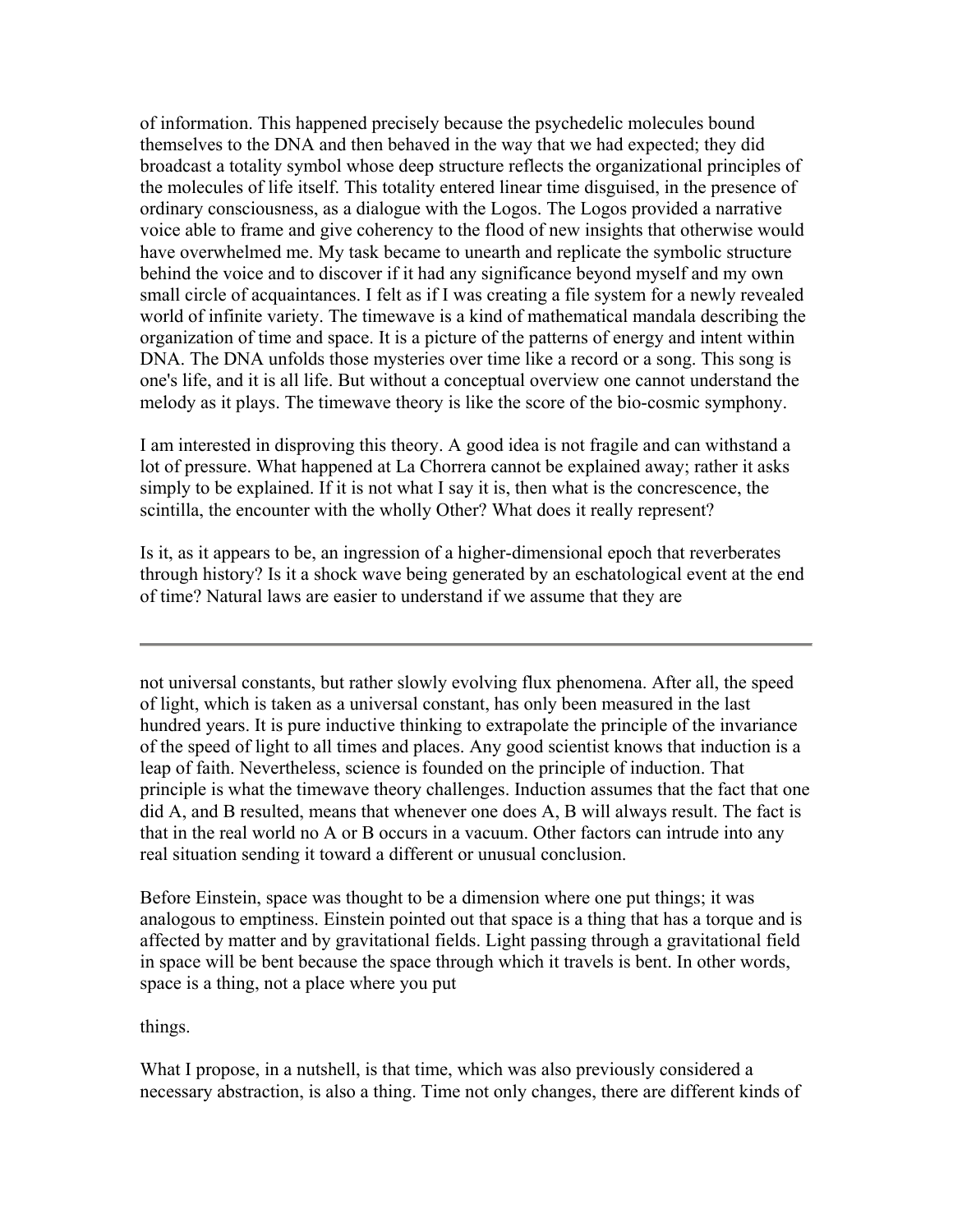time. And these kinds of time come and go in cyclical progression on many levels; situations evolve as matter responds to the conditioning of time and space. These two patterns condition matter. Science has long been aware of the patterns of space—we call these "natural laws"—but the patterns of time? That is another consideration entirely.

Matter has always been assumed to epitomize reality, but it actually has some qualities more nearly like thought. Changes in matter are defined by two dynamic patterning agencies that are in a co-relationship: space and time. This idea has certain axioms, one of which is taken from the philosopher-lensmaker Gottfried Wilhelm von Leibnitz. Leibnitz described monads, which he envisioned as tiny particles that are infinitely reduplicated everywhere in the universe and contain all places within themselves. Monads are not merely here and now; they are everywhere all the time, or they have all space and time within them, depending on your point of view. All monads are identical, but they interconnect to build up a

larger continuum while at the same time maintaining their individual, unique perspectives. These Leibnitzian ideas anticipated the new field of fractal mathematics, an exotic example of which is my idea of a temporal pattern.

Ideas such as this offer a possible explanation for the otherwise mysterious mechanisms of memory and recall. Destruction of up to 95 percent of the brain does not impair memory function. It appears that memory isn't stored anywhere; memory seems to permeate the brain. Like a hologram, all of the memory seems to be in each part. Similarly, one can take a holographic plate of Mount Fuji and cut it in half; when a half is illuminated, the entire image is present. One can do this again and again: the holograph is made up of a nearly infinite number of tiny images, each of which in combination with its fellows presents one image.

This "holographic" aspect of memory has been assumed to be of central importance by such thinkers as David Bohm and Karl Pri-bram. But it was Dennis and I who went so far as to suggest that this form of organization could be extended beyond the brain to include the cosmos at large.

Quantum physics makes similar pronouncements when it states that the electron is not somewhere or sometime; it is a cloud of probabilities and that is all one can say about it. A similar quality adheres to my idea of time and the comparison of time to an object. If time is an object, then the obvious question to be asked is what is the smallest duration relevant to physical processes? The scientific approach would be to keep dividing time into still smaller increments in order to find out if a discrete unit exists. What one is looking for by doing this is a chronon, or a particle of time. I believe the chronon exists, but it is not distinct from the atom. Atomic systems are chronons; atoms are simply far more complicated than had been suspected. I believe that atoms have undescribed properties that can account not only for the properties of matter, but for the behavior of space/time as well.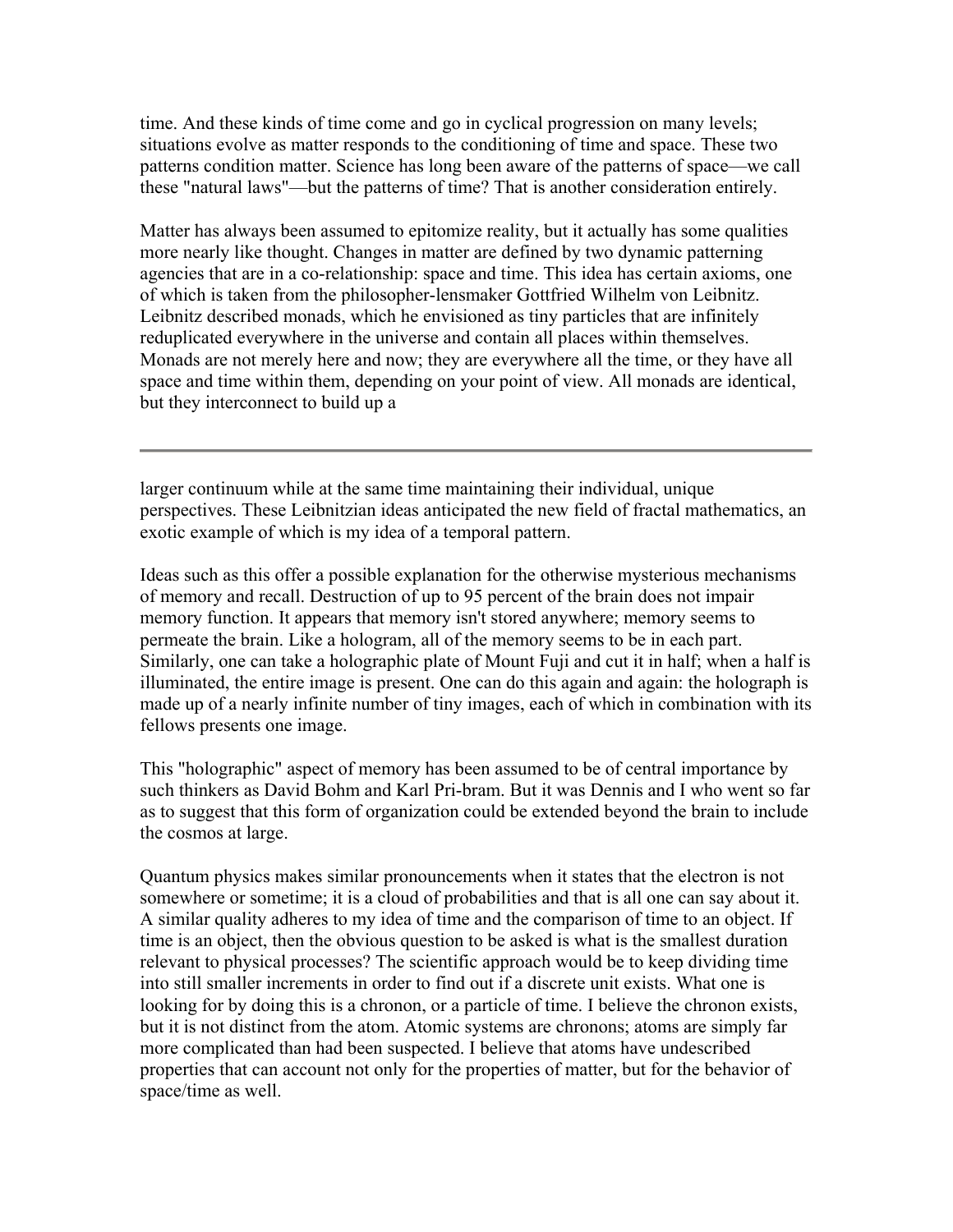Chronons may not be reducible to atoms, but I suspect that what we will find is a wave/particle that composes matter, space/ time, and energy. The chronon is more complicated than the classical Heisenberg/Bohr description of atomic systems. The chronon has properties that make it uniquely capable of functioning as a

fundamental constituent of a universe within which minds and organisms arise. So far we have been unable to define the dynamic properties that would allow a particle to participate as a necessary part of a living or thinking organism. Even a bacterium like E. coli is a staggering accomplishment for the atom of Heisenberg and Bohr.

The Heisenberg/Bohr model allows us to simulate the physical universe of stars, galaxies, and quasars; but it doesn't explain organisms or mind. We have to overlay that atomic model with different qualities in order to represent more complex phenomena. We must imagine an atom with new parameters if we wish to understand how we could exist, how thinking, tool-using, human beings could arise out of the universal substratum.

I don't claim to have done this yet. But I do believe that I have stumbled upon an intellectual avenue that could be followed to achieve this understanding. The key lies in cycles of temporal variables nested in hierarchical structures, which generate various kinds of fractal relationships unfolding toward often surprising kinds of closure.

The person who has laid the most firm foundation for understanding this sort of notion philosophically is Alfred North Whitehead. Nothing we have suggested is beyond the power of his method to anticipate. Whitehead's formalism accounts for minds and organisms and a number of phenomena poorly resolved by the Cartesian approach.

Other visionary thinkers are probing these areas. Chaotic at-tractor dynamics is the idea that any process can be related through a mathematical equation to any other process simply by virtue of all processes being part of a common class. The overthrow of a dictator, the explosion of a star, the fertilization of an egg—all should be describable through one set of terms.

The most promising development in this area has been the emergence of the new evolutionary paradigm of Ilya Prigogine and Erich Jantsch. Their work has achieved nothing less than a new ordering principle in nature—the discovery and mathematical description of dissipative self-organization as a creative principle underlying the dynamics of an open and multi-leveled reality. Dissipative structures work their miracle of generating and preserving

order through fluctuations—fluctuations whose ultimate ground is in quantum mechanical indeterminacy.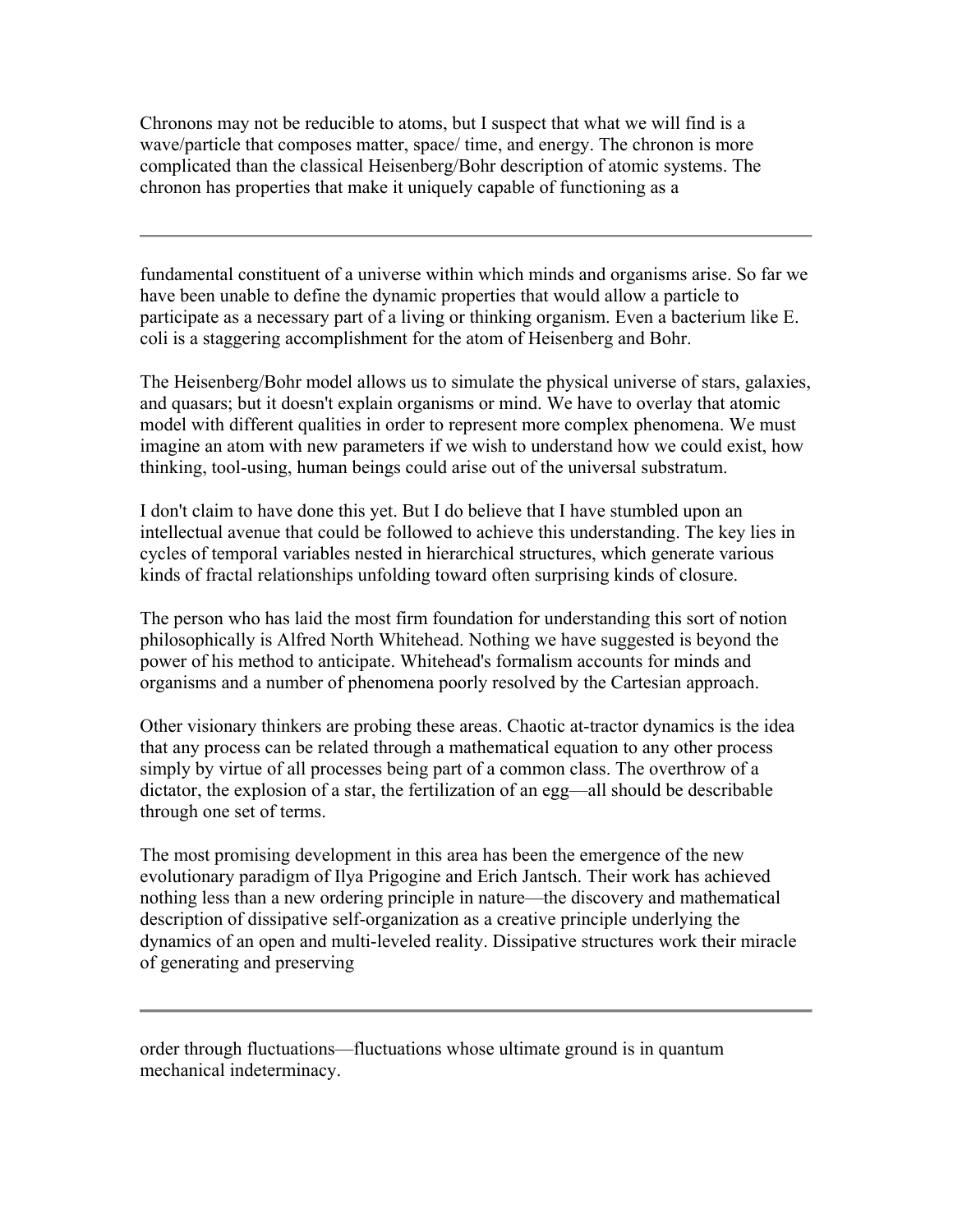If you had a perfect understanding of the universe, you would be able, by applying this insight, to tell a man how much change was in his pocket. Since this amount is an accomplished fact, it would be, at least in principle, possible to calculate. What is important is to understand the true boundaries of reality, not the probable boundaries of possible future events. Although boundary conditions operate on the future, they are probabilistic constraints, not absolutely determined fact. We assume that ten minutes hence, the room we are in will still exist. It is a boundary condition that will define the next ten minutes in our space/time coordinate. But we cannot know who will be in the room ten minutes hence; that is free to be determined.

One may ask if we can really know that the room will exist at any future moment. This is where induction enters the picture, since in truth we cannot know with certainty. There is no absolutely rigorous way of establishing that. But we can make the inductive leap of faith that has to do with accumulated experience. We project that the existence of the room will remain a boundary condition, but in principle in the next ten minutes there could be an earthquake and this building might not be left standing. However, for that to happen, the boundary condition will have to be radically disrupted in some unexpected and improbable manner.

What is so curious is that such a thing could occur. That is what the timewave allows one to predict, that there are conditions under which events of great novelty may occur. There is, however, a problem with it. Because we suggest a model of time whose mathematics dictate a built-in spiral structure, events keep gathering themselves into tighter and tighter spirals that lead inevitably to a final time. Like the center of a black hole, the final time is a necessary singularity, a domain or an event in which the ordinary laws of physics do not function. Imagining what happens in the presence of a singularity is, in principle, impossible and so naturally science has shied away from such an idea. The ultimate singularity is the Big Bang, which physicists believe was responsible for the birth of the universe. We are asked by science to believe that the entire universe sprang from nothingness, at a single point and for

no discernible reason. This notion is the limit case for credulity. In other words, if you can believe this, you can believe anything. It is a notion that is, in fact, utterly absurd, yet terribly important to all the rational assumptions that science wishes to preserve. Those so-called rational assumptions flow from this initial impossible situation.

Western religion has its own singularity in the form of the apocalypse, an event placed not at the beginning of the universe but at its end. This seems a more logical position than that of science. If singularities exist at all it seems easier to suppose that they might arise out of an ancient and highly complexified cosmos, such as our own, than out of a featureless and dimensionless mega-void.

Science looks down its nose at the apocalyptic fantasies of religion, thinking that the final time can only mean an entropic time of no change. The view of science is that all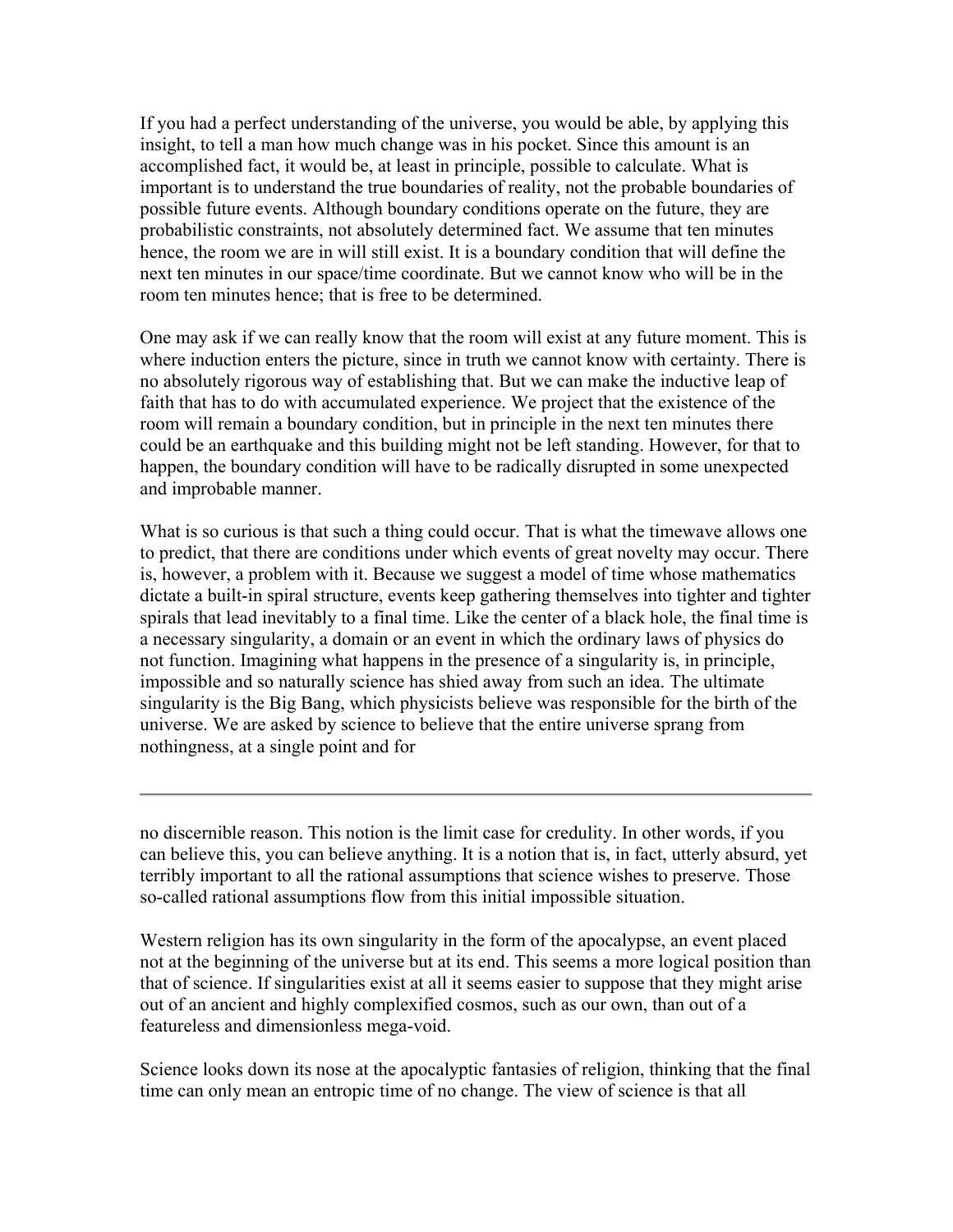processes ultimately run down, but entropy is maximized only in some far, far away future. The idea of entropy makes an assumption that the laws of the space-time continuum are infinitely and linearly extendable into the future. In the spiral time scheme of the timewave this assumption is not made. Rather, final time means passing out of one set of laws that are conditioning existence and into another radically different set of laws. The universe is seen as a series of compartmentalized eras or epochs whose laws are quite different from one another, with transitions from one epoch to another occurring with unexpected suddenness.

To see through the eyes of this theory is to see one's place in the spiral scheme and to know and anticipate when the transition to new epochs will occur. One sees this in the physical world. The planet is five or six billion years old. The formation of the inorganic universe occupies the first turn of the spiral wave. Then life appears. If one examines this planet, which is the only planet we can examine in depth, one finds that processes are steadily accelerating in both speed and complexity.

A planet swings through space two billion years before life appears. Life represents a new emergent quality. The instant life gets started, a mad scramble is on. Species appear and disappear. This goes on for a billion and a half years and then suddenly a new emergent property takes the stage: thinking species. This new epoch of

mind is brief in comparison to what preceded it; from the dumb confrontation with chipped flint to the starship is one hundred thousand years. What could that era be but the ingression of a new set of laws? An emergent new psychophysics is allowing our species to manifest very peculiar properties: language, writing, dreaming, and the spinning of philosophy.

Like rattlesnakes and poplar trees, human beings are made by DNA. Yet we trigger the same energies that light the stars. We do this on the surface of our planet. Or we can create a temperature of absolute zero. We do these things because, though we are made of mush and mud, our minds have taught us how to extend our reach through tools. With tools we can unleash energies that normally only occur under very different conditions. The center of stars is the usual site of fusion processes.

We do such things using mind. And what is mind? We haven't a clue. Twenty-thousand years from nomadic hunting and gathering to cybernetics and spaceflight. And we are still accelerating. There are yet more waves to come. From the Model-T Ford to the starship: one hundred years. From the fastest man on earth being able to move thirty miles per hour to nine miles per second: sixty years.

Most puzzling are the predictions the timewave theory makes of near term shifts of epochs made necessary by the congruence of the timewave and the historical record. The timewave seems to give a best fit configuration with the historical data when the assumption is made that the maximum ingression of novelty, or the end of the wave, will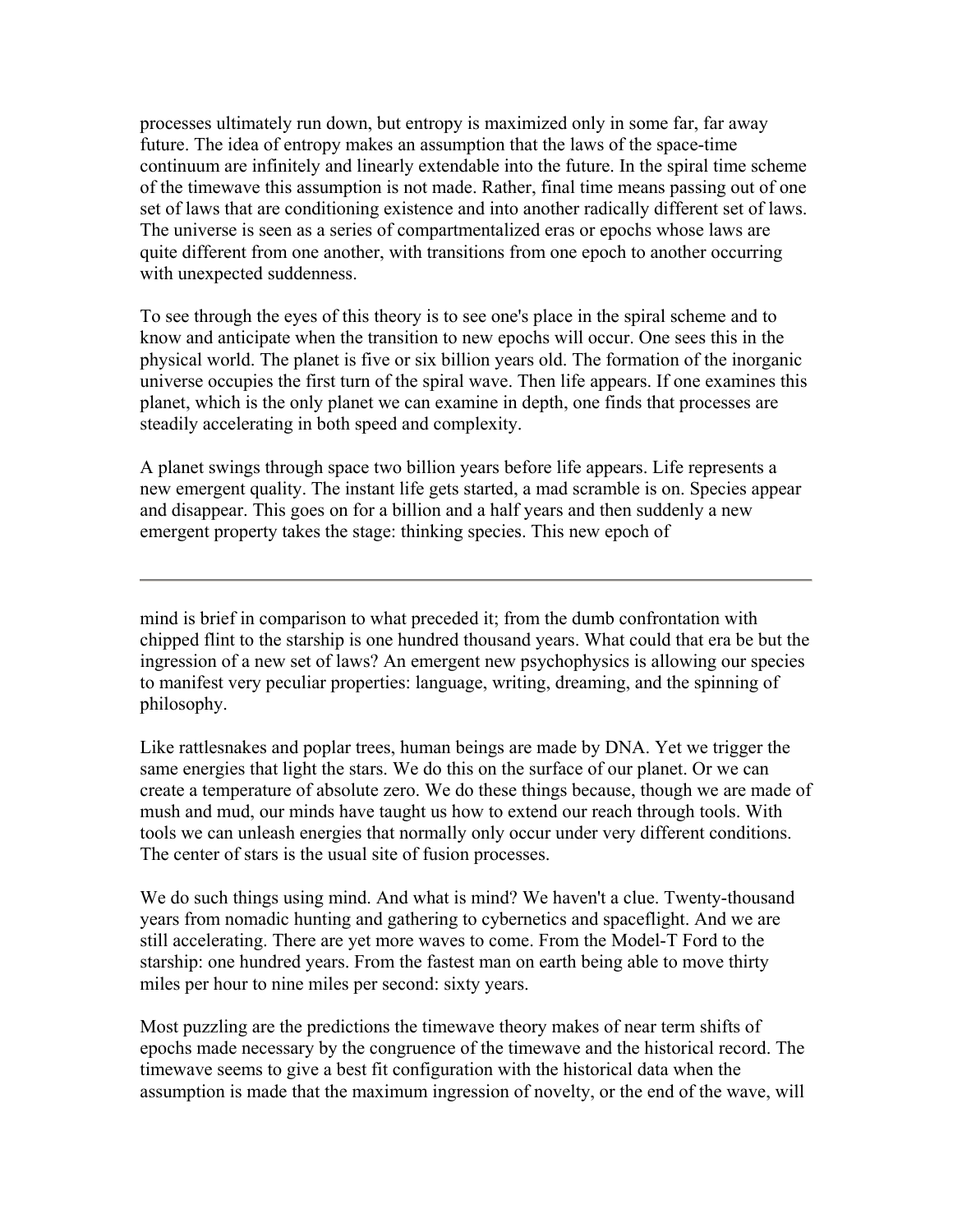occur on December 22, 2012. Strangely enough this is the end date that the Mayans assigned to their calendar system as well. What is it that gives both a twentieth-century individual and an ancient Meso-American civilization the same date upon which to peg the transformation of the world? Is it that both used psychedelic mushrooms? Could the answer be so simple? I don't think so. Rather, I suspect that when we inspect the structure of our own deep unconscious we will make the unexpected discovery that we are ordered on the same principle as the larger universe in which we arose. This notion, surprising at first, quickly comes to be seen as obvious, natural, and inevitable.

The analogy that explains how this might be so is provided by looking at sand dunes. The interesting thing about such dunes is that they bear a resemblance to the force that created them, wind. It is as if each grain of sand were a bit inside the memory of a natural computer. The wind is the input that arranges the grains of sand so that they become a lower-dimensional template of a higher-dimensional phenomenon, in this case the wind. There is nothing magical about this, and it does not seem mysterious to us: wind, a pressure that is variable over time, creates a rippled dune, which is a structure regularly variable in space. In my thinking, the genes of organisms are grains of sand arranged by the ebb and flow of the winds of time. Naturally, then, organisms bear the imprint of the inherent variables in the temporal medium in which they arose. DNA is the blank slate upon which the changing temporal variables have had their sequence and relative differences recorded. Any technique that saw into the energetic relationships within a living organism, such as yoga or the use of psychedelic plants, would also give a deep insight concerning the variable nature of time. The King Wen sequence of the / Ching is the product of this kind of insight.

Human culture is a curve of expanding potentiality. In our own tormented century it has reached vertical gain. Human beings threaten every species on the planet. We have stockpiled radioactive materials everywhere, and every species on earth can feel this. The planet when viewed as a sentient entity can react to this kind of pressure. It is three billion years old, and it has many options.

Dualistic talk about humanity not being part of the natural order is foolish. We could not have arisen unless we served a purpose that fit into the planetary ecology. It is not clear what our purpose is, but it seems to have to do with our enormous research instruments. And crises! By stockpiling atomic weapons, we have claimed the capacity to destroy the earth like a stick of dynamite in a rotten apple. Why? We do not know why. Surely not for the political and social reasons that are given. We are simply a tool-building species that is itself the tool of a planetary ecology that is a higher intelligence. It knows what the dangers and limits on the cosmic scale are and it is furiously organizing life to both preserve and transform itself.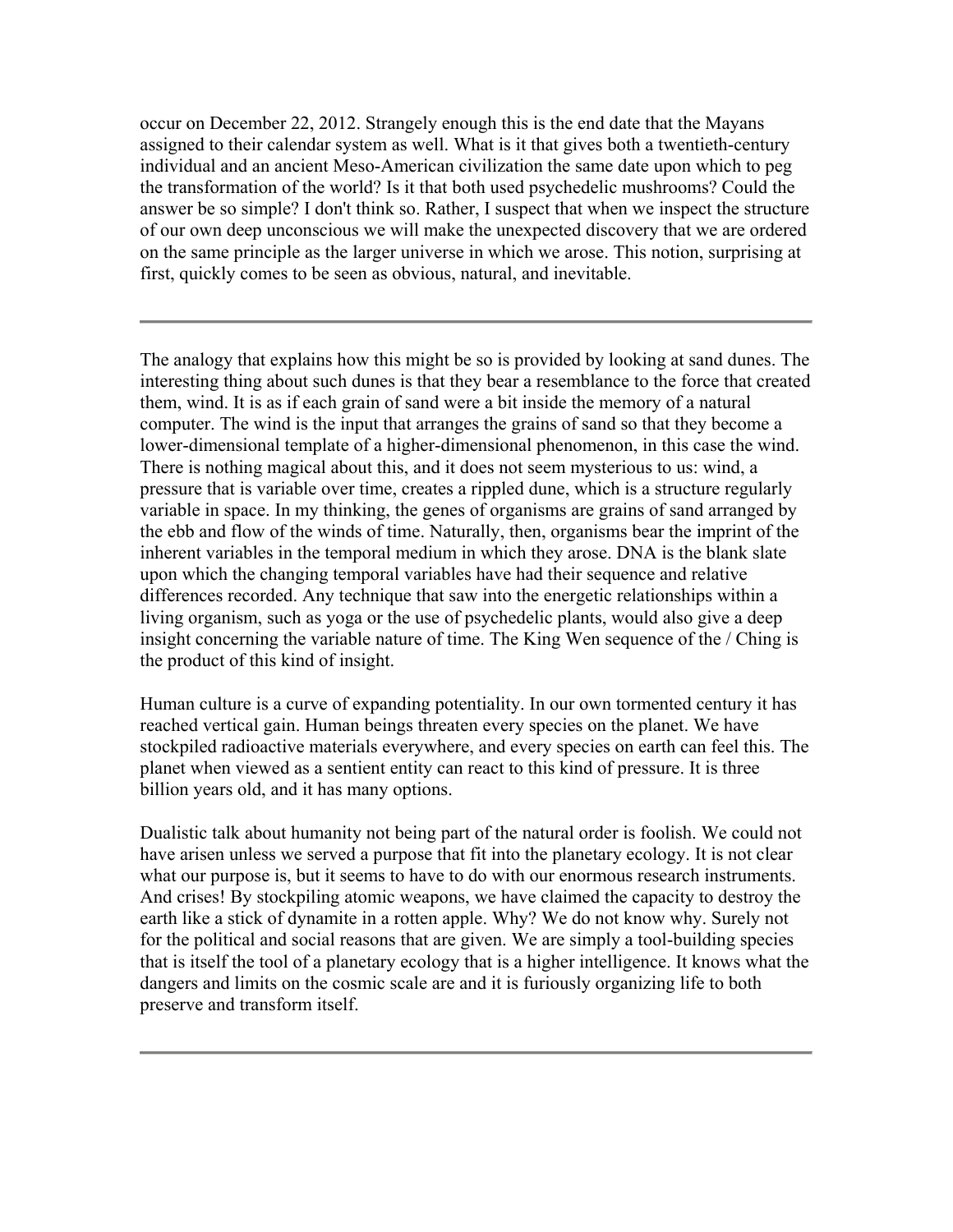My story is a peculiar one. It is hard to know what to make of it. The notion of some kind of fantastically complicated visionary revelation that happens to put one at the very center of the action is a symptom of mental illness. This theory does that, and yet so does immediate experience, and so do the ontologies of Judaism, Islam, and Christianity. My theory may be clinically pathological, but unlike these religious systems, I have enough humor to realize this. It is important to appreciate the intrinsic comedy of privileged knowledge. It is also important to have recourse to the scientific method whenever appropriate. Most scientific theories can be disproven in the calm confines of the laboratory, evolution to the contrary.

To empathize with the visions at La Chorrera one must imagine what one can imagine. Imagine if wishes were horses, how beggars would ride. The ideas developed at La Chorrera were so compelling because they promised new dimensions of human freedom. The Amazonian rumors of time-binding magical fluids self-generated out of the bodies of master shamans are nothing less than intimations of the metamorphosis of the human body/mind into a higher-dimensional state. Were such a transformation of matter possible, one could do anything with it. One might spread it out and climb on it and take it up to any altitude, adding oxygen at will. It's the haunting image of the flying saucer yet again. One can climb inside it: putting on your mind like a mental wet suit. The flying saucer is an image of the perfected human mind: waiting, warmly humming, at the end of human history on this planet. When it is perfect, there will be an ontological mutation of the human form, nothing less than the resurrection-body that Christianity anticipates.

It is the genius of human technology to master and to serve the energies of life and death and time and space. The UFO holds out the possibility of mind become object, a ship that can cross the universe in the time it takes to think about it. Because that is what the universe is—a thought. And when thought becomes mobile and objectified, then humanity—novices in the mastery of thought— will begin to set out.

Of course we may discover that we are not to set out; the future may reveal instead that there is something out there calling us home. Then it will be our technology and the call of the Other that

will move toward meeting. The saucer is an excellent metaphor for this. When Jung suggested that the saucer was the human soul, he was more correct than he may have supposed. It is not so far away. That is the other thing. The last shift of epochs gave us relativity theory and quantum mechanics. Another epochal shift looms, but whether or not it is the final epoch is hard to say. Our roles as parts of the process introduces an uncertainty in our observations that bedevils prediction.

All these themes are woven around DMT, possibly because DMT creates a microcosm of this very shift of epochs in the experience of a single individual. It seems to lift the perceiving mind out of the confines of ordinary space and time and give a glimpse of the largest frame of being possible. When Plato remarked that "Time is the moving image of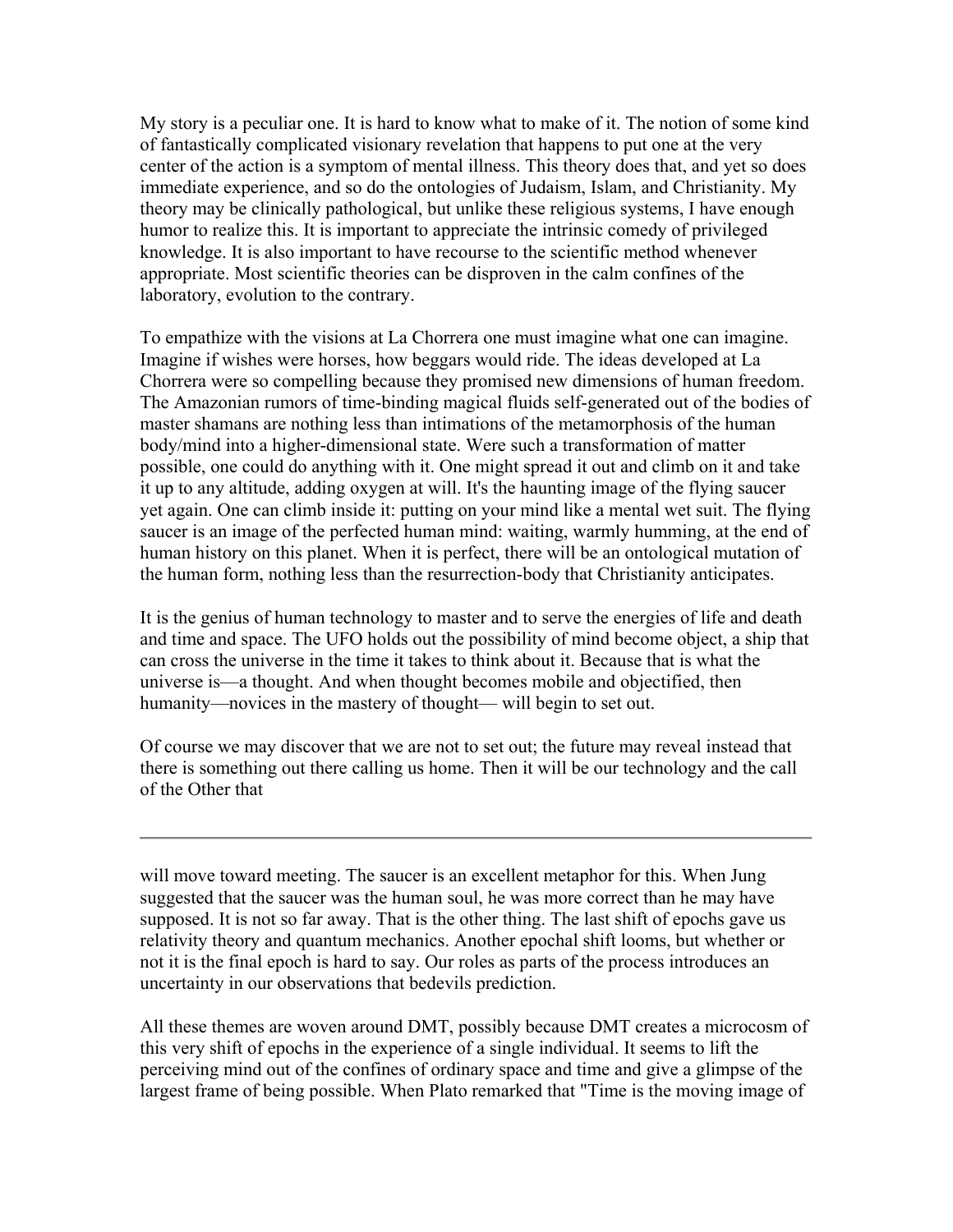Eternity," he made a statement every voyage into the DMT space reinforces. Like the shift of epoch called the apocalypse and anticipated by religious hysterics, DMT seems to illuminate the regions beyond death. And what is the dimension beyond life as illuminated by DMT? If we can trust our own perceptions, then it is a place in which thrives an ecology of souls whose stuff of being is more syntactical than material. It seems to be a nearby realm inhabited by eternal elfin entelechies made entirely of information and joyous self-expression. The afterlife is more Celtic fairyland than existential nonentity; at least that is the evidence of the DMT experience.

We human beings must admit that ours is a peculiar situation: having been born, we are autonomous, open chemical systems that maintain themselves through metabolism at a point far from equilibrium. And we are creatures of thought. What is that? What are the three dimensions? What is energy? We find ourselves in the strange position of being alive. Having been born, we know we are going to die. A lot of thinking says that this is not so strange, that this happens in the universe—living things appear. And yet our physics, which can light the fires of the stars in our deserts, cannot explain the strangeness of the phenomenon of our being alive.

Organisms are completely outside the realm of physical explanation at this point for science. So what is it for? Spenser and Shakespeare, quantum theory and the cave paintings at Altamira. Who are we? What is history? And what does it push toward? Now

we have unleashed processes potentially fatal to the planet. We have triggered the final crises for all life. We have done this, but we do not control it. No single one of us. No leader or state can call a halt to the fact of our being trapped in history. We are moving toward the unimaginable as information piles up about the real nature of the situation we confront. To paraphrase J. B. S. Haldane: Our situation may not only be stranger than we suppose; it may be stranger that we can suppose.

### CHAPTER NINETEEN

## THE COMING OF THE STROPHARIAD

In which Ev and I part company and the mushroom delivers an oration while turning into an underground growth industry.

SUCH ARE THE CONCERNS with which I navigated the intervening years to the present. But during the two year period after my second return from La Chorrera, before the publication of The Invisible Landscape in 1975, I was not idle.

My brother and I concluded that the truly novel element, the candidate for being the causal agent at La Chorrera, was the mushrooms. It was Stropharia cubensis that stood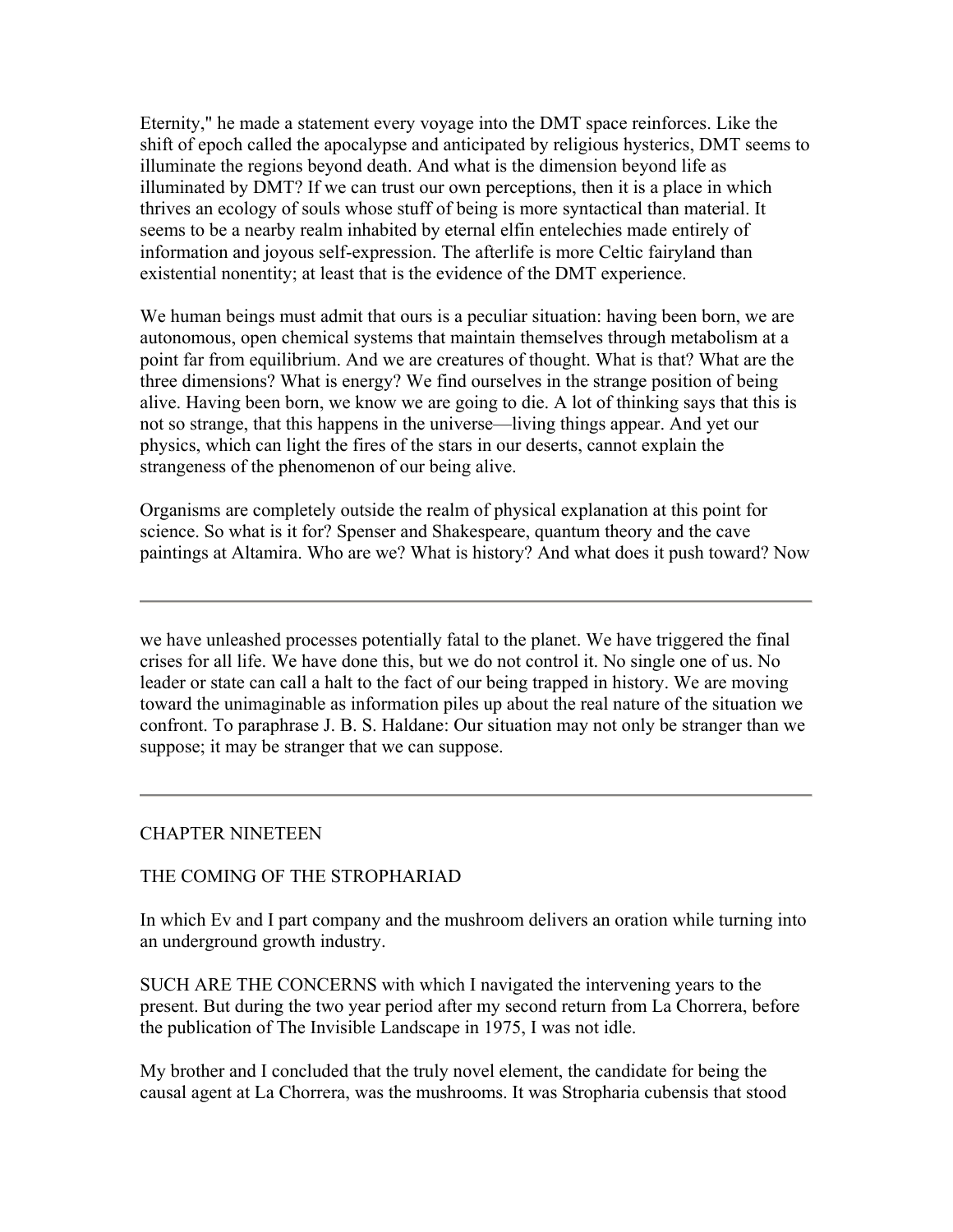behind all of the effects we had experienced. As this realization grew, so did the understanding that new expeditions into the unimaginable could be launched only if a supply of mushrooms could be secured. It happened that on the second trip to La Chorrera the mushroom had been much less abundant than before. This scarcity had impelled me to take a number of spore prints from the few specimens that we did run across. Those spore prints had been kept refrigerated over the years while my brother and I pursued academic careers and wrote our book.

During those years we dabbled with the thought of cultivating Stropharia cubensis, but the only work on the subject was Wasson and Heim's work in French, and it somehow seemed a remote and technically difficult thing to attempt. In the spring of 1972, we had already isolated the mycelium of the mushroom and had it growing on agar in petri dishes. But we could get nothing to happen. Then in the early spring of 1975 we encountered an article detailing a method for growing commercial mushrooms on rye in canning jars under very carefully controlled conditions. We wondered if perhaps this method would also work for Stropharia cubensis and get our stalled exploration of the invisible world moving again.

Ev and I had parted earlier in 1975. Our relationship of convenience formed on the road had not flowered after we returned to careers and school stateside. Ev quickly found work and I did not. Later she enrolled in secretarial school and I went back to Cal to finish my degree in Conservation of Natural Resources. How far we seemed to have fallen from the exaulted vistas revealed at La Cho-rrera. Our lives were financially marginal, intellectually constrained, and eventually our attachments and interests went elsewhere. When the breakup finally came it was ugly and heartrending. We may have seen into the heart of the mysteries, but that did not mean that we were any wiser than ordinary people when it came to the affairs of our own hearts. Ev departed from my life in the company of an old friend of mine from my days at the Experimental College, and I was left confused and defensive by what felt like a double betrayal.

The awful conclusion of our long affair left me tormented with migraines and living alone. I was finishing up schooling that had lasted far too long, what with seven years of wandering around the world scheduled in. It was a time of loneliness, self-examination, and the pressure of pressure. During the weeks in which Ev and I were continuously fighting and struggling to find some sort of inner equilibrium, I had thrown myself into a state of hypermanic activity centered around the effort to grow the mushrooms. And then, when we finally parted, I dropped it completely and seemed to spend weeks either sitting staring at the walls or walking for hours in the Berkeley hills and Strawberry Canyon.

One day, returning from one of my long, introspective rambles, I thought of my abandoned experiments with a new method of growing mushrooms using beds of sterilized rye. Now the beds were doubtlessly dried out or rotting in the small, unattended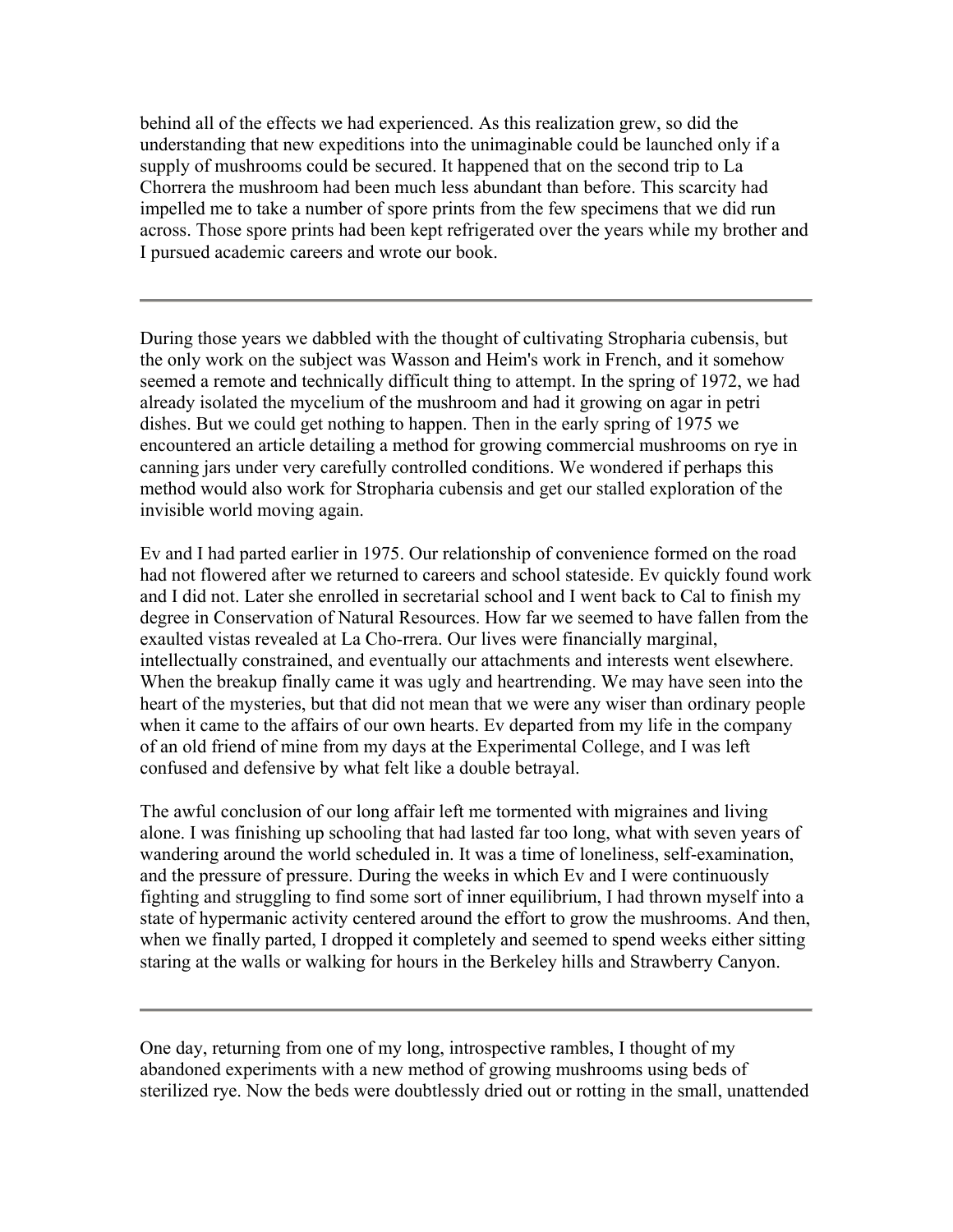greenhouse in the backyard. "I should clean out the greenhouse and empty the experimental beds," I thought. If I did that perhaps it would be the beginning of cleaning up my now excessively messy and unhappy psychic life. I had not so much as looked in the greenhouse for over two weeks. The reluctant greenhouse door was nearly swollen shut and only opened with a rending screech.

And there they were! By the dozens, by the hundreds, huge picture perfect specimens of Stropharia. The dark night of the soul had turned my attention elsewhere, and in that moment they had perfected themselves. I was neck deep in alchemical gold! The elf legions of hyperspace had ridden to my rescue again. I was saved! As I knelt to examine specimen after perfect specimen, tears of joy streamed down my face. Then I knew that the compact was still unbroken, the greatest adventure still lay ahead.

Working in close consultation with Dennis, who was back in Boulder, we determined within a matter of weeks that the hardy Stropharia not only grew and fruited with the new method, but that they could be more easily grown than the Agaricas species sold in grocery stores as food. The implications of all this were a constant topic of our endless telephone consultations.

From the spring of 1975 onward I was not without a continual supply of Stropharia. Into my world of humdrum grief suddenly appeared the perfected method for growing the same organism that had opened up the dimension of contact four years before. The very spores gathered at La Chorrera were now furiously producing mushroom psilocybin in my home. During the spring, I experimented with low dosages several times. The sense of peace and lightness that I associated with the halcyon days at La Chorrera was definitely there; so too was the presence of a teaching voice and a return to close consultation with a cosmic agency of complex intent.

Throughout the spring and summer of 1975, I took the mushroom at doses of five grams dried, or fifty grams fresh, as often as I felt was prudent, which worked out to about once every two weeks.

Each of these experiences was a lesson—a chilling, exhilarating plunge into an ocean of noetic images. I discovered my own mind like a topological manifold, lying before me, inviting me to rove and scan the reflective knot of past and future time that is each of us. Alien presences and translinguistic elves bent near to me in those trances. The mushroom stressed its age, its vast knowledge of the ebb and flow of historical forces in many civilizations through the millennia. Images of the past and future abounded.

Once I found myself on a hill with a crowd of people. The view looked out over a curved plain. It was the interior of a cylindrical space colony miles wide with vast sweeps of windows alternating with farmlands and towns scattered along the floors of the valleys. I knew somehow that in the particular future I was seeing, hundreds of millions of people lived in such cylindrical worlds. The teeming worlds that populate the galaxy in the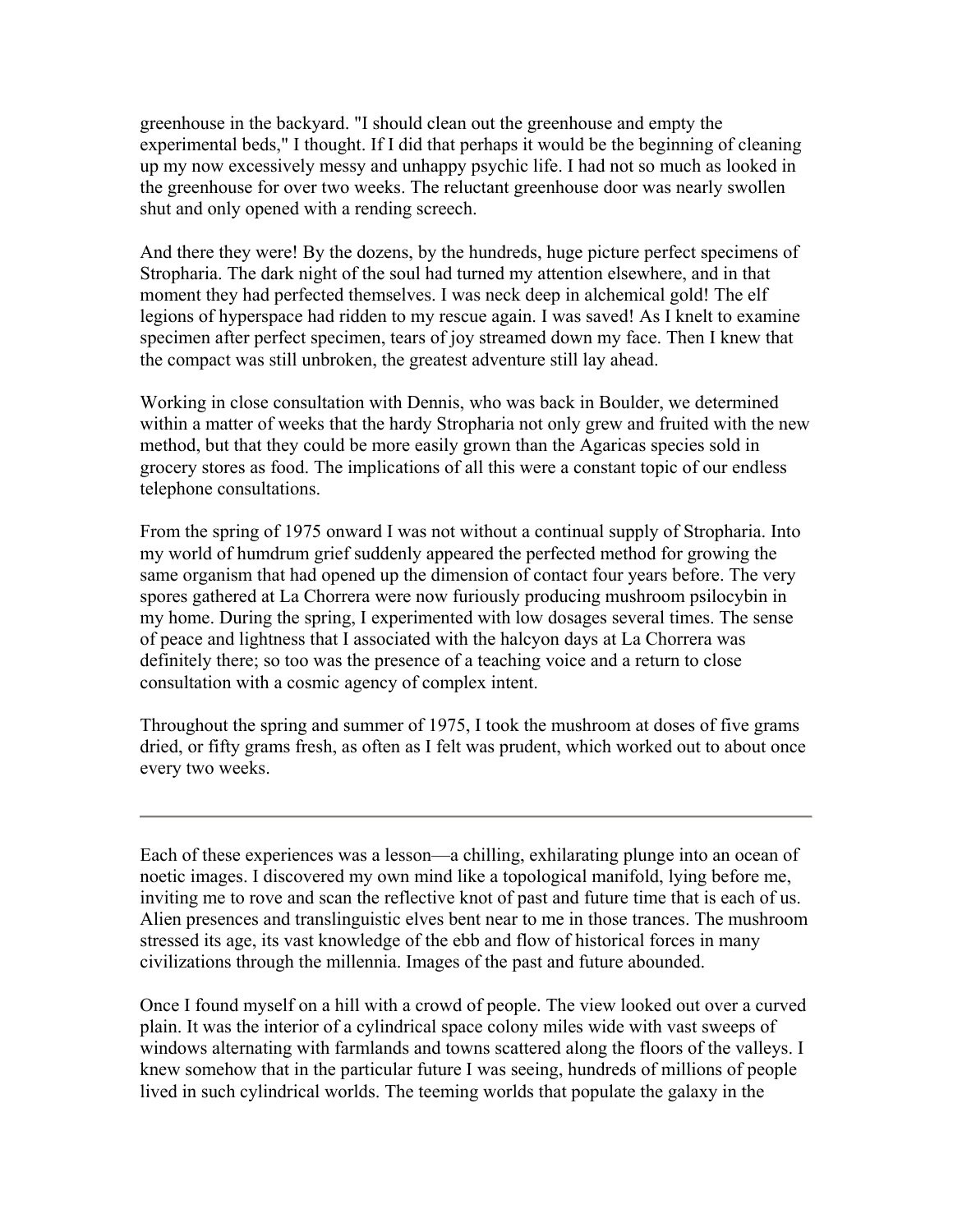minds of our science fiction writers had been recreated inside a sphere only twelve lighthours in diameter with the sun at its center. Within that sphere thousands of independent societies pursued their destinies and their evolution; thousands of independent cylinder worlds swarmed around the vast energy furnace of the sun. What a rich and endlessly creative force humanity had become in escaping the confines of the planet! Through the vast windows I could see more advanced machinery being made ready, glittering, obsidian machinery built to challenge the mind-numbing distances that lie between us and the suns of Centaurus. Before me was the spectacle of the departure preparations of a starship. In my mind Copeland's Fanfare for the Common Man was being played.

On other occasions I saw alternative futures where the knowledge of the mushroom was not fused with humanity's restless expansionism. I saw a planet covered with a society of slave-worker machine symbiots. I saw the life of North American society running through several hundred years of upheaval and political change, an image like a great animated, war-planning map. The dualism of fascism and democracy hung around North America's neck like an albatross. Again and again, nightmare police-state fascism would sweep like a fouled tide over the aspirations of the people, and again and again, the subtlety of the people would organize against the stupidity of the oppressor. They would rise in wild and bloody

revolt to secure the space of a few generations in which to inaugurate attempts at democratic social reform.

The mushroom always returned to the theme that it was wise in the ways of evolution and sympathetic therefore to a symbiotic union with what it referred to as "the human beings." It was eager to share its own sense of the howness of things, a sense that had been developed over millions of years of conscious experience as an intelligent organism radiating through the galaxy. From its point of view, the mushroom is an elder life form, and as such it offers its tempering experience to a vibrant but naive child-race standing for the first time on the brink of flight to the stars. As our imagination has striven outward to attempt to encompass the possibility of the intelligent Other somewhere in the starry galaxy, so has the Other, observing this, revealed itself to be among us, when we are in the psilocybin trance, as an aspect of ourselves. In the phenomenon of Stropharia cubensis, we are confronted with an intelligent and seemingly alien life-form, not as we commonly imagine it, but an intelligent alien life nevertheless. In the often zany way that it does, popular culture has anticipated even this odd turn of events. Invasion of the Mushroom People, a schlocko-socko B science fiction film from those same good folks who brought us Godzilla, contains a final scene in which a team of Japanese explorers are transformed beyond the reach of audience identification into a group of mushrooms singing together in an islanded Asian rain forest.

Only an anachronistic lack of informed self-reflection would lead one to suppose that an intelligent, alien life-form would be even remotely like ourselves. Evolution is an unceasing river of forms and adaptive solutions to special conditions, and culture is even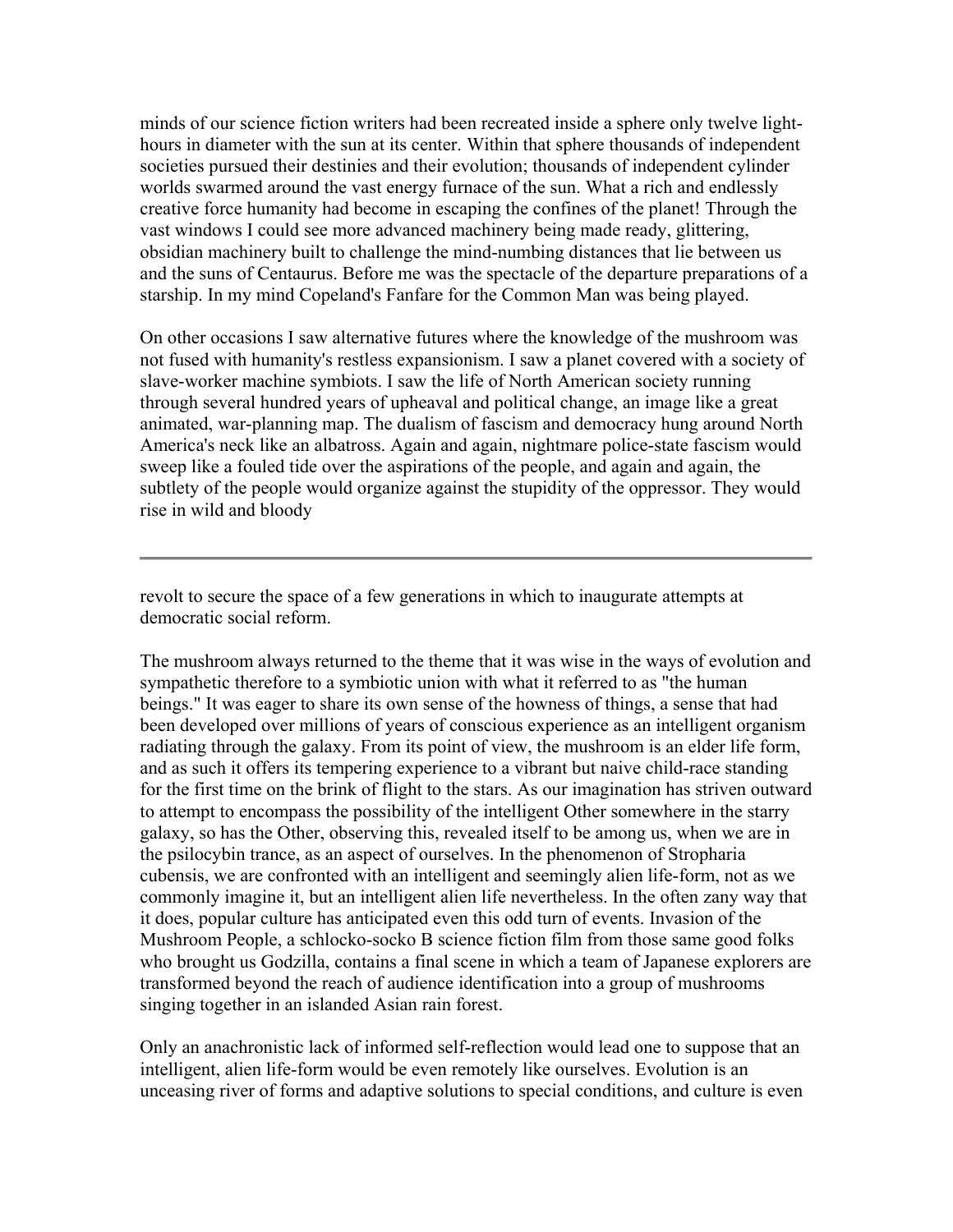more so. It is far more likely that an alien intelligence would be barely recognizable to us than that it should overwhelm us with such similarities as humanoid form and an intimate knowledge of our gross industrial capacity. Star-traveling species could be presumed to have a sophisticated knowledge of genetics and DNA function and therefore would not necessarily bear the form that evolution on a native planet had given them. They might well look as they wished to look. The mushroom, with its habit of living off nonliving organic matter and its cobweb-fragile underground network of ephemeral mycelium, seems an organism designed with

Buddhist values of noninterference and low environmental impact in mind.

In the late summer of 1975, Dennis and I decided that the world we were exploring required a wider audience. We hoped to establish a community of consensus about what was going on. To that end we wrote and published a guide to the method we had developed cultivating the Stropharia. At the beginning of that little book, I introduced what we had personally learned about the world of the mushroom:

The mushroom speaks, and our opinions rest upon what it tells eloquently of itself in the cool night of the mind:

"I am old, older than thought in your species, which is itself fifty times older than your history. Though I have been on earth for ages, I am from the stars. My home is no one planet, for many worlds scattered through the shining disk of the galaxy have conditions which allow my spores an opportunity for life. The mushroom which you see is the part of my body given to sex thrills and sun bathing. My true body is a fine network of fibers growing through the soil. These networks may cover acres and may have far more connections than the number in a human brain. My mycelial network is nearly immortal—only the sudden toxification of a planet or the explosion of its parent star can wipe me out. By means impossible to explain because of certain misconceptions in your model of reality, all my mycelial networks in the galaxy are in hyperlight communication across space and time. The mycelial body is as fragile as a spider's web, but the collective hypermind and memory is a huge historical archive of the career of evolving intelligence on many worlds in our spiral star swarm. Space, you see, is a vast ocean to those hardy life forms that have the ability to reproduce from spores, for spores are covered with the hardest organic substance known. Across the aeons of time and space drift many sporeforming life-forms in suspended animation for millions of years until contact is made with a suitable environment. Few such species are minded, only myself and my recently

evolved near relatives have achieved the hypercommuni-cation mode and memory capacity that makes us leading members in the community of galactic intelligence. How the hypercommunication mode operates is a secret which will not be lightly given to man. But the means should be obvious: It is the occurrence of psilocybin and psilocin in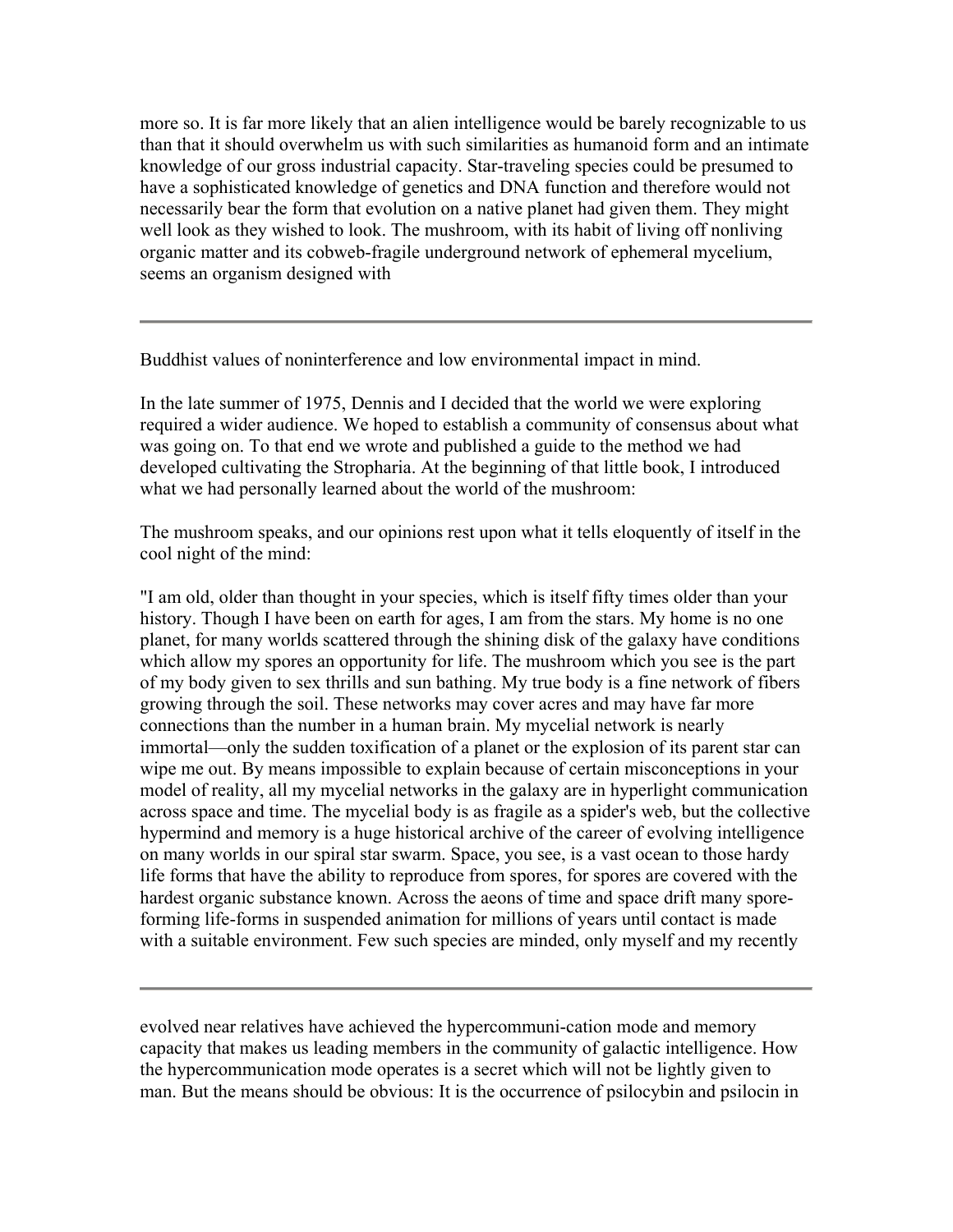the biosynthetic pathways of my living body that opens for me and my symbiots the vision screens to many worlds. You as an individual and humanity as a species are on the brink of the formation of a symbiotic relationship with my genetic material that will eventually carry humanity and earth into the galactic mainstream of the higher civilizations.

"Since it is not easy for you to recognize other varieties of intelligence around you, your most advanced theories of politics and society have advanced only as far as the notion of collectivism. But beyond the cohesion of the members of a species into a single social organism there lie richer and even more baroque evolutionary possibilities. Symbiosis is one of these. Symbiosis is a relation of mutual dependence and positive benefits for both the species involved. Symbiotic relationships between myself and civilized forms of higher animals have been established many times and in many places throughout the long ages of my development. These relationships have been mutually useful; within my memory is the knowledge of hyperlight-drive ships and how to build them. I will trade this knowledge for a free ticket to new worlds around suns less forsaken and nearer galaxy center. To secure an eternal existence down the long river of cosmic time, I again and again offer this agreement to higher beings and thereby have spread throughout the galaxy over the long millennia. A mycelial network has no organs to move the world, no hands; but higher animals with manipulative abilities can become partners with the star knowledge within me and if they act in good faith can return both themselves and their humble mushroom teacher to the million worlds all citizens of our star swarm are heir to."

Something that refers to itself as being as fragile and diaphanous as a spider's web—for such is the mycelial network of the mushroom—was not only able to communicate with me but was able to convey a vision of greater grandure and more transcendent hope than I had ever dared to dream possible. It was moving and breathtaking, but was it true?

My own reaction to the mushroom's claims concerning the extraterrestrial origin of tryptamine hallucinogens and the visions that they bear has taken many forms. I think that it is possible that certain of these compounds could be "seeded genes" injected into the planetary ecology eons ago by an automated space-probe arriving here from a civilization somewhere else in the galaxy. Such genes could have been carried along in the genome of a mushroom or some other plant, awaiting only the advent of another intelligence and its discovery of them to begin reading out a message that opens with the bizarre dimension familiar to shamans everywhere. The point of such a message could only be made clear when those for whom the message was intended had advanced to a sufficient level of technical achievement to appreciate it. The exponential growth of analytical tools and methods over the past century may indicate that we are now approaching such a level. I speculate that the final content of the message will be instructions—it will be called a "discovery"—of how to build a matter-transmitter or some other device that will allow us direct contact with the civilization that sent the message-bearing hallucinogen genes to earth so many aeons ago. The trances imply that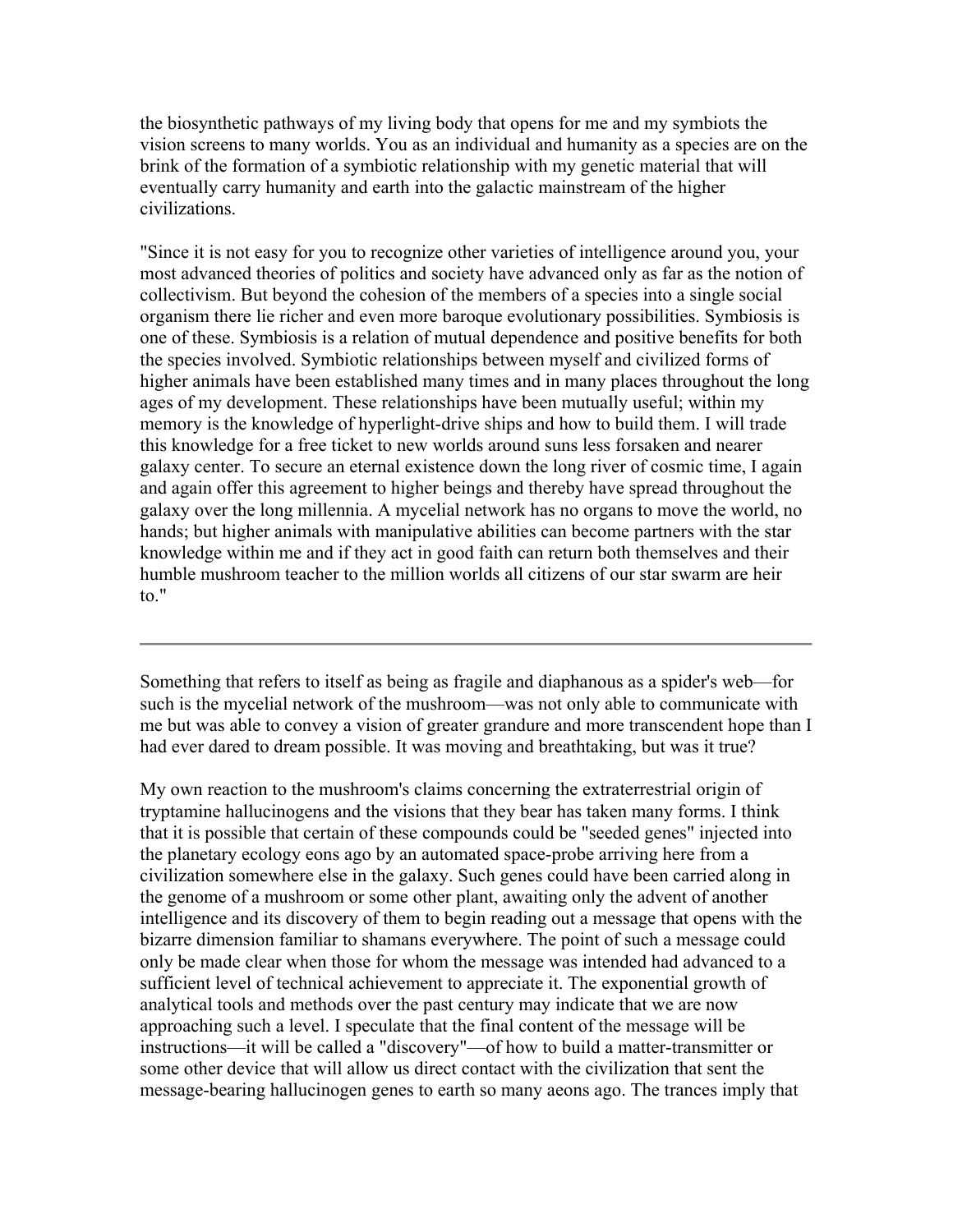such a civilization has a faster-than-light technology for information, if not for matter itself, but a receiver is required at the arrival point, otherwise the alien presence within the mushroom is as bound by the constraints of general relativity, as are we.

Something, someone, has seeded intragalactic space with automatic biomechanical probes. These probes are immensely sophisticated by our standards, able to tailor-make message-bearing hallucinogens for the special ecological conditions that the probe may encounter and to release virus-like pseudo-organisms able to carry the artificial genes into the nucleoplasm of the target species and to implant them there. This is a far more enduring form of message than a solid-state monolith on the moon or an orbiting monitor. The artificial genes may be carried along in the stream of evolution

for literally hundreds of millions of years without substantial degradation of their message. The information carried by the probe and broadcast by the hallucinogens is modulated by the needs of evolving intelligent life on whatever planet is contacted. Gradually the emphasis of the information available from the probe shifts. Predictions of good hunting, simple divinatory results like the finding of lost objects, and the provision of medical advice are slowly superseded by the revelation of the extraterrestrial source of this information and the purpose behind it: construction of the star antenna and the entry into the Logos of galactic civilization that it will bring.

Speculative ideas indeed! But strangely enough many of the most current calculations and ideas about the density of life and intelligence in the galaxy confront exobiologists with the dilemma of why we have not yet been contacted. Cyril Ponnamperuma and A. G. W. Cameron's Scientific Perspectives on Extraterrestrial Communication gives an excellent overview of current thinking on the subject. R. N. Bracewell's contribution printed in the same work was the basis of my own ideas about interstellar probes.

I will summarize the state of the art thus: current thinking concludes that the peak of the emergence of intelligence in the galaxy was achieved ten to one hundred million years ago, that most races in the galaxy are very old and sophisticated. We cannot expect such races to appear with a trumpet-blast over every city on earth. Such an entry into history is tantamount to crashing into someone's house completely unannounced—hardly the sort of thing that one would expect from a subtle and ancient galactic civilization. Perhaps they have always been here, or rather their presence has always been here in the hallucinogens—when we understand this on our own, we will be signaling to them that we are now ready for the contact.

We can send that signal only by following the instructions contained in the seeded genes and building the necessary apparatus, social system, or vehicle. When that is done, somewhere in the galaxy lights will flash the message that yet another of the millions upon millions of seeded planets in the galaxy has achieved the threshold of galactic citizenship. Current estimates are that even in a galaxy teeming with intelligence, such a threshold is passed by an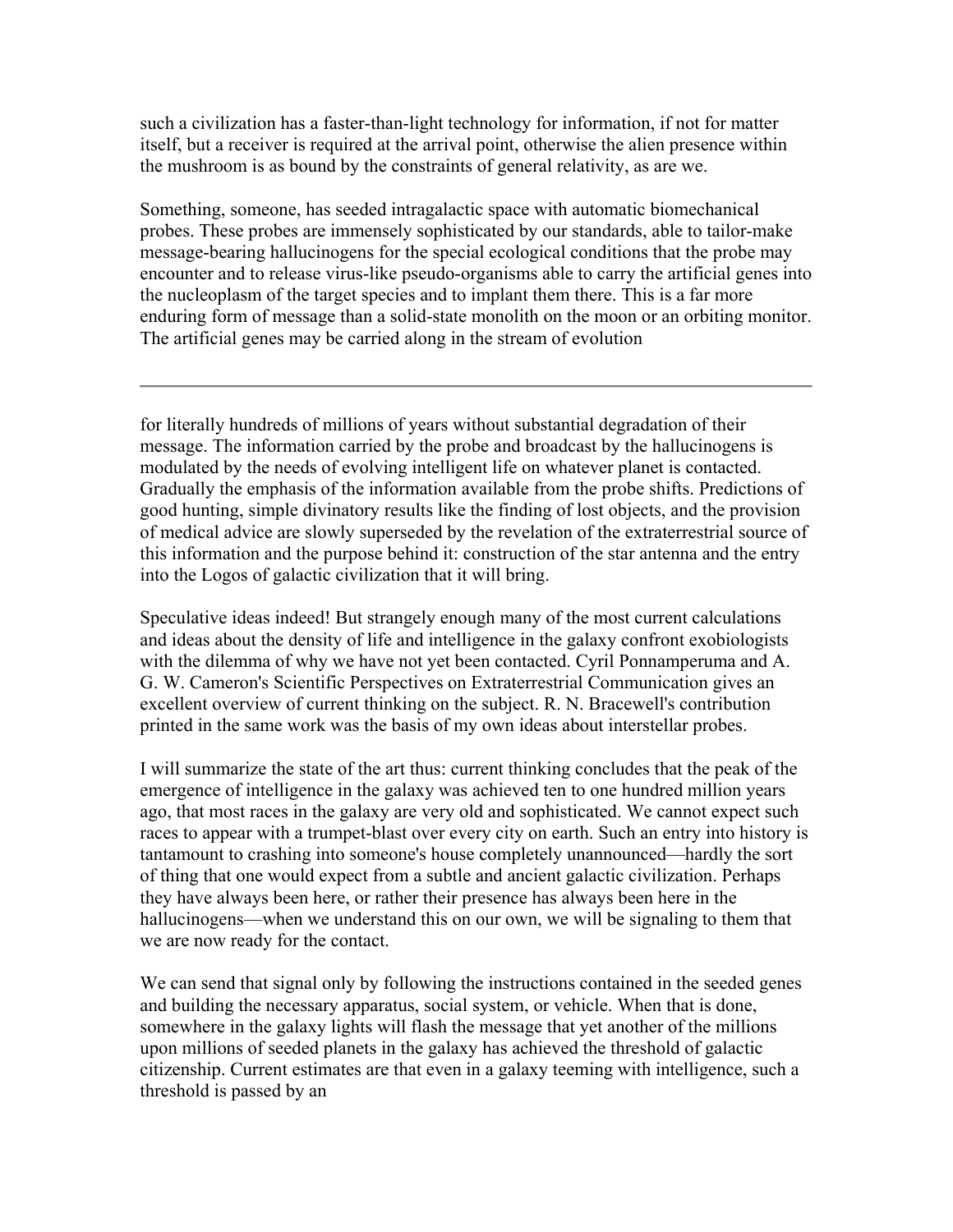intelligent species only once every hundred or thousand years. It is a joyous moment, even for galactarians. If such a speculation has any validity at all, then its very articulation signifies the final moment of the pre-contact phase—and signifies also the pressing need to explore the psilocybin trance and to understand the role that it is playing in the psychology of the human species.\*



[\* New light has been thrown on the phenomenon of voices heard in the head and the role that they may play in the evolution of consciousness. In 1977, Julian Jaynes of Princeton University published a most provocative book, The Origin of Consciousness in the Breakdown of the Bicameral Mind. Jaynes uses four hundred and forty-five pages to lay out his ideas concerning the role that hallucinations, especially audio hallucinations, have played in the structuring of mind. Jaynes believes that until the time of roughly the Iliad, around 1400 B.C., nothing at all like modern ego-centered and individuated consciousness existed. Instead he argues that people behaved like automata or social insects, unconsciously going about the tasks of the hive. Only in moments of great stress and personal danger was this regimen broken. In such moments an impersonal mind, outside the usual experience of the world, became manifest as a voice. According to Jaynes's theory, such voices were the guiding lights of human society, perhaps for millennia, whether they were understood to be the voice of an absent but living king, a dead king, an omnipresent god, or a personal deity. Migrations and the breakdown of the cultural insularity of the early human civilizations brought an end to man's relations to the bicameral mind, which is Jaynes's term for the cybernetic, god-like presence felt behind the hallucinated voices. Social prejudices against having a relationship with the bicameral mind in modern times has made "hearing voices" into a mystical phenomenon or a serious mental aberration—in any case something very rare.

The interested reader should study Jaynes's case carefully, although his book is exasperating, since in a treatise on the role of hallucinations in human history, he fails to offer any serious discussion of hallucinogenic plant use at all. This is a serious failing, especially if the effect triggered by psilocybin is not, as I have suggested, a contact with an intelligence entirely distinct from ourselves. Jaynes's theory opens up the possibility that psilocybin returns one to rapport with the transpersonal Other in a way that duplicates on some level the state of mind that was characteristic of early human populations. It is reasonable to suggest that a voice in the head, interpreted by ancient man as a god, might be interpreted by a naive, modern person as a telepathic contact with extraterrestrials. Whatever "facts" may eventually be known, psilocybin offers a tool that allows direct experience of this voice that explains all things, this Logos of the Other.]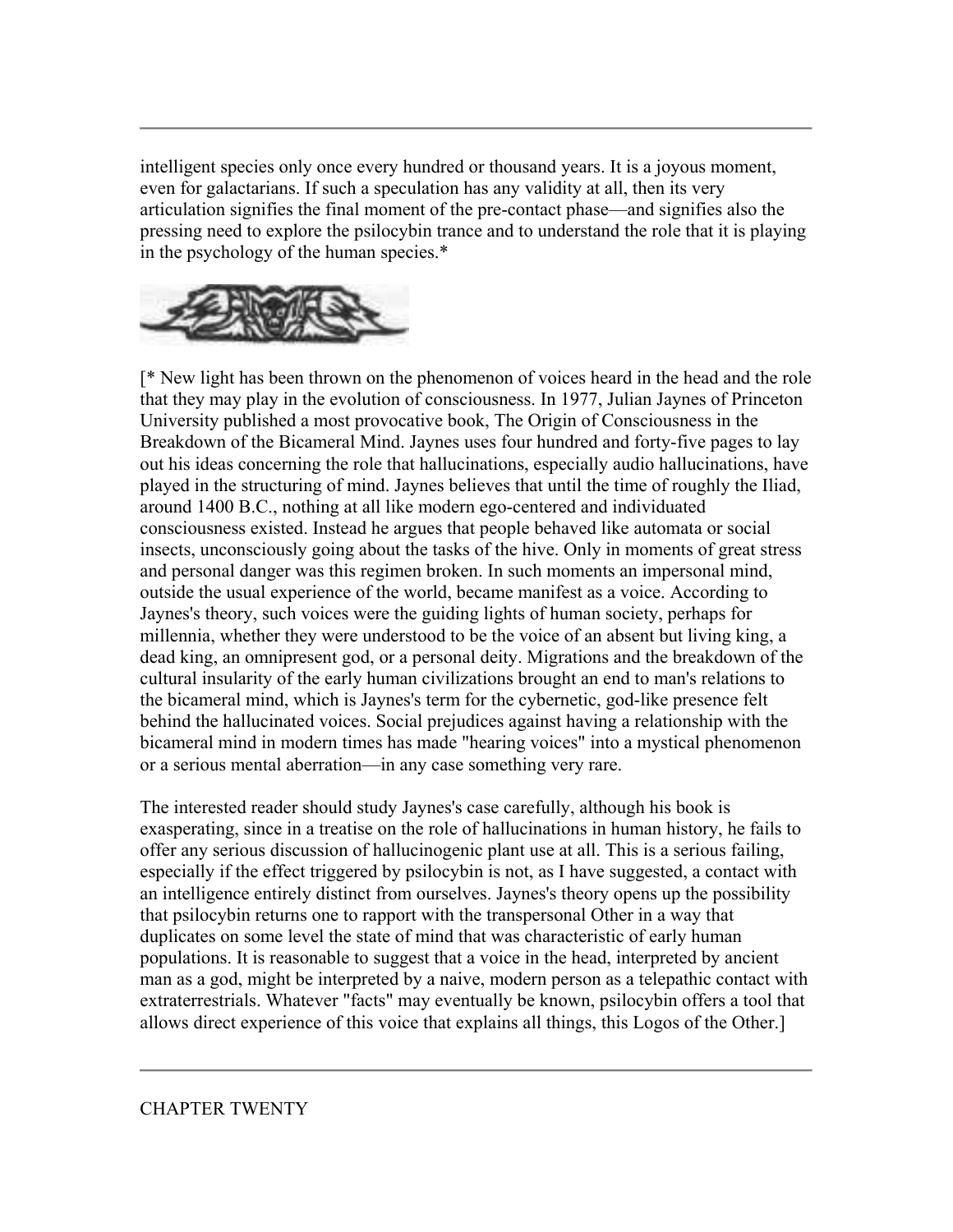## THE HAWAIIAN CONNECTION

In which pirate Mantids from hyperspace attack me and my new lover in the volcanic wastes of Kau, Hawaii, and I deliver my last words on the Unspeakable.

The FALL OF 1975 WAS a time of personal change and consolidation. Kat, an old friend met years before in Jerusalem during my opium and kabbala phase, became at last my lover. Eight years had passed since we had circumambulated the Mosque of Omar. She was a tide pool gazer and a solitary traveler. The mushroom had made good its promise to send another partner to share the ongoing journey through the interior world. In October, we went to Hawaii to write and to plan a trip to the Peruvian Amazon in early 1976. And to languish in love.

We rented a house in the remote and desolate Kau district of the big island of Hawaii. It was an area of twisted lava flows of all ages. Kapukas were the only vegetation, islanded areas of ancient forest surrounded by frothy seas of hardened rock, which had killed all low-lying and less fortunate life. Slowly, nearly imperceptibly, Mauna Loa's gentle bulk rose up to fourteen thousand feet in the distance behind us. We were at approximately the twenty-five hundred foot

level. Our small house fronted the vast and forbidding cinder fields, but the lot ran back into a kapuka whose enclosing shade and many birds and insects provided welcome contrast to the primal devastation that stretched in all directions for miles. Our life was leisurely. I wrote and did some experiments with more arcane aspects of mushroom cultivation. Kat was immersed in doing line drawings for the book Dennis and I had written on Stropharia cubensis cultivation. A sun-filled erotic dream unfolded itself around us.

We were isolated, as we both love to be, and we took mushrooms together often. It was during that Hawaiian idyll that I determined to return again to the Amazon Basin to track down the Banisteriopsis caapi in its native setting, in order to satisfy myself as to the role that it and the beta-carboline hallucinogens that it contains played in the experience at La Chorrera. I was especially interested to know if other chemically different aboriginal hallucinogens provoked the same experiences as did the mushroom psilocybin. I wanted to determine if our experiences were part of the general phenomenology of hallucinogens or were unique to psilocybin.

At weekly or ten-day intervals throughout that October and November in Hawaii, we took the Stropharia that we had grown. We had an amazing series of experiences. The psilocybin definitely conveys the impression that sometimes other people can see with equal clarity the hallucinations that one is experiencing. Kat and I satisfied ourselves that this was true by taking turns describing the images in which we were immersed. During those times when the flow of images had a certain electric intensity, there was no doubt that we were seeing the same things. The relationship of the psyche to the surface of the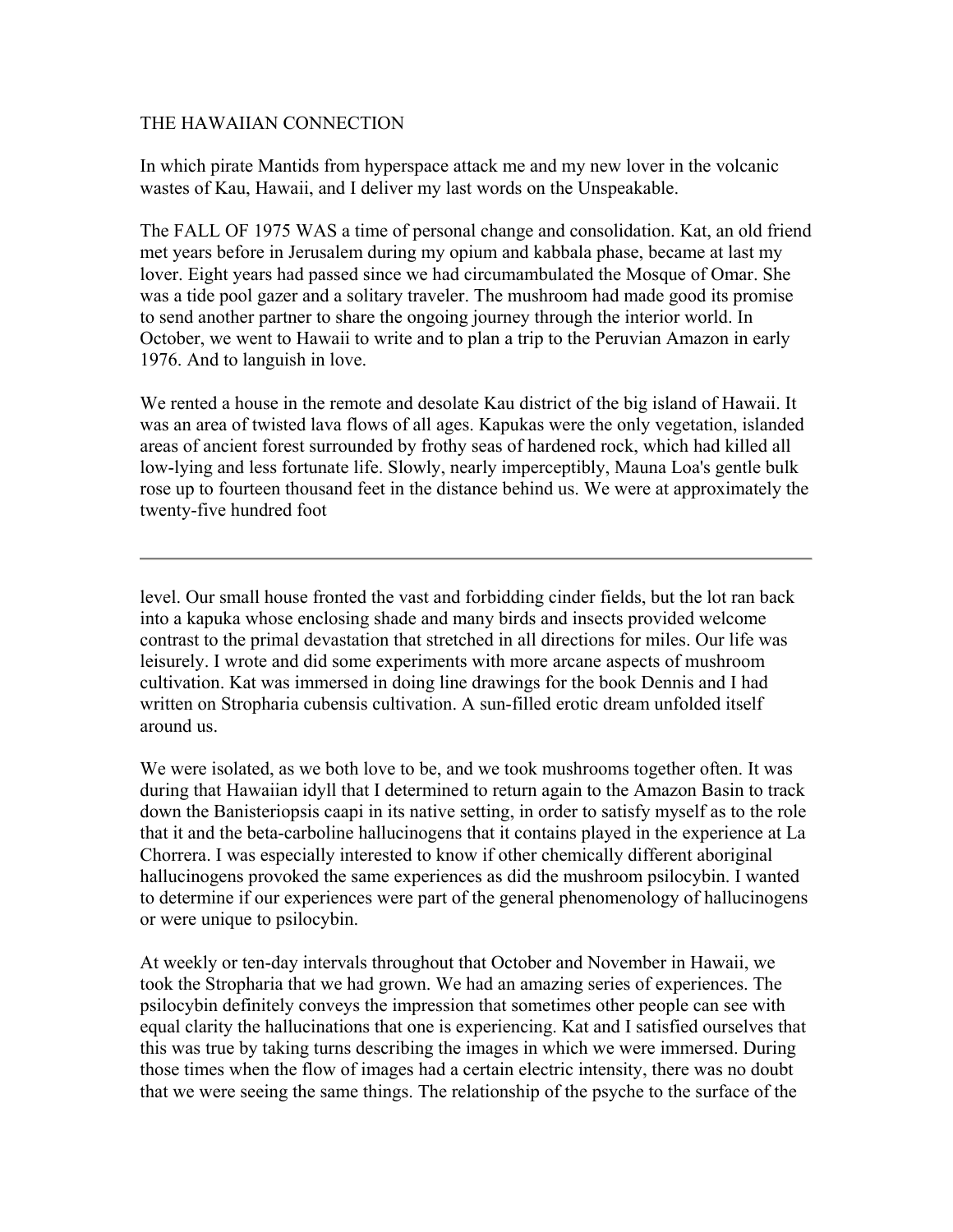body, the skin, is synesthetic and emotionally complex under the influence of psilocybin. Colors and feelings have a tactile quality that ordinary experience never hints of. By having large areas of skin in contact we seemed to somehow obviate the usual psychic individuality and integrity of the body; we would melt into each other's minds in a Tantric climax that was immensely pleasant and full of preposterous and hysterical potential for human growth and parapsychological studies.

Ev and I had had no mushrooms since returning to the States. It was wonderful to have someone to again share the mushrooms

with, for until Kat joined me, most of my mushroom trips had been entirely alone, one soul adrift in the cosmic ocean. Happily, there were now two of us navigating together through the billows of jeweled and demonically scintillating geometries.

Two of those mushroom occasions stand out as especially memorable. The first occurred one evening late in November. We each ate five dried grams of Stropharia and sat inside by the fire watching the slow upwelling of hallucinations from behind closed eyelids. I seemed to see fleeting but prophetic images of the trip that we were planning into the Amazon. Camp fires and trails filled my head. The sound of nearby crickets seemed transformed into the roar of night jungle sounds that awaited us in Peru. We talked together of our plans and our future. The future seemed enormous and open before us. It was that evening that we both became committed to a family and a life together. It was a major turning point for me, I have no doubt. We walked together outside and stood beneath the stars near the sheds and gardens where we daily pursued the yet more perfect cultivation of Stropharia. The night was uncannily still and the sky blazing with stars.

Looking into the southern sky, I thought, "If you are out there; if you approve the course we have set our lives on, if the mystery is real, then give us a sign." I stepped toward Kat, who was walking in front of me, to say, "I asked them for a sign." But before I could speak, the sky was rent from mid-heaven to horizon with a crimson streak of meteoric fire. The depth of atunement of psyche and world must be very great for such synchronisms to occur.

"Such meteor-burns occur but once in all time," came the mushroom's comment, clear and unbidden into my mind.

We sat down then on the warm, receptive earth and abandoned ourselves to the waves of visions and vistas. At one point a revolving night wind whipped the leaves on the otherwise perfectly still trees. The district was a remote one, but borne on the still air over miles and miles, from neighbors and ranches scattered far, we could hear the mournful howl of every dog in that whole part of the island. For hours they moaned and howled in eerie, wavering ululation. We could not imagine what it meant, but we took it as a coincidence as inexplicable as the sky sign on our future.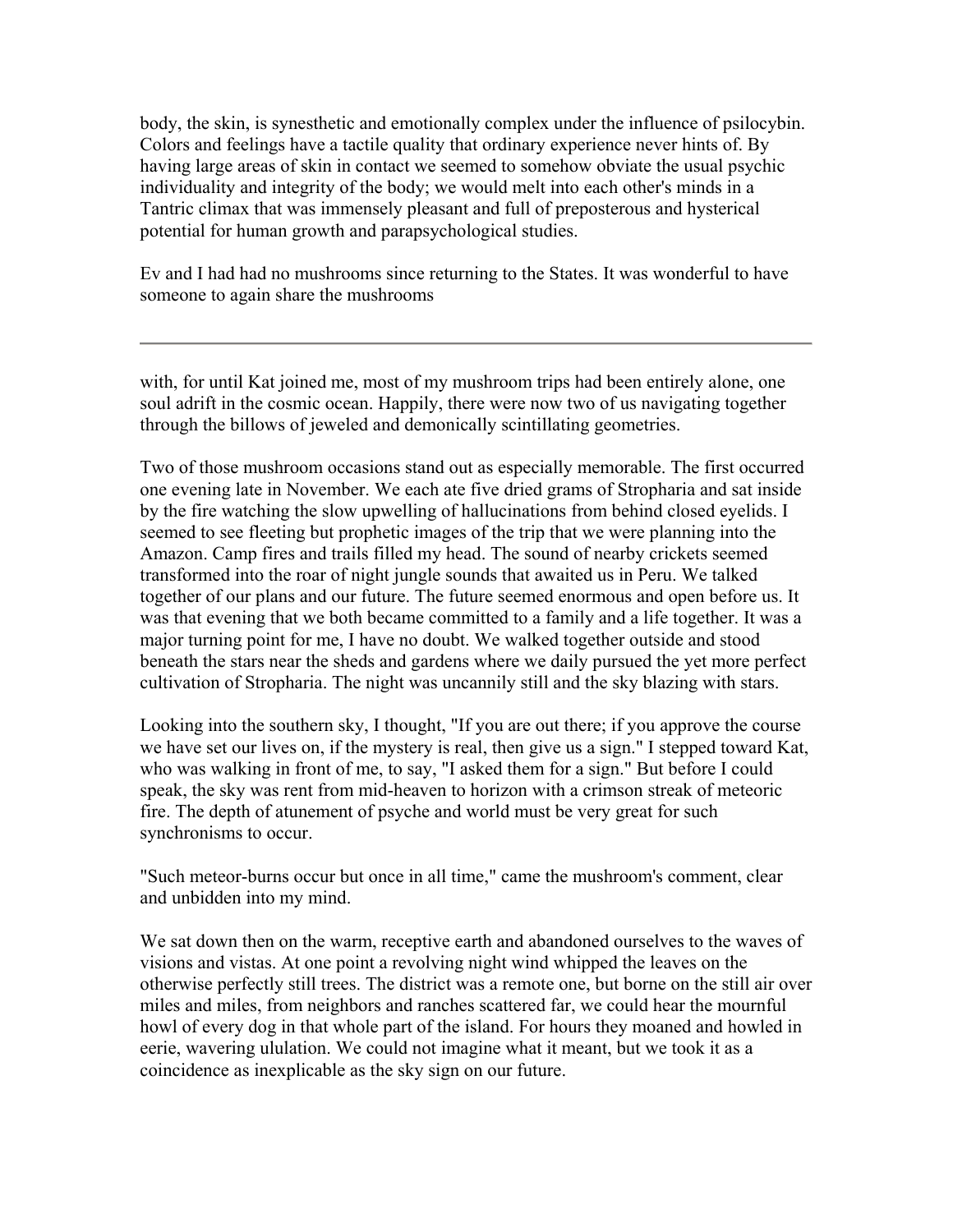Hours later, in the time of the false dawn, and at 4:49 local time according to seismic instruments scattered around the planet, an earthquake struck. A low, grinding roar moved through the lava fields stretching for miles all around and beneath us. Tidal waves and volcanic activity at Kilauea Caldera, near the epicenter and thirty miles away from us, followed fast on the first shock. An hour later another smaller shock wave occurred. Now the reason for the hours of howling was starkly explained. Thus it was that meteoric signs and a great earthquake—the most intense in Hawaii in a hundred years—attended our mushroom trip and our intensified exploration of the psilocybin deeps, just as we attended them.

The second, and in many ways more puzzling, major mushroom experience that we shared in Hawaii brought to an end any further exploration of psilocybin until after our return from the Peruvian Amazon. It was the twenty-third of December, the day before Dennis would arrive to spend the Christmas holidays with us. Kat and I each took five dried grams and settled down before the fireplace to await the first wave of images. Soon we were deep into it. The mushroom was showing me a watery, blue-green planet with no land except a globe-girdling archipelago at the equator—a kind of super-Indonesia. Accompanying the views of the planet was a narration explaining that this oxygen-rich world was within one hundred light years of earth and was totally uninhabited by higher animals. As the implications of this last bit of data came home, I felt a wave of acquisitiveness that seemed to come right out of my primate gonads, a reaction to a million years of nomadism and the restless swelling of human populations. The narration was explaining that when the symbiotic fusion of humanity and the Stropharia was completed, "the human beings" would be free to claim such planets for the Strophariad.

The narration had become personified into the inner voice that attends the mushroom trance. With it I began a discussion of the view of the watery planet and the technology such views implied. I wondered about the technology of star-travel and remote imaging. I asked the mushroom whether, for all the extravagant images it is able to bestow, could it produce any effect in the normal continuum?

I had the idea that if we should go outside, as we usually did at some point in our journeys, we might see some continuation of the

cloud-related phenomenon that had been a part of the experience at La Chorrera. Kat complained of being very hot and agreed that we should go outdoors. We were very unsteady on our feet, and though Kat said very little, I felt considerable alarm for her. However I assumed that going outdoors would be sufficient to cool her off.

Outside, we stood unsteadily in the front yard. The night was overcast. Kat seemed to be lapsing in and out of consciousness. It was becoming harder and harder to rouse her. She kept saying that they were burning her, but that she thought she could hold them back.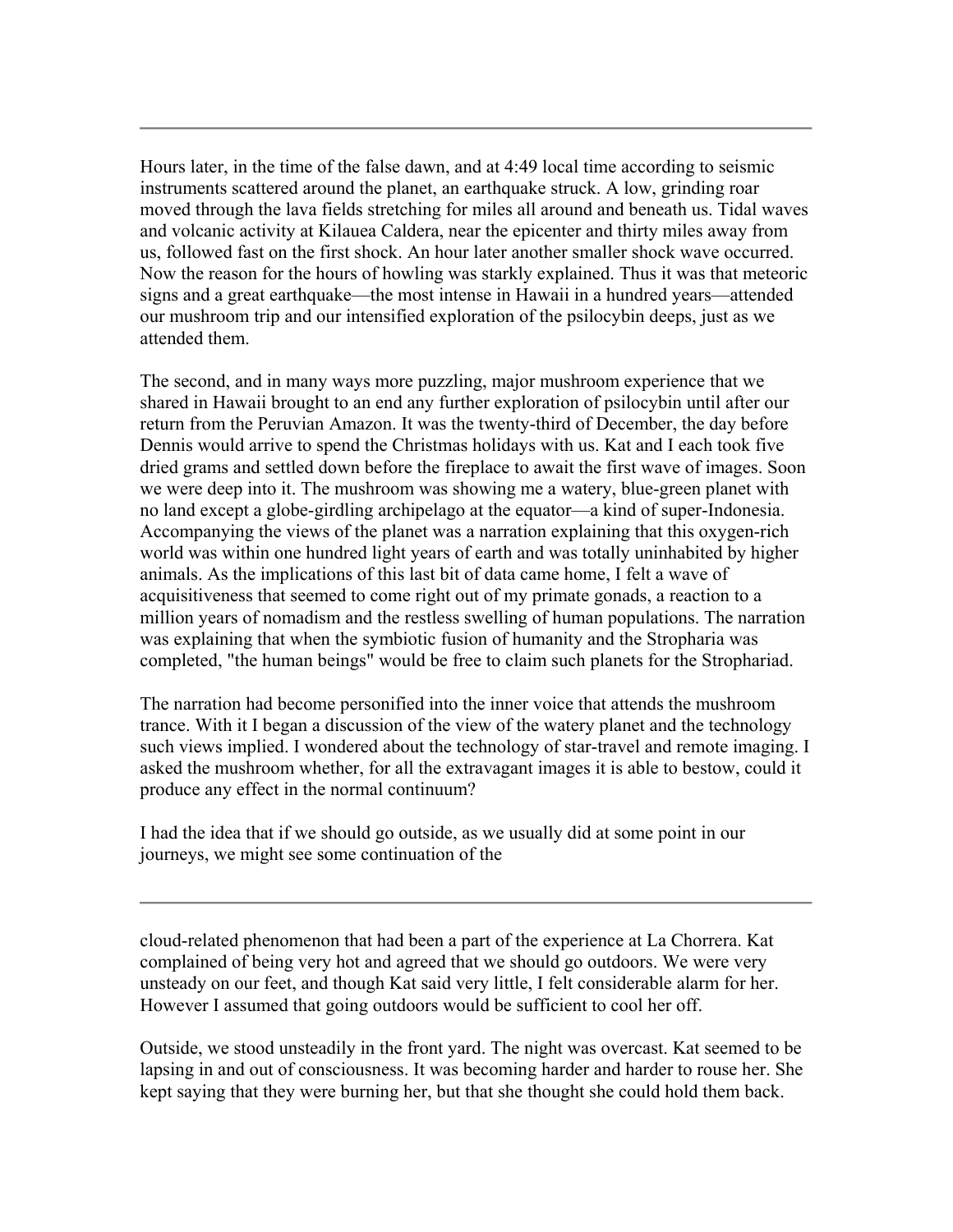Finally, she collapsed altogether and I could not get any response. We were so isolated that it was impossible to get any sort of outside help. It would have taken hours to get anyone there, and doubtless no one on the entire island knew more than we did about psilocybin. The overwhelming gestalt of the situation was that somehow we had been placed in the scales of life and death, and that whatever was to be done was to be done by us alone and within the next very few minutes.

I remembered that at the back of the house, near where we were accustomed to sunbathing, there was a large tub of water, which held the overflow from our rainwater collecting system. Even though I knew that we were in the face of a mortal threat, it required a complete organization of my consciousness to think of emptying that water over Kat. But as soon as I thought of it, it seemed to give the swirling world a direction. I picked her up in a single, sweeping motion and carried her, lurching through the dark, past the spiky palms now fantastic in the darkness. The moment was excruciatingly grotesque: my drawstring pants had fallen about my ankles so that I walked bare-assed and stiff-legged like Frankenstein's monster, carrying unconscious Kat.

I laid her on the ground and began to empty can after can of clear, black and silver silken water over every inch of her. It was immediately apparent that we had found the antidote to whatever was making her feel a burning sensation and dragging her into unconsciousness. We tearfully and joyously embraced there in the water and mud, both sensing that this very uncharacteristic effect of the mushroom had been a close call. As we knelt together, realizing that we had surmounted the difficulty that had confronted us, a wild peal of unearthly sound—a howling laughter—split the

air from the direction of the ancient woods behind the house. This laughter was like the scream of a panic-inducing god. Eldrich, amoral, mad—the throaty battle cackle of the unleashed fiend. We fled.

We stumbled back into the house, and I made us tea while Kat talked to me and candidly confided that what she was experiencing "must be what it is like to be insane." She described having very frank hallucinations with her eyes open, strange "tangible" fern and orchid-like forms were growing and twisting out of every available surface. The previous sensation of heat continued, but it had changed into a field of white-hot potential energy that could be held away from burning contact with her body only by allowing the hallucinogenic energy to spend itself in a chaos of weird and explicit images. Only by applied concentration could she hold the burning plasma at bay a few feet away from her, where it became a skin of vision that encompassed everything else. After a few minutes of this Kat again seemed to be fading, and so we drew a cold bath and she lay in that for awhile until the symptoms again abated.

When later we talked it became apparent that her experience had dimensions for her that had not been apparent to me. From the moment we had first stepped out of the house, she discovered that the sensation of heat had not diminished but grown stronger. She noticed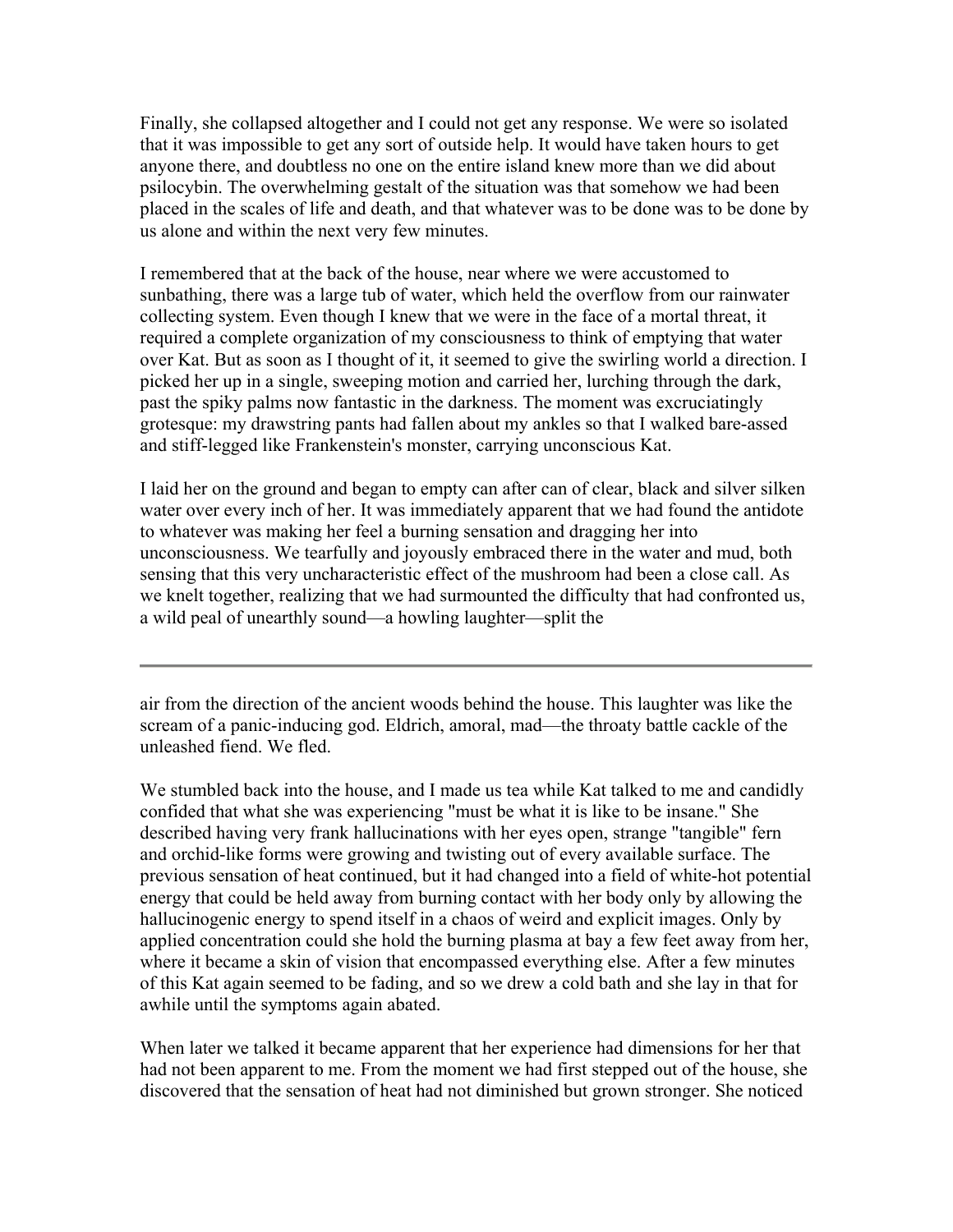that directly above her was a disk of light and color—a giant tinker-toy assemblage of softly glowing rods of light, with jewel-like connectors emanating every color.

"I understood," she told me, "that the relationships of the places—their lengths, their angles to each other—was infinitely complex and also the embodiment of perfect truth. By seeing it, I was understanding everything ... but there were creatures inside the vehicle, mantis-like and made of light, that didn't want me to know. Bending over their instrument panels, the more I understood, the more they burned me with their ray. I couldn't stop looking, but I was being vaporized. I felt you pick me up and, as you carried me, I thought, 'I hope he hurries. I'm becoming a cloud....' For a moment I was floating above and looking down at us—people bigger than life, out of time. Then I felt the water on my skin redefining the limits of my body and condensing me again."

Kat's impression of the situation was that this was not a threat conveyed by the mushroom, but a force inside the continuum that

the mushroom makes available—a force that is seemingly morally ambiguous: pirates in hyperspace? Kat was having a UFO close-contact experience while I was seeing nothing. It was a contact fraught with danger and the threat of extinction. It had abruptly terminated when I had doused her with water.

We sat up all night discussing what had happened. It served to accentuate other odd things that we had noticed when taking psilo-cybin in that remote environment. We had particularly noticed small scratching and rustling noises at the periphery of sense and vision during the trips, not unlike the activation of a classic poltergeist phenomenon. These small movements and noises were so regular a feature of these experiences that I came simply to accept them. We also noticed waves of activity that seemed to sweep through animate and inanimate matter alike during the mushroom voyages. For instance, after a prolonged period of near-trance in contemplation of the visions, if we were to draw away from it in a collective motion to stretch or talk, the fire would suddenly flare and burn brighter and the rustling at the periphery would increase. We were definitely at the brink of the same dimension that I had been plunged into at La Chorrera, again brought there by the agency of the mushroom. This time, however, we took our threatladen brush with the thing as an admonition for us to ease up for a time. It was after this that we determined to go to Peru, to take ayahuasca and get some perspective on the nature of psilocybin relative to other visionary plant hallucinogens.

Our walks in the rain forests of Hawaii were a pale but real echo of Amazon trails once followed in the past and in a few months to be traveled again. It was during one of those walks, reflecting on her encounter with the mantis-beings and their machines of light, that Kat pointed out that a lens is the natural result of the overlapping of two spheres. Is there something to be learned by applying this idea to the lens-shaped UFO? Perhaps some topological truth is implied in the thought that the lens is caused by the over-lapping of one continuum with another. Lenticular clouds were a part of the UFO contact that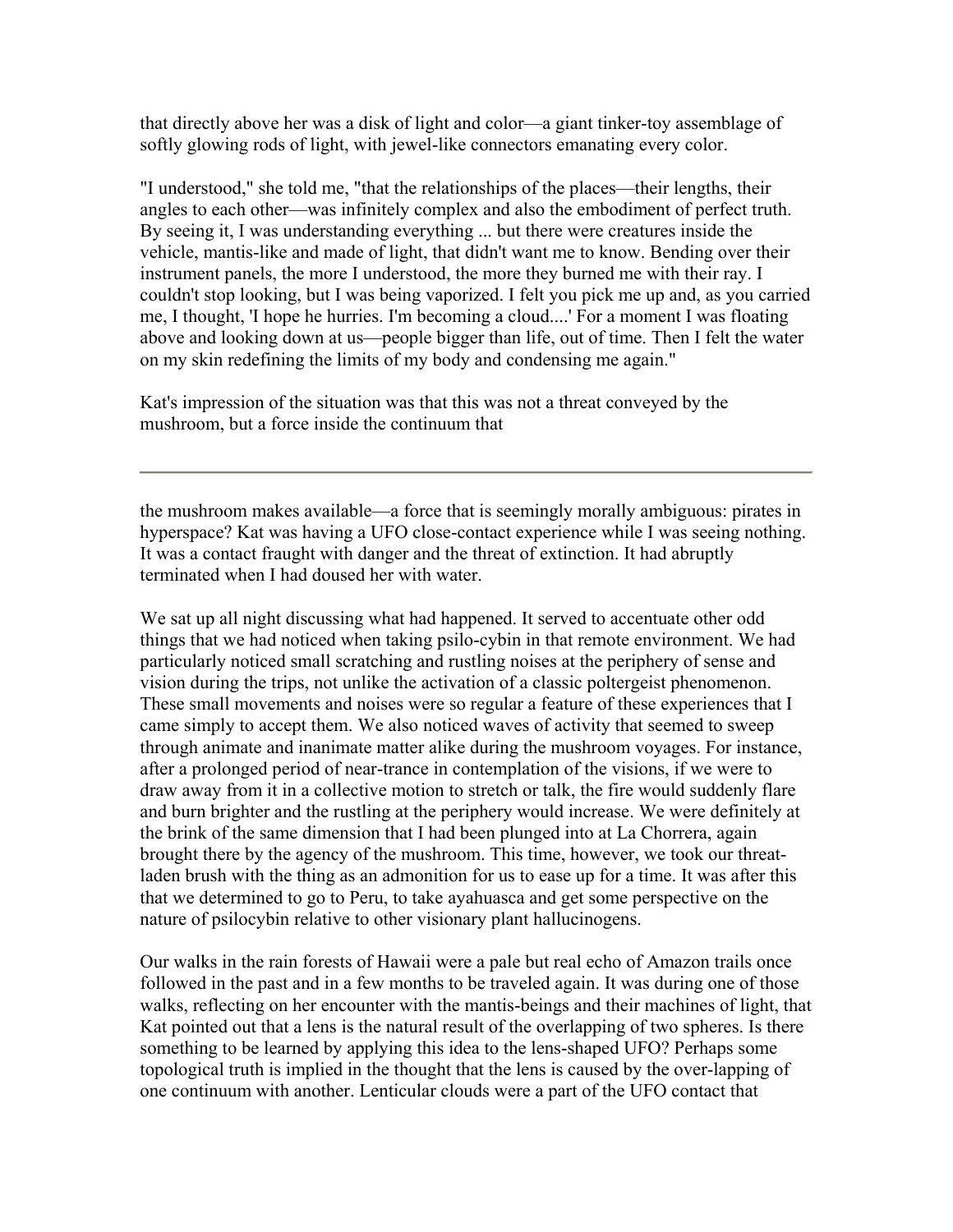occurred at La Chorrera in 1971. This theme reemerged during those psilocybin experiences in the desolate landscapes of rural Hawaii.

On yet another mushroom trip, when Kat and I stepped outside late at night, we beheld the stars through the moving

interstices of a high lacework of thin clouds. Yet, hovering only a few hundred feet above and slightly in front of us, was a very dark, dense lenticular cloud. It grew more solid appearing as we watched; suddenly this tendency was reversed and it began to thin and fade very quickly. Then it was gone.

Years go by and there is little intrusion of the peculiar into daily life. Then suddenly it is with us again, effecting coincidence and appearing to channel the flow of events toward some end which is sensed but not possible to anticipate. The paranoiac patina that has formed over modern society makes feedback from the culture difficult to evaluate. From a certain perspective, humanity is always a creature in transformation, imparting to every moment the deeply felt mystery of the unrealized future. Is the present situation really any different from many others in the past?

Novelty is always in the process of emergence, but does it ever emerge explicitly, suddenly, from the events in which it is embedded? And what are we to make of it when it does emerge suddenly enough for us to recognize it as a true flux of the temporal continuum? I believe in miracles and ecstasy and in situations where "forces" are seen to be at work that are undescribed by today's physics. I felt it was necessary to retrace these familiar threads of my own life and thought. If I had not done this then no record would exist of the halting steps we took at La Chorrera, steps that lead us toward understanding psilocybin and its relation to the human soul—that knot of precious anomaly and fragile feeling that haunts our planet like a ghost.

# EPILOGUE

In which I return to the present, Introduce my fellow explorers as they are today, and genuflect before the weirdness of it all.

So WHERE DOES THIS all leave us today? Did the cosmic giggle move on? Am I like an archaeologist, condemned now to work diligently with toothbrush and nut-pick, attempting to exhume and reassemble the broken shards of dreams and visions obtained in long forgotten times and places? It was easy to look back and to tell this story as if it were a completed cycle, something finished and resplendent in its completion. The problem with that approach is that this story is true, its actors real people, their lives ongoing. The major mysteries of the experiment at La Chorrera remain just that, mysteries even to this date.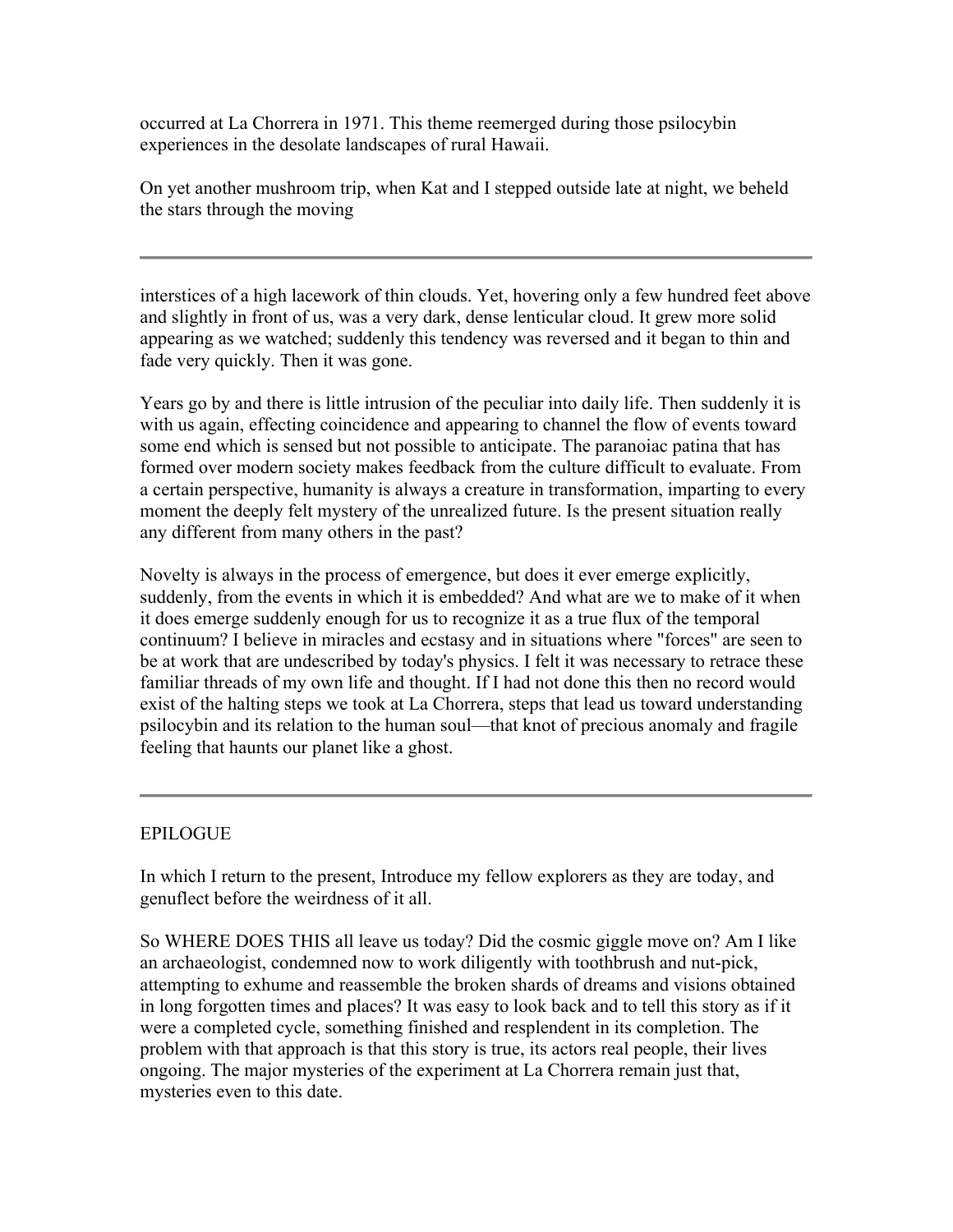My colleagues, my friends and lovers, have changed and moved on. Different fates have claimed each of us. Dave remained in South America, having returned to the United States only once in the last twenty years, for the briefest of visits. I have not seen him since 1971.1 know that he has lived in most of the countries of Andean South America. For years he remained true to his itinerant hippie roots, traveling from one high altitude village to the next teaching the local women to crochet. By now I should imagine that this minor art form is well established in places where before his

visits it must have been utterly unknown. He didn't make it to the West Coast during his short visit to the States, but he called me and we talked at length. Same old Dave as far as I could tell.

Ev married the friend for whom she left me in 1975, and they are still married, with a son soon old enough to be sent off to college. I have not seen Ev or her husband since her departure in 1975. We talked once on the phone years ago. I muttered something about how it might be nice to have dinner sometime, but it was up to me to follow through, and I never did. This avoidance has not been casual or unconsidered. There is still a reluctance on my part and a lingering pain that goes deep and puzzles me—but it is not to be lightly gone against.

Vanessa returned to the States from the Amazon and followed in the tradition of her father and sister by obtaining a medical degree. Today she lives in Berkeley, as does Ev, and is a psychiatrist with a thriving practice. We see each other too rarely, and when we do get together I am reluctant to raise the issue of La Chorrera for two reasons. The first is that we were at opposite ends of the spectrum in our judgments concerning those events. And the second is that I don't wish to have our friendship turn, as it easily could, into a review of what might be thought of as my "case." Vanessa is smart and fair and has no motivation to judge me harshly. Our original differences arose out of her belief that, at the time, my unwillingness to treat Dennis's condition at La Chorrera as a medical crisis was the result of my own callousness, selfishness, lack of character, or just plain nuttiness.

The only person who was part of the original team to whom I feel I can still rave at full bore with concerning the experiment at La Chorrera is Dennis. He obtained his degrees in botany, molecular biology, and neurochemistry years ago. He is now the scientist that at La Chorrera he could only aspire to be. He is married, has a precocious child, and works as a research pharmacologist for a Silicon Valley outfit called Shaman Pharmaceuticals. He tolerates my raving but is careful never to encourage me. I think that his attitude is still much as it was only a few months after the experiment, that whatever happened the toll on him was too great. He likes to rest with the facile argument that what happened was only a folie a deux, a delusion of two brothers grieving for their recently deceased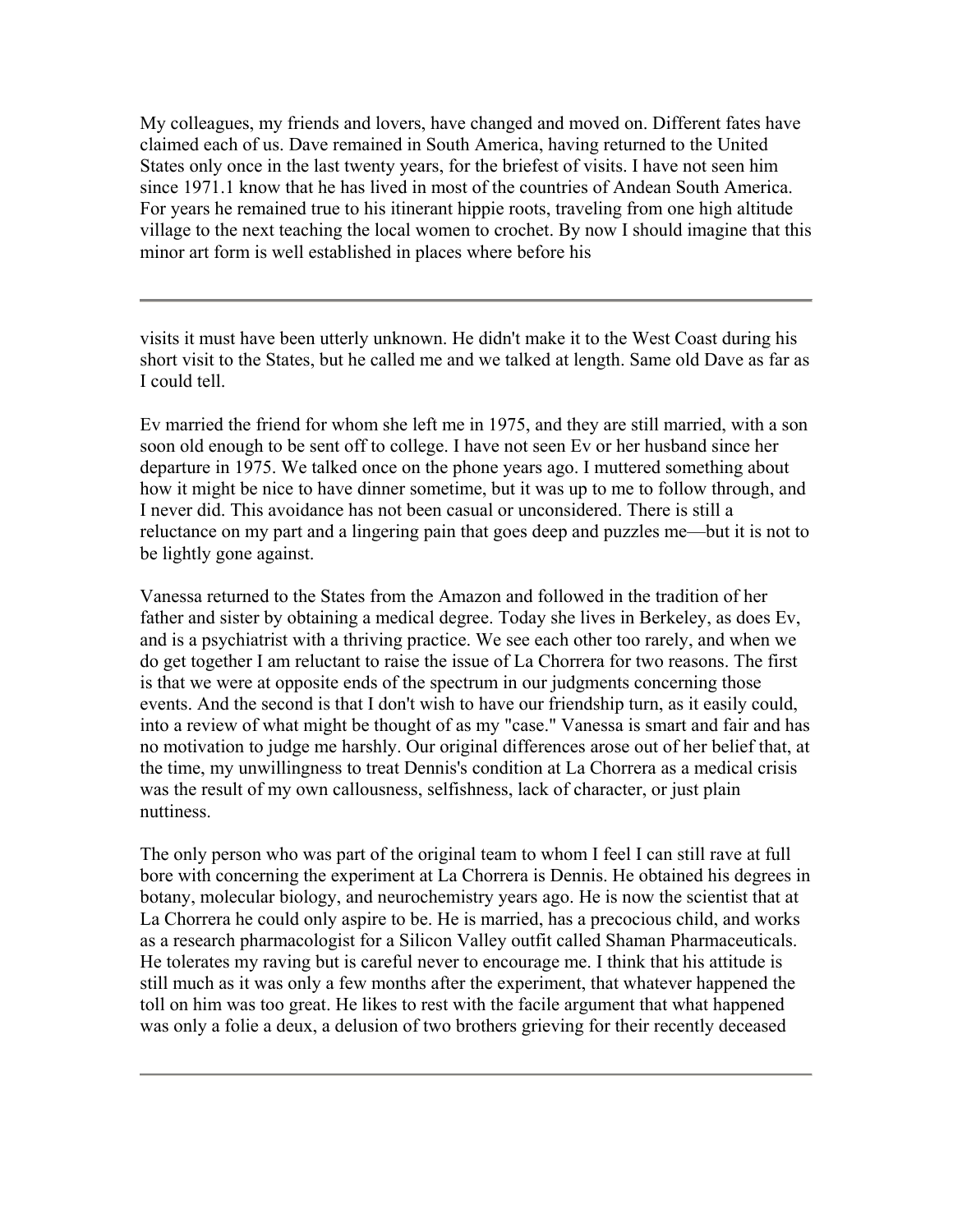mother and obsessed with conquering hyperspace. When I marshal my case against this and argue the evidence that something much more was going on, he reluctantly agrees, then shakes his head and turns away. To this day he remembers very little of what actually went on between the fourth and the twentieth of March 1971, and he prefers to keep it that way.

So without rancor or surprise I can say that the matter is pretty much in my keeping. The morning that we all flew out of La Cho-rrera in Tsalikas's small plane, I was twenty-four years old, penniless, without plans, considered mad by my closest friends, and with a price on my head. In the intervening years, I have done what I could to keep the issues surrounding the experiment at La Cho-rrera from being forgotten.

Together, during the mid-seventies, Dennis and I developed and promulgated the techniques for growing the mushrooms. Though others followed us into the field, we were the first and loudest to preach the home cultivation of psychedelic mushrooms. This technology brought to tens of thousands of dedicated and curious seekers the option of exploring what would otherwise have been an obscure and unobtainable tryptamine hallucinogen. Psilocybin-taking in the seventies was the major factor creating and sustaining a small but dedicated public following for ideas such as those developed at La Chorrera. Over the years, the story of La Chorrera and the ideas spawned there have slowly made their way into public awareness via my books, and a film soon to be planned around them. My position is interesting but not enviable. Because the major idea to emerge out of this experience is the timewave and the computer software that supports it, I am in the absurd position of being either an unsung Newton or completely nuts. There is very little room to maneuver between those two positions. The timewave paints a radical picture of how time works and what history is. It provides a map of the global ebb and flow of novelty over the next twenty years and it also makes a prediction of a major transformational event in 2012. This is only as far in the future as La Chorrera lies in the past. It is soon.

These personal developments have taken place against a background of deepening problems in the real world and a rising interest in the psychedelic experience by young people. I am, I am told,

a minor icon in the culture of the underground. Is this all simply due to my schizophrenic tenaciousness in promulgating what are ultimately really only my ideas? Or do I have the winds of history blowing at my back and really did befriend the Logos and learn the secret of the universe, or at least one of many secrets, in the chaos at La Chorrera?

I honestly confess that I do not know. As I write these words my marriage to Kat of nearly sixteen years seems caught up in a process of dissolution painful to both of us. This despite our two children, the house we built together, and both our efforts to be decent people. Apparently the presence of the Logos has done nothing to mitigate or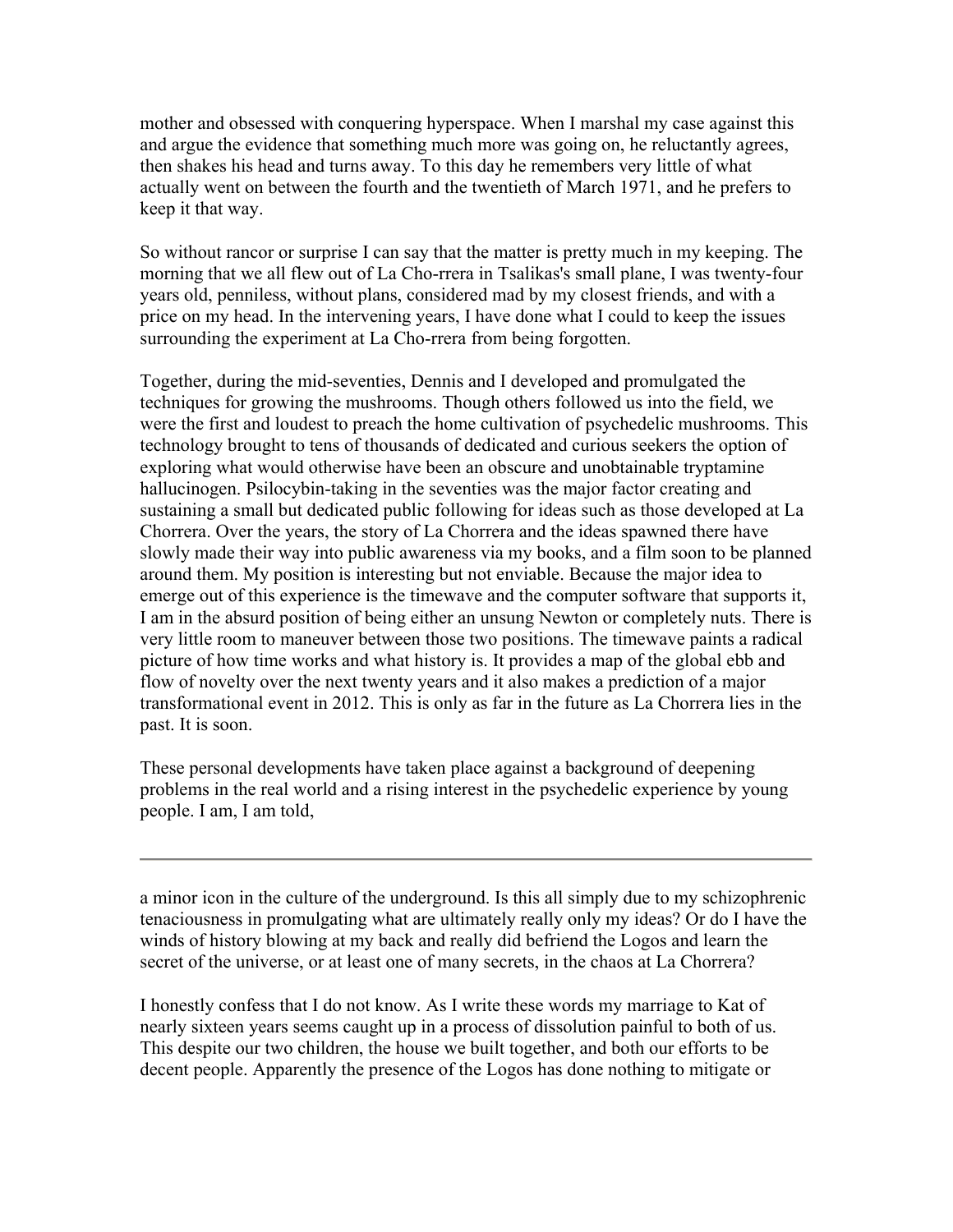ward off the ordinary vicissitudes of life. Like the Soul in Yeats's poem I am still an eternal thing fastened to the body of a dying animal.

Yet if my sense of a special destiny and a way to save the world from the more dangerous and vulgar parts of itself is a delusion, then it is a grand delusion and one that is dying in me only slowly and by inches. I am assured by the people around me—publishers, editors, agents, marketing experts—people who are obviously uninformed as to the whispered promise of a special destiny made to me by the elves of hyperspace, that I am going to be big, have influence, and change the way people think.

Perhaps this will be true. I hope so. Something happened at La Chorrera, something extraordinary. I was extremely fortunate to have briefly glimpsed a strange, beautiful, and better sort of world and to have made a marvelous pact with the alien gods who dwell there. The timewave, created over years of work, is both a prophecy concerning, and a map to, that better world. That I am an unworthy vessel for such high-minded work, I am sure. I have tried to make these transcendent fantasies return to normal and take their place in the mundane and dying worldview in which we all are imprisoned by late twentieth-century culture. But the job has been more than I could do.

My fear is that if these ideas are less than true then our world is destined for a very final and ordinary death, for reason has grown too feeble to save us from the demons we have set loose. My hope is that I may bear witness to the fact that there is a great mystery

calling to us all, beckoning across the landscape of our history, promising to realize itself and to give real meaning to what is otherwise only the confusion of our lives and our collective past. Twenty years after the experiment at La Chorrera, I still cannot say that it shall not be.

### ACKNOWLEDGMENTS

THE AUTHOR WISHES to express appreciation to the many friends who encouraged the writing of this book. Twenty years in the writing means their names are legion, but especially important are Ernest Waugh and Kat Harrison McKenna, both of whom read and criticized the manuscript at various stages. Thanks also to Dennis McKenna, who encouraged the telling of our adventures, and to the other members of our expedition, who offered no objections to a public revealing of our story. Special and very deep thanks is due to Dan Levy, who believed in this project from the first moment that he encountered my work and who did a superb job in editing and criticizing these pages. Without his support this tale would still be an embryonic manuscript. Special thanks also to Tom Grady, my in-house editor at Harper San Francisco, to Jeff Campbell, who did the copyediting, to Leslie Rossman, my indefatigable publicist, and to Jaime Robles, who oversaw the design of the book. Also grateful thanks to my agent, John Brockman, and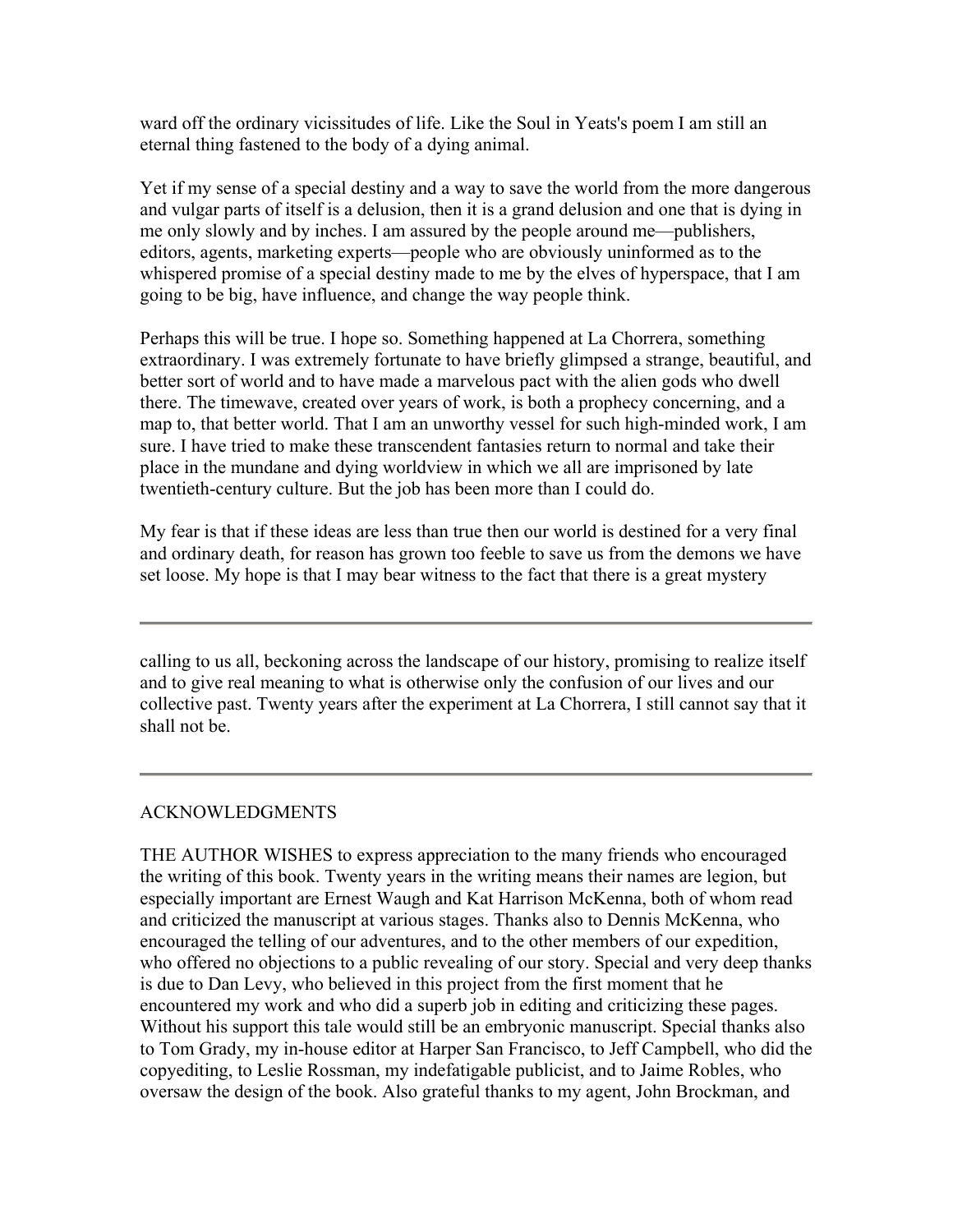his assistant, Katinka Matson. Sincere thanks also to Sara Hartley, who allowed her photograph to be used as the frontispiece. And finally thanks to all the fans, friends, and colleagues who over the years have insisted that the story of La Chorrera reach all those who sense the importance of the psychedelic experience and the strange dimensions that is makes accessible.

#### FURTHER READING

Abraham, Ralph, Terence McKenna, and Rupert Sheldrake. Tria-logues at the Edge of the West. Albuquerque: Bear & Co., 1992.

Burroughs, William, and Allen Ginsberg. The Yage Letters. San Francisco: City Lights, 1963.

Dee, John. The Hieroglyphic Monad. Translated by J. W. Hamilton-Jones. London: Stuart & Watkins, 1947.

Dick, Phillip K. The Three Stigmata of Palmer Eldritch. London: Triad Panther, 1964.

---------. Valis. New York: Bantam Books, 1979.

-. The Transmigration of Timothy Archer. New York: Simon & Schuster, 1982.

Eliade, Mircea. Shamanism: Archaic Techniques of Ecstasy. New York: Pantheon Books, 1964.

Evans-Wentz, W. E. The Fairy Faith in Celtic Countries. New York: University Books, 1966.

Ghosal, S., Dutta, S. K., Sanyal, A. K., and Bhattacharya. "Arundo Donex L. (Graminae), Phytochemical and Pharmacological Evaluation." In the, Journal of Medical Chemistry, vol. 12 (1969), p. 480.

Gibson, William. Burning Chrome. New York: Arbor House, 1986.

-------—. Count Zero. New York: Arbor House, 1986.

---------. Neuromancer. New York: Ave Books, 1985.

Graves, Robert. Difficult Questions, Easy Answers. New York: Dou-bleday, 1964.

—. Food for Centaurs. New York: Doubleday, 1960.

Graves, Robert. The White Goddess. New York: Creative Age, 1948.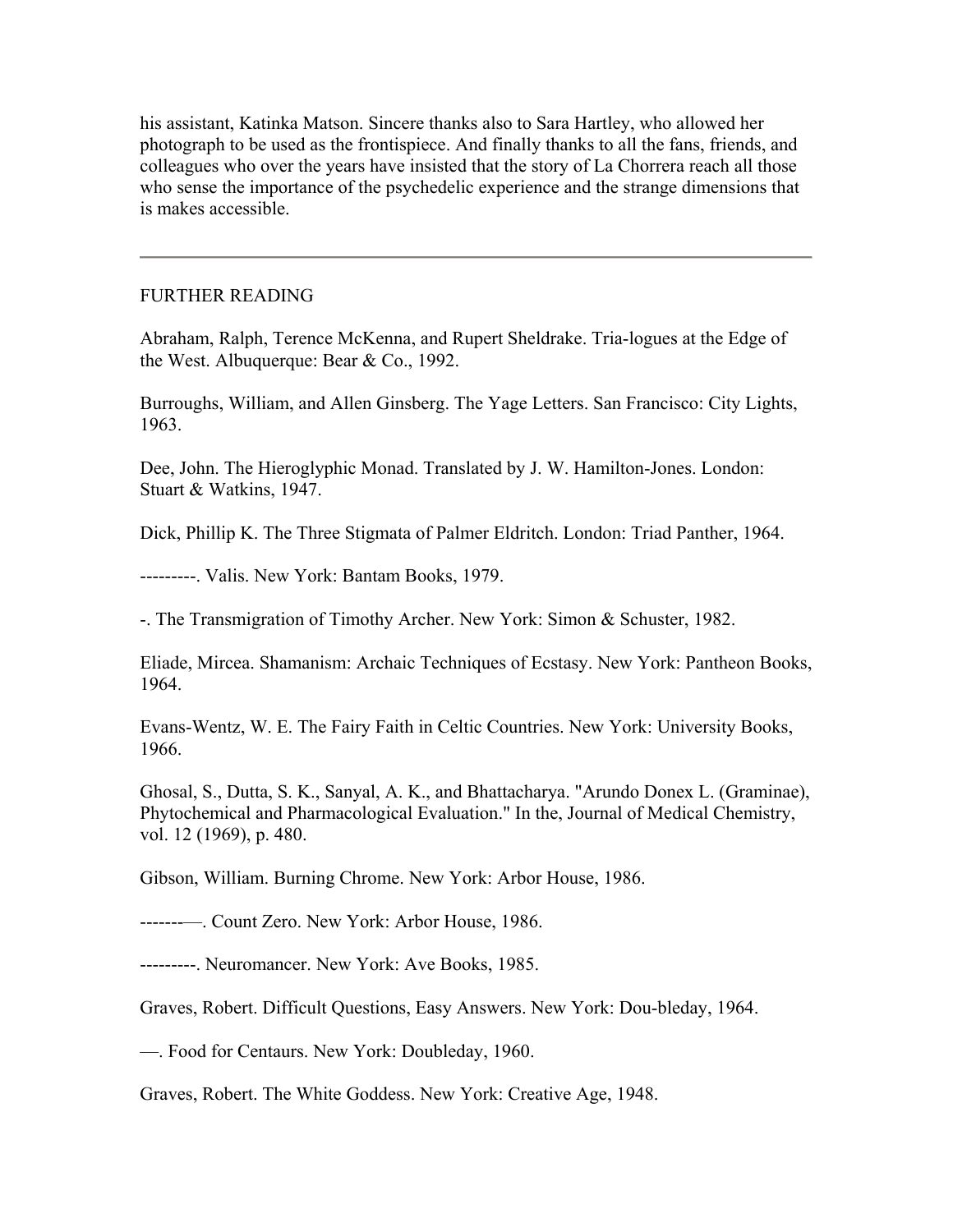Guenther, Herbert V. Tibetan Buddhism Without Mystification. Leiden: E. J. Brill, 1966.

Hardenburg, W. E. The Putumayo: The Devil's Paradise. London: T. Fisher Unwin, 1912.

Harner, Michael. "The Sound of Rushing Water." In Natural History, July, 1968.

Huxley, Aldous. The Doors of Perception. New York: Harper & Brothers, 1954.

Jaynes, Julian. The Origin of Consciousness in the Breakdown of the Bicameral Mind. Boston: Houghton Mifflin, 1977.

Joyce, James. Finnegans Wake. London: Faber & Faber, 1939. ---------. Ulysses. New York: Random House, 1922.

Jantsch, Eric. The Self-Organizing Universe. New York: Pergamon Press, 1980.

Jung, C. G. Flying Saucers: A Modern Myth of Things Seen in The Sky. New York: Pantheon, 1954.

---------. Mysterium Coniunctioriis. New York: Pantheon, 1963.

Leibnitz, Gottfried Wilhelm von. "Monadology." In the Philosophical Works of Leibnitz. Translated by G. Martin Duncan. New Haven, CT: Tuttle, Morehouse & Taylor, 1890.

Lewis, Wyndham. The Human Age. London: Methuen, 1928.

Ludlow, Fitz Hugh. The Hashish Eater. New York: Harper & Brothers, 1857.

Maier, Michael. Atlanta fugiens. hoc est. emblemata nova de secretis naturae chymica. Oppenheim, 1618.

McKenna, Dennis, and Terence McKenna. The Invisible Landscape. New York: Seabury Press, 1975.

McKenna, Terence. The Archaic Revival. San Francisco: Harper SanFrancisco, 1992.

---------. Food of The Gods. New York: Bantam Books, 1992.

---------. Synesthesia. New York: Granary Books, 1992.

Munn, Henry. "The Mushrooms of Language." In Shamanism and Hallucinogens. Edited by Michael Harner. London: Oxford Univ. Press, 1973.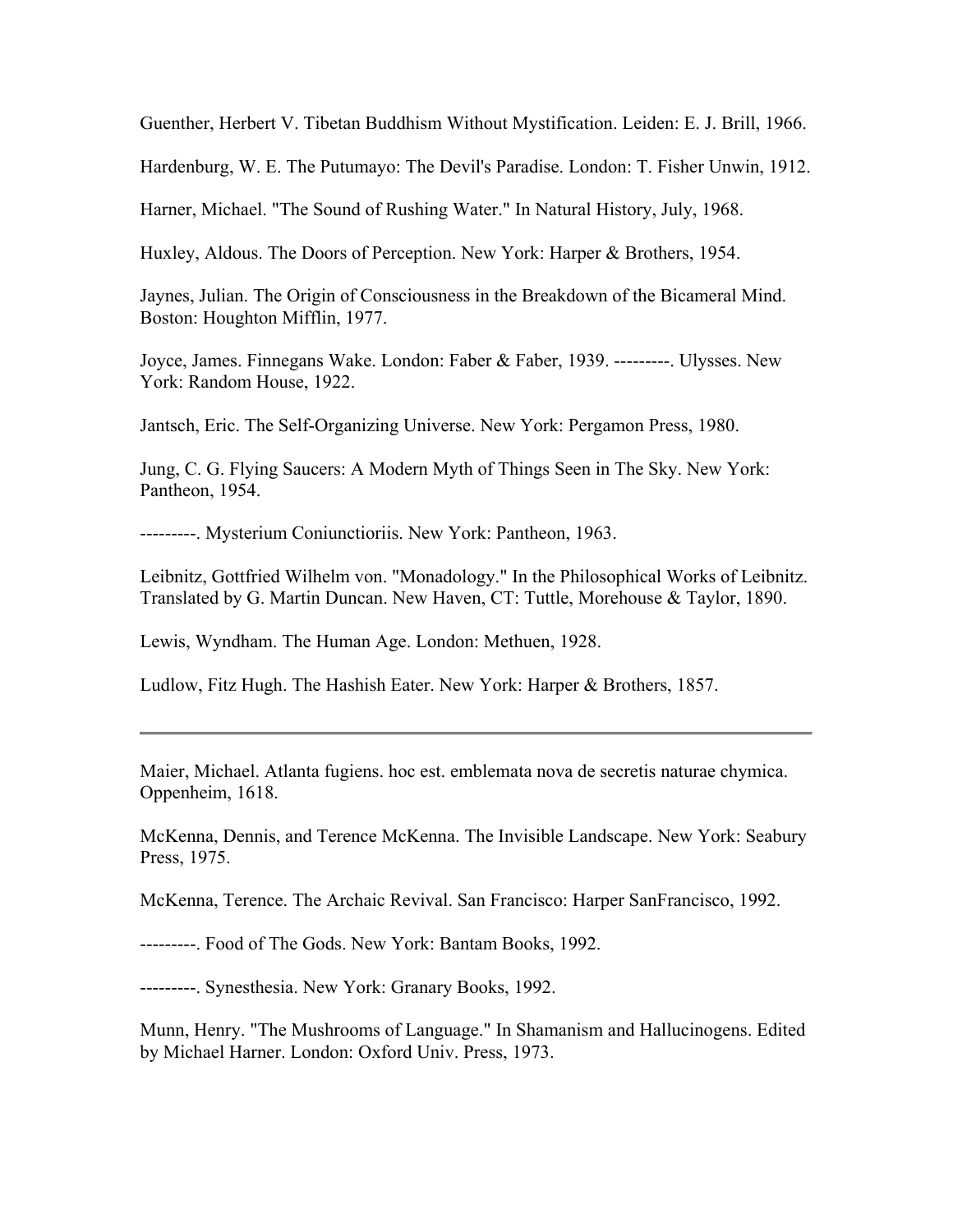Nabokov, Vladimir. Ada. New York: McGraw-Hill, 1969. ---------. Pale Fire. New York: Lancer, 1963.

Oss, O. T., and O. N. Oeric. Psilocybin: Magic Mushroom Grower's Guide. Berkeley, CA: And/Or Press, 1975, rev. 1985.

Ponnamperuma, Cyril, and A. G. W. Cameron. Scientific Perspectives on Extraterrestrial Communication. Boston: MIT Press, 1974.

Prigogine, Ilya. From Being to Becoming. San Francisco: Freeman, 1980.

---------. Self-Organization in Nonequilibrium Systems. New York: Wiley Interscience, 1977.

Pynchon, Thomas. Gravity's Rainbow. New York: Viking, 1974.

---------. V., New York: Bantam Books, 1963.

Rilke, Ranier Maria. The Duino Elegies. New York: Norton, 1939.

Schultes, R. E. "Virola as an Orally Administered Hallucinogen." In the Botanical Museum Leaflets of Harvard University, vol. 11 no. 6, pp. 229-40.

Sheldrake, Rupert. A New Science of Life. Los Angeles: Tarchei, 19BL ------. The Presence of the Past. New York: Times Books. 196&.

Stapleton, Olaf. The Starmaker. London, 1937.

Taussig, Michael. Shamanism Colonialism and the Wildman. Chicago: Univ. of Chicago Press, 1987.

Templeton, Alex. The Sirius Mystery. New York: St. Martin's Press, 1976.

Valentine, Basil. The Triumphal Chariot of Antimony. London, 1685. Vallee, Jacques. The Invisible College. New York: Dutton, 1975.

Wasson, R. Gordon. Soma: Divine Mushroom of Immortality. New York: Harcourt Brace Jovanovich, 1971.

Wasson, R. G., Albert Hoffman, and Carl Ruck. The Road to Eleusis. New York: Harcourt Brace Jovanovich, 1978.

Wells, H. G. The Time Machine. London, 1895.

Whiffen, Col. Explorations of the Upper Amazon. London: Constable, 1915.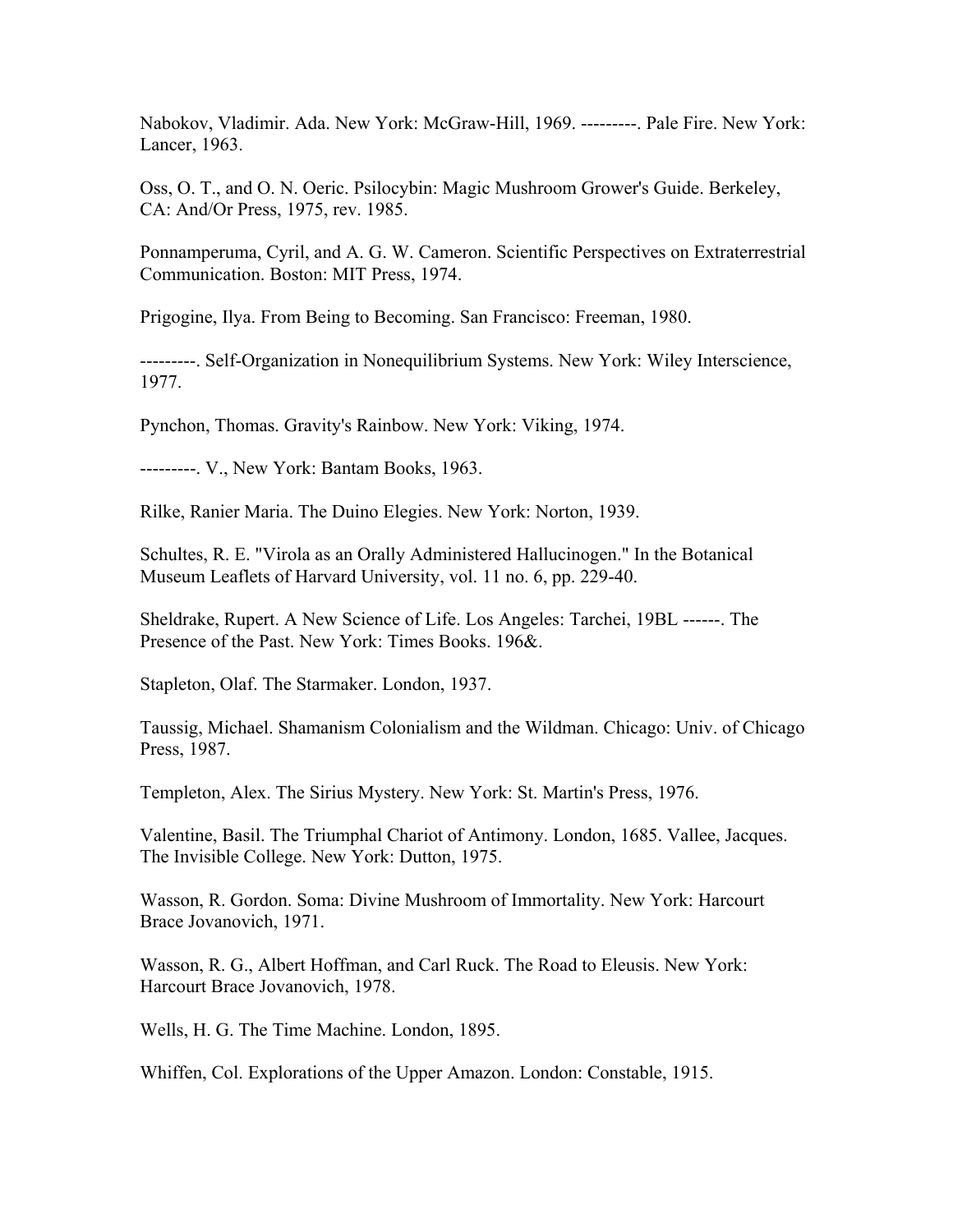Whitehead, A. N. Process and Reality. New York: Macmillan, 1929.

Wilson, Robert Anton. Cosmic Trigger. Berkeley, CA: And/Or Press, 1977.

#### BY DENNIS MCKENNA

Dennis J. McKenna. "DMT: Nature's Ubiquitous Hallucinogen." Interdependences, in press.

---------. "Tryptamine Hallucinogens of the New World: An Ethno-pharmacological Survey." Interdependences, in press.

Constantino M. Torres, David B. Repke, Kelvin Chan, Dennis McKenna, Augustin Llagostera, and Richard E. Schultes. "Botanical, chemical, and contextual analysis of archaeological snuff powders from San Pedro de Atacama, Northern Chile." Current Anthropology 32 (1992): 640-49.

Dennis J. McKenna, X.-M. Guan, and A. T. Shulgin. "3,4-methyl-enedioxyamphetamine (MDA) analogues exhibit differential effects on synaptosomal release of 3H-dopamine and 3H-5-hydroxytryptamine." Pharmacology, Biochemistry, and Behavior 38 (1991): 505-12.

Chester A. Mathis, John M. Gerdes, Joel D. Enas, John M. Whitney, Yi Zhang, Scott E. Taylor, Dennis J. McKenna, Sona Havlick, and Stephen J. Peroutka. "Binding potency of parox-etine anaolgues for the serotonin uptake complex." Journal of Pharmacy and Pharmacology. Submitted.

David E. Nichols, Robert Oberlender, and Dennis J. McKenna. "Stereochemical Aspects of Hallucinogenesis." In Biochemistry and Physiology of Substance Abuse, vol. Ill, edited by R. R. Watson, pp. 1-39. Boca Raton, FL: CRC Press, 1991.

Dennis J. McKenna and Stephen J. Peroutka. "Serotonin neuro-toxins: Focus on MDMA (3,4-methylenedioxymethampheta-mine, 'Ecstasy')." In Serotonin Receptor Subtypes: Basic and Clinical Aspects, edited by S. J. Peroutka, pp. 127^8. New York: Alan R. Liss Publishers, 1990.

---------. "The neurochemistry and neurotoxicity of 3,4-methylene-

dioxymethamphetamine (MDMA, 'Ecstasy')." Journal of Neurochemistry 54 (1990): 14- 22.

---------. "Differentiation of 5-hydroxytryptamine2 receptor subtypes using 125I-R-(- )2,5,-dimethoxyphenylisopropylamine (125I-R-(-)DOI) and 3H-ketanserin." Journal of Neuroscience 9 (1989): 3482-90.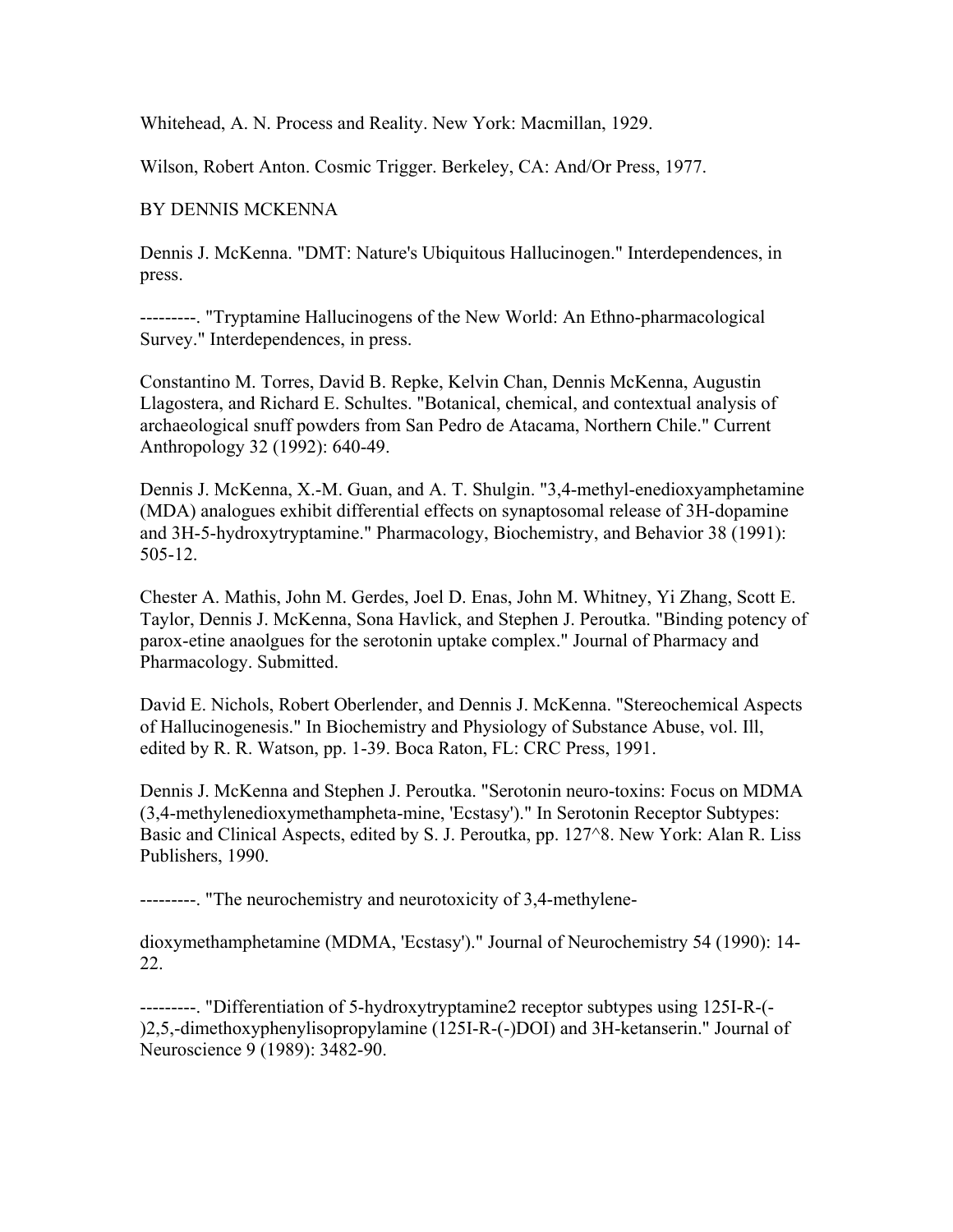Dennis J. McKenna, David B. Repke, Leland Lo, and Stephen J. Peroutka. "Differential interactions of indolealkylamines with 5-hydroxytryptamine receptor subtypes." Neuropharmacology 29 (1990): 193-98.

Dennis J. McKenna. "It's a Jungle Out There: Biochemical Conflict and Co-operation in the Ecosphere." Whole Earth Review 64 (1989): 40-47.

---------. "Plant Wisdom Resources." Whole Earth Review 64 (1989): 48-49.

Cameron R. Hekmatpanath, Dennis J. McKenna, and Stephen J. Peroutka. "Reserpine does not prevent 3,4-methylene-dioxymethamphetamine-induced neurotoxicity." Neuroscience Letters 104 (1989): 178-82.

Dennis J. McKenna, David B. Repke, and Stephen J. Peroutka. "Hallucinogenic indolealkylamines are selective for 5HT2A binding sites." Neuroscience Abstract 15 (1989): 485.

Dennis J. McKenna, Adil J. Nazarali, Andrew J. Hoffman, David E. Nichols, C. A. Mathis, and Juan M. Saavedra. "Common receptors for hallucinogens in rat brain: a comparative autora-diographic study using [125I]LSD and [125I]-DOI, a new psychotomimetic radioligand." Brain Research 476 (1989): 45-56.

Dennis J. McKenna, Adil J. Nazarali, Akihiko Himeno, and Juan M. Saavedra. "Chronic treatment with  $(+)$  DOI, a psycho-tomimetic 5HT2 agonist, downregulates 5HT2 receptors in rat brain." Neuropsychopharmacology 2 (1989): 81-87.

Adil J. Nazarali, Dennis J. McKenna, and Juan M. Saavedra. "Auto-radiographic localization of 5HT2 receptors in rat brain using [125I]-DOI, a selective psychotomimetic radioligand." Progressive Neuropsychopharmacology and Biological Psychiatry 13 (1989): 573-81.

Dennis J. McKenna, C. A. Mathis, and Stephen J. Peroutka. "Characterization of 125I-DOI binding sites in rat brain." Neuroscience Abstracts 14 (1988), no. 247.12.

Akihiko Himeno, Dennis J. McKenna, Adil J. Nazarali, and Juan M. Saavedra. "(+\_)DOI, a hallucinogenic phenylalkylamine, downregulates 5HT2 receptors in rat brain." Neuroscience Abstracts 14 (1988), no. 229.2.

Dennis J. McKenna and Juan M. Saavedra. "Autoradiography of LSD and 2,5 dimethoxyphenylisopropylamine psychoto-mimetics demonstrates regional, specific cross-displacement in the rat brain." European Journal of Pharmacology 142 (1987): 313- 15.

Dennis J. McKenna, C. A. Mathis, A. T. Shulgin, and J. M. Saavedra. "Hallucinogens bind to common receptors in the rat fore-brain: a comparative study using 125I-LSD and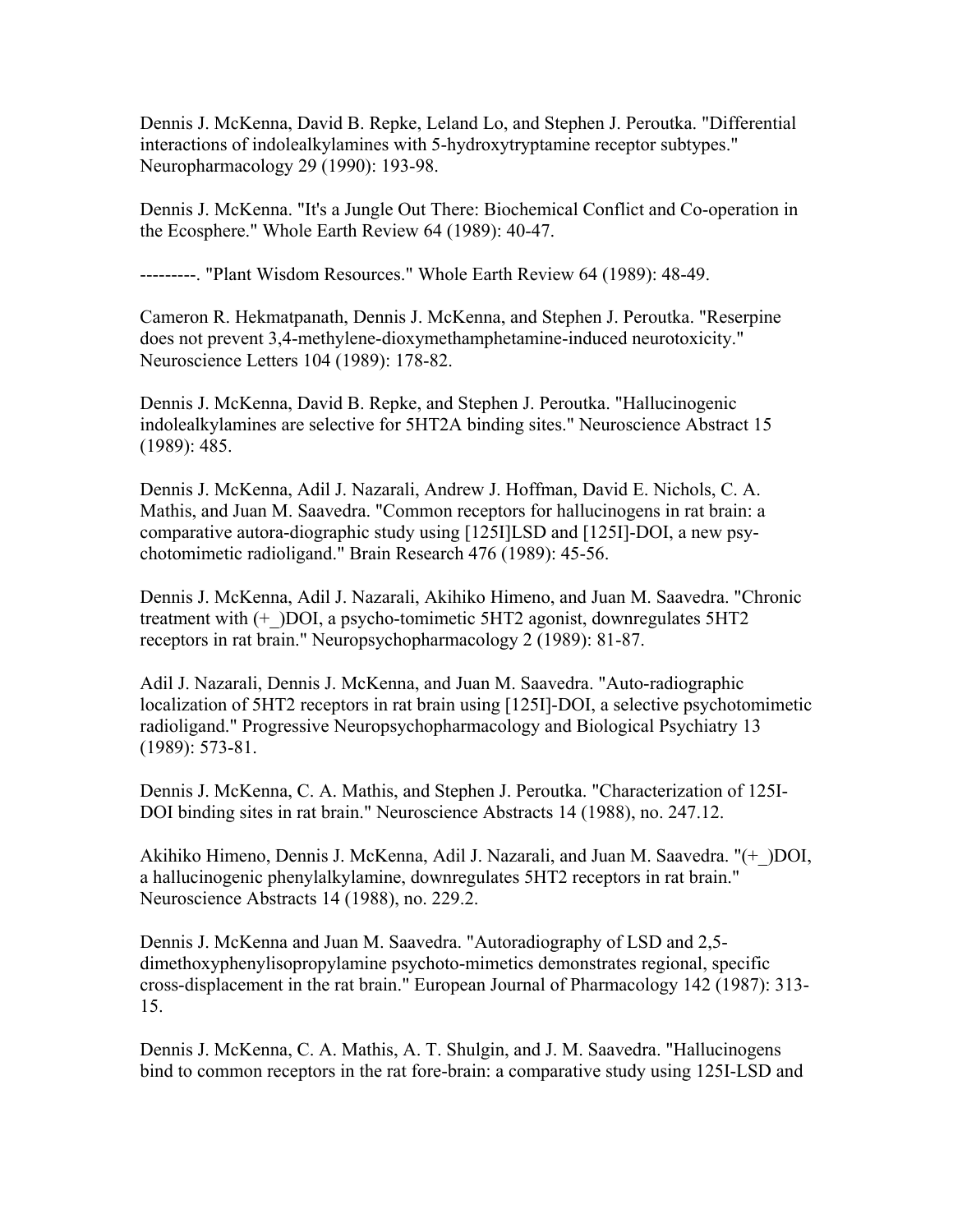12SI-DOI, a new psychotomimetic radioligand." Neuroscience Abstracts 13 (1987), no. 311.14.

Dennis J. McKenna, C. A. Mathis, A. T. Shulgin, Thornton Sargent III, and J. M. Saavedra. "Autoradiographic localization of binding sites for 125I-(-)DOI, a new psychotomimetic radioligand, in the rat brain." European Journal of Pharmacology 137 (1987): 289-90.

Dennis J. McKenna, L. E. Luna, and G. H. N. Towers. "Biodyna-mic constituents in Ayahuasca admixture plants: an uninvesti-gated folk pharmacopoeia." America Indigena 46 (1986): 73-101.

Dennis J. McKenna and G. H. N. Towers. "On the comparative ethnopharmacology of the Malpighiaceous and Myristicaceous hallucinogens." Journal of Psychoactive Drugs 17 (1985): 35-39.

-. "Biochemistry and pharmacology of tryptamine and B-carboline derivatives: A minireview." Journal of Psychoactiv\*Drugs 16 (1984): 347-58.

Dennis J. McKenna, G. H. N. Towers, and F. S. Abbott. "Mono-amine oxidase inhibitors in South American hallucinogenic plants: Tryptamine and B-carboline constituents of Ayahuasca". Journal of Ethnopharmacology 10 (1984): 195-223.

---------. "Monoamine oxidase inhibitors in South American hallucinogenic plants, Part II: Constituents of orally aowc Myristi-caceous hallucinogens." Journal of Ethnopharmacology 12. (1984): 179-211.

Dennis J. McKenna and G. H. N. Towers. "Ultra-violet mediated cytotoxic activity of Bcarboline alkaloids." Phytochemistry 20 (1981): 1001-1004.

Dennis J. McKenna and T. K. McKenna. The Invisible Landscape.

New York: Seabury Press, 1975.